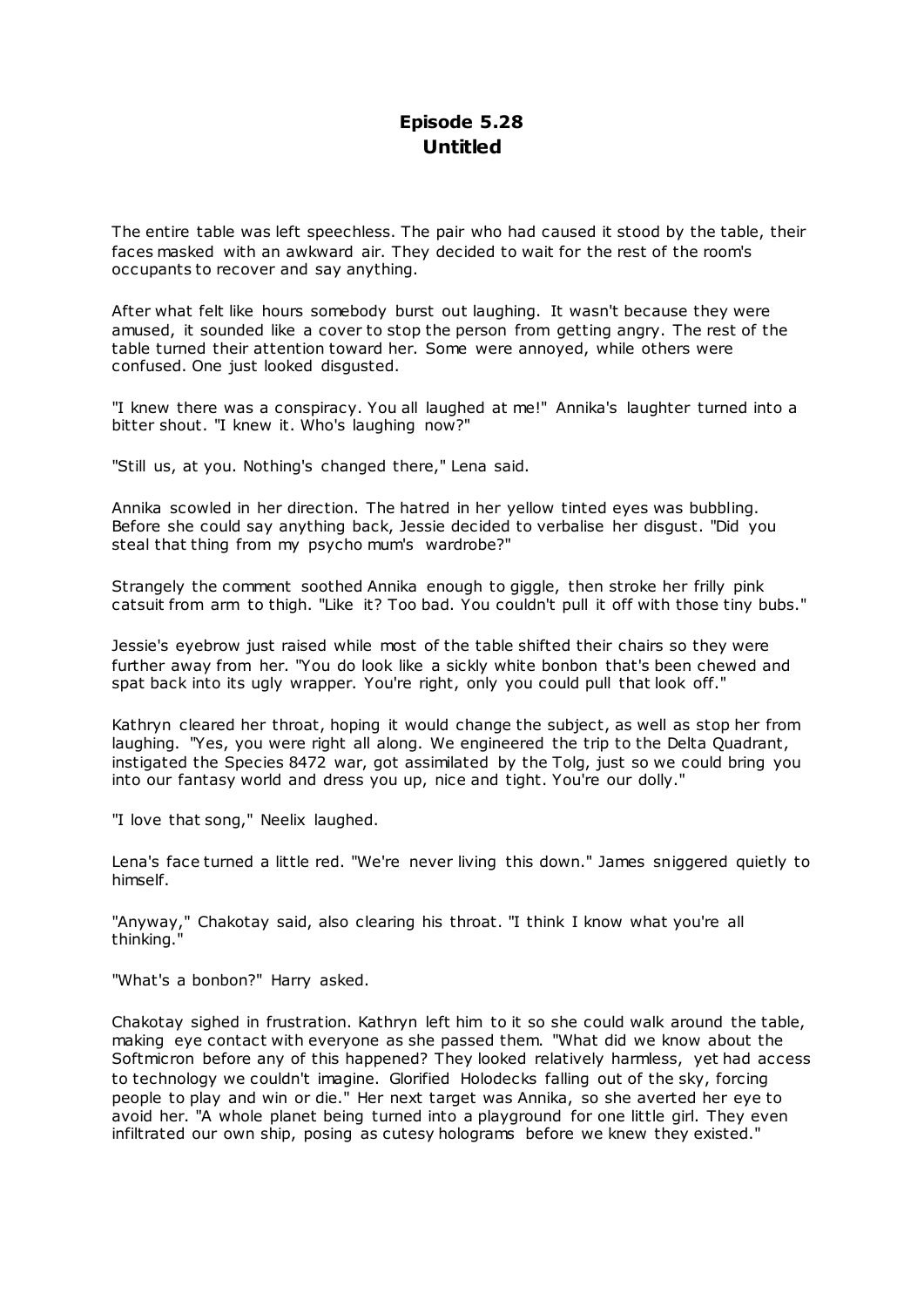The last one made Chakotay a little uncomfortable, which he tried to hide. A lot of the table didn't look happy to be reminded of that incident either.

"They could change their shape to suit their agenda, yet they'd make their holograms do all the dirty work. Said holograms could mutate or glitch into vampire creatures, then escape from the Games and breed more of their kind. We knew they had some sort of network linking the games together, guarded by these things," Kathryn continued.

B'Elanna nodded, "the game sprites, which according to Daniel *used to* live there."

"And that it was a digital domain, which makes sense," Tom said.

Chakotay scoffed and rolled his eyes. "Yes I imagine it's simple reducing you down to binary ones and zeroes, mostly zeroes, when a game is lost." Tom didn't look amused, he narrowed his eyes at the former commander. "But in reality, he was talking gibberish and probably on purpose too, like the watcher he is. The whole lot of them have kept a lot of things close to their belts. They're the ones who insisted on keeping the Softmicron, the Games and especially the Slayers a closely guarded secret. You do remember the whole evil manipulation saga."

"It's likely because of their ignorance. They do like to pretend they know everything," Craig said.

"Wesley did seem really miffed when there was evidence of vampires existing before the games," Lena said with a smile.

Kathryn nodded quickly, eager to get back on topic. "It sounds like we knew quite a lot actually," Tom pointed out before she could. Kathryn sighed impatiently.

James noticed it in the corner of his eye, he glanced at her briefly. "Not really. How many of these things help us now? We know the Soft hated us and the reasons why..."

"You," Annika huffed. Her bottom lip was sticking out and her arms folded to make a bigger show of it.

Lena copied off her and exaggerated her huff. "Aaaw, still mad that no big bad even knows you exist, Anny? *Boo hoo, I'm treated like the rest of the Voyager crew, how mean*. News flash, nobody cares." Annika followed that with a higher pitched *hmph*, which Lena parodied as well by sticking her nose up in the air and turning her head to the left.

"Yes well," Kathryn chuckled. "The Soft hate us for a number of reasons. Having the Slayers is one, true enough." Annika stuck her tongue out at Lena with a *told you so* look on her face to follow it with. She expected Lena to copy as before but she just laughed instead. "But we also had Damien turning a group of them into his slaves. The Equinox farming them for power."

"Ironic ," Harry commented. A lot of the room agreed.

Tom turned to him, "yeah but they put those spies on our ship long before either of those things happened, and before they could've known we had any Slayers."

"That's not true. James was in the team when we *recruited* them," B'Elanna reminded him. She briefly glanced toward James, "no offense." He shook his head to tell her not to worry.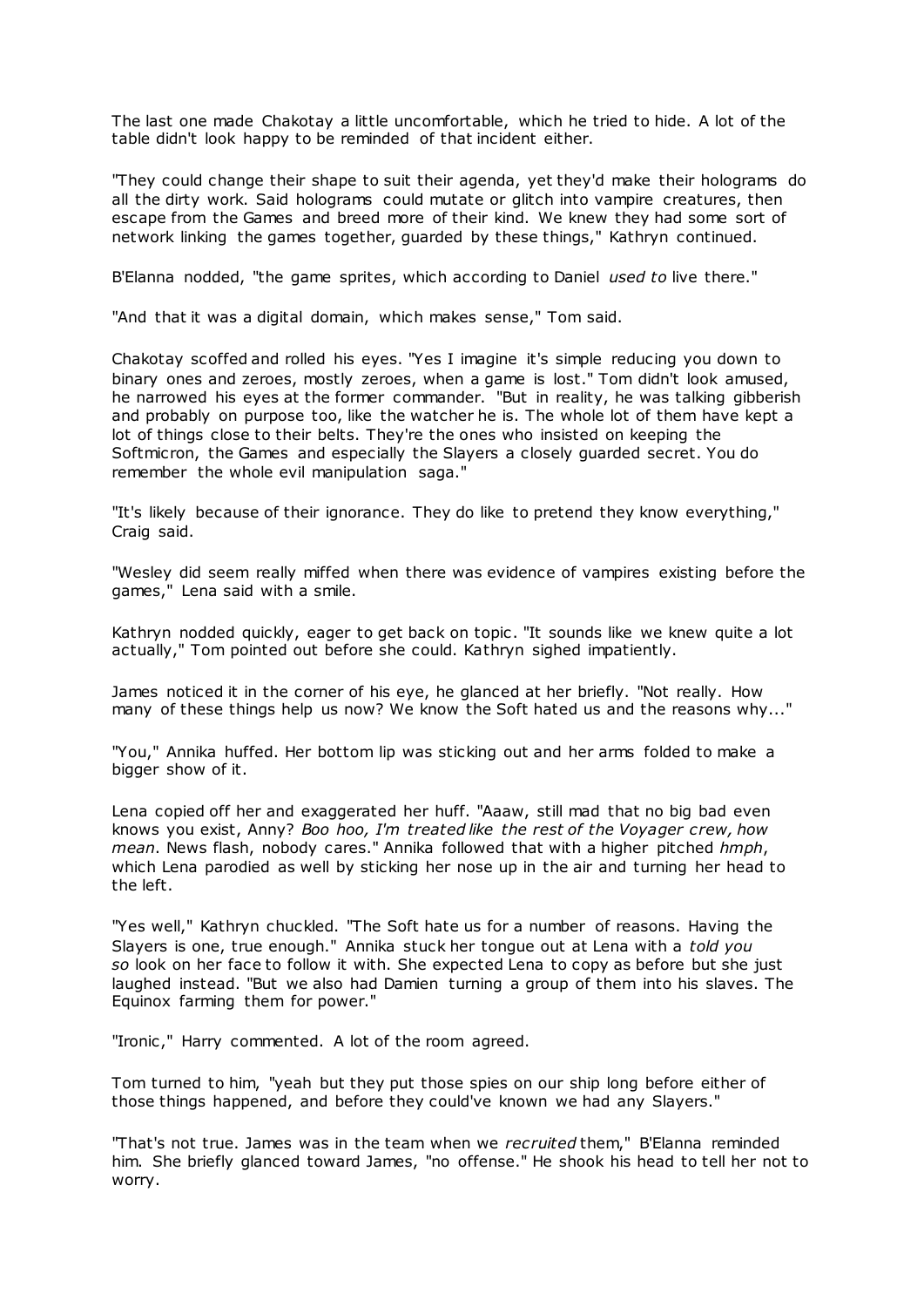"And they knew about him enough to send cubes to his home country," Harry said. "The same planet may be seen as stretching a coincidence excuse, but all cubes landing on one tiny island on a large world mostly filled with water. They knew and they were trying to aim directly for him."

Kathryn wasn't deterred, she expected someone to bring that up anyway. "For all we know that's what they do for every generation of Slayers. You misunderstand. They had a special interest in us. Why? One ship and one idiot doesn't represent a whole species." She began to pace around the table again. "They saw us as a bigger threat and so they responded. Every time we've fought back, they've upped their game quite literally. We defeat one game, they raise the difficulty, they create new ones and make up new rules. We defeat their spheres and they change the design, make them bigger. We defeat their vampire leaders, they make something far more deadly."

The Doctor sighed as he felt more uncomfortable with every passing second. "I hope you're not suggesting this Game Sphere and those experiments are our fault."

Kathryn gave him a confident smile. "Of course not. It's just another Soft tantrum we have to spank into submission."

Chakotay smirked at her, his eyes beamed with pride. "They hate us because we know how to hurt them."

"Exactly. Remember what they told us when they first introduced themselves?" Kathryn said in Lena and then James' direction. They looked at one another, hoping the other would remember. Lena shrugged, James frowned. "The first Game Sphere," the Captain attempted to remind them.

"Oh we know," Lena said quickly, her face began to scrunch a little with disgust.

James smiled awkwardly, "we worked so hard to forget it, that's all."

Kathryn wasn't surprised, just disappointed that their reaction broke her momentum.

Harry thought about it, then clicked his fingers when one particular memory came to mind. "We're evil, blah blah, better than the Borg. Rule the galaxy. Kill all rivals."

Tom faked a gasp, "I knew it, Damien's their leader. Mystery solved. Let's kill him."

"I wish," Chakotay groaned.

Kathryn perked up, she aimed a proud grin toward Harry. "That's it." A lot of the room stared hopefully at her, making her head shake. "Not the kill Damien part," she said disappointing everyone that wasn't Annika. "But that does help prove my point. Damien hates it when we best him. It bruises the ego."

"In order to be the big cheese of this universe, they need to eliminate the competition. The Borg were first. If 8472 succeeded with their plan two years ago, they probably would have targeted them," Chakotay said.

Kathryn briefly glanced at him, "they were probably little more than a distraction for us while the sphere was covering Earth."

Tom was puzzled by all of this. "In the Softmicron's eyes we're equal in power to the Borg?"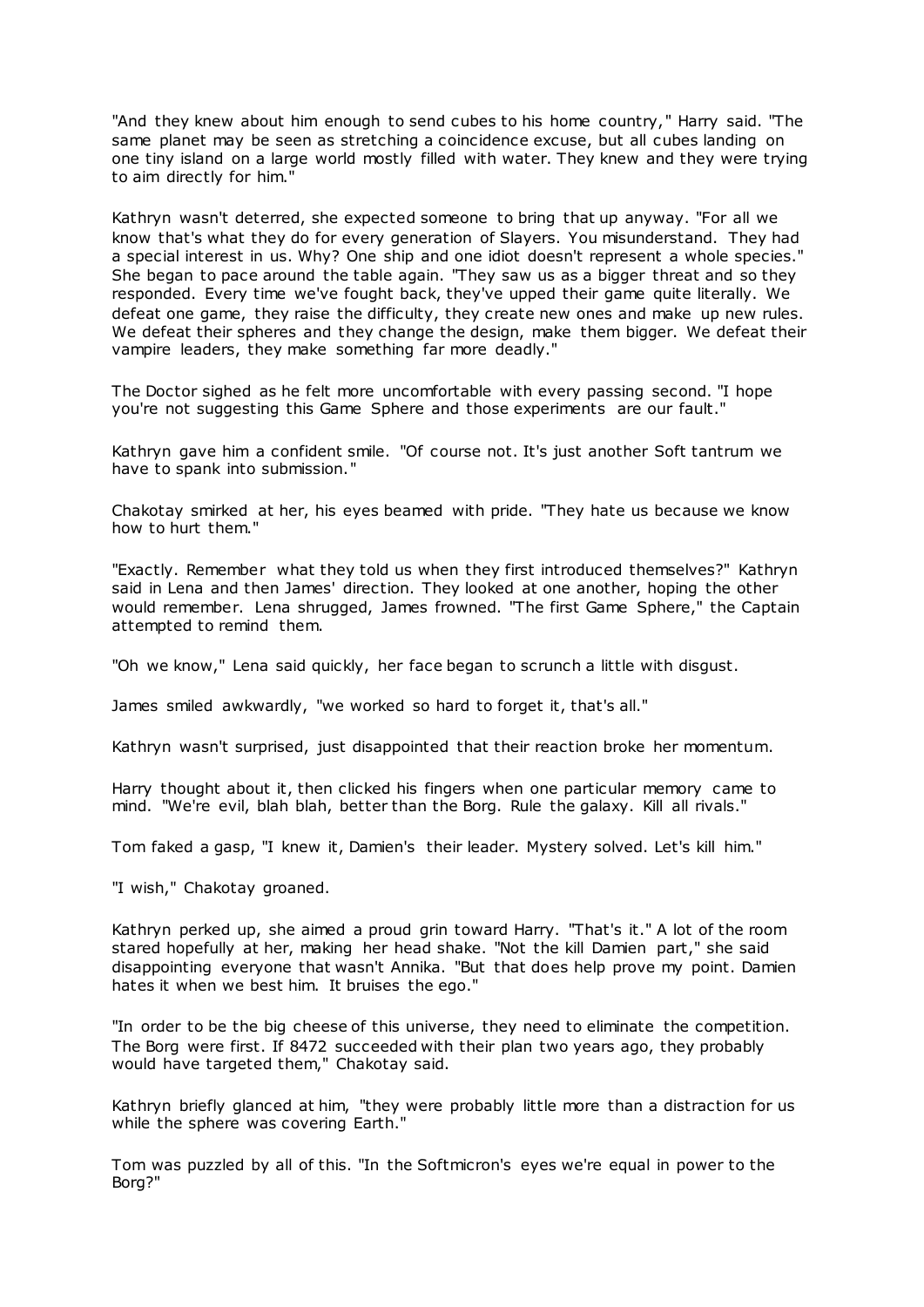"Equal in how much of a threat we are to them," Chakotay replied.

"I can't see the Borg losing a Game, or letting it play out at all. They'd probably try to assimilate it," Jessie said. She smiled as she worked something out, "then the Soft would have an equal rival. I see."

"It was only a matter of time before they'd attack us again with something bigger and badder. I needed to know how and a way to stop them for good, or we'd be forever playing with them. About their technology, about who they are as a species, their fantastical connections," Kathryn said.

"Wait," Lena cut in, her eyes darted between her two parents. Worry was starting to make her colour drain. "You didn't?"

Kathryn's face fell, which confirmed things for Lena but not for everyone else. They weren't sure what she was accusing her of. Kathryn still nodded, "the Borg only knew them as a species number, they were long defeated. Species 8472 were always their allies. Only one powerful race managed to avoid being targeted, which was always odd to me."

The same realisation hit James, his eyes widened in horror. "You wanted to know what the Tolg knew that kept the Softmicron in check. Only you would do something so stupid."

Kathryn wasn't offended, she felt complimented by the remark even if it wasn't how he intended. At least most of the room were on the same page now, they were just as horrified. Tom was shaking his head rapidly.

"We all thought... Chakotay," he stuttered, getting Chakotay's attention. The Commander turned his head toward him. "You let her do this? You?"

"That wasn't the intention, no," he answered.

Lena leapt out of her seat, her eyes flashed with rage. "If you tell me that mum wasn't really dead and you two waltsed into the Tolg, volunteered for assimilation, then I'm never talking to either of you again." The accusation left the ex command team speechless.

The memory of finding Kathryn lying still in her bed, covered in her own dry blood made James wither internally. To everyone else he just closed his eyes, lightly grimacing. "No, she was dead. I think what they're saying is that Chakotay took advantage of a horrible situation. They wanted to know what the Tolg did, mum was dead, they had nothing to lose."

"I don't think so. What was that trying to turn me evil all about?" Jessie asked irritably.

Lena slowly lowered herself back into the chair. "You're still a liar. You told me that mum ending up in the Tolg was a mistake. Now you're saying it was all part of the plan. Which is it?"

"You did?" B'Elanna questioned Chakotay. "Everyone else thought it was intentional she was there, but you meant to free her and failed."

Harry rubbed his temples, all the while groaning. Tom looked at him with sympathy, "I know bud, just think it's almost over." Harry nodded.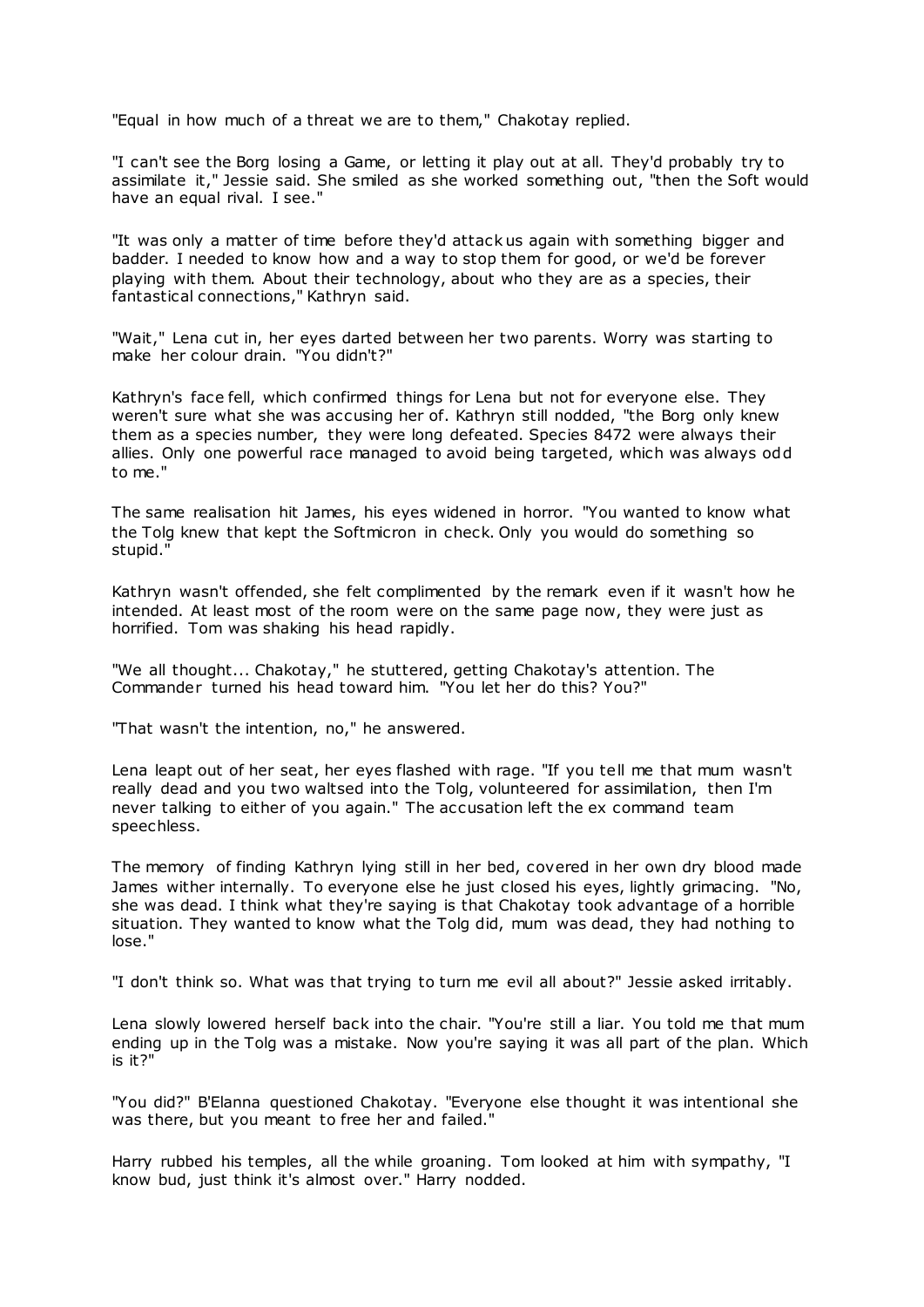"There had to be secrecy. There was far too much at stake," Kathryn said.

"Do you remember when he went into a hissy fit at us keeping some of that vision a secret?" James asked in Tom's direction.

Tom brightened up at the reminder. A small smirk formed on his lips, while Chakotay rolled his eyes and muttered under his breath. "Oh yeah, so it wasn't us he was mad at. Guilty conscience perhaps? Or maybe I'm giving you too much credit, Mr Hypocrite," Tom said.

"Do you really think that Chakotay listened to my plan and went along with it?" Kathryn said in bemusement. She had to laugh at the thought.

"So did Janeway deadwalk her way to the Tolg on her own, posing as Chakotay, just well enough to fool Damien? Then Chakotay dashed to her rescue, getting assimilated in the process," Craig said as sarcastically as he could so they knew it.

"To answer Jessie's question, I was trying to avoid doing what Kathryn asked of me," Chakotay said. "I'm not proud of what I did. It just ended up how she wanted anyway. I couldn't tell anyone the truth. I thought it was easier to not deny the accusations."

The resulting silence was uncomfortable. Annika broke it off by huffing loudly. "You tricked my Damy-wamy into this, how..."

Tom interrupted while Kathryn pulled a disgusted face, "that's a point. Does he know?"

"No. He just thinks he does," Chakotay muttered.

"Somebody please tell me that her and Damien aren't a thing," Kathryn said.

Everyone shook their heads, Annika was the only one nodding. Harry thought to answer, "a one sided, funny and very gross thing."

Kathryn accidentally made eye contact with the drone, only then noticing her different eye colour. It only confused her more than anything else. "Any scene will do, I suppose."

"Oooh, ooh. I volunteer for a landing attack party," Annika said eagerly while sticking her hand up into the air.

Jessie looked disappointed, "I hoped she'd say suicide mission."

"We all did," Tom sighed. He forced a smile Annika's way, "I'll keep you in mind." He shuddered when she give him an air kiss in response.

Lena sat back in her chair, her arms tightly folded. "I hope after all the lies and punches to the face, that you have a plan of attack," she said, her voice cold and bitter.

Chakotay's eyes dropped to the floor, while Kathryn looked forlorn. It was more than an answer to Lena and not a good one, she shot up out of her chair. "Lena," Kathryn tried to calm her as she charged toward the nearest door. Craig hurried to his feet to follow her.

Tom meanwhile was starting to panic , he glanced around at everyone. "Wait, you don't?"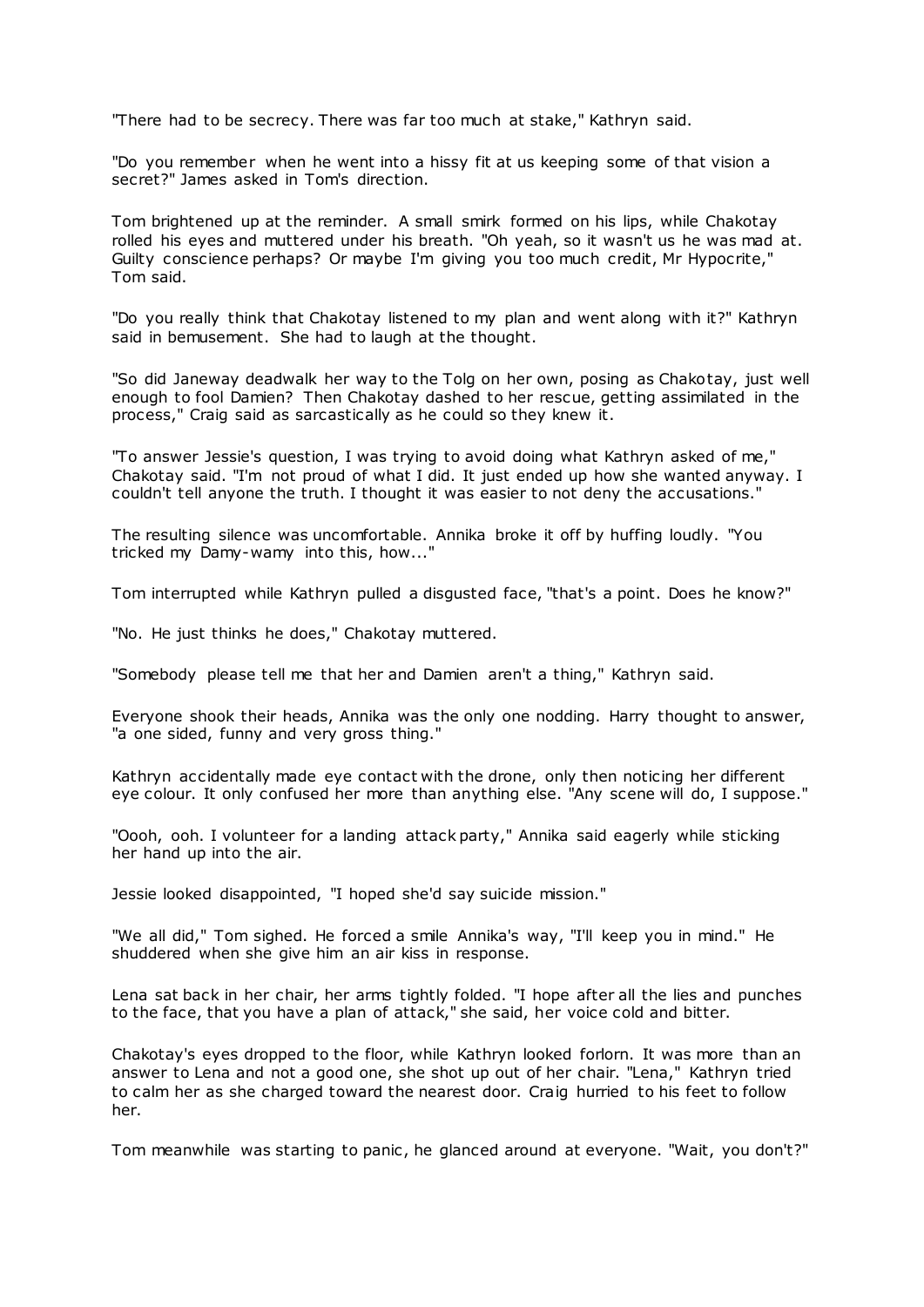"What's the big deal? The Softmicron don't stand a chance now that we know why they hate us. Who needs a plan? They're as good as dead," James said.

Kathryn groaned into one of her hands. "James please, that's not helping."

"No, no, it's fine," Tom said, calming himself down. "We know what the rifts are and where they lead. He and Lena weren't here when you shared that info. That's why they're being a bit touchy."

"No, it's the plan to have our mother assimilated by the zombie Borg's just to get information that we already knew," James snapped.

Chakotay scowled in his direction. "Oh, so what are the rifts, since you figured it out before any of us."

"They're tears in the sphere probably caused by power being cut off from destroyed towers," James answered irritably. He was showing some guilt in his eyes, he tried to push it aside. "That's what I was told anyway. I wasn't here so..."

"No, no you weren't. You were only galavanting around, playing at being the big hero, causing the damn thing to happen," Harry said.

Jessie glared at him, which he was prepared for. "Until that happened we thought destroying the towers would end the game, as it had in a previous sphere. No planets were taken over, no one was hurt...'

"The fact that nobody died doesn't absolve him. His actions angered the Soft, people have died elsewhere. The anomaly could have easily taken over a habited planet, recreating Erayas," Harry said quickly to avoid being interrupted. He dared to look in James' direction. "I'm sorry, but you have a lot of blood on your hands. We can't forget that. It's a bit rich giving Captain Janeway grief for what she did when you're no better."

"Ouch," Tom whispered to himself.

"Until your mother dies and her will says *please get the Tolg to assimilate me*, you can keep your worthless opinion and attempt to hurt me to yourself," James bit back.

Chakotay coughed forcefully to get them to stop. Harry didn't know what to say in response anyway, he just shifted in his chair uncomfortably.

"It didn't end up how I wanted," Kathryn said toward Chakotay. Their eyes briefly met, he was the one that looked away with shame. She then focused on James again. "I hoped to do this without you or Lena being aware of it until I returned. You weren't supposed to be the one to find me, it wasn't planned to take so long. We also had an extraction plan ready."

James couldn't look at her after that, he just kept shaking his head. Jessie watched him for a short while, then thought to ask for him. "So, basically it was oops I'm dead, time for trip to the Tolg to hang with them for an hour. Run away and then do some good old resurrecting. Give our kids the scoop and go home. All in time for supper, huh? You're right, that's better."

Kathryn wasn't impressed with her. "It's not clean no, or ridiculous like you described it, but yes it is better than what happened. The sarcasm isn't necessary or helpful. I'm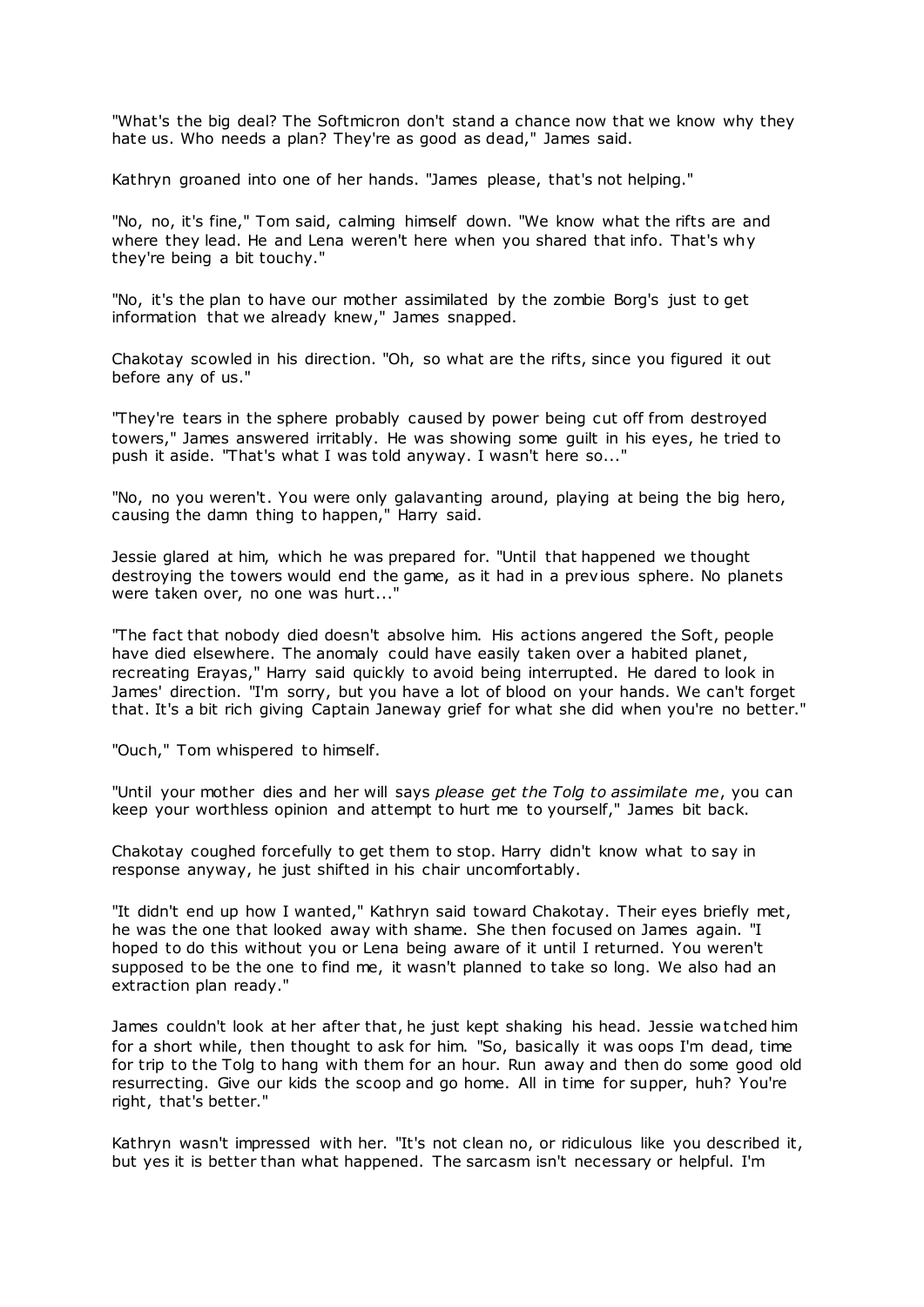sorry that it went this sour, I really am. I sure as hell wasn't going to sit back and do nothing while the Softmicron continued to be a threat to us."

Tom clapped once, his face was a bizarre mix of fearful and eager. "Okay, now that we've cleared the air, we need to prepare a battle plan. What's our target?"

"You suggested going back to the anomaly," B'Elanna answered him.

"Right, and why?" Tom said as if he were hinting for something. The air was still tense, nobody was willing to play along. The eager part of his expression faded away. He sighed deeply. "Maybe we should have a break, cool off. Don't come back until you're ready to be civil and helpful," his voice sounded forceful, confident despite his face.

Nobody argued. The room emptied slowly, leaving only Tom and the former Captain and Commander stewing in the awkward atmosphere left behind.

*A large serene world covered in primarily water grew larger. Its only natural satellite cast a crescent shape over the horizon. The fleet of fourteen ships would arrive in orbit very soon. For now they were treat to the view of their home sparkling in the star's gaze.*

*Then, a flash in the distance. The white light briefly stunned anyone watching. It was still there, slowly fading away again when the crew quickly began to check their sensors. Several people on many of the ships saw an object emerge from the light, getting bigger as it approached. Battle stations were at the ready, shields were up as whatever it was approached their planet.*

*The ships picked up their speed together as it breached the atmosphere. It was coming in fast, it glowed orange and yet continued to drop. A lot of the fleets captain's believed it wasn't an attack, but someone in dire need of help. Four broke away to pursue the object before it collided into the ground, causing far too much damage than they'd like.*

*As they approached they could see it plainly as a vessel, unlike their own. Nobody recognised its hull, colours or design. The entry had left its hull scorched, but it was the least of their worries, it looked like it had been damaged long before their fall from orbit. They wouldn't reach it in time to save it, fortunately though they predicted it would crash away from civilisation. Unfortunately for the strangers, it was heading for the hills. Still they hurried on, hoping for a miracle.*

*The rest of the fleet split up once more, so one half could investigate the strange white light still brightening their system. Their sensors picked up nothing as if it weren't even there. Nobody was eager to have this strange anomaly sitting right next to their world. Neither were there any volunteers to investigate it. Nevertheless the order came through from Command, and two ships were volunteered to go in first.*

*The last thing any of them saw was a black abyss, before their bodies hit the floor in almost perfect unison.*

*On the surface, the alien ship lay in pieces in the crevice of a wooded hilltop, smoke billowing out of it. The four ships landed at a distance as safe landing spots were not that easy to find. Its crews cautiously approached the down ship, armed, just in case. The light they saw could be seen in the sky even in the daylight, fraying many's nerves.*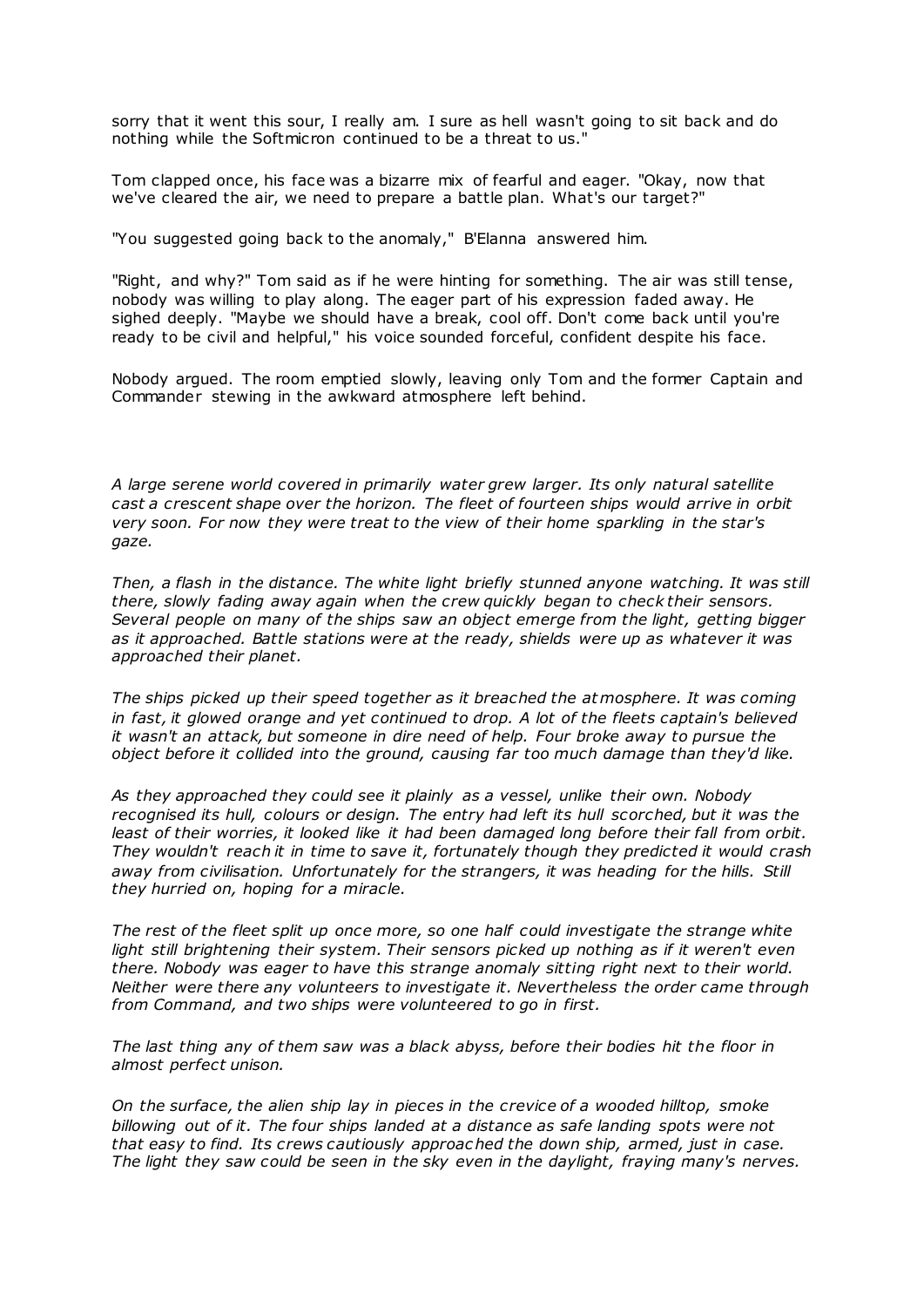*None of them expected any survivors. The ship was obliterated. They were shocked when tiny figures emerged from the wreckage. The leader of the rescue team ventured forward to greet them. The strange aliens looked around, unsure of what he was saying, a few made a couple of gestures. Many members of the rescue team were wondering how they survived the crash with barely any injuries, when their minds all started to pound.*

*All of the aliens were staring toward them, the pain grew. A voice, unified by many hammered into all of their heads. "Do not be alarmed. Your language is unfamiliar to us. We must do this if we are to communicate with you."*

*Thankfully the pain was easing off. The leader of the team accepted the explanation until proven otherwise. "Your craft took heavy damage. Do you have any injured?"*

*The throbbing pain faded back as the voice spoke, "nothing of consequence. Might we ask, where are we and what is this strange sphere?"*

*Many looked to the sky toward the white. Imaginations were stirred as to what it was and where these strange little aliens were from.*

*"This is planet Mikran. It's our home," the leader replied. The answer confused them. Pain increased further until the aliens' faces softened. It was gone completely.*

*"I see," one of the aliens spoke aloud. "It's like ours, only soft, fragile. The shape is intriguing."*

*Considering the state of their ship thanks to its rather rough landing, the remark amused a few of the rescue team members.*

*"Where are you from so that planets are so uncommon that you've never seen one?" the leader asked.*

*The aliens all responded differently, the most common one was unnerved. "We've done it. We've escaped. We need to begin our excavation mission," the lead alien said to them.*

*Just when the rescue team thought it couldn't get any stranger, the aliens' bodies began to distort and change shape. They gaped in shock as the visitors were no longer there, instead they were looking at mirror images of themselves.*

Kathryn Janeway stared at the stars streaming by as her mind once again tried to sort through the mess of information it had stored up. The sound of a door opening seemed louder as it intruded on an important point. Determined to finish it, she didn't pay any attention to the new arrival until the thought train was back on track.

Like with all her other thoughts, it branched off into numerous problems and other relevant topics. It was a good place to stop, at least until she dealt with whoever had decided to bother her now. Once she turned around she wished she hadn't, or at least made him wait far longer.

"Oh, it's you," Kathryn groaned in disgust.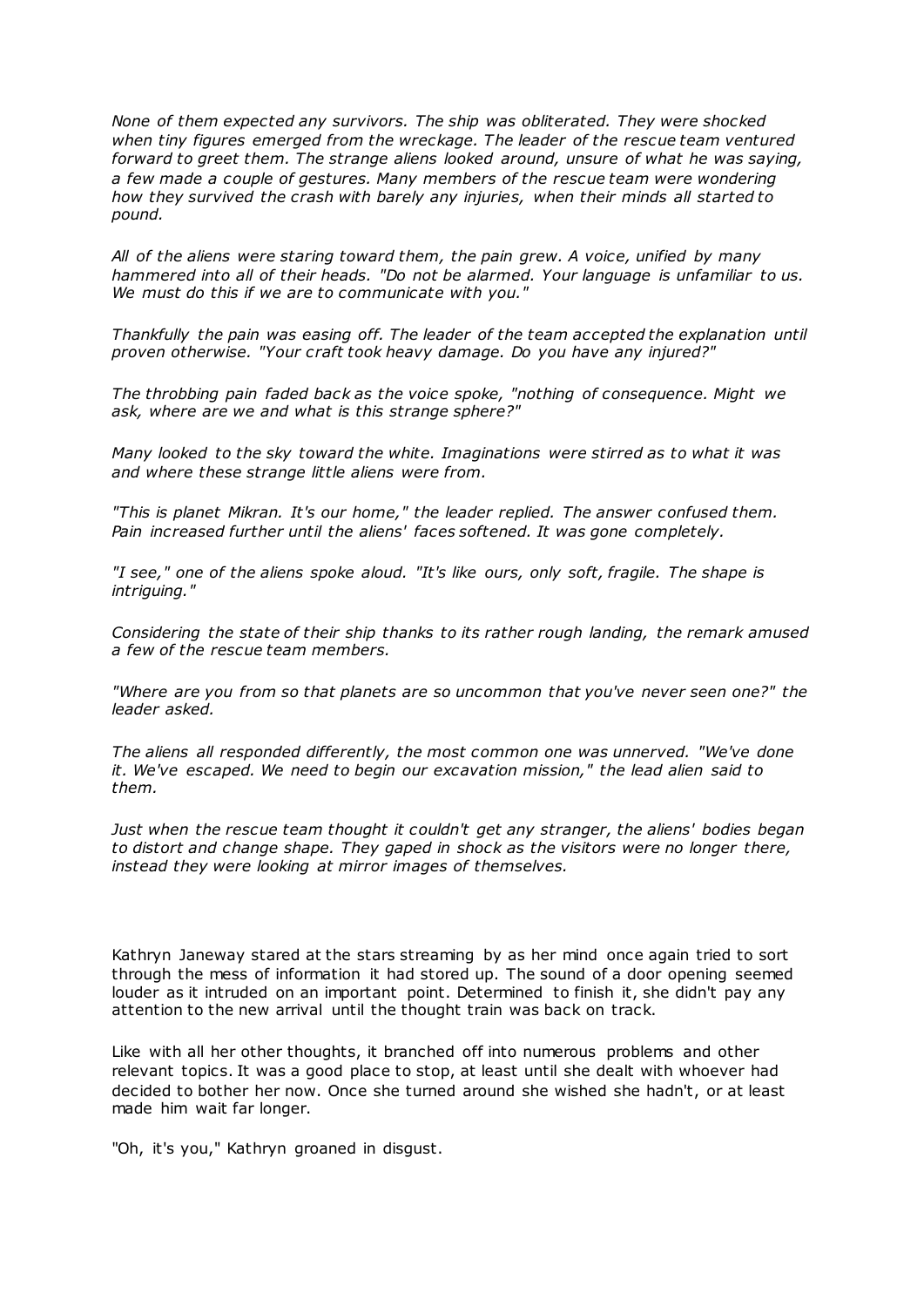The self titled villain repressed a satisfied and rude smile as he lifted the item in his hands so she could see it. A small horizontal and flat surface, on it a cup that she wouldn't have even served to her more annoying guests, and a silver pot with steam pouring out the top. The best word to describe it was an insult. "For you, Captain," he said to top it all off.

Kathryn didn't humour him with the slightest twinge in her face. "How kind," she said in a neutral tone.

Damien was obviously put off by her lack of reaction. Still he kept poking for one. "Well I figured you must be dying for a cup. I know I'd feel like the walking undead without my first shot of the morning."

"Thank you," Kathryn said to his annoyance. "Put it next to the box on the table."

His eyes directed to what she was talking about. Right at the head of the table sat a silver storage container with a lid on. Damien warily approached it to place the tray down where she asked. That was when she smiled politely.

"Since you've given me something, I don't feel bad for getting you a little gift," Kathryn said.

Damien kept one eye on the box, which he was now fully suspicious of instead of half. He tried not to show it and play along. "That's not necessary."

"Oh it is. If it weren't for you, I wouldn't be here," Kathryn said sincerely. Or at least she sounded so. Damien didn't believe her. She gestured to the container. "Please."

"I suppose you'll want me to open it later when I'm alone," Damien said.

Kathryn laughed as if he said something stupid. "Ohno, anytime you want."

Damien sneered at her, which she countered with a polite smile. His eyes settled on the box, begging for him to open. His curiosity was piqued, he knew he could use it against her later whatever it was. So he leaned forward to take the lid away. What was inside he never expected.

Filled to the brim were dozens of stuffed toy rabbits, all different in styles and colours. He reached for one while wondering what her point was in doing this. As he lifted it up the head of the toy fell away, leaving him with only the body. His hands both went in to check the others, all of them had the same problem. He knew Kathryn was laughing at him so he turned his head in her direction, surprised again to find her still with a neutral expression.

"Is this some kind of threat you're making here, Janeway?" Damien snarled at her.

"No," Kathryn shrugged lightly.

"Oh, so I won't find a..." Damien said while he tried to reach the bottom through the toy carnage. When he couldn't find anything else the rest of his sentence didn't make it out. He only had more questions. "If this is some sort of payback joke, you could've put a bomb in it."

Kathryn resisted an eye roll. "I wouldn't even risk damaging a bathroom stall just to kill you. Don't flatter yourself."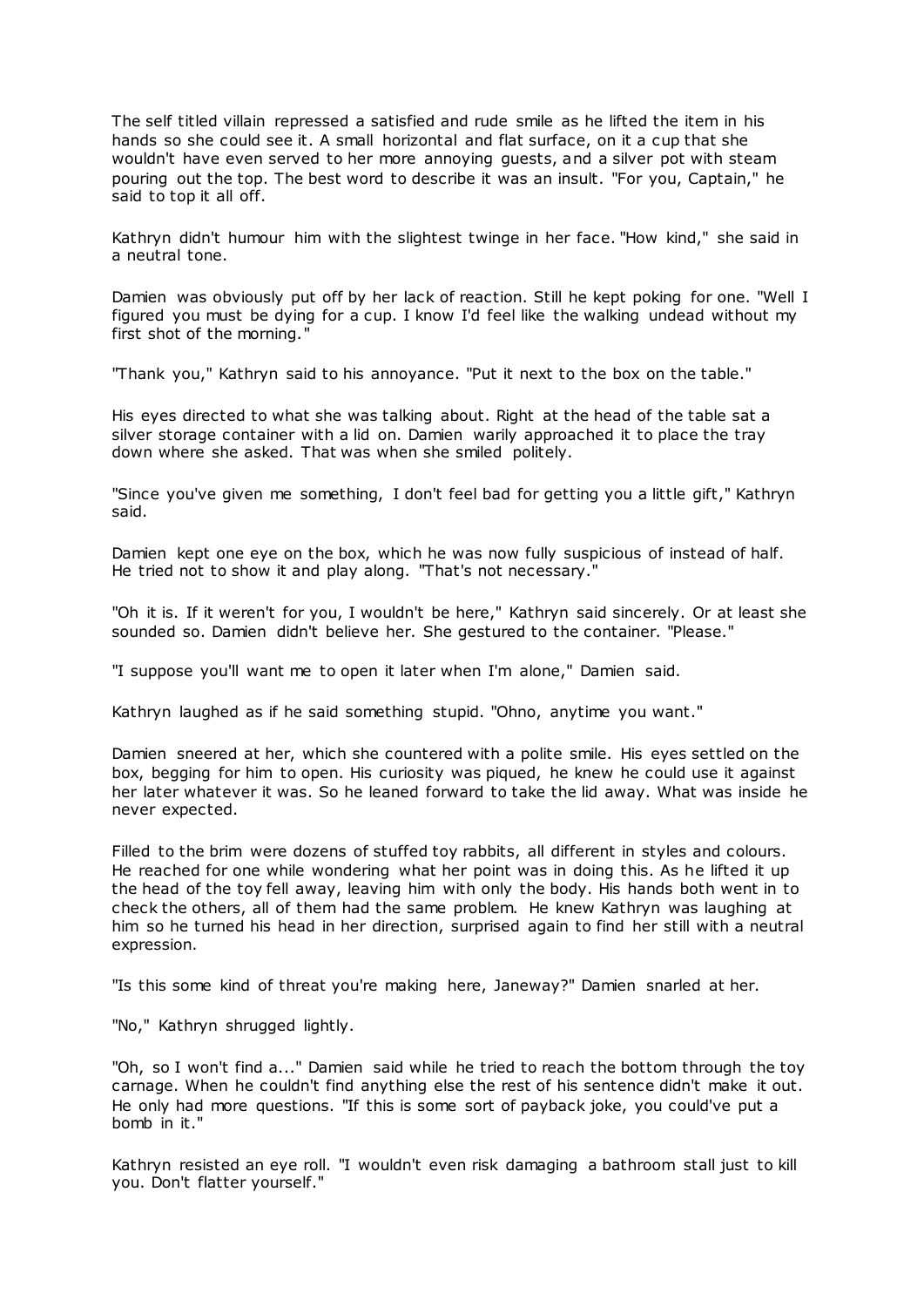Damien huffed, slamming the lid down so he didn't have to see anymore of the rabbit graveyard. "So it's just an insult you're trying to get across. Don't play with fire, you might get..."

"Talked to death, I know," Kathryn groaned again. "Oh by the way, if you really can't take what you dish out, I'd recommend avoiding using your replicator for a while."

"Why, what did you do to it?" Damien asked.

## **Meanwhile:**

For some odd reason Damien's personal replicator in his quarters had a large and outdated item attached to it. It was mostly illuminous yellow in colour with sparkly lettering all over the lumpy parts. With two leg and arm shapes poking out of it, if someone walked in they would assume it was a person. Without a head it just looked like somebody had tried to replicate a mannequin and got stuck pulling it out.

Then it moved, a giggling voice echoed out of it. "Oh there's a crumb too." What sounded like a tongue licking a plate followed it. "Hmm, it's bitter."

The object moved backward, revealing that it did in actual fact have a head. A head covered in messy and long blonde hair, and a mouth covered in a green sloppy liquid.

"He likes some odd yoghurts," she giggled, despite the need to gag a few times. Her chest heaved involuntarily. "Tangy with bits in it. Just like him," she cooed.

She was about to stick her head back in when she suddenly fell to the floor, her whole body shook with tremors.

## **Conference Room:**

"Let's just say a certain unpopular ingredient was re-directed so a certain someone wouldn't find it," Kathryn said.

Damien's skin ached from the sudden loss of blood. "You put that Leola snot in my replicator? I wondered why I couldn't remember eating my breakfast this morning."

Kathryn had to laugh at the thought. "Probably for the best."

The scowl she got in return made her laugh harder. "Pretty dangerous to be toying with your trump card, Wrongway."

"Clever," Kathryn said. Her laughter faded and her face returned to neutrality. "Maybe you'll think twice about trying to recruit *Failed Very Dumb Asshats* the Third on my ship."

Damien was immediately confused, then offended. "I wouldn't recruit anyone from the garbage pool you call a crew."

"Hmm, that Leola root toast must have really chewed at your memory. Poor thing," Kathryn said with fake sympathy.

"Oh don't worry. My memory is perfect. Why would I want a doomed ship trapped in an enemy's playground? All I care about is getting out of it. After this, I promise you, you won't ever need to worry about me again," Damien said with a devious tone.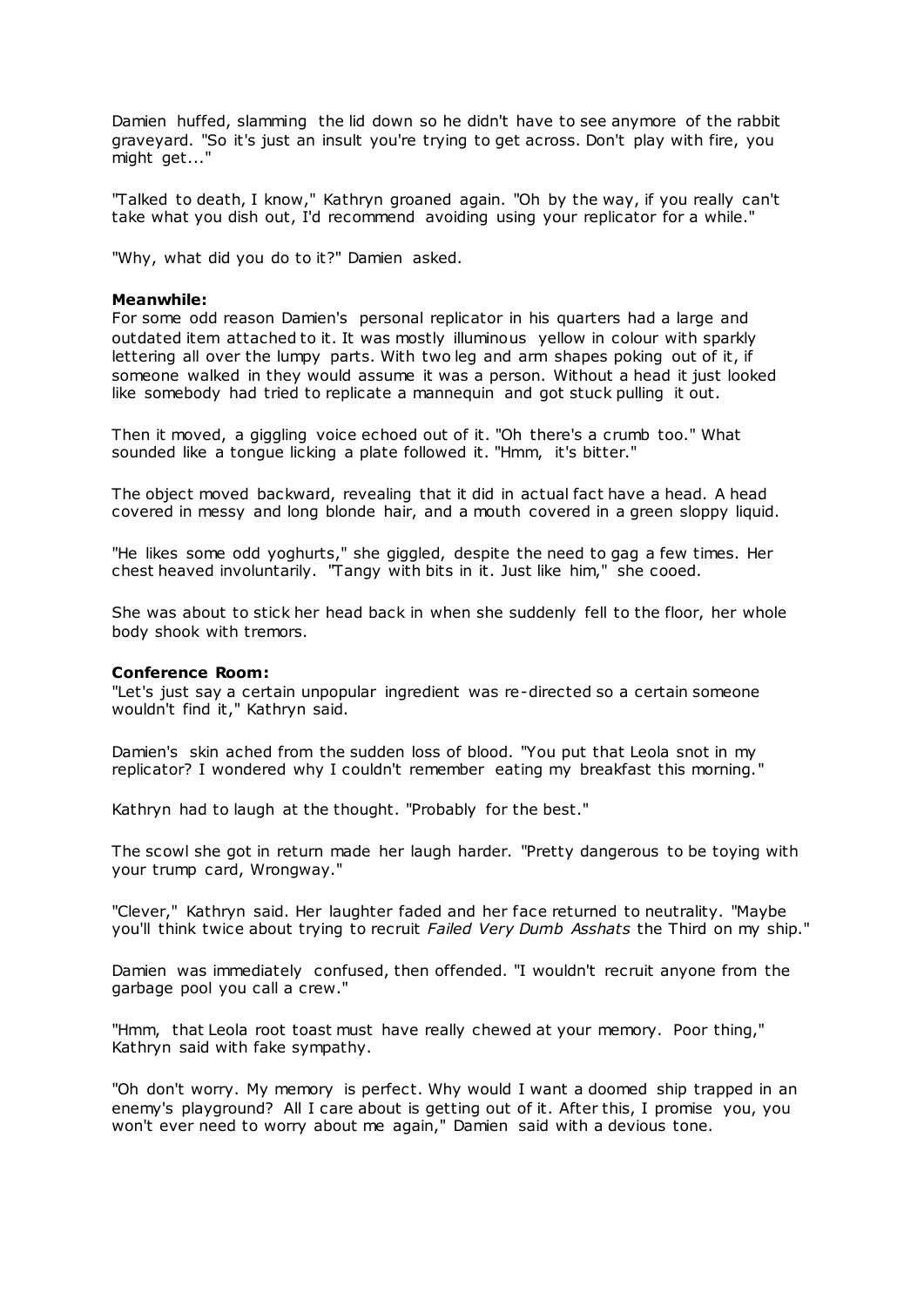Kathryn's attention drifted to the window, angering him. "Who else would bring the warlocks to tears of laughter by asking them to join them?" She shrugged, "it doesn't matter. They're not getting out anyway, ever." She looked back at Damien with a frown. "I'm sorry, I was thinking of a more threatening issue. You were saying?"

Damien rolled his eyes, he looked ready to throw up at any moment. "I think if you bothered to ask the warlocks' guard, he'd tell you the person responsible was wearing heels, and knowing her, a chestless catsuit." He felt even sicker at the thought. "I wouldn't be seen dead in any of that get up."

"The fact that you are technically dead is worrying." Kathryn's face turned a bit serious, she looked concerned. "You think Annika was responsible? Why would she want to recruit a bunch of Slayer hating warlocks?"

Damien sniggered despite his lingering nausea. "You don't want to know, but I do. Look up *Annika's Vampire Derriere is Fantastic Associates*. Thank me later."

Kathryn stared blankly without blinking for a while. "AVDFA, it's not even FVDA backwards."

"Only brainless idiots who think they're special decide the acronym first, then thesaurus their way into a meaning, so a mistake like that is expected. We're lucky she didn't call herself Voyager Seven," Damien said.

"Hmm, I really should tell Neelix to cancel that rabbit stew I told him to do then," Kathryn said.

"Exactly... wait, what?" Damien's eyes widened.

Kathryn shrugged with indifference. "What does it matter, no one will eat it anyway. I'll just give him some shredded catsuit to go in it and I'm back on track." She smiled at him, "so glad that's sorted."

Damien's jaw and fists clenched. "You poisoned my replicator, gave me a box of torn rabbits, and told that rat to make stew out of a worshiped animal, just because some idiot made the resident nut jobs laugh?"

"Yes. You really should see the Doctor. Effects of Leola Root can linger in the system unnoticed for weeks," Kathryn said with fake concern. She picked up the tray to take it with her out of the room. "Thanks for the coffee by the way, it was very thoughtful."

Damien grumbled a few obscenities under his breath until even after she was gone.

## **Deck Thirteen:**

"I thought I'd find you here," a voice brought James out of his head, and back to reality. He looked over his shoulder, surprised to see it was Tom walking toward him. "Re-living the good old days?"

James returned to his previous position, smiling lightly all the while. "Oh yeah. Those days when I was a social pariah because of some rifts and terrorist demons. That was awesome."

Tom laughed despite what he said. "Yeah, it's weird. For a while we managed to put it out of our minds, hide the trauma as it were." His eyes hovered in the direction James was looking. The scars still lingered along its walls. Everytime Tom visited this particular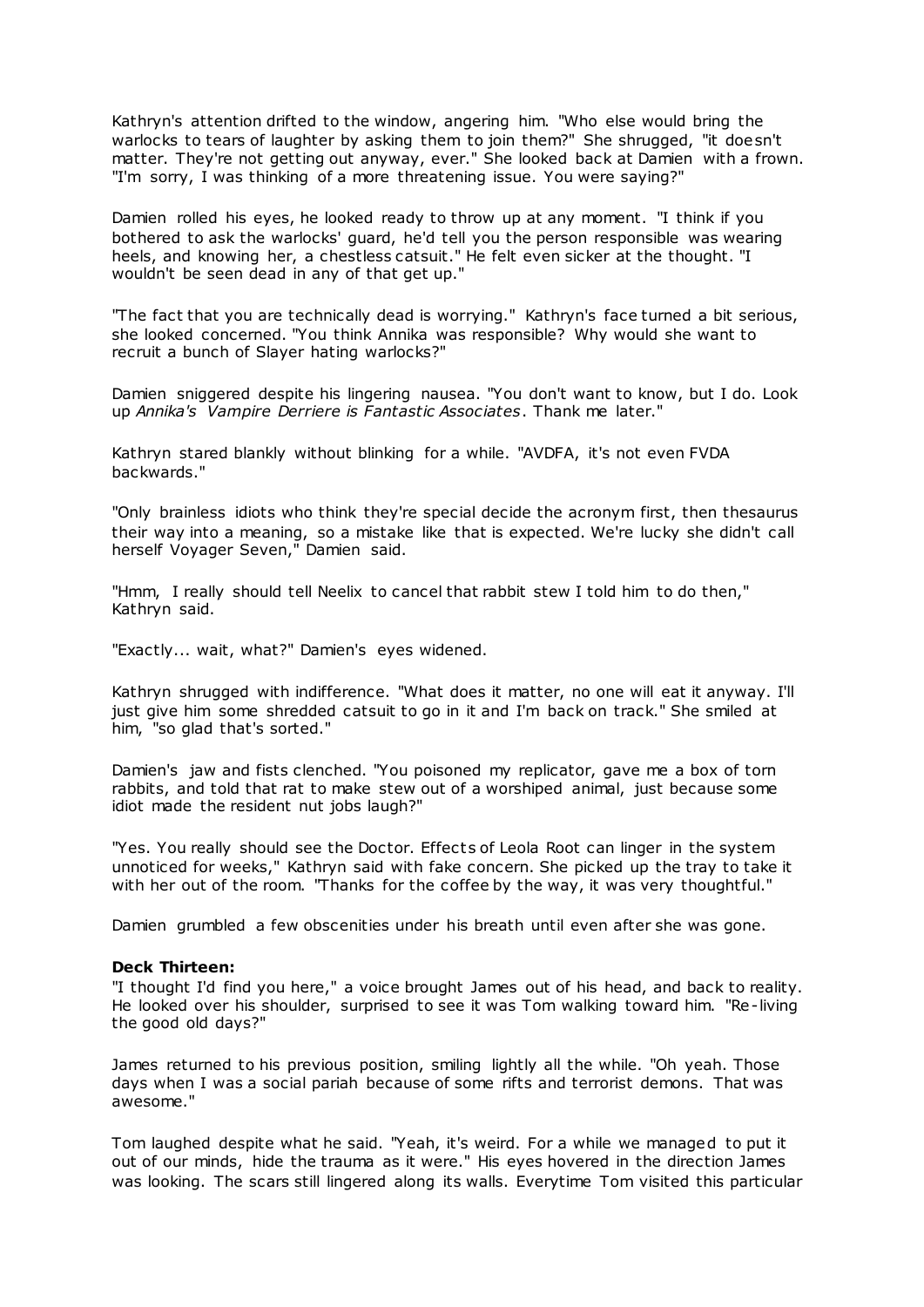deck, he no longer felt he was on Voyager. It seemed like it was a few degrees colder. The thought of somebody watching his every move always entered his mind. He briefly wondered if people like James or Lena felt the same, or if it were magnified. "Maybe it wanted us to forget about it. All those years and nothing."

"Deck Thirteen isn't sentient you know. It could have easily infected any other deck," James said.

Tom stared at him curiously, his arms folded. "Ah, and what exactly is it?"

James gave him a bemused stare back. "Now you ask? It's only been eleven years." Tom reacted with an impatient throat clear. "Fine, it's probably more like ten."

"I know it's easier to open up anomalies on it. But why? I mean I get that weird one you took a two week holl in..." Tom said.

"For the last time," James grumbled, his eyes half rolled. "If you think demon central is a holiday hotspot, please promise me you'll let B'Elanna decide your future family holidays."

"Focus James, plan holidays later," Tom said a little seriously, which instantly made James think he wasn't listening to him. "It was like a parallel Voyager, where demons had taken over it. During the Softmicron attack, the demons apparently varied. They weren't the same ones." His face contorted while he thought it through. "Maybe they just recruited new guys since. It has been ten years, as you say."

James had paced slightly while he had been talking, leaving Tom behind. Once he was done, he panicked at the thought of being abandoned. It took only a few seconds for the Lieutenant to spot him again. He hurried over, breathing heavily. "Don't do that. If something happens..."

"Then history suggests it'll be me that gets it. Calm down," James said.

"Oh yeah," Tom sounded a little too relieved at being reminded. "Still, too many nasties have come from this very deck. Now that I think about it, the demon Voyager doesn't explain why it was this deck, only this ship as a whole."

James nodded. "Yeah. The barrier between us is just weaker here. It being number thirteen's just a coincidence."

"Hmm. I do remember when Voyager was originally split into at least two, that our Kes slipped through a similar weakening on a lower deck. I wonder if that was Thirteen too," Tom mused aloud.

"I don't remember," James said mid frown.

Tom did as well, then the light bulb switched on. "Ah, ha, coma!"

James' eyes widened, his eyebrows shot up to go with them. "Ah ha, coma? Is that the mystery solved? Clue me in genius."

"Hmph no," Tom grunted. "Way to rain on my parade."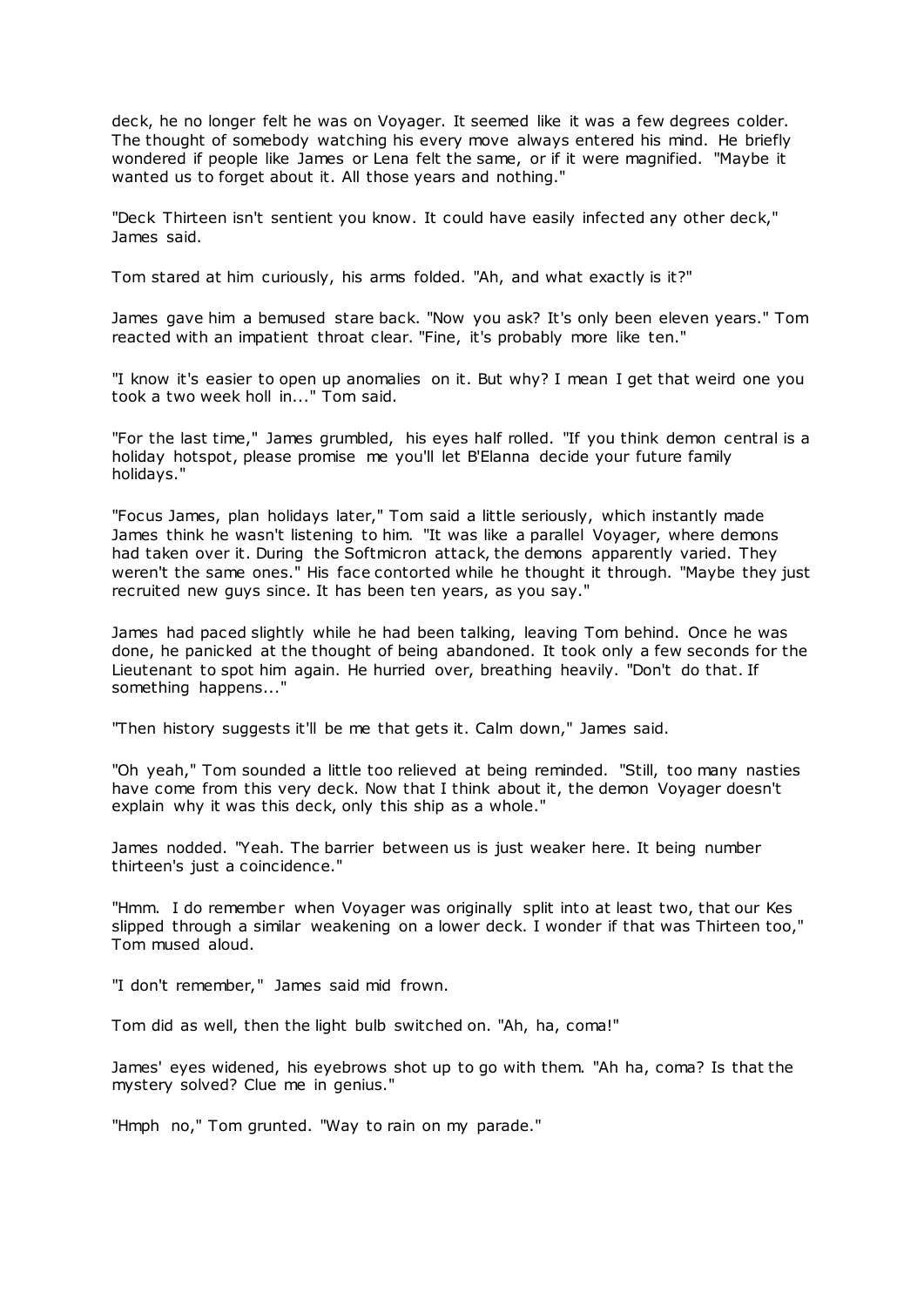"Sorry, that must have been hard for you to figure out," James said as his face went back to normal.

"Oh come on, you know what I'm talking about. Surely someone told you..." Tom said, only then noticing the sarcasm. He laughed mockingly. "Mock all you want, it should be something we should look into. It could be vital."

He expected further ridicule, but James didn't give him any. He seemed to be thinking about what he said. "The Softmicron knew about the weakness to exploit it. They'll know about the forcefield system though."

"If they do, they know more than I do," Tom muttered to himself. James still heard and understood him, he raised his eyebrow again. "I get the whole power draining part, it turns the tables on those old anomalies you closed ten years ago. I assume they're the same kind considering what happened to a poor trainee getting thrown into one."

James stared forlorn towards the ground. "I didn't know."

Tom shook his head, he was about to pat him on the shoulder, something he'd normally do to comfort another man. He wasn't sure if it was ever safe with James though. It hovered and eventually pulled back. "I never got how the forcefield itself worked. We could walk through, but anything from the anomaly couldn't."

"I looked at it once. I think what B'Elanna did was completely invert the polarity, and..." James said, trailing off after noticing Tom's blank stare. "She stole the energy to make it do the opposite. Instead of the anomaly being deadly to humanoids, she mirrored it so the forcefield was deadly to them. Pretty clever."

"That's my girl," Tom laughed nervously to cover his still confused feeling. "Can we use it?"

This time James was confused. "Did I miss another meeting where you came up with a plan?" He got a sigh in response. "Yes, if the Softmicron attack us the same way. I doubt they will if they know we can stop it. You heard Janeway, they're more likely to create a new version and use that instead."

"She's no longer mum, huh?" Tom said sympathetically.

James chose to ignore that for the moment. "They had to enter the game to open the anomalies. That's telling. This is their turf, so you'd think they could do anything. It could be useful to keep that in mind."

Tom gasped, his eyes briefly widened. "Didn't you say in that last sphere they started to cheat, basically reprogrammed it so they had a higher chance of winning."

"Yep," James answered hesitantly, his gaze appeared to be elsewhere.

"Hmm," Tom thought about what he said. "Do you wonder if this rift and anomaly business is one of their cheats."

James glanced back at him. For a reason that Tom couldn't understand, he was showing the tell tale signs of a smile trying to escape. "No I don't. They weren't losing. The Soft inside the anomaly apparently couldn't leave on their own either."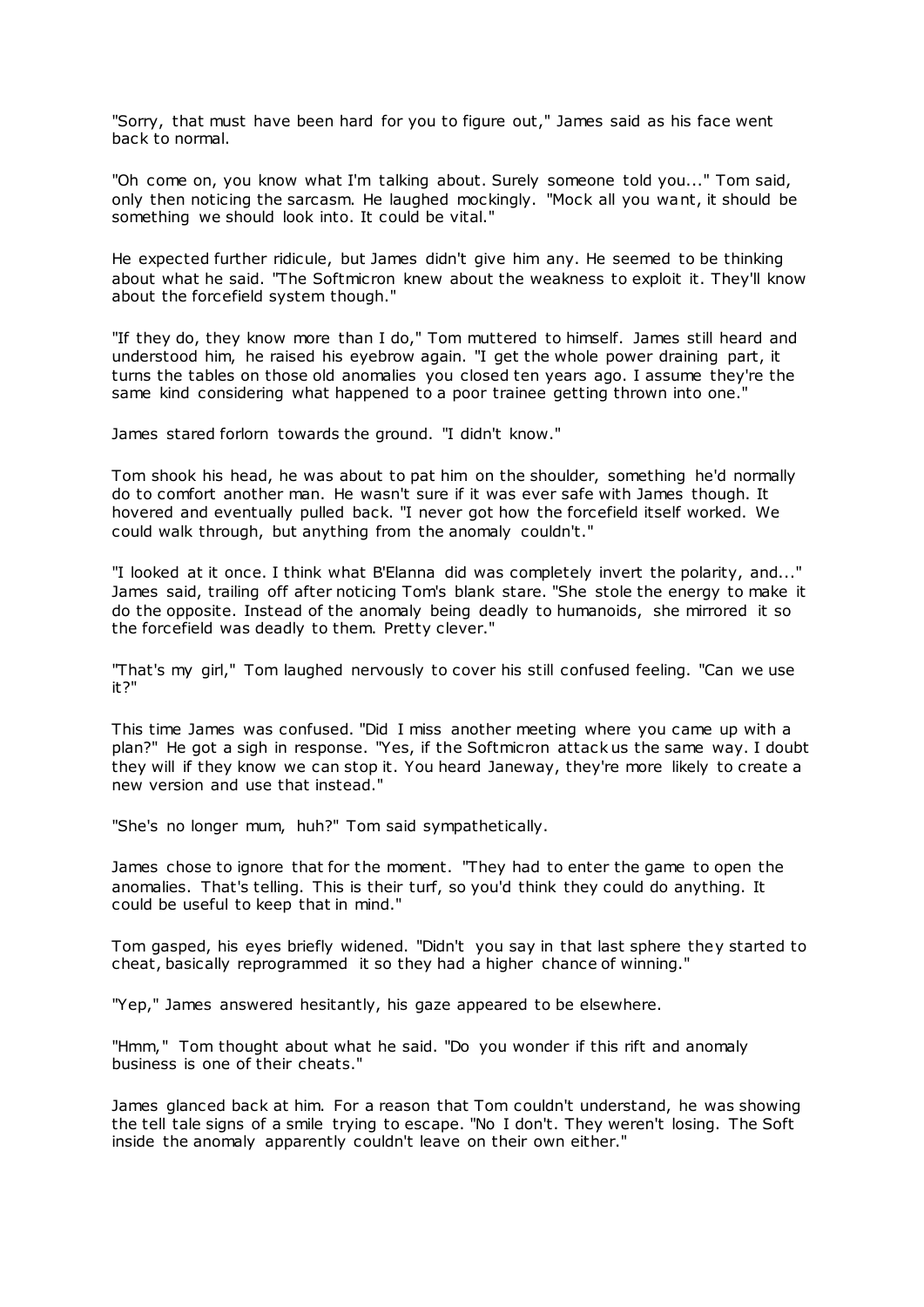"Okay, that's good because we've still caused it, yey?" Tom said in monotone. Another thought came to him which he had to voice immediately. "The bigger they come, the harder they fall."

"Don't encourage me," James said with a smirk.

Tom scowled back at him. "Haha, at least I'm taller than the majority of women."

"Ohno, you hit me straight in the *don't cares*. Just when I was getting better," James said.

Tom didn't take him seriously, he sniggered. They both did in the end. "You know, I prefer the more mellow you."

"Don't ruin it," James said, this time Tom knew he meant it.

"Right," he said. "What I meant was that you make one change to a small program and it'll transform into something new really quickly. A large one you'd be hard pressed to see anything. Then you add more until you do. Next thing you know, it starts to break. Bam, you've got Chaotica in a feedback loop yelling at a giant spider in a Janeway wig, while the secretary bounces off open cell doors."

James stared at him as if he sprung another head that looked like Annika's. It took a while before he was able to blink, when he did the eyes were watering. "What?"

Tom had flushed red all over. "Oh, I was kinda hoping it was you messing with my programs again. Must have just been the Arachnia mods and new villain episodes then." James looked away, still with the same expression on his face. It made Tom's blushing even worse. "It's still a good example, so um... yeah. Too many edits to the Game Sphere may have contributed to its failure, and viola! Anomaly," he stammered.

"Ookay?" James said slowly. "Are you saying they cheated too much or that the Game was just too big to cope?"

"Both, either, and or..." Tom replied.

"I get it," James cut in quickly. "The towers being obliterated wouldn't have helped either."

"It seems the rifts were already there when that happened. It was the anomaly," Tom sounded worried.

"We know what the rifts are and that the Games Matrix is on the other side. The anomaly is still a question mark," James said, worrying the Lieutenant further.

Wesley chucked obnoxiously while leaning back in his chair. "That's a silly question, isn't it?"

Chakotay narrowed his eyes further. Daniel's uncomfortable shiftiness caught his eye, his head turned to see him try to relax against the wall he stood in front of.

"How is it a silly question?" Chakotay asked.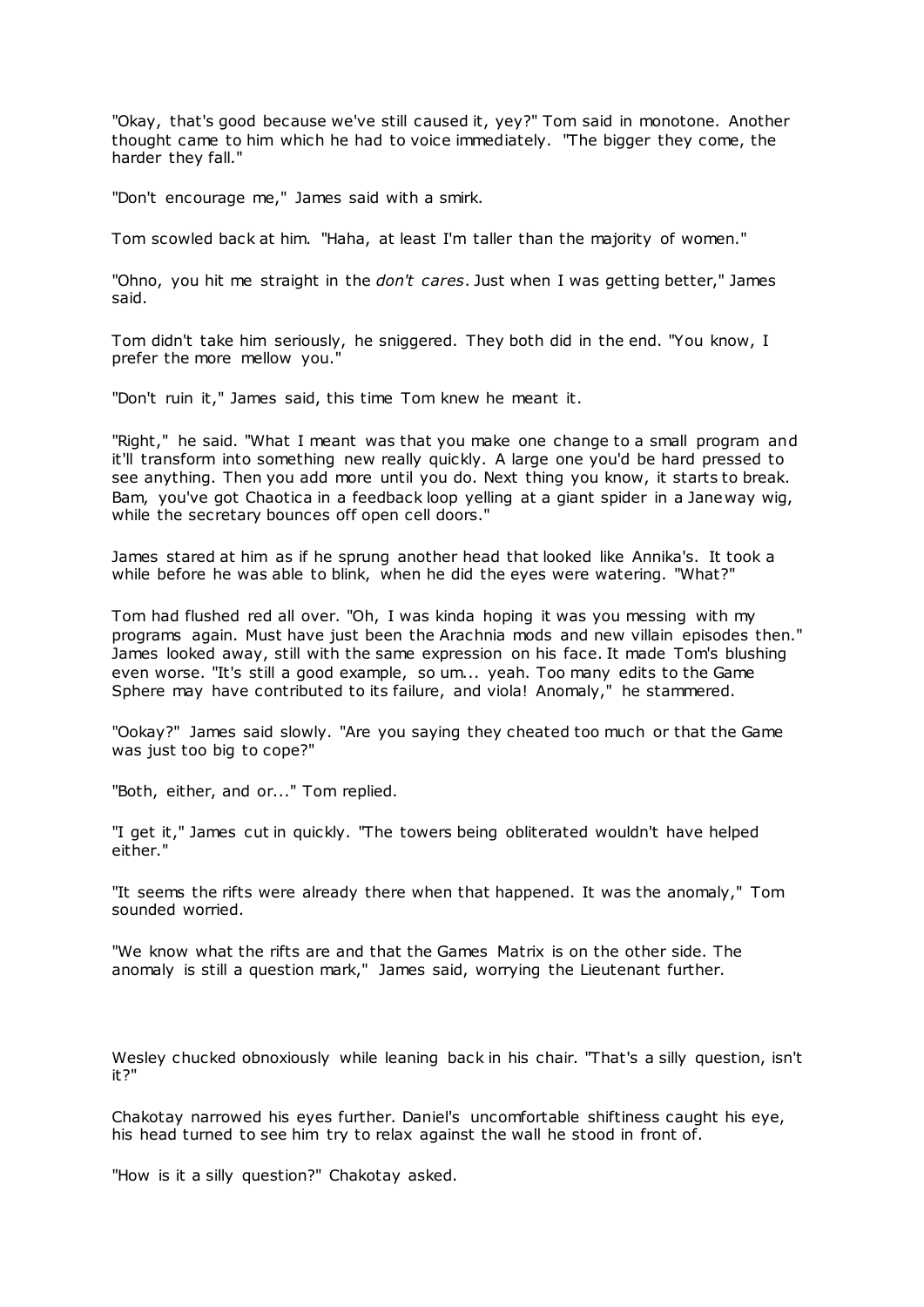"I assume you'll want to know what Game Cubes are next," Wesley said.

Chakotay closed the gap between them by about half and abruptly. It startled the older watcher enough so that he nearly slipped off the chair. "I know the basics. It's where the Games are formed before they enter normal space. The moron here assumed it was a digital network..."

Wesley recovered in time to laugh. Daniel joined in with the current scowling the Commander was doing. "Oh lord no. It's been theorised that it's a gateway between realities, a subspace corridor that the Softmicron hijacked, and even just a halluc ination from the shock of being carried across huge distances so fast. But never a digital network. I couldn't even begin to go over the flaws there," Wesley chuckled.

Chakotay thankfully saw the funny side, only slightly. "Yes it does sound more like a Season One style idea than Four."

Daniel rolled his eyes. "You weren't even around when I talked about it. You're getting the stupid summary mate."

"Oh, I'm not your mate," Chakotay grunted in his direction, a dangerous glint in his eye. It made Daniel uncomfortable once more. "You're the watchers, you should be the ones in the know. What else are you good for besides screwing over Slayers, and we've got equally stupid witches and warlocks to do that."

Wesley winced at the final sentence. "Oh, now where would you get a stupid idea like that? Now, the Games Matrix, what an interesting question."

Chakotay stared suspiciously, "oh, so now that I've mentioned the witches with *Slayer killing* on their list of hobbies, my question is no longer silly. That's what's interesting."

"It's Wesley. Being shady is his only cup of tea," Daniel muttered.

"I assume that's a watcher trait," Chakotay bit back.

Daniel groaned, his patience clearly wearing thin. "I looked past the whole trying to kill me thing, I'm sure you can get over me bringing your daughter back. If you haven't gotten the message yet, I'm *really* sorry."

Chakotay cast him a withering glare, it didn't land quite as well as he imagined as Daniel had his own. He had no comeback other than that. Daniel was right, he had brought Lena back to him, but his methods were what drove him to attack all those months ago. No matter how much he hated her, Daniel still killed Ylara to do it, and three lives on the Leda were extinguished. He hadn't come here for that, there was something far more urgent to discuss. "The Games Matrix. Everything you know about it. It's not just us that will suffer if you miss anything, you're here with us after all."

"Hmm, a compelling argument," Wesley said. It sounded sarcastic to Chakotay, he wasn't sure if the bookish watcher was truly capable of it though. He brushed it aside and waited for him to go on. "Mr Lavine here was the closest thing we had to an expert. Unfortunately as you know, his memory has not yet returned and probably never will."

"Thankfully," Daniel grunted.

"Surely he wasn't the only one who knew practically anything. He must have told someone," Chakotay said impatiently.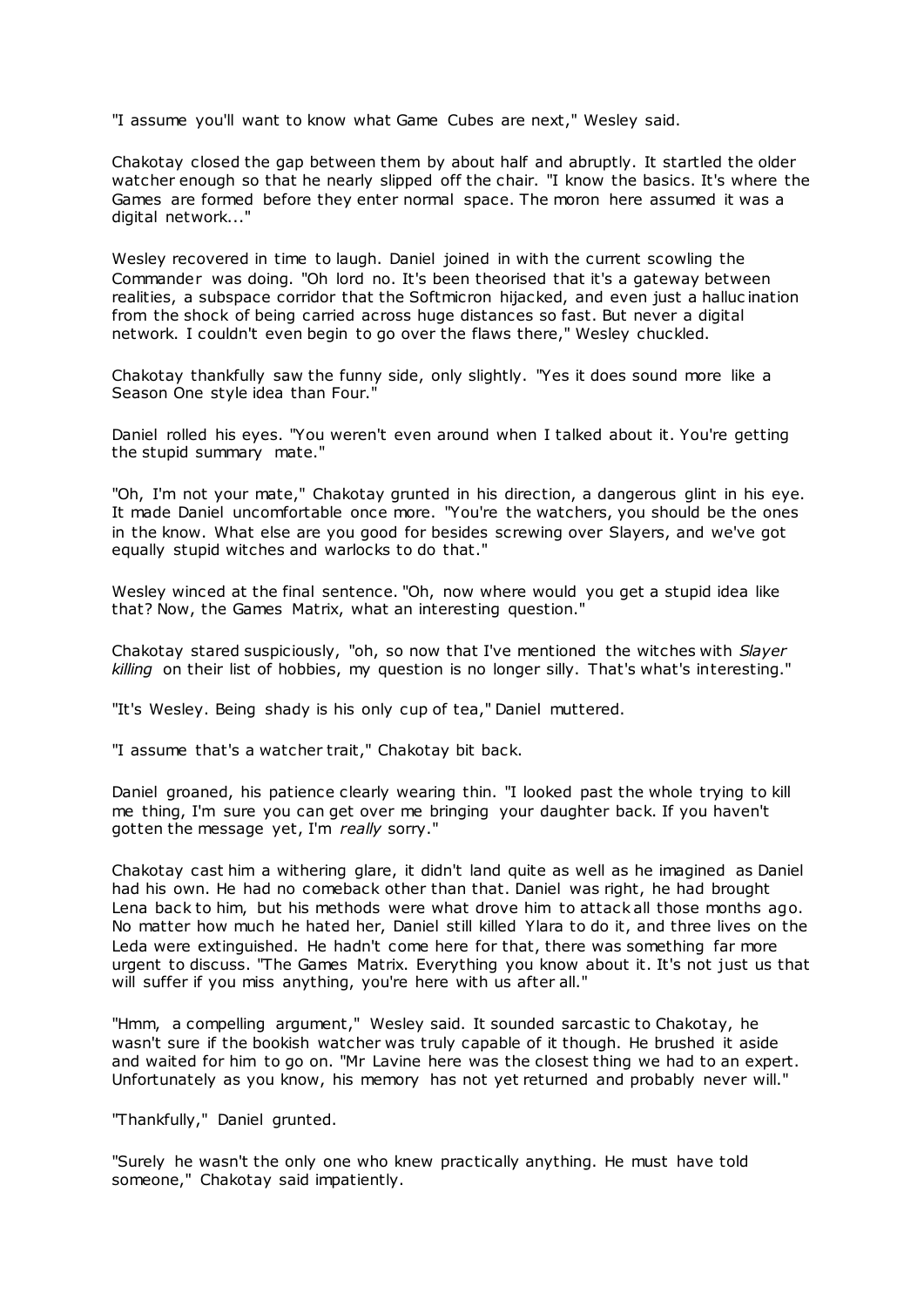Wesley reacted nervously. "Oh, I'm not saying I don't know anything. Just that I don't know as much."

"Anything will do," Chakotay said.

"Well we've all ventured into it at some point. Can't win all the games, can we?" Wesley said in a chirpy fashion. The tone and words annoyed both of the men in the room with him. He carried on, "you recall what happens when a Game appears on a planet?"

Chakotay walked over to the nearest object to lean on, which ended up being a bookcase. "The clouds change colour, there's a warning."

Wesley nodded. "Yes, correct. Ever notice how there's never anything above these clouds? The Game must come from somewhere, but where?"

"Can we do this without the questions?" Daniel said rudely.

Wesley wasn't put off. "When the Game has to break out of the Games Matrix, it needs a door. The colour you're witnessing is the atmosphere churning from interference. Subspace interference to be exact."

Chakotay raised his hand to signal him to stop for the time being. "Wait, I recall Kathryn mentioning that Damien invented something to detect cubes. A subspace thing."

"Ah, we could do with a man like that on our side," Wesley's mood picked up. Chakotay and Daniel exchanged disgusted looks, Chakotay followed it with a shudder. "The warning itself is pretty interesting. The Softmicron are cruel in the way they work. They could easily have no warning and have the cubes destroy anything it lands on, no game, just death. Instead they give you a few minutes to scramble from where you think it will land, and then..."

Daniel grunted. "They're literally playing with us, because they can. It's obvious to everyone."

"Yes I agree. It also has nothing to do with what I asked," Chakotay said.

Wesley huffed, annoyed at being interrupted again. "The current theory is a little more complicated than that. Your Manchester is a good example. One cube landed, destroying the city. Another landed, won with nobody around to play it, which left behind an army." He paused to see if the two would cut in again. They didn't, they just pondered what he said. "The Games Matrix is the subspace the Games come from. It can reach almost anywhere, is near infinite and is crawling with their creations and Softmicron themselves."

"So the only way out...?" Chakotay questioned.

"Is in another Game," Wesley answered. "That's where we come in. Daniel and I are attuned to the network once we're inside. Call it a sixth sense. We know the destinations of nearby Games, their play style."

"Why?" Chakotay asked, frowning.

The question took Wesley aback. Daniel was surprised as well, his made him smirk to himself. "Why what?"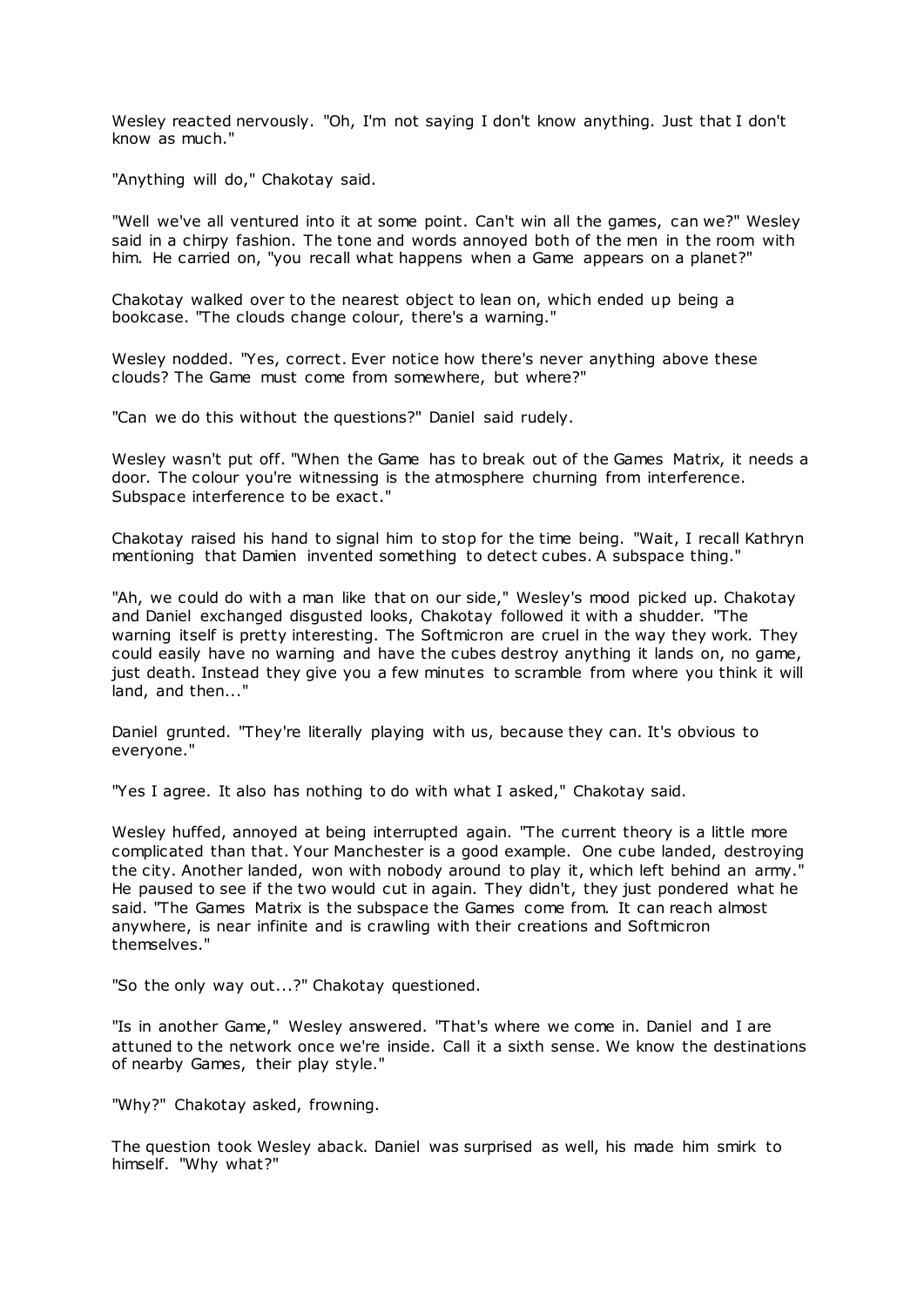"Why do watchers have that ability?" Chakotay asked with interest.

Wesley wasn't sure how to answer that. "Well, that's... not important."

"Not sure Wes, or just don't want to share?" Daniel asked.

"You wanted to know about the Games Matrix. May I finish that first?" Wesley said, making Daniel nod as if he said something else. Chakotay gestured for him to go on. "I hope you're not planning on going into it, Mr Chakotay. I'm sure you must know how dangerous it is inside. There's no guarantee it can take you where you want before you're found by the habitants."

"Just weighing our options," Chakotay said plainly.

Wesley started to stutter nervously, "I'd cross that one out. It isn't getting into it that's the problem, it's everything else. Humanoids are not supposed to be there. If the beasts don't kill you, the exposure will."

"So the signal we generate if a Game is lost..." Chakotay said.

Wesley cut in quickly. "If you're inside a Game when it returns to subspace, well I don't have to spell it out do I? Game is won, it lets you out. Lose and it locks you in, dooming you to be pulverised on Games Matrix entry. Its only use is to shield everything that isn't rooted to the ground from that. Nothing more, if that's what you're hinting at."

Chakotay shook his head with a nonchalant look on his face. "No. This exposure bit is new to me. As you've said, we've been in it multiple times."

"I can't stress this enough; the Games Matrix isn't for humanoid life. Every watcher is told to teach Slayers to escape into the next Game, regardless of its destination and type, for that reason," Wesley said.

"So, your abilities are basically useless then. Hmm," Chakotay said.

"Not at all. It serves its purpose. Mr Lavine for example wouldn't have learned as much as he did if he didn't have them," Wesley said.

Daniel chuckled, "it helps get you around, doesn't it?" Wesley's face paled slightly. "So exposure huh? Something I should know? I'm assuming memory loss is one of them."

"Don't be ridiculous, the memory issue was a conk on the head," Wesley said. Chakotay noticed his forehead starting to sweat. "It's hard to say. I have heard it can be especially draining if you're inside for too long. Fortunately there aren't many cases. They either find a cube or..."

"Get ripped apart by demons, vamps and blood thirsty Game holograms. Yep," Daniel cut in casually.

"Interesting. I don't remember anything other than an attack on our hiding place," Chakotay mumbled to himself. "And we were a little picky about where we were going so..."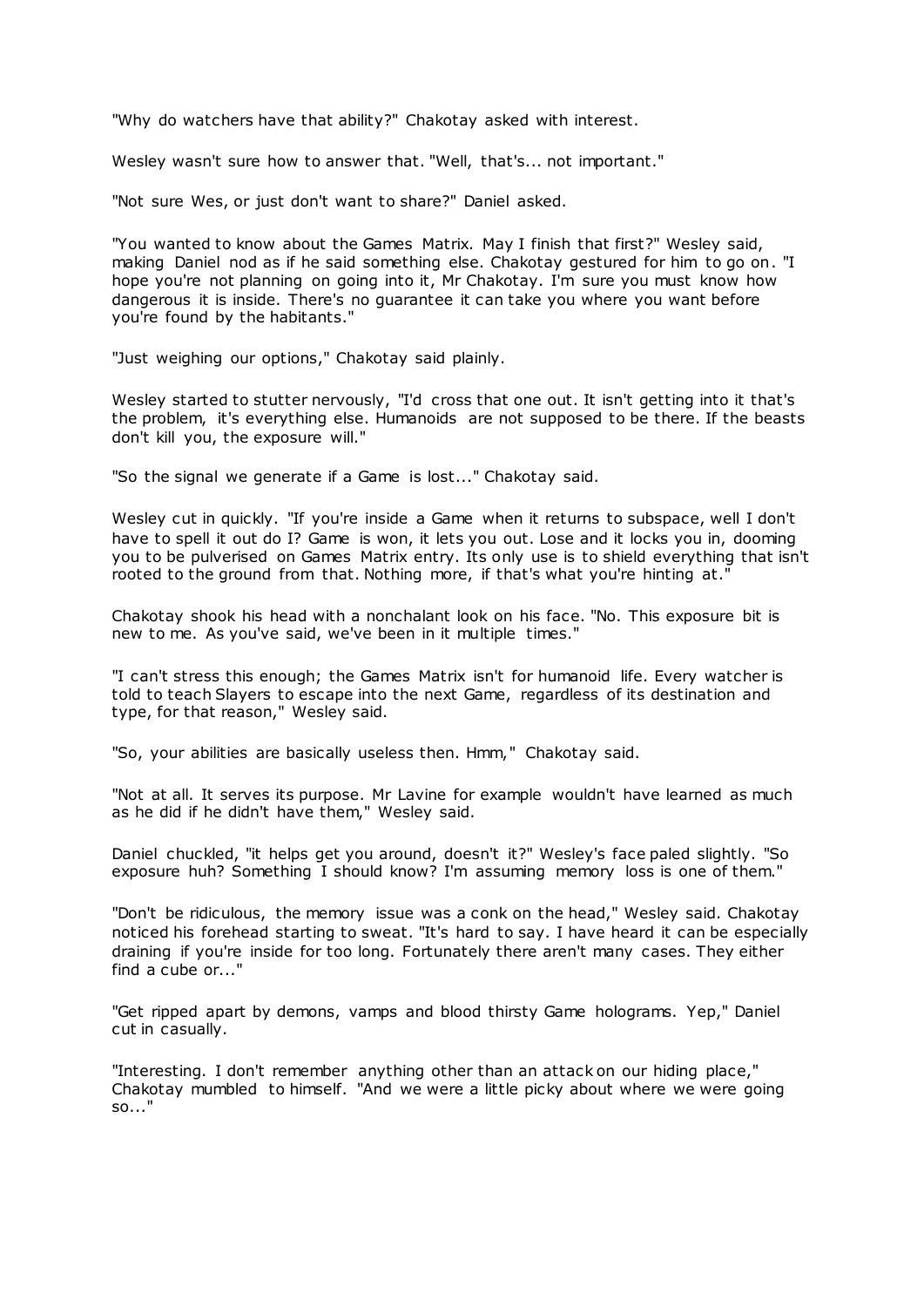Wesley quickly dabbed his brow with his wrist. "The network is the hub of the games, manipulated by the Softmicron. If you end up in an empty corridor or vacant space you've struck it lucky."

"How? There's nowhere to hide in that scenario," Daniel asked.

"No, but it means there should be no one around. Rooms, full buildings, objects, ships are all signs that something is living there, or worse," Wesley said. The pair stared at him intently. "A potential Game in the making. Either way, you don't want to stick around. Although I still protest against any plan that involves that ghastly place."

## **The Mess Hall:**

An overwhelming stench had encouraged the occupants to evacuate. One had warned the poor girl making the big mistake of going in while they were. Everyone else dashed around her. As the crowd disappeared down the corridor, she heard a few murmurs about cleaning up the Enterprise's Mess Hall. She pinched her nose so she could enter, get her order from the replicator and run out again. Even still the smell managed to sneak through the cracks. Her hunger was long gone.

Neelix scampered over to her cradling a bowl in his hands. "Oh Kiara, you're just in time. I've made my super popular stew. You can be first to taste it."

The first detail she noticed was the vicious bubbles still fizzing on the surface. She could just make out the sickly green and white underneath it. What looked like green bread had been dipped into it, attached to the rim of the bowl. It took everything she had not to throw up her last few meals.

"Oh my god. Why do you hate us so?" she stammered, just before gagging.

Neelix was puzzled. "I don't. Why would you think that? Oh, should I make more?"

"No!" Kiara shouted in a panic . "How can you be this oblivious? Nobody eats your food and lives. I really doubt that your stew was popular with anyone but maybe the Doctor."

"It seemed to be a much needed comfort food in times of great stress," Neelix huffed. "In fact I remember James running off with the whole pan so no one else could have it."

Kiara instantly thought he was twisting the situation around and her uncle was actually throwing it out an airlock, or burning it. Neelix's food would probably be useful as a weapon at the right time. She shook the thought off. "I'm sure that everyone was gutted, and they showed that by cheering and clapping at him."

"Ohno, there was a riot," Neelix said. "They chased him. You don't pick a fight with him unless you're really passionate about something."

"Hmm, maybe they just wanted to see what he'd do to it," Kiara said quietly, confusing him further. "Nah, if this really happened I would've heard about it. Yeah right, when Annika flies."

"She can jump quite far," Neelix said helpfully.

"I would have said pigs would fly, but you'd probably find a way to cook a flying pig," Kiara said with disgust. "What horrible disaster did you cook this one in?"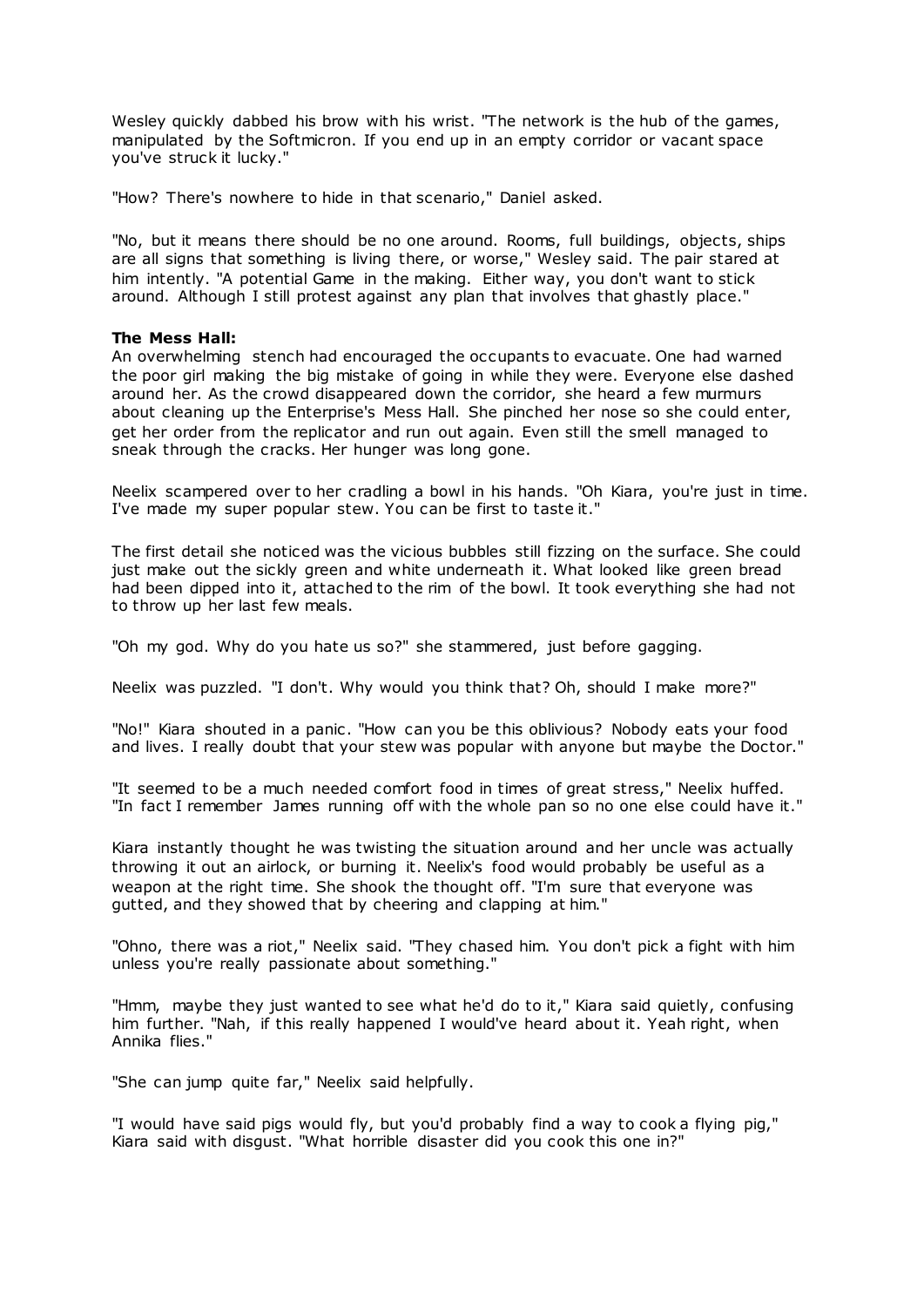Neelix pondered that for a moment. "Oh I remember. I had to use my backup stove as the main one didn't have power, which gave the stew a slow cook texture to it. That's why it doesn't seem as good. Thank you." He ran back to the kitchen leaving Kiara staring blankly.

"Didn't have power?" she asked, keeping her distance.

"Yes, that anomaly," Neelix replied over the top of some pots and pans clattering.

Suddenly it all made sense. "Oh. Your fantasy is for everyone to worship your cooking. I wonder how many people were confined to Sickbay in comas after that day."

"I'm sorry, what?" Neelix asked when he was finished rummaging.

"If they're apart of the illusion then maybe no one was. I hope," Kiara mumbled. Then she realised Neelix was staring at her, befuddled by her comments. "Come on, everyone knows. The anomaly didn't just drain the power. It used tricks to keep people in it or in your case to possibly kill the crew."

"Oh that I know. Nothing happened to me, how strange," Neelix said.

Kiara rolled her eyes even though she expected that. "Everyone thinks the rifts were the result of a glitch. The anomaly though sounds intentional. Don't you think?"

"It sure sounds like it. Those Soft are nothing but cruel after all," Neelix answered.

"Yeah, they're more about people destroying themselves than doing it directly. Win the game or die, ignore the fantasy and escape the anomaly. Destroy the towers to free your planet but possibly kill others," Kiara said. "I doubt the others have forgotten that."

"Oh they haven't. The rifts and anomaly don't appear to be linked in my opinion. Though maybe the Soft don't like people seeing their mistakes and covered them up," Neelix said.

Kiara didn't feel so sure. Her attention drifted toward the window. "Why didn't they do something when we were in it then? We're their biggest threat and yet they let us escape with little fight. When mum and James took the Katane back in for the Enterprise, and then the Enterprise twice after, they didn't try to stop them."

Neelix looked annoyed, "ooh that overrated hunk of junk and its *pretty* Mess Hall with its fancy sound proof room. It wouldn't surprise me if it was evil."

Kiara turned back toward him, with a half amused and confused expression. "That's not what I meant."

"I'm glad I could help," Neelix said through gritted teeth. He shuffled back into the kitchen muttering about being replaced.

"What the anomaly did, it was kinda familiar. I wonder why," Kiara said.

There was another clatter from the kitchen. This one though made Neelix whine like it was the end of the universe. "Ohno, it's going to spill all over the bench!" Another clatter was followed by a relieved sigh. "Oh, it's still there in place. I love this stuff."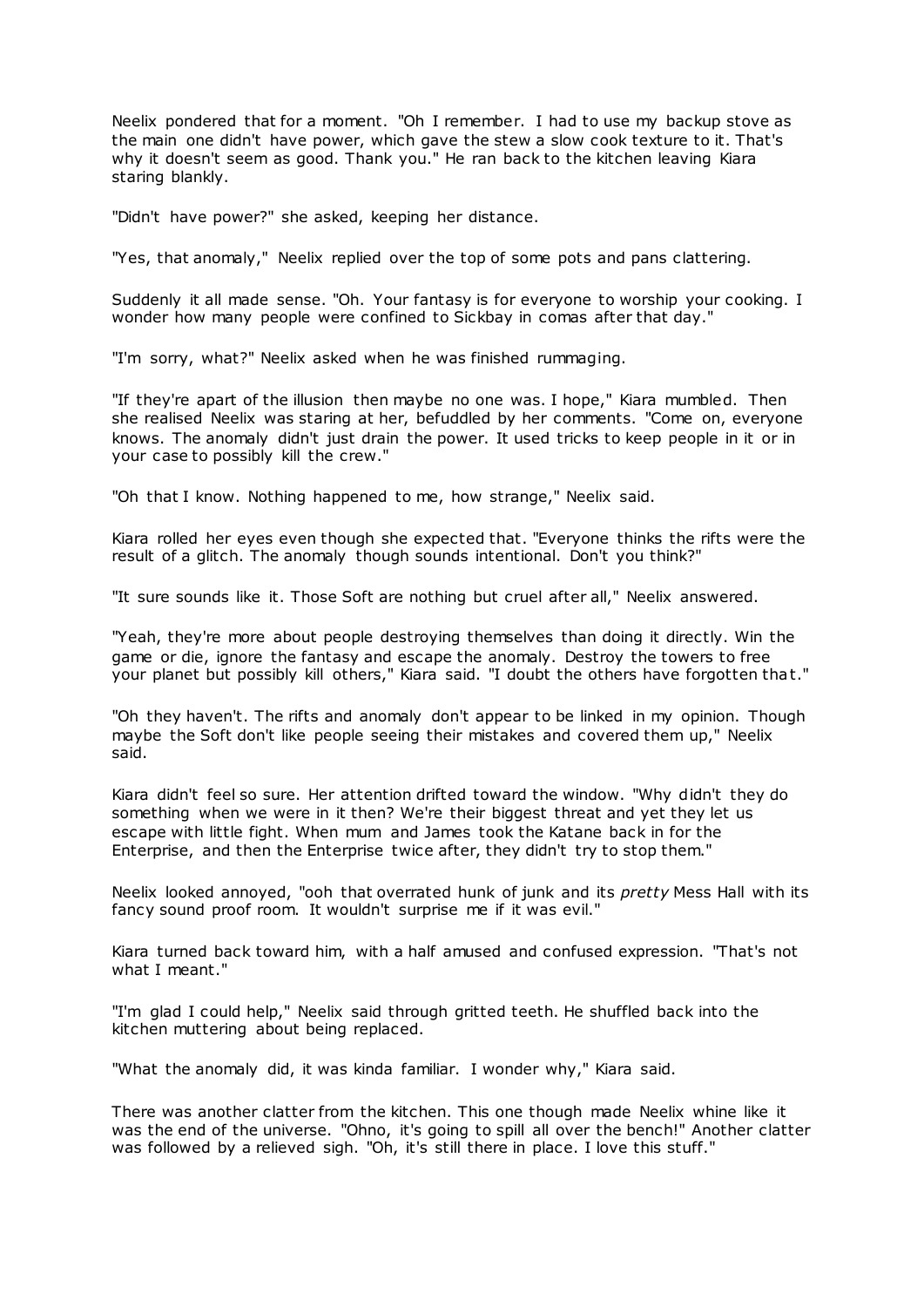Kiara turned her nose up in disgust. "You're the only one." She tried to get back to what she was thinking about. "Maybe it was just because it drained our power, like the towers and Sphere does. Doesn't matter." The smell from the kitchen was starting to feel toxic . Typically right then it hit her. "The Sphere does. It drains and it tricks." She was starting to feel a bit woozy so she decided to continue a few decks away.

"And done. My masterpiece!" Neelix announced proudly. He attempted to serve the new slop into a bowl but the ladle only hit a solid mass, it couldn't scoop. "Hmm, needs some more milk."

Meanwhile in the supposedly evil Mess Hall of the equally evil Enterprise, Lena sat at a table barely touching her food in front of her. She failed to notice a few of the Voyager evacuees rushing in. The volunteers trying to move the furniture and carpet from the wedding did though and they weren't impressed. Even more so when the new arrivals proceeded to dismantle the pile of tables and steal the chairs. Then they attacked the replicator.

A figure already in the room approached Lena's table, which she didn't notice right away.

"Hmm, seems like I missed a bit of action," the familiar and annoying voice sneered.

Lena groaned, her eyes shut tightly. "Oh god, I must have ended up in hell."

Damien plopped himself down in the opposite chair. "Wrong ship and hall, Leany."

"What do you want?" Lena asked irritably.

"Straight to the point, I like that," Damien said in a smarmy way. "We have a shared enemy, you and I. An enemy that would be most annoyed if they saw us together."

"Forget them, I'm annoyed," Lena said.

The villain waved the comment away from him, he had a look of pity on his face. On Damien it was patronising. "I see I've overwhelmed your tiny meat -head mind. You see..."

Lena reached around to kick the back of his leg underneath the table. It had the desired effect, he fell face first toward the table. Unfortunately he laughed before he could land and picked himself back up.

"Will that help?" she asked in a fake sweet voice.

"You know, I can never tell the difference between you and your body snatcher," Damien sniggered.

Lena pulled a disgusted face and moved her chair back a bit. "Oh, James told me about your weird interest in Ylara. I hope that's not why, though you always were a bit twisted. And not in a big bad evil way, just an itch on the bottom of your foot annoyance."

Damien scoffed a little too forcefully to be genuine. "Don't flatter yourself. No one is good enough for me."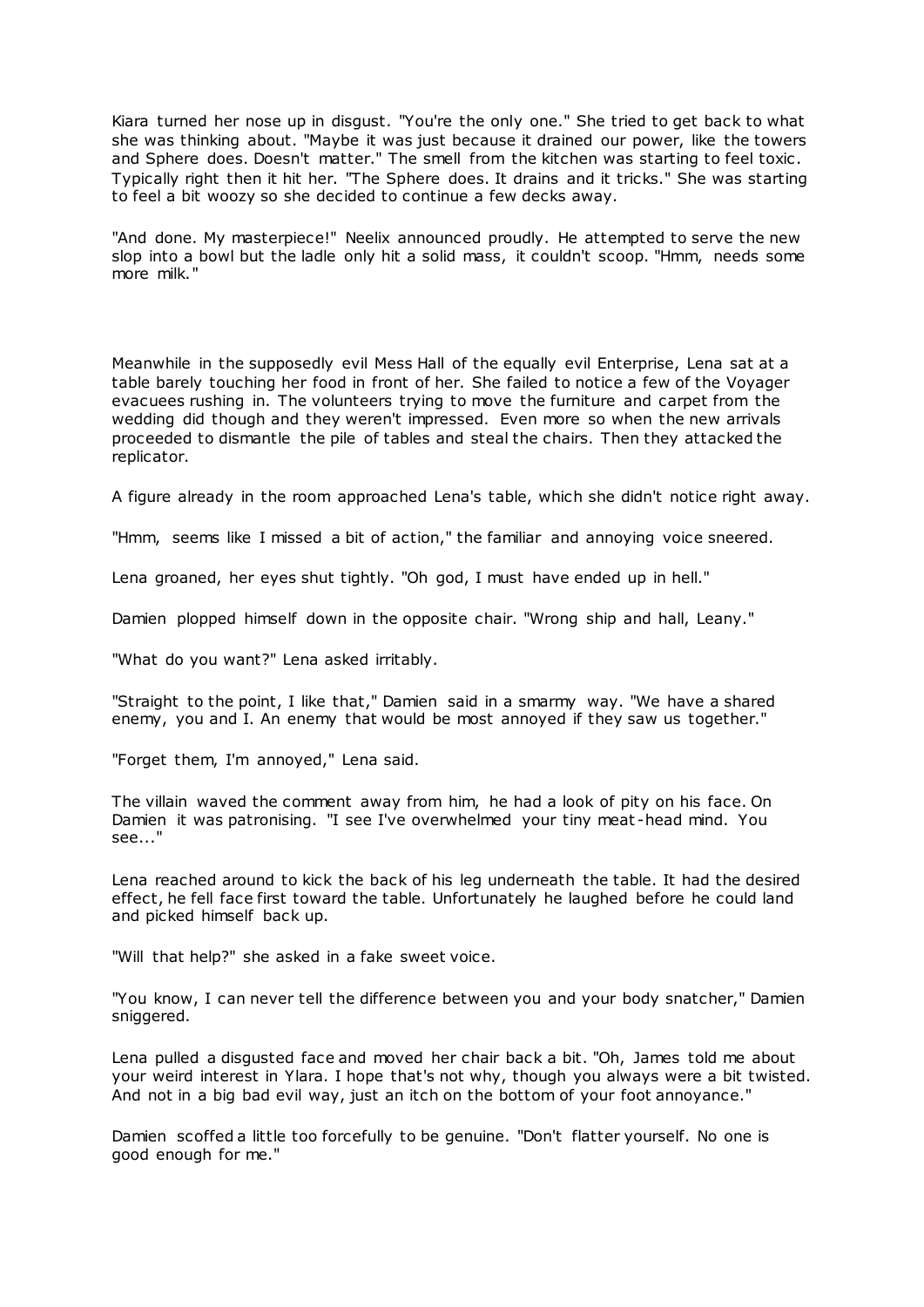"Oh I dunno," Lena said, smiling. "There's one *girl* on this ship who is so perfect for you. I can't say who as I don't want to encourage the grossness. Only that she's crazy, we never know what she's up to, and makes me want to barf on sight. Though to be fair, you don't make me sick, just very violent. Close enough though, right?"

Damien shuddered horribly. He pointed a finger at her afterwards, "I came to you in mutual disdain."

"And I gave it, what's the problem?" Lena asked innocently.

"Boobs of Nine, that's the problem," Damien snarled in response.

Lena giggled behind her hand. "Yeah, I suppose that was a bit harsh, even for you. No one deserves Annika."

"Which brings me to why I came to you," Damien muttered through near gritted teeth. "The silly doll thinks that we're an item, despite my undying hatred and disgust for her. I can't say I blame her for being infatuated, but..." He ignored Lena's roll of the eyes. "How can I put this so you understand? Oh, imagine that you're killing a bunch of vampires. You're half way done when that Craig runs in, pinches your butt and runs away with your jacket so he can sniff it."

Lena stared at him blankly. "Craig?"

"What, you got somebody else obsessed with you?" Damien grunted. He continued on, "then imagine coming home after a long hard day, and finding him sitting in the tub waiting for you with a rose stem in his mouth."

"Eew," Lena groaned, her face scrunched in disgust.

Damien nodded furiously, "yes, you see. Then turn Craig into Annika."

Lena actually screamed at the thought, startling everyone in the room. Damien though seemed genuinely sorry for making her do that. "Not only is it traumatising, it's bad for my villain image, you see," Damien said.

Lena noticed she was shaking a bit after her outburst. She tried to take deep breaths to settle it down. "That's the most vile thing you've ever done," she whispered.

"Hmm, possibly," Damien mumbled, feeling a bit torn about the guilt he was feeling. At least he thought that's what it was.

"Definitely. So what does all of that nightmare fuel, brain bleach inducing horror got to do with me?" Lena questioned.

Damien tried to smirk after all of that. "Like your slow brother, Barbs thought that I liked Ylara. Only, the stupid bimbo didn't even know you were dead. It was quite funny when the Ylara name popped up, she thought I was cheating on her with two girls."

It was starting to make sense now. The strange hand written notes, the following her around. Annika saw her as a rival. Lena groaned at the realisation. History was repeating itself. "She thinks I'm stealing her spotlight again. Why didn't you just say that?"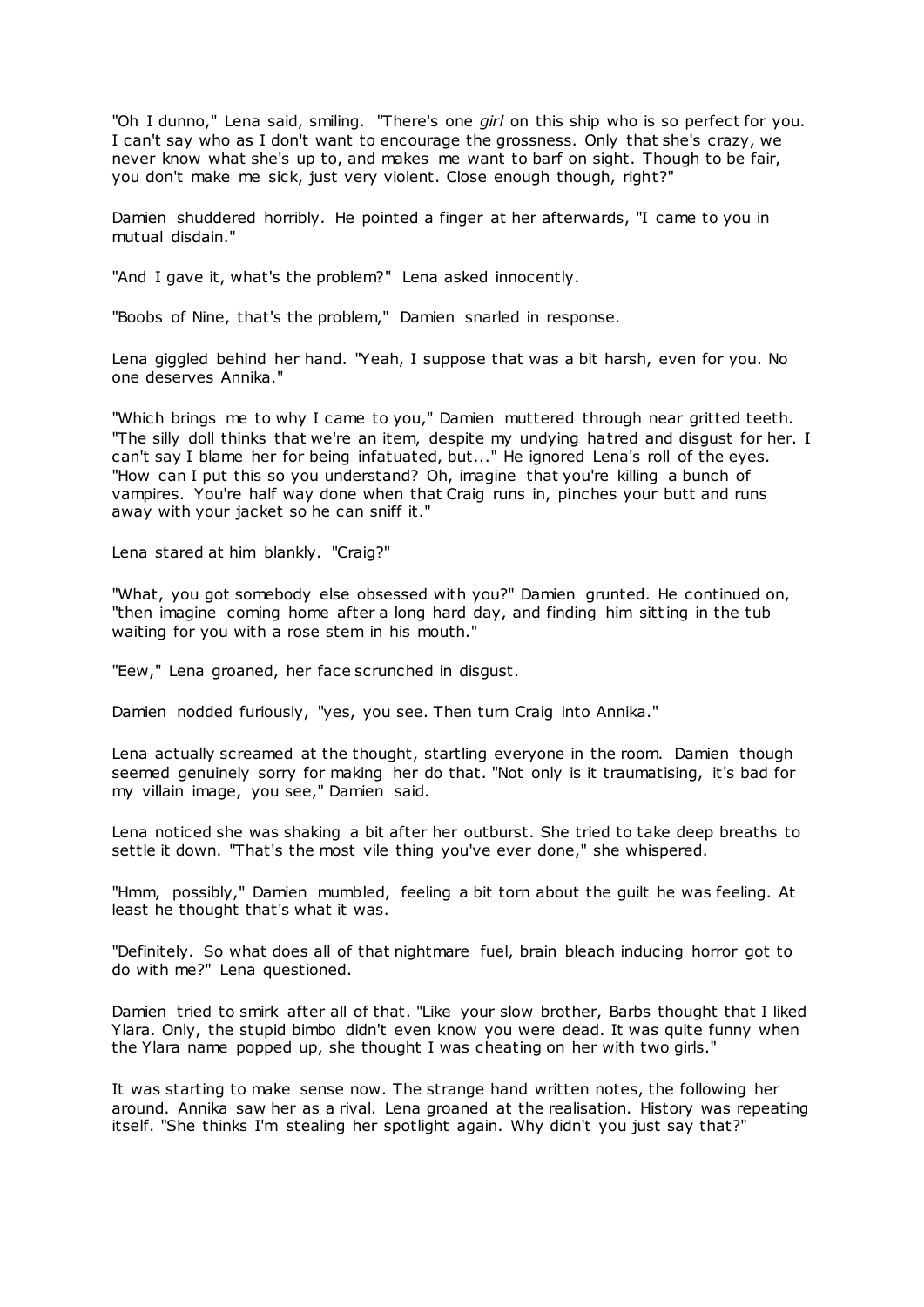"Funny you should say it that way. I had a rather interesting meeting with her and your fellow fools the other day. We both know she's no stranger to betrayal and side switching. Whatever gives her the most exposure really," Damien said. They both shuddered at one of the words they both took literally. "Basically, she tossed Chuckles and I to the wolves. Since it was Tom and Harry, more like puppies, but still."

Lena didn't look as surprised as he expected, or hoped. She even seemed bored to him. "And?"

"And she still lurks around like a bumpy and badly dressed shadow. She's trying to catch me in the act, fish for more incriminating evidence. Which brings me back to you, the so called slayer of vampires," Damien answered.

"Why should I do it for you? If she's really just snooping, why is she bothering me?" Lena said bewilderedly. "If you are up to something, then it's you I should be killing."

Damien chuckled darkly, "oh, if only you knew."

"Convincing," Lena muttered.

"I know you've always despised her, and she you," Damien said quietly. "Before you she was the super special Borgflake. Oh her childhood was wasted, poor thing. Then you came along with your being related to Janeway, the Kiara mix up and paradoxes, stealing all of her thunder. The gloss had faded, nobody cared."

Lena was unimpressed by his mini speech and she made it obvious in her face. "Her thunder wore out long before I arrived. She was nothing but a gimmick that out stayed her welcome. That's why she turned into a nut bag. It kept her around, kept her noticed. In fanfiction, no one can see your inflated boobs. What choice did she have? How that's my fault is..."

"Because you were always her replacement," Damien sniggered.

The Janeway glare was out in full force. "Our only commonality was the Borg, and I wasn't even assimilated properly, or there that long."

"Doesn't change the fact that she was your inspiration," Damien teased.

Lena took a deep sigh as if she were trying to calm herself. It didn't work as the next thing she did was kick at his chair, sending him flying hard into the ground. "Fight your own battles," she said, standing up to leave. "I'm done."

Damien quickly scrambled back onto his feet. "All right, okay, fine." She stalled for the moment to see what other ridiculous things he was going to say. "Even I find comparing you people to that awful screen waster low. So I'll tell you what, how 'bout we put this behind us."

"No," Lena butted in harshly.

"I can't get rid of her on my own, and you won't know how to get her off your back without me," Damien said.

"She's only a vampire, they no longer scare me. How hard can it be?" Lena scoffed.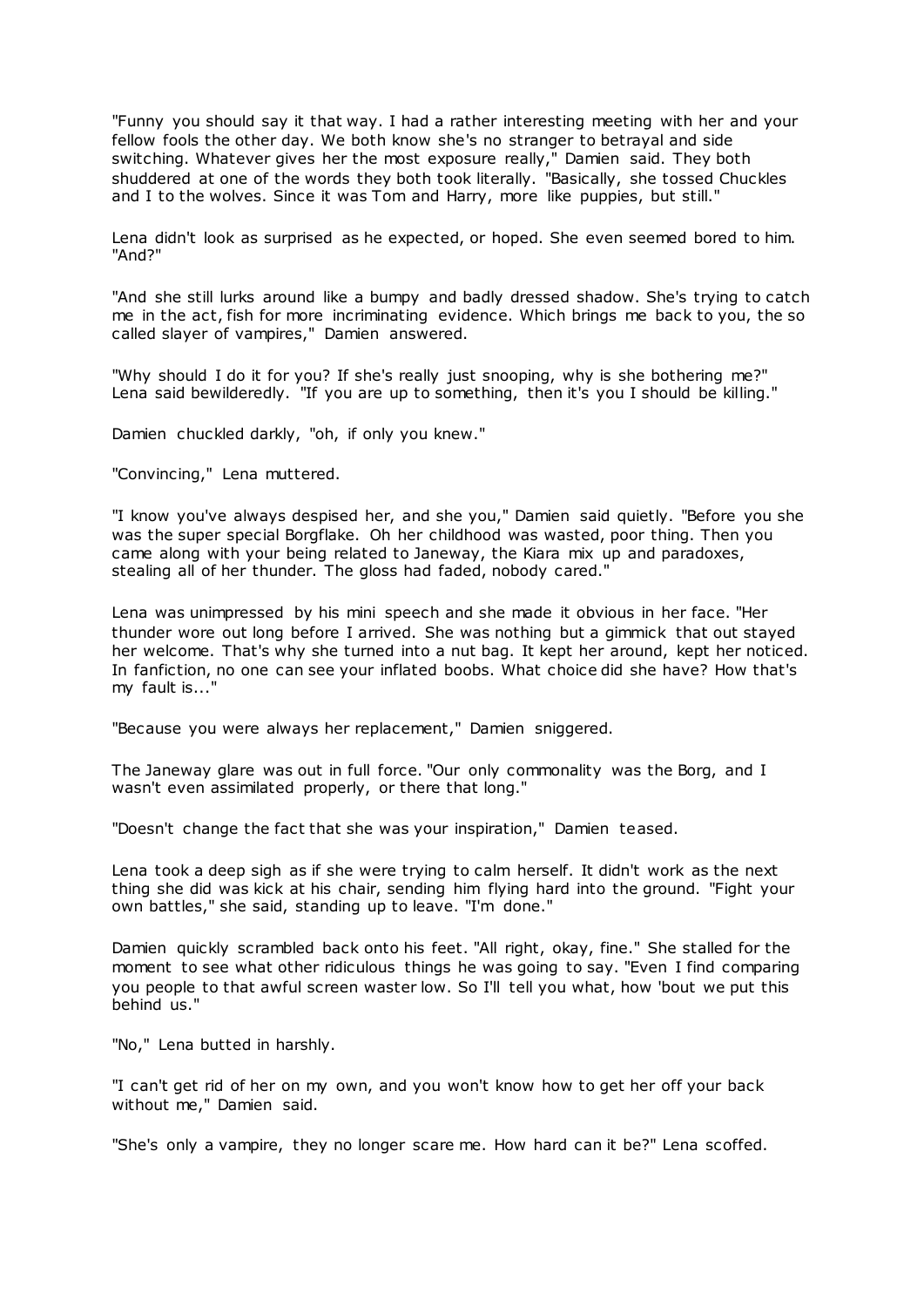"I wouldn't call her a vampire. A stab to the heart will be shrugged off, though you're likely to hit the silicon anyway," Damien answered, laughing a little. "Holy water, garlic, she'll probably dab it behind her ears as perfume."

"As usual I haven't got a clue what you're blabbering about," Lena said, her anger threatened to bubble over.

Damien nodded, he expected that. "There is a big gap in IQ points, I apologise. My research told me there are only two ways to kill her type. One I can't do, and one I could do but I won't."

Lena's eyebrow raised, "feed her yoghurts? Throw rabbits at her?"

Damien gasped in horror. "Ohno, something equally heinous. The one I can't do, that's where you come in. The sparkle monster is currently pretending to be on the good side, at least until she's uncovered a few things. She'll switch with a little prodding."

"Does it matter when we kill her?" Lena said while stifling a yawn.

"Who said we were going to kill her? We want to destroy her," Damien sniggered, then he burst into his usual evil laughter.

Lena rolled her eyes and waited for him to finish. It took a while, so she spoke over the top of him. "No, I just want to kill her." That shut him up, only for him to groan afterwards.

Craig's eyes darted to whoever was talking, or rather shouting at the time. He couldn't get a word in so all he could do was wait.

"No, you can't do that," Wesley protested.

"It's like you said, the Games come through doors leading to the Matrix. So why not?" Chakotay argued.

Daniel tried to butt in, "it's your funeral."

He was ignored yet again, this time by Wesley. "Spheres are completely different. The cubes are the weapons, fired and then returned to the Softmicron. The Spheres are nothing more than a plug."

"Yes, and what exactly is this plug plugged into?" Chakotay asked confidently.

Daniel muttered something under his breath while he fished around in his pocket. Seconds later he was pulling out a lighter and a cigarette. "Dunno why I bother," he mumbled once the latter was in between his lips.

"That isn't known. We believe it could be powering anything from the cubes to the Matrix itself. All of which share the same subspace signature you're saying these rifts have," Wesley countered back.

"Are you seriously suggesting that if we fly through one of these rifts..." Chakotay started to ask.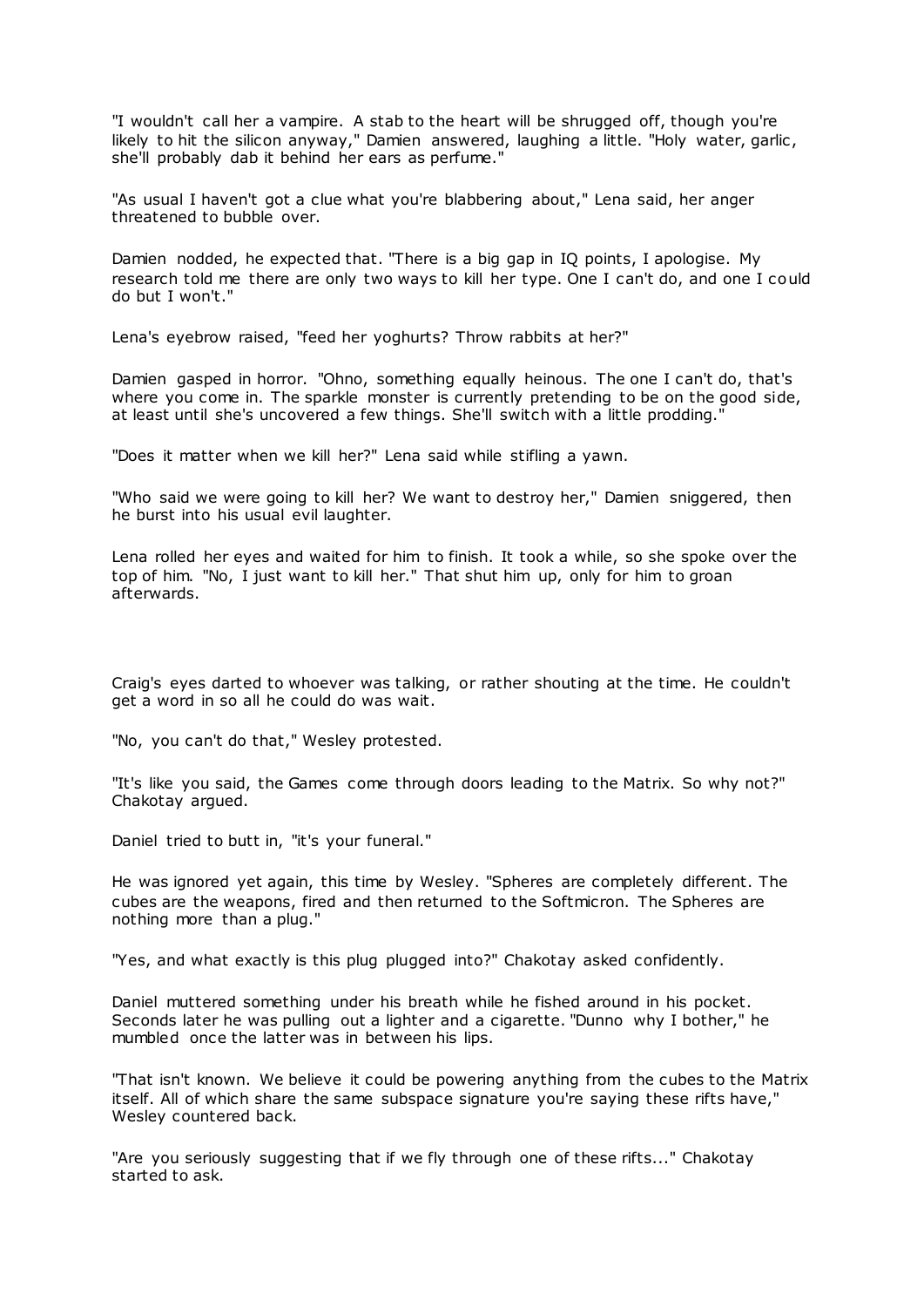Daniel flicked the lighter cap open while muttering, "goodbye Voyager."

"That we could end up in the latest game of not -Pokémon matches?" Chakotay finished.

"No, that's ludicrous," Wesley snapped. "It would be as if you walked into a cube itself. You'd be vaporised."

"Aren't you forgetting the anomaly in the way?" Craig tried to remind them.

"Yes, that's the biggest problem," Daniel commented, which brought Craig's constant glance around's to a stop.

Chakotay nodded, "see, now you know how you've sounded for the last ten minutes."

Wesley sighed impatiently. "Even if the rifts lead to the Games Matrix, how would you get there? Both that we've detected have been absorbed by the anomaly."

"Hey, I just..." Craig complained.

Daniel sniggered in response. "Priceless." As soon as he attempted to light the cigarette, the computer started bleeping harshly at him.

*"Warning, fire detected Deck Nine, section four. Evacuate the area. Two minutes until oxygen deprivation system is active," it barked.*

"Oh god, I forgot to disable that," Daniel growled, he switched the lighter back off and put it back in his pocket.

At least it got Chakotay and Wesley to stop arguing for the time being. They stared at Daniel like he was an idiot, then they spotted Craig had joined them.

"So erm, you couldn't have this little catfight in a different office?" he asked.

Wesley hurried over to him a little too eagerly. "You'll do. I need to know if the final reports for our Slayer trainees are finished."

"I'll do?" Craig said, not bothering to hide his offense. "It's been two months since the last training session. It has nothing to do with Security either."

"Oh, so you won't do," Daniel smirked.

"Well I can sum it up if you want," Craig said. "Rude, stupid, shouldn't be a Slayer, can't remember, can't remember, secretly a demon."

Wesley wasn't amused. "Fantastic," Chakotay said not seriously.

"No, there was no one like that," Daniel remarked.

"You still have yet to answer my question, Mr Chakotay," Wesley complained.

Chakotay looked to Daniel and Craig for help briefly. "What question?"

"How do you plan to go through the anomaly?" Wesley repeated himself.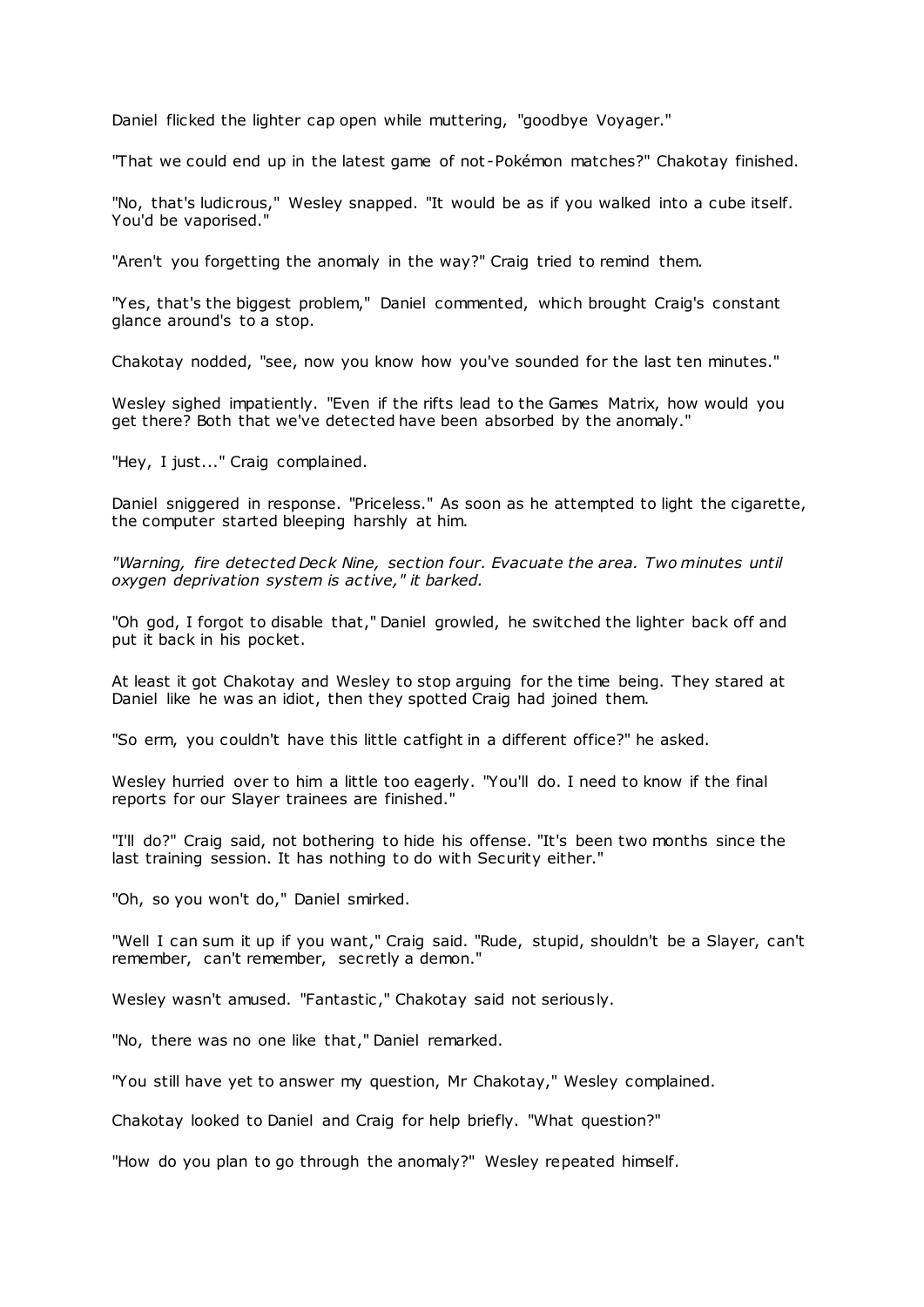"I don't have a plan. I'm just gathering information," Chakotay snapped.

Daniel walked up to him, still with an unlit cigarette hanging out of his mouth. "Let me. I've seen Voyager's destruction, and it happens in an area a lot like the Games Matrix. Perhaps investigate something else."

"Voyager itself is represented in the Matrix? That's unprecedented," Wesley said, slightly dismayed.

Everyone focused on him, each with their own puzzled expressions. "I think my universal translator is broken," Daniel muttered.

The look the older watcher gave him was tired and irritated. "You've guided the Enterprise through a few cubes, post memory loss. You must know what I'm talking about." Daniel's smirk told him otherwise. "When you enter a game, do you have your vessel handy? No. Why would you have access to it in the Games Matrix?"

"Ah. So what you're saying is that it is odd that Daniel saw Voyager in it," Chakotay said with interest. "Finally, something useful."

Craig turned to the Commander and then Wesley, his brow furrowed. "How is that unprecedented? It's happened before." This time it was him everyone stared at, their expressions made him feel like he admitted undying love for Annika. "Chakotay, you do remember right?"

"If it happened on the Enterprise when it was solo, how the hell would I remember if I wasn't there?" Chakotay snapped.

The tone and words annoyed Craig greatly. "I'm not talking about that. I'm talking about when Damien tried to get rid of both Enterprise *and* Voyager by trapping them in the Games Matrix." Chakotay stared blankly at him, then he started to laugh at the absurdity of the statement. "We were trying to save a planet from a Softmicron invasion. You remember surely, it was when Damien brainwashed all of them."

Chakotay stopped laughing, disturbed by what he just told him. His eyes darted around. "Yes, I definitely remember that. I don't remember a trip to the Matrix though."

Daniel and Wesley watched them both curiously, Wesley though didn't look surprised like Daniel was. Craig meanwhile couldn't believe what he was hearing. "How can you forget that?"

"You tell me. We didn't enter any games. The point was to stop them coming," Chakotay said. Saying that aloud helped something click in his mind. "Damien, he said he had a way to close the door allowing them in."

Craig nodded. "Yeah and instead he opened a new one right next to the ships. You seriously don't remember? That's... that's..."

"Weird," Daniel finished for him. Craig only mouthed the word *yep*.

"Come to think of it, I'm not even sure how we resolved that," Chakotay said.

Daniel scoffed, "you probably didn't."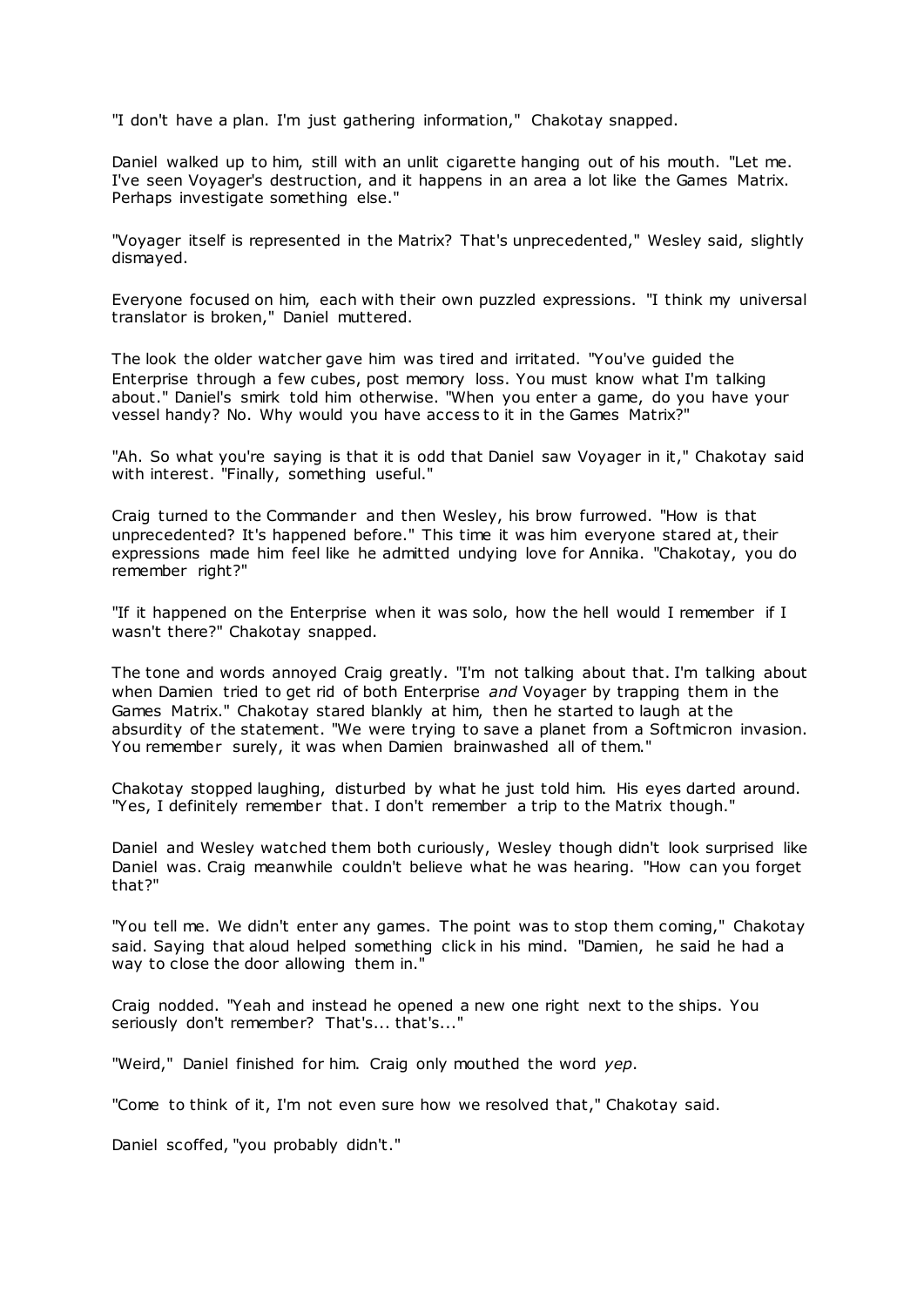"Don't be absurd," Wesley snapped at him. "You don't just abandon a problem like that."

"Right, and we did. Damien sent all his Softmicron in as fodder, his ship was destroyed, Annika turned on him. He had nothing left," Craig said. He stuttered and then exhaled sharply as he looked back at the former Commander, "you seriously don't remember the Games Matrix? How you hid, what games you returned in, if the ships were with you or not?"

Chakotay was now very worried. At first he thought Craig was mistaken or joking around with him. He seemed deadly serious though. Then he noticed Wesley's almost smug expression, and that sealed the deal for him. Without warning he grabbed him by the shirt and pulled him closer. "Is there anything else you like to tell me about this *exposure*?"

"I... I don't know what you mean," the older watcher stammered.

"Ohno Daniel, your memory loss had nothing to do with Games Matrix exposure, it was just a conk on the head," Chakotay mocked him by using his posh accent. "Excuse me while I act shifty!"

"At the very least it contributed to it," Craig said. "So I heard."

"I was telling the truth. I swear. Mr Lavine wouldn't be affected, his body is used to it," Wesley stuttered.

Chakotay shook him roughly, making him yelp. "Why is that?"

"Well you said I spent a lot of time in it," Daniel said.

"No," Wesley said. "Normal people wouldn't survive long enough to get used to it."

Craig approached as well while Chakotay stared the watcher into trembling violently. "What do you mean by that?" Craig asked.

"Like I told these two..." Wesley stuttered. He tried to smile politely at the man holding him. "Fine gentlemen. Watchers are attuned to the network. It wouldn't make sense if we were affected like everyone else."

"Does the Slayers have the same immunity then?" Chakotay asked. Wesley shook his head timidly, squeaking in fear. Chakotay reluctantly let him go. "Again I ask, why?"

"Please, I don't know," Wesley answered.

Daniel groaned, eyes half rolled. "He's lying."

"No!" Wesley cried.

"No? Why didn't you mention that little tidbit earlier then?" Daniel questioned smugly.

Chakotay copied his expression, "yes, why?"

"It didn't seem necessary. Believe me. There's still a lot we don't know about the network, or our abilities. We're just born with them. There's nothing insidious about it. It's just how it is," Wesley said.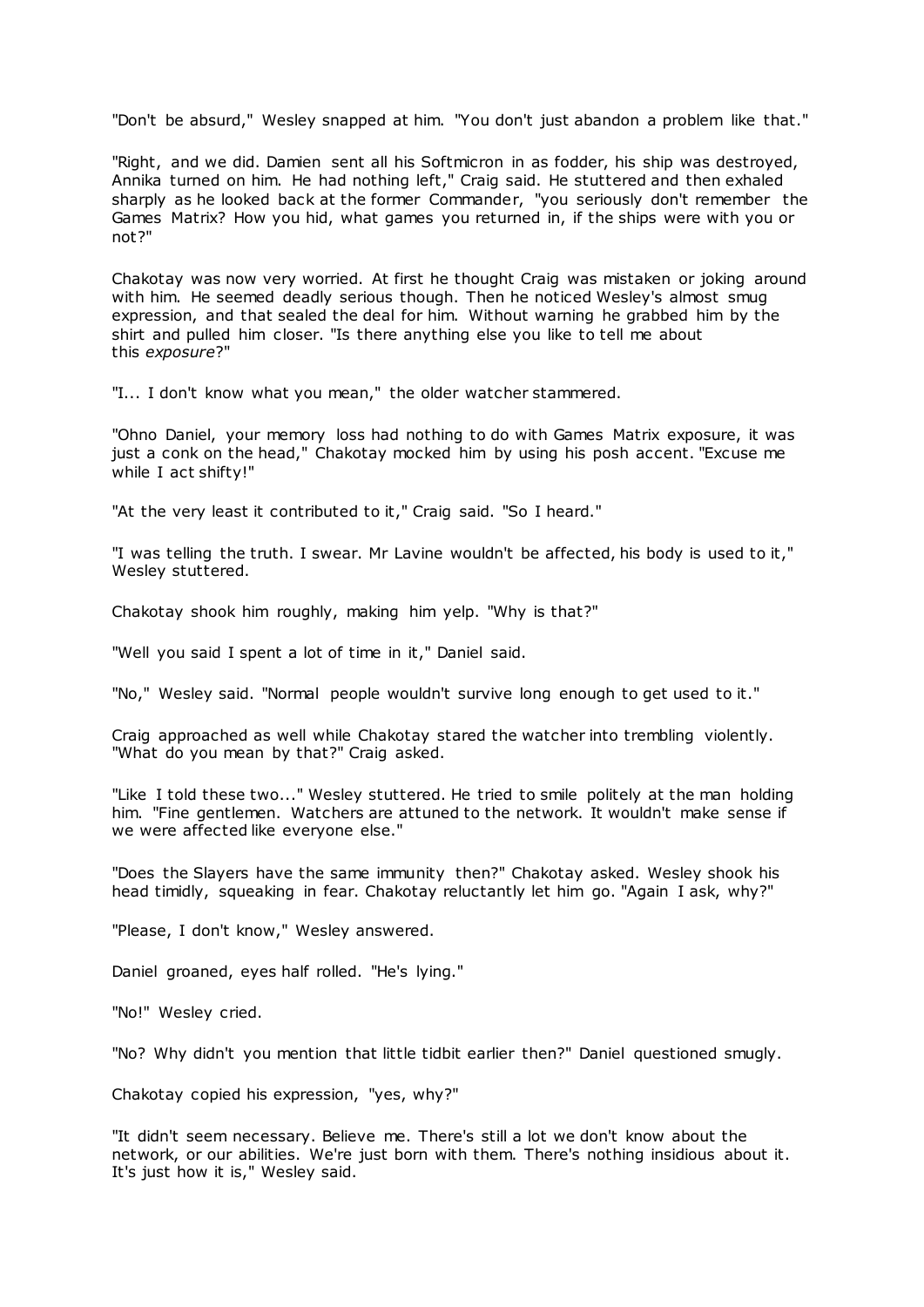Craig sighed, "so, do you know why he doesn't remember the visit to the Games Matrix?"

Wesley seemed relieved at his gentler tone than the other two men. The topic though he wanted changing. "The question you should be asking is did your vessels materialise inside it, as it arrived there by unusual means."

"Yeah, that is a good question," Daniel said.

"I wasn't there, was I!" Wesley snapped in frustration.

"Theorise from what you know," Craig said.

"Well, the Game is what removes technology and weapons a majority of the time. Ships every time. If they didn't go through one, it is possible," Wesley said reluctantly. "I wonder if the same signal was used to protect their entry."

Daniel shrugged and protruded his arms while doing it, "there you go. If Voyager goes into those rifts it's gonna be torn apart. Don't say I didn't warn you."

"You never saw the Enterprise though," Craig said thoughtfully.

"No, which means either it doesn't go in or it does and it isn't destroyed," Chakotay said.

Wesley shook his head, "the vision probably didn't need to show the Enterprise being destroyed too to get the point across. Don't go in the Games Matrix."

"Other than destroying all of the towers, how else are we going to get out?" Craig questioned.

"That's true. We'd still be leaving behind hundreds of worlds, with billions of people at stake. Could we live with ourselves? I doubt it," Chakotay thought aloud.

Daniel glanced briefly at a dismayed Wesley. "You... you can't stop them. All you can do is survive," Wesley said.

"They really seem to believe we can or we wouldn't be high on their hit list," Craig said.

Chakotay agreed. He noticed the two watchers disagreeing, one more frantically than the other. "Yes. We're missing something. Something only we can do, but what?"

### **The Conference Room:**

Slowly Lena peeled the lid from the box, only slightly so she could peer inside. All she managed to see was what looked like a plastic eye staring back at her. It was enough to slide the lid back on.

Oblivious to her daughter's antics, Kathryn sat at the table deep in thought. In front of her was the same tray that Damien blatantly gave her out of spite.

"I don't want to fight," the Captain said finally.

Lena hovered around the box, unsure whether or not to sit. "You could've told me."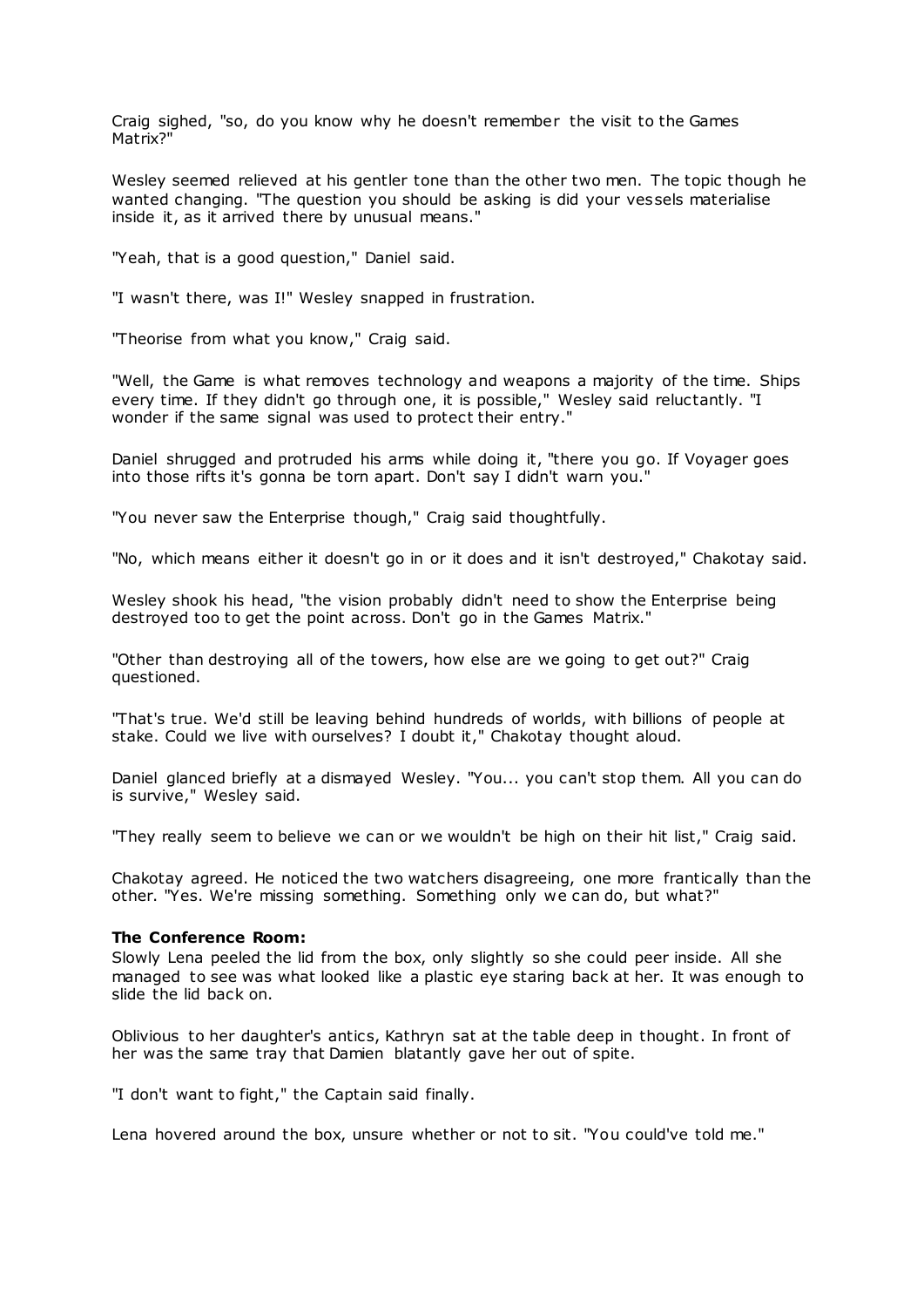"You're absolutely right," Kathryn tiredly sighed. Her arm pushed the tray further away, the other rested on the table. "I hope you understand that I felt powerless, I only wanted to protect you and James."

"Just us?" Lena said sadly.

"When it all comes down to it, everyone will be expecting you both to be on the front lines, one way or another. So much pressure, expectations. I saw how badly that affected James ten years ago. I didn't want to see him like he's been recently and I didn't want the same to happen to you," Kathryn explained softly. "It's not how it should be."

Lena decided on sitting down, only on the table for the time being. "I wish I had known before..." she hesitated, grimacing slightly. Kathryn knew what she meant anyway, it made her dead heart ache. "It was what you were trying to avoid."

"It was a rash, excessive and impulsive plan that wasn't guaranteed to work. I don't blame your father for trying to avoid it, you shouldn't either," Kathryn said. Lena turned her head away, it was all she could to keep her emotions bottled up for now. "I wish I could take it back, but I cannot. All I can do is apologise and hope that the information I gathered will help you."

"I just want to forget it," Lena blurted out, turning her head back. "The Tolg thing I mean."

Kathryn smiled warmly. "I understand."

"I'm not sure if I do," Lena said, cringing afterward. "I'm not still talking about the Tolg thing, god, my head's all muddled."

"Have either of you read the file I gave you?" Kathryn asked, her tone wary.

Lena shook her head. Her imagination ran wild everytime she thought about it. "Not yet. Should I?"

Kathryn felt a pang of guilt for bringing it up. "No. Maybe it will help you understand my actions, or it could tear us further apart. It isn't needed in the here and now."

One more thing to worry about, more ways for her to imagine the contents. One thing was certain, Lena didn't want that answer. She tried to recall what she had wanted to bring up before the data file distracted her. Several words flew through her mind, one in particular reminded her of something else. A feeling she had everytime the rest of the crew talked about the situation. "I'm supposed to be this linchpin, the cog in the paradox, and I don't even know what's going on half the time. I don't think Ylara knew either."

"Explaining a situation isn't the same as living it," Kathryn said.

"I get these faint images, kinda like remembering a dream. During them I feel lost and out of place. I see Kevin telling me to run. Dad yelling at me. Damien's sneery face that I just want to punch over and over..." Lena's soft manner turned into an angry grumble by the time Damien was mentioned. Kathryn tried to resist laughing at the transition. Lena cleared her throat nervously, "sorry."

She was not having that. "Why, it's the least he deserves," Kathryn said frankly.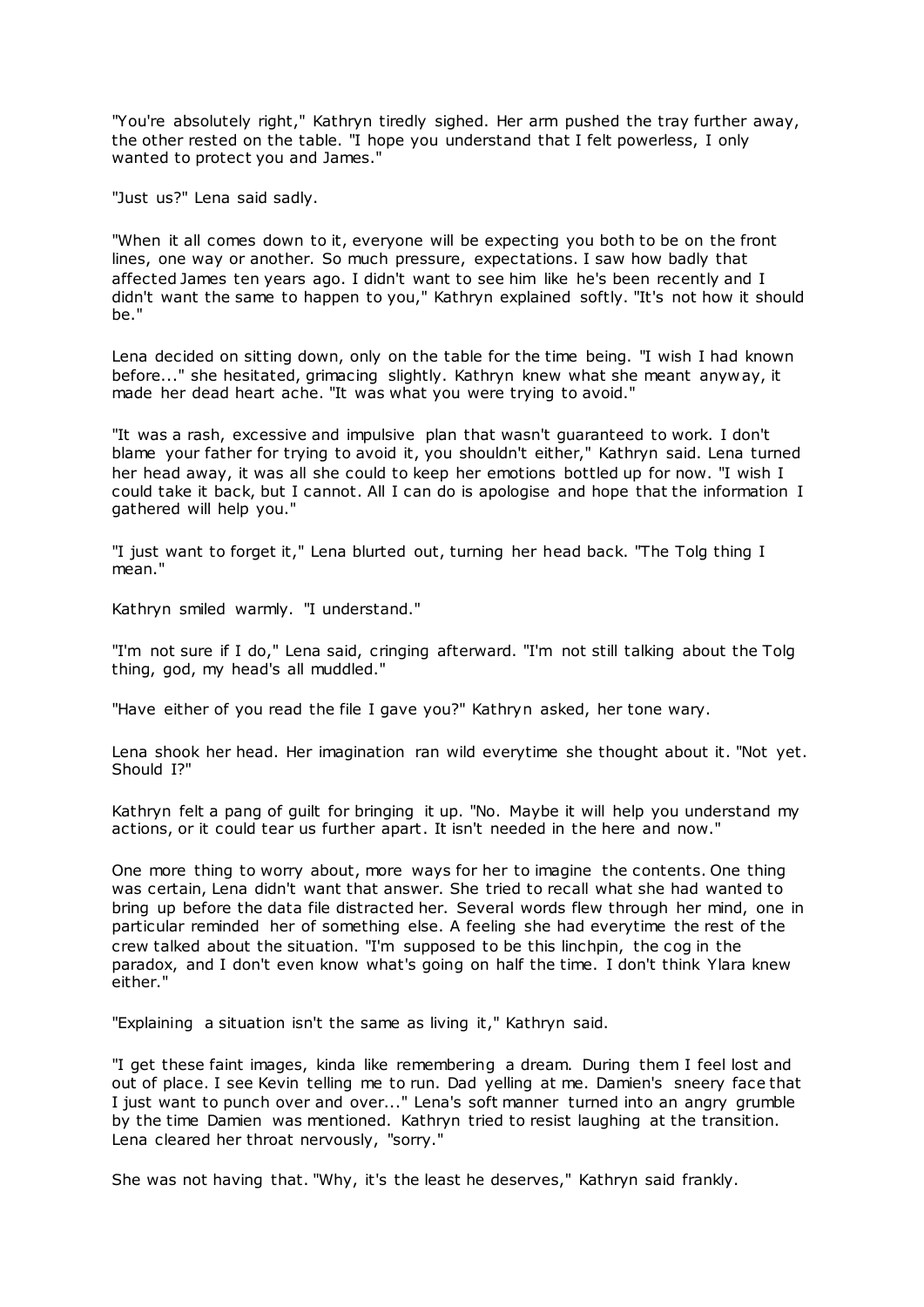"Yeah," Lena said while nodding. "I feel like I can't contribute as I wasn't here during the war, or during that first tower heist, when we entered the sphere. Ylara didn't make sense of many of the things happening around her, so the memories about them aren't forefront enough. Does that make any sense? I... dunno how to explain it."

"It's all right. No one expects you to instantly understand. Most, if not all of the crew are still struggling," Kathryn smiled. "I think you understand far more than a majority of them, despite missing a few events. Give yourself a break. If you happen to repeat something that someone has said while you were away, no one's going to hold that against you."

Lena found herself standing again, slouched against the nearby chair. "The biggest one that bugged me, was how we got here in the first place."

Kathryn's face stiffened. "How do you mean?"

Multiple ways to answer that were experimented with in her head. Lena walked back and forth while doing so. "This Dead Corridor thing we flew through. What was it? Every Game Sphere we've encountered, or Cube as well, we couldn't just fly into it. Is the Corridor like the anomaly, because from what I remember faintly from Ylara, it sure seemed like it. If it is, what are they? Gateways, the walls, what? Can we just fly out if we keep going through it?"

"I've never heard of Dead Corridor, but from what you're saying, it was what Voyager flew through upon entering," Kathryn said, a little frustrated that she was the one lost now. She still smiled though, "you're not the only one who's missed things."

"So your Tolg friends didn't know about it. How did you guys get in then?" Lena asked.

"It was like you say, like going through a wall. We could see it from the outside unlike that anomaly, so perhaps they're not related," Kathryn replied.

Lena sighed impatiently. "Speaking of hitting a wall."

Kathryn laughed very briefly. "Well you know what they say, or I say anyway."

"No," Lena said, frowning. "I can get through the wall if I wanted, I suppose."

"Close," Kathryn laughed for a while longer this time. Lena let slip a smile because of it. "It's not that much different than a normal sphere. It's easy to get into it, but you won't get out until you defeat it. Or break it." There was a twinkle in her eye after saying the last sentence. Lena spotted it even from the other side of the table.

"Trying to defeat it already broke the sphere," she said. "Crashed games don't end well for the ones stuck in it. I've never heard of a Sphere breaking though."

"It worked well last time," Kathryn said, confusing her daughter further. She looked apologetic afterward. "I suppose Ylara wouldn't understand a Game Sphere on Earth and it glitching to oblivion."

Lena's blank stare was making her eyes water. She tried to shake it away. "You got that from dad?" Kathryn nodded. "How did it break?"

"Time travel shenanigans. You know, the usual," Kathryn answered.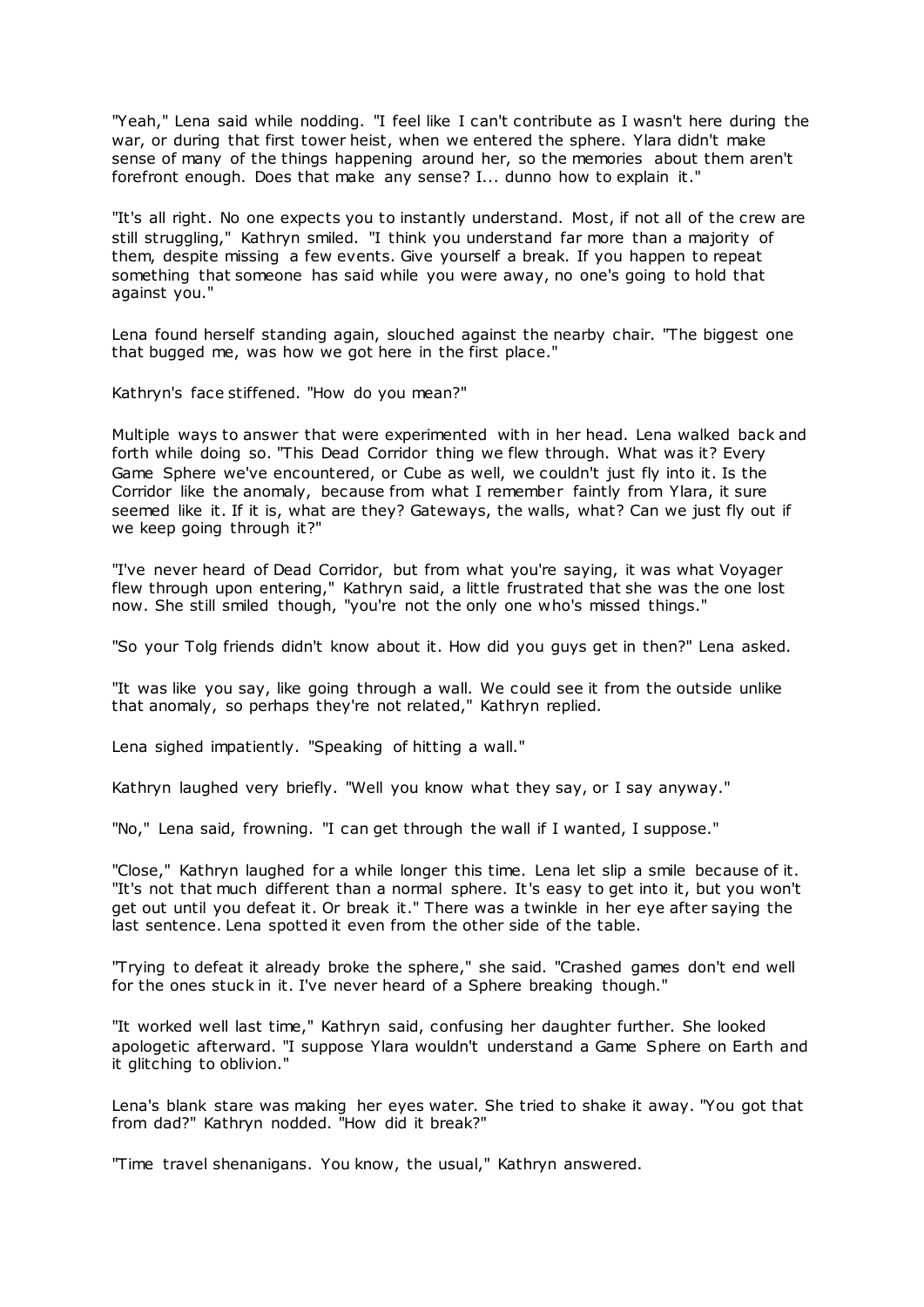"Great," Lena groaned, partly disappointed. "That gives us another choice. Win, escape or cheat. I didn't like escape that much."

"No, me neither. Winning could be almost as bad. That thing will consume everything if we try," Kathryn said.

Lena was annoyed since after all that, she was right back to her original thought; the anomaly. At least unlike the Corridor she had experienced it for herself. She could be just as confused as everyone else who had been there. Though out of everyone she spent the most time inside it. She saw what kind of damage it could do to a planet trapped within. It was a horrifying, desolate hell that she didn't want happening to anyone else. A place where your only choices are to stay and watch your planet die around you in crippling darkness and ice cold. Or take your chances in a ship only to die when your life support systems drained. The only mercy you'd get there would be if you were still hallucinating while you suffocated to death.

It brought a cold chill to her skin everytime she thought about it, but it was worth it this time. She remembered something that happened, which was glossed over when she watched her old frend's hollow body try to murder her and then die before her eyes. "They don't know."

Kathryn was puzzled by her random comment. "Who doesn't know what?"

"The Softmicron," Lena started to answer, her eyes and body language picked up. "The anomaly, it took them by surprise too."

"How could you know that?" Kathryn questioned.

"Two of them. One was only interested in escaping, she hid amongst refugees. The other, probably wanted to bring more aboard. I'm not sure," Lena tried to explain. "They couldn't get away on their own. Why would they stay on a dying planet with very little people left, when they went to so much trouble to c reate an army. Why hadn't they taken them somewhere safer?"

Kathryn smiled, "they couldn't. They'll have known that if it was their creation and prepared their ships for it."

"Which means it wasn't something they did intentionally," Lena said.

"One question remains, are they aware of it now?" Kathryn mused.

Lena walked back to the nearest chair so she could lean on it, her lips started to curl. "No, the question is, can we use it against them?"

"Oh so now we're catching up," Tom's voice teased barely a second after the door opened.

Kathryn and Lena followed his voice, just catching him strolling in with James not far behind. Kathryn had a look of derision she only ever saved for Tom. "Of course you figured all of that out days ago, you were just waiting for us," she said.

"Mock if you must..." Tom said.

"Oh, no take backs," James said as he continued passed him.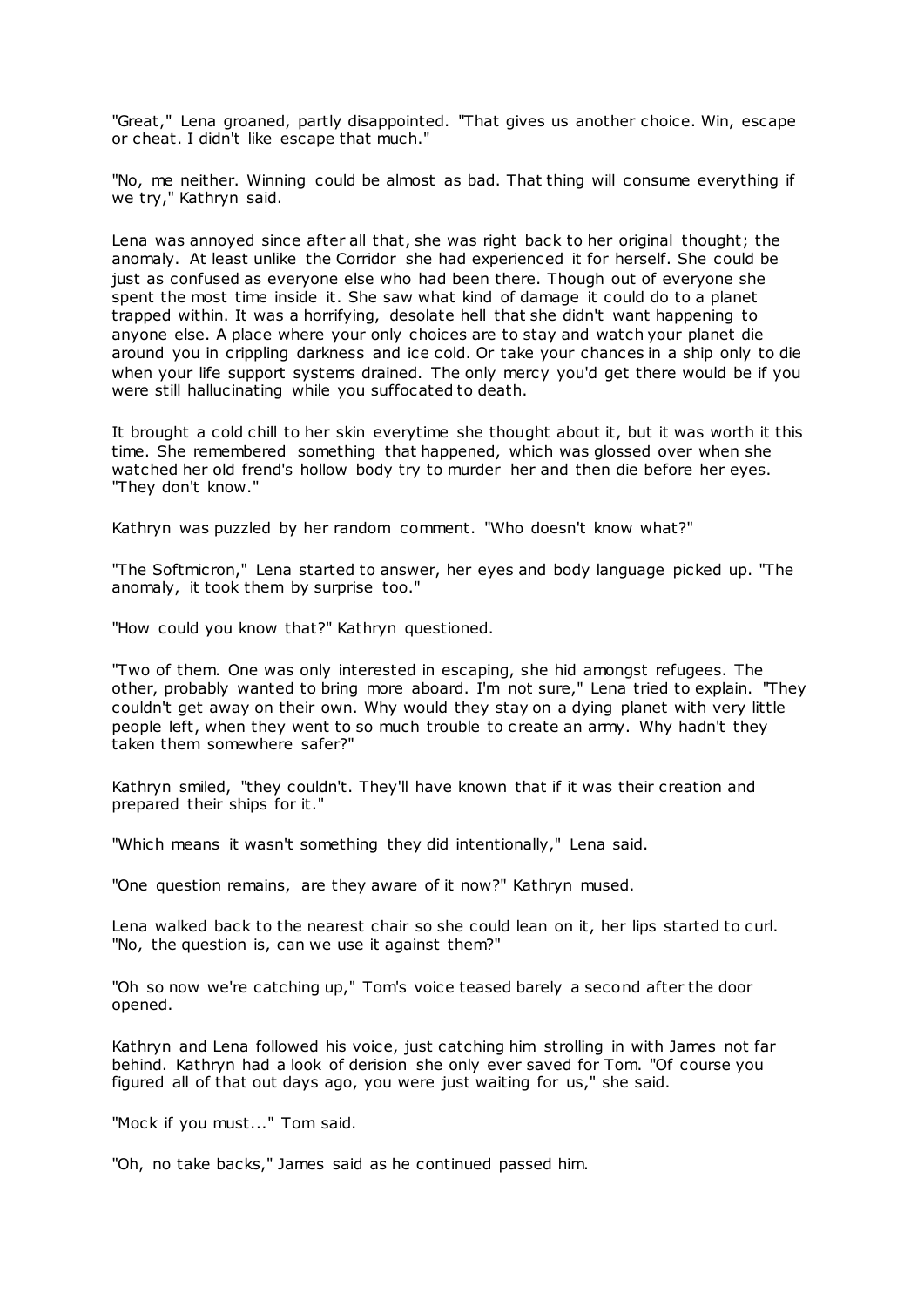The women in the room laughed quietly as poor Tom stammered a bit. "But er... I was the one that suggested we return to the anomaly."

"Did you figure something out from what I told you about the tears?" Kathryn asked.

"Yes, it's a way out," Tom replied almost like he was winging it. Determined not to be ridiculed further he tried to put on a stern facade. "It's the only lead we have left. The way in was closed long ago. Towers are out. The underground structure on that one planet was destroyed. The anomaly is the only unknown thing left we haven't fully explored."

Kathryn gave him a look of approval. He naturally assumed it was another attempt to make fun of him. James and Lena did too, so they waited to see or hear it. "I agree," she said disappointing them.

"I do too. I don't like it," James said.

Lena giggled, while Tom looked offended. "It's okay, because I was thinking that it was odd that the only Soft activity we saw in there, were two desperate individuals trying to get on the Enterprise," she explained.

"That's true. We went in there so many times, you'd think they would have tried to kill us," James said. "It's not like they didn't know we were there."

"Surely they would have a ship that could travel through it safely," Tom said thoughtfully. When everyone stared at him he started to feel insecure once again. "We've seen them fly into the game in a blazing ball of light, travel huge distances through some energy thing, open portals to some demon dimension with a phaser beam."

"What was the second one?" James blurted out.

Tom wasn't put off, "What do you mean what was the second one? How can you forget there being a future you and friends, the tale of Voyager and Enterprise's fiery deaths at the hands of the Soft. Which makes me think they can probably just nab any ship they want if they've infiltrated a planet. Do they have their own ships for that matter?"

"You're talking about the portal we used to get to the Softmicron homeworld?" Kathryn said toward James.

"I remember Lilly comparing it to a control centre or base of operations for the games. I'd go with that," Lena reminded her.

"Yeah, what was it that allowed them and then us to travel such a huge distance to it?" James asked.

Tom winced, "I hope you're not going somewhere with this. Been there, done that. We let the future guys take care of it, the only one left who'd know how that was done was Lilly. She's not here."

Lena pulled a face of uncertainty. "I always assumed it was the Games Matrix to be honest." Everyone looked at her this time. "What?"

James smiled at her, "yeah, that thought crossed my mind too."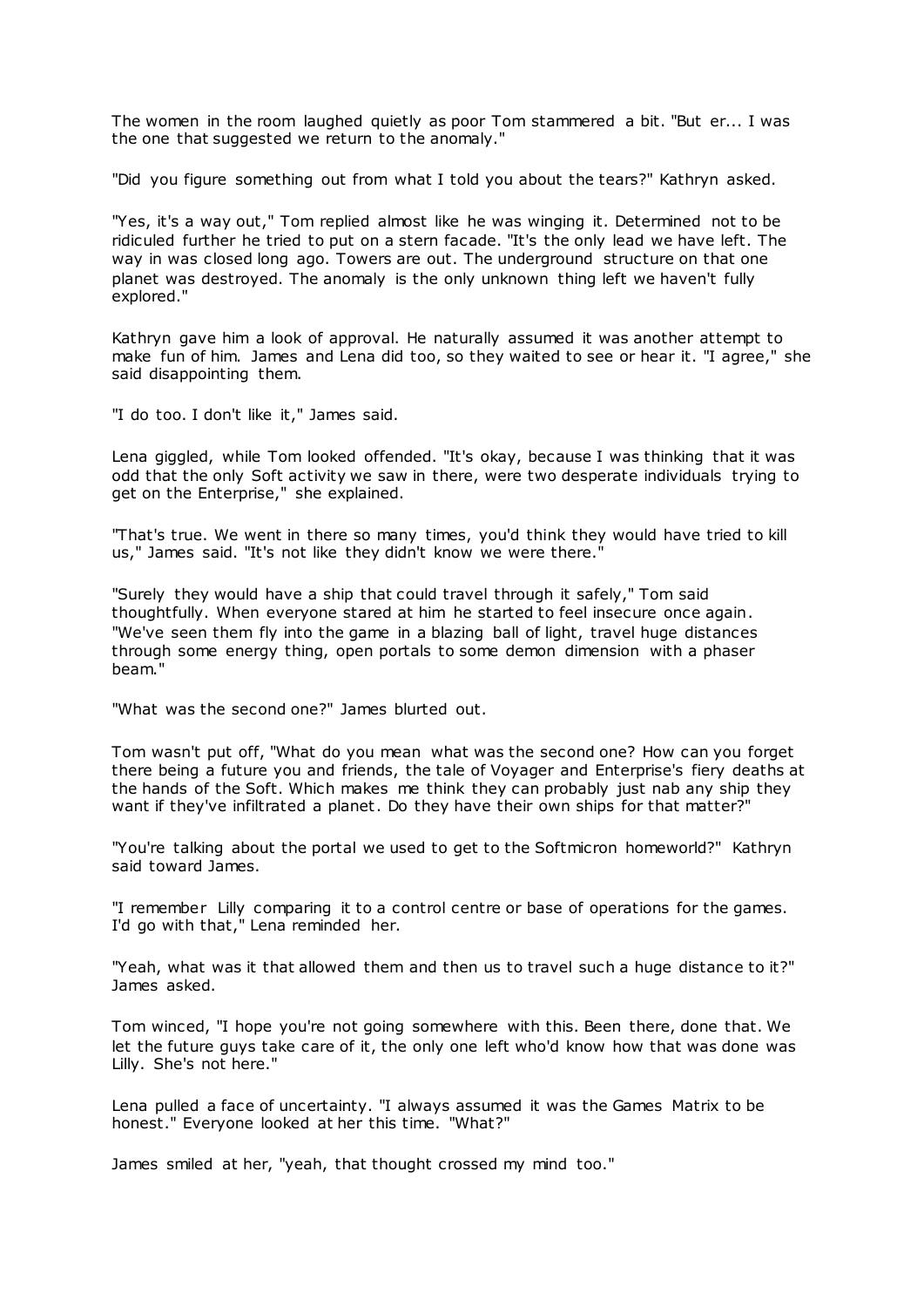"Oh yeah right. We went to all that trouble of programming in a game we could use, ending up in us being split up, when we could have just avoided that all together and hitchhiked through the portal," Tom sniggered.

It seemed so long ago that Kathryn gave him the approving glance. "With little to no chance of finding a game to the Alpha Quadrant? Yes that would have been a better plan."

"If we're right, then it's possible to fly through the Games Matrix with a ship, as long as you don't go in via a cube," Lena said directly to James.

He was about to reply but Tom beat him to it, "and I'm made fun of for suggesting the exact same thing?"

"It's not the exact same thing," James said.

"Sounded like it to me," Tom muttered.

"How? I just said it was possible. I'm not interested in merely escaping," Lena said, a little offended by the accusation.

Tom stammered nervously, "I doubt any of us are. I don't want to leave all these planets to die anymore than you do."

"Good!" Lena snapped, her eyes sharpened and widened.

Kathryn cleared her throat in an attempt to clear the air. "Unless somebody saw the future James, I believe it was, enter the commands to open a door, a mere escape isn't happening. The fleet will not survive in the anomaly long enough to reach the two rifts."

"If we could get back to the Softmicron's control slash home world, we may be able to change the sphere's programming, end it," Tom thought aloud. He turned to James. "Future you did leave you his memories, right? Do you remember how to open the portal?"

James laughed bitterly, "you think I'd remember something like that? Seeing Voyager blow up and then the Enterprise, with Jessie and Lena still on board, that's the memories that stick."

"Oh I get that, I just mean," Tom said hesitantly, his body fidgeted slightly from it. He quickly thought of a better way to explain it without getting his head bitten off again. "If we can trigger that chip of yours, it may spark the memory of it."

Kathryn sighed uncomfortably, "luckily it doesn't work like that."

"Luckily?" Tom frowned.

"Yeah that's an odd word," James said awkwardly.

"There is no more chip," Kathryn said, shocking both Lena and Tom. James just seemed confused at the news. "Fortunately the Tolg are experts at removing degraded implants from the deceased, otherwise their drones won't last very long."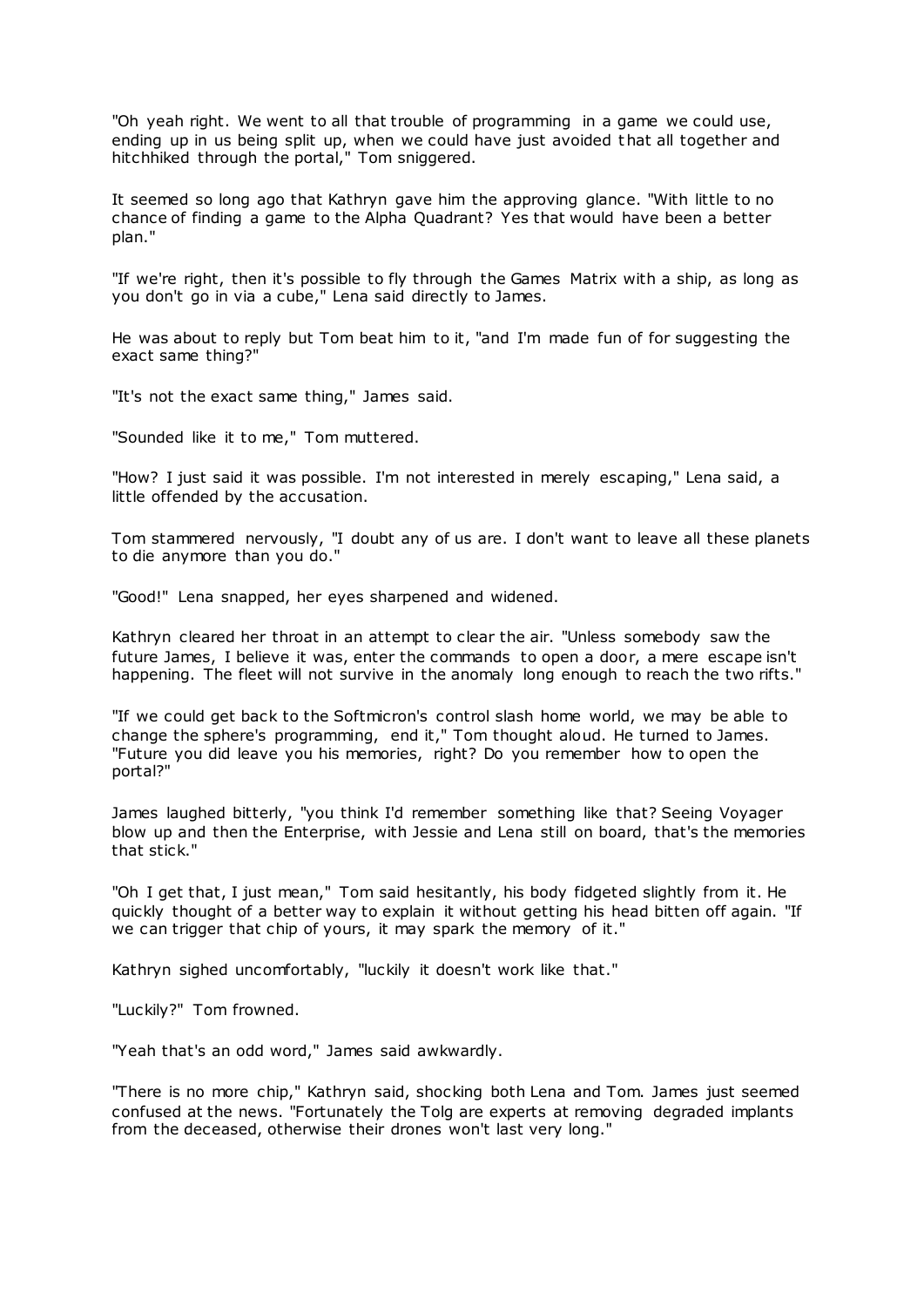James' eyebrow raised, "well the Doc did say not to worry about it, so he wasn't technically lying."

Tom was torn between being disappointed that they couldn't use it, and relieved that James wasn't going to keep lashing out at things that weren't there. Or drop dead suddenly. He laughed without really thinking about it, he had no idea why he was doing it. "I didn't want to go back to that Softmicron infested galaxy anyway."

"I doubt we'd be able to use the same portal. I remember it depending on being in a certain area," James said.

"The odds of stumbling on the Soft's doorstep are astronomical. We need another way," Kathryn said.

"The game's already broken. We know the bugs are focused around their transport system, possibly triggered by losing their connection to a few planets. Why?" Tom murmured.

Kathryn grew annoyed but only at herself. "What it's always been about with the Softmicron." All eyes were on her. "Power."

## **Engineering:**

"I wouldn't worry about it. No one's going to be able to pull that stunt off again," B'Elanna assured the person hovering nearby while she studied her station.

Jessie wasn't convinced though. "I don't fancy having to deal with more prejudice warlocks when we're fighting the Softmicron."

B'Elanna held back a long drawn out sigh for the time being. "No one's getting in the system but me, and I'm not a witch. The only thing that will activate it will be an actual portal, okay?"

"Right. If only we could find a way to keep it up at all times," Jessie said.

"We could but it wouldn't work the same way. The energy it drains from opening portals allows the shield to form a defence against the demons that come out of it," B'Elanna said.

"So I heard," Jessie nodded. "How did you come up with it so quickly?"

B'Elanna chuckled as she turned her back on the station to lean on it. "I was inspired." Jessie's face said *by what* without opening her mouth. "You remember the virus that would allow demons to take over people?"

"Like I'd forget," Jessie said in distaste.

"The same signal which we used to banish the Deck Thirteen demons ten years ago, worked on them. So naturally that got me thinking; they must be from the same plane of existence. The portals the Softmicron were opening onboard acted the same way, so..." B'Elanna explained, her voice picking up speed the further she got.

"They're from the same place too," Jessie said.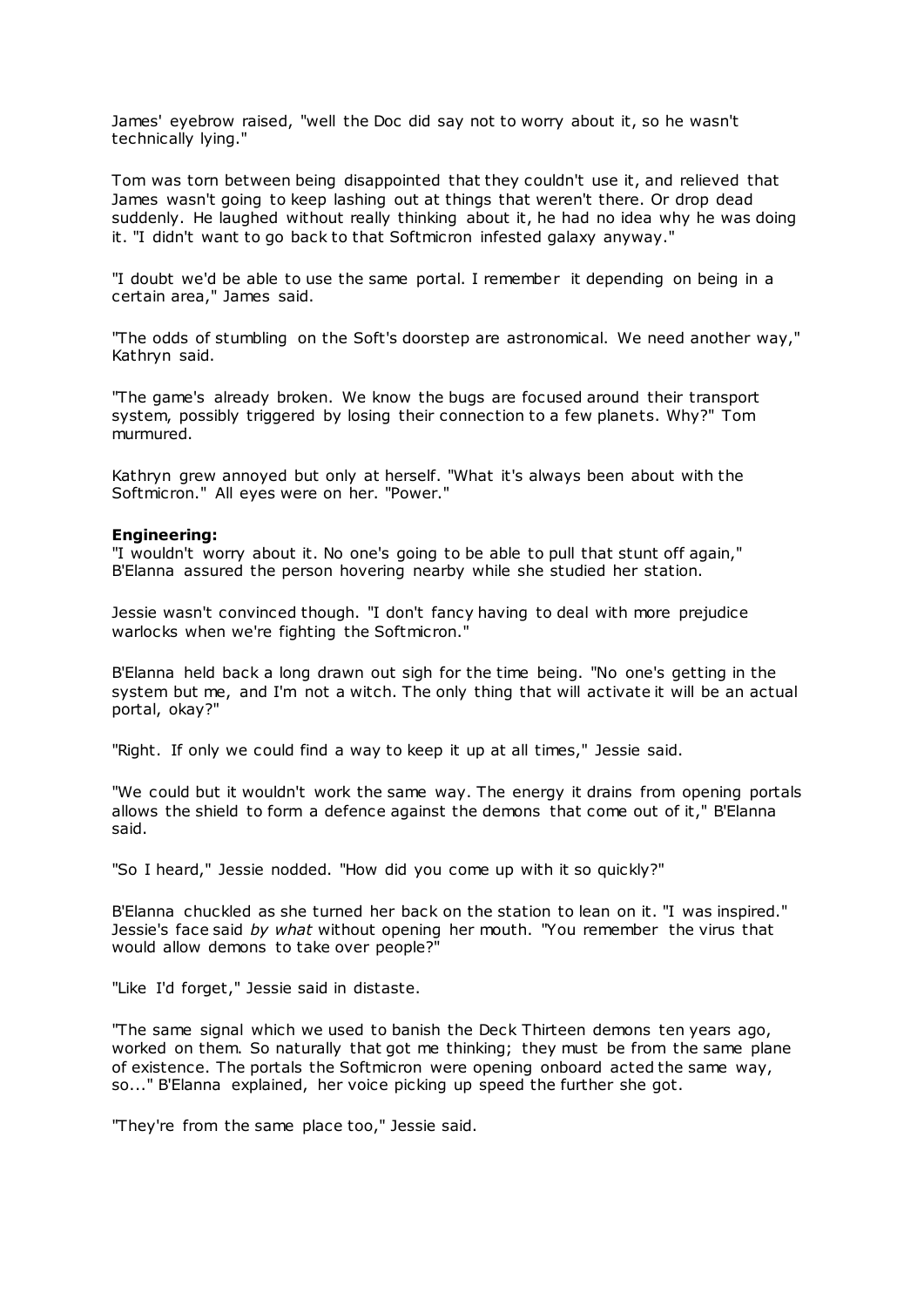"Exactly. I know that we were supposed to have a shield anyway, as James heard it mentioned in his vision," B'Elanna's voice continued to pick up speed. "Then I remembered the spells you used to block demons or vampires, but everyone else wouldn't even know it was there."

Jessie started to wish she hadn't asked. "I get it, thanks."

B'Elanna wasn't pleased about being cut off before she could get to the good part. She had to share it. "That led me to the shield modulation that kept out the Equinox's lab rats. We used the same thing to hold off the Softmicron's portal attack."

Jessie was about to repeat her previous sentence when she realised the implications of what the engineer was saying. The look on her face told B'Elanna that. "Ransom also had a shield that would trap one of the aliens within our dimension, realm, whatever you want to call it."

"You understand what this means, don't you?" B'Elanna asked.

"The Equinox used both the aliens and the Soft for fuel. We already knew they were similar..." Jessie answered.

"Similar, as in they're both nucleogenic lifeforms with identical anti-matter properties, or Ransom wouldn't have been able to use them," B'Elanna replied.

Jessie had turned an interesting shade of white by that point. "That's one hell of an inspiration."

"The aliens had the ability to cross over into our space, and that they could be blocked in or out. That was the key," B'Elanna said.

"Wow. I never would have thought of all that. Makes me wonder why they bothered to kidnap me," Jessie said.

B'Elanna took a deep breath now that her voice had returned to normal speed. "I doubt they have foresight, Jessie. You had a history of doing things like this, that may have been enough. Or it could have been your connections. Damien worked with demons from the same realm, though they hated him more than us."

"Wait, you're not suggesting that..." Jessie stuttered. "That the Softmicron came from the same..." B'Elanna's grim nod confirmed her suspicions. "And their interest in Voyager becomes a little clearer."

#### **Sickbay:**

"There's the Ruva refugees," Harry reminded the hologram standing next to him. He stared, his lips twisted, eyebrow raised. "You got this."

"Yes. But are we really going to be taking them with us?" the Doctor asked, worried about the answer.

Harry thought about it. He didn't know why it never occurred to him before. "You know what, that's a good point. If we can end the game, this area of space won't be together anymore."

"I guess it doesn't matter. If the need arises to use this again, I doubt they'll notice any inaccuracies in the crew manifest," the Doctor sighed. With that settled, he continued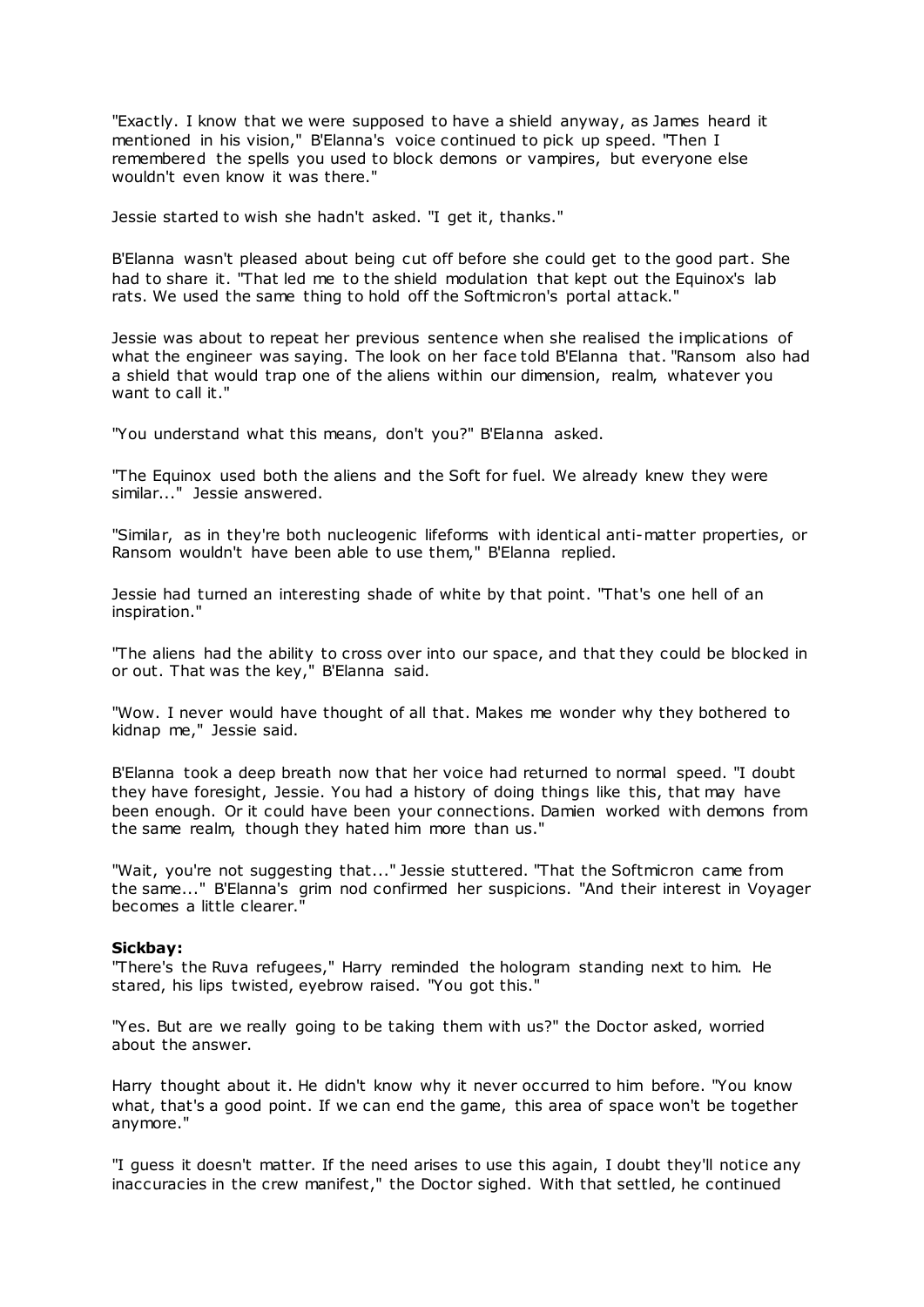tapping on the station with Harry staring blankly over his shoulder. The EMH assumed he was watching what he was doing.

Harry though was lost in his head, worrying about what was going to happen. One person was the focus of it all. His thoughts started to scare the hell out of him.

As soon as the Doctor finished his work he turned on his heel to face the former Ensign, noticing immediately his almost blank stare st raight ahead of him. His eyes on the other matter were glistening, threatening to weep at any minute. "Mr Kim?"

"The Krralef. They're from the Delta Quadrant. They need to be in a Delta Quadrant area of space or they'll be lost when the game ends, just like we were," Harry said. "We can't stick together when all of this goes down."

The Doctor knew Harry well enough to know that he wasn't talking about the ship travelling with them. He was talking about its captain. "You're worried that you may have to say goodbye to Tira soon."

Harry's chin stooped a little lower, "there's no may about it. We're from opposites side of the galaxy. If we're together, one of us will never see our home again."

"Then why are you wasting your time with me?" the Doctor snapped, throwing Harry so far off he would have rolled off the ship. "I didn't need your help with this. Go, spend time with her. You'll regret it if you don't."

"Doc . I can't just do nothing. What's going on now is far more important than us," Harry said stubbornly.

Despite his earlier outburst the Doctor smiled kindly and clasped his right shoulder. "What good is survival if we're not truly living? Go, that's an order."

Harry smiled back gratefully. He knew he was right. At the same time though it didn't feel right. With all they knew, he still couldn't think of a way to fix this situation. He felt helpless and he knew he was already taking it out on other people. Harry had been doing that on and off after he lost his ship. Those three people he let down. That wasn't who he was, he didn't like that guy. The old him wouldn't rest until he solved a puzzle, which he thought was ironic as he wasn't keen on actual puzzles. He had to focus on the Game Sphere and how to fight it. Then he realised that he'd been doing that for a while and he was no closer than he was when he knew very little about it. Perhaps the Doctor was right in more ways than one. Some time away could refresh his mind.

"Maybe, we can work on a few ideas together," he finally said.

The Doctor's eyebrow wiggled, a smirk spread across his face. "Yes, ideas."

Harry laughed at him, ignoring the blushing in his cheeks. "Gutter ball Doc, try again."

"I'm always right," the Doctor said proudly. He used both hands to try and turn Harry toward the door, he ended up stumbling forward to the Doctor's amusement. "Go, I wanted to practice my latest opera program anyway."

That did it. "Yes Doc ," Harry panicked. He hurried out, leaving the Doctor smiling smugly. Once he was gone he frowned, a little insulted that the idea of him singing drove him out in the end.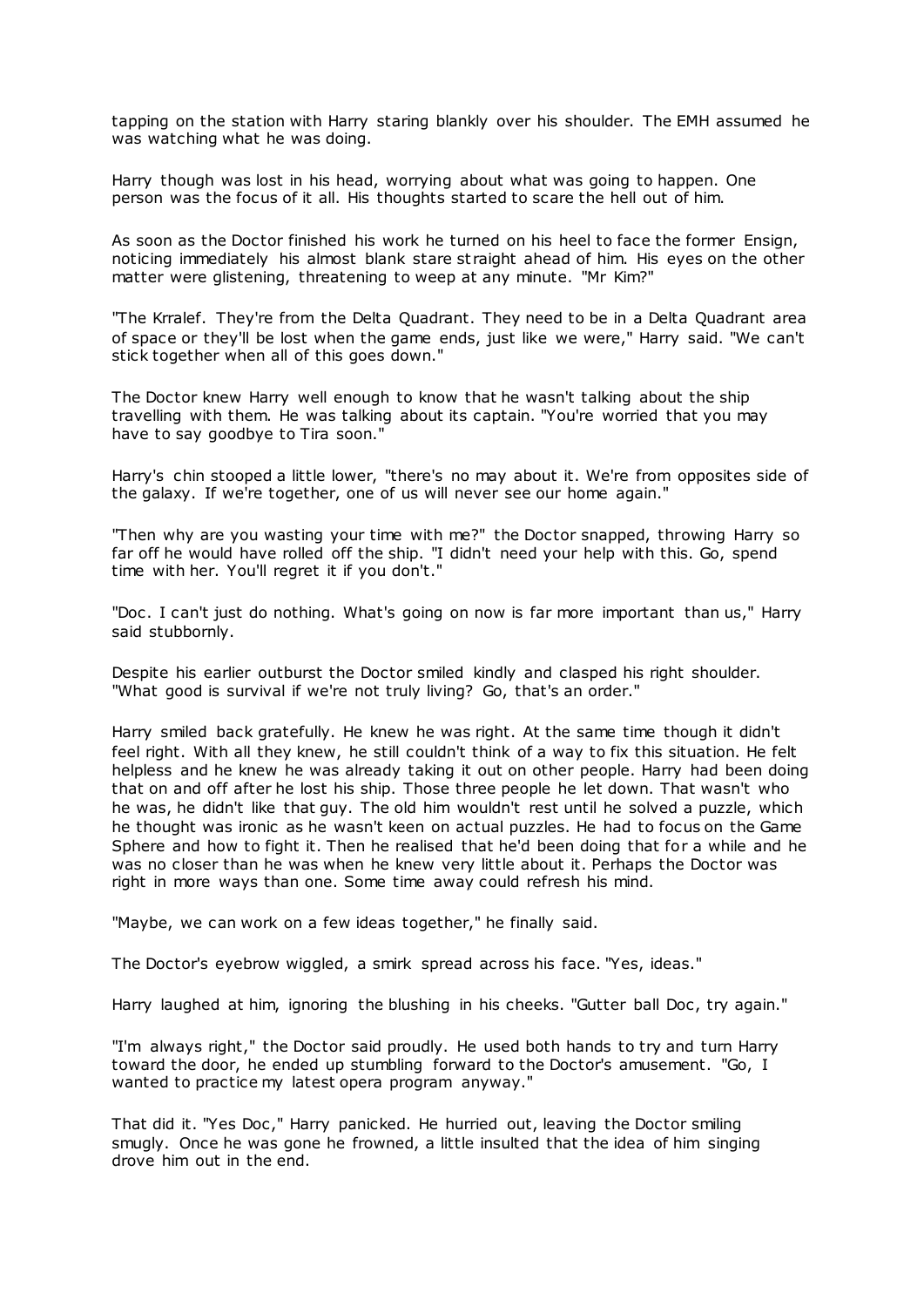Not much had been done to the poor Delta Flyer after its return. Its hull covered in scorch marks and dents, its usual white-ish grey was closer to black. The only thing fixed seemed to be the front window, it no longer was cracked. It looked good as new, unlike everything else.

A figure was shuffling around inside it. What little light the shuttle had reflected the shadows onto the nose. The new arrival hurried forward, keeping a tight hold of his only weapon, to rush in through the back entrance. He hadn't left it open so there was definitely somebody inside.

Slowly he crept towards the steps leading up to the cockpit. Both of the doors usually in the way had been pried apart by force. At least he could keep the element of surprise going this way. If he had to use the handheld devices to open them one by one, the intruder would most definitely notice him first. He raised the object in his hand up, ready to strike as he walked through them.

He could see the figure tapping brazenly at the only flickering station, the one to the left, closest to the helm controls. Their back was to him. Now was his chance. The object was above his head, ready to strike when they swung around in the chair. They were not shocked to see him. Instead her arms were folded tightly under her chest, a scowl sitting on her face, her lips pursued to make a point.

Swinging the tool kit wasn't going to do much good. Damien was tempted to still do it anyway.

"Didn't take you long to snag the Flyer, huh sweetcheeks," Annika scolded.

"Oh enough. You've already proved that you're only keeping watch of me to rat me out to the people who also hate you," Damien grumbled, still hovering the tool kit above his head.

Annika giggled darkly, "why would I do that, my love? Got something to hide?"

"No, my hatred of you is out for everyone to see," Damien answered.

Her eyes were piercing his very soul. It felt like it was threatening to jump ship, as if he was dying again. He briefly wondered if the spell was still active now that he returned *home*. He hoped not, Annika was the closest. The thought of taking over her body repulsed him more than his brief stint in Justin Timberlake's.

"I know you've been working on something. They think it's a cloak, but I know better," Annika said.

Damien burst into mild laughter. "Oh, they do, do they? That's their fault. They know I've already completed it."

Annika's face fell, she looked nervous. "Oh. Well, you're still up to something."

"If you must know. It's either the Enterprise or the Flyer," Damien said, confusing her. That give him the incentive to go on, "I can't take the ship with a target painted on, can I? At least this one I can chuck a coat of black paint on."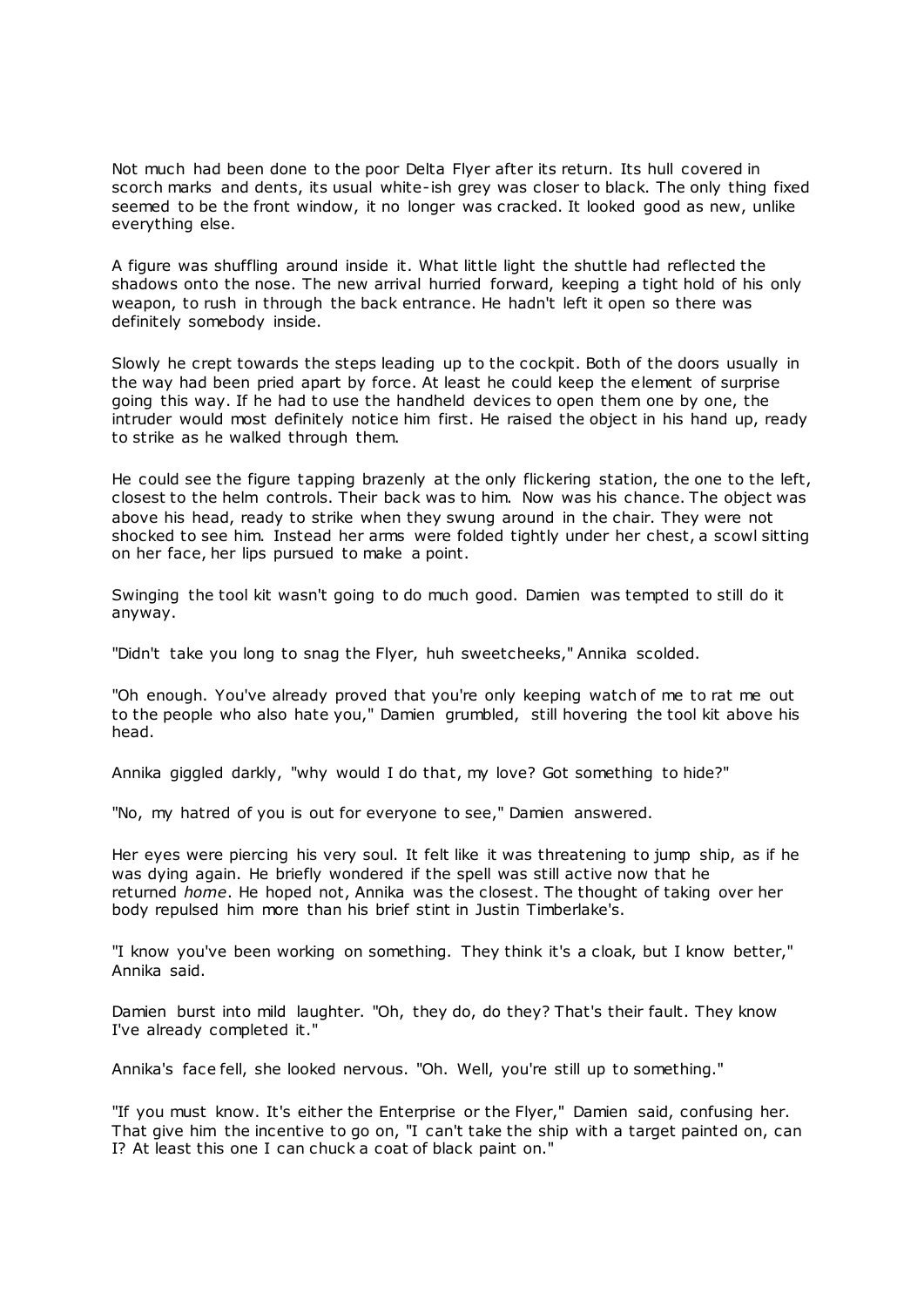Annika gasped in horror, she pointed at him angrily. "How monstrous! A fine vessel like this should be painted golden like my beautiful hair. Shining amongst the stars. I won't let you."

"Yes, I'll steal it and then I'll..." Damien trailed off once he realised what she actually said, not what he imagined she would. "You think my evil plan was to not cloak it but make it bright pissy yellow?"

"No," Annika replied innocently. "Golden, like my wonderful locks." Damien stared blankly at her until she brought back her really bad angry face. "You're lying anyway. Scheming with Chakotay, sneaking around, altering this shuttle, keeping secrets."

"So what if I was?" Damien muttered.

Annika leaned forward while scrunching her eyes closer together. "I'll find out what it is. I'm super smart remember?"

"Then you'd know you didn't answer my question, you vapid airhead," Damien groaned.

"Voyager's my home, my family. You hurt them, you hurt me," Annika said.

Damien sighed wistfully, "if only that were true, that'd be such a huge incentive."

"What?" Annika snapped. Her yellow eyes sharped, they appeared darker. Damien assumed it was the very poor light.

"Please. You hate them. They know it, you know it. Nobody's fooled by this love struck crazy act," Damien said.

Annika smiled, purring seductively. Her hand reached for his leg, "who said I was faking the love part?"

Damien shuddered and backed away before she found her target. "The first chance you got you'd betray them. If Lena hadn't done it first, you would have abandoned Voyager to go to the Borg Queen. Voyager was taken over and you joined the other side. Lets not forget the best one, after enduring one last tantrum, you showed up on my ship."

A swoon took over the vampiric drone, her eyelashes fluttered. "You're right, you and I go so far back. It's romantic, no?"

"No!" Damien snapped. He had to get back on topic or he'd end up being molested in no time. "My point is no matter who or what it is, you'll sell Voyager out in a heartbeat."

"But I'm dead, I have no heartbeat," Annika protested.

Damien ignored that and sneered at her. "Which means you've already done it. Right?"

"No, I haven't done anything yet," Annika cried out. She didn't notice her mistake and so attempted once more to keep her facade up. "If your cloak's already done, why are you fiddling around here? Huh? It's something bad, I know it!"

"Maybe I'm testing it," Damien replied casually. "Want to watch?"

Annika considered that for a moment. "No."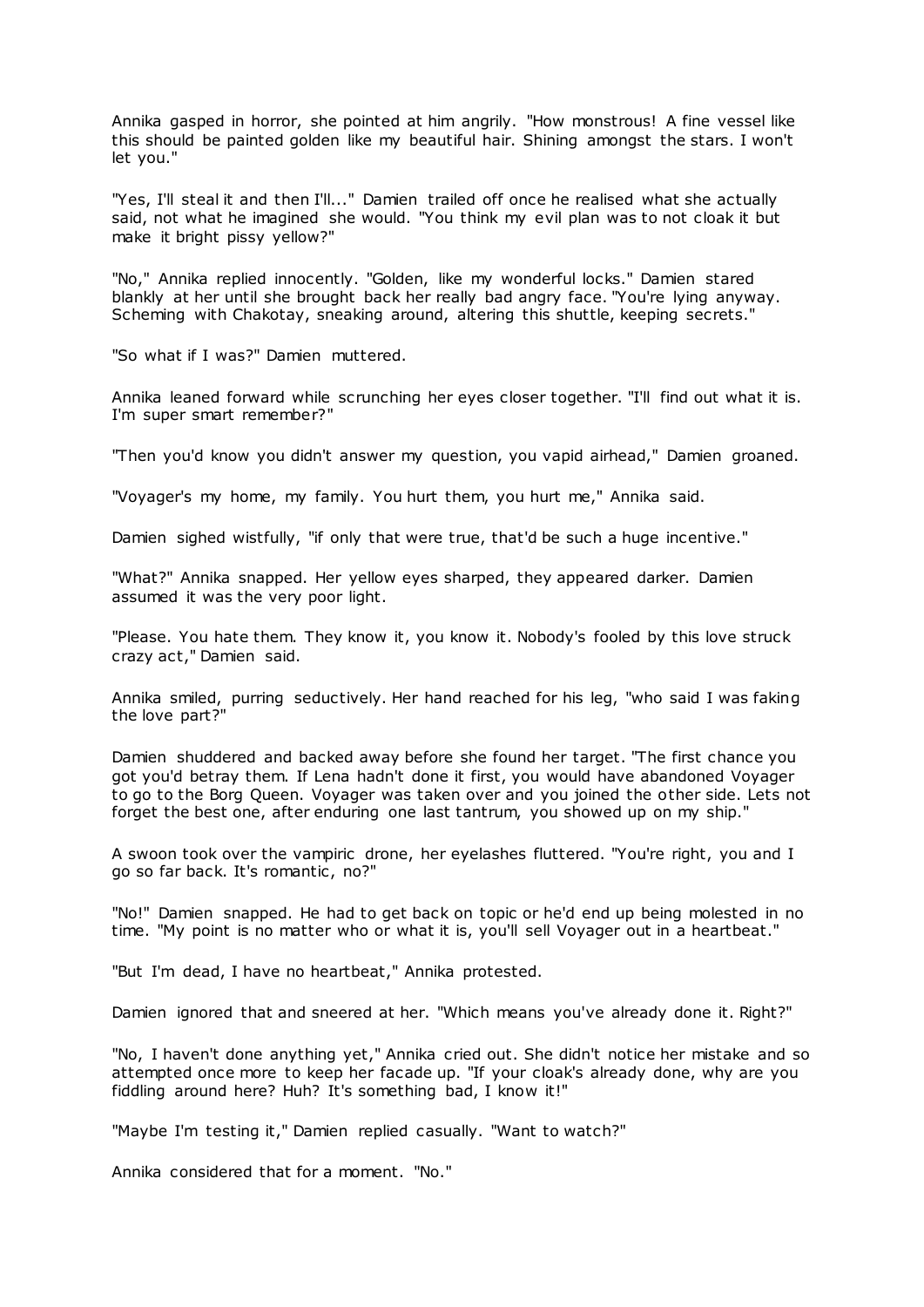"Good. I couldn't stomach another test involving you," Damien said followed by a sigh. He walked around her to use another station.

Annika stared after him, hoping to see what he was up to. She waited for him to redirect power from her station to his, then she climbed out of her seat to get a better look. He made no effort to cover his work.

"A cloak won't help you win the Game Sphere, Damy," she snarled. "It's useless."

"You'd know about uselessness," Damien mumbled while he worked.

"Exactly... er I mean, I know because I was always useful and helped every day," Annika covered.

"Nice save IQ of Nine," Damien smirked.

Annika mouthed what he called her, she didn't understand it. "That's why I know you're working on something else."

Damien rolled his eyes, then turned his head away from her sight so he could smirk. "I told you I was."

"But..." Annika was even more confused. Her eyes drifted up to think about it. While she did, Damien changed what system he was working on, all the while watching her in the corner of his eye. He didn't have time to finish it so he moved back. The ex-drone was none of the wiser. "You're working on something evil, I will stop you."

"There, time for my extremely evil scheme, test one," Damien cackled. He looked up at the nervous Annika nearby, "one step closer to freedom. Voyager will have to save itself from now on."

Annika's jaw dropped. "No, stop!"

Damien's finger edged slowly toward one panel, clearly on purpose for dramatic effect. Annika dove for him to grab his hand, and in her eyes save the day. Since he was going so slow it was easy. When she swung her head to the right to confront him on his evil deeds she found him sniggering at her, not disappointed or upset. "Huh?" Then she noticed the countdown on the station where he was about to press. The command was *abort?*

"Hey, what's that for..." Annika asked as a transporter beam took over her body.

Damien burst into fits of laughter once she was gone. "This I gotta see." He hurried out of the shuttle, and straight for the shuttle bay exit.

#### **The Bridge:**

Everyone there stared at the viewscreen, squinting their eyes at it.

"Somebody get to Opps, I can't see what that is," Danny said.

Kiara stepped out of the turbolift next to opps. She noticed what everyone was doing and did the same. "Hey, there's a body floating in space!" she instantly panicked.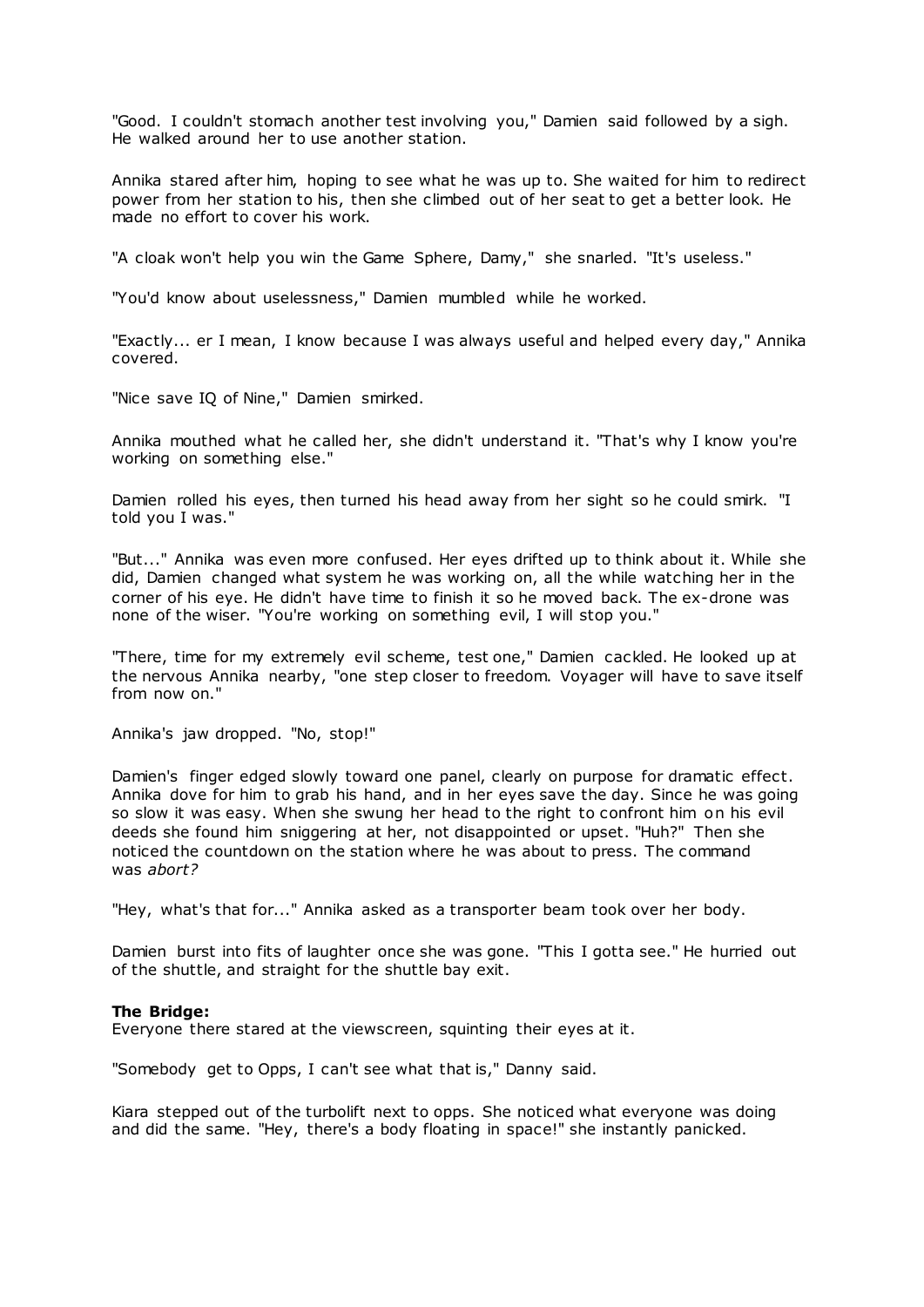Everyone did the same. Faye rushed over from Tactical to Opps. She wasn't the only one, several crewmembers at the back station did the same thing.

The first person to get there told the screen to zoom in. The second tried to get a lock on them.

"Wait!" Danny cried out. "It's just Annika."

Sure enough the object floating around was wearing a pink catsuit, and had blonde hair trailing behind her. She was desperately trying to get back to the ship, or so they thought with her swimming motions. Obviously it wasn't working that well for her.

"Maybe we should move," Faye said with an evil glint in her eye.

"No, if we bump into her she'll only climb back in," Danny said sadly.

"I was thinking more of the lines of warping away," Faye sniggered.

Kiara had to laugh. It wasn't the first time this happened to Annika and it wouldn't be the last. "We could get popcorn and watch," she suggested.

"Yes! Oh, music ," Danny laughed. She reached for another part of the helm. Just then most of the bridge had ran forward to join her for a better view of Annika's plight. They all expected upbeat party music, instead they got a goofy tune.

"Benny Hill Theme, really?" Faye said.

Danny shrugged, "it seemed fitting."

"Who's getting the popcorn?" one crewmember asked.

Kiara ran back in from the Ready Room with a huge bucket. She walked around in front of the helm, crouching down so everyone could still see, so she could put it on the console. Everyone then started grabbing handfuls and stuffing their faces with them.

"Previously on Fifth Voyager; everything happened. And now the conclusion," Tom joked, prompting glares and blank looks his way. "I'm funny. You just don't want to admit it."

Lena stared at him blankly. "Oh don't worry, we're laughing inside."

She wasn't the only one who wasn't amused. The new arrival gritted his teeth, insulted by the joke and interruption. "Is that your contribution to this, Paris? The enemy will succumb to bad fourth wall jokes. Everyone let's scrap everything else, he's got it in hand," Chakotay muttered.

"That... wouldn't surprise me actually," James said.

Kathryn looked at him, her lips curling. "Who knew Tom would be the hero we don't deserve."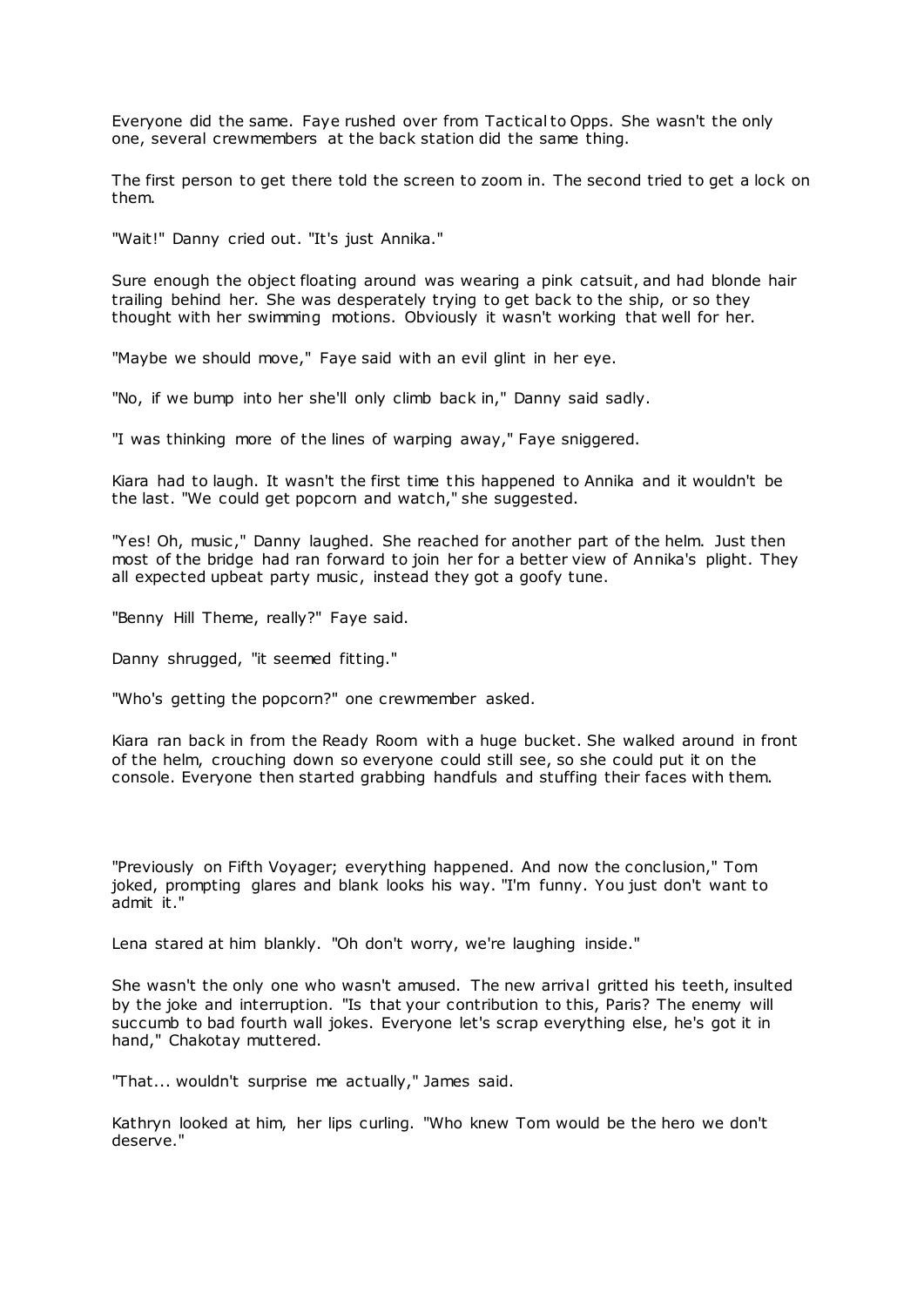Tom liked the thought of that even though it was obvious they were making fun of him. He cleared his throat. "All right, Chakotay. We can fly into the Games Matrix. Then what?"

Kiara strolled casually into the Conference Room, picking popcorn out of her teeth with her tongue. She stopped when everyone looked at her. "Annika's outside," she explained.

The rush to the window happened so quickly all Kiara saw was a brief blur. There were groans of disappointment when they couldn't see anything.

"You don't mean she's outside the room, right?" Tom stuttered.

"No, the ship," Kiara replied. Lena sniggered even though she was disappointed she missed it. "I er... have a theory about the anomaly. It's probably dumb but..."

Kathryn approached her, smiling kindly. "No it won't be. You're not Tom."

"Oh come on. We're nearing the end and you still won't give me any respect," Tom complained.

Kiara smiled with relief. "That's true. Okay then." Tom huffed and started to pace around the room, muttering under his breath. "I think the anomaly is the Game Sphere, just unfiltered, pure."

"I'm not sure I understand," Chakotay said.

"Well, the old Game Spheres used to give one person whatever they wanted. That person would have to be convinced to end the game. Meanwhile like all the other spheres, it drains the energy from the planet," Kiara said.

The silence convinced her that she was talking rubbish and her cheeks burned bright red. Everyone had focused on her as she had been talking, they missed Annika drift sideways into view. She crawled frantically at the shields near the window, mouthing something. Of course since she was in space they couldn't hear anything so had no idea it was happening.

"I'm sorry, I just..." Kiara stammered.

Lena interrupted, "no, you're right." Kiara's other features brightened up, instantly relieved that she wasn't making a fool of herself. "The sphere would bring up obstacles for anyone trying to escape or end it too. Or it would convince the *hallucinatee* to want something that could stop them. It's just doing it to everyone and draining things faster."

"Wouldn't that mean it would go away if no one's around to sustain it?" Tom questioned.

"Why would it? The sphere's got another energy source after all," Kathryn replied.

"It also explains why Lena and I weren't affected," James said.

Kiara nodded furiously, "yes, Game Spheres could only be defeated by Chosens. I wonder if Zare was."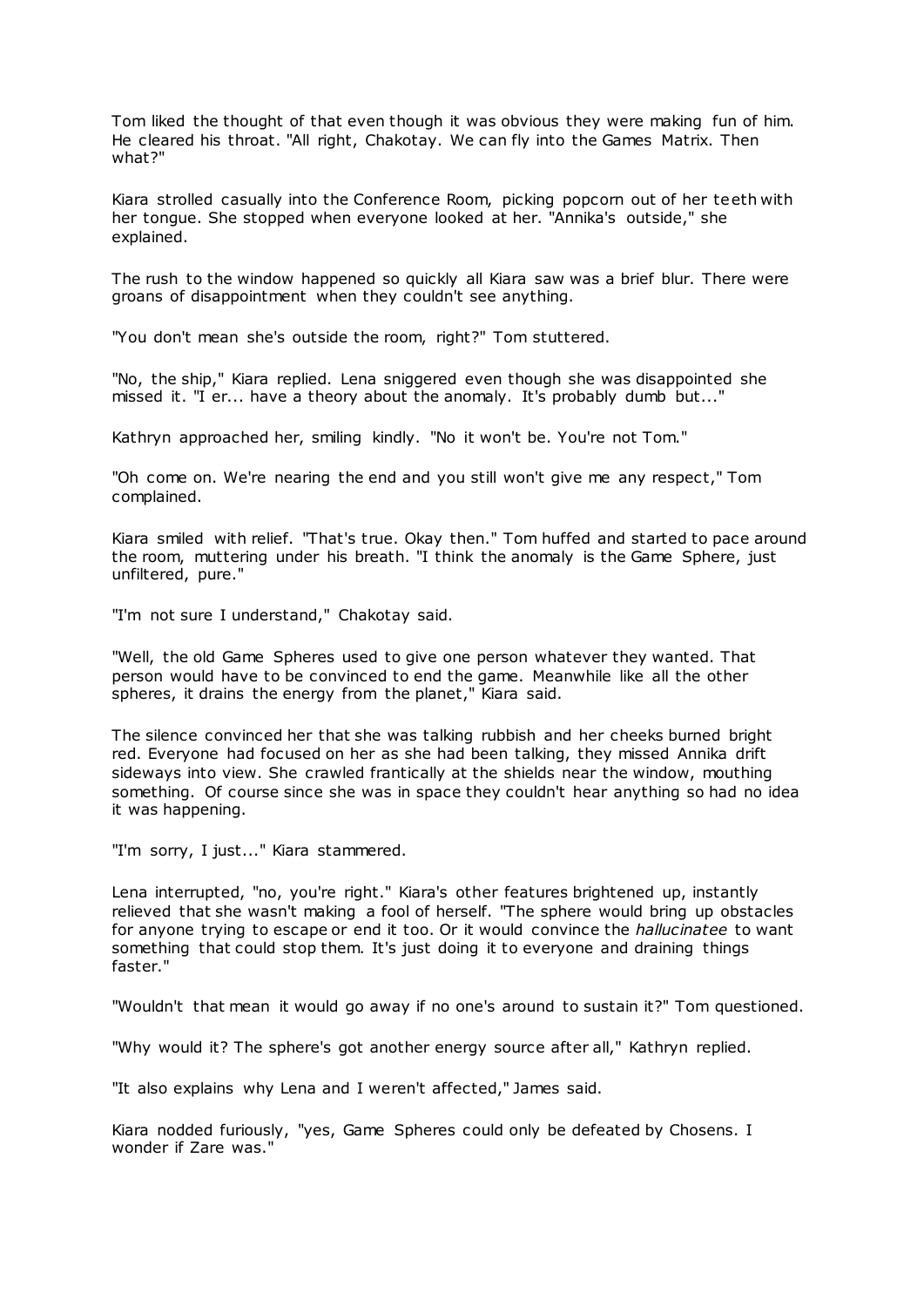"Hang on. The planet. That was just drained," Chakotay argued.

The rest of the room thought about it. Annika tried again to get their attention, this time she thought flirting would work. The first thing she tried was wiggling her chest. The second, a hair flip made her body fling back away from the ship. She tried to scream as she floated slowly towards the Enterprise in the distance.

"They weren't a threat, nor could they escape," Tom said. "What was the point?"

Kathryn nodded in full agreement. "Excellent point." She double checked to see if it was Tom that really said it. "What can we do with this? There must be something."

The doors opened once more. B'Elanna hurried inside. They almost shut behind her, Jessie triggered them to re-open. The two were in the middle of a conversation as they entered.

"We don't even have a plan. It may not be of any use," Jessie argued.

"It may help create a plan though," B'Elanna argued back.

Everyone waited patiently for them to explain what they were talking about, or to include them in it.

That didn't happen. "I'm telling you, it'll only help if we're taking a trip down demon lane. We need to use the game frequencies," Jessie snapped.

B'Elanna swung around to counter. "The frequency only protects us from game endings. It won't help in the mean time."

"Ahem!" Tom coughed intentionally. The two women abruptly turned their heads his way, both with equally terrifying glares. He wilted down a few inches.

"I'm not talking about that. I'm talking about the games themselves," Jessie said.

"Maybe we should ignore them for now," Lena suggested to the others. Tom nodded while whimpering. "It doesn't take long for all hell to break loose, does it?"

The intercom intruded. *"Bridge to Paris. The portal shield system is activating, it's detected an opening in the shuttle bay."*

Tom's eyes widened in a blind panic, "the Flyer!"

B'Elanna stared in deadpan, her eyes slowly rolled their way toward him.

*"That's odd. It's closed already. The system had very little power to draw from, so no shield came online."*

Chakotay exhaled, shoulders slumped. "That'll be Damien."

"What?" most of the room stuttered.

"Don't worry, the only way he can use it to betray us will vaporise him. No harm," Chakotay said.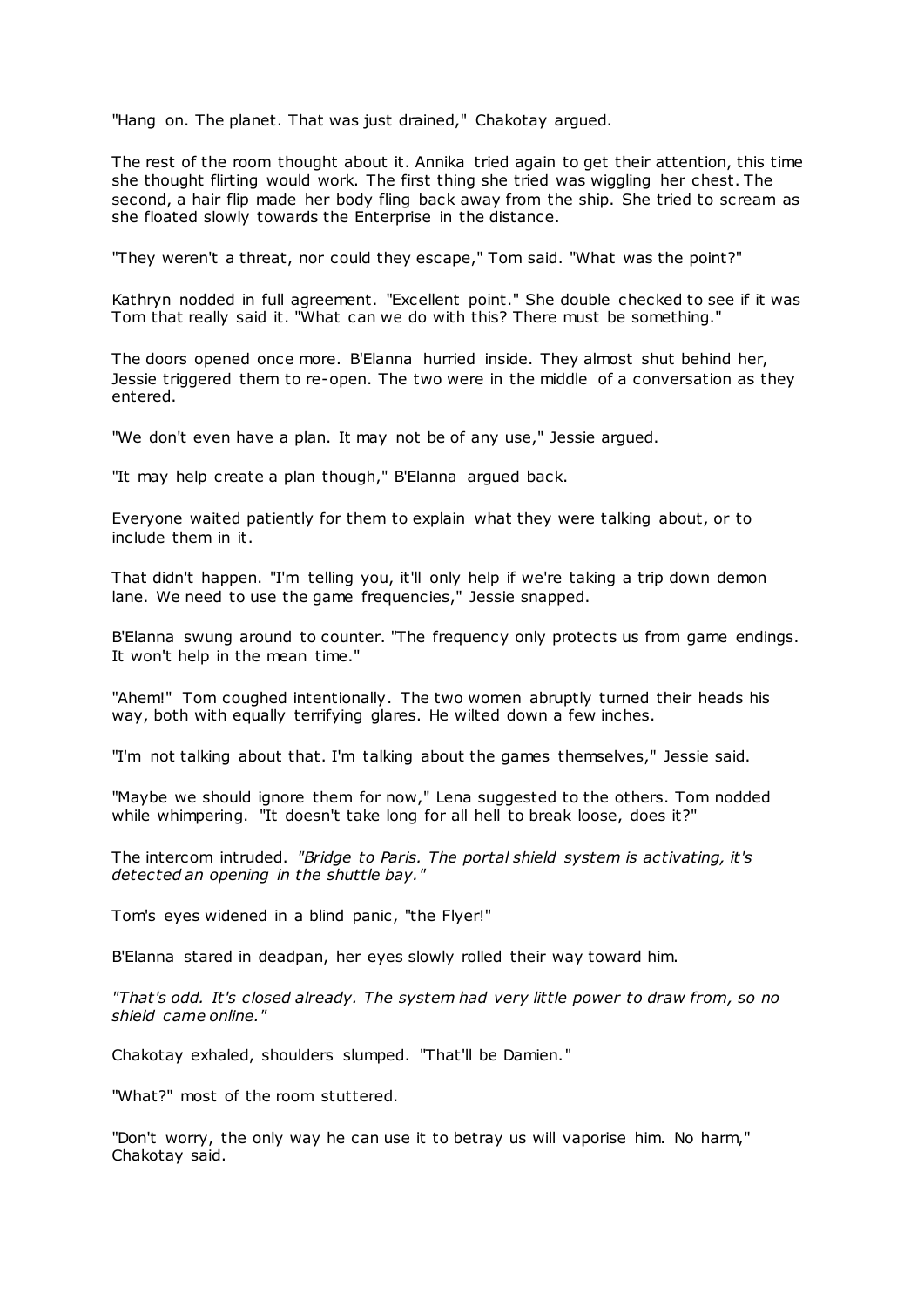Kathryn walked across the room to stand directly in front of him, her eyes met his. "What is he doing and why are you only telling us of it now?"

"To be honest, I wasn't sure it would help us. It was just something of a side project, and I only thought it an hour or so ago," Chakotay replied calmly despite her stares. Everyone else were focusing on him, he had to explain himself. "I asked him to re-build one of his old weapons. The subspace opener."

Kathryn's brow furrowed, "you mean detector?"

Chakotay shook his head. "No, but I imagine it was inspired by that. He claimed it was built to erase the Games Matrix link to a particular planet, so it wouldn't receive anymore Cubes. Only it was used to open a door instead."

"That would eliminate the need to go in the anomaly," Craig said.

"Hopefully. We should wait for the results," Chakotay nodded.

B'Elanna wasn't impressed or happy about it for that matter. "He tried to open one of those things on Voyager?"

"Not completely. We both agreed that he would cancel it once it was halfway. Remember, you can't just go in there without protection. With the Flyer being damaged, he had no way of surviving a full scale opening," Chakotay said. He seemed disappointed to everyone. "Maybe I shouldn't have mentioned that to him."

Jessie rolled her eyes, "Damien unfortunately is not stupid."

"Sometimes I forget," Chakotay admitted.

Tom clapped his hands to get everyone to stop and pay attention to him. It worked, for the most part. The unfortunate side effect though was the majority were left bemused by his methods. "Guys, this is all well and good but we don't want to just escape the game. Remember? We have to find a way to stop it."

Kathryn agreed, however she was curious about what B'Elanna and Jessie were talking about so she turned to them. "What about game frequencies?"

Jessie chimed in before B'Elanna could, "I suggested we should upgrade the anti-portal shield system using the information we've gotten from games."

"That's not what you said at all," B'Elanna hissed back in protest. "You were blabbing about that end of game frequency."

Jessie raged back once more, "no, you heard frequency and assumed that was what I meant. So I said the wrong word." She looked briefly to one side at nearby people, "I meant signatures."

"The shield doesn't work like that," B'Elanna said.

"Well make it work like that," Jessie said a little too casually for B'Elanna's liking. Smoke rose from her.

Kathryn's interest was piqued. "What would using the game information do exactly?"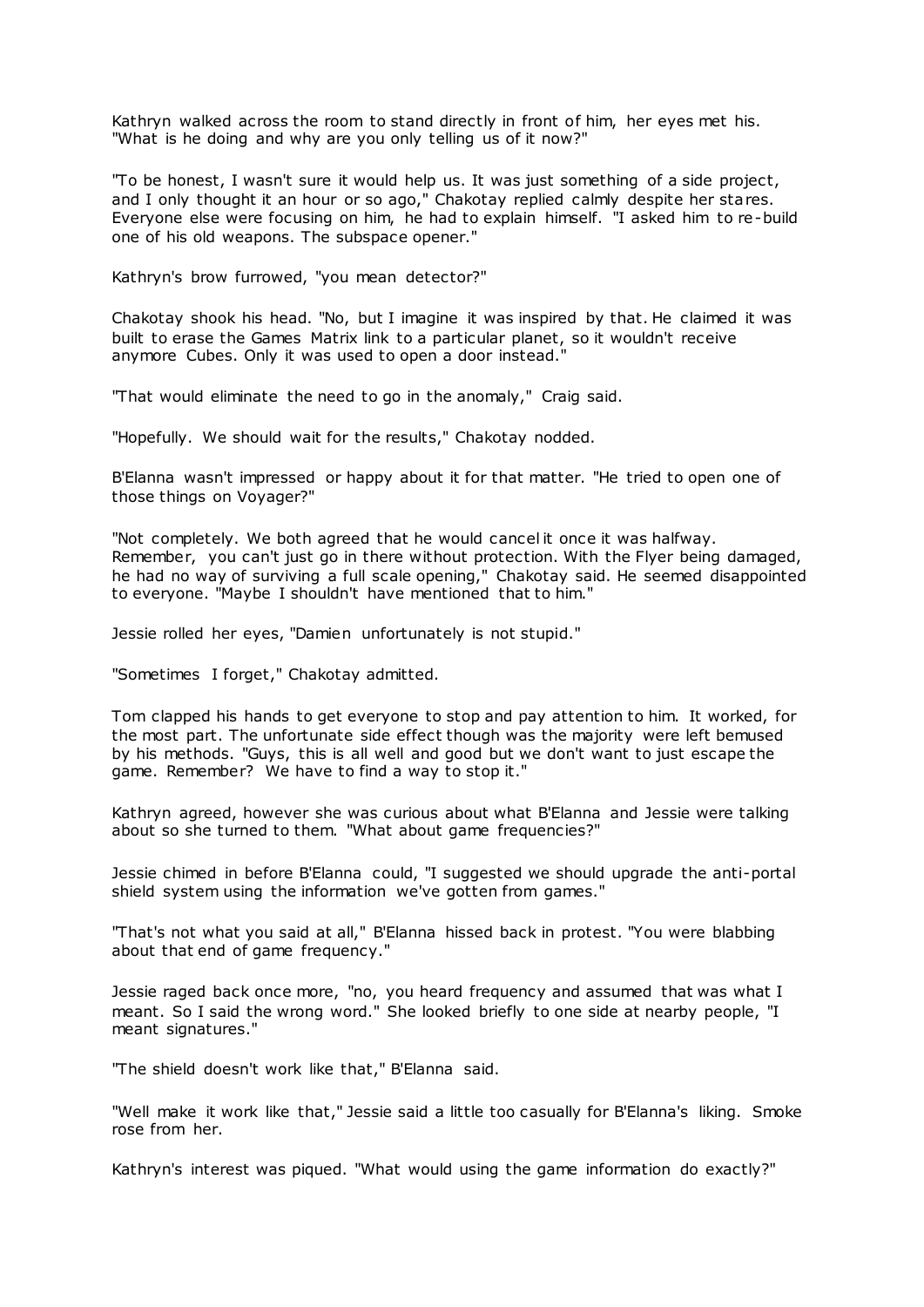The other door hissed, another crewmember entered the so called meeting.

"Exactly. We're already in a sphere, there's no cubes and you can't stop that from landing on your head. Try draining either of them and we'll overload," B'Elanna ranted irritably.

Jessie ignored her. "I thought it would turn the tables on something like the anomaly draining our power. Protect us at least from its effects by using its own system against it."

"Which is exactly how the shield works, right?" Tom said. He knew immediately he was in deep trouble for saying that. He crept away and averted his eyes before B'Elanna could glare him to death, or worse.

"Weren't you listening? We don't need that anymore, and that wasn't what you said. It was just gibberish," B'Elanna snapped.

"Actually," the new arrival said a little too gleefully. Everyone groaned in response. Damien sneered back. "You do."

Chakotay quickly approached him, flummoxed by his report. "What does that mean? We got the report of a portal opening."

"Not the kind you want Chuckie," Damien said. He scanned the room, wondering how he would explain without confusing everyone. "Your little shield stole all of its juice for one. Secondly, it couldn't get a lock on the Games Matrix. As far as it was concerned, there was already a nice little connection to abuse right here on Voyager."

"The other Voyager," B'Elanna grumbled.

Damien winked at her, "bingo." B'Elanna made a mental note to kill him later. Everyone else were surprised she didn't do it right then. "If you want to get into the Games Matrix, you're going to need a stronger connection to it to tap into."

"The rifts. So what now?" Craig complained. "Will Jessie's idea work, B'Elanna?"

"No, no, no!" Tom's temper had ran out. He started to pace around, it usually helped calm him down. "Listen to me. It isn't just about us. Countless worlds and ships all share one enemy. That's the Softmicron and their Game Sphere of death. It plays with everyone and everything, turning the worst of us against each other. It's what they want. Our deaths are meaningless to them. Our suffering is their entertainment. I don't know about you, but I'm done with playing their games. Stop appeasing them."

He stood at the head of the table, blocking most of the view of the window for everyone. The amused faces he ignored for now. "We won't run, we fight. Their game will end by our hands. They will pay with their arrogance and their blood. Turn your attention, not to escape, but to the Game Sphere. Focus your efforts, on the Softmicron."

A few members of the room were laughing by the time he was done. Tom groaned, angry that they'd ruin his speech like that. Unknown to him they weren't laughing at his words. Annika had somehow managed to get back to Voyager. Since Tom was in the way, a few any could see of her were her arms flapping about making it look like he had sprouted extra ones. B'Elanna helpfully pointed behind him so he could see that for himself.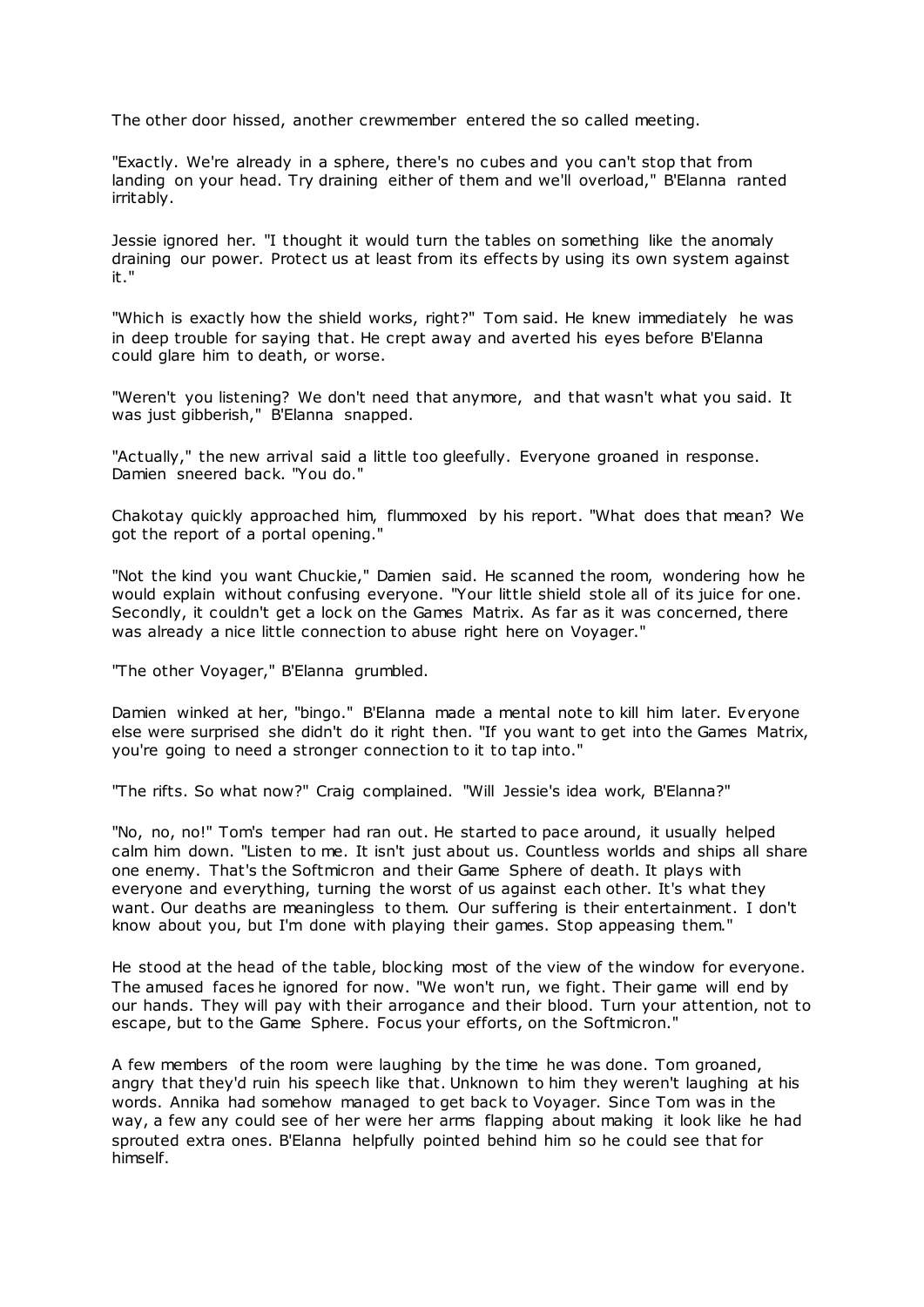Despite her situation she waved like she was on the other side of a regular window, not in the vacuum of space. A couple of the Conference Room's inhabitants made out her miming, "help me." Then she gestured to her chest, winking suggestively. Her mood soured when she noticed Damien, she gasped and started pointing at him. The outburst pushed her away again. Nobody needed to understand lip reading to know her next word was, "noooooooo."

"Oh, so you were laughing at her," Tom said, relieved.

James killed that pretty quickly, "no, I was laughing at your *original* speech too."

"I don't know what you're talking about," Tom protested a little too hard.

Damien sniggered as he glanced toward James, "you noticed that too huh? Too bad we can't shoot him." James smirked back.

"Putting the *inspired* speech to the side for now, Tom does have a point. We don't know how to end the sphere," Kathryn said. "Surely someone has something they can contribute. The Soft know we can hurt them, but how. What makes us so different to everyone else?"

Craig cast his eye toward Lena, which she noticed in the corner of her eye. "The timelines and the paradox. Without that, we'd still be in the Delta Quadrant blissfully unaware." Lena swung her head toward him, eyes widening. "We'd never have known about the Tolg to learn what we have. Since we'd never return home, we wouldn't have another ship, we'd be alone. More importantly, we'd never know about the Soft."

"Craig," Lena said as she recalled saying something very similar to him.

He smiled at her with affection, and pride. She had no idea why, it made her a little uncomfortable too. "The answer's there, out of our window," he said pointing toward the Enterprise, but thankfully not in Annika's direction. "It's here standing with us," he said toward Lena, and then turned his attention to Kathryn. "It's in our minds. What we need to beat them."

Damien felt a bit nauseous just considering adding to this conversation. As he about to speak, he repressed a gag. "I can't speak for the first, but the second phase; influenced by a mother's impulsiveness and ignorance, ends in the path of a Game she underestimated."

"Oh not again," Tom said while Kathryn reacted with a deadly scowl.

"The third likely begins with child abandonment and is destroyed by *who cares*," Damien continued with distaste.

Kathryn was about to pounce when Chakotay gently placed a hand on her shoulder. She eyed him without moving her head. "The third dimension, ends with the destruction of the Slayer line and then Voyager itself," he said.

Damien rolled his eyes, "on the fourth, the other overpowered special one is born, heralding a life of monotony and uselessness to the Voyager crew."

"Do you even have a point!?" B'Elanna snapped at him.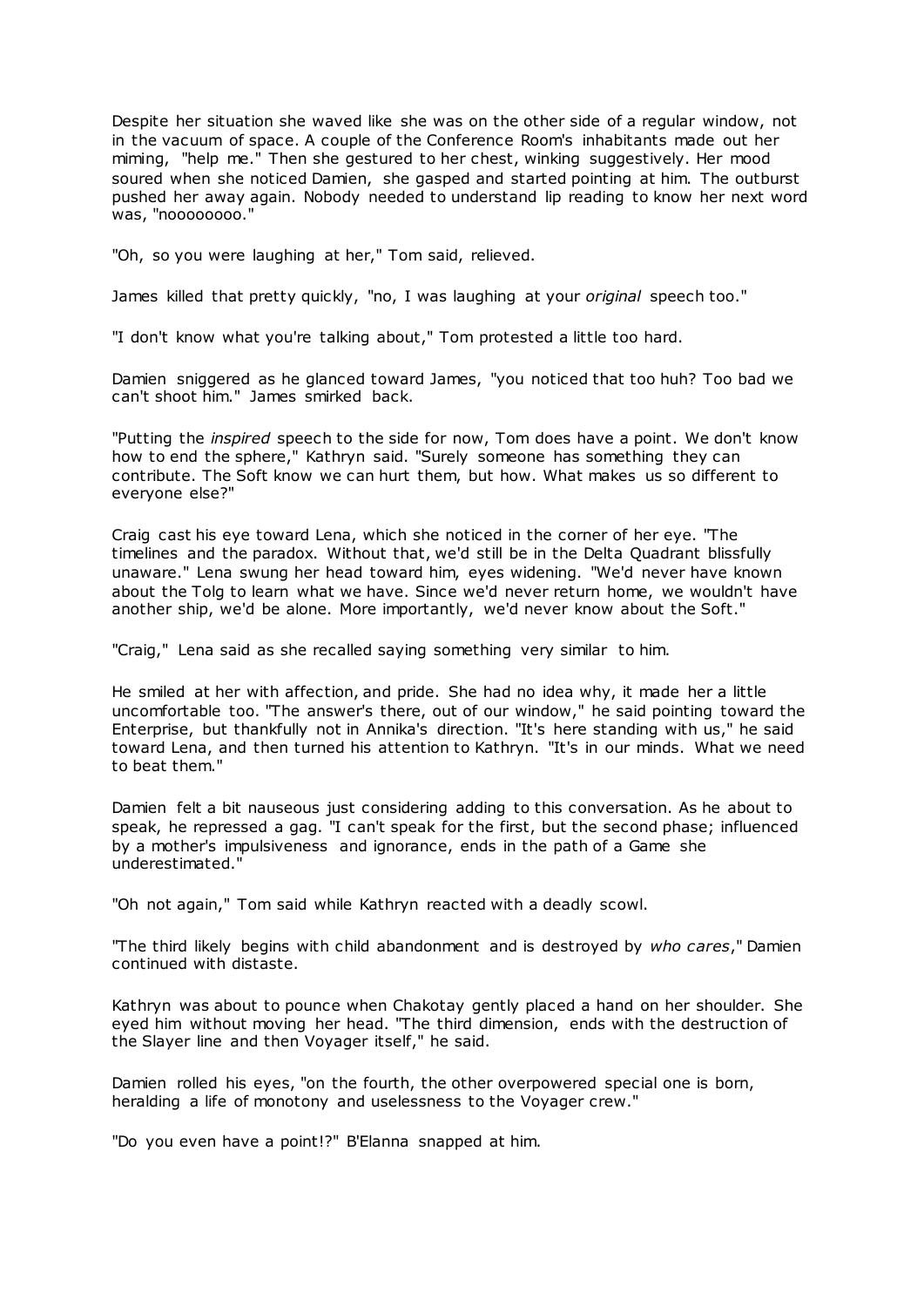Something made Damien burst into laughter. It could have been his story t elling, B'Elanna's reaction, or merely the thought of bad times for Voyager. He tried to contain it to finish what he was saying, "the welp is right. This isn't just about the oh so Chosen ones. In two timelines, at this particular date or year, the universe already have at least one of you. Yet they reset anyway."

Understanding washed over Lena, and it annoyed her that it was Damien, even though he did steal Craig's thunder to do it. "It's always been Voyager. Voyager's the key." There was a huge sense of relief. Her shoulders felt so much lighter. She stared at her brother to see if he had reacted the same. He was already watching her, a small smile on his face. Upon eye contact he nodded.

"The ship with a door closes the final link," Kathryn repeated herself from a past meeting.

"Still doesn't say how, does it," Tom had to comment.

"I think it does. Our door is on Deck Thirteen. The final link, could it be the Games Matrix itself?" James said.

Their earlier conversation popped straight back into B'Elanna's mind, and then Jessie's. B'Elanna's thoughts started to race. "It's more than that. It's their only means to get to our reality from wherever they came from."

The sentence struck Jessie a few times in the face, momentarily stunning her. The rest of the room had time to discuss what had been said so far quietly amongst themselves. James noticed her discomfort and walked over to her. Her eyes met his, she desperately tried to verbalise the realisation that she had come to. "Except us."

"What do you mean?" James questioned her within a whisper.

"With the Matrix gone, the only way that they can come through..." Jessie stuttered.

James was hit too, his face froze. "Is here." Jessie nodded while her throat throbbed with the anxiety overwhelming every part of her being.

### **The Ready Room:**

Tom's worried pacing became erratic , he ended up nearly bumping into the crowd that had gathered in it. The second he did it, they stepped out of the way just in case. Doing so caught his attention to one of them.

"Craig," Tom said to him.

"Going alphabetically are we?" Chakotay teased him.

"We'd get through this a lot quicker if you didn't make comments about everything," Tom snapped at him.

Craig nodded, "you could say the same about you and the series."

Tom wasn't about to argue with that. "We need someone at Tactical but we also need as many fighters as we can get. Where do you recommend I put you?"

"Since Jessie and Lena are the other Tactical options, I'd say Tactical," Craig replied.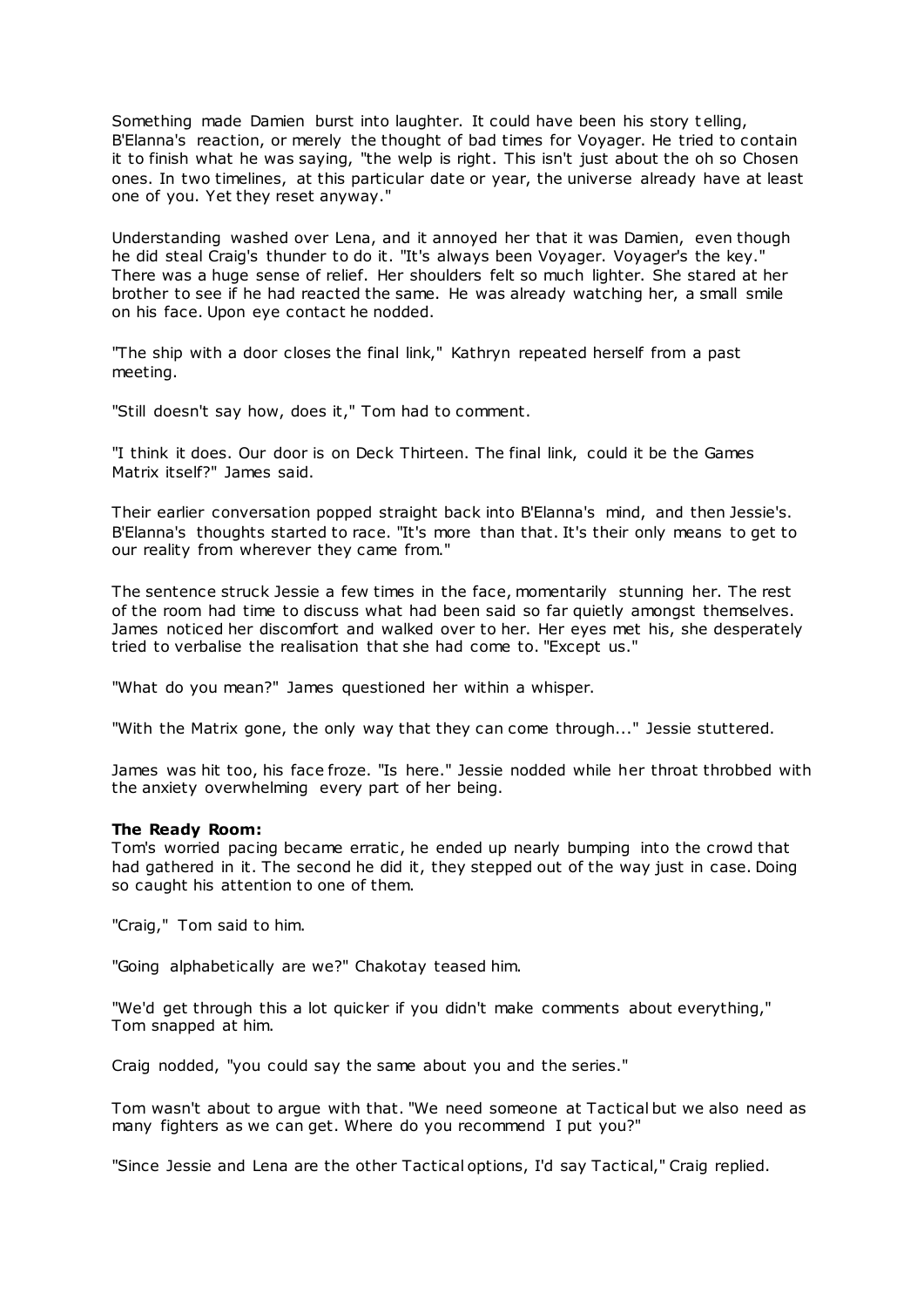"It's possible you may still need to fight, to defend the bridge. We have no idea what they'll throw at us," Chakotay pointed out.

Tom stared at him as if he'd kicked him in the shin. Chakotay had no idea why, so he just shrugged. "Are you suggesting we should substitute Jessie to Tactical, just in case a mad Soft or vampire runs in to take over the Bridge?"

Craig cleared his throat to raise his hand, "I think I can manage that. Jess would be more useful as a physical attacker."

"You're forgetting that a month ago she had a baby. It's not something you bounce back from in a few weeks," B'Elanna reminded the three men.

"Did you hear what she did to her mother? No problem for Jessie," Tom said.

Chakotay sighed, "isn't it a bit pointless to be planning where everyone is, when we don't actually know what will happen?"

Tom scowled at him. "I'll tell you what, Chakotay. Let's discuss leadership roles." Chakotay rolled his eyes in response. "Janeway can take over Enterprise."

"Hey," Harry piped up.

"Second in command can go to Harry or B'Elanna," Tom said carefully. He wasn't surprised that both of them weren't too happy with the idea. "And you, you can Captain a shuttle with your super secret keeping, plot twist creating power. The Flyer's already damaged, it's yours."

Chakotay had to groan, "I thought we explained this already."

"He has a point, Tom. What if our final plan involves ship combat only?" B'Elanna said.

"Then we'll still have the right person at the right station. I'm just suggesting that we be ready for both. It's not up for debate," Tom explained. He passed a wary glance toward Chakotay. "Except for you, but I'm honestly not sure if we should trust you."

"We can trust the Captain, at least," Harry said, not sounding fully sure himself.

"We don't know where we'll end up," Kathryn addressed the room. She turned, her arm gestured to a zoomed out view of the galaxy undisturbed by the Sphere. "Could be the Delta Quadrant, Beta..." Then she pointed away from it, zooming the view out to a different galaxy. "Or beyond. There's no telling what will happen, whether we'll survive."

Ersa felt the need to interrupt, "are you giving us a chance to..."

"No, no chance," Kathryn said stubbornly. "Your worlds, your space is right here in the Game. Return to them. When it's over you'll still be there, home and relatively safe and sound."

The room erupted into many raised voices. Tira spoke the loudest, desperate to be heard by the captain. "They've attacked us. We can help you fight them. Best of all, most of us want to."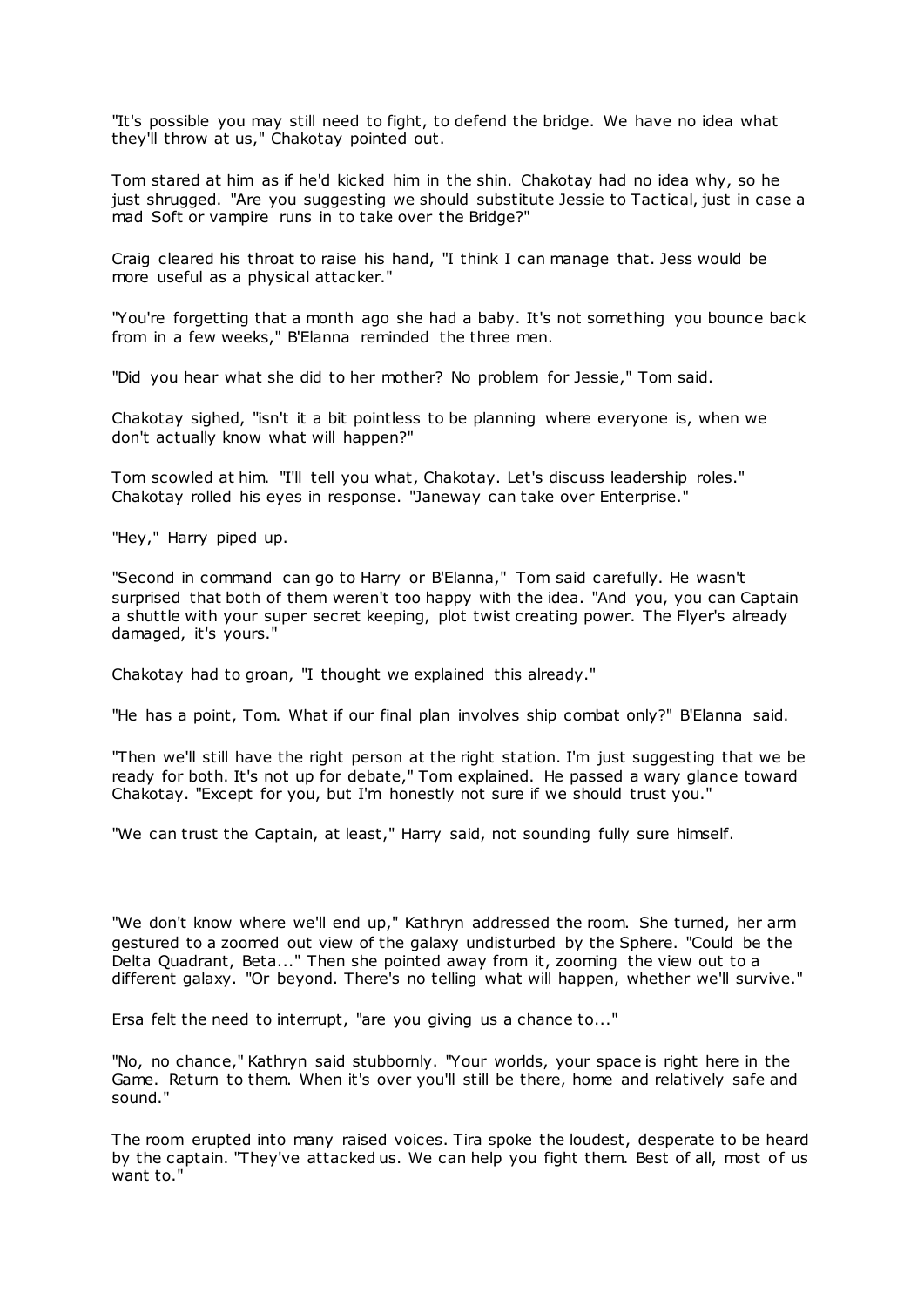Kathryn didn't expect much, if any resistance. It took her by surprise. "We will be far from home regardless of what we do. No area so far matches the Alpha Quadrant. We can afford to take the risk, you cannot."

Ersa was another who wasn't convinced. "Our home is gone. I know a lot of my crew want to avenge that. Whatever you have planned, we're going too."

His newly elected first officer agreed with him. "All we're asking for is a choice here. Helping you is the least we can do after everything that's happened."

"I know how you feel..." Kathryn said in a low voice.

Trainee Shar stomped forward, her eyes burning. "Do you? We've only just met. Who are you to be making these decisions for all of us?"

Tom jumped to Kathryn's defence, "she's the Captain. This is her ship." Shar huffed in distaste.

Kathryn wasn't sure if she should thank him for that or not. "No Tom. Voyager is ours. You're her captain now." He looked at her gratefully. "I stranded it and a crew of over a hundred and fifty in the Delta Quadrant, because of something *I* believed in. My crew are all in together on this one and we're lost anyway. You may want to fight the Game and the Softmicron, but some of your crew may just want to get back home. You can't make the same mistake I made."

"Seems like you're doing the same thing again. It's just the opposite side of the decision," Tira said.

"Yes," Shar agreed. "I've been with Voyager since the beginning of this hell hole. I want to see this through. I won't be chucked aside. This is what I've been training for, right?" she said the last part towards her remaining team mates.

Kathryn quickly scanned the whole room, starting with the small group of alien trainees that Wesley had recruited. From what she heard only one trainee would be left if they left Voyager. What with one Human member dead and the other in the brig. It did seem a bit wasteful and insulting to teach them for exactly this, then send them home after one mission. At least one she knew about. Her eye then settled on Maraina, t he leader of the refugees that Voyager had rescued fairly recently from their own fleet. Their world was still under Softmicron control, she knew that much. She had kept quiet, so Kathryn was unable to figure her out. From her posture, her strong face, she felt to Kathryn like a woman of kind determination who had been through hell and back.

Tira, the captain of a lone Krralef ship. The species who felt they were in debt to Voyager, twice. Who a mass majority believed were on the brink of their apocalyptic prophecy. The last she saw them they were fighting back quite well against the shapeshifters. It was no surprise that she'd want to fight for both her world and to pay back Voyager. Then there was her relationship with Harry.

So far she knew that she had a fight on her hands. The final two her gaze fell on, there was no way she'd be able to convince them. She understood their reaction perfectly. Yana and Ersa, representing the Katane and Erayas' survivors respectively. If what happened to Erayas happened to Earth, Kathryn wouldn't just do as she was told and wait around Federation space for the Game to end. She'd fight.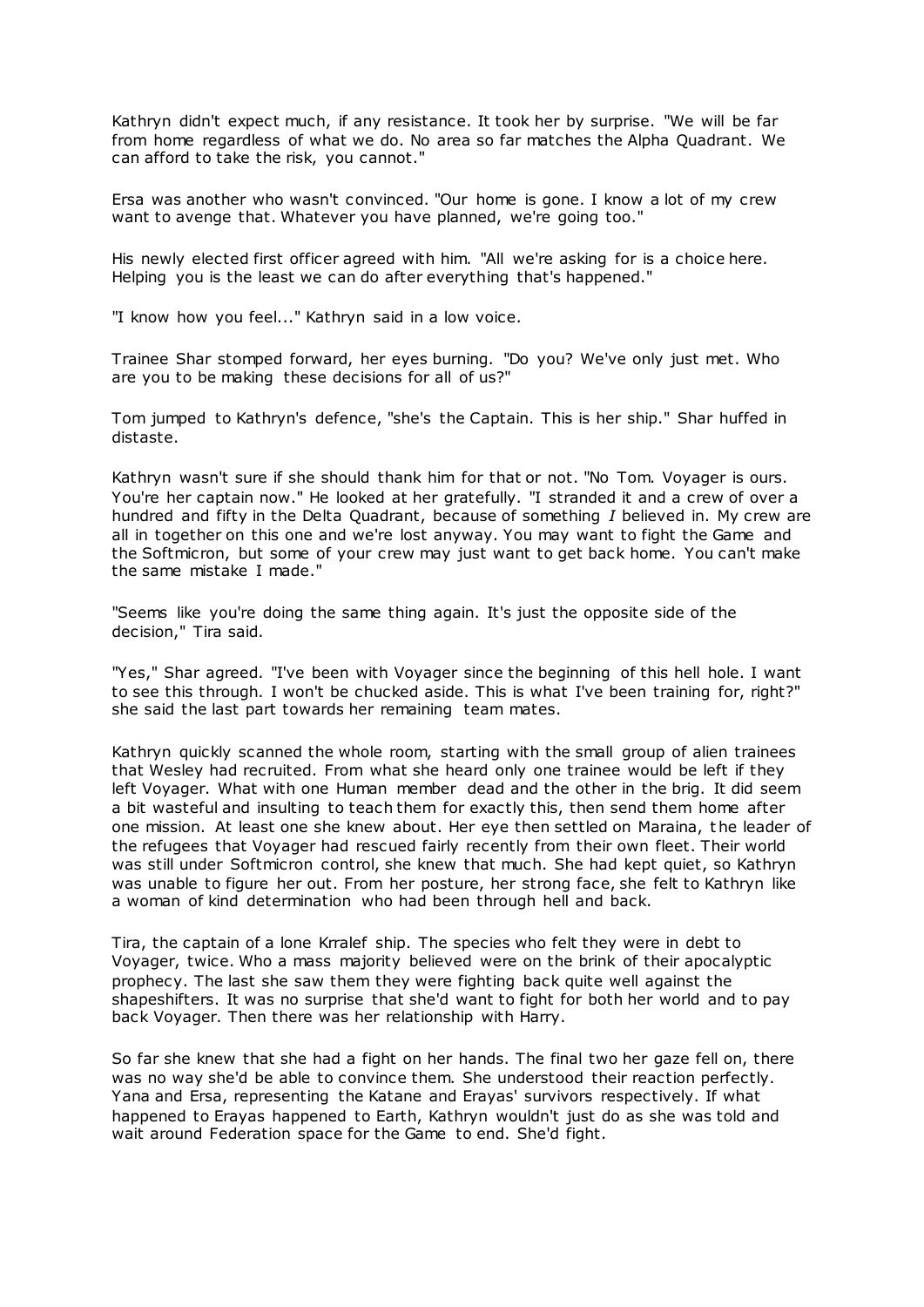"Some of us don't want a way out. We want this to end just as much as you," Tira said passionately.

Despite her feelings on the matter, Kathryn had to convince these people. At least some of them. "Our plan won't be improved by more ships. We only need two. Ending the Game will not solve all of our problems. The Softmicron will still be in the same places. They'll be furious, they'll be vengeful. Some of you know that all too well." Maraina glanced to the floor, her shoulders weighed down. "That's where you can make a difference."

The speech had seemingly convinced the majority. A few were slightly unnerved as well.

"Without the towers and the Game itself, we can drive them out," Maraina said, looking up with some optimism in her eyes.

Yana only had to think about it for a brief moment before she saw a flaw. "The experimental beasts though. They will still remain on worlds with older towers."

"They are still people physically, with the same weaknesses. They can be taken down by conventional means. Phaser blasts set to kill will stun for example," Kathryn said.

Tom shook his head afterwards. Sending these people into further danger was not what he really had in mind. "I'm not going to ask you to do anything like this. We just don't want to drag you with us into the unknown."

"I'm sure most of my crew will want to force the Softmicron from our home. Others may want to fight alongside you, while some may simply want to return," Tira said. "You may have a point about one thing. We can't decide for our people. We should discuss with them what they want."

"I certainly agree with that. My crew are civilians. They're not soldiers," Maraina said. "Where to go though, is difficult."

"Me too. How long have we got?" Ersa questioned.

"We leave tomorrow, it will take ten days to arrive." Kathryn then turned back to the astrometric data behind her. She keyed in a few commands on the station to bring up their incomplete and very distorted map of the Game Sphere. A few points were highlighted, a line each emerged from Voyager's location to them. Kathryn pointed at an area near the ominous blue cloud. "The Katane could stay with us until we enter."

Her arm gestured towards two close together but very distant locations to Voyager. "Shar and Jach would have to leave tomorrow, as well as Sonla and Onlan." She heard a grunt from the very vocal Shar. Her attitude so far had been annoying to say t he least, however her spirit was admirable so she chose to give her a pass.

Another destination lay roughly in the middle. "Captain Tira. Four days and we'll be too far out of range for you to return in time," Kathryn said. Finally she turned to another area of space close by. "Maraina, your space is on route too. We'll have to take a detour to avoid occupied Ruvan ships. There's a habited moon on that course seven days in which my ship have offered to ferry you to, or another place of your choosing."

"Yes, I know it. We have a small colony there," Maraina said.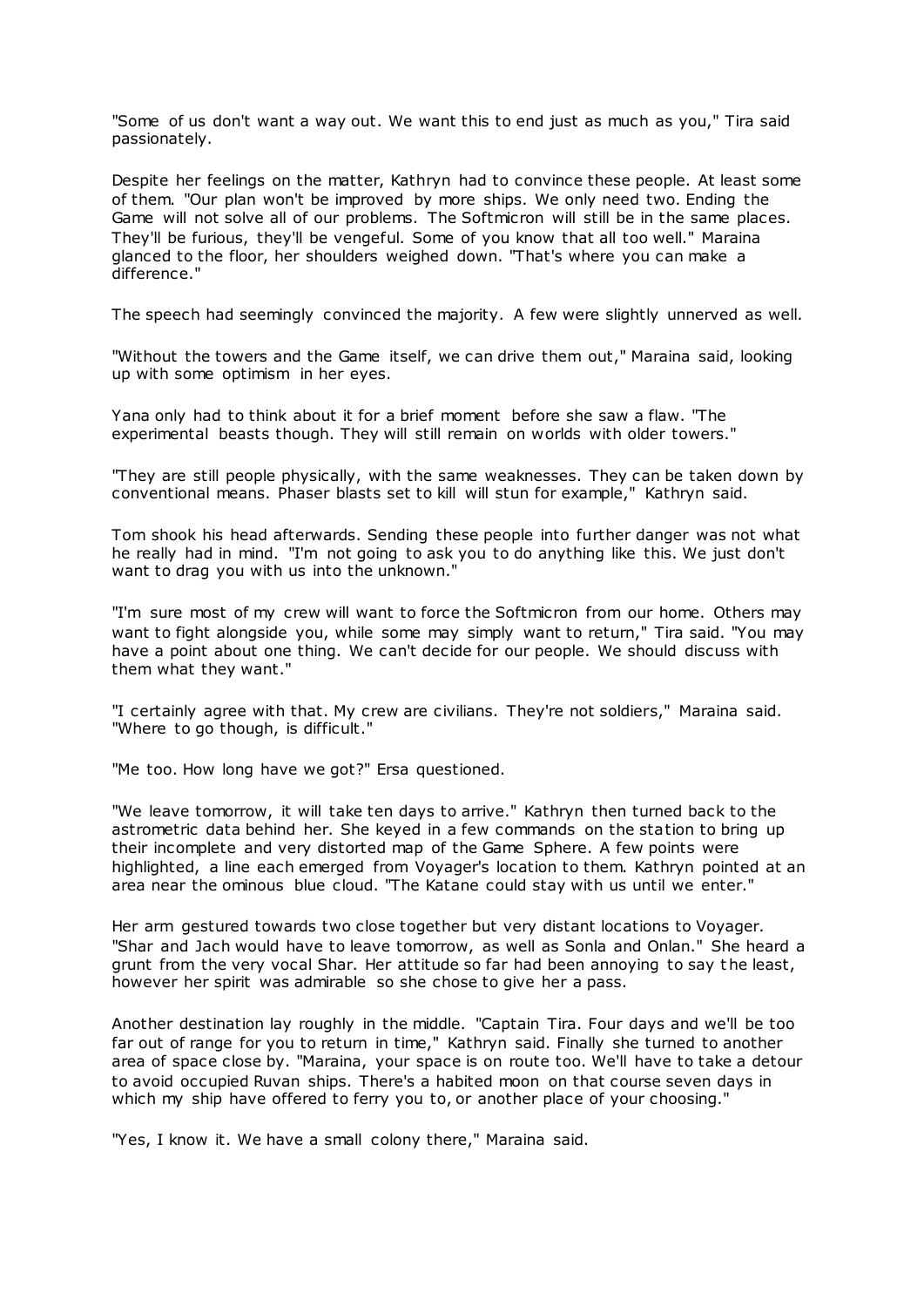"It'll take more than ten days to get back to our planet from here," Jach spoke up timidly.

Onlan had a bemused stare on his face. "So it wasn't just me being an idiot. It didn't look right."

"No, but you should be in an area close to your world. If Li'Chin and Wesley's navigation records are to believed," Tom said.

Shar folded her arms, "how are we supposed to get there? Walk?"

Kathryn had to laugh, if only briefly. Shar didn't take offense at it, she discreetly did the same. "I'm still working that part out. My crew are cross referencing Wesley's records and what we stole from the Tolg ship, to see if we can drop you off somewhere after Maraina's stop. It's difficult to know where the Beta Quadrant ends and the Delta begins. We don't even know if Ruva is in either quadrant."

"We're closer to those two worlds," Tira brought up reluctantly. "We'd have to leave earlier than you suggested. If they're willing to go home, then any of my crew who do as well can do it."

Kathryn shared a concerned stare with Tom. He nodded after half a minute. "We'll leave it up to you. However before you discuss it with your people, you have to understand the risks of staying with Voyager and Enterprise," Tom said.

"We could end up anywhere in the universe if we survive at all. I don't think anyone missed that," Shar said.

"Don't get too comfortable. The plan may not work and we could die in its failure," Kathryn said as gently as she could. "The less with us the better. If we fail, it's up to you."

A cold feeling took over Tom, forcing him to shudder a few times. He tried to make himself feel better by forcing a smile onto his face. "But no pressure, right?"

"Tom," Kathryn warned him.

Tom laughed brightly. "There's no real use in being so grim and emo about it, is there. One way or another tomorrow we're setting a course for the hornets glitched nest. No turning back, no second chances. Fear is catching, so I choose not to be the lighter of it and fan its flames."

"Dear lord," Kathryn groaned to herself. She hinted to everyone that they should go. They didn't need any encouragement, off they went, gradually leaving Tom on his own.

"This time the Softmicron will know fear. We will burn but so will they," Tom continued. He pulled a face, unhappy with his final line. "Burn in fear with us. No, we shouldn't be burning. Damn it, let me start again." Thankfully by that time he noticed he was on his own. He sighed sadly, "no one has any respect for showmanship."

Everyone on the Bridge watched Kathryn as she stepped from the turbolift and made her way to the command centre. She gave a nod to Chakotay already starting there.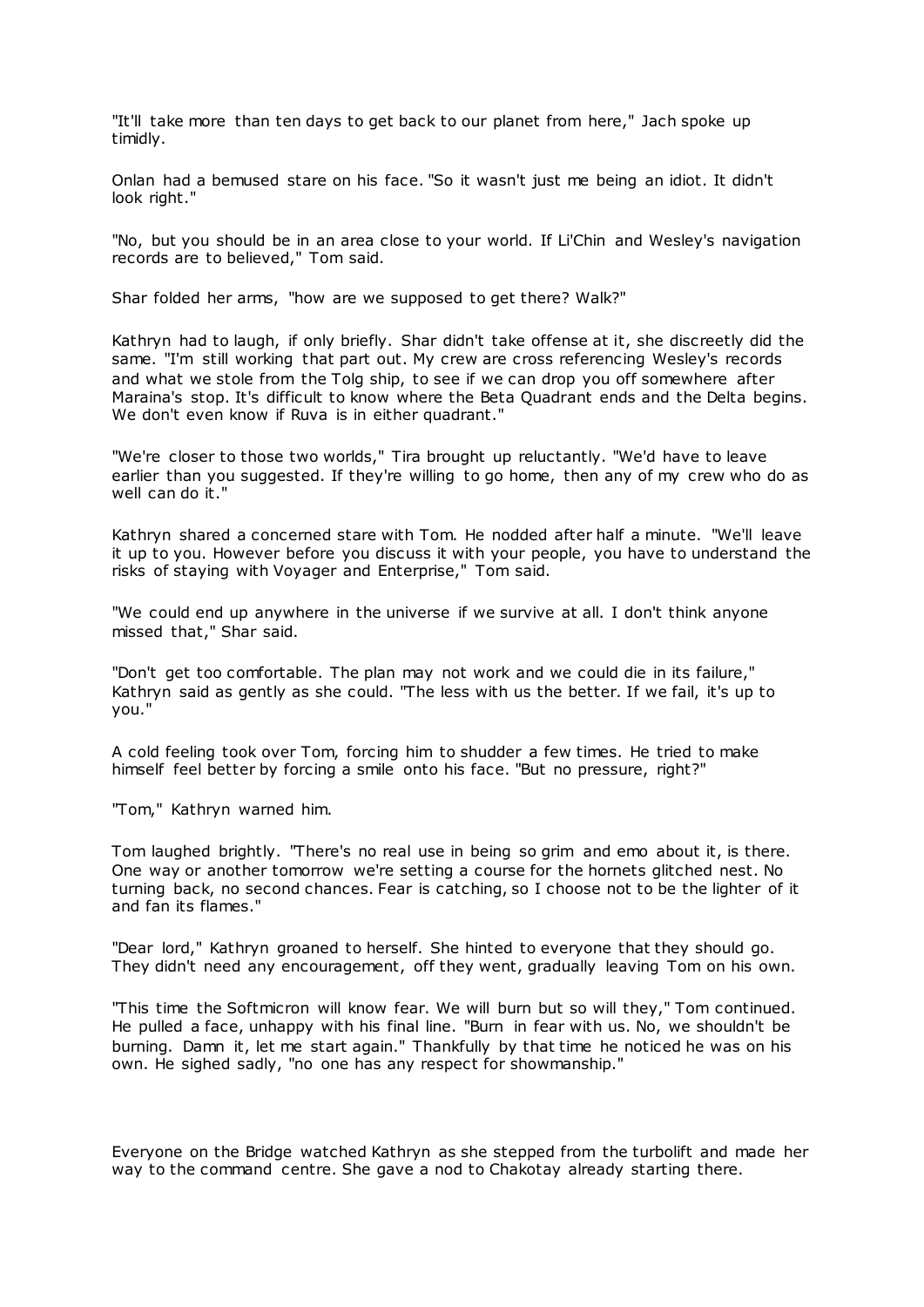"Where's Tom?" he asked.

"Probably with his head stuck in the fiction library, trying to find a more suitable speech he can steal," Kathryn replied with a smile. Chakotay did the same.

"Or the actual library. I never saw the point in it. Though Ian and I..." Danny started to giggle.

Kathryn quickly raised her voice to at the very least drown her out. "We're ready. Signal the fleet. Set a course for the anomaly, maximum warp."

Danny pouted, "fine, spoil sport."

Leading the way, Voyager moved forward, its warp nacelles raised up. It shot ahead into the far distance in a blinding light. The Enterprise and their three allies jumped to warp in near perfect synch.

*"Oops, a bit premature, wasn't I?" Danny's voice laughed rudely.*

*"Paris to the Bridge, now," Kathryn's groaned.*

*Lieutenant Commander Paris' Log Stardate 58931.4: Day one on our journey to the infamous blue, black cloud of hallucinations. Preparations for the upcoming battle is going slowly.*

A team of four Security officers hurried down a corridor carrying rifles. When they reached the end of the corridor before it split into two, they chose one side and threw their backs against it, hiding them from whatever was in the adjacent corridor. One gestured to the other side; one, two. On three they leapt forward to point their weapons, two one way and the other two the other. The pair on the right were surprised to find somebody they didn't expect there.

"Oooh, well hello big boys," Annika purred.

Since one of the pair pointing the rifles was actually a woman, she didn't look impressed at all. Her teammate dropped his rifle and ran off screaming the way he came. That of course startled the other pair. They soon followed him. Half way down they ran by Craig as he was about to ask what was happening. Since he didn't get a chance he just sighed despondently.

He finally understood when Annika stepped around the corner with her hands on her hips. She directed a wink that looked so forceful and cheap he took it as a threat.

*Crewmembers are in the middle of being re-assigned to make up for the skeletal crew of the Enterprise.*

As he walked around and tried to settle in, the Doctor realised he didn't like the Enterprise's cold and baron primary Sickbay. He considered closing shop and moving it to the one on the lower decks, since it appeared so much like home. He realised at that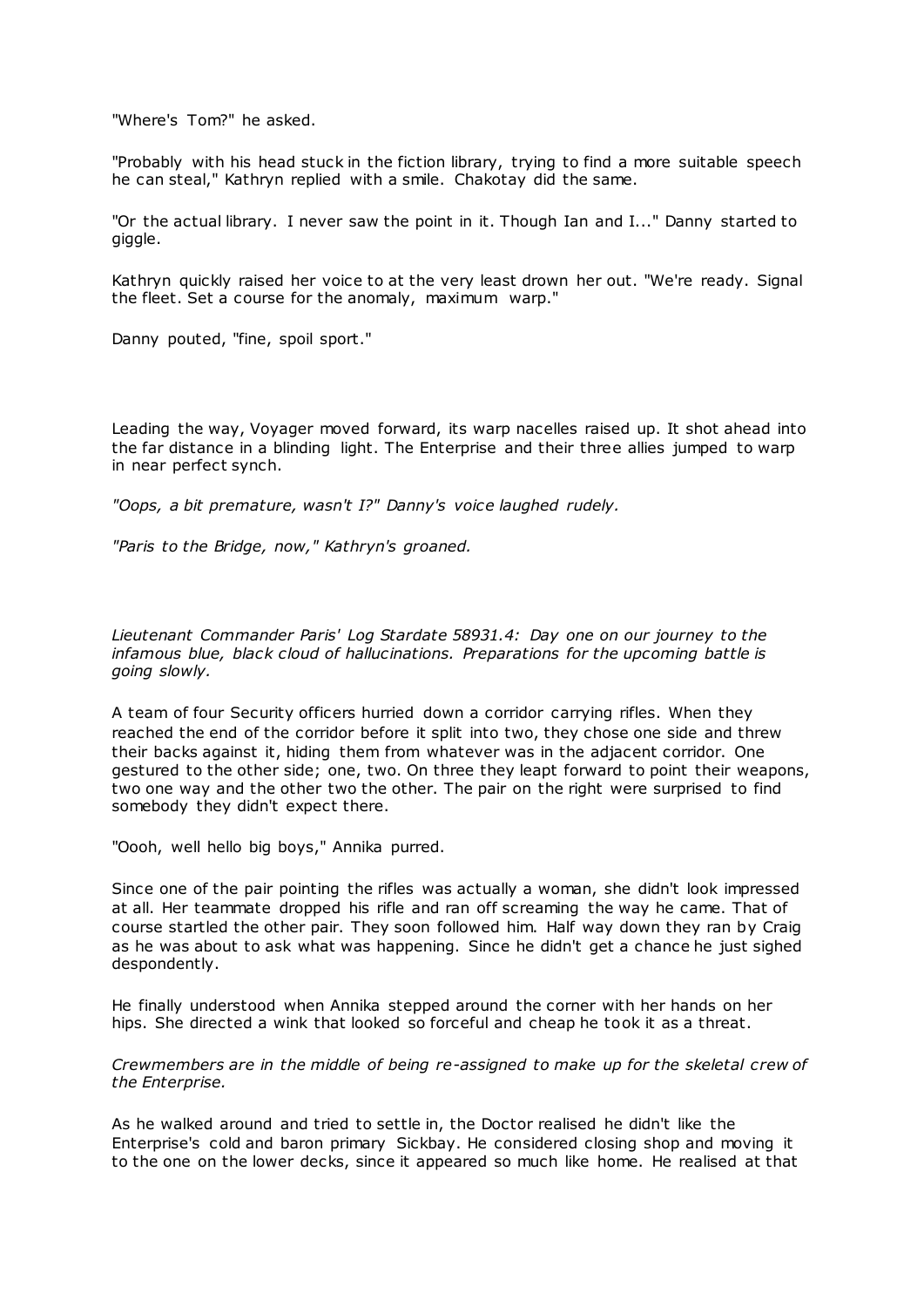thought that he was already getting home sick. A laugh chased that away for the moment. He had to make sure everything here was in working order.

Footsteps approached. With a smile the Doctor swung around to greet the hopefully not serious patient. "Please state the nature of..." his voice trailed off. The patient standing before him wasn't somebody he expected to see here. He wasn't alone. Standing behind him were two armed Security officers. "The medical emergency," said still with the same smile on his face.

*For now repair teams are its crew. Over the months we haven't had much time to spruce the ship back to its former glory. Modifications to the shields have caused a few issues. Integrating the Game loss frequency with the mods cancel each other out. While the damaged systems still on Enterprise are sparking power outages in random places.*

"That should..." B'Elanna mumbled, shoulder deep inside an engineering console. The only light source came from a couple of flashlights, one lying on the floor, and another being held.

Damien stood nearby, judging her every move. "Hardly. As per usual, I'm the only smart one here." His finger tip barely brushed the panel above where B'Elanna was working, when blue energy from it tried to get to his flashlight through him.

The lights sprung back to life. B'Elanna pulled out of the station with an accomplished smile on her face. "One down, one thousand to go," she joked to herself.

A whimper beside her got the engineer's attention. She looked up to see Damien twitching, still in the same position he was earlier. Only his hair stood up on end, and smoke rose from him. His flashlight had also gone out.

"You really should get another one that'll last sixteen more decks," B'Elanna smirked.

He muttered a few stuttered swearwords in between tremors.

*B'Elanna believes that replacing a few of the damaged conduits with spare bio-neural gel packs may help speed things along. The shortages are getting in the way of the clean up and repairs over there, so if it takes too long we may have to concentrate on modifying and testing Voyager first. Once Enterprise is in better condition, there should be less problems.*

Turbolift doors opened, Harry hurried out of them before they finished. He immediately almost ran into Triah busy sweeping the floor with a broom. He kept his bemused stare on her as he walked around. She grunted irritably while continuing to sweep the same spot.

Apart from Bryan at the helm, the stations were empty. Everyone else was focused on repairs. A group of four gathered around the back stations, already a good way through repairing the outer shell of them. Other crewmembers were dotted around doing minor repairs.

Even though they all knew what they were preparing for, the crew's morale seemed reasonably good. The four member team had a good banter going on while they worked. The rest would chat as they crossed paths.

Harry decided he should help out. He noticed the c rewman making modifications to Opps had been in the same spot the longest, so he rushed over to help them. He barely had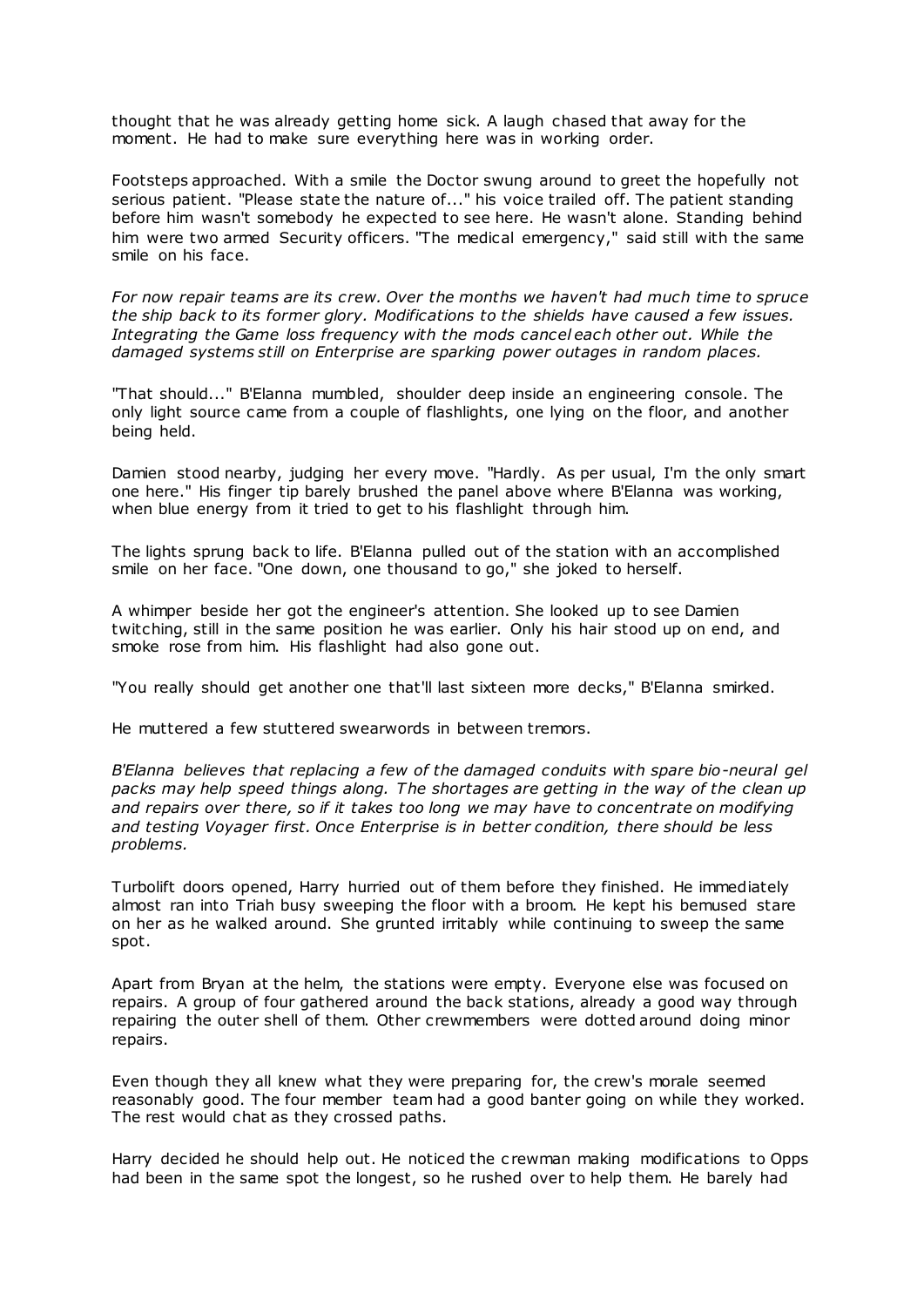time to say one word when one noise took over the entire bridge. Harry knew exactly what it was, he heard it before. A glance over his shoulder confirmed it.

Triah had magically brought a vacuum out of thin air, and had already pushed it around the back of the bridge. A big and wide smile on her face, it looked like she was humming, not that anyone could hear it.

Harry and the crewmen laughed between themselves, before opting for talking via typing words from opps onto the viewscreen.

*I'm hoping the Enterprise will be ready for battle when we arrive or we may have to delay entry. I'm remaining optimistic . Ten days is more than enough time to prepare for a battle such as this.*

A red piercing light grazed by the Voyager's shields, detonating in its path instead. The forward shields fluctuated momentarily.

"One day I'll learn not to tempt fate," Tom muttered to himself as a tremor made him stumble into his seat.

"You say stupid things. Be proud of who you are," Jessie said, her hands had a tight grip on her station. "Somebody should be."

Tom ignored the probably millionth jab from her for the time being. "Where's it coming from and don't say a ship."

"I don't know, I don't recognise their design," Faye answered.

"Hail them again," Tom ordered.

Silence followed by light rumbles as the enemy continued firing. Faye eventually shook her head, "no answer."

A quiet, "hmm," came from Chakotay in his old chair. Tom focused on him. "Just in case I ran a bio scan. I've got a match."

"Two days travel and we're already running into the Softmicron, this is..." Tom grumbled.

"No," Chakotay interrupted him. His eyes drifted up to meet the Lieutenant's. "They're Sarazian."

"Who?" Jessie asked.

Tom had to think about it as he didn't know either. The name was familiar to him, it wasn't recent he knew that much. He began to list all the races that they encountered from recent to not so. Chakotay didn't wait for him though, "Shar and Jach's species."

Tom leapt from his chair to face Opps. "Hail them again, tell them to scan us like we have." Faye meekly nodded. "Get one of them to come to the bridge, quickly," he whispered to Chakotay. The Commander tapped his commbadge to do just that.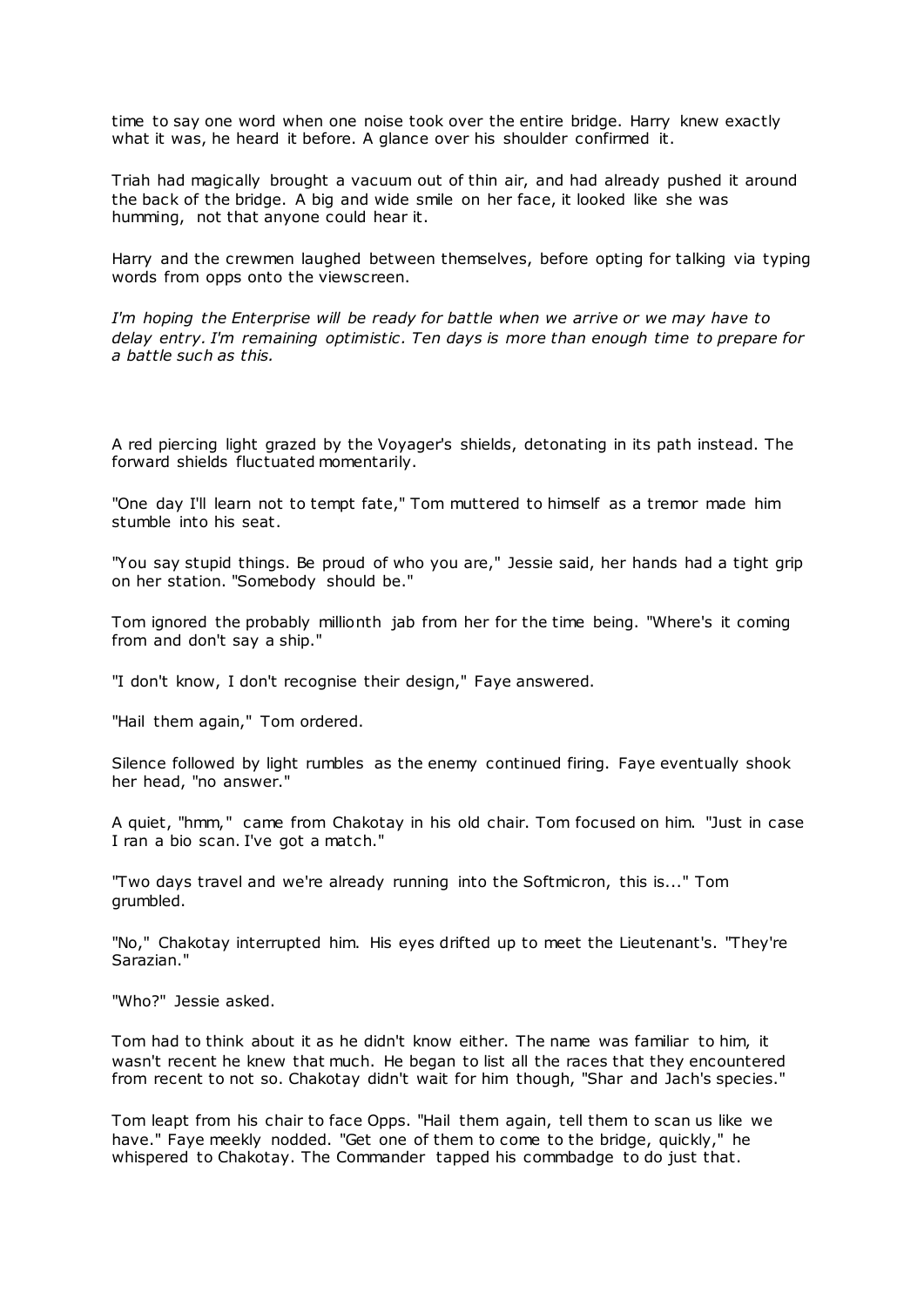"They're scanning," Faye said.

A brief ten seconds that felt like an hour silence later, and Jessie piped up, "they're powering their weapons down."

Faye sighed in relief, "they're hailing."

Tom glanced at them both, "best not let our guard down again. On screen." He turned to face the viewscreen just as it activated. As Chakotay said, the alien on the screen had similar features to the Security trainees Jach and Shar. The eery yellow eyes were the first detail that struck him. "I'm Lieutenant Commander Paris of the Starship Voyager."

The alien wasn't too pleased to hear that, they kept a growing temper in check with a firm scowl. "Parseei'an Lomelak of the Trabor. The markings NCC-74656 and Voyager were spotted on a vessel that attacked one of our colonies."

Jessie winced, "uhoh."

"Four of our people were recruited by another vessel of yours. We've scanned two. Care to explain yourselves," the alien continued.

"It's a long story I'm afraid. I'm not sure you'll even believe it," Tom said honestly.

Lomelak wasn't impressed with Tom's non-answer. "I'm listening."

The sound of the turbolift arriving on their deck gave Tom some brief relief. He hoped the first one to arrive was the much calmer and reasonable Jach. He didn't dare have a look to find out.

"Maybe he can tell you," Chakotay said, giving it away.

It was Jach that arrived on the Bridge first. Upon seeing the man on the screen he quickened his pace to join the two commanders. "Commandant Parseei'an, sir."

"You know him?" Chakotay questioned.

"By reputation only. What's happening here?" Jach stuttered.

"It seems like the Flyer and your current boss paid one of your planets a visit," Tom answered reluctantly.

Jach's jaw dropped, "that's..." He glanced at Chakotay instead. He nodded. "Ohno, does that mean...?"

"It means your friends opened fire on your own people. Fortunate for them, there were no casualties. Which is why I'm still waiting for an explanation," Lomelak said. "Once I have that we demand the safe return of the two captives, then you will be paid back in kind."

Chakotay cooly stepped forward while maintaining eye contact with him. "Look around you. We aren't alone. It's five ships versus yours. We don't want to fight you but we are on an important mission that will help you as well. We can't let anyone get in the way of that."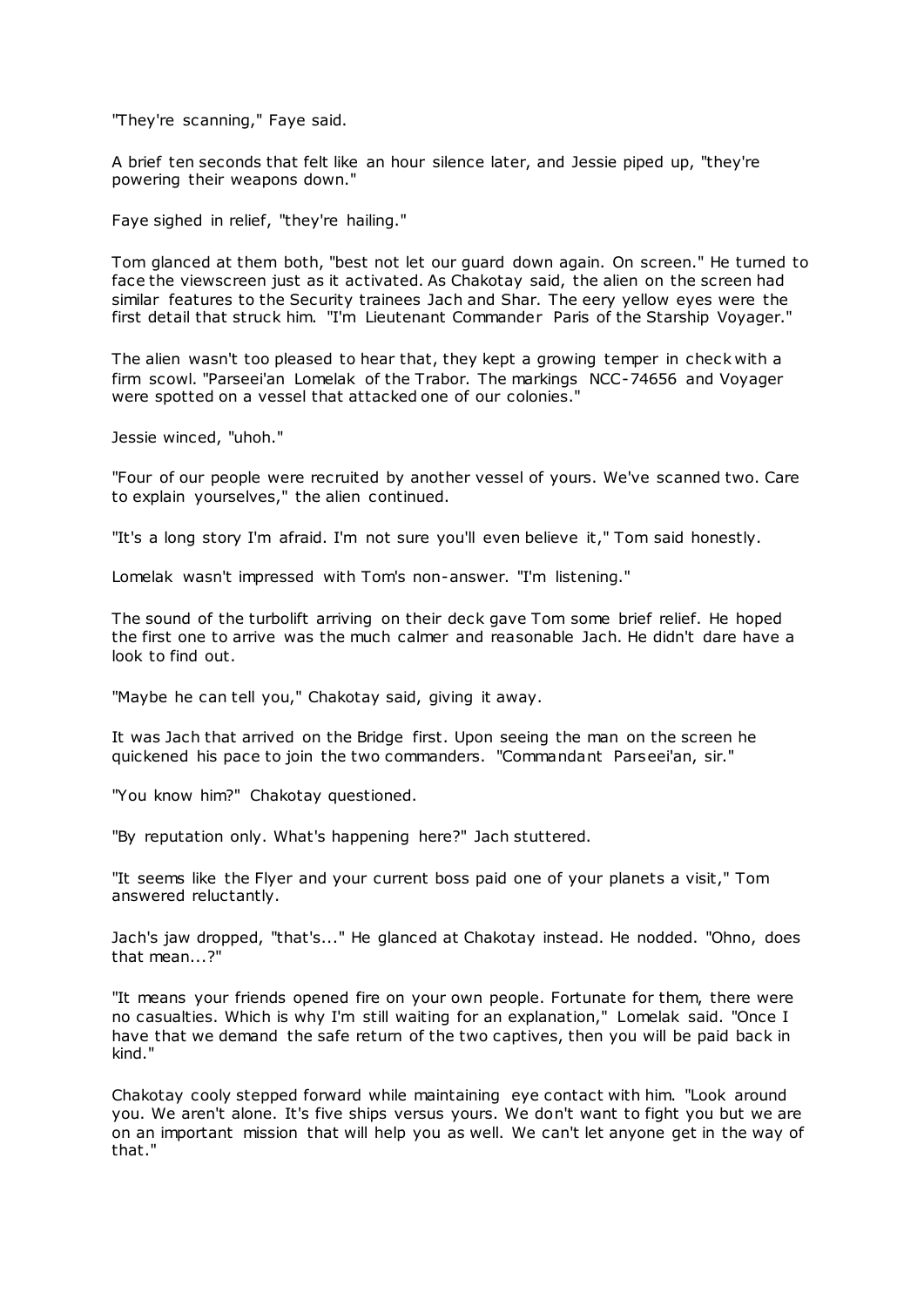"Help us? Like you helped destroy our power network," Lomelak hissed.

"Sir, if I may," Jach stuttered nervously. He cleared his throat, hoping it would level his voice a little. "You know why the governors allowed the others and I to leave with these people, right? You know of the Games and the Slayers. We've had a long relationship with the Watchers coven for centuries."

"Coven," Jessie whispered with worry.

"Their people were chosen this time around. That wouldn't happen if they were as evil as you think," Jach argued. Lomelak studied him carefully, it gave Jach a little time to think his next words through. "I assume the power network you mentioned was relatively new."

"Yes, one was still under construction. Why is that important?" Lomelak said.

"Better yet, why were there no casualties?" Jach questioned. As he spoke another turbolift arrived so he didn't hear it. "Why would a vessel like this send one tiny ship to destroy a building, but intentionally not hurt anyone? Did the destruction of the network have any repercussions at all?"

Shar hurriedly arrived at his side, her lips quivering and her eyes wide. "What is this? How, why are you here?"

Lomelak's own lips curled at the sight of her and her reaction to him. "Shar Tinah, I assume."

She was further taken aback, "what?"

"Your reputation is colourful to say the least," Lomelak said to her. He focused back on Jach, a curious glint in his eye. "You raise some interesting points. Is it Jach or Binene?"

"Jach sir," Jach answered timidly.

"Our sensors didn't detect any lifeforms aboard your small vessel, Commander Paris," Lomelak said. "Coupled with what Master Jach has spoken of, it is clear that there was more going on than a mere attack."

Shar's face scrunched up. "Attack? Small vessel. Will someone tell me what the hell is going on?"

"One of our colonies has been or was taken over by the Soft," Jach whispered to her.

The colour in her face drained. "No."

"The Soft... micron?" Lomelak said in shock. "The shapeshifters the watchers spoke of. How are they connected to this?"

Tom sighed a little out of relief, mostly out of exhaustion. "Well, that makes it a slightly less long story I suppose. Maybe since we've cleared the air you'd like to come aboard."

"I would," Lomelak nodded. He then disappeared from the screen.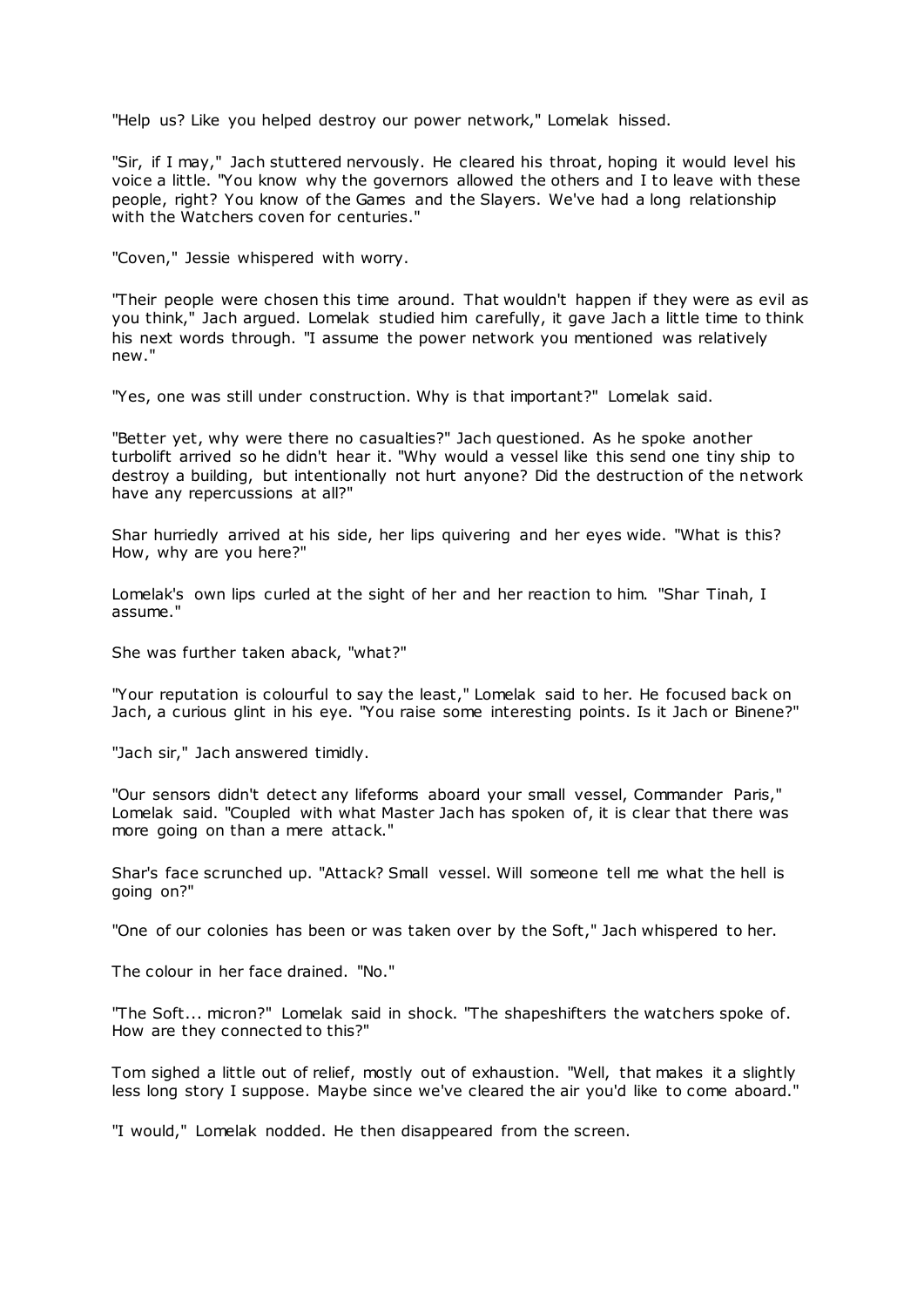Tom turned to the two alien trainees. The look of horror still painted on Shar's face gave him a brush of sympathy for her. "Would you both want to be in this meeting?" he asked gently.

"Yes," Jach replied while Shar only nodded lightly.

Chakotay walked towards Tactical, "Jessie." She seemed out of it until he said her name. "Maybe James would like to explain his actions to his, I need another word other than victims."

Jessie spotted Shar trembling and speechless. It was obvious to her that t he young woman's home was on a colony, and she was imagining the worst. "I'll talk to him," she answered.

The uncomfortable silence had gone on too long. Shar hadn't said a word to him, or looked at him directly at all during the meeting yesterday or since. James expected something from the trainee that hated him. Scorn and anger, an insult, blame. If she thought he did anything wrong she'd call him on it aggressively.

Now the student stood by his office window, staring into space. He hadn't asked her to see him, nor was there any training scheduled. It was clear she had something to say to him, but so far had chosen to keep him in suspense.

When she finally said something her voice was strained. "My mother and sister live on Dizhien. It occurs to me that you probably didn't even care to learn the name of the colony. Just like you didn't care to tell me you were there. Or what happened."

"You're right, I didn't. I didn't wonder about who was living there or what their names were. I just wanted to get rid of those towers," James said, his own voice grew more and more hoarse with every word. He saw her shoulders flinch. "I didn't know it was your home. If I did..."

"It isn't," Shar snapped. "I ran away long ago. I hated it. A small planet, still being terraformed, one tiny city, too many people packed into equally tiny houses. I wanted to go home, so I did."

James had felt terribly guilty when Lomelak asked him about the attack, and he could not put a planet to a name. All he could think about was if his interference caused anything like what he had seen, after he left it. Why else would this race pursue Voyager for answers or retribution. It stung a lot more knowing that his two trainees could have easily been from there. Shar was difficult enough to work with as it was.

Now that she had described it, he remembered vividly which one they were all talking about. Thinking about it, he realised how easy of a target it would have been for the Softmicron. The towers were placed in such remote places on the guise of boosting power and even speeding up the terraforming, that the eventual damage to the environment wouldn't be noticed by the colony until it was too late. If they did, they'd assume it was a natural occurrence or a product of their interference on the new w orld.

Thankfully though there was no way he could imagine the Soft would blame the civilians for the destruction. Only ships could reach them and only the two building crew ships were around. It wouldn't surprise him if they were 100% manned by Softmicron operatives.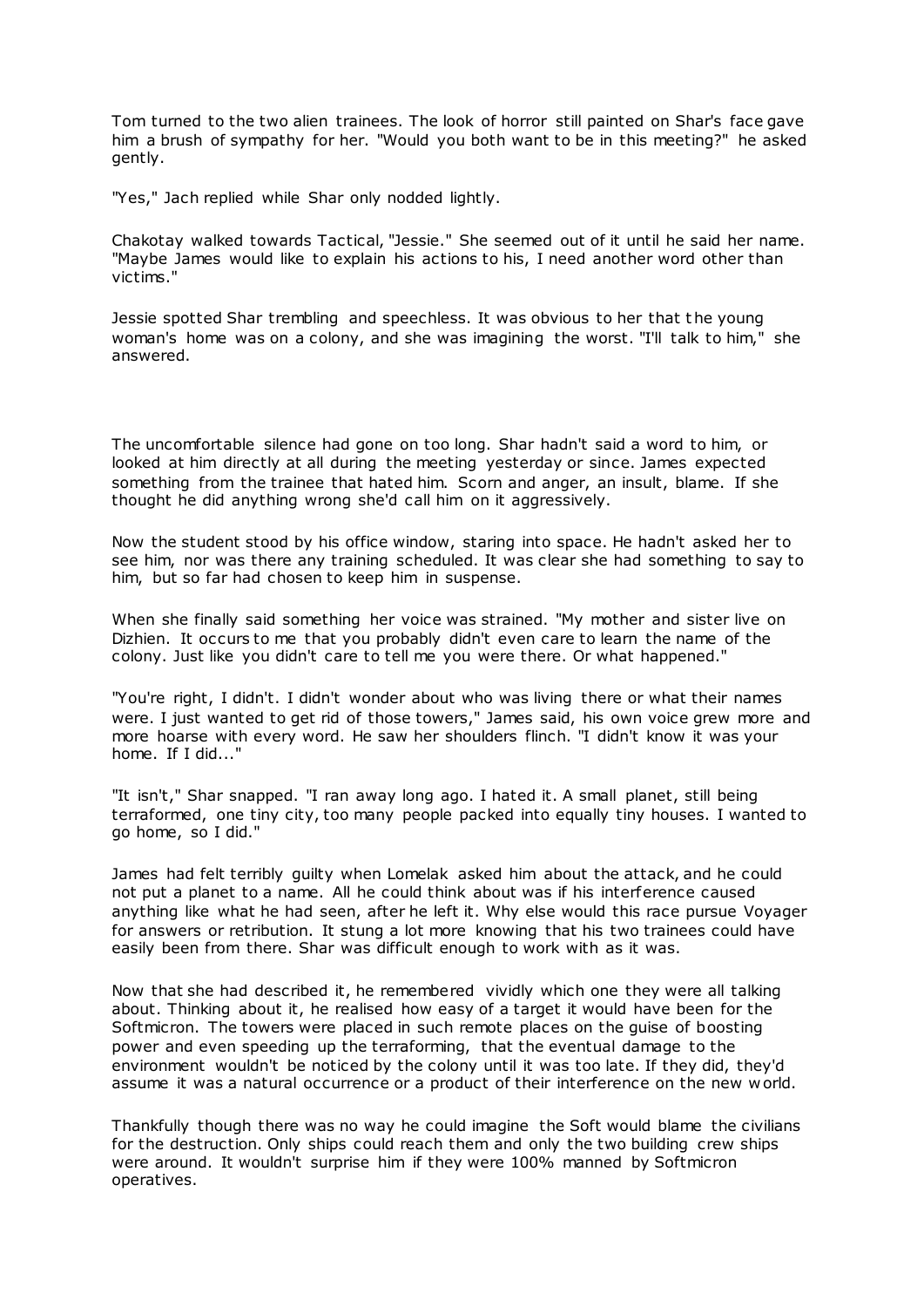They had no realistic way of punishing the colony, no reason to either, they wouldn't lose out on much power from such a tiny planet and colony. Still, from what he witnessed on the last few worlds he visited, there was a high chance that they'd still do something. It occurred to him then they probably did it to hide what they were doing, while at the same time, point an accusing finger at Voyager. At him. To discourage him from attempting to destroy anymore.

Shar faced him, her face riddled with concern lines. "Lomelak tells me the colony was fine when he left. That the possible cause of the tower project was a newly elected governor assigned to oversee colony growth. I can't stop thinking and worrying about it though." Her eyes flashed as they focused on him. "Because of what you did on other worlds, there have been riots, civil wars, villages being burned to the ground. Fortunately for you the ones who are unaware of the danger the towers bring are left alone, which should be the case with Dizhien."

His throat throbbed, he tried to swallow what felt like a lump away, it only made it worse. All the while maintaining a normal and slightly neutral expression. "I won't make excuses and I won't hide from what I've done. At the time I was naive to think what I was doing was saving them. I can't say sorry, it's such an empty gesture."

Shar took a step forward, cheek bones flaring. "Do you want to know why they were building a second tower on the northern equator?"

James' expression slipped slightly, showing his confusion to her. "What?"

"I'll take that as a yes," Shar said icily. "The colony had suffered blackouts every day until finally the power went out for good. The governor claimed that the first tower had failed, but they knew what went wrong and that they'd build a new one."

James wasn't sure what to say to that. He had no idea what her point was, especially when until they attacked Voyager, Lomelak had no idea what the towers truly were.

"Until both towers were destroyed, the colony had to rely on emergency power. And guess what?" Shar said.

"That was going down quicker than they thought," James replied.

Shar nodded, "hundreds died huddled around fires that wouldn't stay alight due to diminishing oxygen. Hundreds more were starving to death. So many people would go to sleep and never wake up."

The thought of it made his body shudder in revulsion and anger. James could feel the guilt sliding back in. "It's not enough, but I am sorry."

Shar stomped closer to him, her hand raised in the air as if to slap him. For some reason she didn't do it. "What the hell are you sorry for?" she shouted at him.

"I wish I could do some..." James stuttered, partly out of anger at himself. Then he realised what she said and it confused the hell out of him. "What? Why wouldn't I be?"

She couldn't believe him, her head shook with her jaw hanging open. "You're an idiot. I suppose something must be sacrificed in Slayers brains so they can be stronger than everyone else." James wasn't about to disagree with that anytime soon, at least in his case anyway. "Because of what you did, my mother and sister may have survived. At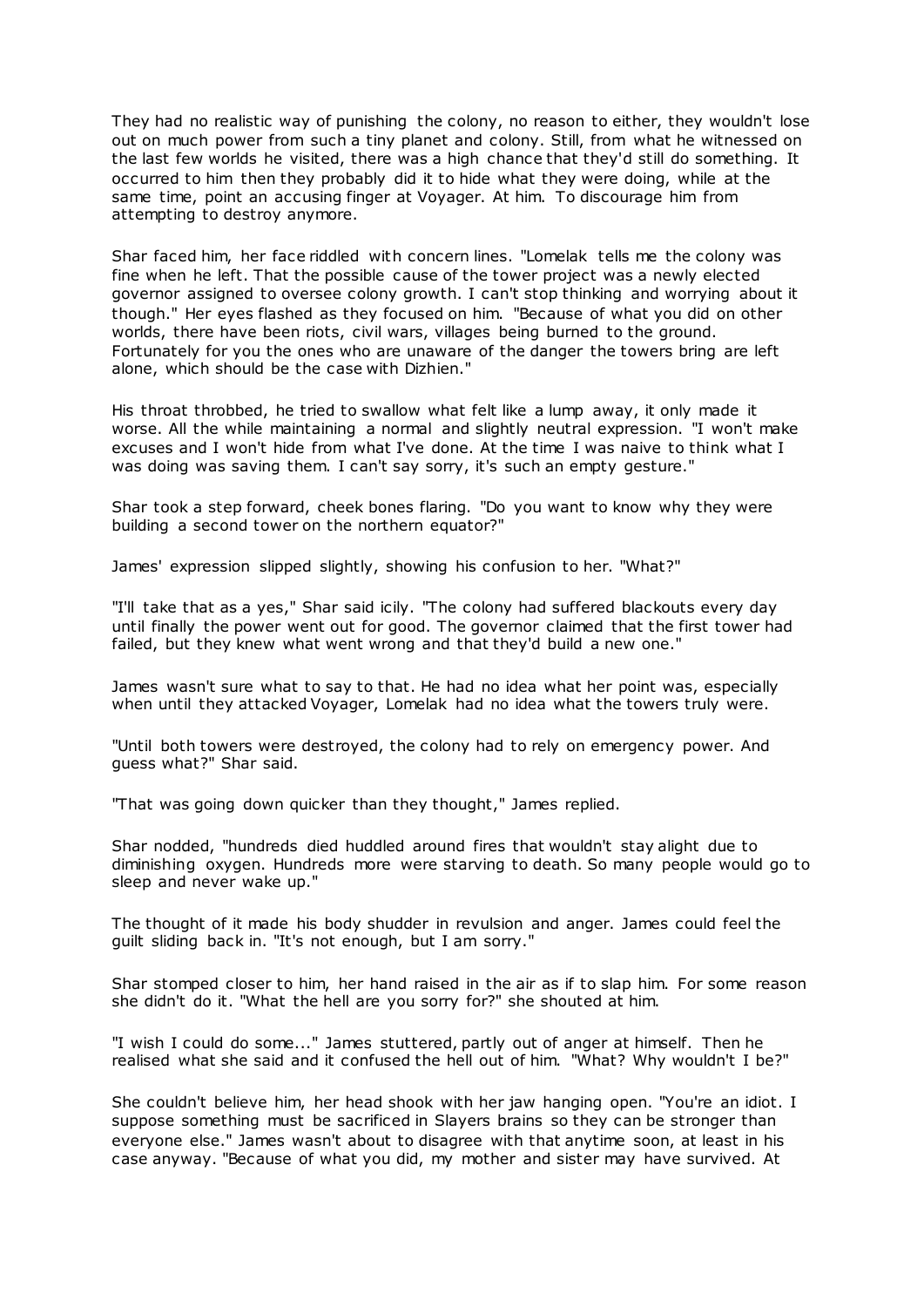the very least thousands are not dead from starvation, hypothermia or worse. I don't know how you can be sorry about that."

"You, I thought because of what you said earlier about village razing and riots that..." James said uncomfortably and still a little confused.

Shar's face seemed to relax a little, she smirked at him. "I've never liked you. I've not made that a secret. You've done some questionable things in the past, but when push comes to the shove, you make the tough decisions and sometimes it works out. When it doesn't, well I've seen the toll it takes on you and I realise that it can't be easy living with that. It was a little hard for me to come here knowing that I'd have to be nice to you."

James laughed lightly in response. "Yeah, I can imagine. It wasn't necessary though. It's your right to hate me, and your reasons are the same as mine."

"Thanks," Shar struggled to say. She sighed afterwards. "Better. Now, I want to give these little creeps a piece of my fist. At the same time I want to make sure my family are alive, and if necessary defend my people from the Soft. I... It's possible they don't need me back home, that the Soft ran away when the towers were gone, and I'll miss my chance of payback with Voyager. I'm not sure what to do."

"Lomelak knows the truth, he knows about them. From what I scanned there were no experiments, the towers were mostly empty," James said.

Shar scoffed irritably, "that reminds me, what's up with triggering an evacuation alarm everytime you blasted one? They don't deserve any mercy and you're not a merciful type."

James turned away as he thought about how to answer that. "This may be hard for you to believe but, I don't actually get any joy out of killing anyone."

"Even monsters like the Softmicron?" Shar said in shock.

"Even them. Sometimes it was unavoidable. Sometimes if there were obviously experiments inside, I had to," James answered, his voice filled with regret and pain. He cleared his throat, determined to get back on topic . "I don't think your colony is in that much trouble, if at all. However the one that ordered the towers will still be alive somewhere. I remember one of the ships flying away on that first one. If it's revenge you want..."

"It isn't just my colony. Binene and L'Era, who I came here with. Janet and Leesa, even bloody Li'Chin. The resistance. The things I've seen, I can't forgive them for that," Shar grumbled.

James showed he understood with a nod. "Just remember, if you stay there's little chance you'll see home again. If we somehow make it to ours, it'll be three decades before you could return."

"This is what I came out here to do. No use running now," Shar said and smiled now that her mind was clear.

### **The Bridge:**

Everyone's eyes were on the viewscreen as the Sarazian ship changed course. Due to both of their speeds, they were gone instantly.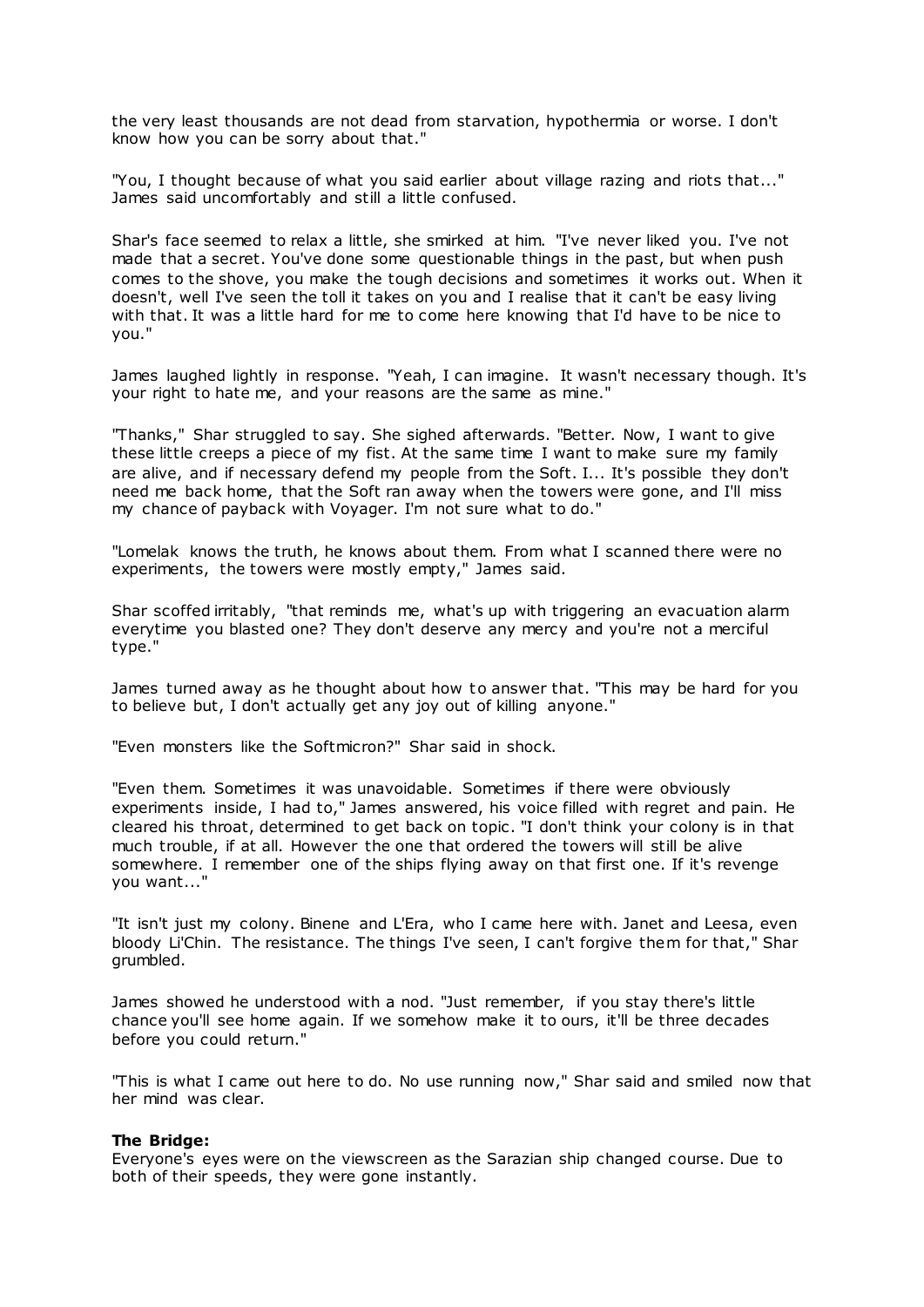Tom relaxed back in his chair, sighing with regret. "And so our numbers begin to dwindle."

"I hope that Lomelak will be able to convince some people about the towers and the Softmicron," Jessie said.

"Me too. We can't afford to get a battering so close to the big finish," Tom said.

James entered out of the turbolift closest to Tactical. He stopped there beside Jessie as Tom glanced over his shoulder expectantly. "Sonla and Onlan. Lomelak offered to ship them home, it isn't far from their world."

"Can't say I blame them," Faye commented.

"Me neither, their development's been little to none," Tom tried to lighten the mood. No one was biting, he attempted to laugh it off. "Two out of four ain't bad. At least Stewart won't be on his tod standing next to the big *boys*."

James smiled dangerously at him, "I'm so glad you didn't italicise the big part of that sentence."

"Yeah well, I'm feeling generous today," Tom chuckled. Jessie and James shared similar amused looks to his relief. "Okay, so five more days until the biggie, I have a feeling they're going to be eventful."

"Jinxing doesn't work that way Tom," Chakotay said. Tom shushed him.

*Lieutenant Kim's Personal Log Stardate 58938.3: Today's the final day that the Krralef can remain with us if they want to return home in time. I must admit, that I'm feeling especially torn about the whole thing. I can't bear the thought of saying goodbye to Tira, however I cannot ask her to stay. I know how difficult it is to be so far from home, with no hope of ever seeing it again. I don't want her to go through what I did.*

*"Good thing it's not really up to you, is it," a woman's voice said from afar.*

*"Tira? Oh hang on."*

*After some rushed footsteps and rustling around, the log ended.*

Harry hurried over from the desk to the Ready Room door, where Tira stood smiling at him. "Does that mean you've decided what to do?" he asked her.

"We had a bit of a tussle about it over the last few days. It came to blows, arm wrestling. It wasn't pretty," she answered playfully. "The majority of the crew felt they could be more useful fending off the Softmicron at home, while the rest wanted to fight them with Voyager. We were told that you only needed two ships so... we came to an agreement."

Harry's eyes lit up for a few seconds, his face fell immediately. "Tira, you must understand what you're doing. Seventy thousand lightyears from home isn't a laughing matter, it's not easy. It can get so lonely when you're so isolated from your own species."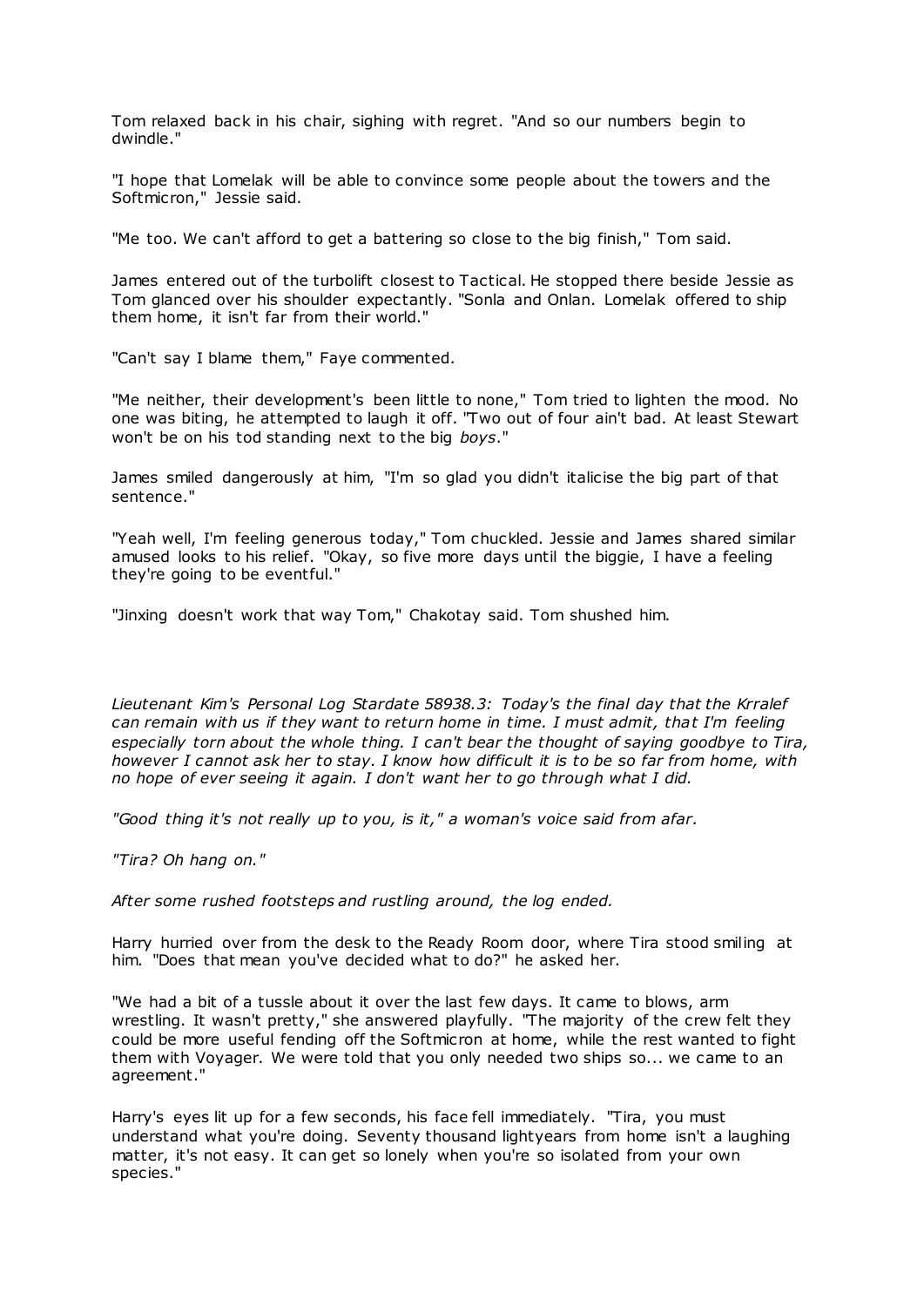"I won't be. Twelve of my crew have requested to stay behind as well. Most of all, I'll have you," Tira said.

"Will your ship be okay without you?" Harry asked.

Tira clutched both of his hands gently. "I think Shilar can handle a week long trip home. You can't talk me out of it."

"Who?" Harry stuttered.

"My second in command. She used to be my tactical officer. You met her," Tira laughed.

Harry imagined a few years, maybe a decade down the line when Tira had probably tired of him. Resentment building until neither of them could take no more. He saw her staring out of a window, whether it was on Earth or another starship, dreaming of a home she'll never get back to. Just like he used to a few years ago. He didn't want her to regret this for, very likely, the rest of her life. Harry also didn't want to be part of the reason.

"This is my decision. I want to end this, like you do. I want to be a part of it," Tira said softly. There was a twinkle in her eye, daring him to argue against her. "I know you'd do the same in my position."

"Eerm, I'm not so sure about that. I miss my mom's cooking far too much," Harry teased her.

Tira's smile brightened, the laugh he loved so much filled the room. Her raised eyebrow and mischievous glint hinted to him that what he said was serious, laughing at how pathetic he was. Years ago he would've been partly. The crew made fun of his near obsession with getting home. Nowadays he could live almost anywhere with Tira by his side.

"Are you doing a cheesy and or soppy narrative in your head again?" Tira asked, killing the mood.

Harry stared dumbfounded at the woman. He'd only known her a few months yet she could read him like a book. He sighed, Tom had warned him.

Lena hovered outside the door for a few more minutes, steeling herself before walking inside. She berated herself for her curiosity. Why had she read it? There was no one to really talk to about it. The final sentences were all too clear.

*"If you have to, only who you trust the most. Who you feel haven't..."*

She couldn't bring herself to think about the rest of it. For now, the sole other recipient of the data file was her choice. She wondered if he had read it yet. What if he hadn't? Lena wished she was still ignorant to its contents, so why force the same burden on him?

The door opened without any movement from her. Somebody on the other side had triggered it. As she had placed herself as close as possible to it, he almost walked straight into her.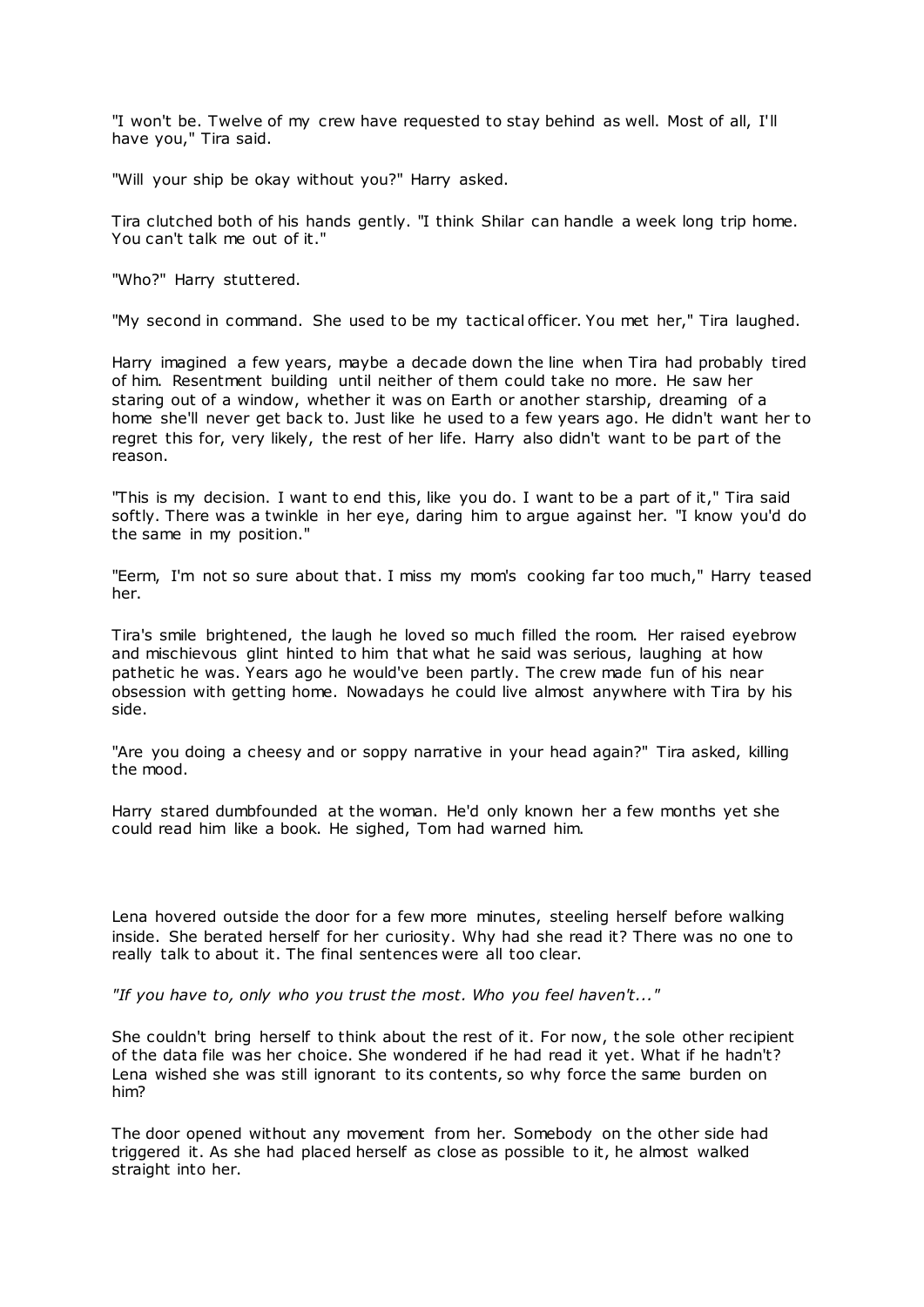She found an almost mirror image of her own worry staring back at her. He tried to hide it within the same second. It was too late, she'd seen it.

"Lena? What's wrong?" her brother asked.

She tried to answer, the words would not come out. Her head instead shook meekly.

"You've read mum's file?" James whispered.

So he had read it. Lena should have known he wouldn't wait like Kathryn had suggested. The question was how long had he known its contents? "It doesn't end, does it?" her voice finally worked, although it was weaker and higher in pitch.

Any attempt to hide similar feelings crumbled away from James' face. There weren't any words that either of them could say to fix it. The pressure, the uncertainty was overwhelmingly suffocating the pair of them. Afraid of what was to come. For the moment, all they could do was hold each other until they could bury it away once more.

*Kathryn Janeway's Personal Log Stardate 58940.5: Day five of our journey and tensions are definitely becoming more and more noticeable. To make sure we're ready for whatever's ahead for my crew, every member are scheduled to report for at least one self defence training session. However it's not helping with the dwindling morale.*

Three crewmembers in their regular clothes hurried down the corridor, each with a hand hovering over the phaser in their pockets. They joined Craig standing around the edge of a corner. With his fingers he gestured for them to carefully go around him and secure the adjacent corridor. Two of them understood and did so. The third didn't react right away. When they did, they abruptly moved forward and tripped over their own feet. They managed not to fall, but the phaser fell to the floor with a bang. He snatched it back as quickly as he could so he could join the other students.

Craig stared after him, reminded of how he used to be when he first started this job. As if on cue the third crewmember jumped back, startled. Craig quickly reached for his own weapon, only to see another crewmember walking the opposite direction with a wide eyed expression on her face.

*Voyager's been through many more battles than I can count. This one feels different somehow. There's a sense of finality. As I look around, I know I'm not alone in this.*

Carefully wrapped up so it was nice and safe, Neelix carried his precious bundle down the corridor. On the way he passed a few people carrying supplies going the opposite way. He maneuvered out of their path as their cargo was heavier.

As he turned the corner he spotted two more crewmembers coming his way. For some reason he couldn't understand, they parted, forcing him to walk in the middle of the corridor. He was almost by them when one of them swatted the container out of the Talaxian's hands. The contents flew all over the floor.

"Ohno, my babies!" he cried. The two crewmembers kept walking despite that, unknown to him they were sighing in relief. Neelix grew angry with them for not stopping to help, "what have you got to say for yourself!"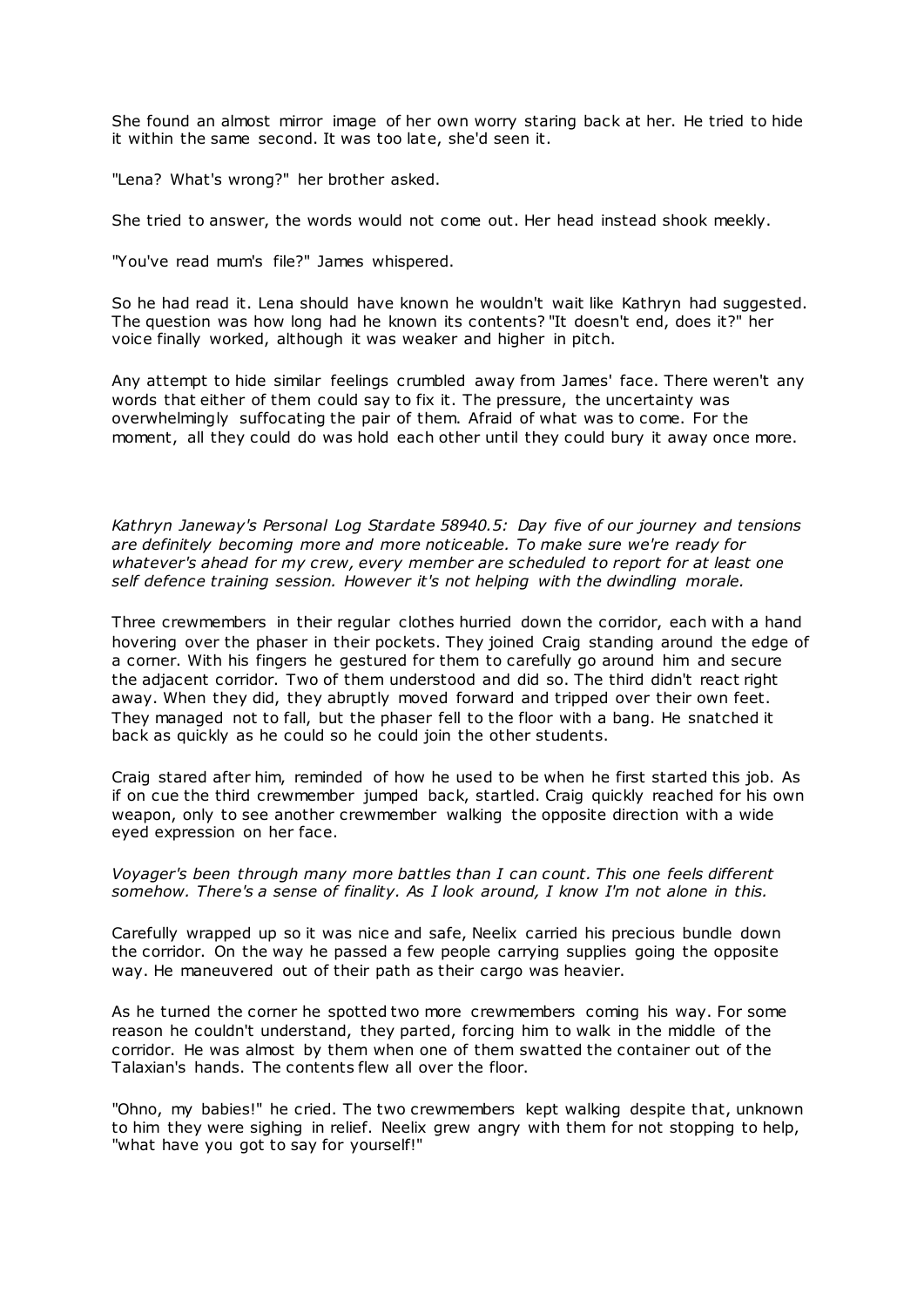The girl who did the deed stopped to look over her shoulder. "Hurray." Then she brazenly walked away.

Neelix began to sob. There was no way he could rescue them. Now he would have to save the last of his Leola Root for the final couple of days. The future was definitely feeling bleak now.

*As of yesterday we are a fleet of four. Two days time another will leave us, br inging us ever closer to the way we began this journey. On our own. However we will be stronger for it. There is no alternative. We will win. The Softmicron will regret what they've done.*

"Let's try it again," B'Elanna said, irritated and exhausted.

The rest of Engineering feared for their heads. If it didn't work again they had collectively decided to run. Everyone for themselves.

She and the ones in the same work station area, worked in unison. B'Elanna turned to a metal canister sitting on her control panel. She stared at it intently while her fingers tapped the console. The others were done, she kept going. Everyone held their breath.

A fizzle, then a constant hum. There was a shared exhale amongst the Engineering staff. A blue shield sprang up around the canister. The relief was so great, a few broke out into applause.

"Let's not break out the champagne just yet," B'Elanna smiled. "How's the energy readings?"

"Steady at one million," Ian beside her replied.

B'Elanna said the words the whole room were dreading, even more than another failure. "We need the test subject." Then she stepped her commbadge.

It didn't take long since that moment for it to arrive. A shrill voice pierced through the door, getting closer and closer. One woman attempted to flee for the other exit, her neighbour clutched her arm. Two others squeezed each other's hands.

"Hellooooooo?" the voice was just outside. Seconds later the doors parted. Everyone froze, hoping that the thing reacted on movement. It sauntered into engine room. Covered neck to toe in a blinding white with flowery patterns dotted all over. Hair wrapped in a loose ponytail swishing from side to side, reminding one car enthusiast of window wipers in a heavy rain.

A sad, almost childlike sigh came from it, "hmm?" Head turned to inspect the room. "I was told someone found a suit. Red with bows, and a flattering bum."

B'Elanna got the shudder out of the way before replying. "It's here," gesturing to the canister. "I think someone intended it to be for you, but left it by ac cident."

The test subject whooped and giggled as she ran over to it. "Ooh a pressie!" Her hand tried to grab it, only to be deflected by the blue shield which hissed at her for doing it. "Ow!" A few fingers ended up in her mouth. The nearby people heard her sucking on them. "I suppose my outfit's particularly fluffy today, must be static ."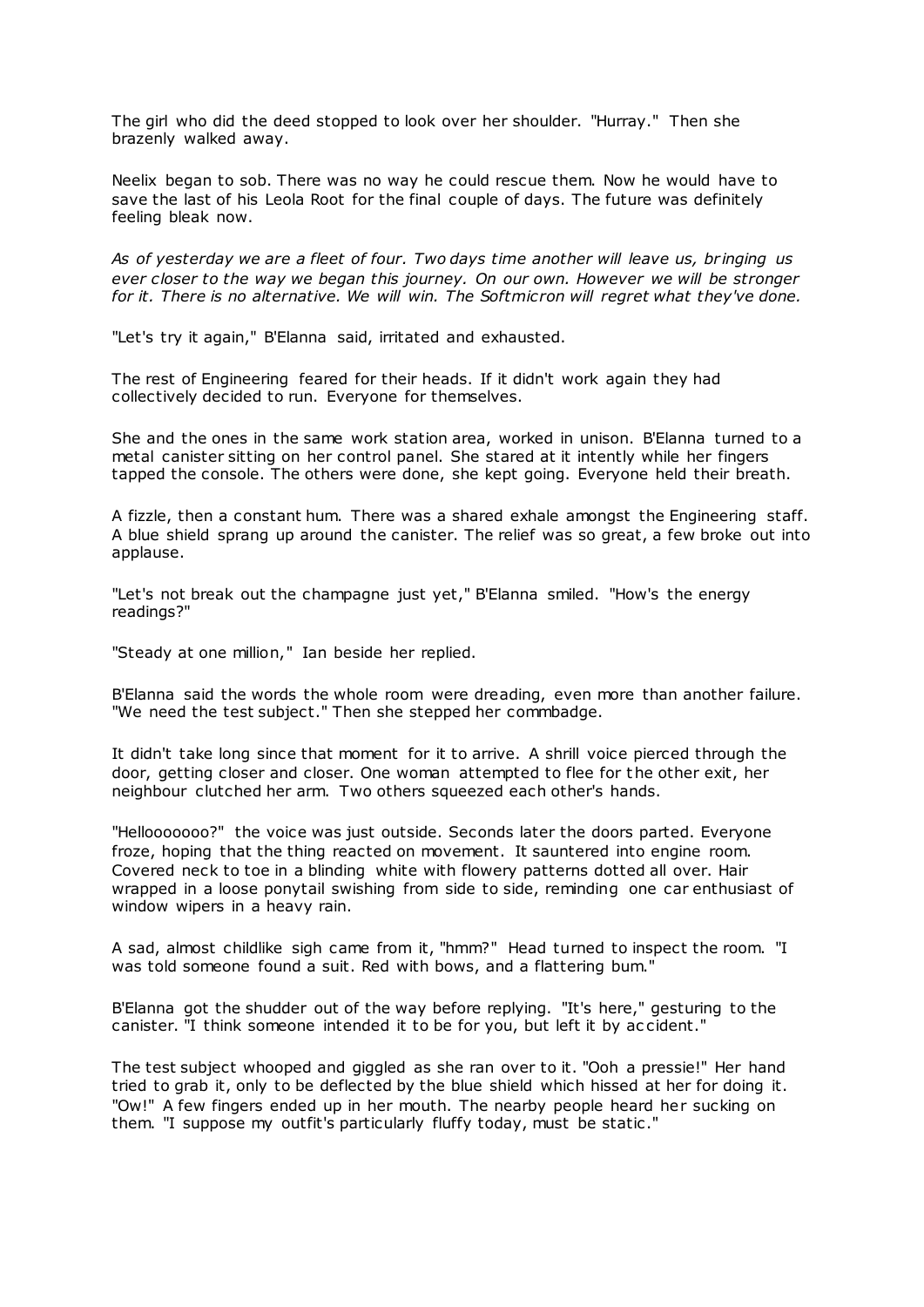B'Elanna faked a smile and nodded. "Really?" It was obvious to anyone unfortunate enough to be too close. This latest catsuit looked very fuzzy and somehow snugger than her usual outfits. If she were alive, B'Elanna imagined she'd be suffocating in it.

Then she tried again carefully this time. The shield buzzed and spat back at her. "Ouchy," she cried. That didn't stop her trying again, only for the same to happen. "Ooph, who's a naughty box?"

B'Elanna leaned closer to her neighbour, "turn it up to 1.2 million." Ian sniggered before obeying.

"Ohhh!" Annika whined, this time using both of her hands. Her eyes narrowed. Her next attempt seemed to be giving it a bear hug, her chest hit the shield first. Some engineering staff swore they saw them deflate a little on contact. "I want the pretty bows. What kind of wrapping paper is this?"

"I don't know what you mean," B'Elanna said innocently. Annika bought it and tried once more, only poking her finger. "I think we can safely say the test was successful."

"What now?" Ian asked.

"I don't know about you, but I'm tempted to *test* this in random places around the Enterprise," B'Elanna smiled deviously.

Nobody thought this was a bad idea. Annika might have objected if she wasn't in the middle of gearing up to run at the canister. A few crewmembers thought it would be a good idea to move out of range of any fallback damage for this one. Fortunately they did, as her vampire super speed made her slam into the shield so forcefully it threw her to the other side of Engineering.

B'Elanna sighed happily, "I love my job sometimes."

Scattered around her lay different types of sharp, metal weapons. The bed nearby left unkempt. Clothes were abandoned wherever she had changed.

Lena clipped a leather belt with multiple sheathes and pockets around her hips. Then began the task of choosing which weapons would go in it. Another similar belt lay on the drawers nearby, still empty.

No matter which way she arranged it, she wasn't happy. Swapping two knives proved harder than she thought. One refused to sit still without her hand on it. As soon as it fell to the ground she felt her patience snap. The belt was flung over her head and slammed into the floor. The loud clatter it made dwarfed the sound of the door chime.

Whoever rang it tried once more. Lena heard it that time. "Go away."

"Lena?" she heard Craig's voice from the other side.

Lena tried to calm herself down by breathing in and out deeply, before she could answer. "Yeah."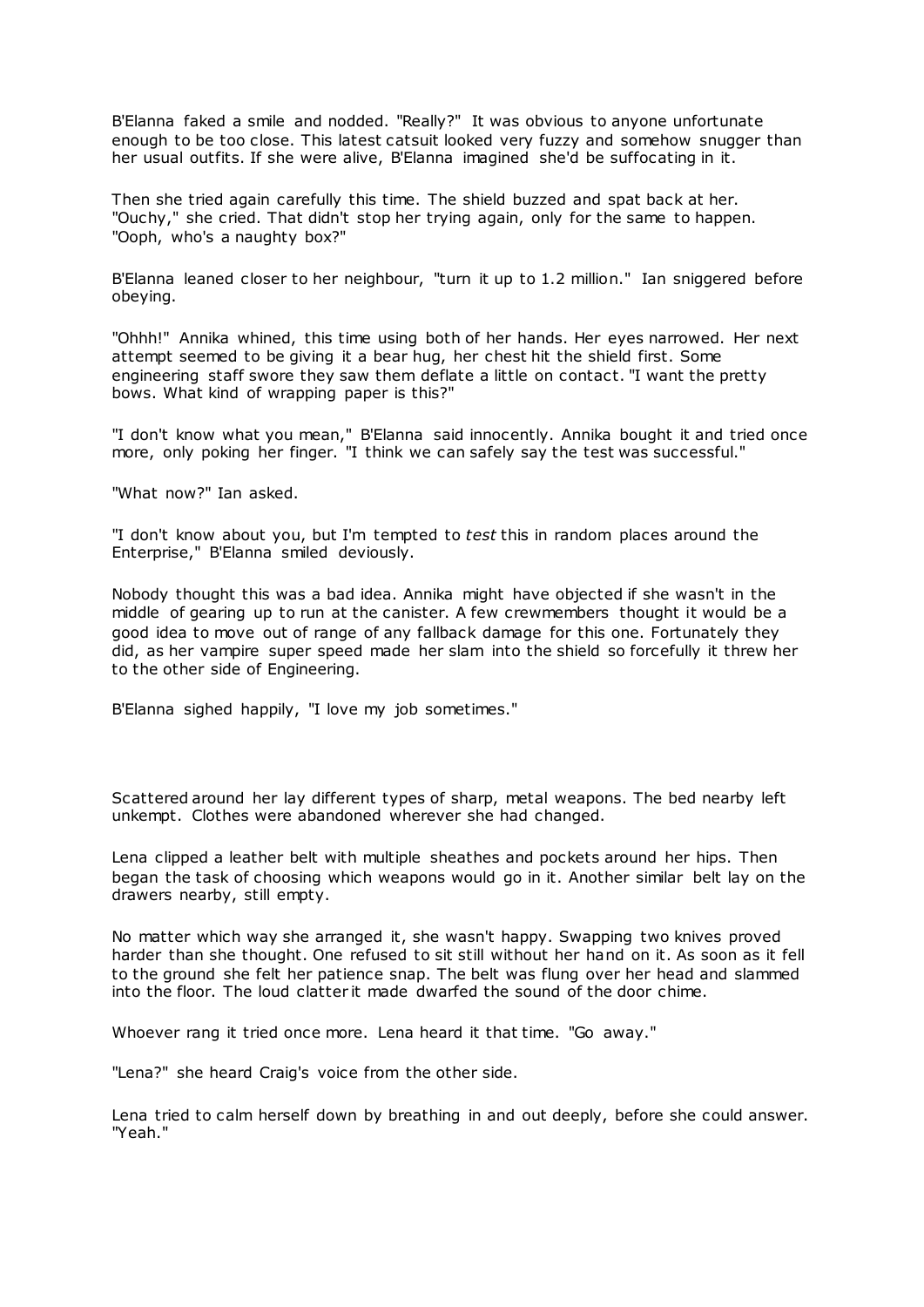The doors parted, allowing Craig to enter cautiously. He looked around at the mess, then at her. "Should I ask?"

"No," Lena quickly replied. Her eyes squeezed closed for a moment, her face grimaced. "I don't know what I need. I don't know what I'm doing. What's coming after. Just one thing I know, and I hate it."

"The plan, yeah?" Craig said, his voice low. "I'm not keen either. But we need to sever the link."

"Not that," Lena murmured. "I can't talk about it."

Craig shuffled his feet on the spot, his head dipped a little. "Is it about what I said during the meeting a few days ago?"

Her eyes opened, briefly they met with his. "I don't even know how... No, it doesn't matter because it's not you."

It was a small relief that he wasn't the one that upset her. Craig was still very worried about her. He watched her pick up the belt on the drawers.

"I think you are right about one thing at least," she said quietly.

"What's that?" Craig asked.

"Could be just me hoping for a pass or something but... The last thing I remember from my timeline, was Voyager being destroyed by an advanced Borg ship. I alone survived," Lena said quietly. "It's why I thought the whole paradox was about James and not me. He couldn't die again."

Craig nodded, "yeah with the Frenit fight and the revival. There was a lot of focus on him too."

"Don't get me wrong. I didn't want it to be him," Lena said. She saw Craig mouth the words *I know*. It wasn't enough. "I already know how it feels. All of that pressure, the guilt over a whole dimension just erased, forgotten about because of you." She absent mindedly fiddled with the belt as she pulled it over her head, resting on her right shoulder. "Now, I wish it was just me."

Craig froze in horror. He watched her attempt to arm herself again, getting frustrated with every weapon. He stepped forward, determined to change her mind. "Why would you ever think that? You hated the thought of being the sole reason everything was changed. You just said you didn't wish it on your brother either. What's so bad about neither of you being counted on, alone, to save anything? Now it's shared equally between us all." His face turned a sickly white. "Is that why? You'd prefer to suffer the burden alone?"

"I can't, it doesn't matter," Lena muttered.

"Why, because you can't do anything about it? It doesn't change the fact that you feel this way," Craig said.

"I don't!" Lena snapped at him. "You have no idea. The Game isn't over when it's over, Craig. Destroying the sphere is just the beginning, and the end as well."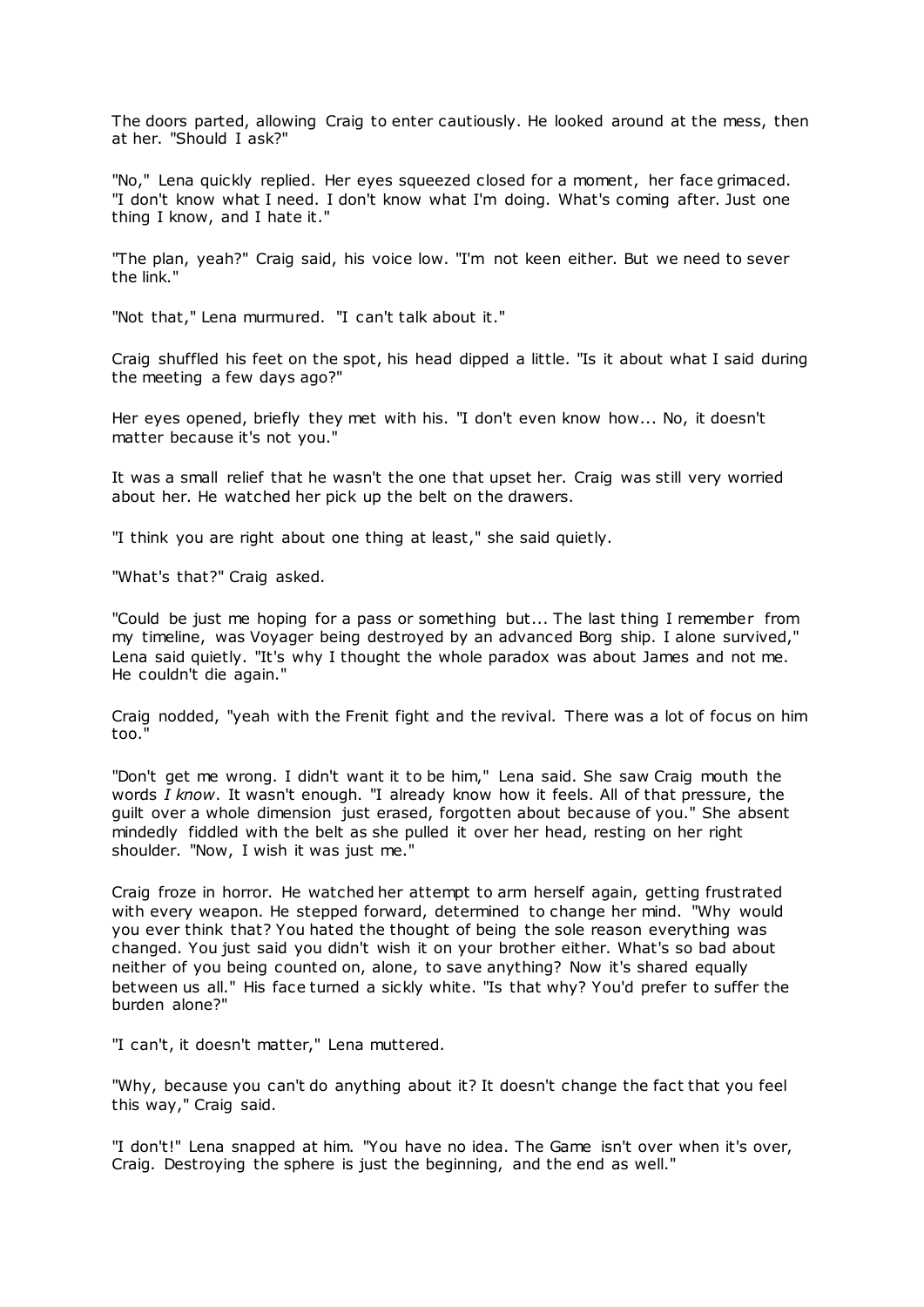Craig hid his confusion well. The worry from before blocked it from spreading. "No matter what happens, I'll be there by your side. Behind you. Wherever you need me, if at all."

Lena laughed humourlessly. "Of course I need you. Why wouldn't I?"

"Well in my really crap defence, I'm not the same guy you befriended. He wasn't even the same one that joined Voyager. Come to think of it, he's probably nothing like your timeline's one either," Craig said.

"Didn't we agree to forget that, so it was less awkward?" Lena winced.

"Yeah. Still, it's important. Some people do drift apart when they get older and change. For better or worse. True some still fit despite all that. Us; I'm not that pleased with who I am now. I was warned that you wouldn't be either. I feel they're right," Craig explained painfully.

His words struck a chord, not the one he expected. She wasn't sad or doubtful, he saw her features brighten a little. "My brother did tell me how drastically different you were. I don't see it though. Maybe your bad boy phase wore off months ago."

Craig stared, blinking rapidly. "Bad boy?"

"Oooh yeah. You got the Security crew all in a tizzy. James was old news. Now they had to watch out for grouchy pants. He'll snap at you good," Lena said, eventually slipping into giggles.

Craig normally would have found it impossible to resist her infectious smile and laught er, and joined in with it. His shame over his past actions and attitude held him back. It had the unfortunate side effect of killing off her recently good spirits. Her face soon matched his stoic expression.

"Grumpy Craig, girl chaser Craig, love struck, shy kid. I have no idea which one of them, if any, are me. Until I work it out, whichever one you need I'll be," Craig said.

"Stupid," Lena said to his shock, her head shaking. "Those things don't define you on their own. The Craig I trust and care about is brave and thoughtful. He's a worrywart who needs to focus on himself for once. Be who you want to be, not what you think I do."

Craig struggled to swallow the lump newly formed in his throat. It throbbed in protest. "What if I'm useless to you? You just gotta look at James and Jessie to know how it should work. Anything he can't do, she picks up the slack. She supports him, keeps him in line or at least tries to. That's what you need. Someone who's got your back who genuinely cares for you."

Lena bit her bottom lip while her widening eyes drifted from one side to another. She looked puzzled to him, until her chin started quivering and lips curled only slightly. "Are you, are you saying I should marry Jessie?" Her giggles were back, one of her hands raised to press against her mouth in an attempt to stop it. Craig could feel his cheeks turning red. "I don't think James would ever forgive me, and the creep factor is huge. I doubt he'd share either, sometimes when he steals from my plate, I steal his plate."

"No, god no," Craig protested. She was still giggling, it was starting to effect him enough to bring a smile to his face. "You and him are different, so you'd need somebody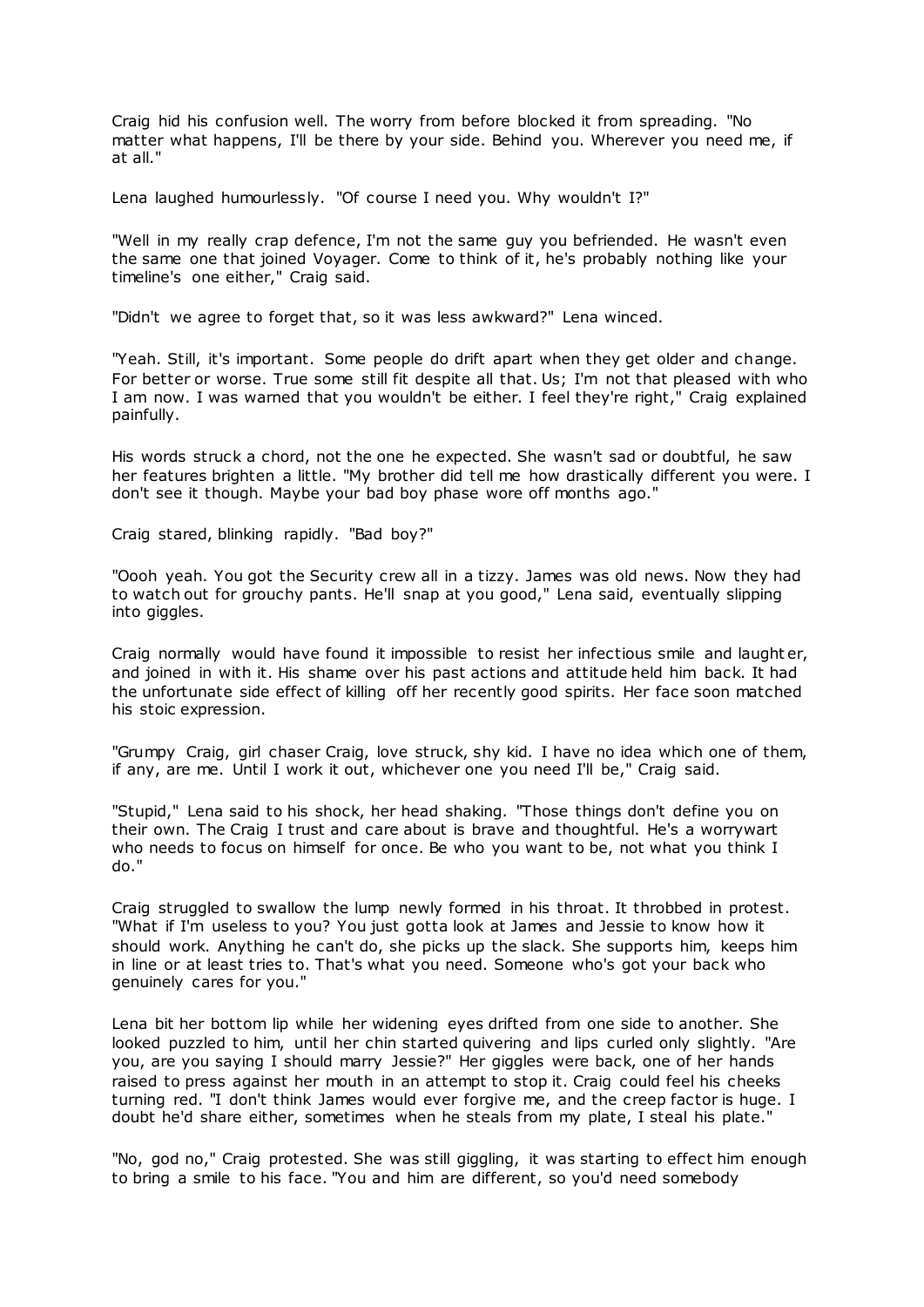different to balance..." Her giggles turned into full on laughter. There was no holding back now, he was laughing with her. "Maybe we can start with finding you a friend who can explain things better. That'd be great."

"Oh, so no wedding. I'm so confused," Lena sniggered.

"Me too," Craig sighed, shoulders slumping.

Lena walked over, trying her best to calm her laughter down. She stopped directly in front of him. Her eyes sparkled, the smile left behind made his heart flutter for a moment. He knew his cheeks were still red from earlier, he didn't want her to get the wrong idea. "I think I get it," she said. Craig thought he may have been dreaming all this, or at least the second half of the conversation. Why else would she be so close to him. He was still thinking that when she leaned in even closer. His eyes widened as her lips met his only for a few seconds.

He took a step back, his voice stuttered, "the couple part isn't a requirement. You don't have to do that."

"I know," Lena said, still with the smile on her face.

Now he was definitely sure he was dreaming. It happened again, but longer than before. Her head turned away when it was over, and rested on his shoulder.

Voyager and the Enterprise continued their journey with the stars streaming by them. Two more ships still remained with them, following closely behind. Those being the Katane and the silver ship the ex-Tolg's had obtained. It wasn't to last. The smaller of the two ally vessels slowed down. Within barely a second they were gone.

Kathryn watched on the viewscreen, feeling like she had left a part of herself behind. She hadn't forgotten anything. There was plenty of time to say her goodbye's to her former comrades. The refugees they had offered to ferry home boarded safely yesterday. She advised her crew of what was going to happen, making very sure that they knew to avoid being re-assimilated if the Game ended.

*When, not if,* she told herself inwardly.

Kathryn realised then what was really troubling her. Seeing her temporary home leave without her was a reminder there was no going back. There was still many things she had to do here, on Voyager itself before the mission. So much unfinished business to take care of. Only two full days remaining. It was difficult to know where to start.

A walk around her ship would help re-organise her mind and figure that out. The Captain felt that she would never have that chance again.

Eleven years, and Tom only found himself wondering now why the lights had to dim whenever it was Red Alert. It took him stumbling to find his chair in the darkness, only to find the arm rest instead to do it. With a triggered old coccyx injury, Tom decided it was better to stand anyway. Every time the ship shook, he felt the pain vibrate through him.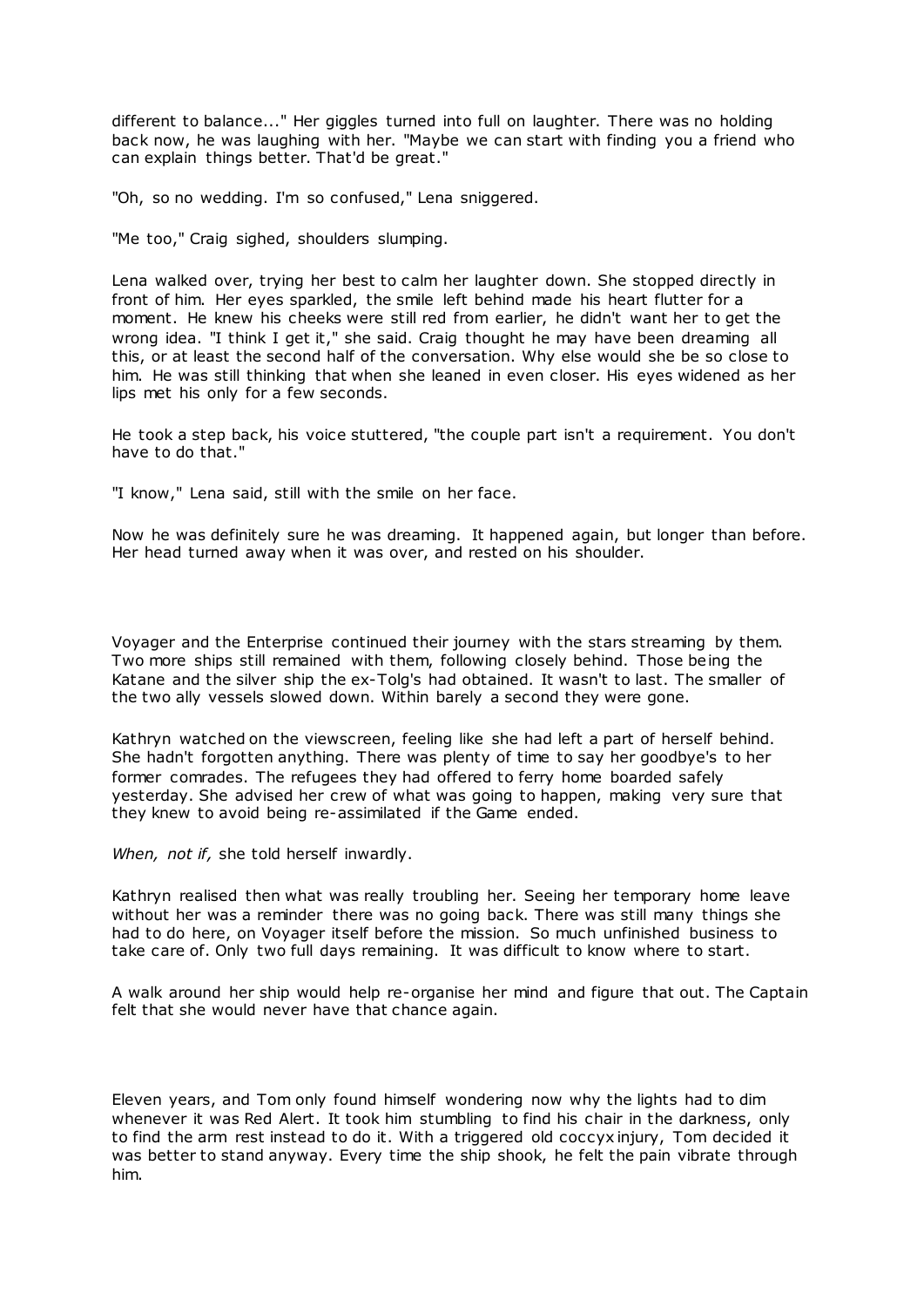Faye shook her head, "they still won't listen. All I keep getting is *justice for* such and such." The bridge trembled once more. "It could be planet Suchensus, I'm not sure."

"They're targeting the nacelles, the shield strength in that area is struggling to cope," Jessie reported.

"Re-routing power," B'Elanna said from the Engineering station.

Tom hurried forward despite what he was feeling. "Danny, neither of our ships are in our trail, right?"

She looked up at him curiously. "No."

"Shift our speed to warp nine point five, then to whatever number you feel like it. Just keep it random," Tom ordered. He tried to turn back to the command centre, the next hit brought him there faster. "Two ships at warp, going at the same speed. We might as well be standing still. If we keep changing our speed..."

B'Elanna smiled smugly at him. "They can't keep a constant lock, they'll have to constantly re-target."

"Don't give them time to match us, Danny," Tom said. The Engineering station was his next destination. "B'Elanna, I think it's the perfect time for our test."

"The emitters are only in place on Voyager," B'Elanna reminded him, hoping it would change his mind.

Tom's smile told her that wasn't going to happen. "That's all we need for now. Trust me."

B'Elanna wasn't sure what he had in mind. Still, she trusted him and nodded. "One minute, I need to double check if every one is responding."

"It's all I need," Tom grinned confidently. He had forgotten about the pain until he turned to rush away. The urgency kept it brief so he continued to ignore it. He headed for Tactical to stand beside Jessie. "Get ready to return the favour," he told her.

"I'd love to but..." Jessie said.

"I'm ready," B'Elanna reported.

"Now!" Tom's hand slammed on the Tactical station, luckily not any of the controls, only the edge. "Danny, prepare to drop our speed by point five warp."

"What?" Danny was dismayed. She did it anyway and hoped for the best.

The gap between Voyager and the rest of the fleet remained steady, with Voyager lingering in the back. Its hull then shimmered and warped, seconds later it disappeared completely.

An alien ship shot by, changing their line of fire to the other two vessels. None of the attempts got anywhere close, all of them detonated too soon before they could reach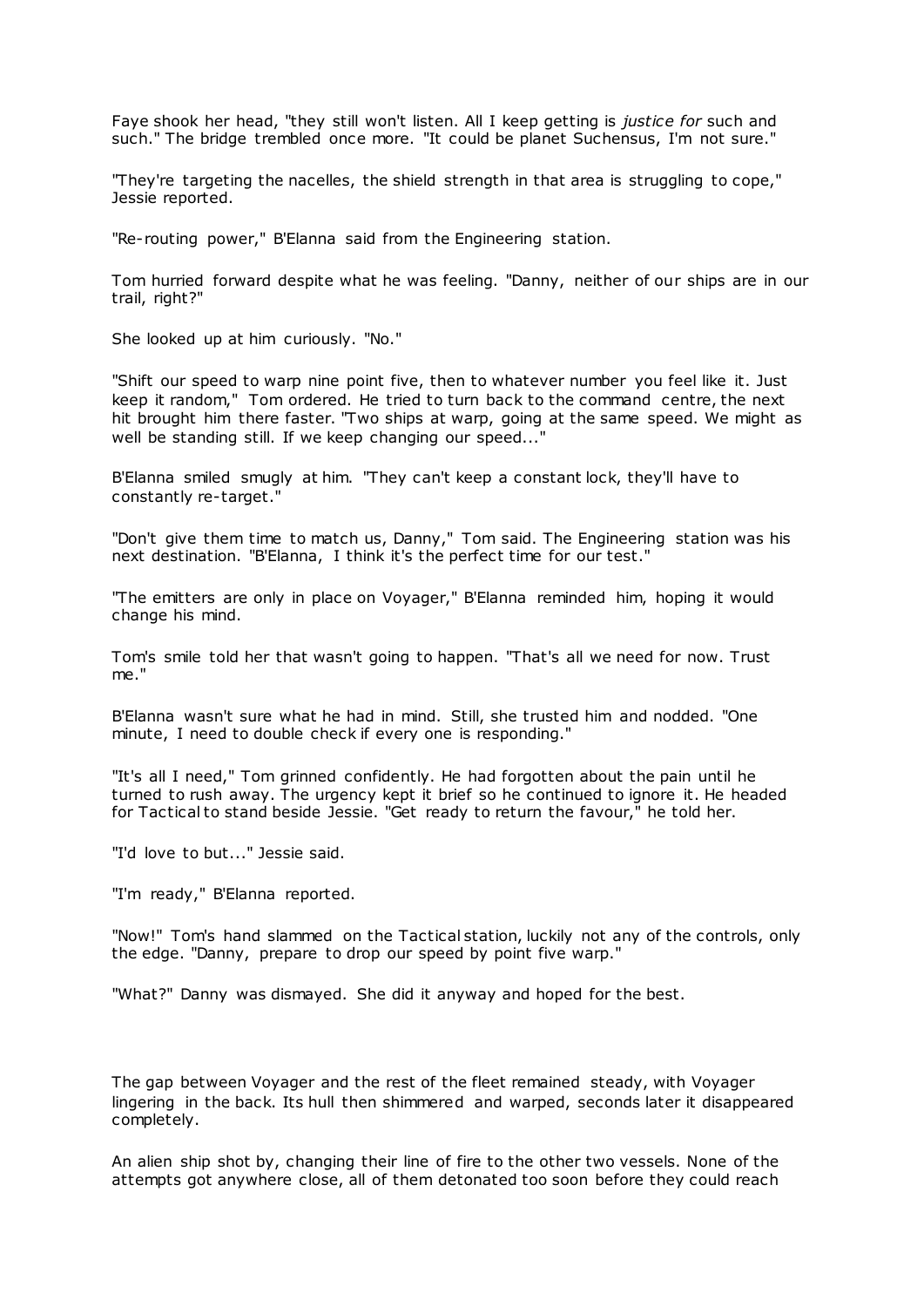their target. Behind them three orange blasts of energy appeared from seemingly out of nowhere. Each one slammed into the back. Phaser blasts followed relentlessly until their shields began to fluctuate. Their engine lights flickered. They slowed to an almost stop, unaware of what happened to them.

Voyager reappeared as soon as they were long gone. They picked up speed to shorten the gap between them and their fleet.

"That was..." Jessie stuttered.

Tom's grin was getting a little obnoxious now. "Genius. I know."

"What we did to the Katane, only with a fancy cloak," Jessie said, wiping the smile off his face.

B'Elanna caught a laugh in her throat. Tom stared at her, his eyes screaming traitor. "You just want the credit Jess. They were following our every move. We needed to *disappear*," she said.

Tom was more than relieved that her reaction wasn't directed at him, like he thought. She gave him a wink and a mock glare to hint that he owed her one for doubting her.

"Sure, encourage him further. I don't have to live with him," Jessie commented playfully.

B'Elanna nodded and was about to respond when the Bridge shook again. All eyes were instantly on their stations, desperately scanning for the reason. Tom was stuck with looking at Jessie's.

"Impossible," B'Elanna whispered.

"What?" Tom's eyes were wide.

*"Engineering to Bridge. The port nacelle is venting plasma. We're trying to seal it off."*

Tom's head and shoulders darted around, "what? They didn't get through our shields, right?"

"Right," Jessie replied nervously.

B'Elanna leapt out of her chair, all the while tapping on her panel. "Nope, this isn't happening on my watch." There was no time to argue with her, she disappeared in a transporter beam.

"The Enterprise is reducing speed to join us," Faye said. Her station bleeped at her. "They're hailing."

"On screen, quickly," Tom stammered.

The viewscreen's image changed from a rear shot of the Enterprise to its Bridge. On it, Harry looked on with panic.

"Tom, we've detected..." he said.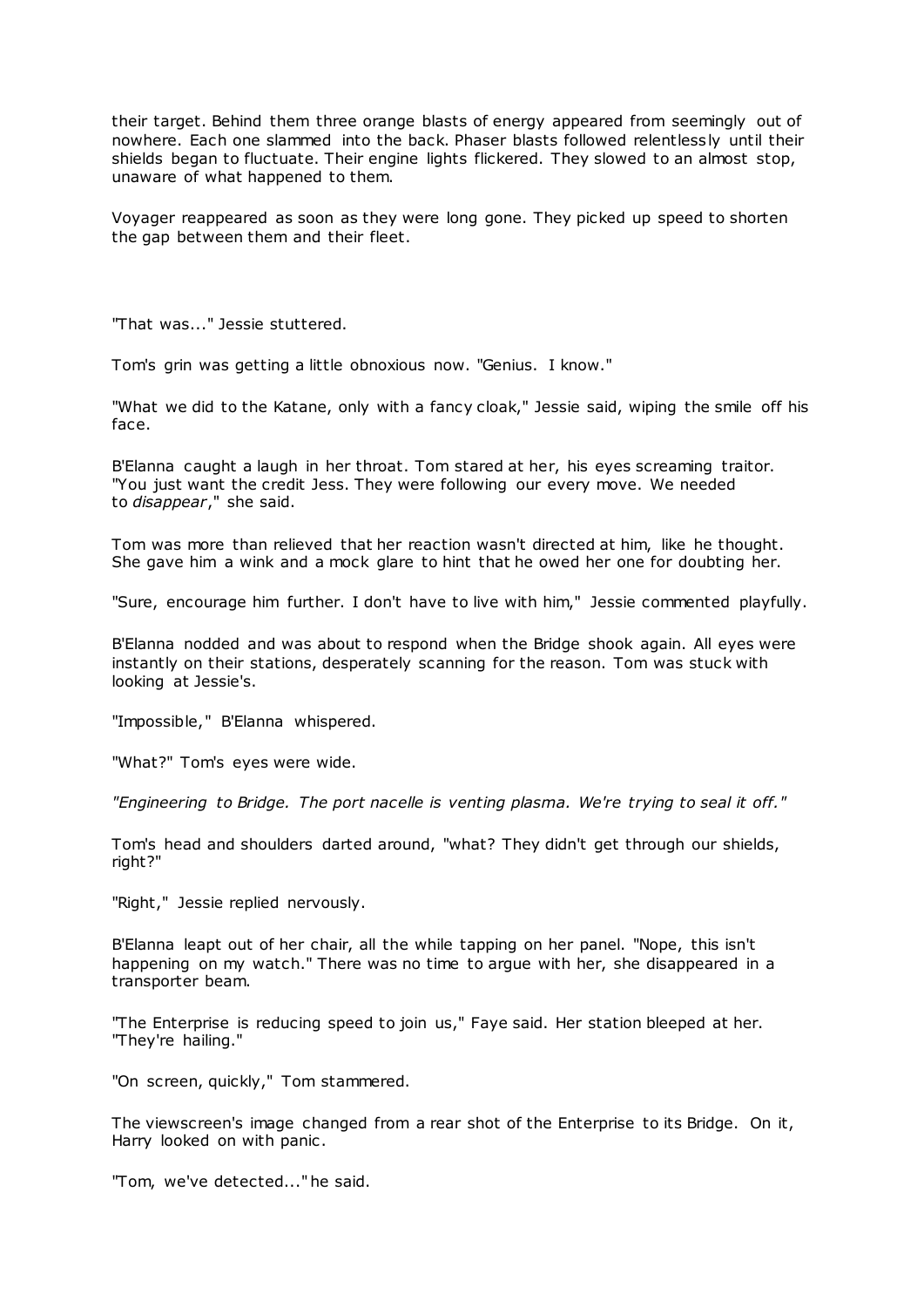"I know!" Tom's own panic was growing. "If anyone can fix it, it's B'Elanna." It didn't help that the commline to Engineering was still open. Everyone could hear the frantic voices and the sound of hissing.

The commlink beep repeated itself, it was quieter than it normally was. Harry tapped his commbadge. "Bridge here."

Ian's muffled voice was just heard over the viewscreen, *"I thought I could help from here and I spotted something."*

B'Elanna's voice overlapped, *"why won't this thing seal? It should. We can't afford to shut down the core until we fix it."*

*"The type of leak, the location. It's an exact match to the one on the Enterprise,"* Ian's voice said.

"What?" Faye stuttered. "You have a leak too?"

Danny resisted a snigger. Jessie still noticed her cover her mouth with her hand. "How is that rude?"

*"No, not now. I meant..."* Ian's voice said quickly.

Alarms started ringing out from Engineering, the voices turned deathly silent. That was until B'Elanna started growling. The Bridge crew heard her slam her hand several times onto something metal. *"No. Prepare to eject. Bridge..."*

Tom's face drained, he felt faint. "Please don't tell me."

Faye was feeling the same, and a little sick. "Confirmed. Warp core breach in progress. Ten minutes."

*"Well, at least this one is slower,"* Ian's voice said.

Harry's already wide eyes threatened to go even further. "What do you mean this one?" He realised while he was saying it. "You mean Enterprise's leak before we lost it?"

Tom shook his head frantically. "No time. Jess lower the shields." He tapped his commbadge. "All hands, this is the *Captain.* Evacuate the ship. Everyone head to the nearest transporter room. Repeat..."

"Ian are you sure?" Harry was meanwhile asking.

*"Not fully. The Enterprise's was odd. The core wasn't hit. The nacelles are designed to withstand a leak like that. It shouldn't have happened. It didn't,"* Ian's voice said.

Tom groaned in frustration, and a little in panic . "Harry, you need to lower your shields. We're beaming over. We'd both better drop out of warp. Faye, contact the Katane."

Faye nodded, the viewscreen switched off after a few taps. Harry was about to protest when it did.

*"Tom, I'm not giving up. We'll get this core out if we have to push it out by hand. We need Voyager, remember?"* B'Elanna's voice snapped.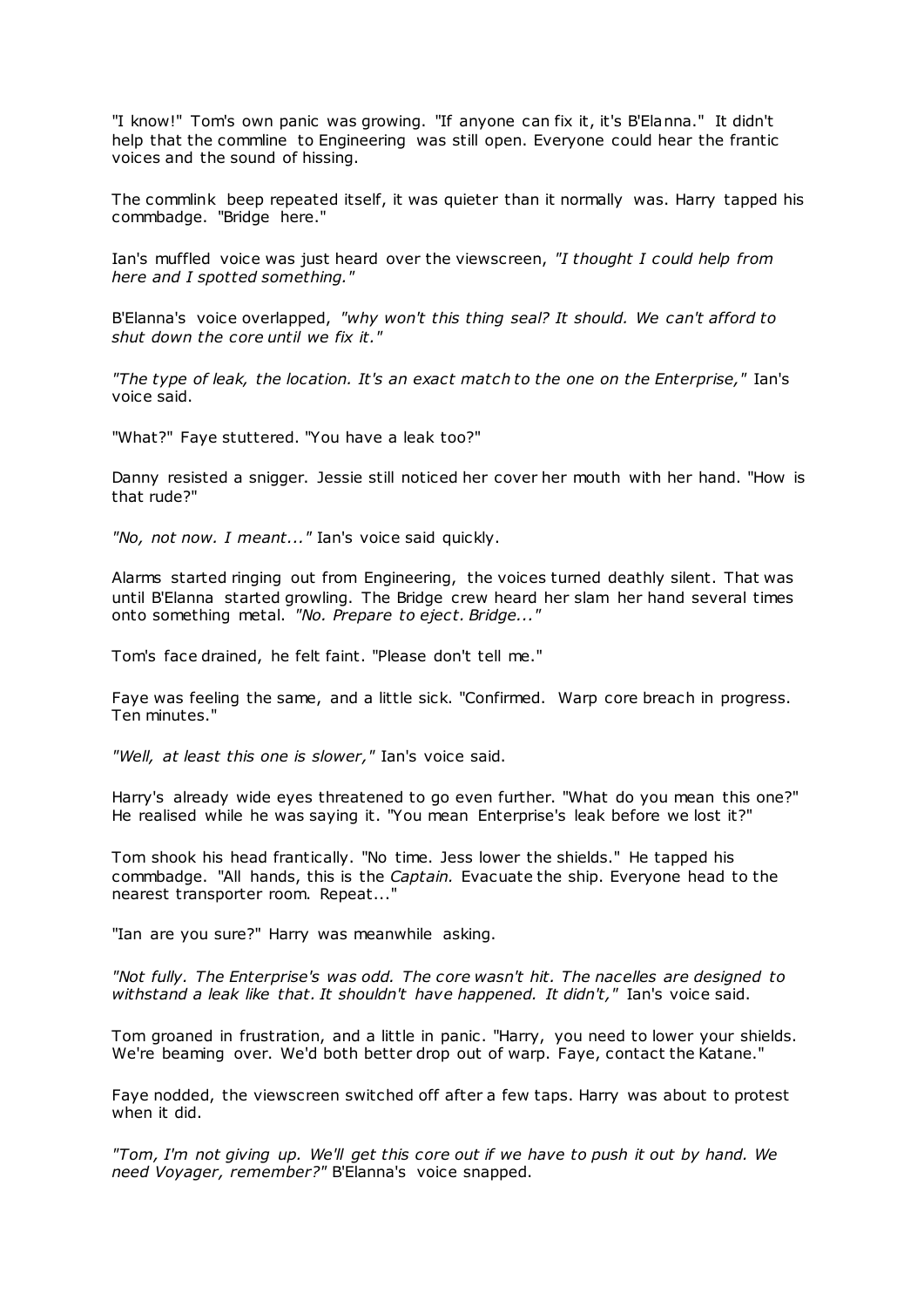"There's no harm in evacuating the majority," Tom said. He looked at Jessie. She reluctantly nodded.

## **The Enterprise:**

On their viewscreen, Voyager was trailing behind with what looked like smoke billowing from one of its nacelles. The image gave the entire crew a sense of dread.

"We're almost in transporter range," Bryan noted with a lump in his throat.

Harry grimly nodded. Something about this was terribly wrong. Ian's warnings weren't helping. A part of him felt like he was in denial, and this could be it. He couldn't stand to watch, but he couldn't keep his eyes off the viewscreen.

"Steady," was all he could muster.

"Craig, prepare to lower the shields. We gotta make this quick, just in case someone tries to take advantage," Chakotay ordered for him.

# **Voyager**

### **Deck Nine:**

The Red Alert signal echoed down the corridors, encouraging the people already hurrying through them to pick up speed.

A turbolift opened. James stepped out with a large shoulder bag, the handle of a sword clearly poking out of it. He frowned at everyone rushing around. Then he spotted a few crewmembers standing by one of the port windows, chatting in rapid bursts of panic . He had to see what the fuss was all about, so he walked over.

A quick look out the window and everything seemed perfectly normal to him. Stars streaming by, the red hint of the warp nacelle several feet below them and much further ahead. The two noticed him, he recognised that look of disbelief they both had. Like something crazy was happening.

"What's going on?" he asked.

"Eeery huh?" one crewmember said, their eyes glued to the window.

"We were so close. I wonder if it was them," the other said.

James had more questions than answers after hearing that. He looked outside to check again. The two crewmembers were reacting to something. Still he couldn't see it. He had felt the battle. It was why he left his inspection of Deck Thirteen early. Apart that, he was none of the wiser.

The first one inhaled sharply, realising the same thing. "They're trying to stop us. Without Voyager..."

"Excuse me," James interrupted as politely as he could despite the situation. It still was abrupt enough to startle them back into looking at him. "What's apparently so eery? What's outside?"

The pair stared, astonished by the questions. It seemed more than obvious to them. The first to speak pointed outside. James wasn't going to look again until he knew what he was supposed to be seeing. He hoped the second crewmember would tell him.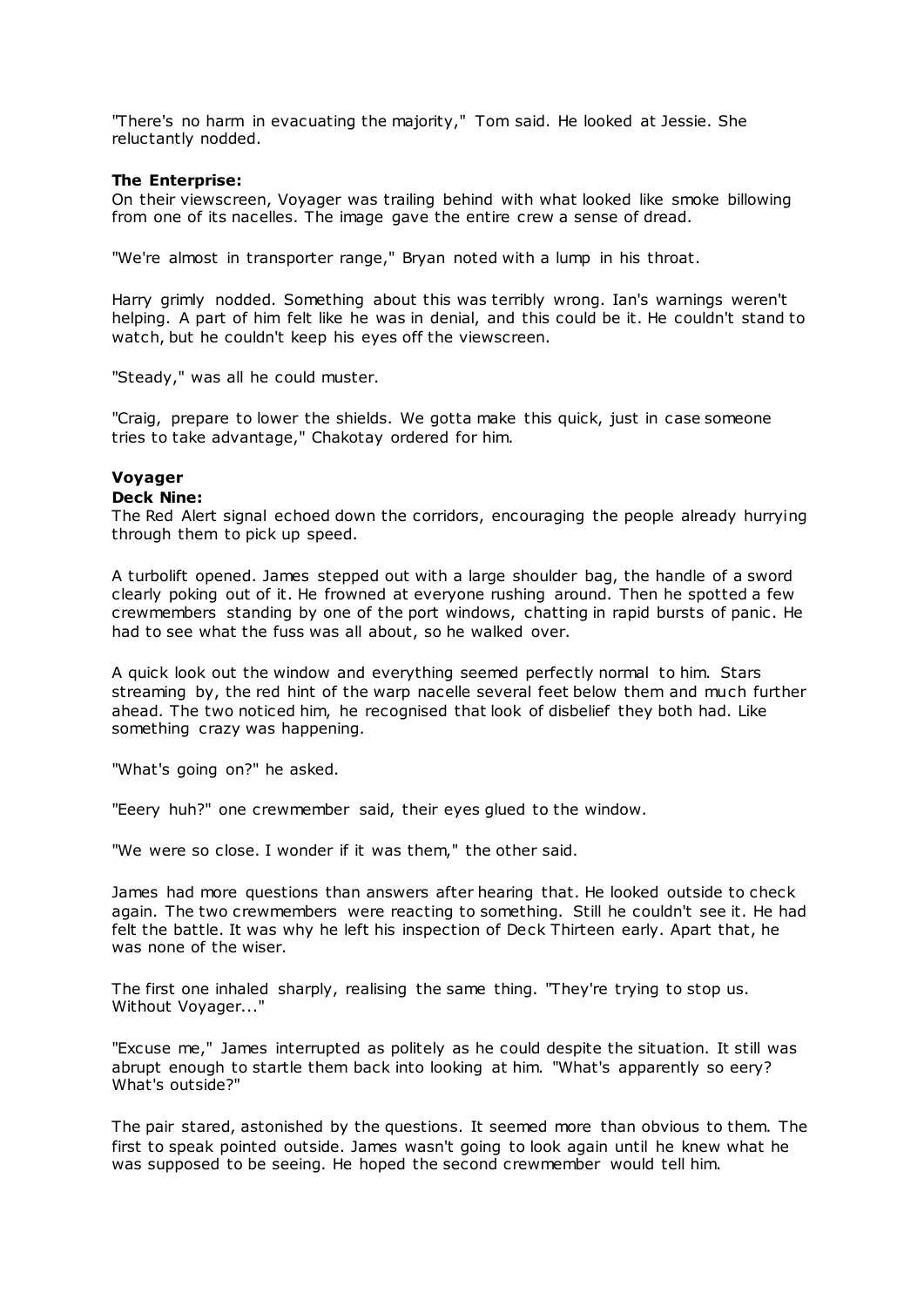"Just look, can't you see..." they started to answer.

He didn't hear the rest. Following a flash, Voyager hurtled out of warp so harshly he felt the forces pull him backward. It stayed there, alone and adrift with no signs of damage. Moments later the Enterprise appeared from directly ahead of it. Its smooth exit from warp, a huge contrast compared to Voyager's dramatic one. The larger ship approached so they were closely nose to nose.

"Lower the shields," Harry ordered. Craig nodded an acknowledgement before doing it.

Chakotay hovered over Opps closely, directing Triah. "Co-ordinate with the transporter rooms. We need to bring 'em in quickly," he told her.

The Tactical station screamed, the Red Alert signal woke up to join in. The ship trembled viciously. Consoles and panels all around them exploded, there was no time or earlier warning for the people manning them to duck and cover. Fire quickly overwhelmed the back of the bridge.

"What's going on?" Harry roared over the noise.

"Three ships surrounded us. They came out of nowhere!" Craig shouted. Before Harry or Chakotay could tell him to, he shakily said, "shield emitters are damaged. I can't... They're targeting the warp core."

"How did they know?" Chakotay mumbled to himself.

The three tiny ships flew around the two starships fast, brutally firing without pause toward their engines. They targeted Voyager with the most fury. One hit to the port nacelle sent the starship into a spin as it erupted into flames.

There was little time to do anything. Something inside the starship trembled, ripping it into pieces in seconds.

*"... the plasma's leaking. It's hard to miss."* The voice was muffled, it was enough to kill off the image before the Enterprise did the same thing. James was back in the corridor, still with the two crewmembers by the window. He hadn't left. Nothing had changed. What he saw still remained fresh in his mind, far more than any bad nightmare. The pair stared at him, wondering why he was trembling out of nowhere.

"Maybe we should get to a safer place," the other said. They gestured for him to come with them.

"No. There's no plasma... I don't understand it," James stuttered, his eye went to the window. The stars still streamed by, the ship from what he could see was fine. "We can't stop." He ran back to a wall panel. It took him little under a minute to get access to the transporter controls, leaving the two crewmembers baffled by his reaction.

### **The Enterprise:**

Craig hovered his finger around the shield controls, uneasy at the prospect of why he was doing it. His commbadge chirped, snapping him out of his thoughts.

*"Craig?"* Lena's voice rang out of it, it sounded panicked. He tapped it quickly. *"Don't lower the shields. Don't let them stop the ship. It's a trap."*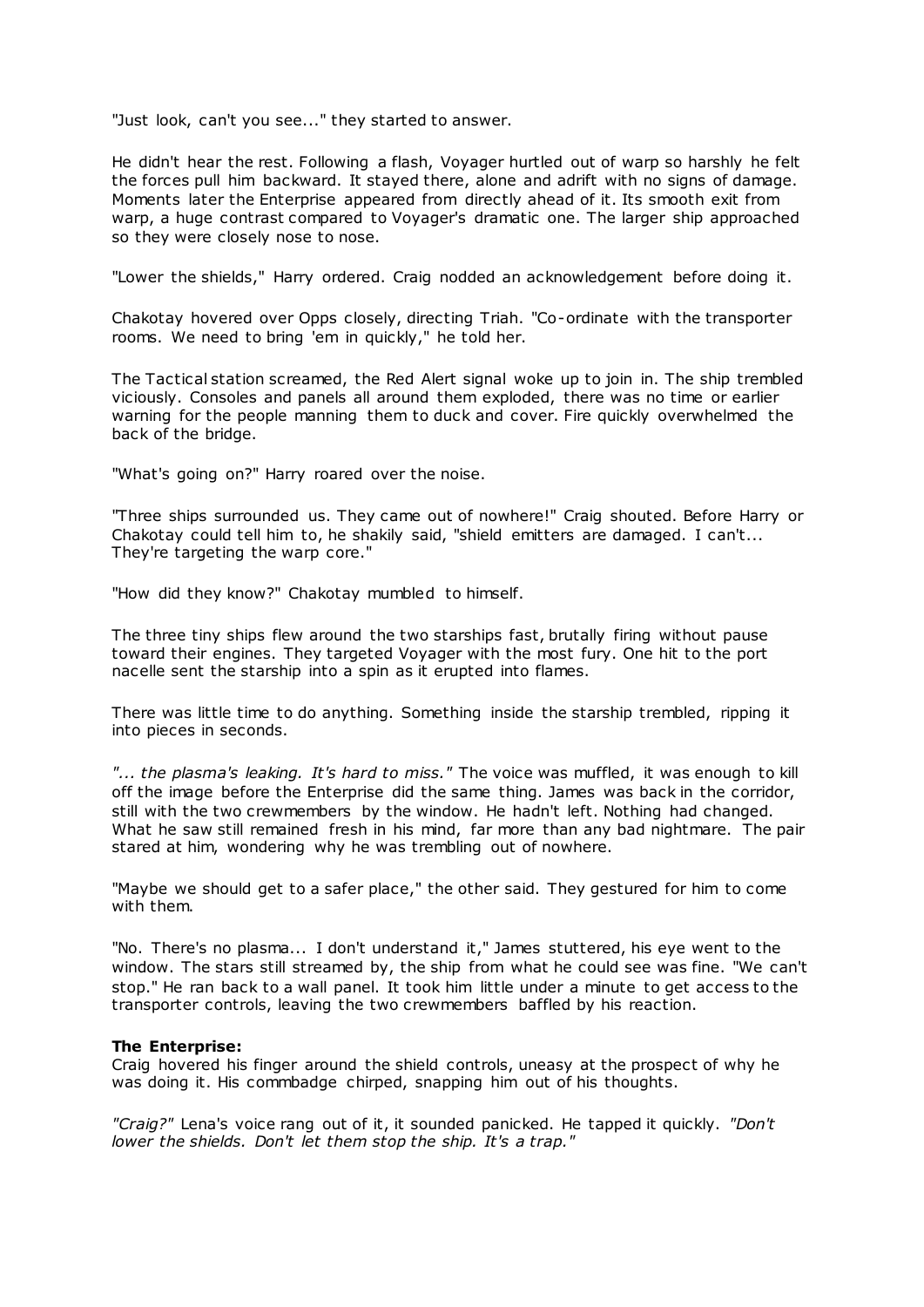"What is?" Craig questioned. He trusted her judgement, his fingers moved to the sensors to see what she was talking about. He couldn't even detect the attacking ship anymore. It was long gone.

Chakotay walked over to him, his eyebrow raised quizzically. "Lena? What are you talking about?"

*"We have to keep going,"* Lena's voice said.

"We can't. Voyager's in trouble. We need to evacuate the crew, and that's a lot safer when we're not at warp nine," Harry stuttered.

*"If we stop, that'll be for nothing,"* Lena's voice answered.

Chakotay turned his head toward the viewscreen. The image of Voyager following them, leaving behind a trail continued to unsettle him. His daughter's warning did so even more. "A trap," he whispered as he watched. The longer he looked at it, the nagging feeling that something was wrong with the picture grew. He noticed Harry doing the same. They exchanged a mutual glance.

"Keep us on course," Harry said.

### **Voyager:**

Engineering was pandemonium when James entered, but not for any reason he could see. He overheard words like overload and leak. B'Elanna and a few others hovered around the foot of the core, all armed with various tools. She barked orders while swinging herself underneath the barrier to get back to the stations.

"Why won't this thing seal? It should." A brief look over her shoulder and she exhaled roughly, almost growling. Her hands flew over the station, tapping furiously. "We can't afford to shut down the core until we fix it."

James walked towards the warp core, narrowly dodging a crewmember who didn't notice him until the last second. He knew very little about the core, but even he knew that a breach or a leak would look more chaotic than this. To him, the core hummed as it normally did during a warp flight.

A collective gasp stopped the constant stream of voices. James looked over his shoulder to see why. B'Elanna rushed forward towards the core, horror all over her face. She wasn't the only one, everyone else he could see were the same.

"No," she whispered. Then she swung around to bark orders again. "Prepare to eject."

The image of Voyager harshly leaving warp re-entered James' head. He looked again to the supposedly leaking or breaching core, purring gently away. There wasn't any time. He allowed a quick brief glance down at the panel in front of him. It looked normal. He only had a few seconds before B'Elanna would give the computer her authorisation codes to eject the core. He saw what could happen if she did it. He didn't get why this was happening, he didn't have the luxury of time to think about it. He had to listen to his instincts, which were screaming at him to stop her.

"Bridge..." B'Elanna thought to warn into her commbadge first.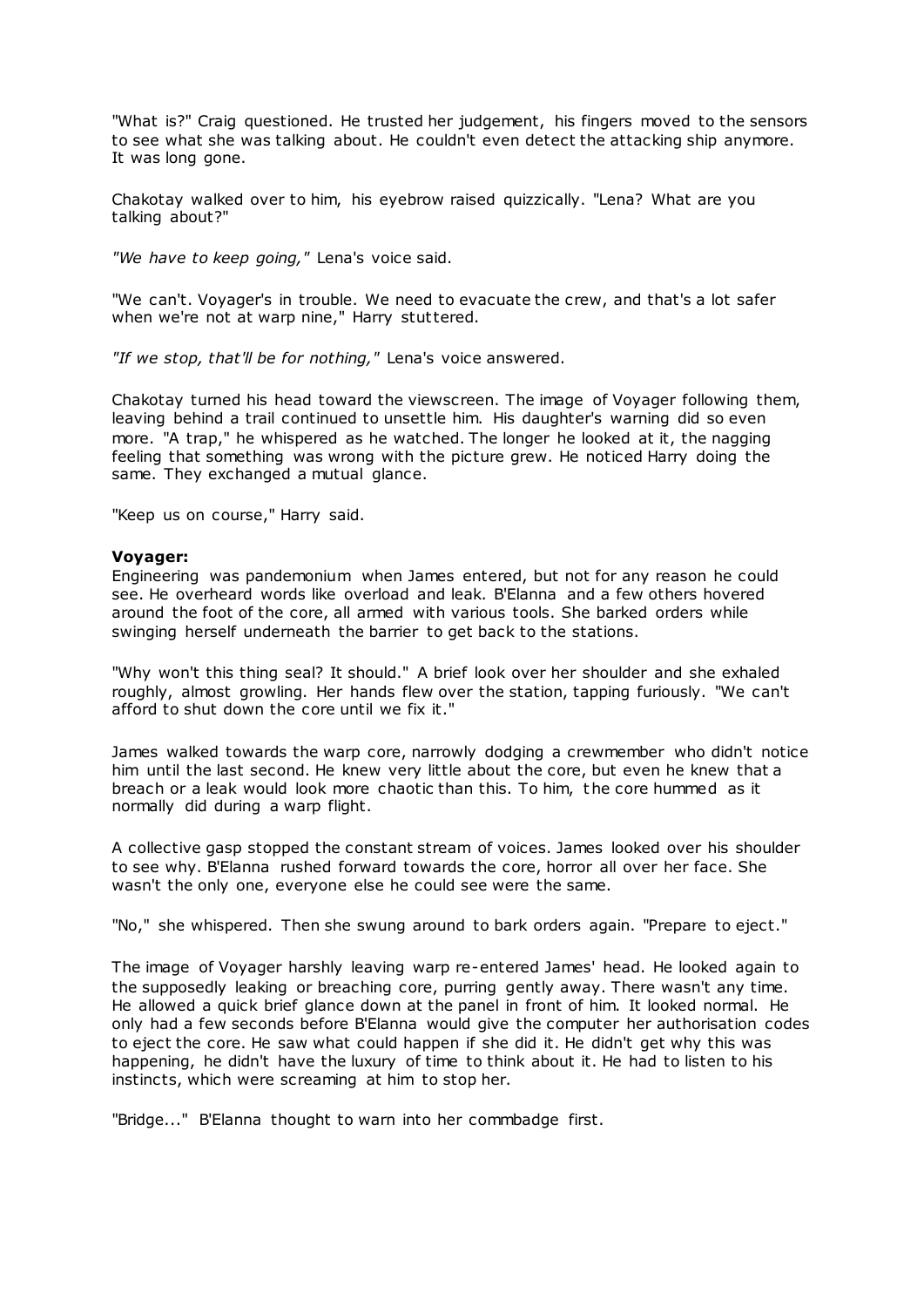James worked quickly. His first port of call was to get into the security override system. A few seconds was all it took to completely change her codes. It would give him time at least.

The warning Tom gave out repeated over the comm system. *"All hands, this is the Captain. Evacuate the ship. Everyone head to the nearest transporter room."*

### **Enterprise Bridge:**

The new arrival stared at the screen in silence, her face slowly crunching up.

"So, if we both dropped out of warp... Craig, are there any ships?" Harry asked.

"No, I checked," Craig replied.

Lena snapped out of her daze to turn away from the screen, then toward Tactical. "Can I?" He nodded when she was already on route to him.

"Voyager's not going to last much longer," Triah warned them.

Harry swallowed hard and nodded. "Understood." He found himself staring at the supposedly doomed starship on the screen.

Lena reached Tactical, her eyes quickly scanned it. Craig pointed at one particular part, which her eyes followed. Chakotay watched them both intently.

"Do you know who attacked us?" he asked.

"No, I didn't recognise them," Lena mumbled in response, briefly glancing up to look at him. "There," she said, pointing at the sensors. Craig was puzzled to say the least. There was nothing there. She didn't look annoyed or surprised by his confusion, instead she looked relieved. "The breach, it's an illusion."

"What?" Harry blurted out.

Lena shook her head, "don't ask me how, but Voyager's core is functioning fine from where I'm standing. There are three ships following us on a parallel path. There's no plasma leak."

Harry swung around to hurry over to Opps. "Is it possible we reached the anomaly already?"

"No, not a chance," Triah replied.

Chakotay groaned, annoyed at himself for not figuring it out sooner. "Typical Softpraton tricks. They're the ones following us, they won't attack until we lower our own shields for them. This is just their MO."

"We need to warn Voyager," Harry said.

"They'll be fine. It's us we need to be worried about," Chakotay said ominously. "Triah, tell Voyager to activate the enhanced shields."

"We don't know if that will work," Lena said.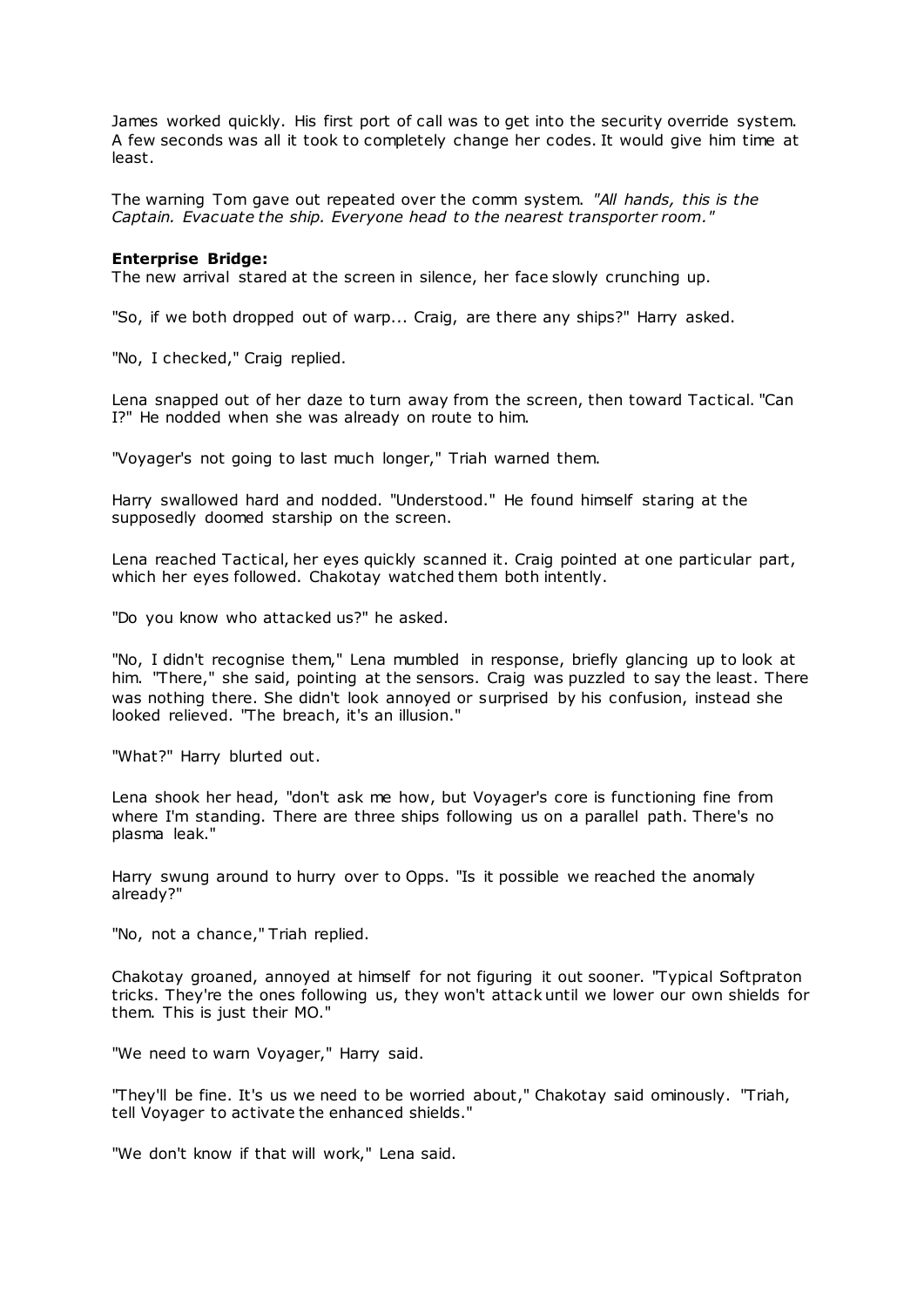Chakotay smiled confidently, "only one way to find out."

"Will we need to warn them? You got the vision, James should have too, right?" Craig asked Lena quietly. She nodded, still she looked worried doing it.

### **Voyager's Bridge:**

"What do you mean the helm won't respond?" Tom stuttered as he rushed over to Danny's side.

Danny bit her lip. She didn't bite her tongue though, "well, I mean that I'm having roast potatoes with my tea tonight, and some Yorkshire puds. What do you think I mean?"

Tom sighed irritably, he reached over to try as well. Every command he entered the computer beeped negatively at him, and gave him an error telling him his access was denied.

Faye cleared her throat nervously. "Um, we're getting a message from Enterprise." Tom merely grunted in response. "They're telling us to activate the enhanced shields. What's that?"

"The enhanced..." Tom mumbled. His eyes lit up. "B'Elanna's portal system inspired shield. I hope she's done, 'cos... Jessie."

"On it," Jessie said with a nod.

"Am I missing something? How will that help with a core breach?" Faye asked.

Danny shrugged, "I dunno, all I know is that Ian thought it was similar."

"To the core breach that didn't destroy the Enterprise," Tom said while watching Jessie work as fast as she could. The positive beeps gave him hope she was getting somewhere.

"If there's something there, it'll take a moment to gather enough energy to..." Jessie explained. She didn't have time to finish, a smile spread across her face. "It's online and stable."

*"Engineering to Bridge. Um, two things,"* B'Elanna's irritated voice said. Tom chuckled quietly. *"One, the warp core's magically fixed itself. Two, where's that spell book that takes James' power away? I'm going to kill him. Scratch that, I don't need it."*

Tom's laughter was momentarily stopped, "James? Um..." He continued to laugh.

Jessie joined in, but not because of B'Elanna's remark, the joke was too soon for her. It was Danny's earlier problem. "That explains the helm.

*"Yes it does, doesn't it. I couldn't even replicate any tools, I didn't have authorisation!"* B'Elanna's voice trembled with anger.

*"You're welcome,"* was James' casual reply.

Tom had to breathe in through his nose to stop himself from laughing further. B'Elanna would kill him next if he didn't. "You could have told us."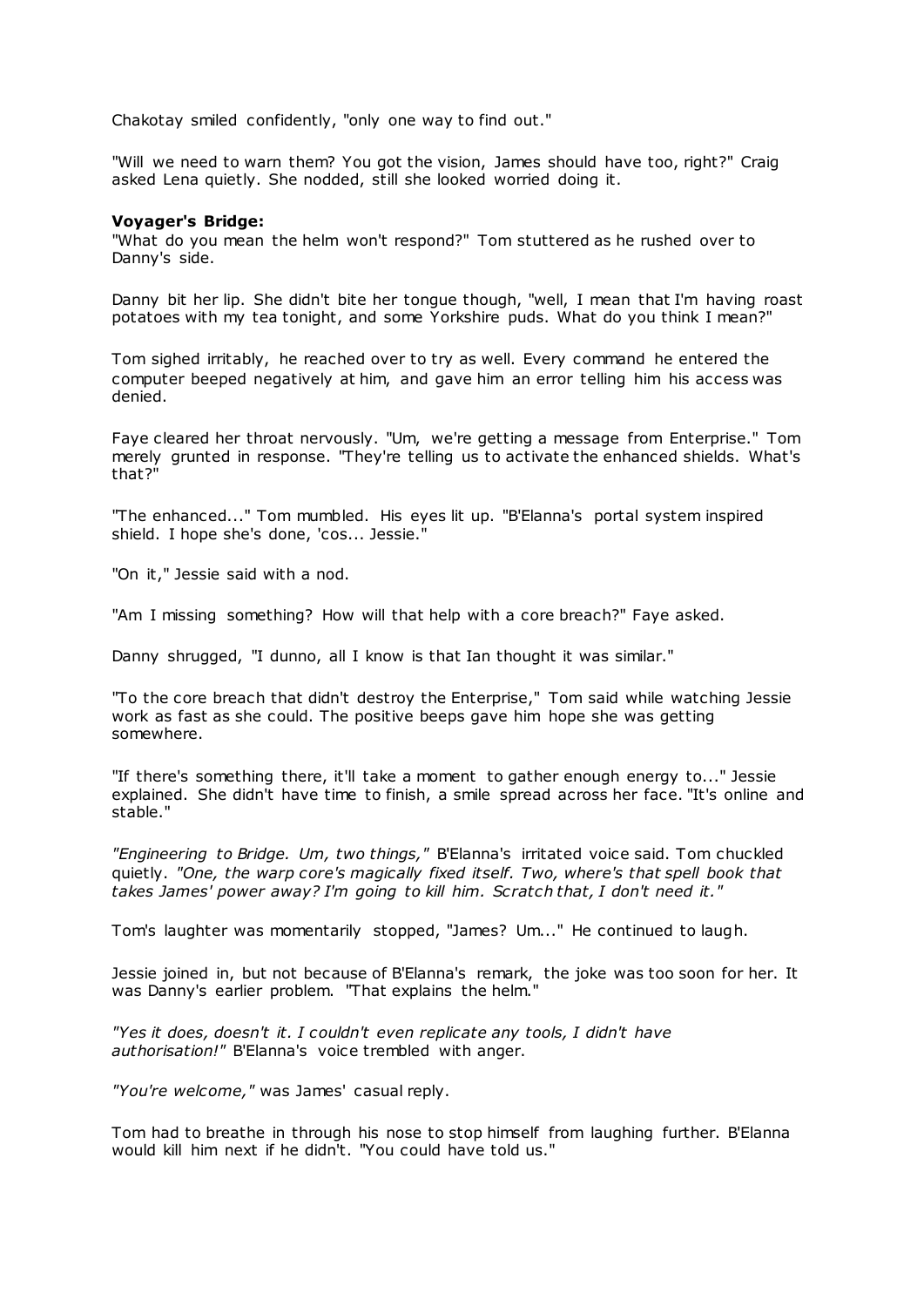*"I would, but I didn't know what was happening. I still don't,"* James' voice said.

"Enterprise worked it out. They told us to activate the thingymabob shield," Danny said, giggling at one of the words.

"At least your new shield works. That should cheer you up," Tom said.

*"Mmmhmm, sure,"* B'Elanna's voice mumbled.

Jessie frowned, "uh... it's no longer drawing power. It's got enough to last a few hours luckily. Oh, that's odd."

"What isn't?" Tom said, shrugging over-dramatically.

"Three ships were following. They've changed course away from us," Jessie replied.

They all heard a sigh over the comm. *"That'll be the ships who did this. All I know is they took advantage of us stopping and evacuating,"* James' voice said.

"Okay. I think I'm going to need to pop by Sickbay for headache relief," Tom groaned. He rubbed his forehead for extra effect, "and home for a change of underwear." Everyone had a shared hope that he wasn't serious. Since it was Tom, it was hard to tell.

"A what bubble?" Kiara asked.

Harry gestured to the wall panel screen showing a star chart. The icons representing the three ships were surrounded by a large blue oval. Three other icons were following their course and speed exactly. "Think of it as a concentrated zone of the sphere. Its power is amplified."

"Like the anomaly," Lena said.

Harry nodded. "Exactly, but intentional."

Kathryn watched the screen intently, a grim expression on her face. "They know we're up to something. They wouldn't attack so boldly if they didn't. Too risky."

"I'm thinking they saw us and thought it would be funny," James said.

"Now that's optimism I can get behind," Tom commented lightly.

B'Elanna shook her head at the both of them, smirking slightly. "Whatever the reason is, they gave us a reason to test the shield in the field. It works. If I can get it working on the Enterprise, our journey into the anomaly tomorrow should be a little easier."

"Tomorrow," Harry said with a feeling of foreboding. Everyone felt it as well, it left a chill in the air.

Tom turned his attention to the side of the table James and Lena were sitting at. "So it seems that we still have a great need for you both. It isn't only Voyager that we need to win this."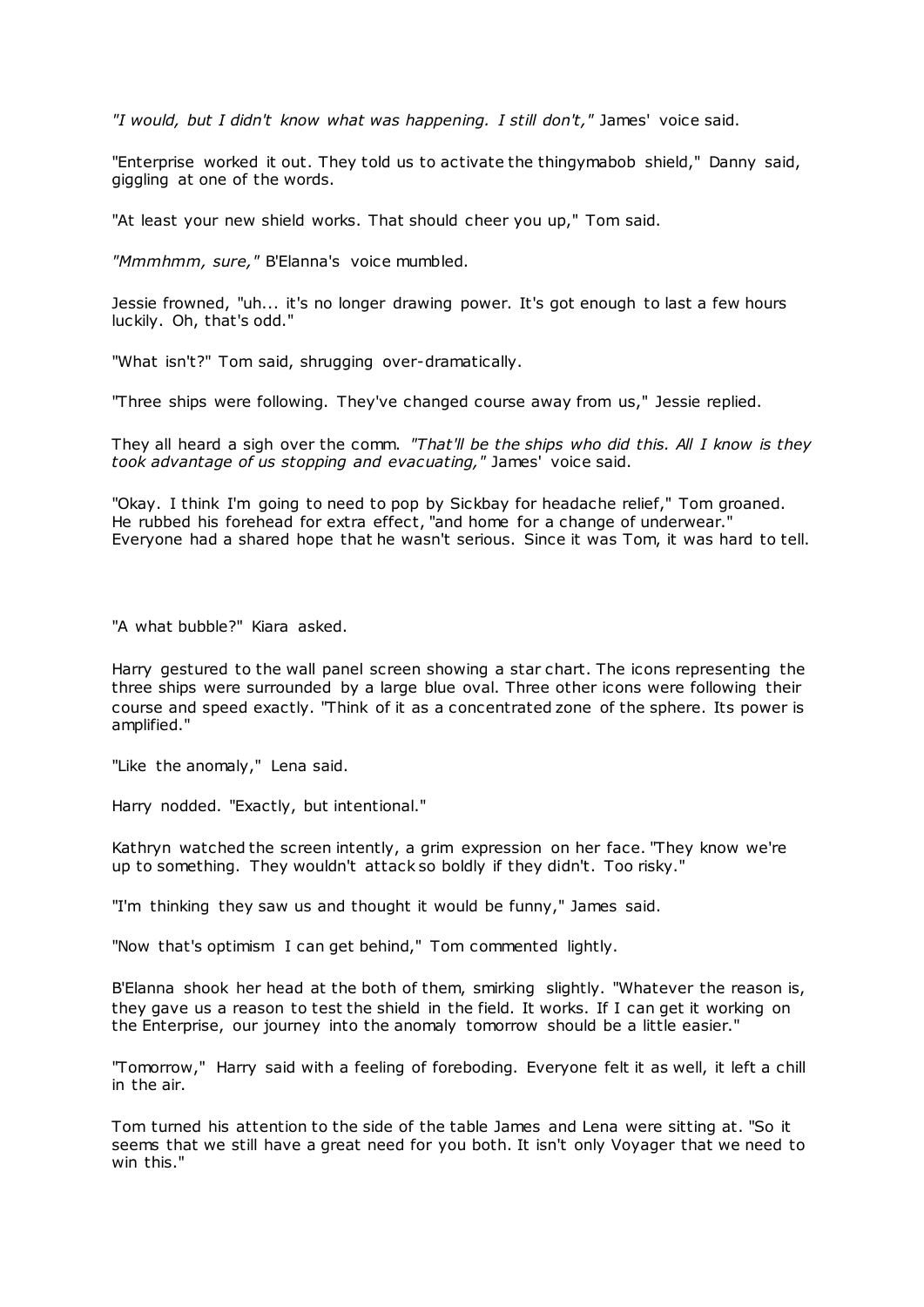The pair glanced at one another, sharing similar expressions of reality slapping them hard in the face. Even still, they didn't look surprised, only dejected. Lena tried to recover by straightening her back and lifting her chin back up.

"There goes my plans for a trip to the Holodeck when the battle starts," James said, forcing a smile.

Kathryn watched them both carefully. Her shoulders tensed, the rest of her body frozen in place like something strong was holding her there. She knew why, there was nothing more she could do and yet the guilt still weighed her down.

She failed to notice Chakotay's passing glance of concern for her. He looked around at everyone, it helped him come to a decision. So he stood to address them all. "1800 hours tonight. Mess Hall. Every one of you will be there. No one's going to talk about the mission, the Game Sphere, our enemy. Whatever you're doing, you'll drop it and forget about it for a few hours." By this time everyone stared back, most of them with their jaws agape. "We're going to have a few drinks, eat a good meal..."

Neelix was the only one who perked up at this. Chakotay threw him a glare, "a good meal Neelix. The kitchen is closed, permanently." The Talaxian looked horrified at the thought. It picked everyone elses spirits up though. There was always a silver lining. "And we'll talk, reminisce, catch up. Nobody will talk about tomorrow. That's an order."

Kathryn smiled warmly at him. It definitely seemed like a great idea to her. The rest of the Conference Room echoed how she felt about it, it broke the tension into such little pieces there wasn't anything left to be seen.

Tom raised his hand, "if this extends to the entire crew, it's going to be a problem. The Mess Hall is far too small. It kinda beats the point if we use both Mess Halls and the Enterprise's Ten Forward."

"What do you propose?" Chakotay asked.

Tom laughed like he said something dumb. "Oh Chakotay, it's like you don't know me. You're making me paranoid again that you've been a Softmicron spy all this time."

"Holodeck," Chakotay said with realisation. He began to laugh himself until he thought about Tom's other sentence. "Wait, you thought what?"

A few members of the room talked amongst themselves, making the Commander extra nervous and a little offended. "If I was a spy, wouldn't I act like I used to?" he muttered.

"He's got a point. Any good spy wouldn't alienate everyone by being a selfish prat. Unless he was pretending to be Damien," Jessie said.

Chakotay stared at her blankly for a while. She smiled back sweetly in return. "Thank you Jessie."

"Oh anytime," Jessie said.

Tom rose from his seat quickly, clapping his hands once before he straightened up. "Okay then it's settled. 1800 hours in Holodeck One. Leave the preparations to me."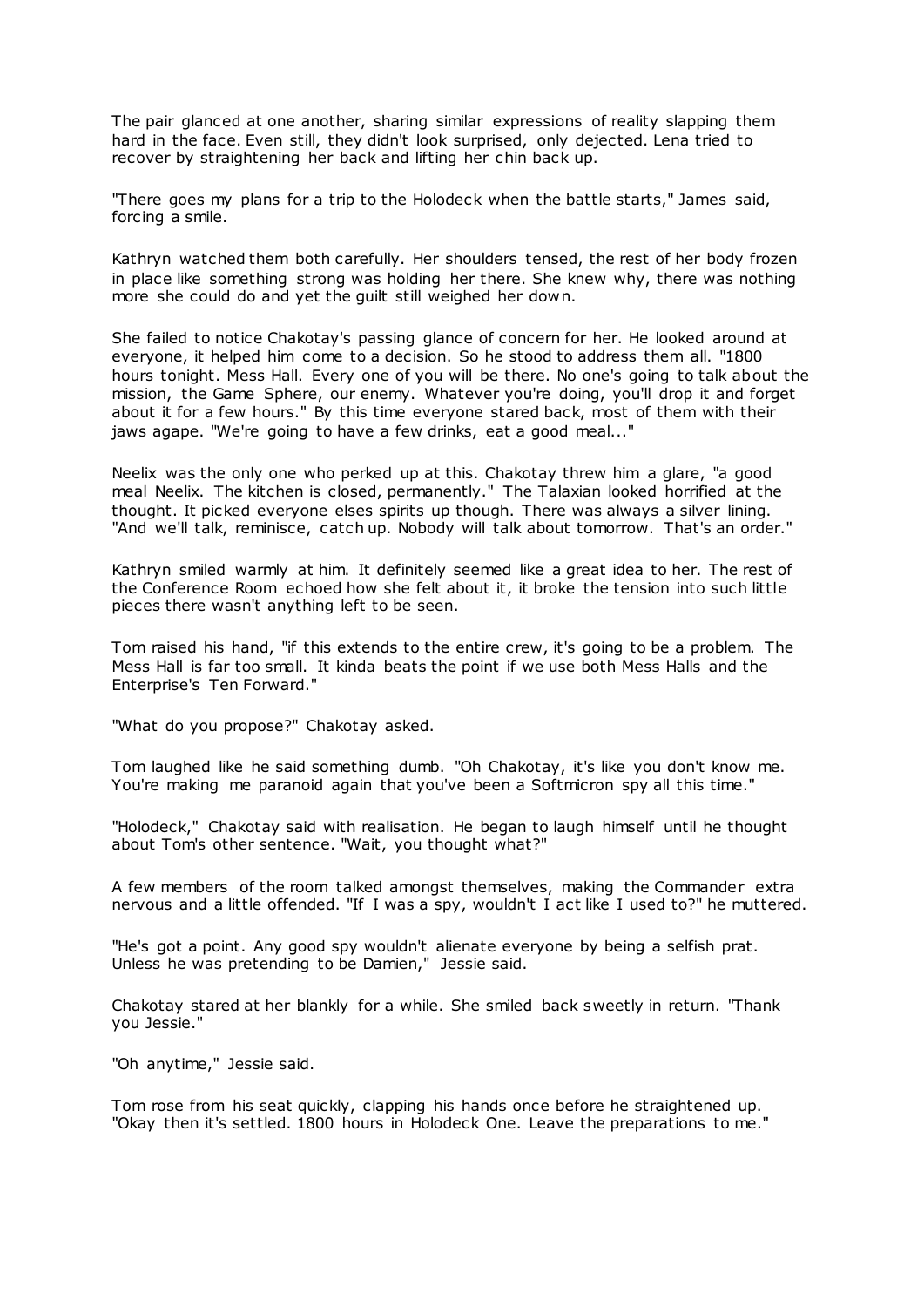"I may be a little late. I don't think I'll be finished with the shield modifications to the Enterprise before..." B'Elanna said, trailing off when Tom pointed a puppy dog stare at her. "Oh god," she groaned in partial disgust.

"Well, at least we know Miral didn't get that from him," Harry teased.

B'Elanna had to laugh, "oh I don't know. She's gotten the idea from him at least. Look, if you want me there, I'm going to need a few extra hands. The Enterprise is a much bigger ship, more ground to cover. The fact that it didn't have the initial system or its own Deck Thirteen has slowed me down."

"Yes it does. We call it the bottomless fight pit. Two men enter, one man falls forever," Craig sniggered.

Chakotay groaned, "that's it, I'm dismissing myself. Anyone else?" He got up to leave. A lot of the room also filed out, leaving few behind.

Tom thought about the topic a little too seriously. "You know, I was its commander for years, I've never found this pit."

"Probably because there is no Deck Twenty Nine, no giant Jeffries Tube slide. I'm starting to think it's a myth," Harry said.

"Well the guy who discovered it was a bit dense. He probably couldn't count and the pit he was talking about was just how hungry he was," Tom said. Harry frowned. "Only Riker saw it."

Harry nodded, "oh. Bottomless pit. Good one."

"What have I done?" Craig whispered.

He hurried out as well, leaving the two men to discuss it not entirely alone. A third person still remained. Kathryn had been sitting quietly, tuning out the pair's conversation. Eventually she glided out of her chair to walk to the Bridge. With most of the stations unmanned and the usual people not around, it was quiet. Only the sounds of the consoles being occasionally pressed, the hum of the engines and an odd few footsteps from a crewman walking from one back station to another.

The calm before the storm, she thought. A bitter laugh radiated out of her as she then mumbled to herself, "try to be more cliche Kathryn." Once she reached the centre, her body turned on the spot, taking in her surroundings. Voyager, her ship, her home. She had missed it far more than she expected. It seemed only right that they had been reunited before this pivotal battle. It would be a crime if she missed all the fun. A small smile grew from her previously straight lips.

There was no doubt in her mind as she approached her old chair. Her hand caressed the arm rest while she slowly pivoted around to sit. The other hand glided along the other rest, she sank back as far as it would allow. The back of her head pressed into the cushion and she allowed her eyes to close. For those few seconds she felt like the last few years hadn't happened. That she never left and they were still exploring the Delta Quadrant, trying to find a way home. It seemed laughable that those days were the calmer, simpler ones.

It brought back memories of their return to the Alpha Quadrant, where she really thought their problems would be over. They were only just the beginning of another,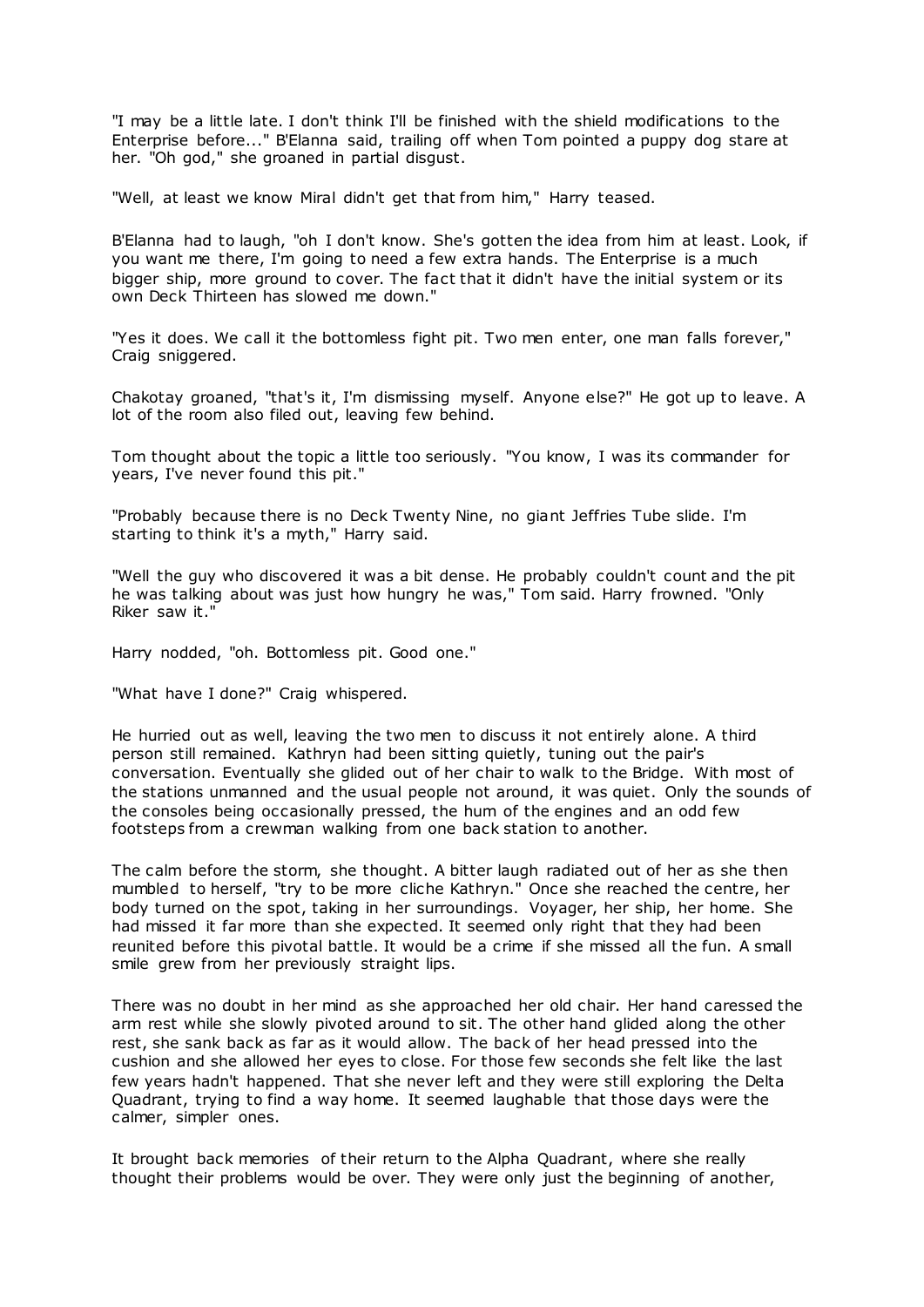harsher journey. It would be easy to wish they never took that shortcut, but Kathryn was glad they did. Their hardships would pay off in the end. The menace that plagued their universe needed taking down a peg or two. It had to be them and their enemy knew it.

"Tomorrow," she whispered.

One last look around. She wanted to take a deep, lingering breath to take it all in. Attempting to do so reminded her of the sacrifice she made to get this far. The word rang in her head over and over. Q's haunting words of warning to her came back to her.

*"If I told you what to do, you'll wonder why it effects the timeline, and then I'd have to explain what will be the result. You will not want to make such sacrifice."*

*"Sacrifice? You should know I'd sacrifice myself if it meant saving lives."*

*"I know, your fate would never bother you."*

Kathryn thought she knew what he meant by that, even if she couldn't recall when he told her. With the knowledge of previous timelines in her mind, it seemed obvious that he didn't say it to her, but another Kathryn Janeway that no longer existed. Remembering more of his words and *her* own, allowed dread to rise in her chest.

# *What if I'm wrong?*

The rest of her crew seemed united on the idea that the timeline was altered so Voyager would make it here, to take on the Softmicron. Was it necessary to put her two children through so many rewrites of death and trauma to do this? A simple change in direction, a poke here and there would have done the trick. Lena and James' interference saved both ships from allowing themselves to be destroyed by trickery. It couldn't have been done with only one of them. They needed to be Chosen to see through it. The answer was unfortunately yes, it was necessary.

Tom's innocent at the time statement about still needing them. Kathryn assumed that giving them that burden was the sacrifice Q had been talking about, so she had kept that thought to herself at the time.

# *What if I'm wrong?*

The feeling of dread had risen so far it threatened to choke her. She knew that without the Chosen abilities James wouldn't have survived. Lena herself wouldn't exist at all. All of that pressure on them was horrible, but they were alive and well because of it. It was more of a requirement than a sacrifice. So what was Q actually hinting at?

*I was wrong*. The dark foreboding feeling rose further, smothering her. It pulled her down as her body sank deeper into the chair. The Bridge never felt more empty.

Evening soon rolled around. The crew filed into the Holodeck, all of them relieved at the change of pace. Grateful for the distraction. It was decided to have a few crewmembers to take turns keeping watch of each of the Bridges, for very short shifts. After the attack the previous day, nobody wanted to take any chances.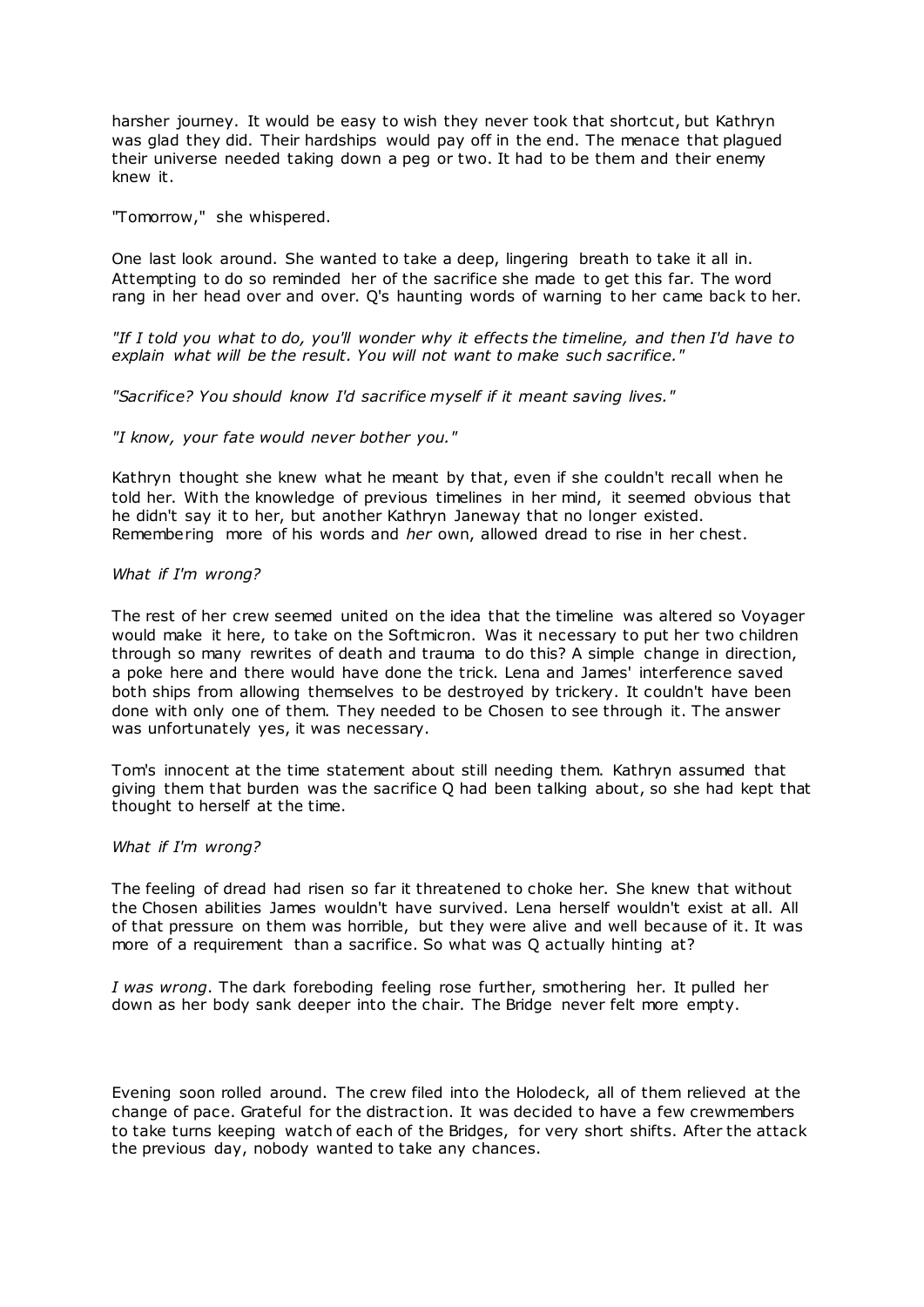The program itself seemed simple for something that was created by Tom. He had created a pleasantly warm nighttime environment, by the beach at B'Elanna's suggestion. Bars and cafe's filled the promenade.

Everyone had showed up wearing casual attire. Anyone in uniform Tom would approach and advice them to go home to change. Uniforms would remind them of where they were, and the point was to forget that for a few hours.

It seemed to be working well. The Holodeck was buzzing with laugher and chatter. Tables were full. The children ran around in the large playground.

On the empty beach, one crewmember walked alone, gazing wistfully at the crowds. Her face glided slowly over her shoulder, to watch the foot prints she left behind in her wake. All the while softly humming to herself.

"The stars glow black on the upcoming fight. Not a trial to be seen. A crew in isolation, and everyone's being mean," Annika's voice trembled, holding back tears.

Her head tilted up to watch the gentle waves brushing the sand near her feet. "My hatred's flowing like the blood that helped me die." She huffed, her whispering turned into a light and sad singing voice, "couldn't compete with her, heaven knows I tried."

The anger bottled up had began to slip from her. Shoulders rose in defiance. "Don't let them win. Don't let them take. Be the only one they will ever need. Reveal, don't cry, don't change or grow. Soon they will know!"

So she ran, undeterred by the bad combination of sand and stick thin heels. "I don't care, what they think of me! Let their hate rage on." She stopped abruptly, striking a fierce pose to no one in particular, "I'm better than her anyway."

Her singing to herself had gotten the attention from a few stragglers walking on the promenade. One in particular watched whilst leaning on the wall with an amused interest.

Not realising this, Annika continued her stride down the beach. "It's funny how some copycat, makes everyone feel small. That the stories that once were mine, don't change much at all," she continued to sing.

The moonlight peeped its way out of the clouds, reflecting off her sparkly skin. Her eyes fell on her arm, mesmerised by how it looked. It gave her a boost of confidence. "It's time to see what I will do." She pulled her hands to her chest, balling one of them into a fist. "To test their cruelty and show mine. No time travel, no familial ties. Just me."

She span around on her heel, her arms flailing about. Her singing voice turned itself up a notch to an almost shout. "Shut it up, no one cares! So you're strong and so quirky. No one cares, shut it up! You'd never see me cry."

The girl watching her laughed pitifully, knowing full well that the burst into song was about her. "That's because you need reprogramming," Lena said quietly.

"Here I stand, against you all. Let bitterness rage on," was sang as the ex-drone stomped her foot. Clouds of sands flew up and covered her head to toe. She didn't expect it, that was clear to anyone watching. As if she knew she had an audience, she patted her catsuit to clear it away, disguising it as some bad sultry dance routine.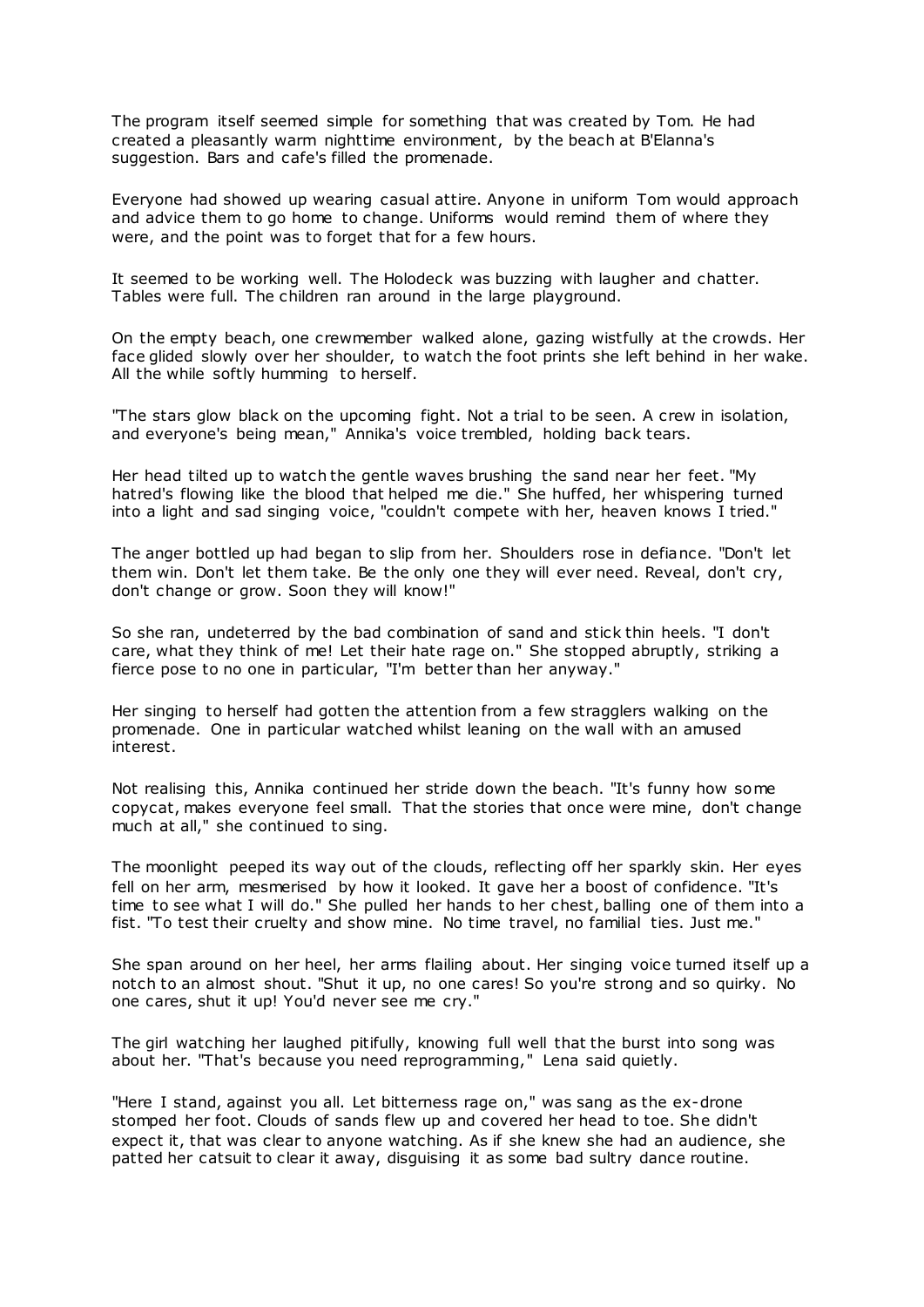Lena couldn't resist joining in the song now, it was almost as if she were daring her to anyway. "Your machine routine failed to keep people awake."

The glare that was received was laughable. It should have put her off, yet Annika carried on singing anyway. "Your chosen one trope is tired. My contributions are all mine."

"Oh they are, are they, I thought those things were really fake," Lena laughed while she sang back.

Annika swung around, flipping her hair. "No one knows who you are, while I'm Seven of Nine!" she boasted, hand pressed to her chest.

Lena struggled to keep a straight face. "At least I have a character arc and flaws, you wish you had."

"I cried..." Annika began to sing back.

"You malfunctioned," Lena ad-libbed over her.

Annika growled, and yet she still sang, "I loved."

Lena pushed her body up to sit on the wall separating them. Her legs flew over the side. "You malfunctioned."

"I developed," Annika pretended to ignore her and carried on singing.

"Reset and done again," Lena added on with a cheeky smile. She jumped down.

"I stole your father," Annika hissed.

Lena shuddered before answering, "hold me back."

Annika slowly crept over to her. The nearby street lamp gave her golden eyes a reddish tint. "I'm never going back. Your jibes are in the past."

"I can say them again if you want," Lena smiled.

The pair stood within metres of each other, stepping forward with each line they sang. "Shut it up!" Annika screeched.

"Let it go," Lena immediately followed with.

Annika sang over her aggressively, "while I'll rise as the true heroine."

Lena casually shrugged. "You were nothing more than eye candy."

"No one cares!" Annika sang louder than ever, determined to drown her out.

"You're right there," Lena smirked. They could no longer take steps forward without bumping into each other. Annika glared as fiercely and intimidatingly as she could. Apart from her change of eye colour from yellow to red, Lena continued to find it funny.

"That helpful girl will ruin..." Annika sang, gesturing to the promenade.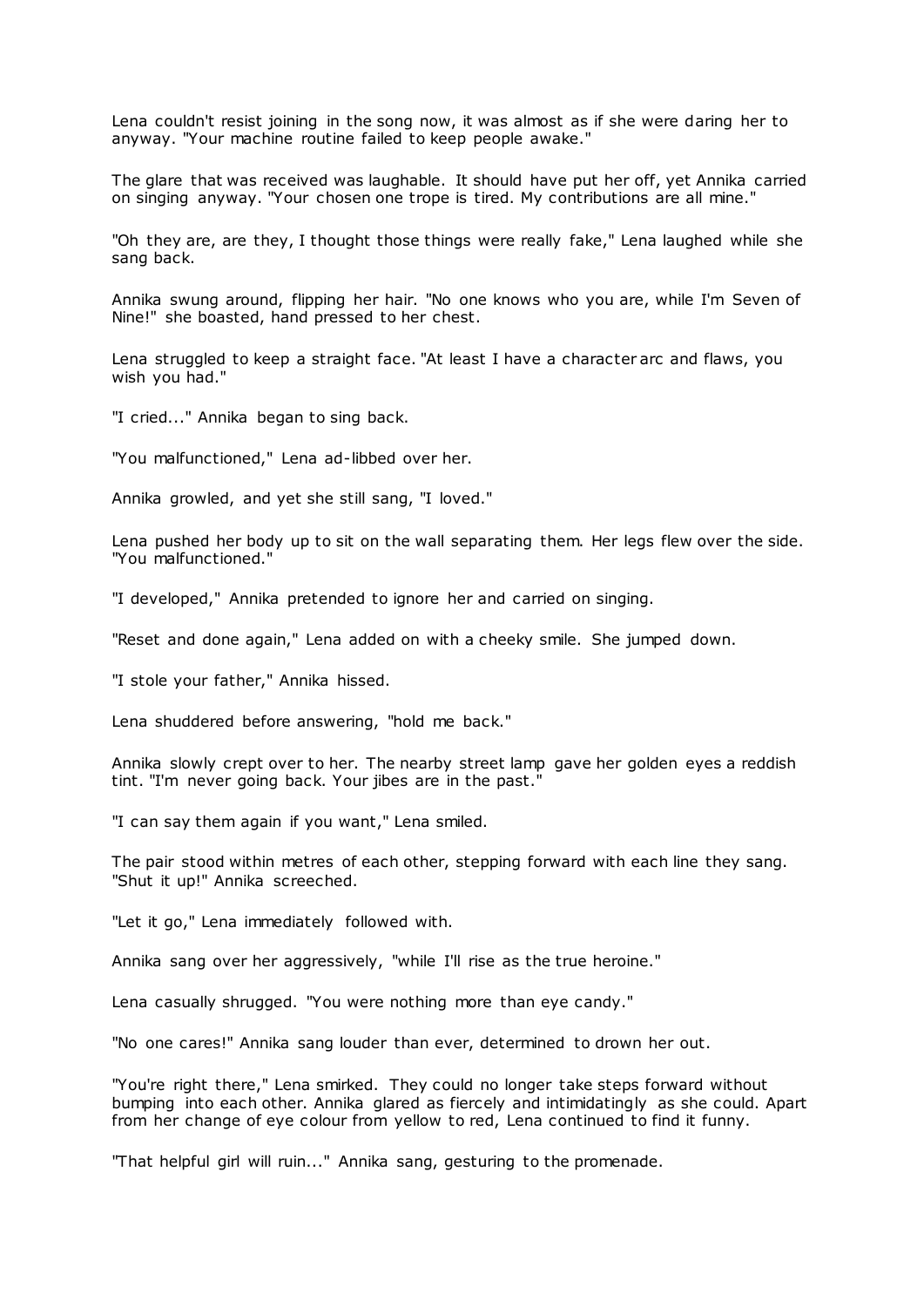Before she could finish, Lena cut in. "...You won't star, in anything again."

"Let the hypocrisy rage on," Annika changed her singing style to a low grumble and growl.

Lena smiled darkly, a playful but deadly glint appeared in her eyes, "your whines are funny to me anyway." Before Annika could counter with anything, Lena swung around over dramatically, mimicking Annika's earlier pose when she thought she was alone. Then to add further insult she squeaked a *hmmph* and stomped off.

By the time it was over there was a huge crowd hanging around the same wall Lena jumped down from. One of the audience sniggered to himself, his head shook in disbelief. "So much for being done with the Disney crap." He cackled and walked away.

A few bars away Tom sat down at an occupied table, armed with a relieved smile. He wrapped an arm around the back of his neighbours chair, "so glad you made it."

B'Elanna tried to relax into it. "I still have a few emitters to install. The shield itself can't be tested until we go in, so..."

"Shh, no ship talk. Don't make me throw you out," Tom teased.

On the opposite side of the table, Harry gently nudged Tira's arm with his elbow. "This should be good." She responded with a smile.

B'Elanna faked a scowl, it seemed real enough to everyone. "You'll be the first casualty if you try."

Tom fought back with one of his own. "That's an order, Lieutenant."

"Oh really? So does that mean you're taking the lead after all?" B'Elanna asked, allowing her scowl to pass naturally.

The question made Harry a little uncomfortable, Tom passed him a friendly nod. "One of us has to lead the way. I'm not handing over the baton on the final lap after running the entire race. No way."

B'Elanna also looked toward Harry as he tried to get settled in his chair again. "The Enterprise was never mine anyway," he said regrettably. "She's not the Leda."

"So..." B'Elanna said, her gaze wandered toward the playground nearby.

A few adults kept a close eye on all the children. One of them crouched down next to two of the girls. The eldest's face lit up when she spotted her. "Grandma Janeway."

"What are you two playing?" Kathryn asked softly.

"Hide and seek," Sasha replied while her little sister stared at the Captain warily, her eyes wide. "Duncan's too good at it."

Kathryn laughed behind her a hand. "I see. Maybe I can play the next round."

Sasha nodded eagerly. Amy still stared, her bottom lip stuck out slightly. "Are you mean like other grandma?" she asked innocently.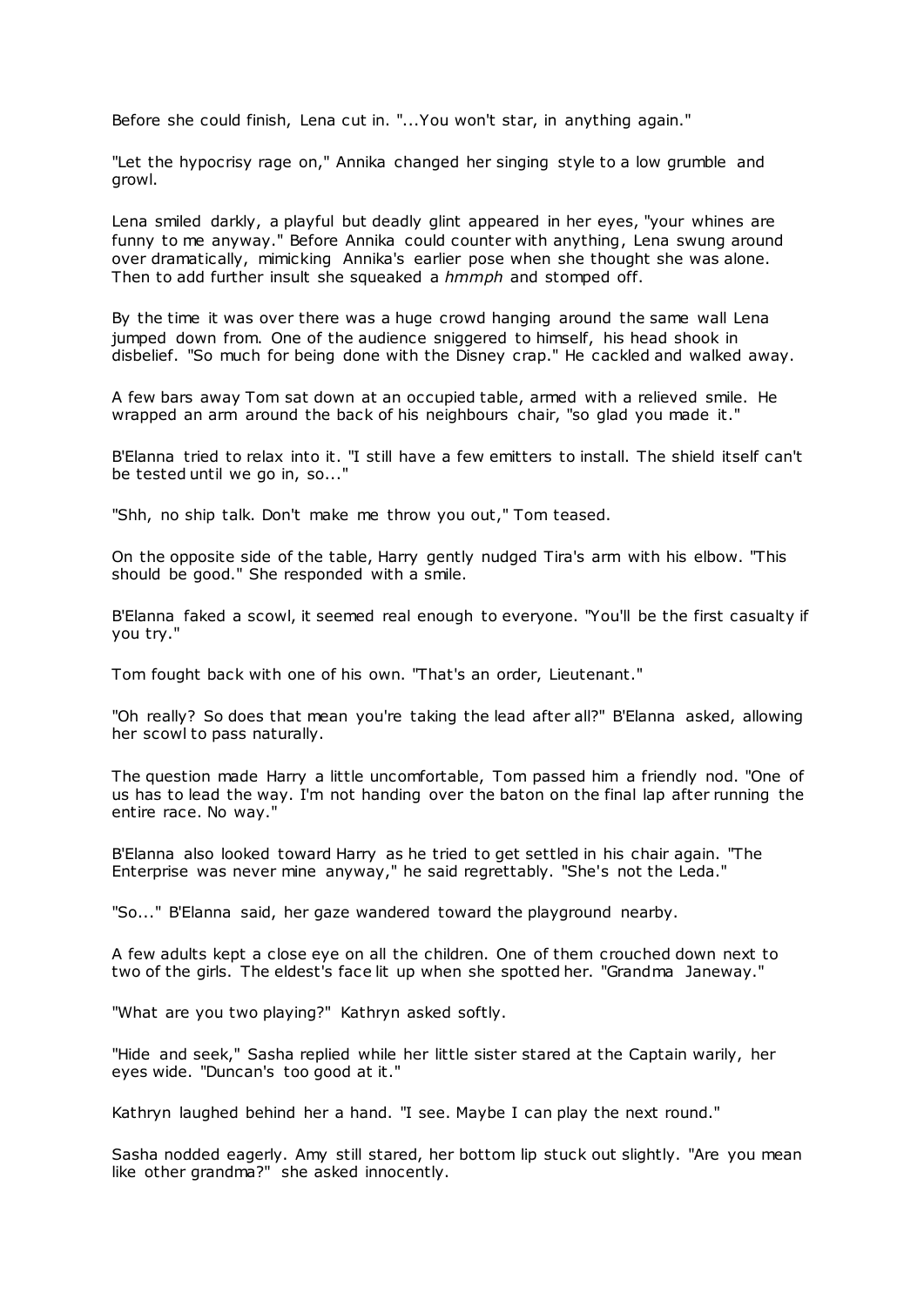"Only to mean grandmas," Kathryn answered with a twinkle in her eye.

"And coffee stealers," Jessie added as she walked over. "You still haven't found him?" she asked her daughters.

Amy spotted the top of a head peek over a bar, right as Neelix tried badly to stealth his way behind it. She ran towards them. Neelix barely got around the end of it when he stumbled backwards to the floor. Anyone else who saw him assumed he was drunk. Not put off, Amy ran around him and jumped behind the bar. Kathryn and Jessie heard a disappointed groan from a boy they knew all too well.

"Oh come on. They have sausage rolls back here," Duncan complained as he and Amy stepped back into sight. She shrugged, snatched the roll out of his hand, tagged him and ran off. He was about to chase after her, but decided instead to go back. He walked back out with a box half his size, stuffing his face with the contents. Since it was so large, he didn't notice he was walking right by his dad on route back. He whined as it was lifted out of his hands.

"Really?" James said, eyebrow raising. Duncan nodded, then brazenly held his hand out while smiling sweetly. "At least it isn't coffee," James sighed while handing his son one mere sausage roll.

Duncan mumbled, "worth a shot." He ran off to join his sisters.

"A Janeway has to be addicted to something I suppose," Craig commented from behind. He stopped a few feet away from him, his body tensed for no reason James could see. "Um, I need to tell you something," Craig said nervously.

James wondered what he wanted to say that would make him nervous of him, especially now. He mentally slapped himself, it was obvious. He had to laugh. "It's okay. Lena told me."

Craig didn't feel any better. He was tempted to side step further away. "She did? Oh god why."

"Oh god, why not?" James tried not to laugh. "Craig, you're not going to screw this up again. You'll be safe, I assure you."

"Oh I'm very re-assured," Craig rushed out in one breath.

"It's not up to me who Lena picks. I had no right to be a bitch about it all the time. It won't happen again," James said.

Craig was unsure about how to respond, he started to stammer. "I always thought it was because I was too; accusing you and her..."

"We're friends, aren't we?" James asked, throwing him off even further.

"I... wasn't sure. I think so, that's why I thought I should tell you," Craig said as firmly as he could, his voice still shook though.

James smirked at him, "then do me a favour, stop being scared of me."

Craig tried to laugh his nerves away. It improved his mood somewhat. "I can do that."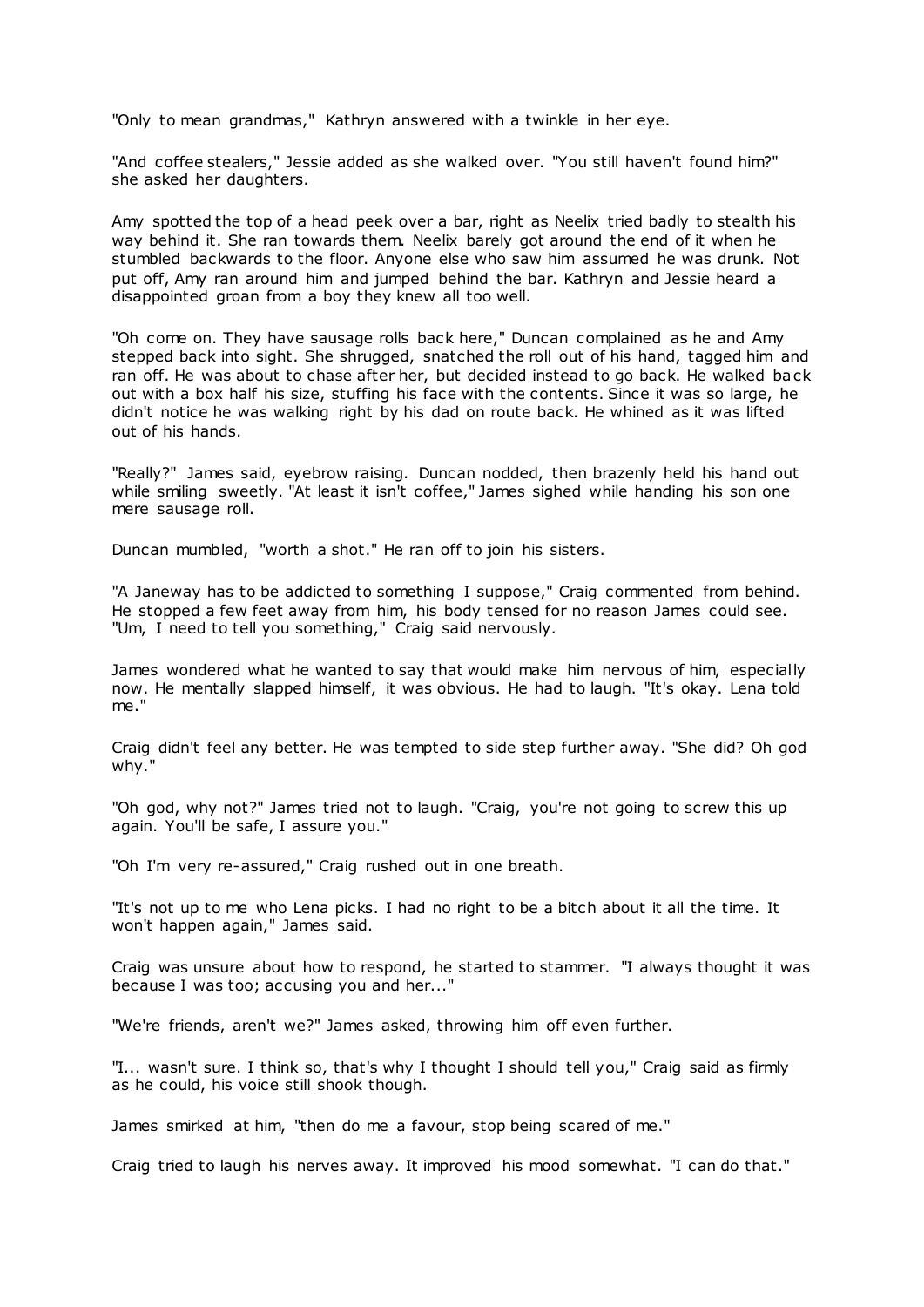"Good, it gets old and fast," James said.

"Just like you," Lena said from behind them. They looked over their shoulders, James kept a straight face this time. "Couldn't resist."

"Do you really want to pick now to go back to old jokes, Lena?" James asked, his eyes gesturing towards Craig.

Craig broke out into quiet laughter at the pair as they bickered. The longer it went on the more uneasy he felt. There was something about it that was off.

Lena glowered at him back, it wasn't convincing in the slightest. "Aren't we getting a little old for this? Oh wait no, that's just you."

"So you're still sixteen going on twelve? Not surprising," James said.

"Better than a thirty plus man going *haha you kissed a boy, giggle*," Lena bit back, though she didn't sound angry or amused. To Craig she sounded nothing.

James briefly responded with a laugh that sounded like he was faking it to make fun of her. "How was the sing off contest?" he asked plainly.

"Haven't had as much fun in years," Lena admitted. Her face turned to a mild scowl. "Making fun of Annika is immature now? So, you're old and boring. Okay, good to know."

Craig hadn't paid attention to any of their words since Lena's thirty plus comment. Without any context, their voices didn't feel spirited at all. There was no energy behind their taunts toward each other. Their expressions seemed almost lazily forced. If Craig didn't know any better, he'd think he was witnessing two bad actors bouncing lines off each other. The reasons for it, Craig thought about them quietly to himself.

Kathryn waited for her grandchildren to begin another round of their game. Amy ran off first, her head darted around to find a hiding place. She was drawn over by another child gesturing to her. Kathryn didn't recognise this younger girl with much redder hair than herself. The Klingon ridges on her forehead and the devilish smile on her face reminded her immediately of B'Elanna and Tom. The two girls seemed friendly enough, the red head pointed somewhere and lead her away holding Amy's hand. Kathryn's smile turned into a smirk at the thought of a child of Tom's being friends with any of James and Jessie's children. She didn't see that one coming.

Duncan stopped counting, then gave Sasha a disgruntled groan. "I hate Amy's turns. She'll probably be hiding on another ship." His sister laughed, mouthing *yep*. The pair ran off in separate directions. Now that they were out of earshot, Kathryn could finally talk.

"At least I can rest easy knowing you'll always be looking out for my son," she said.

Jessie flinched at the abruptness of her words, "of course I will. There was never any question."

"I know," Kathryn nodded. She smiled warmly. "It couldn't have been easy for you though. Your own mother."

"Rachel's not my mother," Jessie said frankly. "As far as I'm concerned, my family comes first and I'll do whatever is necessary. That's all."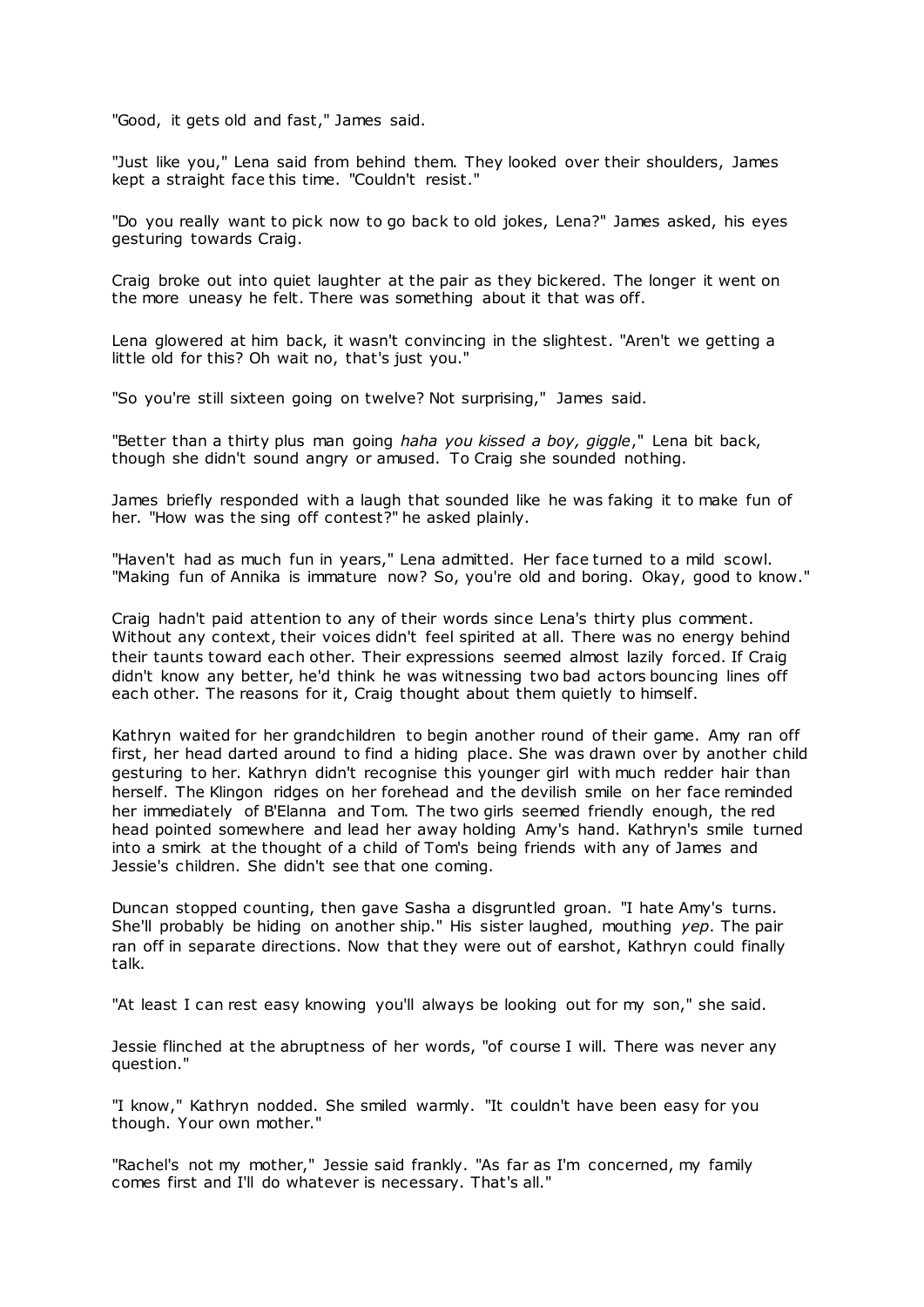"You should know that I consider you as part of mine, despite our rocky start," Kathryn said.

Jessie's earlier worries were getting bigger. She watched the Captain carefully. "Shouldn't you be doing this with your actual children?"

Kathryn's face fell, "what do you mean?"

"I think you know exactly what I mean," Jessie said firmly but she avoided doing so in a harsh tone.

"Jessie you misunderstand," Kathryn said quickly. "Tomorrow anything can happen..."

"Exactly. I appreciate the gesture, but I'm not who you should be talking to," Jessie said.

Kathryn shook her head stubbornly. "We're going to win. This isn't the end. I only wanted to thank you for what you did."

"Why? I'd do almost anything for James. It would be like thanking me for going clothes shopping," Jessie said.

Kathryn chuckled to herself. "Almost? I suppose you're right. If you'll excuse me." Her arm raised to gently pat the other woman on the shoulder as she walked away. The gesture made Jessie feel even more uncomfortable than she did before.

She wasn't the only one feeling that way. Craig noticed Kathryn slowly approach them, his head turned to make sure. It was then in the blurriest corner of his eye he noticed Lena's hand sneak over to clasp her brother's. He only had a bad feeling, paranoia from the way they were talking earlier, but now Craig knew something was bothering the pair of them. It wasn't the fear and uncertainty of the battle tomorrow. She was walking toward them.

Craig looked to Lena for any hint that he should stay. Even before her answer he was side stepping away. He already felt like he was intruding on something, that it wasn't any of his business. She gave him a subtle nod, he almost missed it. It was enough for him. Craig did the same back as he turned to leave. Kathryn gave him a friendly smile and a similar pat on the back as she passed. Something was doing somersaults in his stomach, it made him feel sick.

When he reached where Jessie stood he knew he was trembling in very plain sight. The look she gave him, she didn't mean to but it made him feel worse. He had been hoping he was overreacting to what he had seen. Jessie's worried expression meant that she noticed the same thing. He slowly turned to stand directly beside her. At that moment Kathryn wrapped one arm each around her two children. She said something neither Jessie or Craig could make out. Whatever it was made Lena hold her back and bury her face in her shoulder. James moved around so he could put his arms around both.

It would have convinced Jessie and Craig further, if they didn't see more incidents like this amongst the crew as the night went on. Everyone was nervous about tomorrow.

Friends and couples, even mere colleagues were exchanging hugs ranging from very brief to almost suffocating.

Glasses clinked together so many times, toasting to something.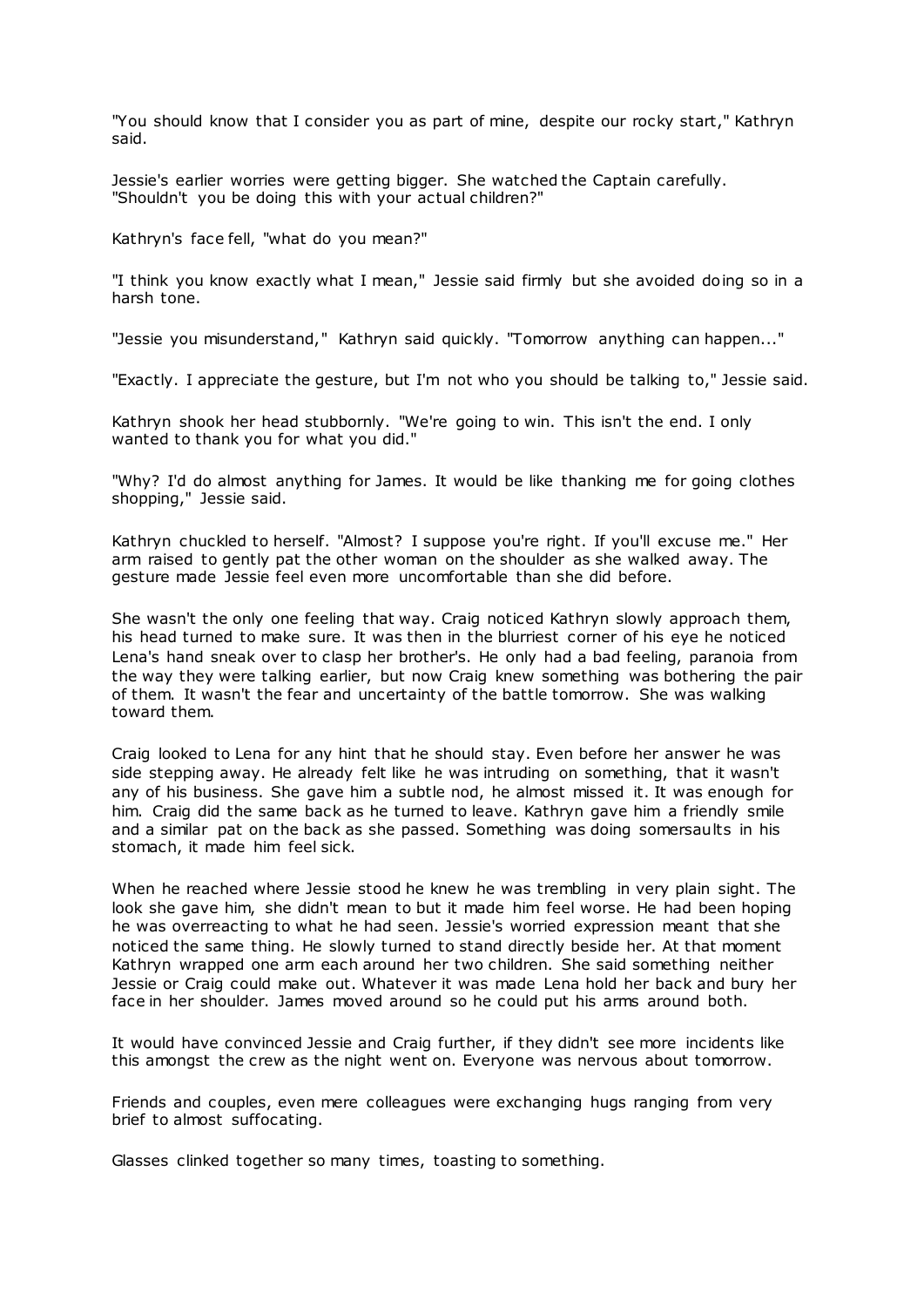B'Elanna took a break from the double date to check on her children in the playground. It was perfect timing as Tom and Harry had turned into a solo one, unfortunately leaving meant that Tira would feel like a third wheel for a while. Miral she spotted first. There was no need to go over to her, she thought. She was happy enough on the swing, being pushed by her best friend that she was convinced she lost only a few weeks ago. Her laughter could be heard from where she stood.

"Higher!" Miral would yell every now and then. B'Elanna noticed Amy cringe each time. Reluctantly instead of just one, she started pushing the swing seat with two fingers.

Chakotay made his way through the crowds, stopping to talk to anybody who were alone or confronted him. Most of the time he had a gentle smile on his face, when he didn't, it struggled to keep from breaking.

As he entered one cafe he overheard a familiar voice talking in an amused tone, "place your bets. Who will die, who will be maimed? Will the Enterprise be floating in the anomaly again? What..." Chakotay grabbed him by the collar and dragged him forward. The two crewmembers previously enjoying a meal sighed in relief.

"Tell me, do we have any need for you anymore?" Chakotay hissed.

"Obviously," Damien sneered while waving the PADD. Chakotay groaned, nobody would be callous enough to be taking bets like this. At least he hoped so.

The Doctor walked by as discreetly as he could to avoid a trip back to Sickbay. It was only Damien after all. The most he expected to treat were hangovers. He didn't want to have to think about what he may be doing tomorrow. For now he was only interested in finding out where the karaoke bar was, as he had heard singing when he entered the Holodeck. His shoulders slumped when he couldn't find such a thing, unaware that the only singing was Annika's beach performance.

He spotted Neelix sitting on a karaoke like stage in one bar. The Doctor's first thought was there'd be a stampede any minute. Thankfully all Neelix did with the microphone he had found was talk into it. Some crewmembers had gathered around to listen to him, so far there was no hint he'd start singing. As he got closer he heard him mention the start of their journey through the Delta Quadrant. The people who were listening were primarily crewmembers who had joined after Voyager's return. The Doctor's interest was piqued, he walked the rest of the way to join them.

Kathryn clutched onto Kiara's shoulders as the young girl squeezed her back. She planted a kiss on her granddaughter's forehead. She was surprised when Yasmin hugged her from behind so abruptly. A smile appeared on her face, her spare hand moved to clutch one of her arms.

Neelix's stories peaked with ones revolving around the bizarre first encounters with Damien and his band of idiots, which got the audience laughing at the ridiculousness of it. The ones he followed them with were about Lena's arrival on Voyager and her discovery about Kiara, or the demon attacks from Deck Thirteen. Some were entertained by them, but the mood was significantly lower. Neelix tried to rescue it with a tale about Annika's rise to insanity. It was a little too late by then.

It had gotten so quiet compared to how it was at the beginning. Too many people sat in silence, fretting about later.

What started out as a carefree get together, felt like it had turned into a funeral.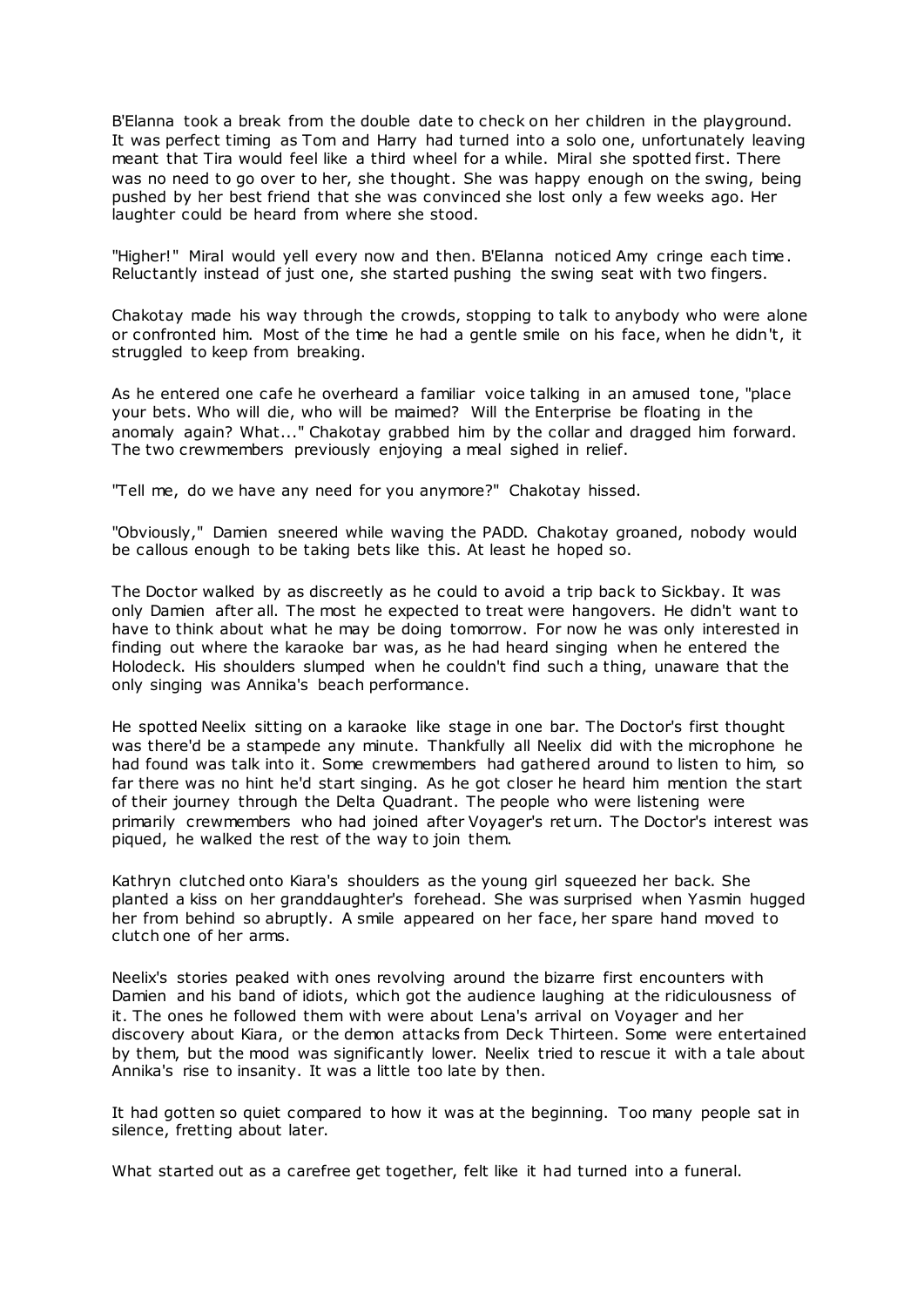Sensing that, Tom changed the program to start a firework display. Crowds gathered on the beach to watch, some opted to stay in the cafe's and bars and watch from there with their food and drink. Bryan noticed his little sister jumping up and down near him, trying desperately to see around people's legs. He knelt down to pick her up and put her straight on his shoulders. Her face brightened up before she saw any of the fireworks go off.

Tom held his youngest son in his arms, pleased that the idea had helped a little. He found himself hoping that it wouldn't be his last good command decision.

Lying straight ahead of them was a field of darkness. Nothing seemed to be in their path. The three starships slowed their momentum to an almost stop. A blue shimmer surrounded the two Starfleet vessels, forming a diamond bubble around them. The final ship slowed to a standstill.

Tom watched the nothing on the viewscreen, trying desperately to ignore the butterflies the size of the ship doing evasive maneuvers in his stomach. He took in a deep breath, then glanced around at every person on the Bridge.

"Normal shields a hundred percent, the system is online. We're ready," Craig reported from Tactical.

"Three way channel between the ships are open," Faye said.

Tom nodded. "Paris to Katane." He forced a cheeky smile on his face and lightened his voice, "it's not too late to join in the fun."

The crew heard a few people chuckling over the comm. *"We must have missed our invitation,"* Ersa's voice responded lightly.

Harry laughed as well to hide his nervousness. "I wouldn't worry, Tom's being sarcastic ." Tom stared at him, bemused. "It'll be pretty dull if everything's gone right. I'm planning on taking a pre-rift nap."

"Oh Harry. That's a rookie jinx move," Tom commented.

*"It's been quite an... interesting ride, Mr Paris,"* Ersa's voice said. *"On behalf of the majority of my crew, I thank you for all you've done for the Erayan people. The rest..."*

*"Are deeply sorry for our first encounter,"* Yana's interrupted. There was a good pause between the two, so the Bridge crew knew Ersa expected her to.

"Losing your home isn't easy," Harry said.

"Yes and we don't blame you for the actions of your previous commander," Tom added on.

*"We all wish you well. Good luck,"* Ersa's voice said.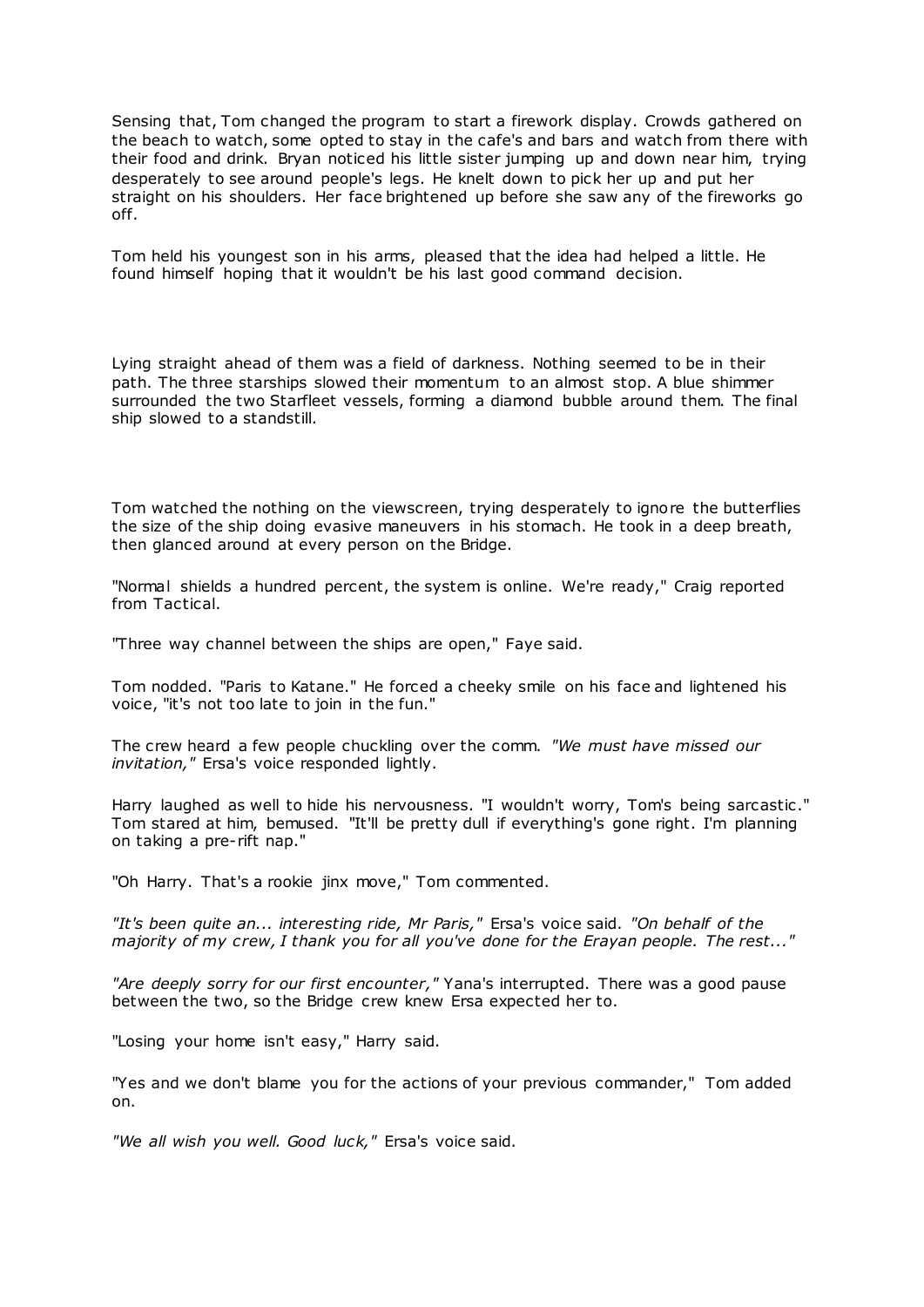Harry smiled, hoping it would help him feel better about any of this. "Same to you. Safe journey."

*"You as well."* There was a tiny bleep indicating their side of the commlink had ended.

"All right. Helm, take us in," Tom said before his throat closed up.

Voyager and the Enterprise picked up speed, toward the vast black ahead of them. The Katane remained where they were. They watched as the two ships were swallowed by the beast.

The lights dimmed, a gentle amber softly lit up the corridor on and off. A blue shadow fell onto the two people standing by the window. They had watched as Voyager entered. A blue fog gradually took over the black, drowning out all of the stars. This blue mist seemed to be moving with them, churning at their touch.

It seemed a brighter colour to Lena than the last time they were here. Her shoulders slowly raised, her body tightened as she drew in a large breath. She didn't notice she had done it until there was the need to exhale.

In the distance they could make out the faintest hint of a nebula, only spotting it as its purple interior swirled away from its own shell.

The ship mildly vibrated beneath their feet, at the same time the view began to shimmer.

"The shield," James said.

Lena hoped he was right. In here, anything could happen.

"The new shield system is drawing power," B'Elanna reported. Her relief was all over her voice. "It should be working."

Chakotay slowly approached her, "why is the ship shaking?"

B'Elanna wasn't worried. She passed him a smile to prove it. "The anomaly is a lot stronger than that brief spot we entered two days ago. What you're feeling is the inertia from the shields resisting its effects."

"I guess we won't know it's working for certain until we make some decent progress without incident," Kathryn said. Her lips curled slightly, "although we could be confusing it by wanting to stay inside."

"That's true. Nothing really happened the last time until we tried to leave," B'Elanna said.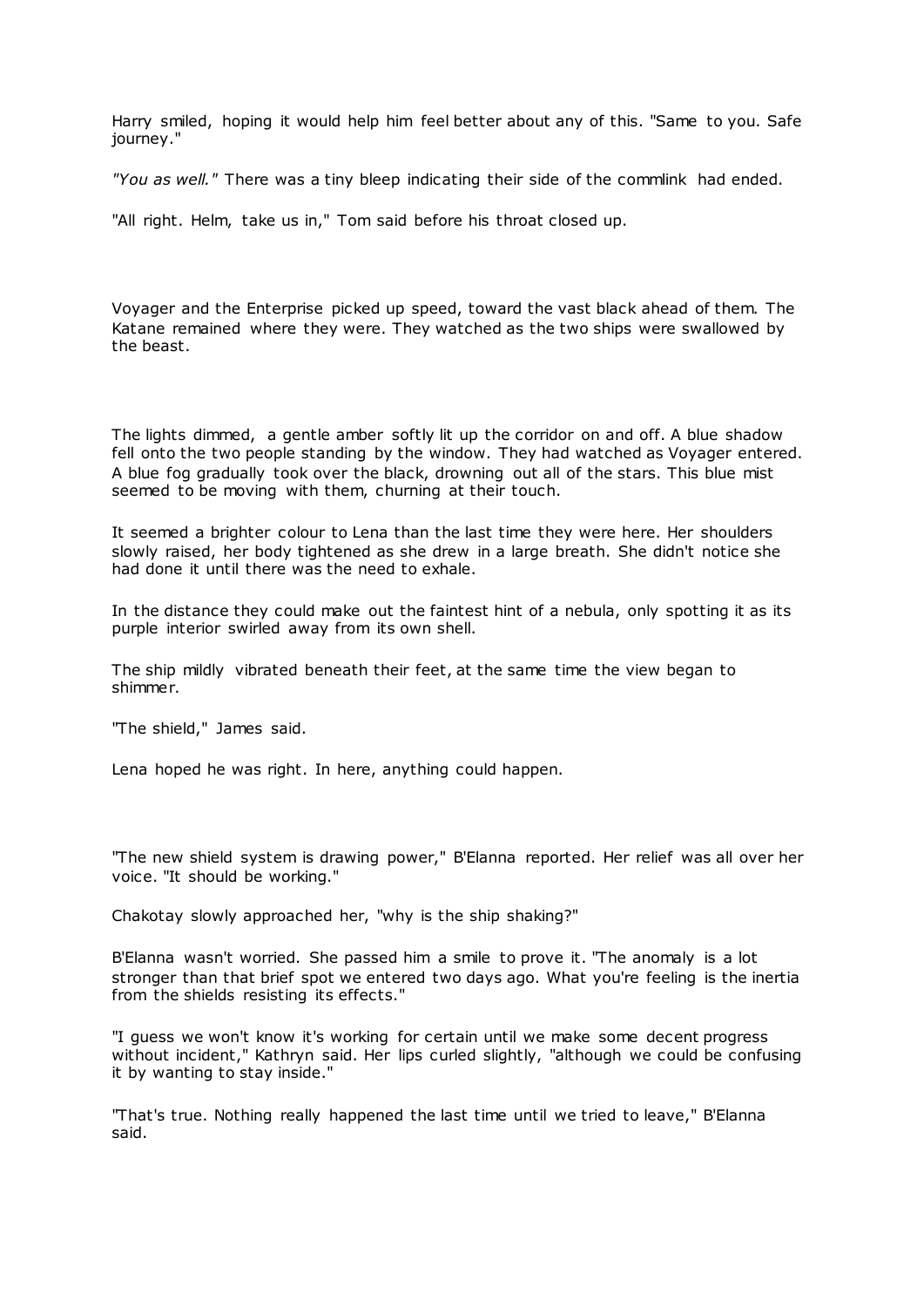Chakotay found himself staring toward the viewscreen. The sight of a very faint spherical object in the distance, or so he hoped, put him on edge. He gritted his teeth together.

"How long until we reach the rift?" Kathryn questioned.

"Ten minutes," was the nervous answer.

Kathryn made her way over to Tactical. "We have to be prepared for the possibility that the rifts are destroyed or closed when the anomaly consumes the area of space. Get the subspace..." she directed her next words to Chakotay, "detec -opener ready."

Chakotay almost let slip a grin. "We're not going with Damienator? Colour me shocked."

"If we open up our own door, we may trigger another anomaly expansion," B'Elanna reminded them both.

Kathryn nodded, it didn't spoil her mood. "If it does, it won't be for long. We'll destroy that bridge when we come to it."

Lena slowly glanced to her left, her hand firmly gripped the strap across her shoulder. "Final sweep. Which side do you want?" she asked.

"I was thinking one of us could check the Enterprise. B'Elanna seemed really worried about their shield," James replied.

"Hmm. Do we have the time?" Lena said warily. She made a few light groans while she thought about it.

"No, probably not. Lets hope the shield does work," James said. He gazed outside for a few seconds. "You can have whatever side you want."

Lena shook her head while smirking, "great *thanks*. You can have the lower decks, and back of Deck Eight. Deck Thirteen's more your territory than mine."

James sighed, it did nothing to calm his nerves. Lena watched him closely, feeling the exact same way. He gave her a smile anyway, "see you on the other side."

Lena rivaled his smile with a confident glint in her eyes. "Please, this'll be a piece of cake."

"Well you are good at that," James said.

"Duh," Lena laughed, it wore off pretty quick. All that was left was a fear that she wouldn't see him again. James' smile remained as he leaned forward to give her a hug. She hung onto him tightly. It couldn't last, they had to part. They soon went their separate ways.

Tom squinted his eyes, desperate to see anything. All he could see was the blue mist that they had been subjected to for a long twenty minutes.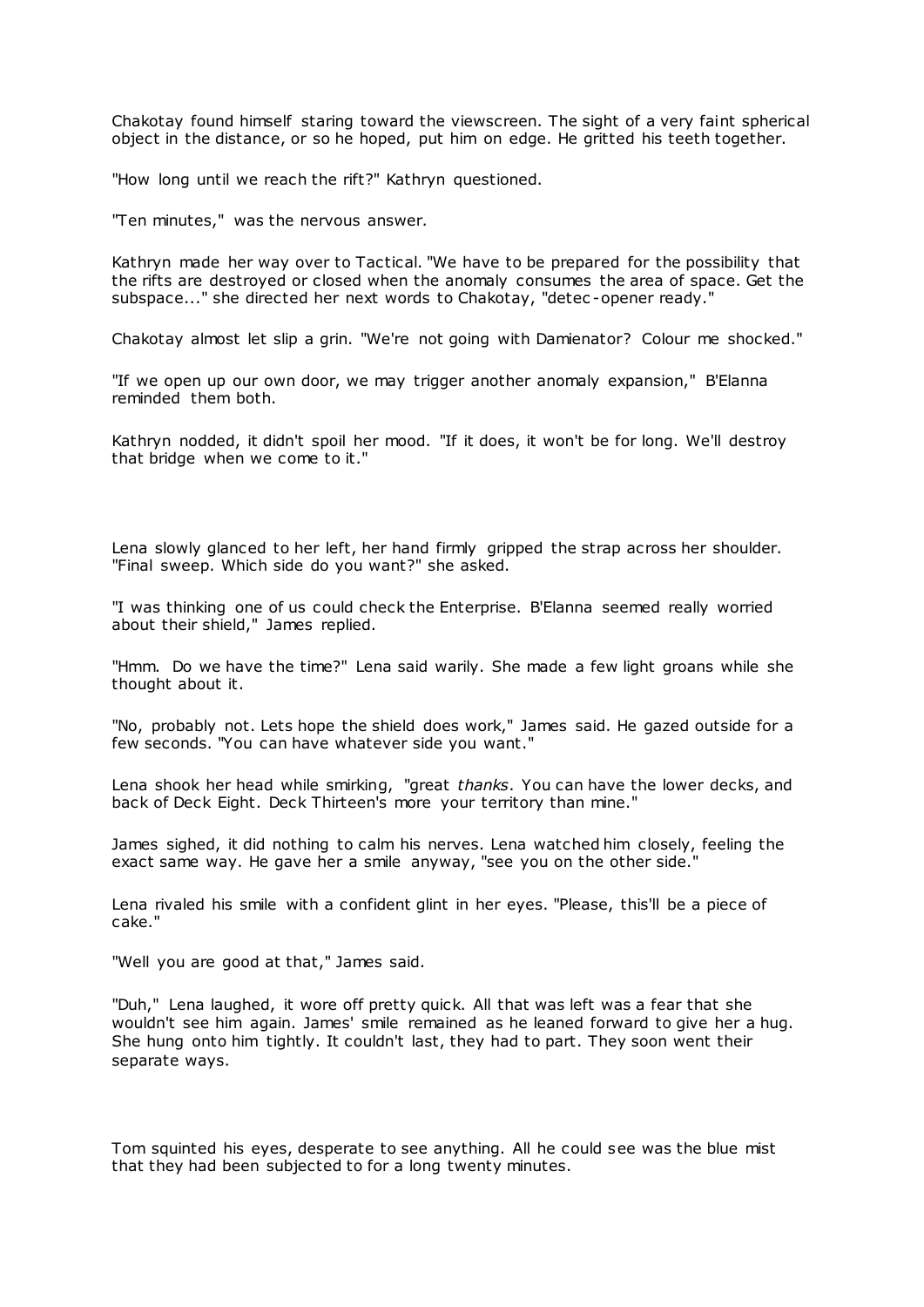"It's there all right. Sensors are picking up the sub space readings," Faye said.

Harry appeared by Tom's side, staring curiously at the viewscreen. He thought he imagined it, an extremely faint cut in the darker shades of blue. "If it's there, is it big enough for us to go through?"

"Now you ask," Craig commented.

"It might be a tight squeeze for the Enterprise," Faye answered anxiously.

*"Should we try using the subspace opener to stretch it a little?"* Chakotay's voice asked.

*"It's possible. As it hasn't been tested since Damien used it, I'd advise avoiding it unless it's necessary,"* B'Elanna's voice replied.

Tom walked over to the helm to take a look for himself. He scoffed, then smirked confidently "I could fit her through that with my eyes closed." He instantly regretted it as soon as Danny started sniggering rudely. "Shield strength?" he asked Tactical.

"Regular shields a hundred percent. Anomaly defence seems stable, power levels are high," Craig replied.

*"Same here. No reports of anything weird. We're good to go."*

Tom glanced backwards at Harry, he nodded. "Red alert. Weapons at ready. Take us in," Harry ordered.

"Here we go," Tom said in a long drawn out breath.

The Enterprise moved forward first toward a slightly darker patch. Its blue shell shuddered as its saucer section faded away, from tip to stern. The entire ship was nowhere to be seen in a matter of seconds.

Voyager followed its exact path. The mixture of blues reflecting on its hull brightened while its shields battled to protect them. Rays of red tried to break through, the two colours clashed, casting smaller spots of purple.

Everyone's eyes were on the viewscreen. The path ahead of them, a twisted corridor of blood red and sky blue. It didn't even look real.

"We shouldn't be here," Daniel said, echoing most of the Bridge's thoughts at what they were witnessing.

Kathryn rose from the chair, her face tightened. It took some persuading to avert her eyes from the screen, and redirect them to Tactical. "Do it."

The rest of the Bridge breathed in nervously. The order only took a mere panel press to fulfill, it took a few seconds for the hesitant shaking hand to comply.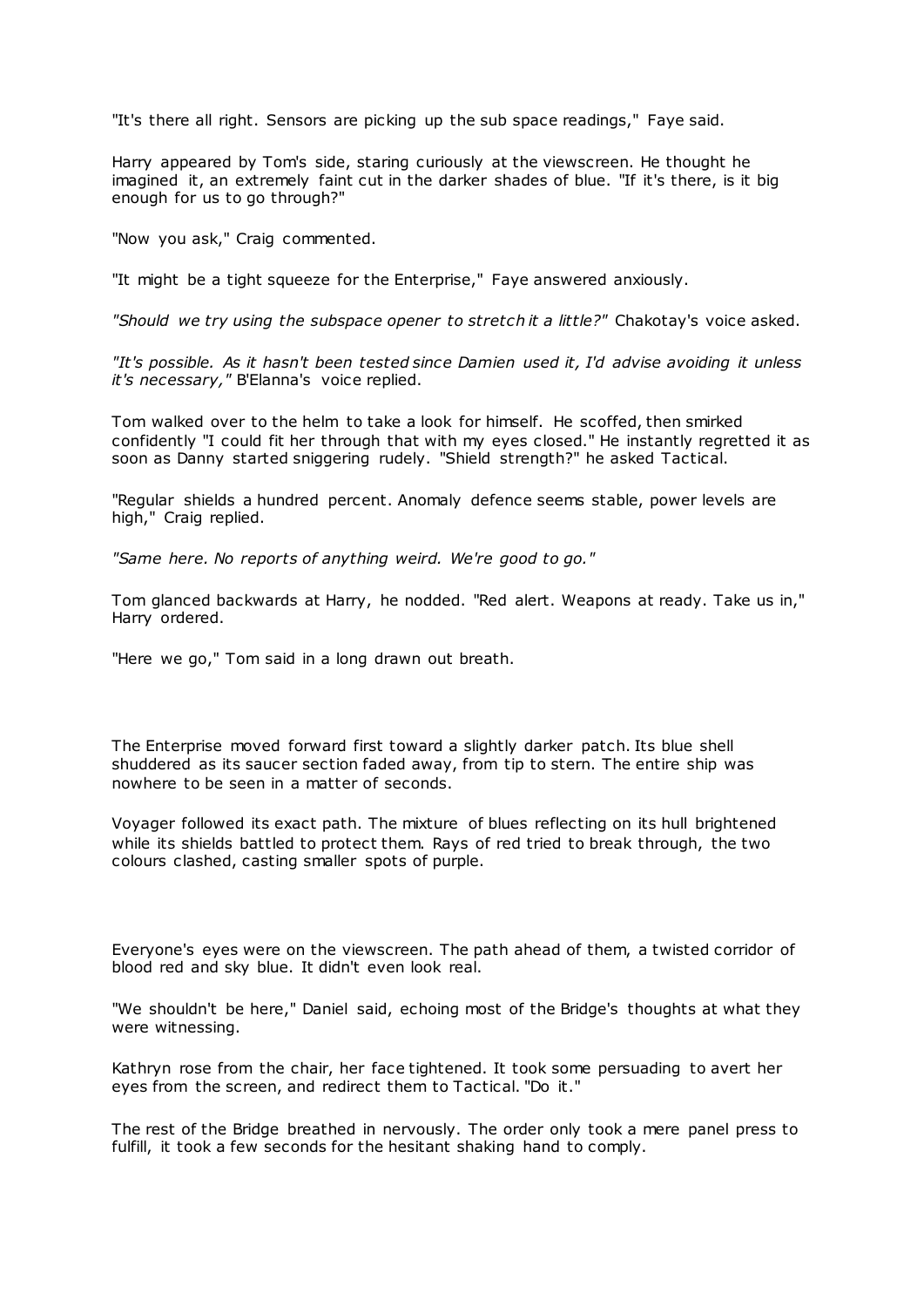Tom tightly shut his eyes for only a moment. Until he heard the tell tale beeps he could pretend they were somewhere else, that nothing was happening.

"That's it," Craig tried to say but the lump in his throat tried to stop him.

Harry didn't notice he was pacing from one side of the Bridge to the other. He stopped when he realised people were staring at him. One he turned his attention to. "Do you sense anything yet?"

A very nervous Wesley shook his head. "It's quiet. It's never quiet."

"Didn't you say that was a good thing?" Craig reminded him bluntly.

Wesley trembled. "Even in an unused space, I can still sense a Game or two being prepared. This... it's empty."

"Relax," Tom said, waving his hand the one time. "We entered through a little hole in their huge Game Sphere. Of course there's no cubes in waiting."

"They'll know we're here!" Wesley barked out of fear. "They always know. If they can quickly find a few intruders, they'll find two starships. Especially ones they not only know about, but have two Chosens aboard, and one link they can exploit. So why is there nothing here?"

Harry stared at the screen. He couldn't do it for long, the bright colours quickly began to make his eyes water. "Probably the same reason why they haven't notic ed or fixed the glitch in their..."

"Incoming!" Craig shouted over him. Everyone's attention darted toward him. "Three ships on our stern. They're targeting weapons."

Tom ran over to his side so he could see for himself. He instantly recognised the energy signatures coming from the three dots on the sensors. "Evasive maneuvers, pattern..."

"There's no room for a starship to do maneuvers in here," Wesley stammered.

Tom ignored him, "Kim two one. Hold on everyone."

Harry had time to dive into his chair as the starship rolled onto its starboard side. The tiny three ships following them fired a white shot each. They flew by, one grazed the shields before all three detonated far in front of them. The red of the corridor ahead shuddered from the blast, dust of the same shade showered into their path.

"What's tha..." Harry barely had time to ask.

Wesley ran down to the helm, his eyes wide in a panic . "Level us off quick!" No one argued as the sight of the powdered red grew closer. The ship quickly tried to level off. The tip of the port nacelle brushed through the dust. The shields surrounding it sprang up to its defence, it still didn't stop the inside of the ship shuddering so much everyone had to cling on. Wesley had nothing to hold onto, he slammed into the ground.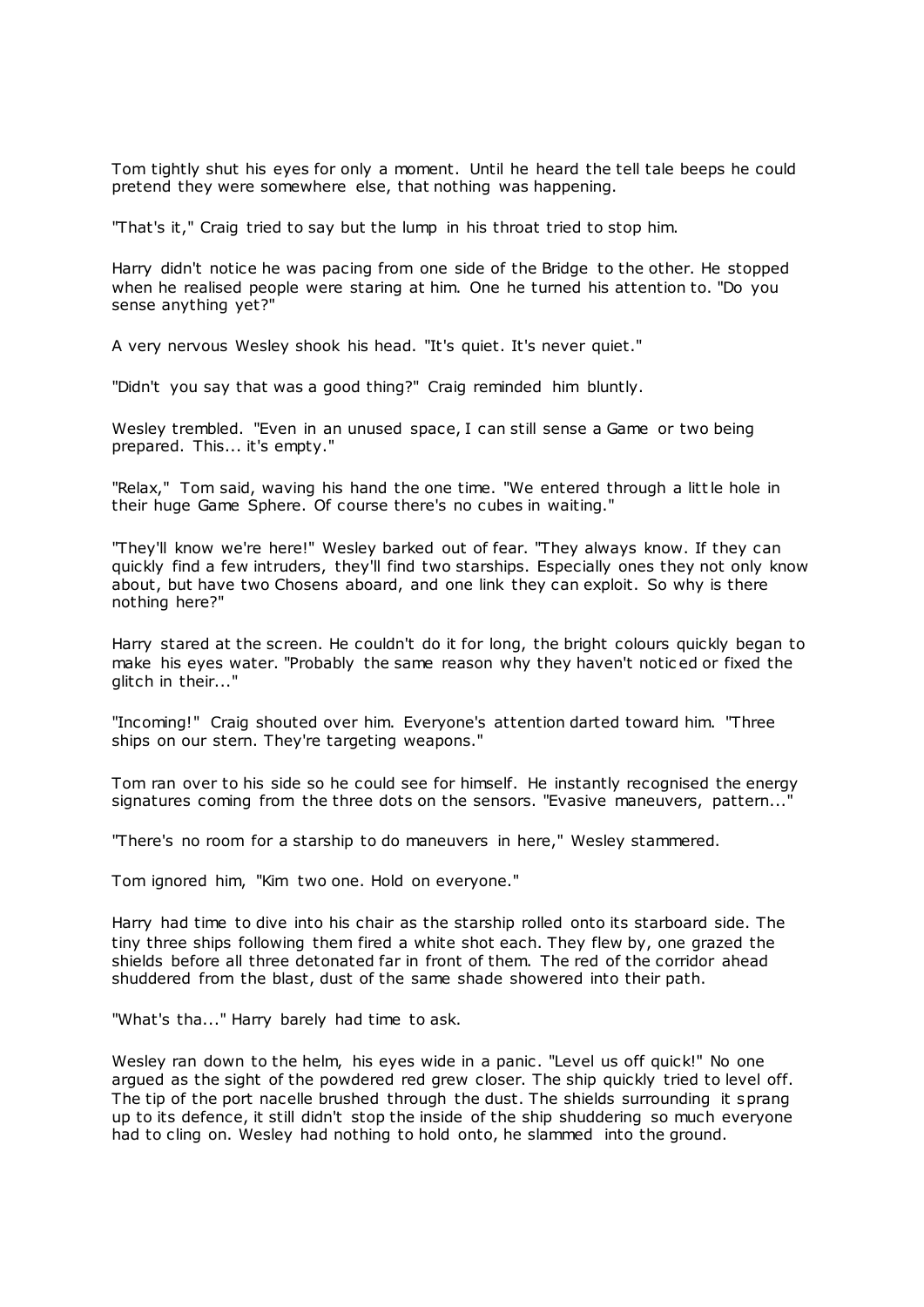"Shields in the port stern section down by twenty percent," Craig reported. Tom t urned his head to give him an order. "Re-routing to compensate."

"What the hell was that?" Harry asked through his panicked panting. He noticed Wesley struggling to get up, so he rushed over to help him, putting off Faye thinking about it. "Are you all right?"

Wesley couldn't stop shaking but he was relieved that someone came to his aid. "We must be careful. Hitting anything from the corridor at this speed, it would be like running straight into a cube." His words instantly made the helm nervous.

Tom sensed it even with a back on him. "I'll take over then." He hurried forward to take their place. "Computer, activate manual..."

"No," most of the Bridge groaned.

"Fine," Tom huffed.

Craig wasn't one of the people objecting, he watched the sensors carefully. The three unknown ships changed formation to a triangle around one of the Starfleet vessels. He was about to report it when four more appeared behind them. "They've brought reenforcements. Original three have moved to surround... um, they're scanning..."

"Which ship are they doing this to?" Tom asked.

"Voyager," Craig replied.

"They're not scanning," Tom interrupted ominously.

Lena stumbled forward as the ship rocked at her feet. The Red Alert lights and siren were cut off, quickly replaced by the Intruder Alert signal. Instantly she froze, her body began to shake. Steeling her nerves she continued on toward a wall panel. A few taps brought up a schematic of Voyager. In the lower decks a small light flashed. "Thirteen," she whispered. As she did another appeared in the saucer. Seeing that made her run as fast as she could.

"Where?" Kathryn demanded while hovering behind Opps.

B'Elanna's fingers flew across the console, bringing up the exact image Lena had been looking at. "Deck Thirteen section two. Deck Five section one. They're spreading much more quickly than the previous attacks."

Kathryn firmly ground her teeth together. "If they were going to do this anyway, why fire...?"

"They did the same to the Leda. There was no reason then either," Chakotay replied.

"Those four ships are gunning for the Enterprise, charging the same weapons. The first three are focusing those beams on Voyager," Tactical reported.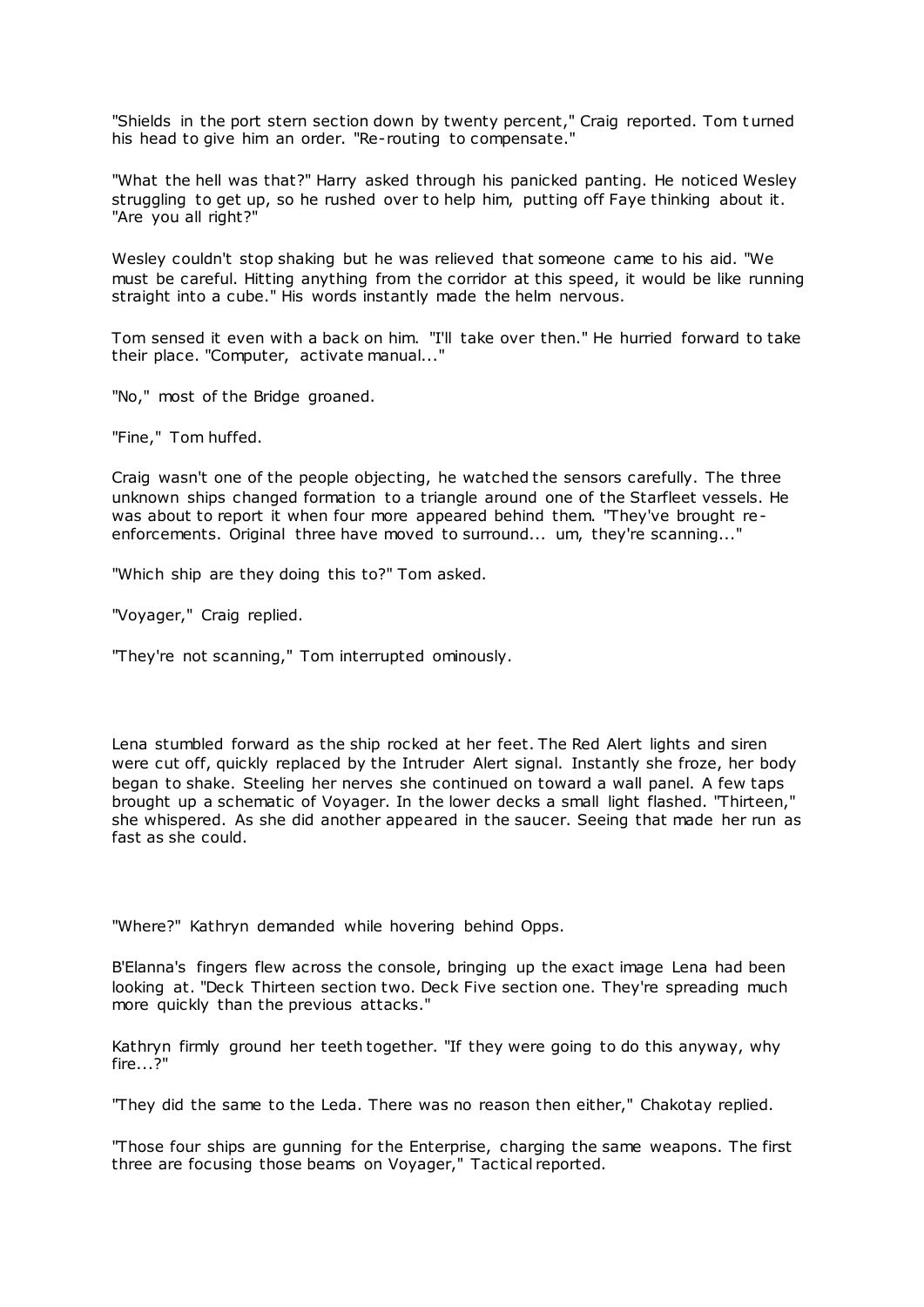Chakotay bit his lip before replying to that, "the Leda was just in the way. That's reason enough I suppose."

Kathryn's eyes rolled up to glare at the viewscreen showing some of the attacking ships. They were no bigger than shuttlecrafts and far less menacing looking. It felt far more insulting to her. "We need to hold them off. Target..."

"More are coming," Tactical cut in, panicked. "I'm detecting a dozen."

"More to pick at," Kathryn said flippantly while turning on her heel. She stood back in the centre of the Bridge. "Phaser beam, full yield. Pick 'em off one by one."

Chakotay walked over to Opps, "keep an eye on Thirteen and Five." B'Elanna nodded. "Do you know if anyone's checked in yet?"

A piercing blue greeted James on arrival, he had to squint his eyes a little to bear it. It filled the whole corridor ahead, which had began to smell like scorched metal. Once his eyes adjusted he noticed the right edge of this light burning its way through the wall.

His right hand reached for a weapon hanging at his back from a sheath, t he other tapped his commbadge twice before going for another weapon attached to his leg. All he could do now was wait.

He didn't have to wait very long. Shadows began to emerge from the centre.

"We got confirmation on Deck Thirteen," Faye said. The ship trembled right after her last word, her hands gripped the station. "Two out of the new twelve are on the portal squad. The other ten..."

"Yeah you don't have to tell me," Harry said as he wiped the sweat from his bow. "Return fire."

Craig groaned out of frustration. "They fire and run, they even dart around while directing that portal beam. It's difficult to get a lock. That last hit reduced the stern shields by forty percent. Re-routing won't always be an option."

"Well I'm sorry, but it's not exactly spacious in here. We don't have a lot of dodging options," Tom grunted. He slammed his hand on the console, "that's it, don't care what you think. Computer, manual steering. Transfer all helm controls to it." As soon as the manual control systems emerged he grabbed them tightly, one hand pulled back. The action slowed the ship down so abruptly the attacking ships flew off without them and disappeared out of sight.

*"What the hell are you doing?"* Kathryn's voice shouted at him.

He still winced despite her not being there with him. His hand returned the control to its previous position. "Just binding time, I know what I'm doing."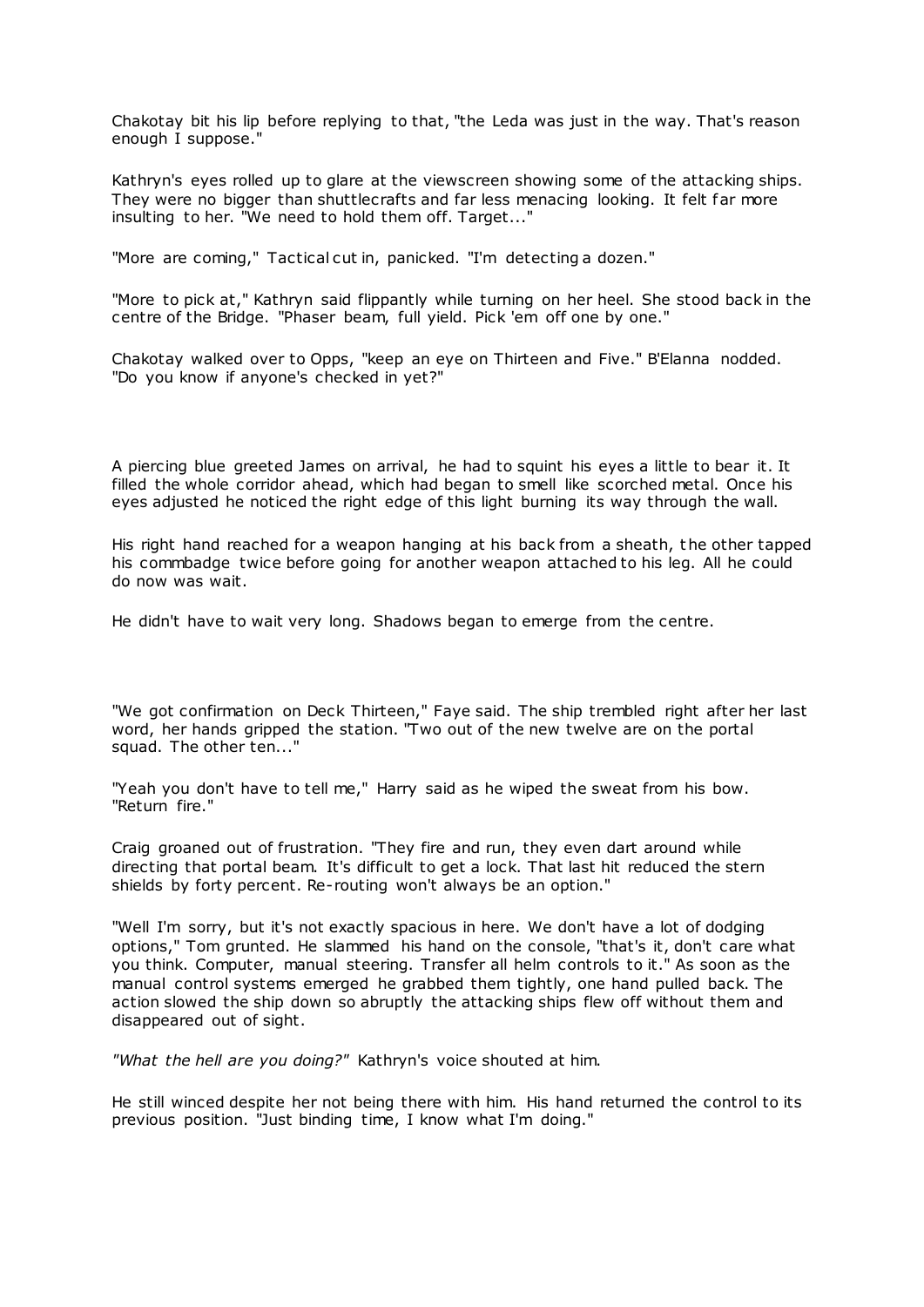Kathryn rolled her eyes. She looked at the nervous wreck at her helm, sweating buckets after that little stunt. A small pat on the shoulder re-assured them. Daniel was her next target, standing in a daze at the back of the Bridge. "Voyager may be fine with two or maybe three portals, but the Enterprise can't sustain this constant barrage..."

Daniel didn't respond immediately, irritating her further.

"One hit disabled the Leda. It's amazing we've lasted this long," Chakotay commented.

Kathryn slammed her hand down next to the watcher to get his attention. When it didn't even make him blink her anger fizzled away, a curious look appeared on her face. "Have you found one?"

"I'd take a left. Keep going and you'll end up back in the Jarsha galaxy," he murmured, barely moving his lips.

"A left? I haven't seen anything other than straight ahead," Chakotay said.

Daniel blinked five times rapidly, he shook his head afterward. "We entered via a Game Sphere power link. We're almost in the main hub, so to speak."

Kathryn looked over her shoulder to check if she needed to tell the helm, they briefly glanced back to show she didn't. "Keep looking, okay."

"It's impossible. I'd take what you can get," Daniel said.

"There will be one. I'm sure," Kathryn said confidently. Still her eyes showed her concern. "We just need to hold them off until we do. Keep firing, any change on Decks Five and Thirteen I want to know immediately."

An arm swung at her head. Lena ducked while swinging a sword out in front of her. It sliced straight through one of her attackers. Three more swarmed around, none of them were willing to wait their turn. She quickly straightened back up with only seconds to figure out what to do. One of the creatures lunged forward to tackle her, he had to be first so she aimed a kick to keep him back. Another tried to claw at her at the same time, her sword holding hand swerved up to deflect it. The claws and metal clashed together. Her kick managed to knock the first attacker back a little. She had no time to stop the one in the middle throwing a punch at her face.

The blow knocked her back, she quickly tried to regain her balance. The claws creature took full advantage and swiped its claws upward. Her weapon flew out of her grip, straining the muscles in her hand as it escaped. She heard it clatter far behind her. The two remaining monsters were far too close for her liking without it. There was no way she could turn her back on them to retrieve it. Her mind raced, trying to think of a way to get some space.

While one reached to grab her Lena instinctively threw herself backwards. The room span once, her palms pressed against the ground, pushing her back onto her feet. Her right reached around for the weapon at her back before she landed. All in a space of a few seconds she had gained some ground, while re-arming herself in the process. The new weapon pointed at the closest of her two enemies. She pulled the mechanism back, then let go, freeing the sharp object loaded into it. The pointed edge struck into its ribbed forehead. It let out a curdled growl as it fell to the floor.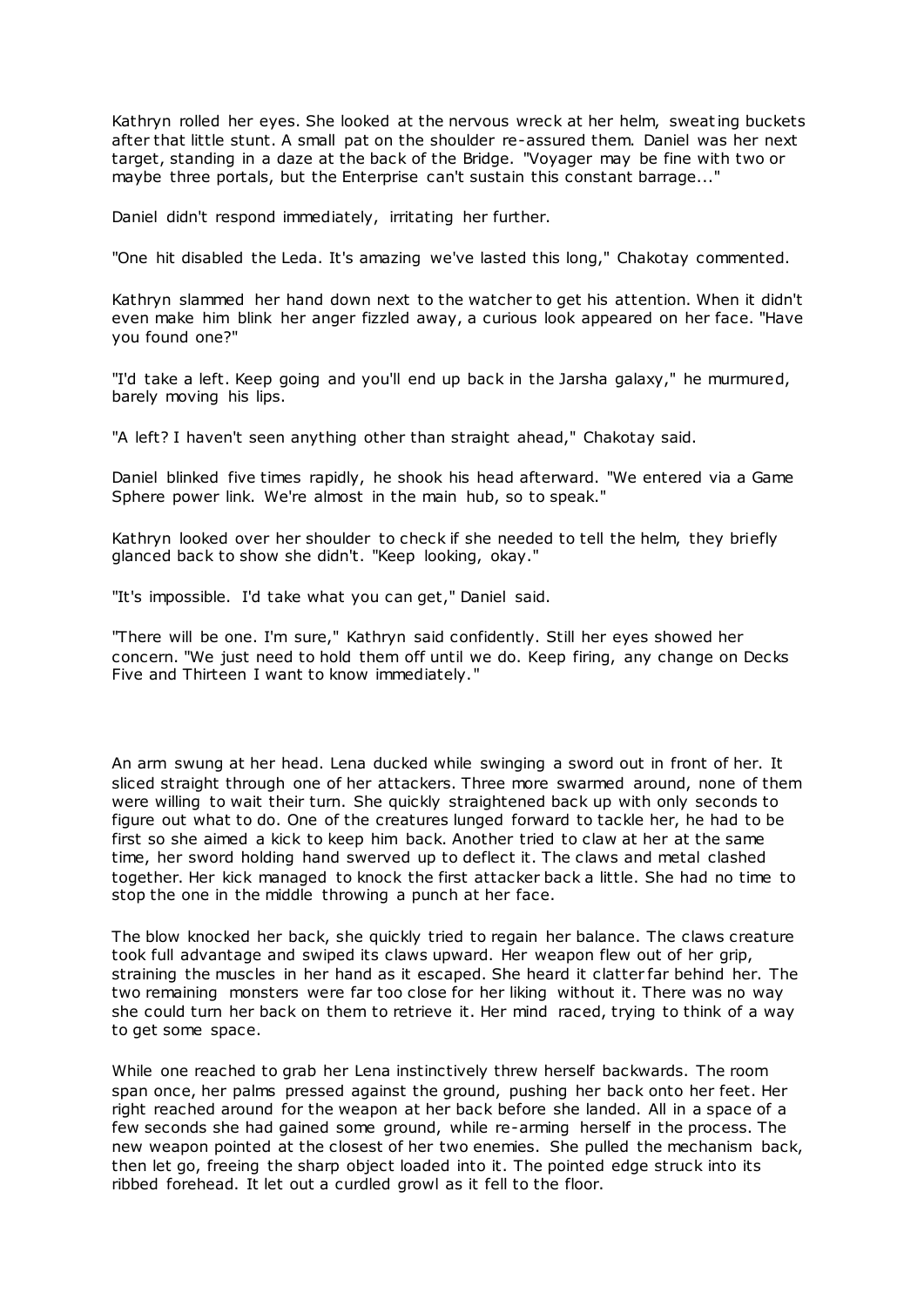The other was still gunning for her. Its claws bared, ready to strike again. She crouched down and dropped to roll away before it could reach her. Her sword lay in arms reach, her spare left quickly grabbed the handle. The creature jumped towards her new position, she pushed the sword forward at the last second. She felt it vibrate as it ran itself through, stopping just before reaching the handle.

There was little time to shake or push it off, not even anytime to toss it aside. The third beast, the one she originally kicked away threw itself at her again, hoping this time since she was distracted it would work. It did, they both slammed hard into the ground.

The light was blinding him, even from the side. James could feel heat coming from it, reminding him of the portal he voluntarily ran into ten years before. He knew he must be close to it, or more accurately it was closer to him. The fumes from the burning walls left him feeling light headed, his eyes began to water. Once more he ducked his head to behind his arm, all while backing away from incoming blows, to take in another deep breathe and hold it.

While his back was on it, another figure leapt out of the bright portal, straight for him. He didn't see it, but he heard it coming. With foes all around him, stepping out of its way wasn't an option. Ducking would leave him vulnerable, easy prey for the others. He waited until the very last second to grab the creature before it could hit him, as it was still airborne it was much easier to fling it straight over his head and shoulders. It was intended to be slammed into the floor in front of him, instead it crashed into one of his front attackers. They both fell into an irritable heap.

Another was still rushing forward, not put off by the last two attacks. Two more on his opposite side. James noticed the new arrival on the ground had brought a nice looking axe with him. He barely had time to snatch it before the one now behind him grabbed him, one arm around his neck, the other holding back his right arm and pulled him backwards. Its small claws scratched at his throat. The pair ahead laughed as they converged on him. James swung his feet up while the demon still had a strong grip on him, slamming the two attackers in the chest.

The one still holding him dug in his claws deep before he could recover. He involuntarily exhaled the last breath he tried to keep going for a while, immediately breathing in the toxic fumes from the burning metal. As he brought his feet back to the safety of the ground, James knew he had to get out of there, at least for a moment. The two on the ground were struggling but they were getting up. Now was the time. He pushed backwards until they both slammed into the wall, hard. It shattered on impact, stunning the demon holding him. Its hold on him loosened.

James was free to swing around and plunge his new axe towards its neck. With a loud thud it dropped to the floor in two pieces. James pulled a face as he stepped over the bigger piece, and in through the new hole in the wall. For the time being the oxygen in this room wasn't compromised, so he took in another deep breath. There wasn't time for anything else, in the corner of his eye one of the two lying in a heap had managed to stand back up. It took one look at him, his face showed it didn't think he was worth the trouble. His latest kill still lay by his feet. He couldn't let this demon escape from him. His leg swung back, then forward at full speed to send the body flying in its direction.

"Oh come on," it complained, making James realise it was the same demon he tossed the last one at. Even if it wasn't intentional that first time, it still made him snigger to himself as it smashed straight into it, knocking him down once more.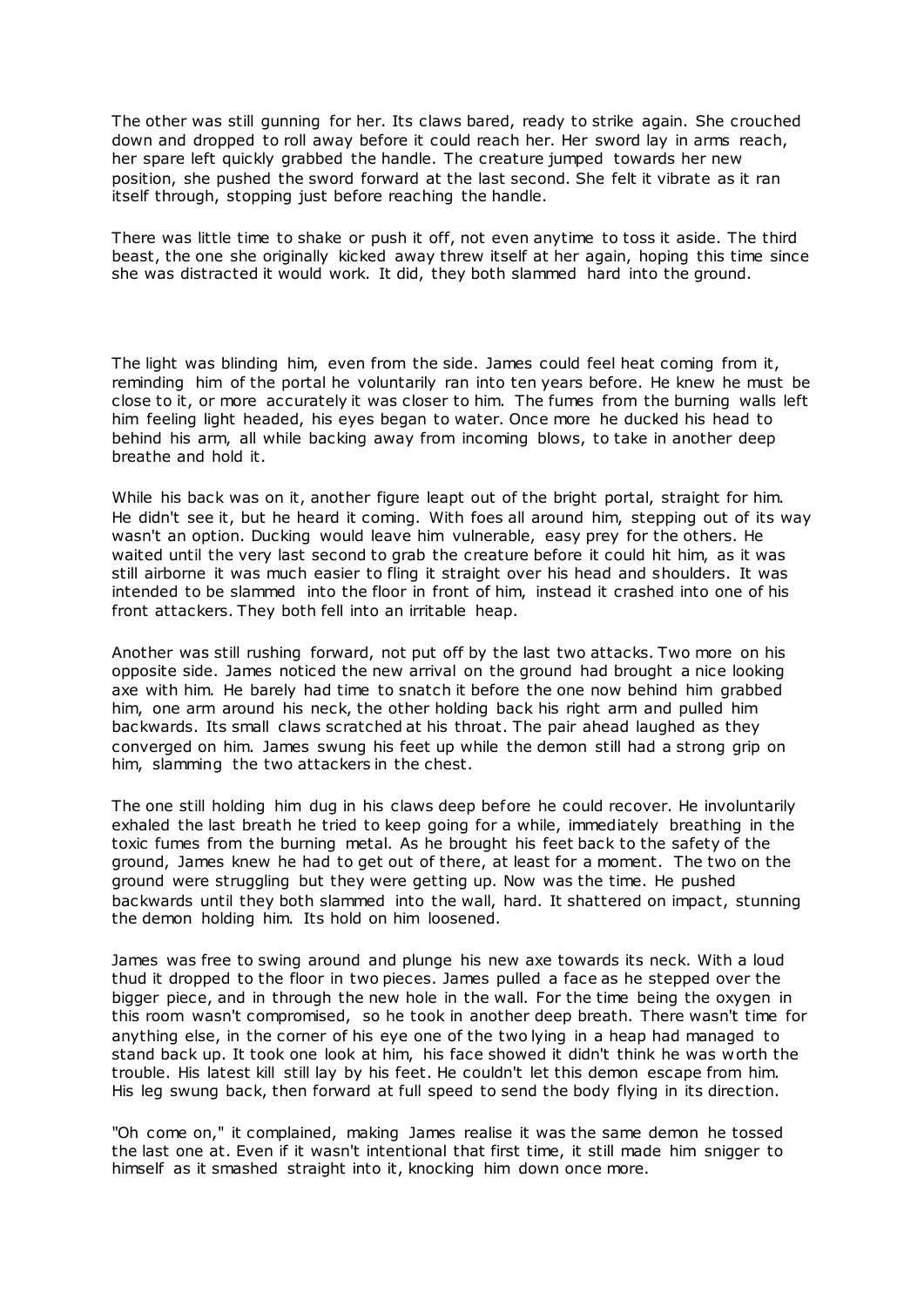From where he stood the light seemed to brighten. The edge of it had began to overlap the edge of the hole. The smile faded from his face. He knew what this meant. It wasn't just his imagination, it was getting bigger. He hurried out through the hole, almost bumping into the last demon in the process. It got a punch to the face for its lack of trouble. James was more concerned about the portal nearby, he squinted his eyes to look at it. He almost missed it, a faint sight of a forcefield flickering weakly.

"The portal shield, it's overloading. There's too much..." B'Elanna reported, her console flickered off and on to illustrate her point. "The amount of power these portals are generating, it's too great."

Kathryn growled impatiently. Her eyes locked on the viewscreen and at two of the ships flying by their own. "Concentrate on one single beam ship. Watch them, look for a pattern. Then fire in the direction they're going."

She expected a confirmation of her order, anything but she got nothing. When Kathryn looked over her shoulder Chakotay ran to the empty Tactical station.

"What? Where is..." Kathryn stuttered. The Commander shook his head, he was as baffled as she was.

The turbolift doors opened, allowing the lone person inside it to dart out into the corridor. Her commbadge chirped as she ran down with a heavy book under her arm.

# *"Jessie. What are you doing?"*

Jessie ignored it, only stopping to check one of the ship maps on the wall panels. Her finger traced the deck she was on until about half way through the ship. It tapped while her head turned to one side. A brief rumble almost threw her off balance, then she jogged off in that direction.

The next time she stopped she dropped to her knees. The book pulled out from under her arm was placed onto the floor in front of her, then opened. It didn't take her long to find the page she was after, the corner of it folded over so she could find it easily.

### *"Jessie! There's nothing on Deck Eight. What the hell are you doing?"*

Jessie tapped her commbadge once to open her side of the channel, then again to cut it off. Once that was done she began to read the book aloud.

The knife plunged into its chest, pinning the creature to the ground. It squirmed, the blow wasn't fatal. Lena saw a heavy arm hurtling toward her, she threw herself down to one side, forcing her into a roll that left her on her back. She had to get up. There were still two more. Before she could one appeared in her line of sight, raising its foot over her stomach. Quickly she aimed the long range weapon at it and fired, the sharp object pierced through its foot and grazed its knee. It cried out as it stumbled backwards.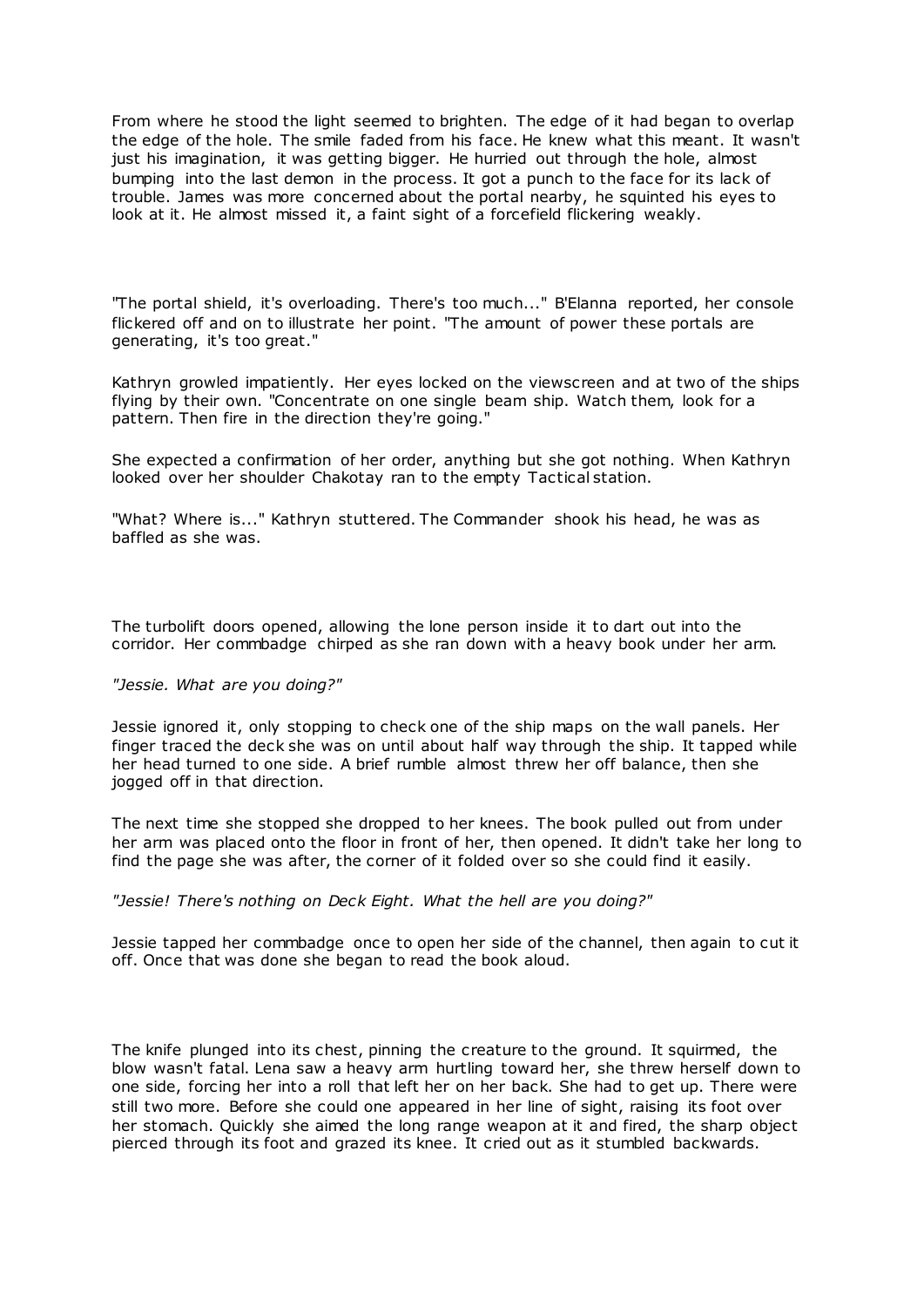Lena clambered to one side, away from it, all the while sitting up. Once she did she rushed to her feet. Then a light flickered in the corner of her eye, only it wasn't coming from the portal or the struggling shield. It was coming from the opposite direction. She had little time to wonder what it was when it grew into a wave rushing toward her.

A low rumble in the distance, right behind him. James looked over his shoulder slowly, his eyes kept darting back to the portal just in case. The same glimmer of light got him to focus only on that. He slowly walked toward it, passing a couple of groaning injured demons on the ground. Its growth didn't put him off in the slightest, his eyes sparkled with it as it rushed toward him. The white brushed over and around him gently, like a warm summer breeze. He heard cries of anguish come from the monsters that were still alive, and he knew exactly why.

Still he turned back to see for himself. The wave overwhelmed them, their bodies burned from its touch. It left nothing behind as it flew through the weak forcefield. The portal seemed a lot dimmer from the attack.

James smiled anyway. His eyes drifted above to an unseen deck, "that's my girl."

Jaws had dropped, eyes were wide in astonishment. Tom tried to vocalise it the best he could. "The shield did what?"

Faye was speechless. All she could manage were um's and and ah's. Wesley had decided to hover around her station, he stared at it curiously. What he saw interested him greatly. "That's a protection spell. Very powerful. No demon's getting through that."

"Jessie?" Harry wondered aloud.

Tom found himself sighing despite feeling breathless from the shock. It left him winded. "Will it effect the link to the demon realm or whatever the hell we're calling it?"

"Think of it as a secured door. It's still there, but you're not getting in unless you've already got permission," Wesley said.

"If we can just get rid of our pursuers, we won't have much to worry about," Tom said, typically as the ship trembled. He expected it so he didn't react. "You are keeping an *eye* out, right Wes?"

"Of course. But as I told your Captain, the chances of finding a suitable one are slim to none," Wesley answered.

Tom silently agreed with him. He turned towards Tactical, hinting for a status report. Thankfully Craig knew what he was after, so answered him, "Enterprise's regular shield strength is at eighteen percent. They haven't touched Voyager's. There's still two attacking ships left. One more hit and..."

"We can't wait," Tom cut in. He made eye contact with Harry to see if he agreed. He swallowed a painful lump in his throat before nodding. "Anything in our galaxy, Wes."

"As you wish," Wesley said.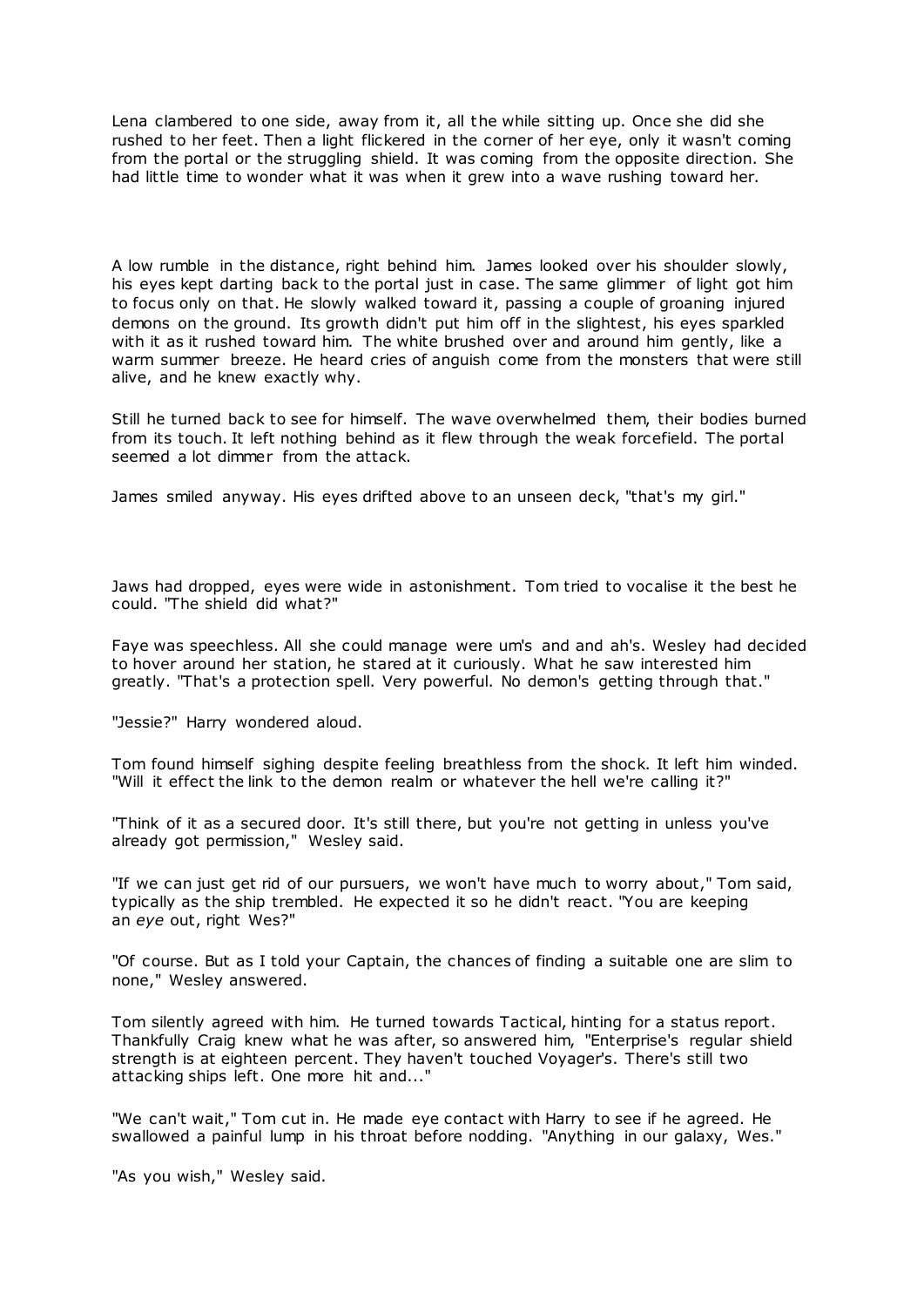Kathryn swung around at the sound of the turbolift opening. She still wasn't sure whether to be angry or not as Jessie stepped out of it first. James followed immediately afterward. For the time being she settled on angry. "Maybe you could have told us you were going to do that."

Jessie shrugged as she replaced Chakotay at Tactical. "I didn't know if it would work. Sorry."

"Even with your anti-demon shield, we can't keep this up," Chakotay said reluctantly. His eyes lingered on the other side of the Bridge, briefly cat ching Kathryn's. "Daniel?"

Daniel kept a transfixed stare toward the viewscreen. He barely reacted to the ship tremor, then rumble quietly beneath their feet.

"Report," Kathryn ordered.

Jessie scanned her console as James walked over to join her. "One of t he attacking ships has joined the portal squad. They're targeting Deck Thirteen."

"They badly want that door open. Even still, they're not getting in," James said.

"Not as long as Jess is alive anyway," B'Elanna reminded everyone.

Kathryn felt a smirk tugging on her lips. "Good. One less ship for us to worry about." Chakotay arrived by her side, watching her carefully, which she noticed in the corner of her eye. "Keep targeting that final attacking ship. We'll ride this corridor until it shows us the way out."

Daniel's eyebrows twitched. It brought him partially out of his daze. "I think... I think I found one."

"You think?" Chakotay said.

"It looks like one but..." Daniel mumbled, his voice hoarse. "We won't only have a few ships to worry about if we head for it."

Kathryn made her way over to him, a frown on her face. "What do you see?"

"The destination, it's hazy. There's a vast concentration of Softmicron in the vicinity, it's clouding my sight," Wesley said.

Tom sighed, "if we time it right." Wesley's eyes widened in horror toward him. Tom brushed it off, "which way, and how long?"

"Uh... second left, up two. Only five minutes. You can't be serious," Wesley stammered his answer.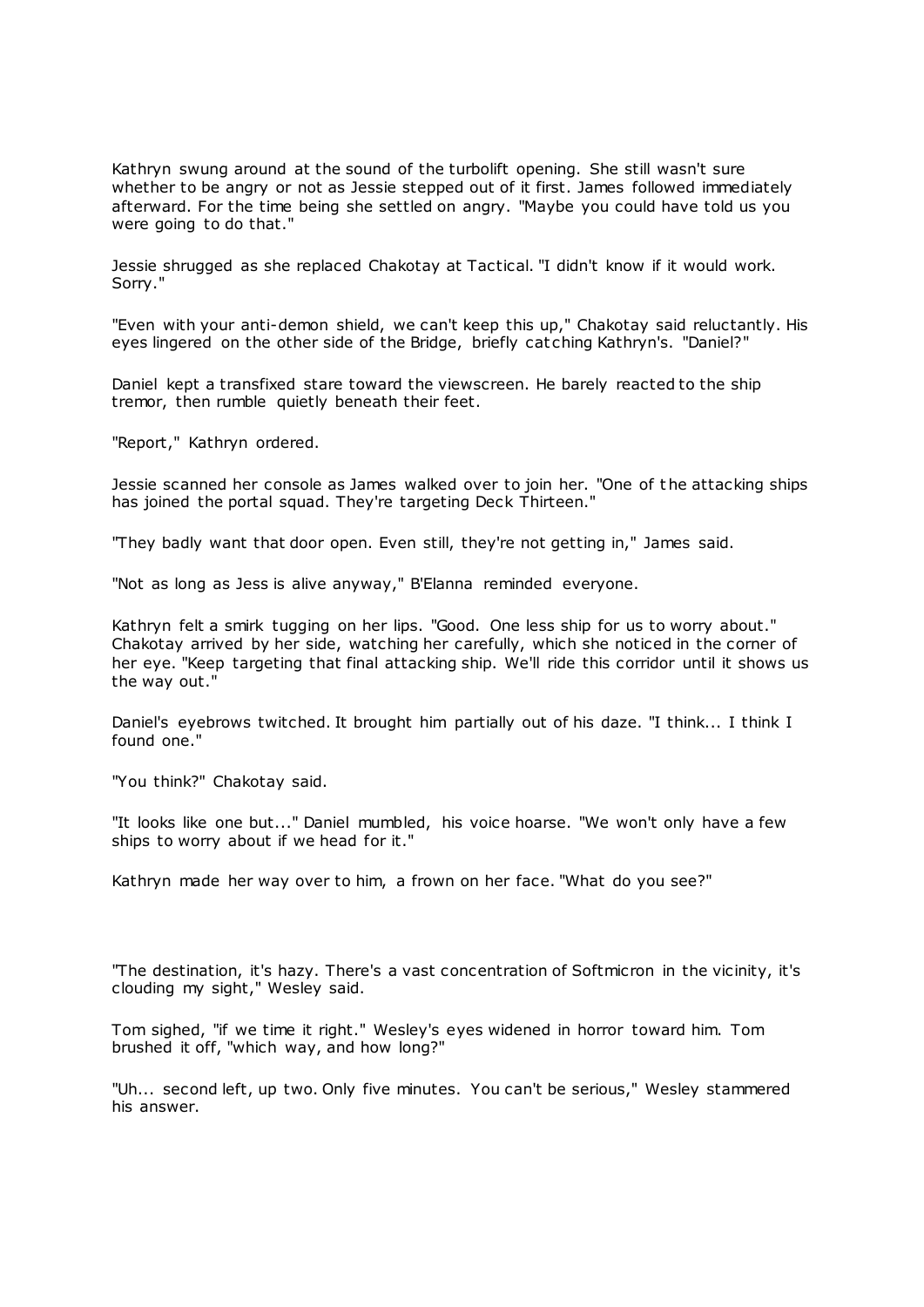"This is what we're looking for. The Softmicron party just makes it all the more irresistible," Kathryn smiled.

Daniel found it hard to argue with that. He rushed over to the helm to relay the directions.

Kathryn slowly made her way back to the centre of the Bridge, all the while glancing around at everyone. She saved her final one for James, who seemed a little conflicted with it. Jessie had sensed it without even looking, she placed her hand on top of his closest one. Kathryn smiled and nodded at them both before turning her back on them.

"This is it. Everyone to their positions. It's time to take on the final boss," she said.

"Not your best pun, but it will do," Chakotay teased her. A few people behind them scurried from their stations. Daniel passed them on route to the back of the Bridge.

Kathryn laughed discreetly so only Chakotay could see or hear it. "I thought *game over* was far cheesier." Chakotay laughed as well.

Harry paced by a very nervous Wesley. As he did he tried to stop the Lieutenant, barely having the time to open his mouth and inhale. He grumbled as he kept going down toward the front of the Bridge.

"Status?" Harry said.

Craig bit his lip briefly before answering. "Four remaining, maybe... No they're firing again."

Tom's nerves were beginning to make him feel sick. Staring at the viewscreen wasn't helping. He guided the ship a little to the right, a low rumble told him that it grazed the shields.

"Returning fire," Craig said. Faye looked over her shoulder, watching and waiting for him to give her a sign. He gave her a nod and she began to tap furiously.

"That's odd," Faye said. "I can't establish a lock on the one on Deck Five. The signal's there but..."

Craig's head darted in her direction.

The shield struggled to keep back the expanding light, it flickered and in places started to spark. A commbadge lay discarded nearby, voices poured out of it. Its owner hid around the corner, leaning against the wall with her eyes firmly closed. Her face soaked with tears still falling.

Footsteps quickly approached, drowned out by the noise of the energy smashing against the forcefield. She only noticed when they were within a few metres of her. Eyes flew open in a panic . "No..." she barely had time to mumble before somebody crouched down to put one arm under hers. "No! I'm not..." She pulled her arm away.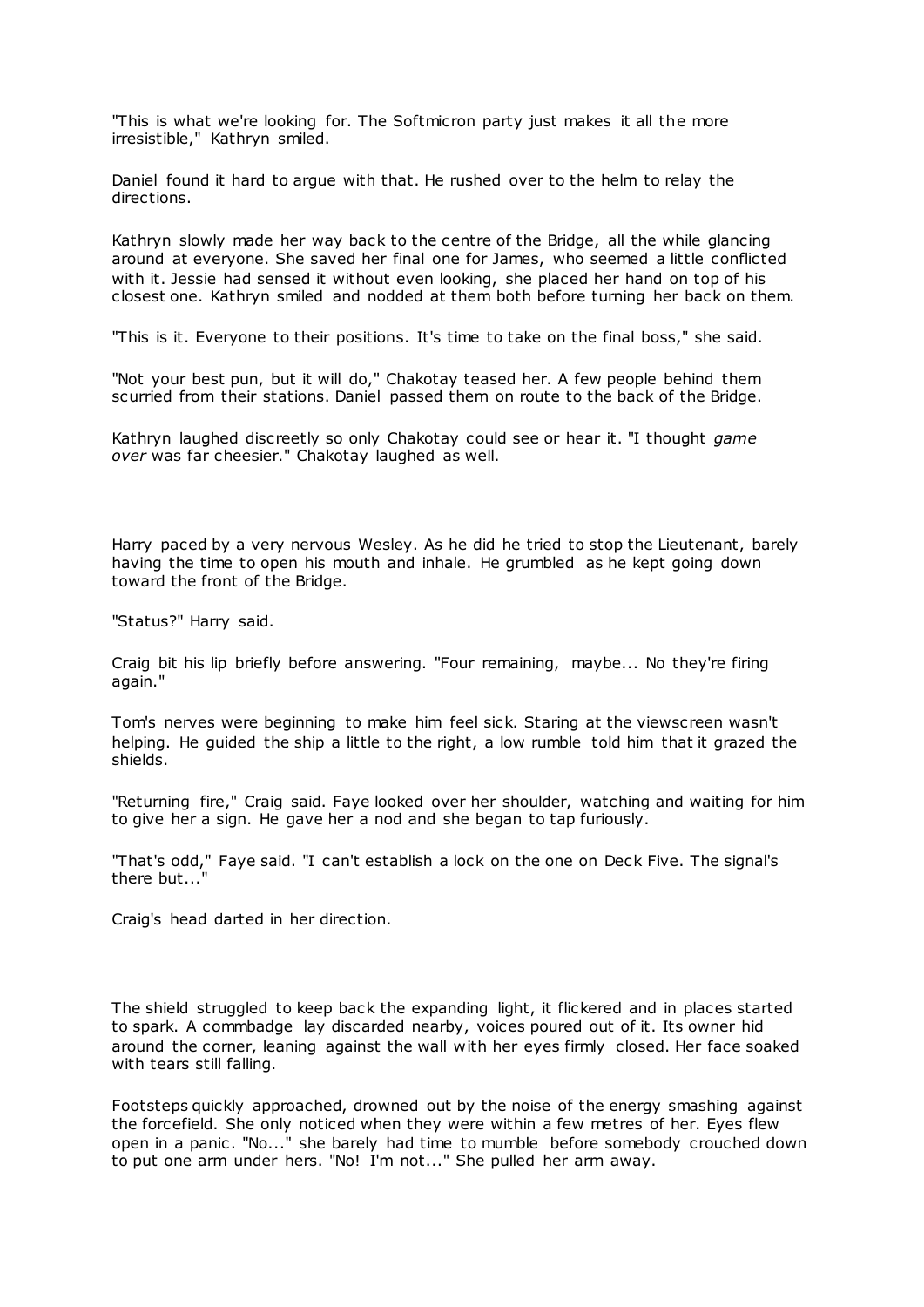"Lena. You can't stay," James desperately tried to plead with her.

The same stubborn glance that her mother always used when doing something no one agreed with, was directed at him. Tears rolled down her cheek. "Watch me."

James stared down at her, unsure what to do. The computer shouted a warning at them both. As far as he was concerned now, there was only one option. He lurched forward and wrapped his arms around her, all the while ordering, "now!"

"No, no!" she sobbed as they were taken over by a transporter beam.

Kathryn reached the Captain's chair and slowly settled herself down into it. Her arms spread onto the rest. A contented smile formed on her face.

*"Warning,"* the computer bellowed. *"Self destruct in ten, nine..."*

On the eight she reached over to take Chakotay's hand. He smiled warmly at her.

The five her right hand discreetly entered a command on the armrest panel.

As the computer said three he disappeared in a shimmer, leaving her behind.

*"One."*

Tom wanted to look away, but his head and eyes were locked in place. One second the ship he loved so much flew behind them, surrounded by the five remaining enemy ships. The next a light overwhelmed it. A wave of white spread, slamming into the corridors. Their home for eleven years, all that was left of it was shards of metal and a grey haze.

The entire bridge was silent apart from a few consoles bleeping timidly. It wasn't to last. The ship shuddered, forcing everyone to hold on.

"What..." Harry said, still stunned from what he witnessed.

"I... I don't know. It's not us. It's outside," Craig stuttered.

Tom hadn't managed to tear his eyes away so he saw it before anyone else. The blue's and red's were fading, the corridor looked like it was widening. He swore at one point he could see black in between the two colours. "It worked. The Games Matrix, it's failing."

Lena tried to push her brother away. He however held onto her tightly, so all they did was sway slightly. The fight in her had faded away. Her tears wouldn't stop, she shook so much her body ached. It was getting difficult to breathe in between sobs, making her gasp and wheeze. Instead of trying to push him away, she fell into his shoulder.

"Mum," he heard her whimper. What happened didn't hit him until then, and when it did, it felt like a punch to the gut. Tears quickly welled up in his eyes as well. The idea that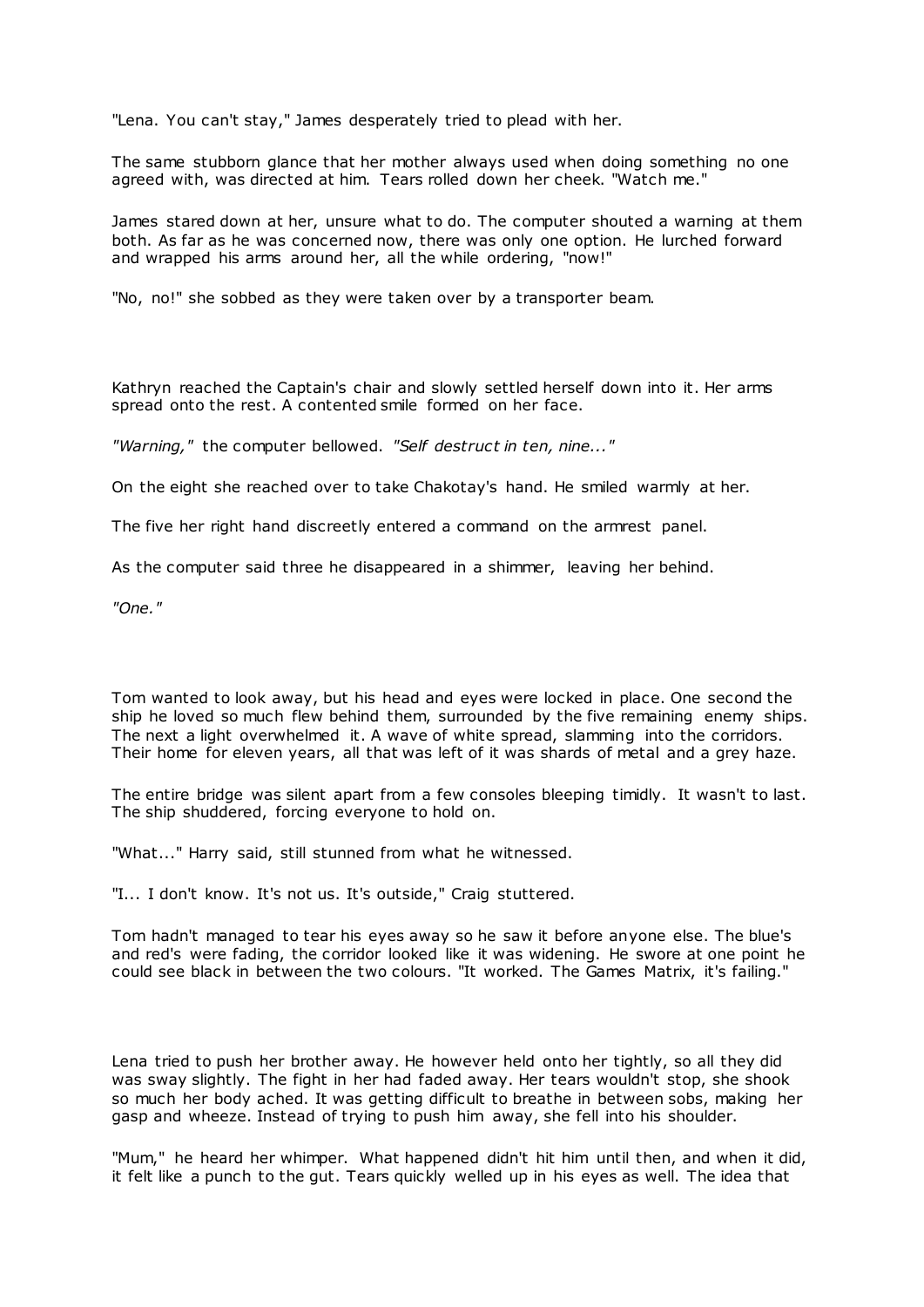they'd never see Kathryn Janeway ever again. Hear her withering insults toward Tom, obsess over coffee. That she'd never do something as impulsive to solve a problem, like she had just done, ever again. It left him feeling cold, whilst at the same time he was proud. This was how Kathryn Janeway wanted to go out. Not used as some revenge attack against him while she slept. She would have wanted to go down with her ship to save everyone. To save them.

He attempted to look down at his little sister, her face buried in his shoulder. The tears were blurring his vision. He hoped that she'd see it the same way.

Showers of reds and blues fell into their path. The starship twisted to one side to avoid it. Shields flickered up as the edge of the saucer had little time to escape it, and brushed straight through. The walls closely surrounding them began to flash a blinding purple, the subtle motion of the two previous colours gently flowing alongside one another froze in place. Cracks travelled along beside the ship, as if they were following it.

The path ahead widened, the unknown black swallowed the vibrant red and blue streams still streaming on a set path. They continued on, straight toward a purple speck lying within the corridor floor. As they approached, it grew and took shape. Straight edged, with four corners. The walls above it twisted, it appeared to be falling, showering the object with an imposing cloud of powdered debris.

As the object itself began to glow a deadly red, the starship dropped down almost vertically before it would reach it, into a still blue and red corridor. What lay ahead of them now dwarfed them, it blocked their path completely. So enormous it was it looked apart of the corridor, a tall and sturdy purple cube. Sitting beneath it a cloud of lavender vapour, churning against the ground.

Behind them the walls continued to brighten and freeze, the cracks ran toward them and the object.

"Well?" Harry said nervously.

Wesley shook his head, he turned to Daniel to see if they were on the same page. They seemingly weren't as Daniel pressed a bulky cigarette to his lips, immediately lighting it somehow without a lighter or setting the alarms off. He noticed the other watcher looking at him. "Nope. The damage must be obscuring everything. I can't see where it goes at all."

"It's the same one we sensed. That much is certain," Wesley said irritably.

Tom took in a deep breath. "No choice. We're going in." He glanced over his shoulder. "Take the portal shield system off-line, Craig. B'Elanna give me full engine power."

B'Elanna gave him a wry smile as she obeyed. Craig however had sweat rolling from his forehead at just the thought of doing it.

"May I remind you Mr Paris, there's still a chance that flying directly into a Game Cube whilst in the Matrix will end the exact same way as..." Wesley stuttered.

Daniel blew smoke in his face, Wesley prepared to cough but he quickly realised it wasn't real. "May I remind you that the shield will trap us in that Game, which will get squished when it tries to come back here as *here* will be history."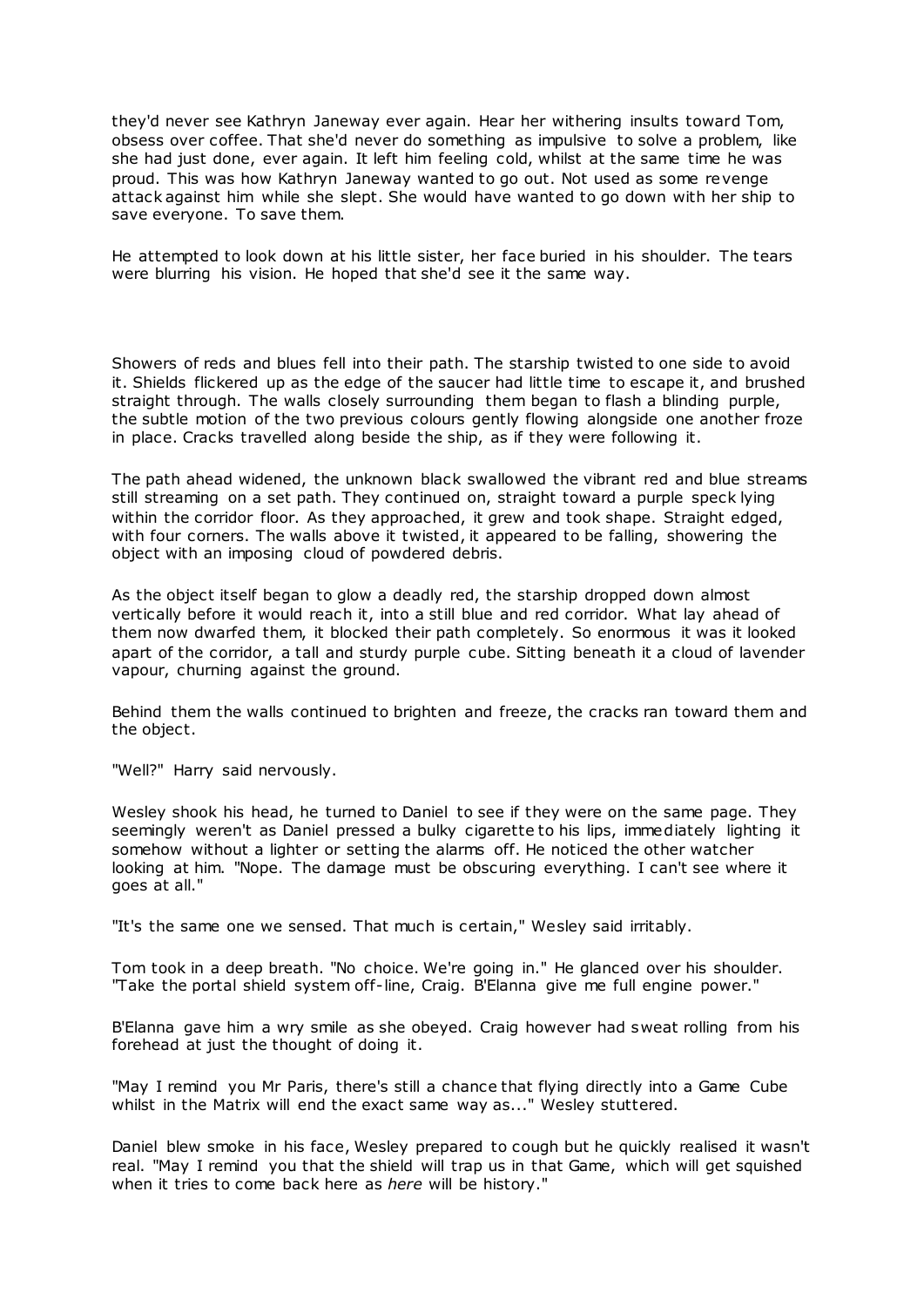"Hmph. I knew this was a terrible plan," Wesley huffed.

The cube on the viewscreen had taken over the whole thing. "Shield is off -line," Craig reported as the ship tremors increased in strength and number. Anyone standing hurried for the nearest object to hold onto, stumbling on route.

Tom pushed the manual control lever forward as far as it could go. His left hand hovered over another control until just the right moment. "Deploying landing struts."

There was little room left to turn away, no time to run. The cracks were almost on them, breaking shards of purple, leaving behind nothing but black. The cube itself began to move slowly downwards. There was nothing left of the blue and red streams, they had all frozen into the pale purple weakening itself into oblivion.

The Enterprise dove into the lavender waters, hidden from the carnage around them.

Something was different about this game compared to any of the ones they'd been in.

A see through hologram span around in his comfortable chair to face them, with a big showman's grin on his face, bowing to an applauding audience that they could not see. They were his audience, no one were clapping, and sat in a vast array of seats surrounding the huge circular glass podium he was inside.

It was difficult to narrow it down to just one something. Nobody was sure if this area was an over the top upgrade to the waiting room, or a part of the game itself. If it were the latter, it was a completely new type and there was nothing around but the hologram to tell them how to play it.

"Welcome, welcome to Zero Hour. The game that challenges your wits, your integrity, and best of all your winning smile," the hologram laughed. The invisible members of the audience laughed with him.

"Oh crap," B'Elanna groaned.

The hologram climbed out of his chair to pace the stage. "For you do not win Zero Hour with strength and violence alone. No. What's a kill if it isn't done in style? No one wants to see a player cower in the dark. I know I don't." He faked a yawn so patronising most of the crew rolled their eyes in disgust.

"For those of you who are new to the show, the rules are very simple. There are two..." he pointed to the crew, then behind him at what looked like an empty mirror image of where they were. "Sides. Each must send at least twenty volunteers, only twenty will be ultimately chosen by our esteemed AI, to join the hunt. Every volunteer will begin with a random, unknown to them number of starting points. One side must win over the other in order to score more."

His hand gestured to beside him, a screen twice the size of him appeared out of nowhere. On it showed a young woman running, screaming in fear. In the bottom corner the number 6 sat in a square. The image panned to the left to show a group of ten people fighting viciously, then back at the girl. "Boring," he pouted. "Minus two points." The number 6 faded away, with -2 and +1 hovering around it, it was soon replaced by 5. "Oh, someone thought the screams of terror were funny," he chuckled, his finger raised to say one.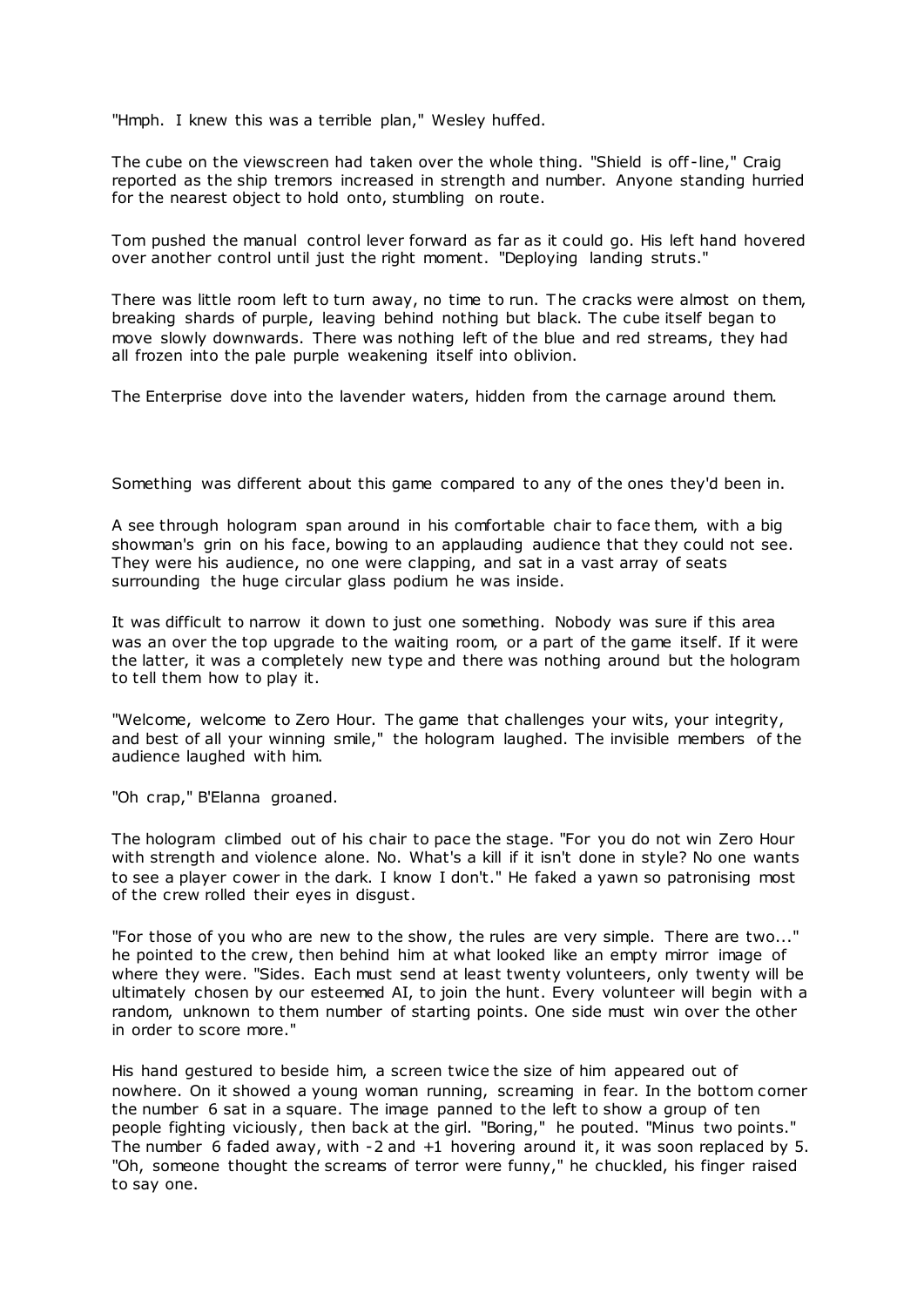Tom shuddered at the coldness of all of this. He looked at the two people sitting on both sides of him. He was thankful one of them was someone he knew well. "Is this a hunt slash death match, or a sick popularity contest at school?"

"Worse, it feels like a mesh of both," Harry said shakily.

"What happens when you reach zero, you ask," the hologram's voice boomed overdramatically. He wiggled his eyebrows as if it were a big joke. On cue the screen changed to show the same girl walk in the woods carefully, her head jumping around at the slightest noise. Her square now had the number 0 in the middle. She didn't see it coming and neither did the audience. A net flew up from the ground, wrapping itself tightly around her as it flung up into the tree line. Her screams became painful when it quickly grew clear that it was no ordinary net, designed to capture people. It tightened its grip on her until she could no longer draw breath.

Any member of the audience sitting near a child quickly tried to distract them from it before that happened. Some of the kids already were covering their eyes as soon as the screaming started.

The hologram belly laughed at the image. "Oh, ouch!" So many members of the crew were sickened by him now. "If you're boring, we don't want you in our game. Simple as that. It's very important that you keep your opponents audience interest. That's what keeps you alive, and will give you the chance to snag the sole crown. How to win it? I'm glad you asked. Zero Hour is so simple, a child could win it and that I could see happening. Two sides go in, one side comes out. If you're on the losing side, don't worry, you can always switch. That's a sure guaranteed way of getting the opposing audience to like you."

Everyone nearby him turned their heads toward Damien who had found this amusing until then. He rolled his eyes and muttered, "really? Only an idiot would join the Game Sprites and or Softmicron's side, it's instant death if they win."

Meanwhile Annika smiled deviously to herself. The people who had originally been forced into neighbouring seats had already moved to another one, so nobody noticed.

The hologram clapped a few times, grinning like a mad game show host. "Enough talk. It's time to begin the game!" Tiny pieces of the glass dome opened up on the bottom floor level. "If you are interested in joining, step up to the plate. If we do not get twenty, our fabulous AI will select suitable characters on its own. Anymore than that, we will go into the much loved assessment round where you must prove yourself worthy," he said the last sentence in a cheeky tone. "You have ten minutes."

Tom briefly looked around at the taken seats. People were already beginning to rise from their seats to make their way down. He had to be quick, so he climbed up onto his chair. "Wait!" he shouted to get their attention. From what he could see in the vast crowd, it worked, they stopped. "We must have no more than twenty. We can't risk our *experts* being kicked out by the likely biased AI because we have too many volunteers." He swore he heard a tiny giggle come from the audience.

"Experts?" Harry whispered.

"I didn't want to announce we have S word people to the game, duh," Tom crouched down to whisper back. He rose once more to address everyone. Then he noticed a small screen appearing over the new door to the dome. A number one appeared on it. "What... what does that mean?"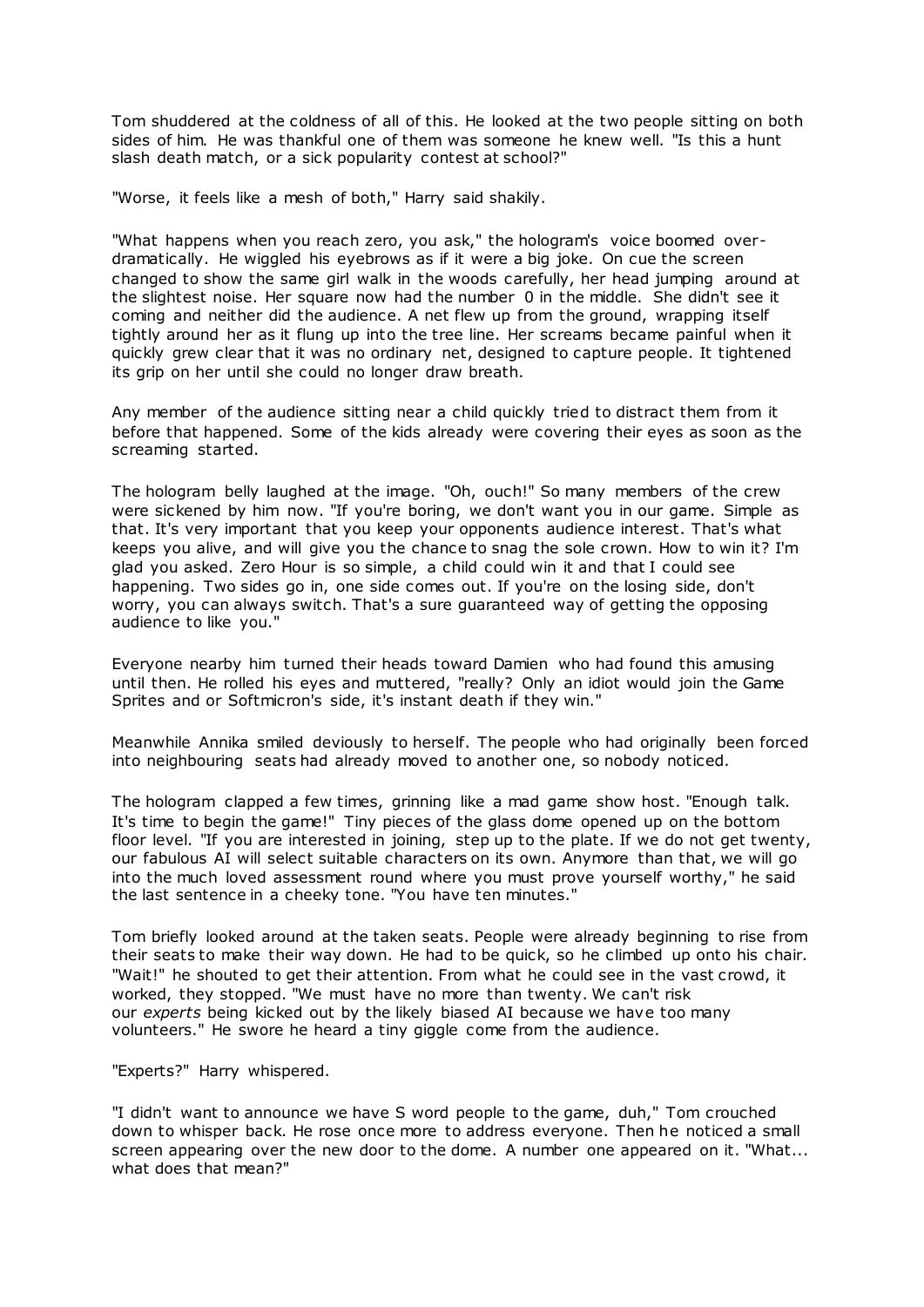Harry glanced in the same direction to see what he was talking about. "One what?"

They heard a voice from the lower level chairs. "Someone's gone through already." A lot of the crew tried to see who it was, as they must be visible through the glass. Strangely they could see no one other than the hologram.

Tom groaned into his hand. "Okay, so the door keeps count. Hang on." He hurried over to the aisle so he could rush down to the entrance, Harry was right behind him. A few members of the crew already arrived there and stood waiting. "Did anyone see?"

"No, whoever it was must have been close to it and ran while you were talking," James said.

"Great," Harry sighed. He spotted Lena standing behind him with her head down, arms wrapped tightly around her chest. Her face red and blotchy from crying. His chest ached for her as he had a good idea why she was like that. "This isn't a run of a mill Death Match. It's a sick TV show that may find her grief boring, or worse, entertaining."

James glanced over his shoulder toward his sister. She made no gesture to show that she heard that. He turned back, shaking his head. "It's not up to us tho..."

"I'm going," Lena mumbled. "I want to do something, not sit around and watch."

"We can't stop you, but it's likely this game will try to take advantage of you, especially if it finds out who you are," Tom warned.

Lena didn't feel up to saying anything, she merely walked towards the entrance to the dome. James rushed after her to stand in her way for the time being. "Lena, I'm sorry I had to do that."

"Don't," Lena said, shaking her head. "You did the right thing. I was just being a stupid, weak kid, I could have got us both killed."

"You hoped mum would notice and she'd stop the self destruct," James said softly. He reached for her shoulder, she shrugged it away. "You didn't want your mother to die. That's not stupid."

Lena side stepped sharply to get around him, he followed her. She growled, frustrated more at herself than him. "No, it's selfish! If she were here and the game ended, the Tolg would be able to reconnect to her. She'd be a prisoner in her own body again. Disconnecting her before then was far more likely to kill her, she'd been dead too long. She went out on her own terms. It's what she wanted!" her words turned into hysterical shrieks by the time she was done. Tears were streaming down her face. She felt arms wrap around her, which she expected, what she didn't was that they belonged to two different people. None of them seemed to belong to her brother, she could see him standing in the same spot, struggling to keep his emotions in check as well.

She looked around to see who they belonged to. The person on her left, with his arm across her shoulders, bringing her in closer, had his cheek pressed against hers so closely she could see a blurry tattoo on the far edge of her sight. It could only be her father finally coming through for her. On her right, with a hand across her back, standing far enough away so she could see his face clearly. Her best friend, the one always on her side, ready to support her whatever happened. The tears forming in her eyes now seemed warmer as they freely fell to her cheek. The sight of not only them and her brother, but of other people who'd gathered around them, smiling kindly at her, or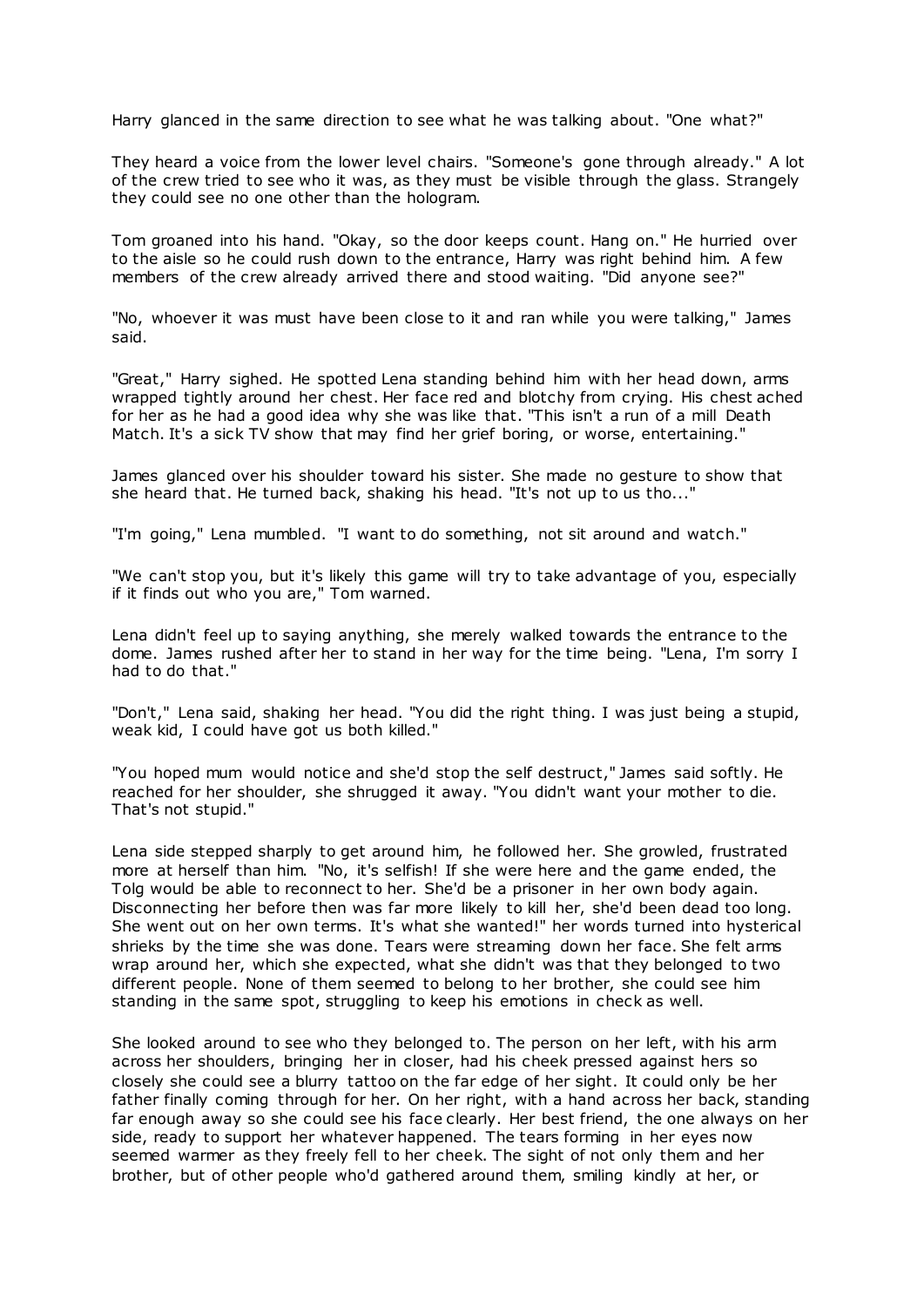simply nodding in understanding. A few were crying light tears too. She wasn't alone, not even close. It gave her a warm feeling in her chest.

Tom was one of the ones trying to wipe away a few stray tears. He had a smile on his face as well, determined and a little cocky. "We'll win this game and go home. What better way is there to honour Captain Janeway? Badass crazy woman until the very end. And Voyager, the best damn ship there ever was."

James smiled similarly as Jessie found him to stand by his side, her arm wrapped around his back. "I'm all for it. How many have we got then?" he said.

Harry breathed in to recover from that. He didn't bother to dry his cheek like a few others. "Whoever's going, raise your hand." He looked around as members of the group standing around put up their hands. He quickly counted them. "Twenty two. That's three of you that'll have to bow out."

Lena pulled away reluctantly from her dad's hold on her, she smiled gratefully at him. "James and I are definite. We should go through regardless."

"Good point," James nodded.

"Be careful, I can't lose you again," Chakotay said to his daughter.

Lena finally smiled with some confidence, "dad please. If they want entertaining while I kill them, they're gonna get it."

Chakotay laughed, his eyes beaming with pride. "I had no doubt about that."

James glanced around, his eyes focused primarily on the ground. Jessie reached up to place a hand across his face, stopping him from looking in one direction at least. "The nursery staff and a few volunteers are watching them. My only worry is that Alisha and Michael only have the nappies they're currently wearing."

Tom overheard, his eyes flickering wider. "We must hurry." He got a few smirks and eyebrow raises as a result, making him a bit blustery. "Ten minutes is almost up."

"It seems like the people outside the game have a part as well. At least I hope so. Knowing the Softmicron the only audience that can score points for the other team will be theirs," B'Elanna said.

"Then maybe one of us should stay behind to co-ordinate the votes. It may help keep the more dangerous opponents out of play," Harry suggested.

Lena made her way to the entrance to the dome, someone followed. She looked over her shoulder expecting it to be James. When she realised it wasn't, her journey temporarily halted to stare at her follower quizzically. Craig smiled sheepishly. "I can fight, I can be not boring," he said.

"Better get in line," Lena said, gesturing to Tom and the rest gathered around him. Her eyebrow twitched up, the tiniest hint of a smirk tugged her lips. "You'd better deliver mind."

Craig's smile slipped into a grin for only a second. "It's been a while since I've done both, I'll be a bit rusty."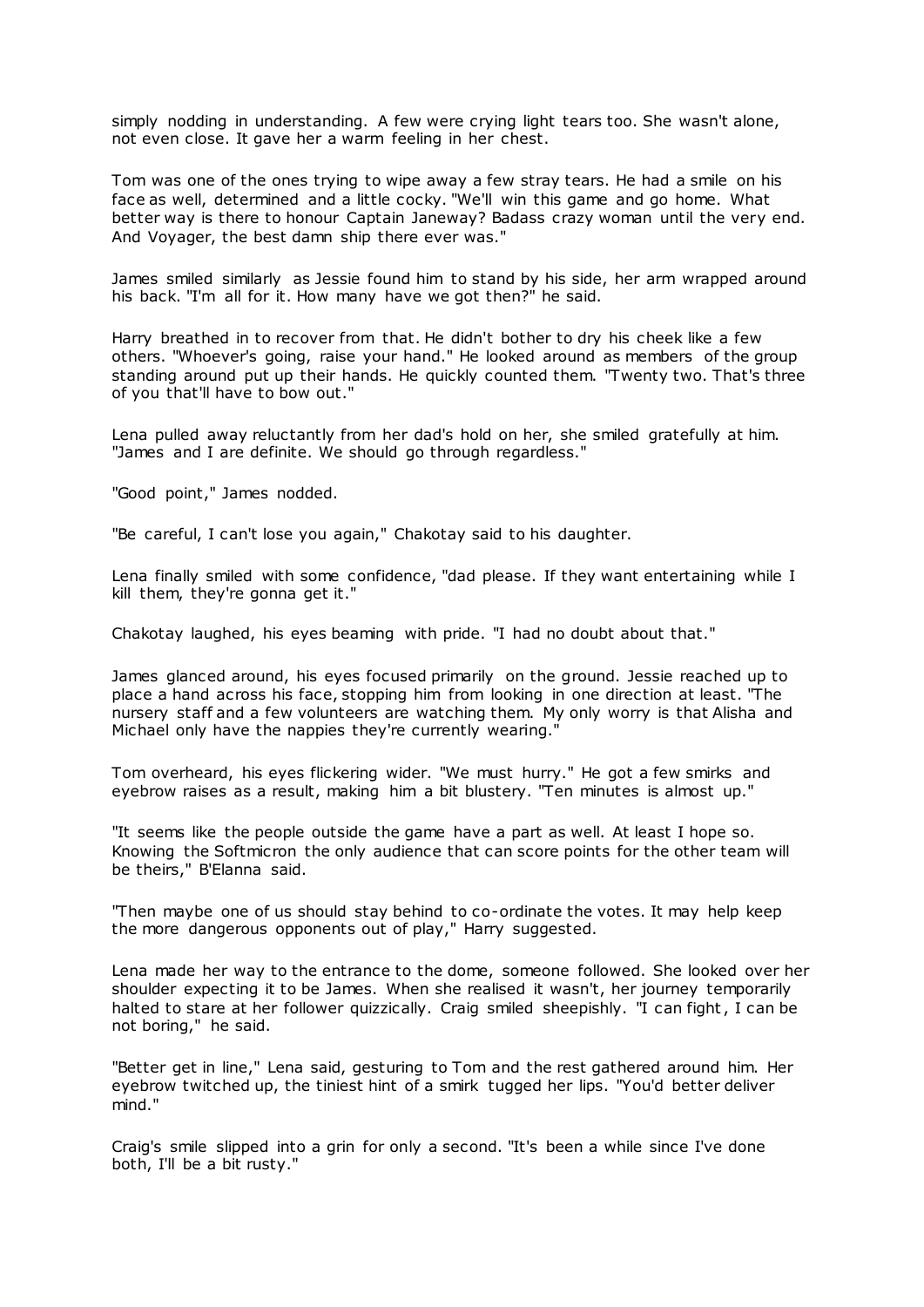"I take it you're going in as well in that case," James said, not asked. Jessie still faked a scowl in response.

"Well I was thinking that if we start to slip up on the points front, we can make out a bit," Jessie said. Her eye drifted over in Tom's direction. He had overheard that as well, this time he tried his best not to give it away. His lips trembled as he tried to resist making a comment. "Points double whammy, I say." She groaned as she could hear Danny's far away laughter, right on cue.

"I don't mind leading the voting team if you want to go in," Harry said. "It's what Tom wants to do. Fighting wise he'd be awful, but as entertainment he's the best we have next to Damien and Annika. Right Tom?"

"I dunno, Damien and Annika as the double of the whammy would lose points," Tom mumbled. He noticed Harry, Chakotay and B'Elanna staring at him, equally confused as the other. "What?"

"Well I'm sold. Harry stays behind, Tom you're with us," Chakotay smirked.

Tom looked on, a little worried about what he'd missed. "I'm not sure if I want to join the make out team..." He flushed red and started stammering. Everyone in earshot started sniggering. Jessie snorted into laughter. "I meant the game team. God damn Jessie, stop distracting me. One conversation at a time."

"Why, it's not realistic then," Jessie teased.

Harry inhaled through his nose deeply to stop himself from laughing, it only worked during it. "I'll take two of our volunteers, that should simplify this," he said mid snigger.

One member of the original volunteers stepped forward. "I'll do it. Despite James' best efforts, I'm not fighting material. Here I might be useful instead of the usual hindrance," Jach said timidly.

"I wouldn't say best. I've never been good at teaching," James said. He lowered his voice for the next part, "you need patience for that." Jessie shook her head, smiling slightly. "Don't think of yourself as a hindrance, I never did. It takes a lot of guts to go on after what you went through, especially when you think you're not suited for something. Being hard on yourself gets you nowhere, believe me."

Jach looked on with surprise, but he was grateful for it. He gave him a firm nod. Shar, who had been standing beside him before he moved, seemed bemused by the whole thing. "Oh sure, I'm your best student that didn't turn into a demon. Give 'ol Jach the compliment," she said in jest.

"You're very good at annoying me," James said.

Shar faked a gasp, and put a hand by her chest. "Oh really, thanks boss."

James shrugged, trying badly not to smirk back at her, "they're not all winners."

Before she could reach the entrance hurried footsteps approached, then a tug on her arm. Lena barely had time to turn around, whoever it was threw her arms around her. Only then she knew who. The hug was brief, a relieved smile faced her. "I wasn't sure if you made it. Voyager..." Kiara smiled.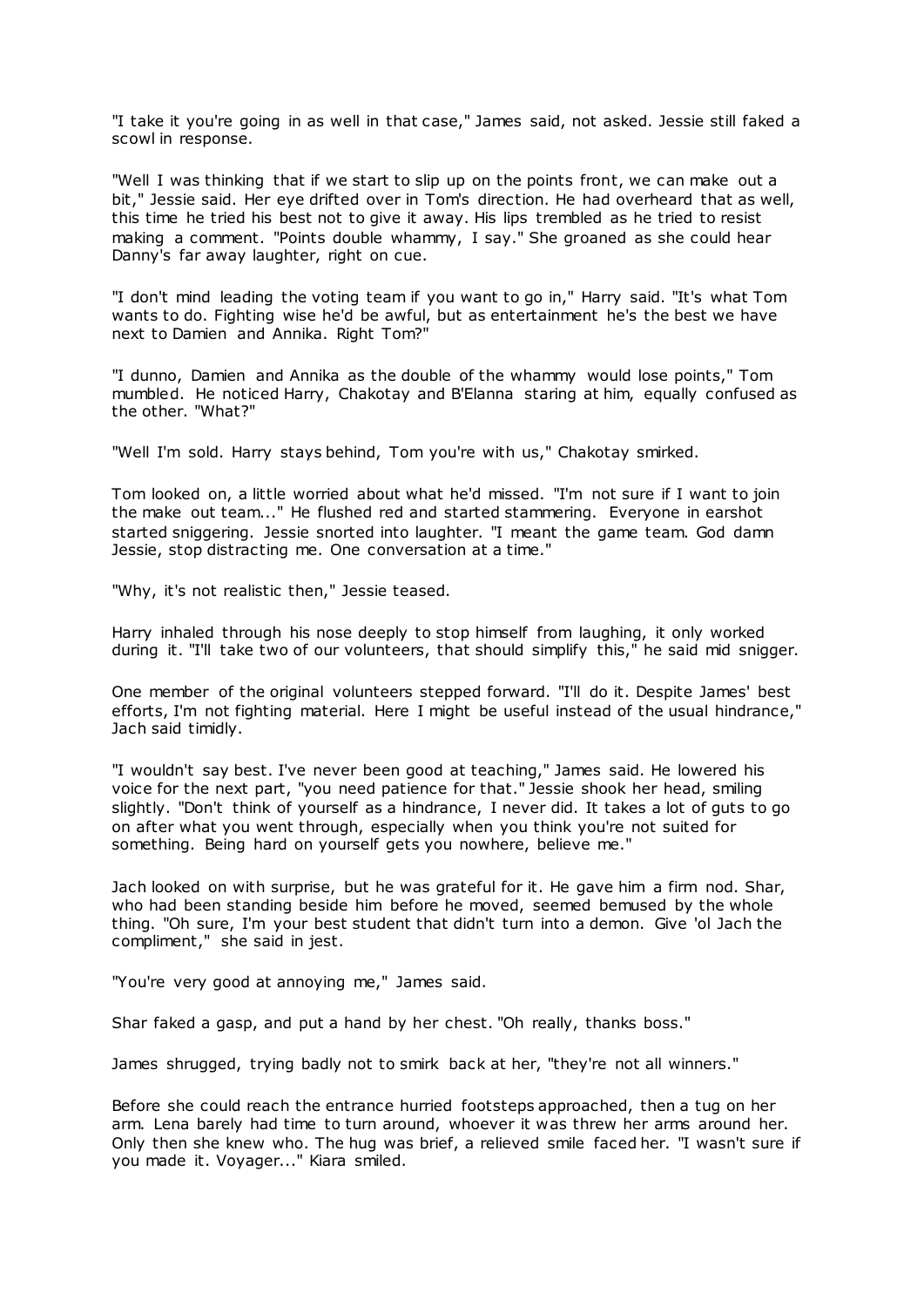Lena felt her heart sink, she tried to hide it with a smile of her own. "I'm all right. Are you?"

The young girl stared at her intently, curious about something. Lena realised it would be obvious she had been crying, it wasn't like she had time to recover from it. "I loved Voyager too, Lena. I know it was our home but it was only a ship. Please don't be so upset," Kiara said softly.

She didn't know, why would she, Lena thought. Now wasn't the time or place to break the news. "It's nothing a little bit of violence won't cure."

"Don't have too much fun without me," Kiara playfully said.

Lena caught sight of James standing ready at the entrance, waiting for her. She turned back toward it, keeping a smile on her face for Kiara's sake until she could no longer see it. Straight faced she reached the glass dome. The pair stepped inside together. As soon as they did the number three appeared above the door.

"All right, that should be seventeen," Chakotay announced.

Tom cleared his throat as a hint, Chakotay waved his palm out to allow him to continue. "Quickly, but one at a time," he told the group. Most branched off to follow James and Lena. Tom didn't look so sure as he watched them. B'Elanna stopped mid way with a curious worry directed at him. "Did I really just swap a Slayer trainee for Neelix?"

She laughed, Neelix wasn't far behind her so he overheard. He huffed, "hey. A Game that rewards entertainment and team work is the kind I shine in." He stomped off, bringing the door number to eighteen.

They all heard the hologram whoop over his microphone, a signal they quickly learned meant they had little time left. "Ten seconds."

"Let's do it," Tom said with confidence. He stepped inside the dome first, B'Elanna was right behind him.

The countdown ended, the doors slammed shut and sealed, re-creating the illusion that there were never any doors at all. The remaining crew glanced around, trying to get a peek inside the dome. Despite twenty of their people being inside it still looked empty. Harry sighed to steady his nerves, all the while stepping up the aisle to get a higher position. Then he realised something else was odd about the dome entrance. The number wasn't what he expected.

"Twenty one," he read aloud. A lump formed in his throat. His head darted toward Tira, she frowned in a similar direction. "We sent in nineteen, we already knew we had one eager volunteer go in first. When did, how did that twenty first one happen?"

Tira placed a hand on his shoulder, noticing immediately how stiff it was. "We'll do a role call. See who's missing."

Harry blinked furiously, "I'd love to, but there's hundreds of us."

"I didn't mean everybody. Just a role call of people who'd sneak in," Tira smiled.

"We don't know if there's time..." Harry stuttered.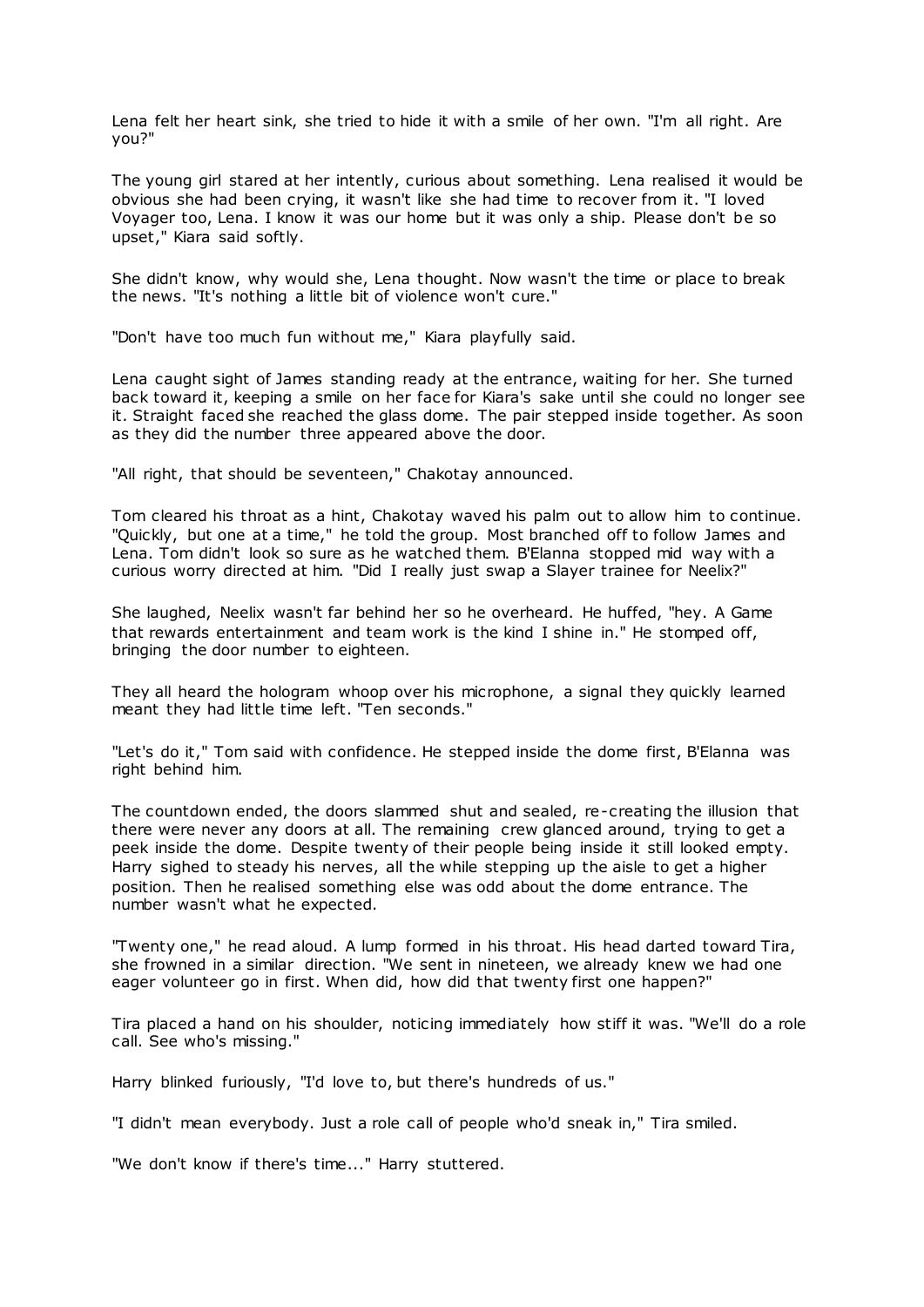"Well well, we have some eager players today," the hologram shouted down the microphone. "I'm afraid one of you will have to be eliminated," he said, breaking into a put on sad voice.

As the invisible audience cheered and even hooted, the majority of the crew voiced their protest. The volume of the angry talking, the shouts of disgust, gave Harry the boost he needed. He kept on going up to the top row, so everyone could see him. His hands slammed together as hard as he could, at one point he was convinced he'd broken a bone or two doing it. "Everyone, settle down! There's nothing we can do now but help our people win this game. I'm going to need everybody here." It worked for the most part, a lot of the crew stopped and looked up to listen to him.

The hologram kept talking, which cut him off temporarily. "We're not interested in a dud. Prove your worth to the AI and you shall be spared." His chillingly unsympathetic laugh echoed around the now quiet audience area.

"Here's how we're going to do this. Engineering staff, convene here!" Harry shouted while pointing to his far right, in an opposite aisle. "Security, the centre seats. Bridge staff with me. You get the idea. Your team leader should be whoever's in charge w hen a senior staff member isn't around. Your task is to see who you have, who's missing. If you have any, report to me."

"If you have no position on the ship, like I do, meet down near the entrance," Tira added on. She nodded at Harry, then made her way down.

Harry sighed, his voice now sore from raising his voice higher than normal. It was worth it though. He felt like this Game was created for the sole purpose of being cruel. The last thing he wanted was the Softmicron getting one last jab at their expense.

Even though they had walked into the dome together, Lena found herself alone in a small grey room. Ahead of her a large blank screen floating in the air. It sparked to life before she could really do anything. The hologram from earlier sat in the cent re of the screen, directly facing her, his face painted with disdain and superiority.

"One must go. Convince us that it shouldn't be you," he said.

"One? How can there be too many?" Lena muttered to herself.

The hologram sat back, his leg lifted to rest his calf on top of his other knee. "All must answer one question carefully or face elimination. If you pass, you will be scanned before entry."

"God, crap like this is why you have nowhere to go after this game," Lena grumbled.

He chuckled quietly while bringing out a card from his inside jacket pocket. Lena thought for a moment that he was staring directly at her, toying with the idea of eliminating her out of spite for her comment. Everyone else who had entered the dome was seeing the exact same thing and in an identical room.

"Here at Zero Hour we celebrate fun and excitement..." he said.

"Could've fooled me," James commented, groaning a little.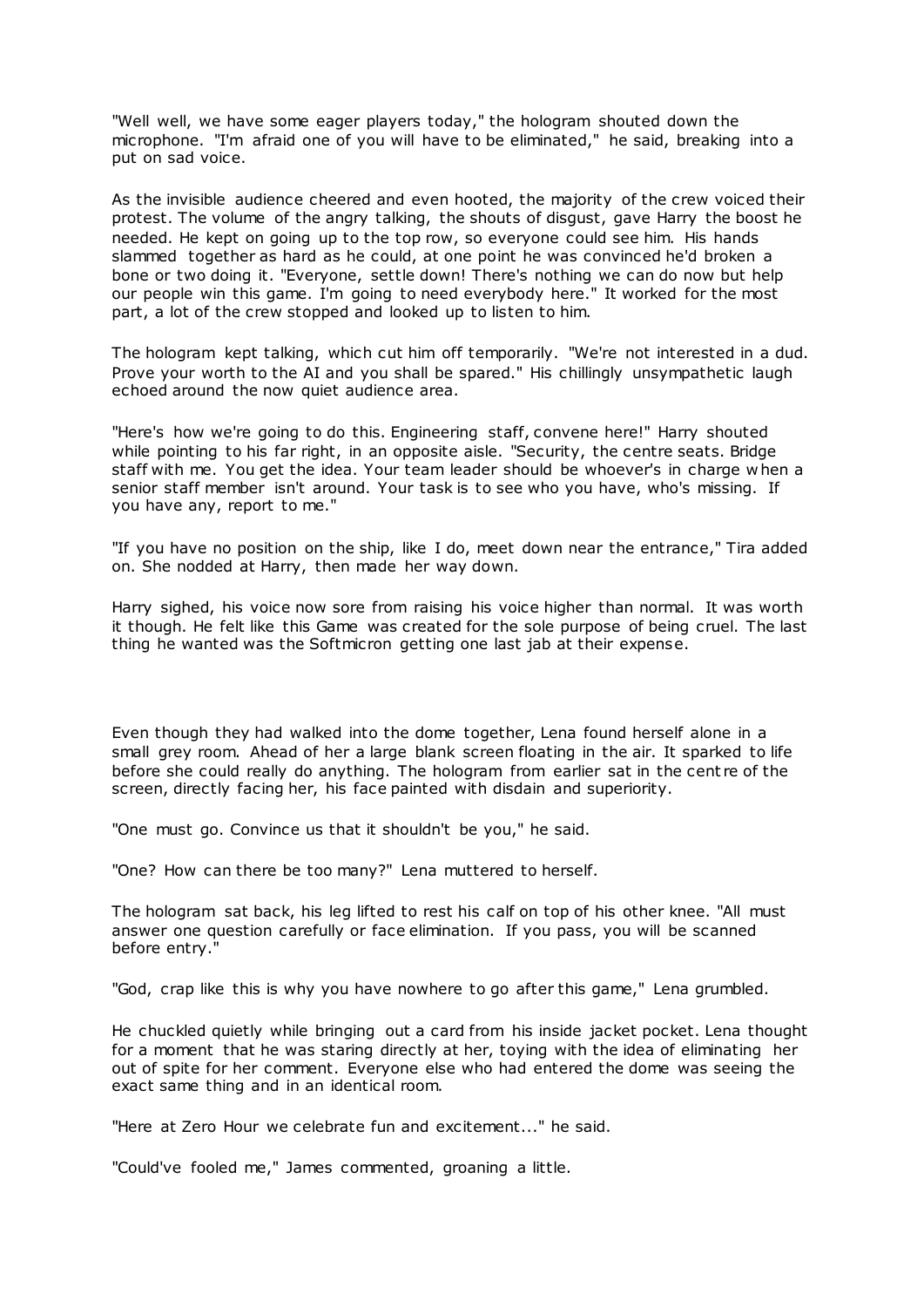The hologram continued as if he hadn't said anything, "over physical prowess. So tell me, in one word what is your biggest skill or asset."

"Wit," Tom answered without hesitation. He only did hesitate after he said it and his body was covered in a blue light shining from the ceiling, he cringed inwardly. "Damn it, imagination. Just one word and you screw that up."

"Revenge," Chakotay answered during a tense stare down with the hologram.

"Evil," Damien cackled.

The next player thought about it carefully. There was so many answers she could use and only one chance. It came to her in a flash, "boobs." The blue light shone on her, setting off the glitter in her outfit, the hologram's face twitched in disgust.

"Punching," B'Elanna smiled a little too nicely.

Jessie rolled her eyes while sighing. She ended up flipping her middle finger at the screen. It was more than enough to convince the hologram. She was in the middle of mouthing a swearword when she was enveloped by the light.

"Morale," Neelix replied quickly.

Lena struggled to think of a one word answer that wouldn't give away her identity. There was a nagging feeling it knew anyway. One came to her that would only pique their suspicions if they had any, and if not would seem defiant enough to get the AI's interest. "Winning."

James had similar trouble. Only one word came to mind and he didn't like it at all. He knew it would tempt them into picking him, regardless of what he was. With a reluctant sigh he decided to say it, using a voice of indifference, "killing."

The hologram folded his arms across his chest while leaning forward, peering into the screen. The volunteers who had been lit up were whisked away by a transporter. The few who had not yet been scanned were left to wonder if they were the one left behind.

Lena grunted irritably, "yes, drag it out for drama. We both know who you've picked, so just..." The light finally shone on her, rendering her speechless. She transported away.

Neelix sighed in relief as the same happened to him.

Damien raised his eyebrows a few times, flashing his eyes and smirked. He shrugged, mouthing *duh* as he was quickly scanned and spirited away as well.

A few unknown crewmembers gasped in shock as they were picked too.

The last one remaining had no idea that he was, he only had a feeling as it had taken so long for anything to happen. The hologram inhaled through his nose, licking his lips. His body slumped back into the chair while keeping eye contact. "That was a tough one. Two of you, one slot. Rules are rules."

There was no surprise on James' face, he only rolled his eyes. "Right, you always play by them don't you."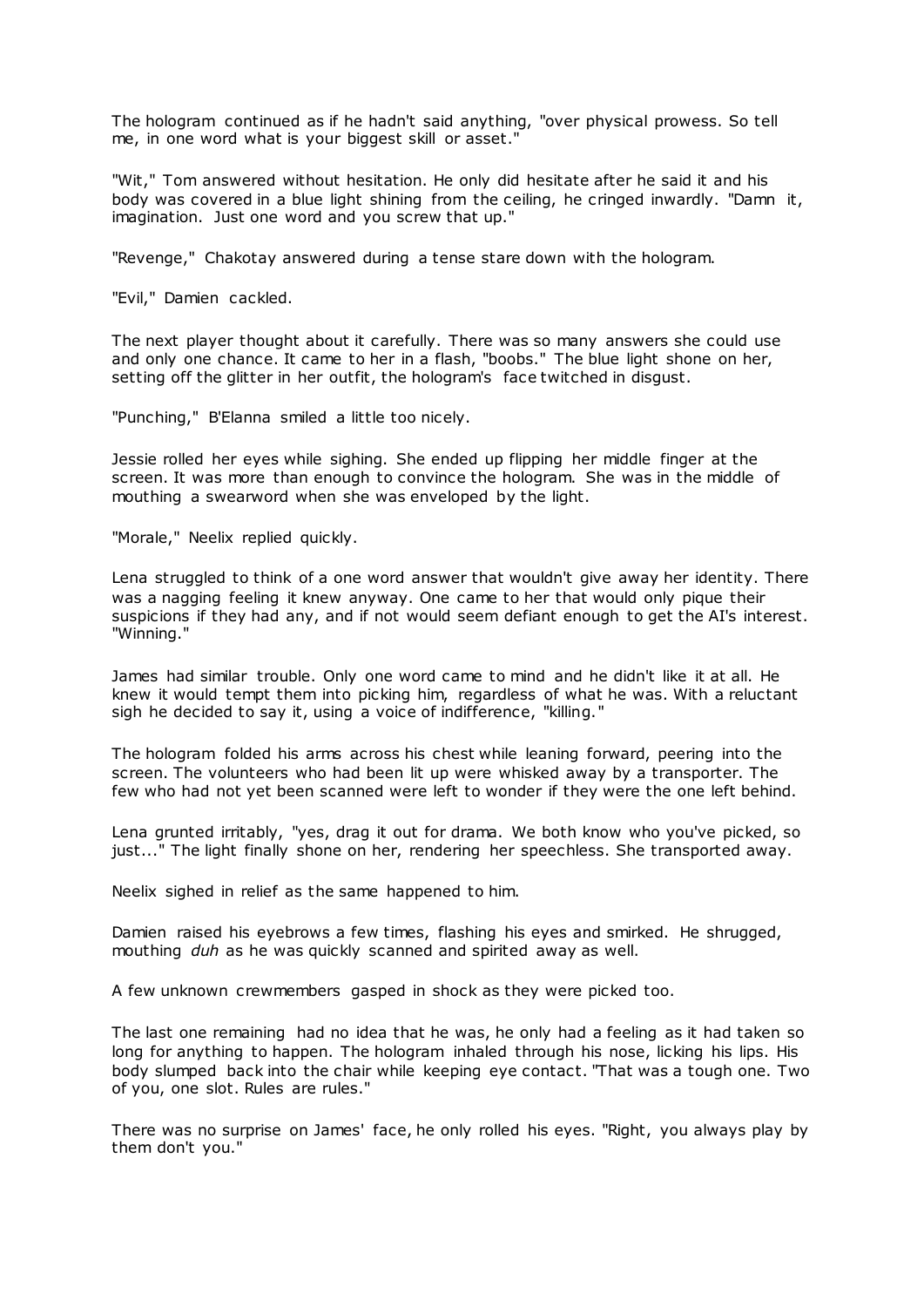"Zero Hour is all about the fun, and we must pick who will entertain our viewers more," the hologram continued. "Maybe next time bring a breakdown or two, a dead parent you give a crap about..."

James gave him a cold, hard stare that normally would leave the victim in a shivering mess or running for their lives. It was the same one his mother prided herself on using. He approached the screen while the hologram sneered at him.

"Good thing I never did like following rules," he muttered. Instead of being tempted to destroy the screen, he stepped around behind it, crudely ripping the panel off the back, exposing the wiring.

Still the hologram kept talking, "you know, something that will make us laugh about until you croak. May as well get it over with here instead."

"Mmm-hmm." A few wires were pulled out, swapped around. His fingers rapidly tapped a few panels that were hidden underneath.

A click, followed by hissing to his left got his attention. Like the dome, the plain wall had a hidden door. This one was a tiny little flap hanging lazily from the wall, behind it a vent spewing what looked like smoke into the room. The faintest tint of gas slipped into his mouth as he took in a deep breath he planned to hold for a while. His throat tingled first before beginning to burn. He couldn't inhale anymore of whatever it was, he kept one arm pressed against his face while he worked.

His only spare hand hurried into a pocket, bringing out a small device concealed in his palm. The cloud lingered near his feet as he pressed the device into the circuitry. It instantly sparked, the hum of power inside the screen grew until the glass cracked. The hologram seemed none of the wiser as his image vanished from it.

Even though his throat felt like it was on fire, and the room was beginning to move on its own, James smiled at his work. A confident glint appeared in his eye. Satisfied, he tapped the panels a few more times, then tore the device from the computer.

The game wasn't at all what they expected, especially with the example they were shown before volunteering. Instead of trees and fields, some of the players were spread out in a huge lab environment, dark and abandoned. High tables filled with equipment lined the way in front of them. One length of the room completely made of glass, not that they could see the other side of it from where they were.

They were blocked by an invisible barrier, like glass but sturdier. One of the unknown crewmembers had gotten over their surprise at not being killed in the question session. They grinned at the person nearest to them. "Now's my chance to prove myself. From now on people will remember the name..." They were cut off by a transporter taking them away. They reappeared in the middle of the chairs outside the dome. Everyone nearby stared at him, flummoxed about what happened. So was he for a moment, until he groaned in disappointment. "Dang it. So close."

"So close to what, being cannon fodder?" another crewmember asked him.

He stared at them blankly for a while. Then he laughed nervously, "so, what's happening here?"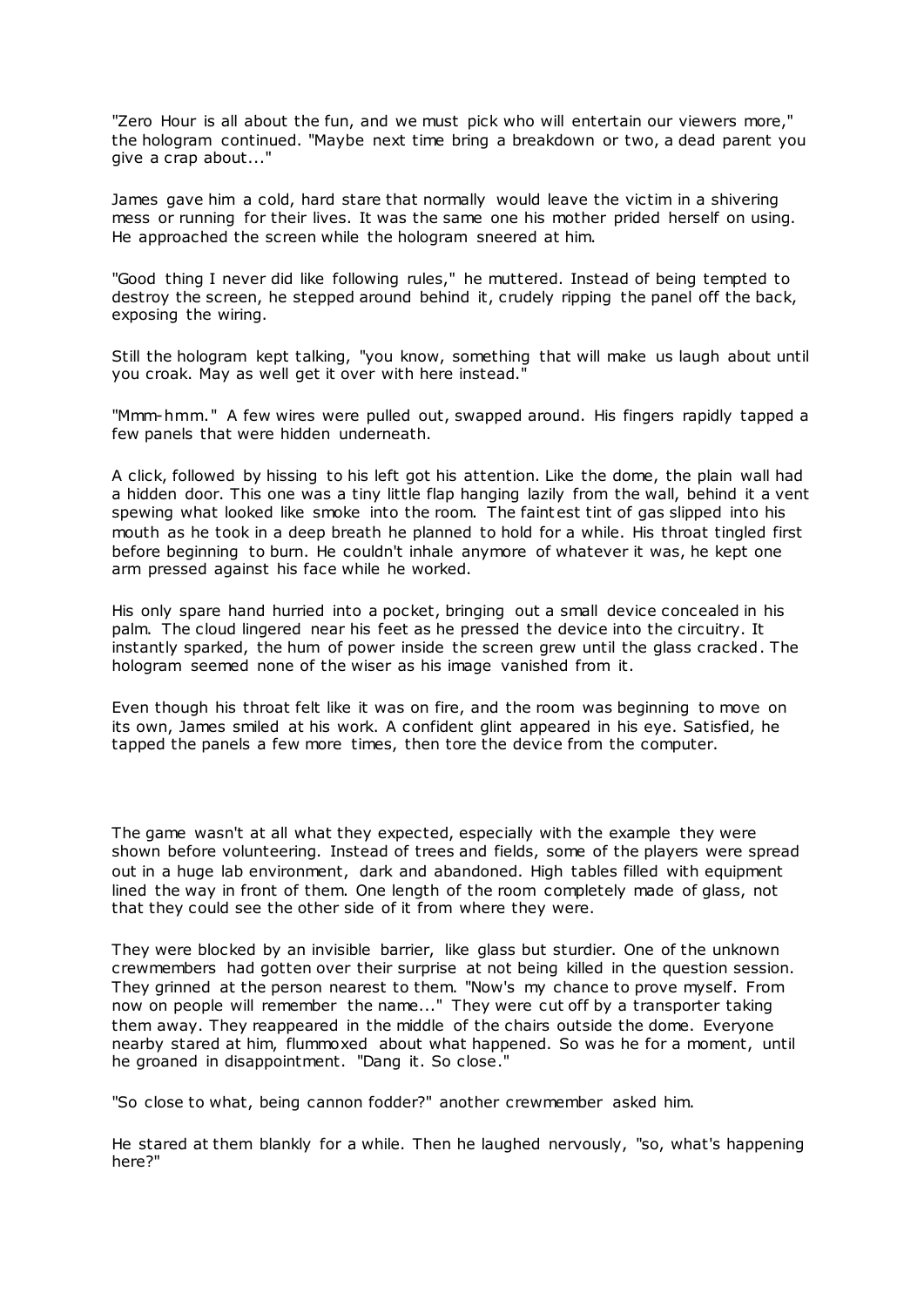Another pointed toward the glass dome. No longer an empty shell, now a dollhouse view of a tall, imposing building. Their people spread out in different rooms, unmoving, seemingly waiting for the countdown placed on screens dotted around the sky above the building. There were many people inside as well they didn't recognise, each of them anxious to go. All different shapes and sizes.

Inside the original room, the members of the group that witnessed the beam out, looked around for their missing teammate. They were more than surprised when a figure rematerialised in a blue glow in his place. He shook his head, a finger pressed to his lips to hint to keep quiet.

"Let the Zero Hour begin," a voice boomed over them, followed immediately by a buzzer. The barriers lifted into the ceiling, freeing the players from their cages. Not many were eager to take advantage. Without anything to get in the way, the reality of where they were hit them.

Remaining crouched down, James stepped forward to the next bench, using it as cover while inspecting the room they were in. There only seemed to be one way out of it that he could see. One door that could lead to almost anywhere or thing. First things first, a weapon. His hand reached up slowly to the top of the table, searching for anything he could grab. Once he did, it was brought even slower back down to him. He was a little disappointed to see it was merely a see through flask. That wasn't going to earn him many points. He decided to go for the door and find a more interesting weapon elsewhere.

He had barely moved an inch when he spotted the two other people in the lab with him hadn't moved since the buzzer. One woman he didn't recognise frozen in terror behind a large cabinet, staring in the direction of the glass wall. The other he knew well enough, muttering to himself in between teeth chattering. James knew he couldn't leave them. They'd be easy targets, boring in the eyes of the Game's AI. "Hey," he whispered to them. "Just pretend we're in the Holodeck, stay close to me. You'll be fine."

The man's eyes flickered up to him. "What was I thinking? I'm not interesting enough to survive."

"Really?" James' eyebrow shot up. He double checked to see if this was the same trainee that would sing *training montage songs* while the group did circuit training. The last word James would use to describe Stewart was dull. He edged forward to gently clasp his arm. "What was the name of that undercover game you invented, Mission Not Probable?"

"Duck and Cover," Stewart answered, his shaking had stopped. The smallest of smiles appeared on his face. "Not probable was your name for it. Why?"

"We're not in a Game Cube. We're doing another infiltration exercise. They were always your forte," James answered.

Stewart didn't seem so sure. "You always told me to stop dancing around like a prat on sugar."

"I was a tad grouchy back then. Go nuts," James said.

"Psst," a voice hissed at him from behind. James turned to see another familiar face peering out from the edge of the table he had started at. Now that he had his attention, he pointed behind James, so he looked. Nothing seemed out of the ordinary, apart from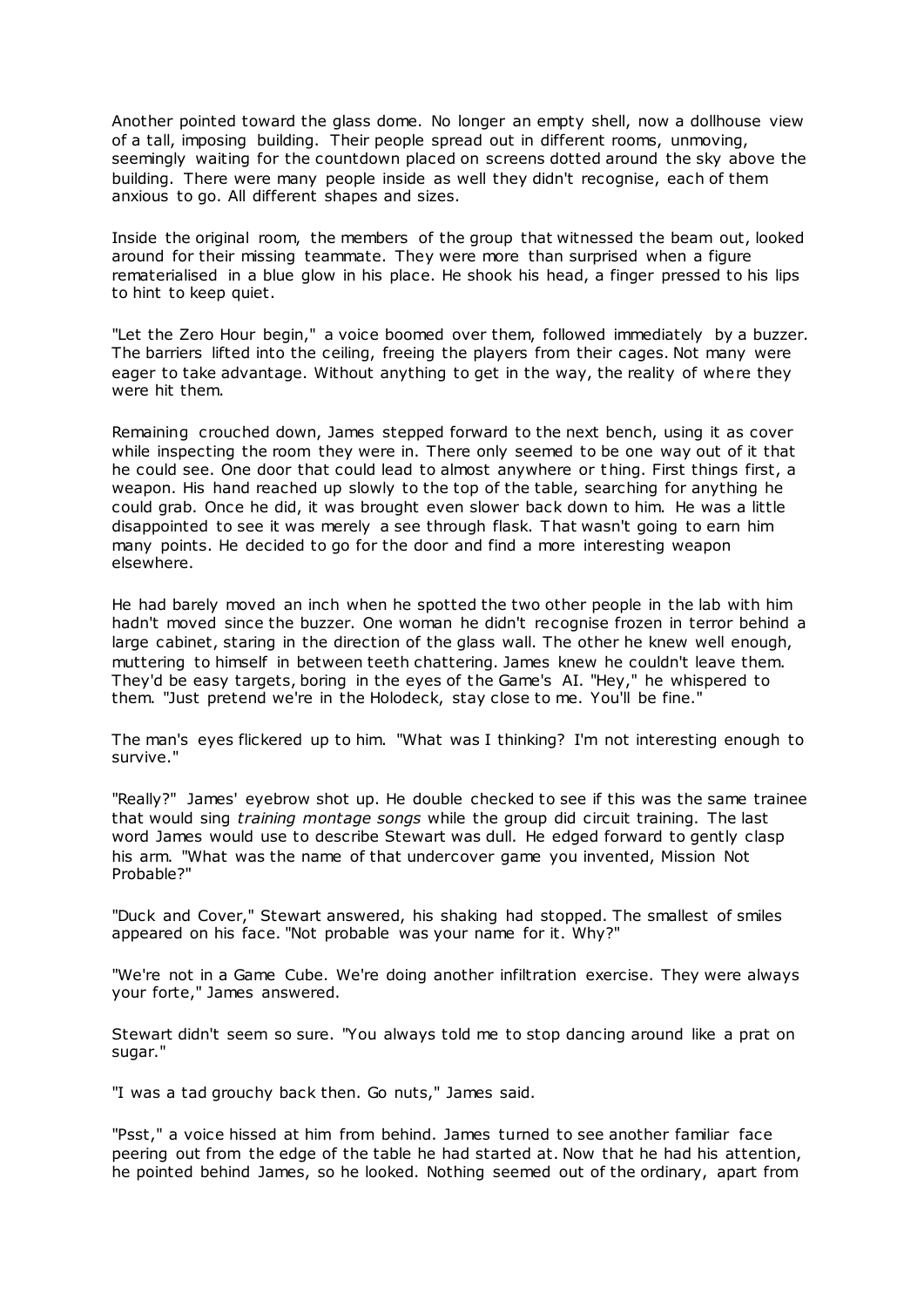the woman had begun to backwards crawl in his direction with her gaze fixed ahead. Her action helped him realise something truly was odd about the view ahead. Her hiding place, the cabinet no longer stood next to the wall of windows. The room stretched a lot further than it, with the object sitting in the near centre.

A light scrape across the ground echoed around the lab, James' eyes darted to where he thought the source of it came from. Shadows darted behind the opposite end of the bench to his other teammate. He crept a little closer to it. Now he could hear very light breathing, it didn't sound Human. It reminded him more of a cat's purrs. James assumed it was a gift for him, for his earlier cheat to the system.

For a short time there was nothing, not a sound or any movement. It leapt up onto the bench; claws the length of a hand scraped the surface as it landed. Crouching on only its hind legs, it almost looked humanoid with its hairless skin and long flowing hair behind it. Everything else they could make out about it were feline. Teeth long and sharp. Golden eyes glowing in the dark. Its size gave it more of a lion appearance than a pet cat.

James only noticed it had a tail pointed sharply at the ceiling and fur on its back sticking up on end when it leapt right for him. He panicked, and grabbed the closest object to swing it at the beast. It squeaked as the blow sent it flying backwards into the glass. It smashed on impact, sending the animal tumbling down to unknown depths.

"You want to hope that this thing can't land on its feet," he heard Craig say after a laugh.

"Oh god, yeah," James said, allowing himself to finally shudder the fear off of him. It didn't work. The creature would haunt his nightmares for a while. For now it settled for its image appearing in a holographic window floating outside, with the words Defeated written underneath it.

Stewart's head darted around before doing a dramatic roll to Craig's position. All he achieved was bumping into him, leaving his legs splayed in the air. "Ow. I'm outta practice," he groaned.

"No, you got it," Craig sighed mid wince, rubbing his now sore arm.

Meanwhile the unknown woman felt better enough to discreetly hurry for the exit. She tried to turn the handle, pull it, and then push at the door itself. Nothing could open it. The others stared at her with worry. "We're trapped."

"Good thing you're here," Craig commented, he looked sorry about it.

James shook his head, he kept his head down to go towards the door. He expected one tug would pull the door open, but he had the same trouble as the woman. It left the others with a sense of dread. A light scuttling sound didn't help matters. "Two sides go in, one side comes out," James mumbled.

Craig realised the same thing, he shivered at the sound increasing. "Four of us, four of them."

Ear piercing shrieks forced another room to cover their ears. Not that it would help in the slightest. Another noise would chime in to cause them further pain.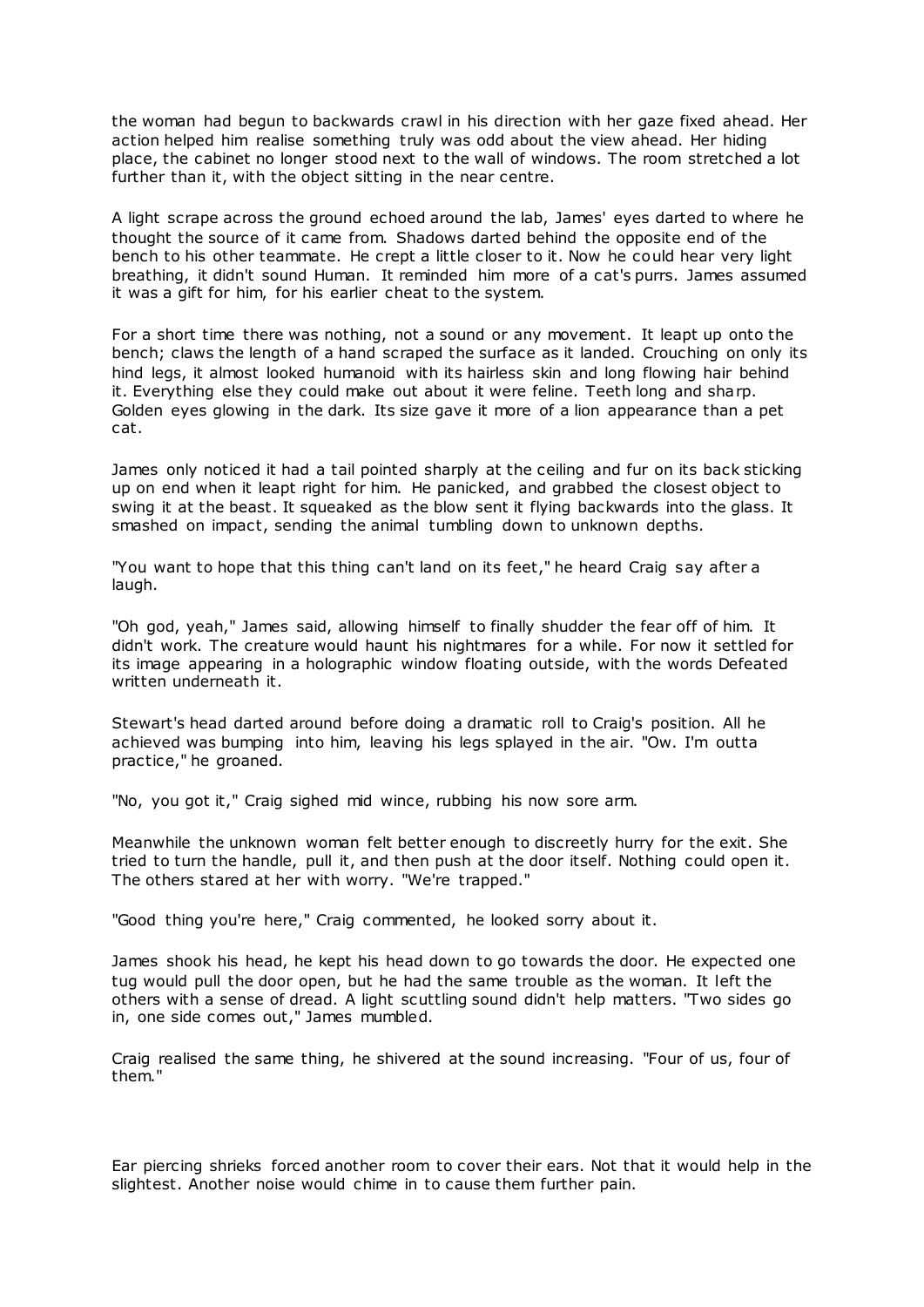"Come here cutey!" Annika laughed.

A couple of blurs ran by their hiding place. One a simple brown, the second left a trail of glitter behind in its wake.

Tom winced at the giggles and begs for mercy he heard next. A lot of clattering put an end to that, it had the unfortunate side effect of bringing the screaming back.

"Let me pet you, don't be scared of the mean little girl!" Kiara's jaw dropped, she turned to somebody beside her. He shrugged haplessly. "Just a little devil spawn, no need to run. Wait up! Oh, I want to squeeze that fur... brrrr ooooh, how soft it must be!" Annika's voice broke the sound barrier.

They heard glass shattering. In unison the three hiders turned their head towards the window. As they expected there was a new hole and shards of glass falling to the floor. Just when they thought it was over, Annika appeared in front of it, stroking something in her hands. They were thankful her back was to them.

"Wait! You forgot this!" Annika shouted at the hole while waving the fluffy object in the air. Tom dared to take a peep at what it was, he almost threw up. It looked to him like a rabbit's ear. Sure enough the picture that appeared in the sky was of a furry humanoid with tall ears. Kiara had to turn her back away as Annika brought the object to her face and rubbed against it, all while blood dripped from one end.

"Oh god," the unknown man mumbled, repressing a gag. "Is it me, or is she getting worse?"

Tom shrugged with his arms outstretched, defeat all over his face. "It's Annika, it's hard to say."

"Why did you let her in?" Kiara hissed.

Tom's eyes flew open as he stared at her back. "I didn't. She was probably the one who entered first."

"If there were really four people in with us, three now, they're not going to want to reveal themselves with her around," Kiara said.

"Shhh!" Tom panicked when he turned back, noticing Annika was no longer by the window. He mouthed, "go now," while pointing at the door. The trio shuffled slowly toward it. The unknown reached it first. He tried desperately to open it. Like Craig and James' room it refused to budge. The longer it didn't the more desperate he felt and the noisier his attempts got.

"Stop. There must be something..." Kiara tried to intervene.

The man heard footsteps approach, so naturally he continued his panic spree. His latest attempt pulled the handle from the door itself. Kiara and Tom stared in dismay. "It's okay, it's okay," he stuttered.

"What did you do?" Tom asked slowly. He was tempted to ask it again as the unknown tossed the handle away from him, until he heard it hit something. Whatever it was, it growled at the insult. "Really, is this revenge of the red shirts?"

"My shirt's gold," the unknown squeaked, pointing at his collar to prove it.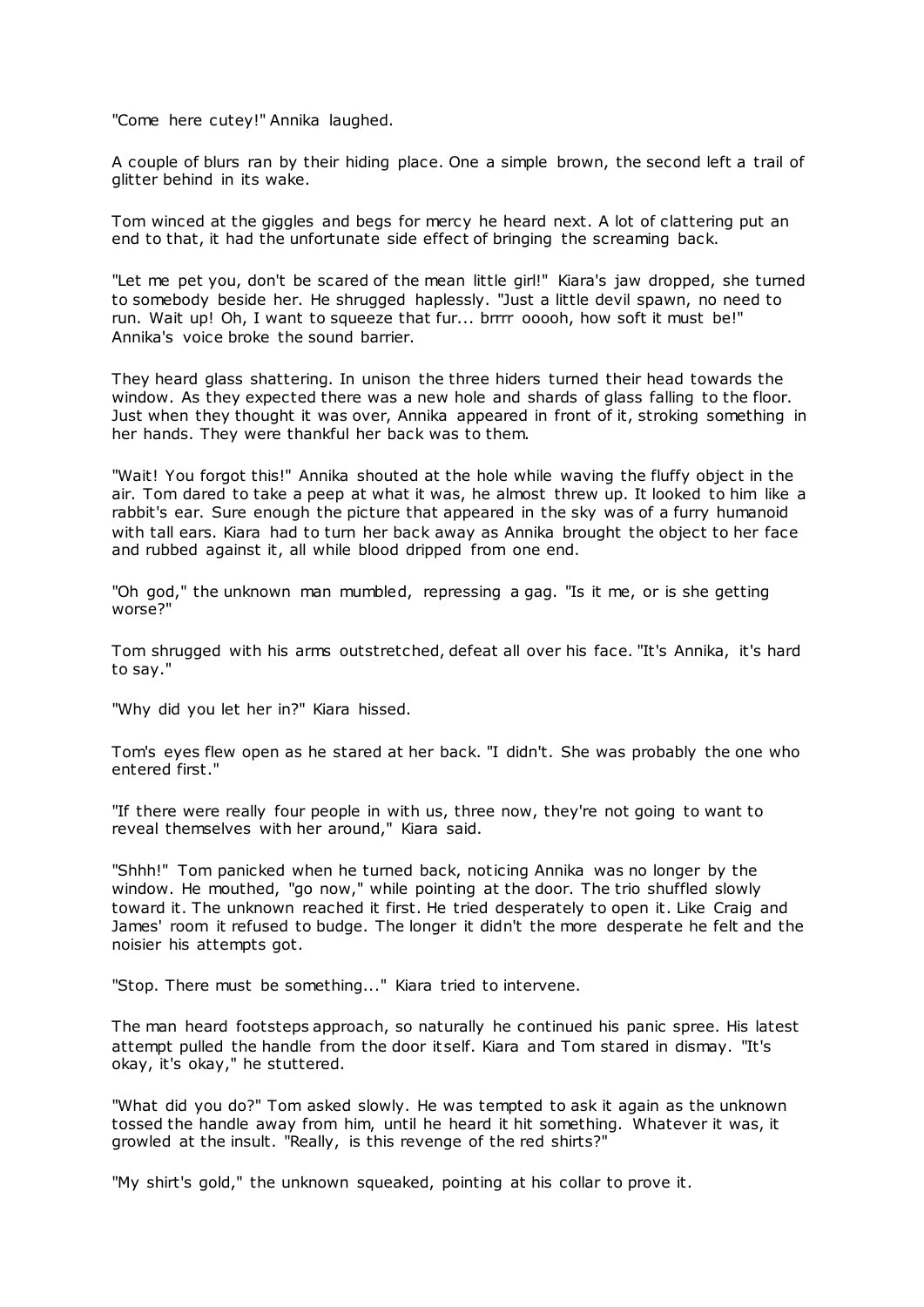Kiara divided her attention between the two, getting angrier by the second. She gave them each a slap at the same time before crawling away quickly to hide behind the bench again

His forehead poured with sweat, Tom dabbed it to at least stop it from getting in his eyes. "Okay, to win the game you need to be entertaining, not super strong. So, what..." He slowly turned his head to see what the unknown had angered.

Kiara rolled her eyes, "that's to not get killed by stupid traps. You still need to kill things."

"I know," Tom lied, laughing nervously. Once he finished his head turn it snapped back to where it was, his eyes bugging out. All he saw was a huge shadow standing directly behind them both, that was enough detail for him. "So, Annika's not going to *oh my god so cute* chase this one out the window, is she?"

"She's crazy, she might," the unknown said hopefully.

"Eeew," they heard Annika groan from afar, dashing their hopes. "I can't stroke that, it's far too spiky and gross."

Tom didn't think his eyes could go wider, yet they did. "Spiky?" he mimed.

Kiara dared to peek over the top of the counter to see it for herself. The figure standing so closely to the pair didn't even look like it was alive. It looked more like a human shaped hairball, only instead of hair it was primarily made of thorns. Sticky liquid dripped from what she assumed was its mouth. One drop landed on Tom's shoulder, his eye looked down at it without moving his head. It took all the restraint he had not to freak out at the glob of goo starting to burn a hole in his uniform.

"First time I'm agreeing with Annika. Eeew," Kiara whispered. A few objects on the bench caught her eye. A flask half filled with clear liquid, what looked like a tap sat nearby. She grabbed the flask to set it up next to the tap. Only the tap wasn't facing downward, it pointed sideways, so she had to tilt the glass. She had to make sure it wouldn't hear her so the tap had to be slightly turned. Instead of water coming from it, a blue light flickered out, setting the contents alight. She almost dropped it in her shock. Realising that it would be far more useful than throwing water at it, she kept a hold of it. The heat rapidly rising forced her to be quick about it. She raised and threw it as hard as she could, then squeezed her eyes shut in case it missed.

The creature reached what was must have been its arm to grab Tom. The flask flew over and slammed into it, setting its entire body ablaze. Tom and the unknown clambered away in a panic .

"Holy cra..." Tom squeaked. The door next to them clicked. He ignored it for now and looked over at Kiara. She wasn't anywhere in sight, he thought she must have quickly hid in case another monster saw her, or worse, Annika.

"The door, it's open," the unknown said, noticing the exit creak as it glided open.

Tom nodded. "Kiara," he whispered, hoping she'd hear him and no one else would. The two men grew a little worried when they got no answer, audio or visual. They crawled over to where they last saw her while the previous beast turned pile of ashes smouldered away. She wasn't hiding there either. They glanced at one another. The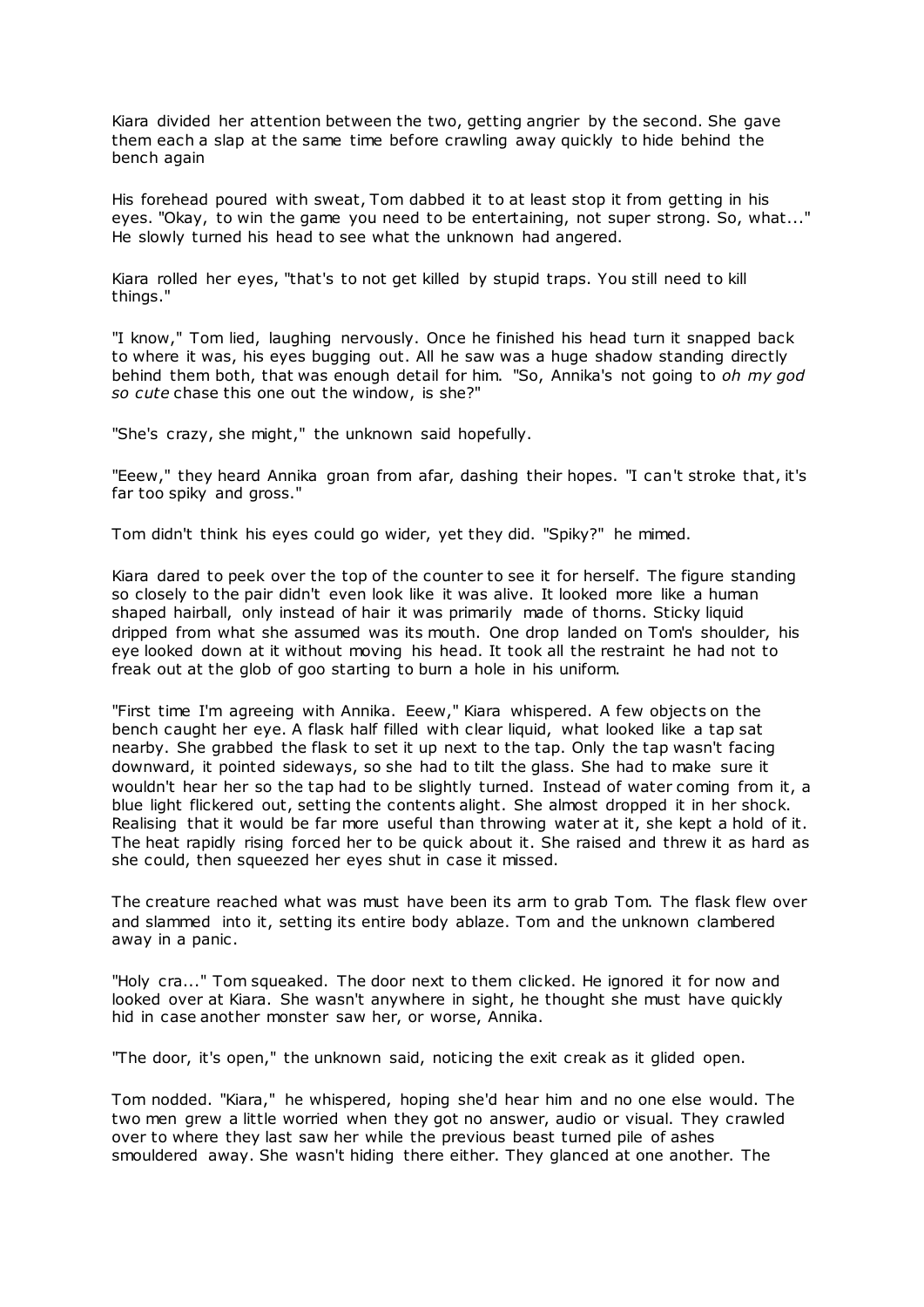image of Lena beating him to a pulp entered Tom's mind, that scared him more than the spiky drool beast. "Kiara," he tried again.

Little did he know Kiara wanted to respond, but her mouth was blocked by a tight hand pressing against it. Another arm wrapped around her middle to keep her from running. The owner of the arms steadily walked over to the now open door, cackling to herself quietly.

The door provided an escape from the claustrophobic, choking environment of the lab. Once they were through it they all felt extremely vulnerable. The door only led to a wide and bare circular room, ten times the size of the Bridge. Jessie glanced upward at the extremely high arched ceiling, multiple floors of pathways and doors lined the walls. The only way to reach them seemed to be one staircase in the dead centre of this room. It had trap written all over it, Jessie saw it more as a target practice range.

Lena kept close to the wall, scanning the rest of their level. She noted nine similar doors to the one they left. Three were open wide. Two more would have seemed closed if it weren't for the subtle cracks between them and their frame. The rest remained firmly shut.

"I thought this was a Death Match with a X Factor Twist, not a Donkey Kong race," Daniel muttered in distaste. He clutched his arm as it hung lazily by his side.

Lena glanced around at her party. Daniel with only one useable arm, and the unknown crewmember who had apparently decided to earn points by doing some audio commentary on the fights so far. At least she hoped for his sake that was what he was doing. Nevertheless, they were in dire need of a weapon or two. Lena didn't fancy dragging a bench or a cabinet around. A beaker or test tube was of no use to her.

"We're not the first ones out. Until we're armed, we should stay out of sight," Jessie said as if she read her mind.

"I don't see anywhere else to go," Lena said, taking one last look around. Her eye fell on the still firmly sealed doors. She noticed a head shake in the far corner of her eye.

"If I understand the rules, we'd be wasting our time," Daniel said behind her.

Jessie frowned at him, while Lena kept her attention in the same place. "If the other rooms are set up like ours, other teams may not be so fortunate. We should help them."

"All we'll achieve is a few laugh pity points, and that's the best case scenario," Daniel said. "Think about it. That door unlocked itself once it decided we were done. We will not be..."

"Why are there ten doors?" Lena cut in curiously. The pair stopped their argument to first focus on her. The unknown used his finger to count the doors while spinning on the spot. Jessie and Daniel both looked around, Jessie's face scrunched up after she counted a sixth. "There's four of us, so it should be five."

Daniel chuckled to himself, "ok I apologise, it wasn't what I thought. It's a classic pick a room booby trap. I'll bet five of these doors are the way forward, we just don't know which."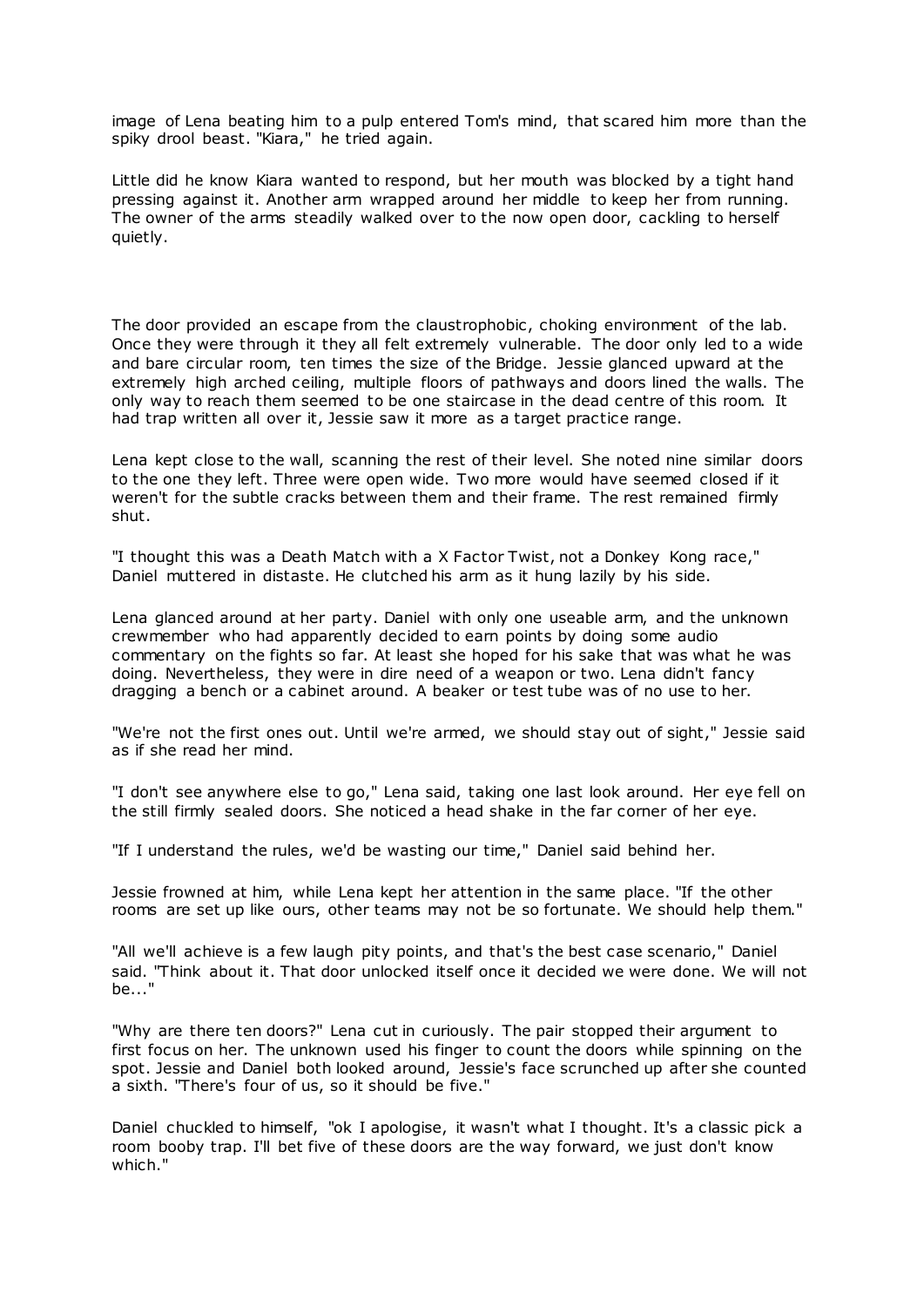"Um," the unknown crewmember piped up. He waited for at least one of the group to face him. He only got the girls, Daniel kept darting his eye between doors, trying to figure out which one to pick. "If there's four of us and four of them, where's the other two?" the unknown asked, pointing behind him at the prison they escaped.

The crew felt helpless as the drama played out on the four screens hovering around t he dome. Each one showing different things. Harry kept his bottom lip firmly between his teeth while watching one showing a slow motion replay of one of their people running away from a six legged monster. He could hear the other audience screaming with laughter at something, he assumed it was the same thing he was watching. Numbers, mostly minus ones flew across the monitor. The unfortunate crewmember was left with a measly one once he found somewhere to hide.

"I knew it," Harry grumbled. "There's no way for us to vote. That privilege is for the Game only."

Wesley nodded, gritting his teeth. "The Softmicron no longer follow their own rules. That was the only good trait they had. Now they simply do not care. It's disgraceful."

Each of the screens had their images zoom away into a little box, replaced by an image of the hologram sitting in his chair. "Oh how time flies when you're having fun. The first hour is up. Let's tally them up shall we. But first, the loser highlights," he cackled.

"I was wondering about the hour part of the name. I guess we'll find out," Harry said in a disgusted voice.

The image of the hologram slid to the left, dividing the monitor in two. An image of the cat creature appeared first, with a tiny window below its face replaying its death. The poor rabbit creature that preferred to die than be hugged by Annika was next. Most of the crew couldn't help but avert their eyes at the moment it had its ear pulled off while it ran. The ones who didn't saw Annika briefly stop to sniff it. Bemused and disgusted stares were exchanged.

The third face to appear seemed Human enough, which got a lot of people worried that it was one of their own. The replay of its death scene showed her pounce on top of Daniel, slamming him to the ground. His attempt to hit her was countered with her grabbing his arm, then forcing it to lie flat on the floor, twisting it unnaturally out of place. Lena appeared behind her, leaning forward to grab the throat. She was so roughly pulled backwards her neck snapped back. Everyone watching who hadn't seen it cringed. The ones who had, looked away in time.

The hologram belly laughed once more. "That's gotta hurt! I guess all eyes are on our killing machines, just what will they do next to achieve victory? Will the Enterprisers continue to destroy everything in their path, or will the Game Makers pinch the victory right from under them? Stay tuned folks."

"I guess we're not Voyagers anymore," Harry overheard Foster whisper sadly behind him. The harmless comment not meant for him to hear left his chest feeling empty.

"Now, the top scoreboard," the hologram announced, his hand gestured to his left. That side of the screen showed an empty grid, room for sixteen names. As he'd read a name, a large mug shot of the person would float up from the bottom to take up the hologram's side of the window. A number would fade in and hover near their face. Once done their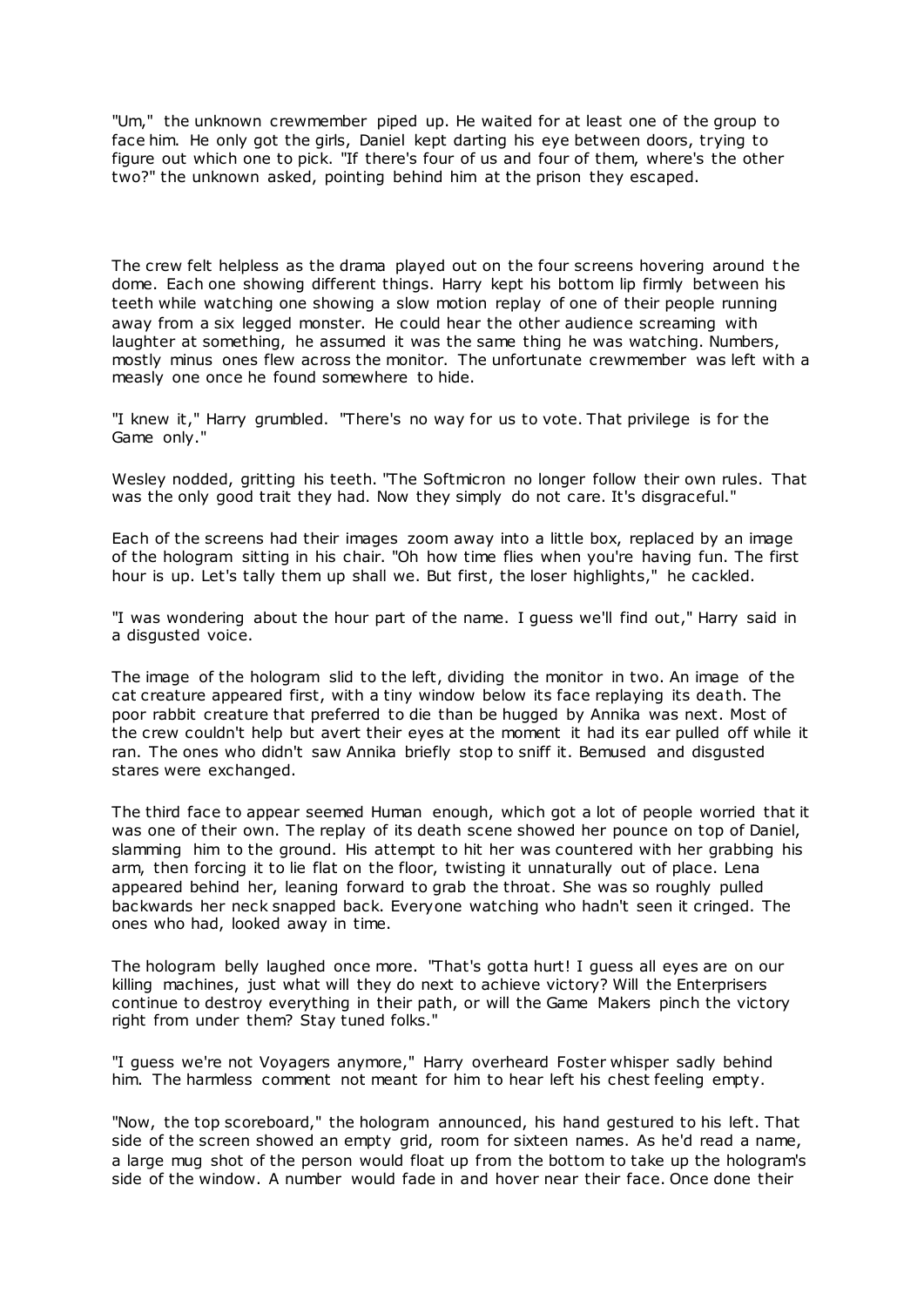picture and number would slide off screen. Their name and rank would immediately appear in the grid, starting from the bottom.

So far none of the so called people were familiar to the crew, which they expected. What they could see so far they didn't like the look of.

"Coming in fourth we have our deadly flower, a firecracker in the dark," the hologram sniggered. Finally a familiar face appeared. With her eyes slightly narrowed staring straight ahead, and a very slight frown, Kiara looked intimidating for once. Harry wondered if they had to take a picture like that before they went in, or if they were holographic imprints the Game made. "Kiara. Fourteen points. The audience loved her imagination," the hologram's voice said, she then took her place in the table.

"Next in third place we have another tie. It's expected this early in the game," the announcer said. A lot of people noticed his demeanour changed drastically. He seemed disappointed, a little angry. "We may as well give these ladies points just for showing up, it was inevitable." Two images, one overlapping him and the other temporarily blocking the scoreboard. They had identical expressions on their faces as Kiara's picture. A few shuddered as these two girls didn't need the Game to make them look intimidating.

"Jessie, fifteen points," the announcer said neutrally, though his eyebrow twitched. His tone darkened, he spoke quicker to get it out of the way, "Lena fifteen."

Tira glanced at Harry, smirking as he shuddered once more, mainly at Lena's picture. "She's a chip off the old block," he commented. "I think we can guess first and second easily."

"There's room for three there, somebody's tied," Tira noticed once Jessie and Lena's pictures disappeared, and their names filled the grid. As she said, three slots remained open.

"Maybe we'll find out who our second mystery player is. I doubt they're buried in the lower ranks," Harry said. "Our role call didn't really help us too well."

"Second place we have the vicious beauty. Brains and quite the temper," the hologram cackled. B'Elanna's picture flew in, most of her staff jumped at her mug shot. It reminded them all of when they made a mistake on one of her bad days. "B'Elanna. Sixteen points."

Harry was more than intrigued by now, puzzled and growing very worried. "That leaves James. Who the hell is left other than Lena that can tie with him?"

Wesley watched with interest. "Hmm, you don't happen to have any violent types you may have missed in your registration? Brig occupants perhaps?"

"Oh crap," Harry groaned into his hand. "No, I know James has changed but no, nobody in our brig can really match his killing talent."

"So that's a no on checking prisoners, right?" Tira said, wincing slightly.

"In tied first place," the hologram sighed impatiently. "We have our villain of the piece. Without his swift killings, we'd be laughing as well as booing, as he lay at the bottom of the table. Every story must have one." James' picture appeared next in front of the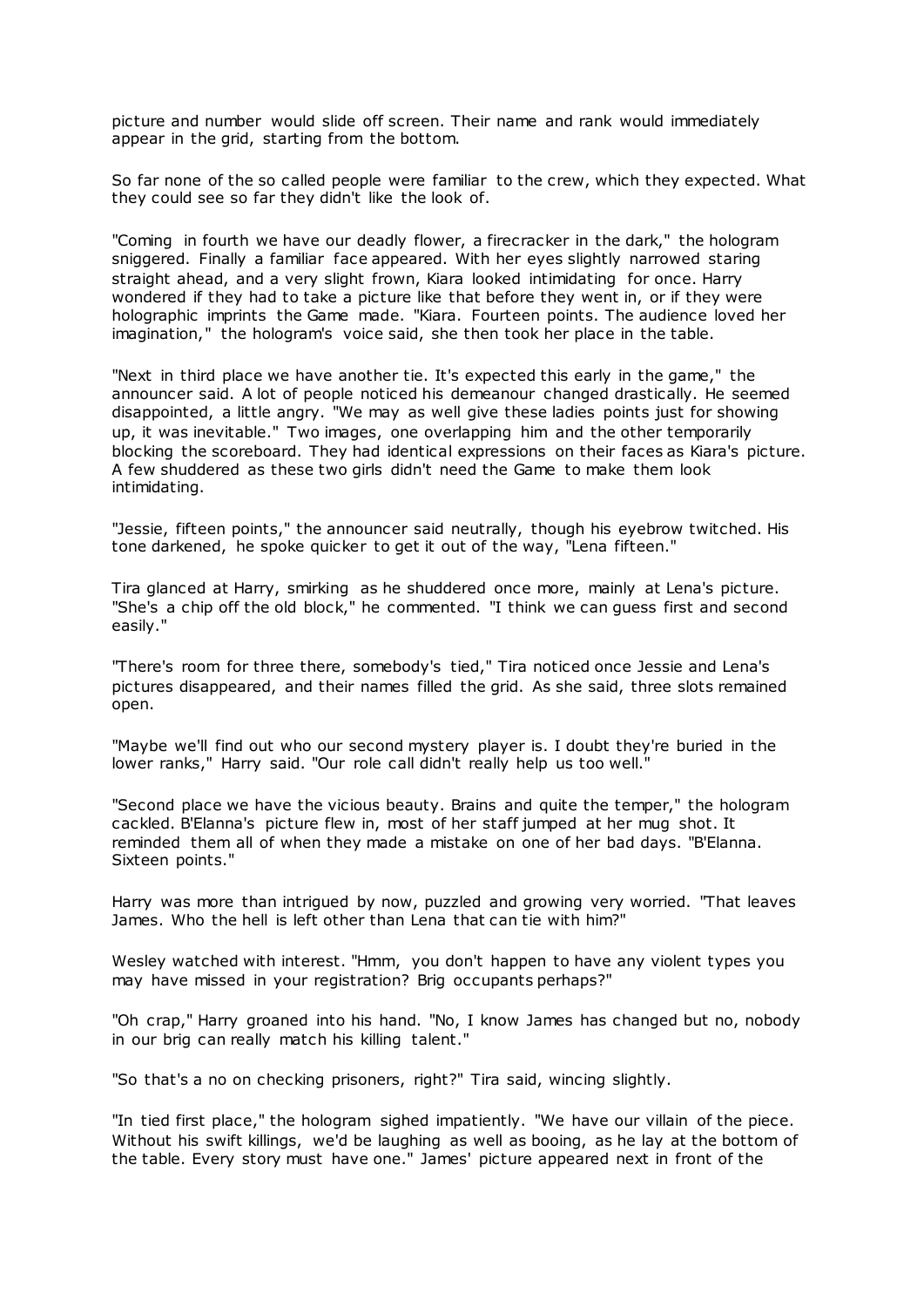table, confirming to Harry that the players didn't stop to take mug shots as he didn't qualify in the first place. "James, twenty points."

The hologram's face and body language brightened, for some reason he was pleased with whoever was in this tie breaker. Harry worried that this meant he was wrong and that the person who tied was one from the other side, and that could only mean at least one of their crew had been killed already. He hadn't seen it, surely the Game intent on hurting them would have given them a good shot of it and many slow motion replays? The other possibility was that this AI player was so entertaining they had managed to tie with an expert he'd seen kill two in a space of ten minutes.

"Also with twenty points for half the kills. She oozes personality and charm. Everyone was smiling at her presence and grace," the hologram grinned. The next picture sliding next to James' scared the crap out of everyone, a lot of people screamed.

Harry was shocked to see her picture, but not surprised the Game inhabitants loved her so. "Annika," he said, unable to take his burning eyes off the mug shot of Annika trying too hard to look intimidating. Her lips pouting, her eyes more narrowed than anyone elses. Maybe she was the only one who volunteered to do the picture. No, he thought, she'd be blowing a kiss or waving at an imaginary Damien.

"I'm sure, you're all eagerly waiting for the underdogs," the hologram smirked. The grid refreshed, empty once more. "It's easily my favourite part of the hour. So exciting!"

Judging by how many rows were in the first table, and how many were there now, seven had been killed so far. Harry remembered seeing three in the recaps section. "We only got the interesting deaths, I see." Tira nodded. They hoped the ones who they didn't see were not theirs, but as Harry thought before, they would have had those deaths shoved in their faces so they wouldn't miss it.

"Now, as you know when you reach zero your time is immediately up. Apart from that, where's the incentive, hmm? Where's the passion?" he paused for a reaction. "Exactly, forty people are a lot to go through. Nobody wants to watch the ones struggling to keep their starting points. Where's the fun in that?"

Harry's face drained in colour. He wasn't the only one, almost everyone watching felt the same way.

"Ohno, they wouldn't?" Tira stammered.

Wesley's head dropped, "after all I've seen, yes they would, merely for their sheer amusement."

The audience cheering left everyone feeling cold. The hologram stood to face the table, it gradually filled up with names and points from top to bottom. Once the last name appeared a negative buzzer sounded, their block highlighted in red. "Ohhhh! One point. Maybe you shouldn't have ran around so much. Though I'm sure Lielnal, or *aaah six legged monster*, is grateful for her extra points!" he howled in laughter.

The screens all changed to show the interior of one of the labs.

"No," Harry whispered.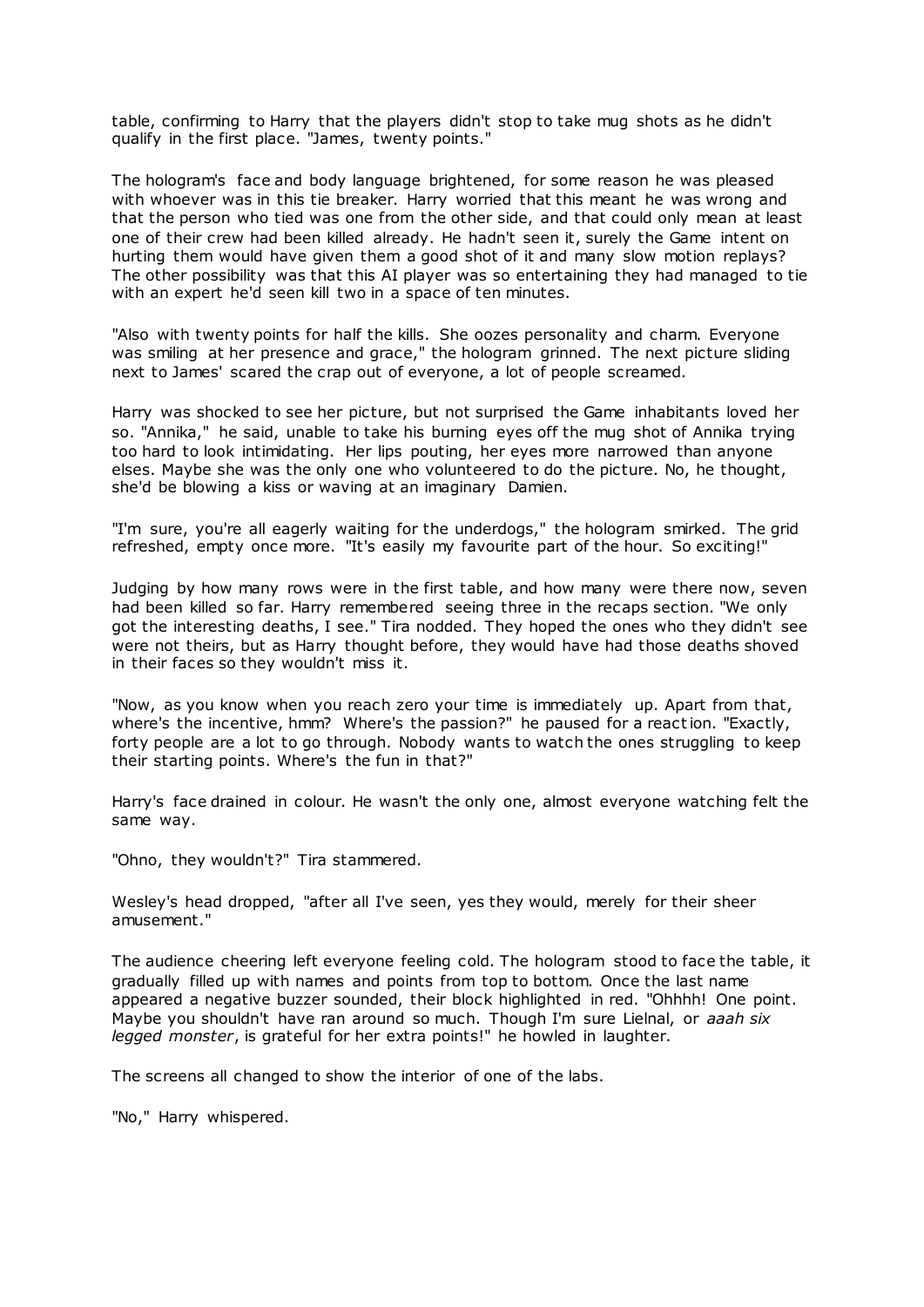The cabinet rumbled, Chakotay pressed his entire weight against the door. Neelix rummaged through the equipment on the benches, collecting things in the fold of his arm. Shar stumbled a few steps backwards behind him, which he missed, but Chakotay got a good view of.

"Hey, that was my fire axe!" she grumbled. Then she charged back the way she came, and out of Chakotay's line of sight once more.

"Sometime this week, Neelix. Funnily enough a creature with six limbs is quite strong," Chakotay grunted.

"I don't see why you think this will help. Now isn't the time," Neelix said, grabbing a beaker with liquid in. "I don't even know what this is."

"Perfect, put it in," Chakotay said in between being jerked forward by another cabinet tremor.

Neelix looked on in horror. Several seconds later he snapped out of it to shake his head. "Remind me to never let you in my kitchen." He chucked the content s into a larger beaker.

"You have no kitchen anymore," Chakotay said bitterly. He felt a tiny bit better for a short time, "silver linings to everything."

"Mean," Neelix whimpered. The next thing he grabbed looked like a purple piece of chalk. Chakotay nodded rapidly, so he tossed it in as well. The next a syringe.

"Anything in it?" Chakotay asked as Shar passed by in the background again. She muttered something unintelligible. He ignored it for now.

"No, empty," Neelix replied. A head shake forced him to throw it aside. He then decided to rummage through the items in his arm. "What about these little spiky things?" he asked shaking a little tub.

Chakotay had no idea what it was, only that it sounded like a pepper mill. "Neelix, let me put it this way. If you can eat or drink it, it goes in, like all the rest of your meals." He got a blank stare in return, the cabinet occupier slammed into the door a few times, harder than normal. "If you want to put it in, put it in, just do it while you're cooking it!"

"Okay, okay," Neelix huffed. The rest of the objects fell to the floor while he maneuvered himself to one of the taps. The beaker sat next to it. At the last second he chucked the contents of the tub in. Chakotay briefly had time to consider ducking and covering at this point, but he knew he'd never make it. Neelix proved him right as soon as he touched the tap, the contents of the beaker started hissing and bubbling. Green smoke billowed out of it.

"Hurry!" Chakotay shouted.

Neelix used his sleeve to cover his hand to grab the beaker again. He ran over to Chakotay's position. The Commander quickly opened the cabinet door a touch. Neelix attempted to toss it through the gap. Chakotay knew what was going to happen before it did, so he merely groaned as it bounced against the door by his leg and rolled across the floor. Miraculously the contents remained inside. Neelix seemed impressed with himself for some reason. Chakotay tapped the container with his heel to nudge it in the cabinet, all the while holding his breath before the green cloud completely swallowed him.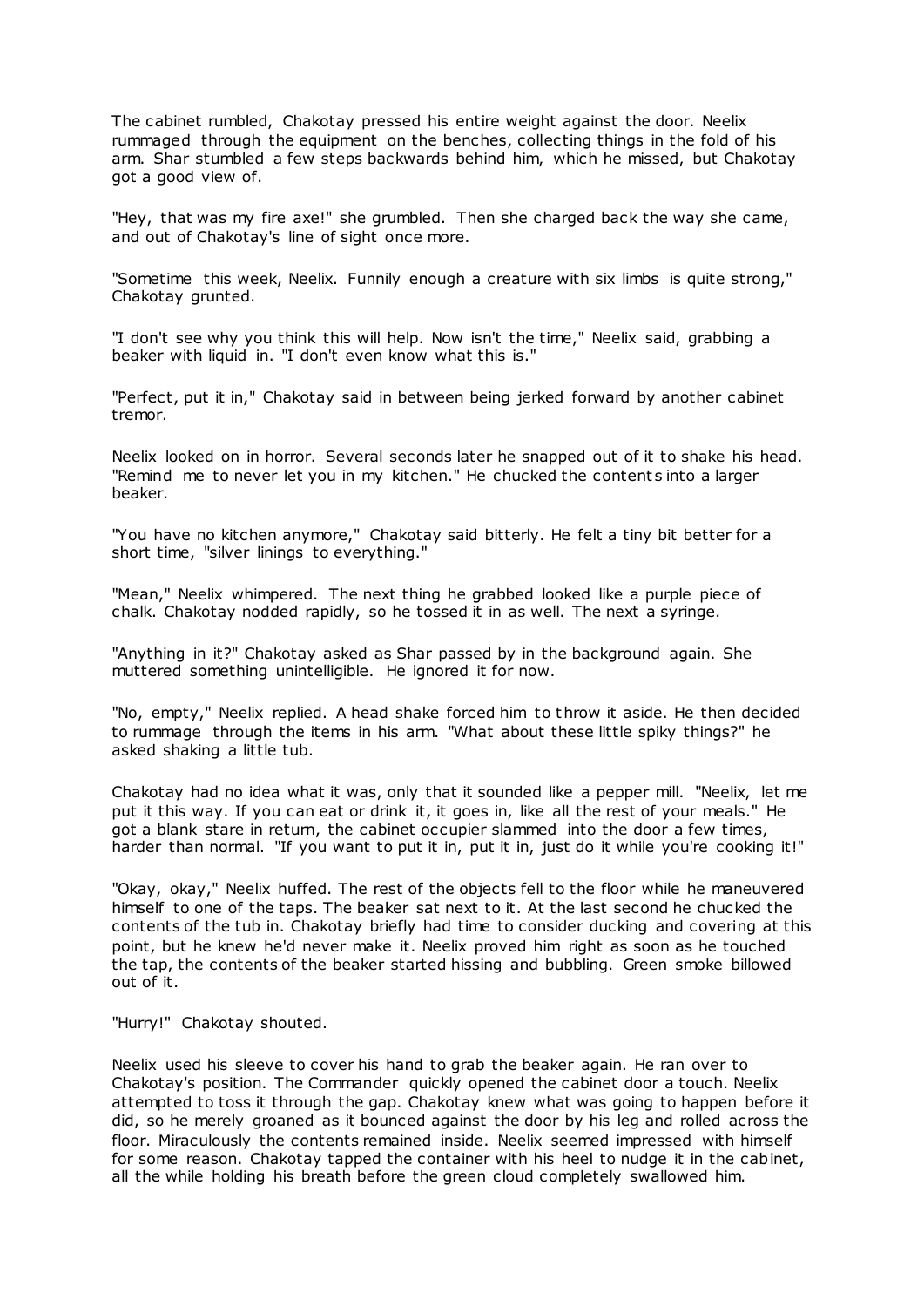Once inside he closed the door again. Inhumane shrieks rang out.

Oblivious or not caring about it, Shar walked by once more with the syringe Neelix had tossed aside.

The cabinet rumbled a few more times, each one weaker than the last until it fell silent. Chakotay sighed in relief.

"Phew," another voice sighed. Neelix and Chakotay watched a figure climb out from behind a six foot tall and wide computer screen filled with blackboard writing. "Good job guys."

"You know, you really should be careful. The game penalises boring and fearful players who don't do anything," Chakotay said warily to him.

Another scream echoed around the room, strangely the three men ignored it as if it were nothing. Instead of Shar, a werewolf looking creature ran into Chakotay's view, cradling its eye with something sticking out of it. Moments later Shar followed it out, a red fire axe in hand. Neelix looked over his shoulder just in time to see her swing it at the creature.

"Well erm, I don't think Shar has anything to worry about," Neelix said.

Chakotay nodded, "mmm-hmm. Maybe you should kick the corpse, tell a joke, come up with a plan. Anything."

"Oh, I was thinking up a motivating speech. Maybe..." the crewmember said.

"No," Chakotay and Shar both groaned.

Neelix smiled sympathetically at the man. "I'd like to hear it, perhaps later. Why don't you and I try to get the door open again?"

"Oh, maybe we can use these," the crewmember said eagerly, raising a few tiny looking nails. "You dropped them in that last dash. I was quite the lock picker in my youth."

"How pointless," Shar muttered.

"I agree, but if it's a talent that keeps you alive. Go for it," Chakotay tried to sound encouraging.

The unknown smiled and ran over to the only door, nails at the ready. Neelix followed him. Before they reached the door a red light shone into the lab.

"We should hurry," Neelix stuttered fearfully.

The unknown nodded. With one nail in between his finger and thumb, he crouched down and reached for the handle. A small light sparked from the tip on contact. His body flung backwards, hitting the floor with such a thud it made the floor shudder.

Neelix stood shaking, his eyes and mouth agape, while Chakotay and Shar ran over to the downed man. Shar quickly knelt down next to him despite the smoke rising from his frozen body. "No!" Chakotay shouted to stop her, so her hand hesitated. "He's gone, you would be too if you touched him."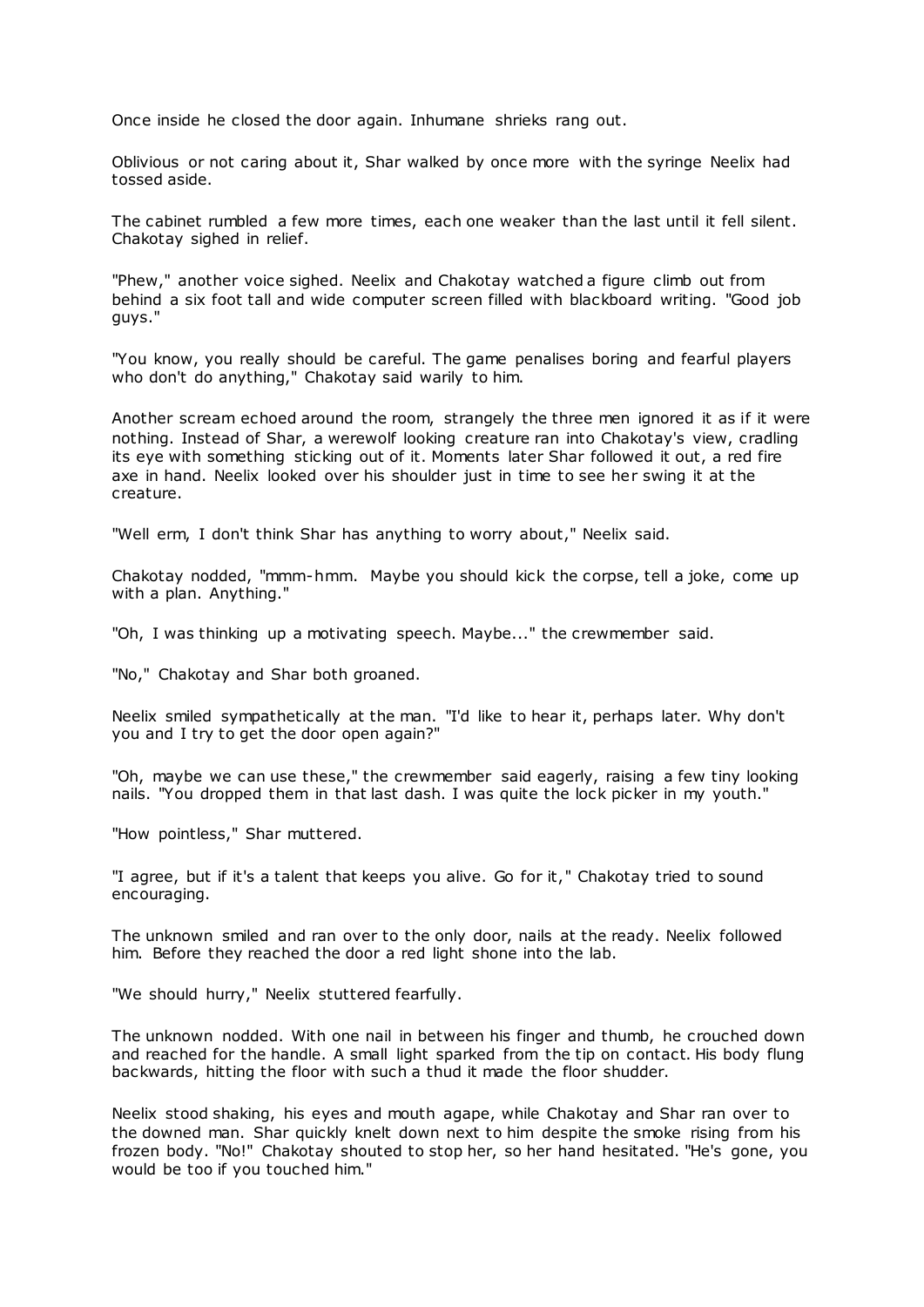"What... what, how?" Neelix whimpered. To add further insult the door had slid open slightly from the blast. As he looked at it he realised something, horrifying him further. It wasn't locked. They could have all walked out of it without dying. Or anyone could have grabbed the handle to open it and suffered the same.

The red light fizzled away to nothing, leaving them in the dark once more.

*"One loser down. Thanks for not playing Zero Hour,"* the hologram's voice taunted them from unseen speakers.

Chakotay firmly clenched his teeth, his face trembled. His anger ready to spill out in any moment. He knew if let it, the Game would likely reward him for entertaining them. He didn't want to give them that satisfaction. Kathryn's version of his angry warrior story repeated in his mind. The smile she gave him after he originally told her it. It gave him the strength he needed to push the fury aside. It was no use to him or his two remaining companions.

There was no way he would let her down again.

"Let's go. We have a game to win," Chakotay said.

B'Elanna tugged at the handle one more time, sighing impatiently when it still wouldn't budge. The unknown crewmember with her inhaled sharply through her teeth.

"It probably won't open until we've filled a requirement," she said, earning a frustrated glare. The woman laughed quietly to herself, "it is a game. Maybe we gotta fight a boss who drops the key."

"Remind me again, friendly fire earns points right?" B'Elanna said.

The woman seemed oddly calm considering, she looked back at the volatile engineer with a sheepish smile. "Still won't open the door. There's two of us, makes sense there'd be two enemies."

A few benches away someone cackled mutely to not be heard. "I count three," Damien whispered. He kept his back against the bench, watching a shadow fidget around the back wall. A tiny piece of chalk rolled in his hand.

His eye drifted to the right, halting the steps of an approaching figure covered in intimidating scales. Teeth baring, what he assumed was drool dripping from two chin length fangs. His spare hand clenched into a fist, leaving only one finger which he pointed at the fourth and furthest away table right next to him. The creature sharply looked, missing the shadow on the back wall disappear within the blackboard style screen's. It reconsidered going for him again. It didn't hurry, preferring to build some tension for its victim.

Damien wasn't worried though. A smile spread across his lips as his fingers wrapped around the chalk in his hands. He swung his arm in the direction he had been pointing, letting go of the item so it'd go flying. It clattered on the other side of the bench. The creature and him heard a startled gasp and some shuffling around. The beast leapt up onto the table, wasting no time on the new victim that would be more afraid of him than his last choice. Damien tried not to laugh too much in case he was heard when it pounced for whoever was there, a man yelped immediately.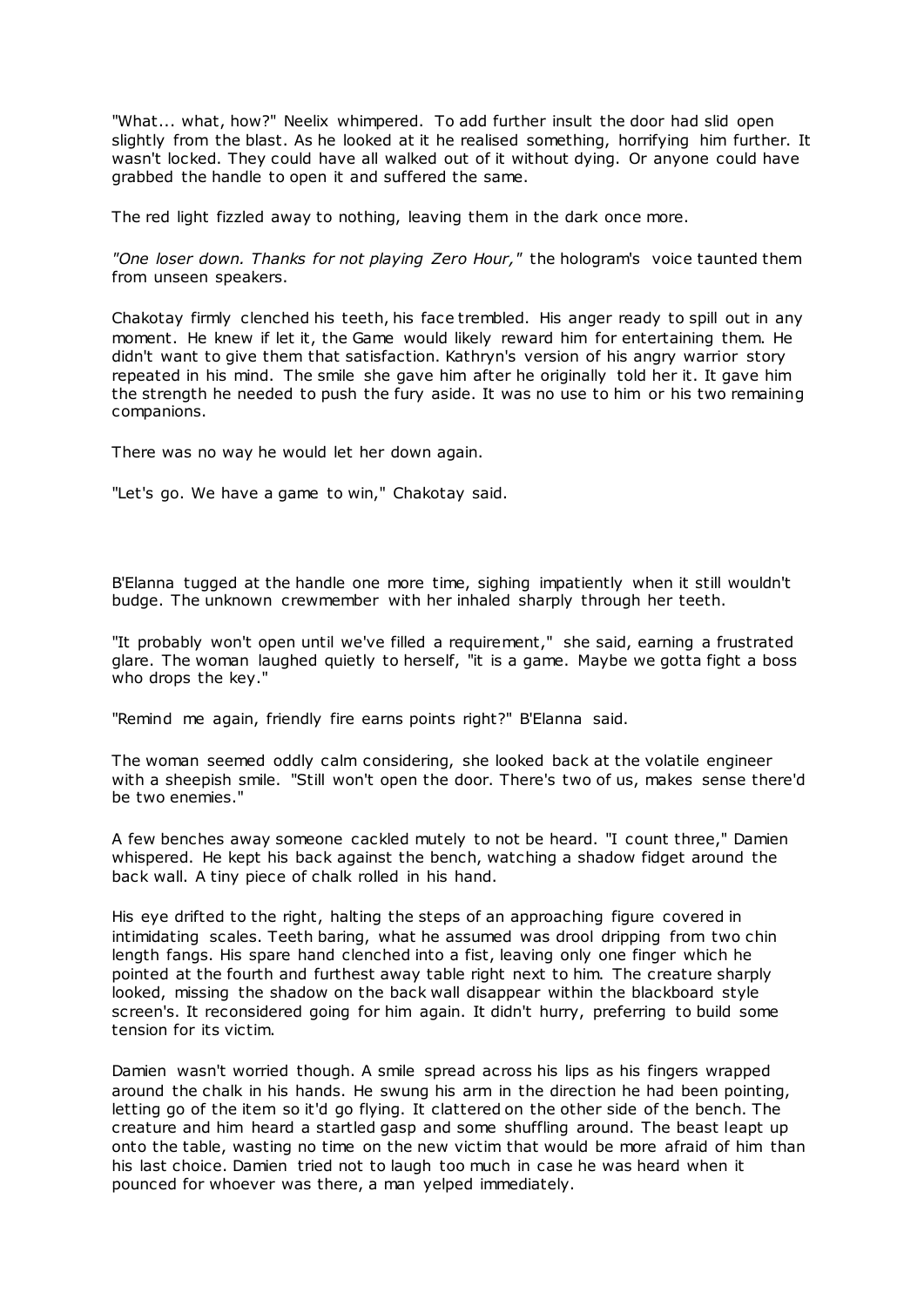B'Elanna and the woman ran over to at least the third bench, they used it as cover to see what was happening. Damien discreetly slipped around it to remain hidden from them. The most they could see ahead were shadows flailing about. Grunts from both the creature and its victim gave them a good idea what was happening. B'Elanna edged forward, raising her weapon. The woman held out her hand to stop her.

"What, he needs help," she hissed.

"That's a weapon you can only use once," the woman smirked.

B'Elanna glanced down at the metal tray she held. Flat when she first picked it up, now with an interesting face imprint imbedded in the middle. "It'll flat out," she muttered while pressing on both sides of it firmly. When it didn't she shrugged and carried on anyway.

The fourth table shuddered, they heard a loud bang. The grunts ceased, only the sound of snarling remained. The woman checked to the window to see if a Defeated screen would appear. It didn't. Her hand was just reaching for anything on the bench she could use as a weapon, when a painful hiss emanated from ahead. It didn't sound like the same man to her. Armed with a small tablet computer she joined B'Elanna behind the fourth table, ready to pounce.

B'Elanna moved first, catching sight of the scaled beast bleeding from an exposed piece of skin. It stumbled back from that blow or another, growling furiously. B'Elanna noticed the humanoid figure slumped with his back to the table. The woman gestured to her new weapon with a smile, B'Elanna groaned at her own damaged one. "Fine." She tossed the tray, aiming it for the monster's face, then dropped down beside the man to try to lift him up. Unfortunately during that she missed it land square in its eyes, she did hear it whimper from the blow.

The unknown woman quickly ran out to cover their escape, as it stumbled around temporarily blinded. Now that she was closer to it, she realised that the little computer would feel like a tap if she used it on the scaled monster, if it would notice it at all. The screen caught her eye, a smile crept onto her face. She aimed for that instead, hurtling the device at that. It smashed, sending glass and sparks flying. She ran away before it had a chance to burst into flames. The monster didn't realise it was standing too close or what was happening until its back had already been engulfed.

"I hope that was the requirement, or I've just killed us all," she quipped as smoke drifted toward them.

B'Elanna smirked as the woman clutched onto the man's other side, supporting him further. "On the bright side, you'll have a great score for those final seconds."

"True," the woman chuckled once they reached the door. To their relief it was open by a tiny margin. B'Elanna reached out to yank it open. The three hurried outside. Once they were, B'Elanna lowered the man to the ground so she could close it again.

They weren't alone. Chakotay spotted them stumble out from the other side of the vast hall. Keeping to the circular walls, he hurried over to join them. Neelix and Shar followed his lead.

"B'Elanna. Are you all right?" the Commander asked quietly to avoid anything else from hearing.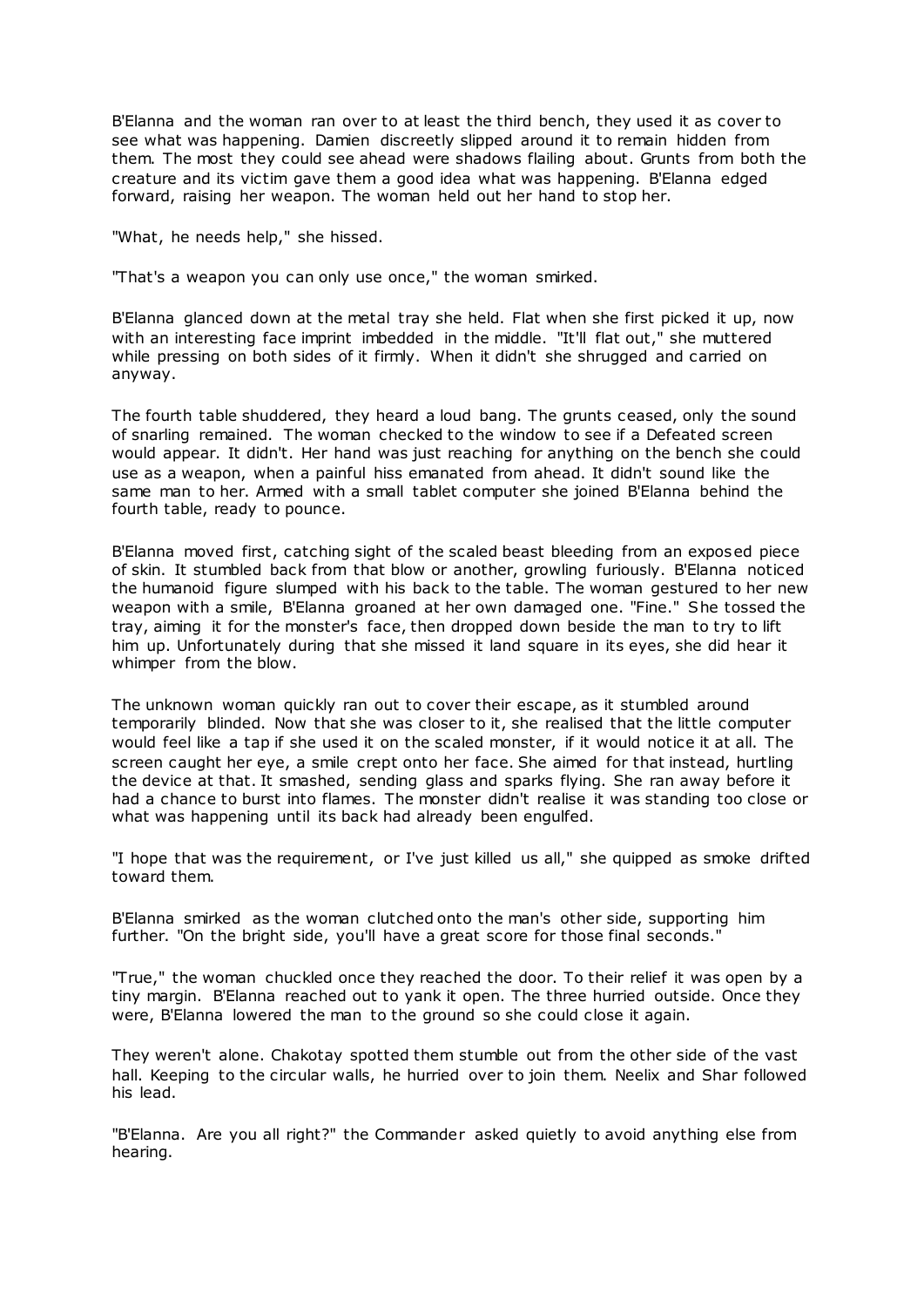B'Elanna swung around at the sound of his voice. Relief washed over her. "Of course. You?" she answered, glancing at the other two.

"*Of course.* Seems you had worse luck than us," Neelix said in surprise, gesturing to the man.

"I suppose," B'Elanna said reluctantly.

Chakotay nodded, "who did you lose?" B'Elanna frowned at his question.

The woman with her's hand raised to check the pulse of the man they rescued, his head still hung down. Only then she realised he wasn't in uniform like them, but in casual clothing. It wouldn't be so unusual if it were not for the hooded jacket he had up, covering his face. As soon as she touched him he bolted to one side, scrambling away muttering, "don't."

All eyes flew to him. He quickly turned his head away and pushed to his feet. Shar's eyes flickered, she lurched forward. He ran away to the nearest wide open door before she could do anything.

"Somebody should..." she said.

"Agreed," Chakotay nodded. He pointed at her and B'Elanna. "Go, bring him back. We'll wait here." They ran while he was still talking, following the man through one of many doors.

"I wouldn't suggest only waiting," the woman said. "We need to be..."

Chakotay groaned, "entertaining, I know. But how?" Neelix sighed, getting his attention and for some reason, a dark smile. Neelix didn't notice. "We should follow them, perhaps we'll find something on the way."

"Um, okay," the woman said, raising her eyebrow at his odd expression.

Chakotay lead the pair along to the door the long way, against the wall. "What should we call you? I'd like you to survive longer than our fourth."

The woman was confused, but for now she covered it with a playful smile. "Ensign Heere, but that's my father. I prefer Aimee, or Aimes for short."

Both Chakotay and Neelix looked behind them at her, their eyebrows raised. "Aim here?" Chakotay stuttered.

The woman laughed, "you senior staff people are so gullible. I bet you believed *Kanon* too, no one's called Phoder. No, my name's Marlene. Appreciate the thought."

"I like her," Chakotay whispered with a smirk to Neelix. He meanwhile looked a little dismayed at the possibility of getting so many people's names wrong for eleven years.

The trio entered through the same door B'Elanna and Shar ran through. It slammed shut behind them, they heard it click immediately. "Well we wanted to be interesting," Neelix said nervously.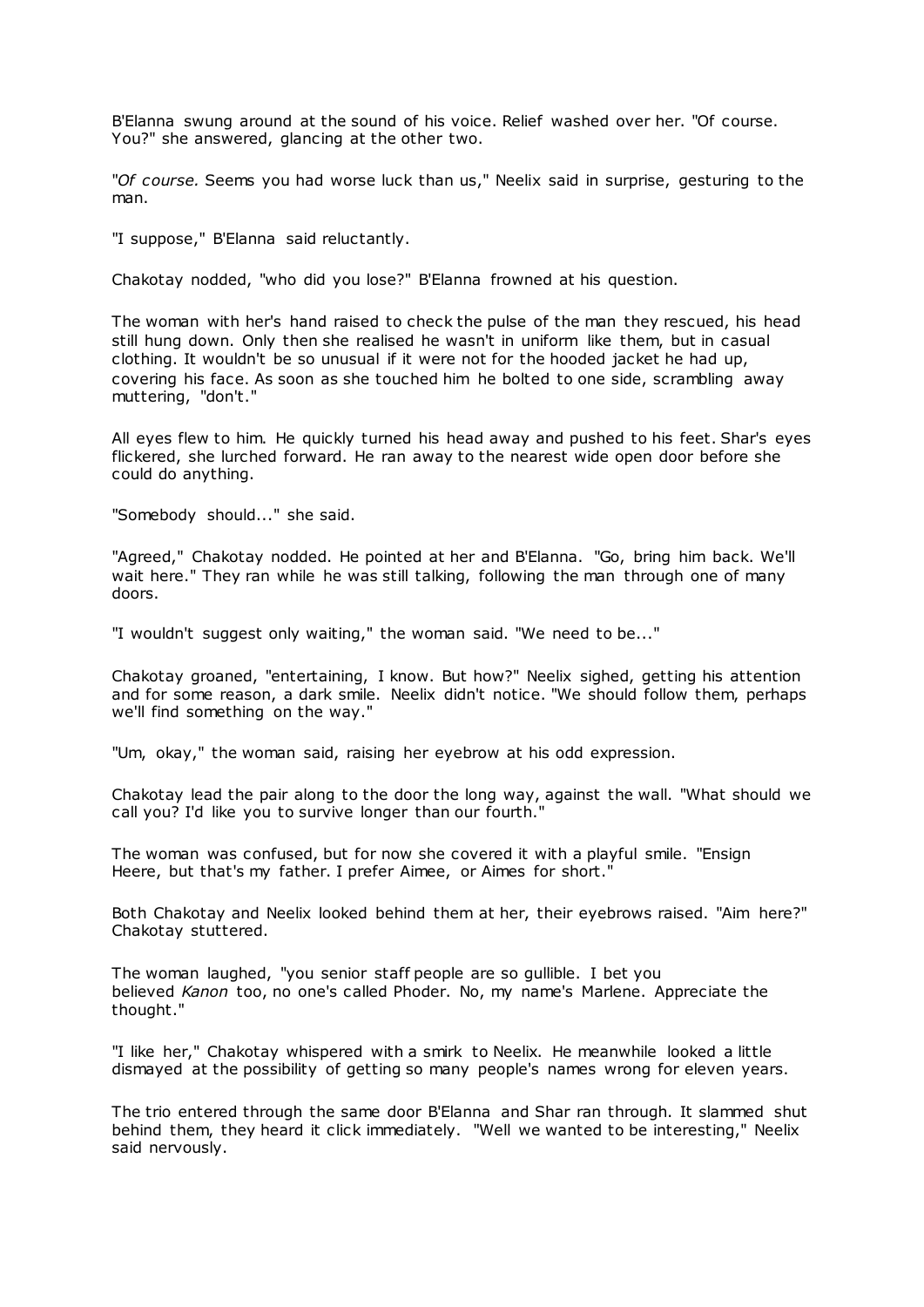It felt to Craig like the walls were closing in on them. It had been t wenty minutes since they last passed a window. The last door they had found lead immediately to another wall, even that was so long ago. At some points the ground seemed to slope upwards, although it didn't look like it did. Every corner turned looked darker than the last, no end in sight.

"This has to be some kind of sick joke," he said, glancing behind him at the rest of his party. "I hope they're having a good laugh at our expense, otherwise we'll be in the minuses if we're not already."

"Not me," Stewart whistled. On the next corner he stopped to hide behind it, humming a low tune, his head darting to one side and then the other. The unknown behind him was forced to stop. She grunted, giving him a shove which sent him flying into a heap. "Ow. That's the spirit."

She shrugged, "I didn't do it for the points. That was a gift for me."

While he passed, James crouched down to lift Stewart back onto his feet. Craig groaned in frustration at yet another bend, so soon after the previous one. The others heard a thud come from him a mere second later. James hurried by the other two to his side to find him rubbing his head. "What?"

Craig put his hand up only so far, barely above his head. The fingertips pressed against the ceiling. As they slid further ahead, it was clear to both of them the ceiling sloped gradually downward. If he didn't hit it, they wouldn't have noticed.

"It is getting narrower. I thought it was just my claustrophobia kicking in," James said as he carefully took a few light steps ahead of Craig. He raised his own hand ahead of him to touch the ceiling. One more step and his head would scrape it as well.

Neither of them could see the end of this current segment of the path. Light struggled to reach them for a while. "This has got to be the end. Any longer and..." Craig said.

James cut him off by slamming a hole into the ceiling ahead of him, showering the path with powdered debris and small pieces of metal. All three members of the team jumped out of their skin. They barely had time to recover before he did it again, expanding the first hole.

"One sec ," James said, oblivious to their shock. He reached into the new path above, pulling himself up out of their sight.

Craig watched hopefully. "Well? What do you see?"

"You're not going to like it," James' voice echoed down. It sounded a little muffled as well to Craig.

"Another shrinking corridor?" he guessed.

They were already left a little on edge from the hole punching. A heavy clatter directly above them, followed by thunderous footsteps that shook the c eiling, startled them so much their hearts were trying to leap out of their chests. Craig thought he should back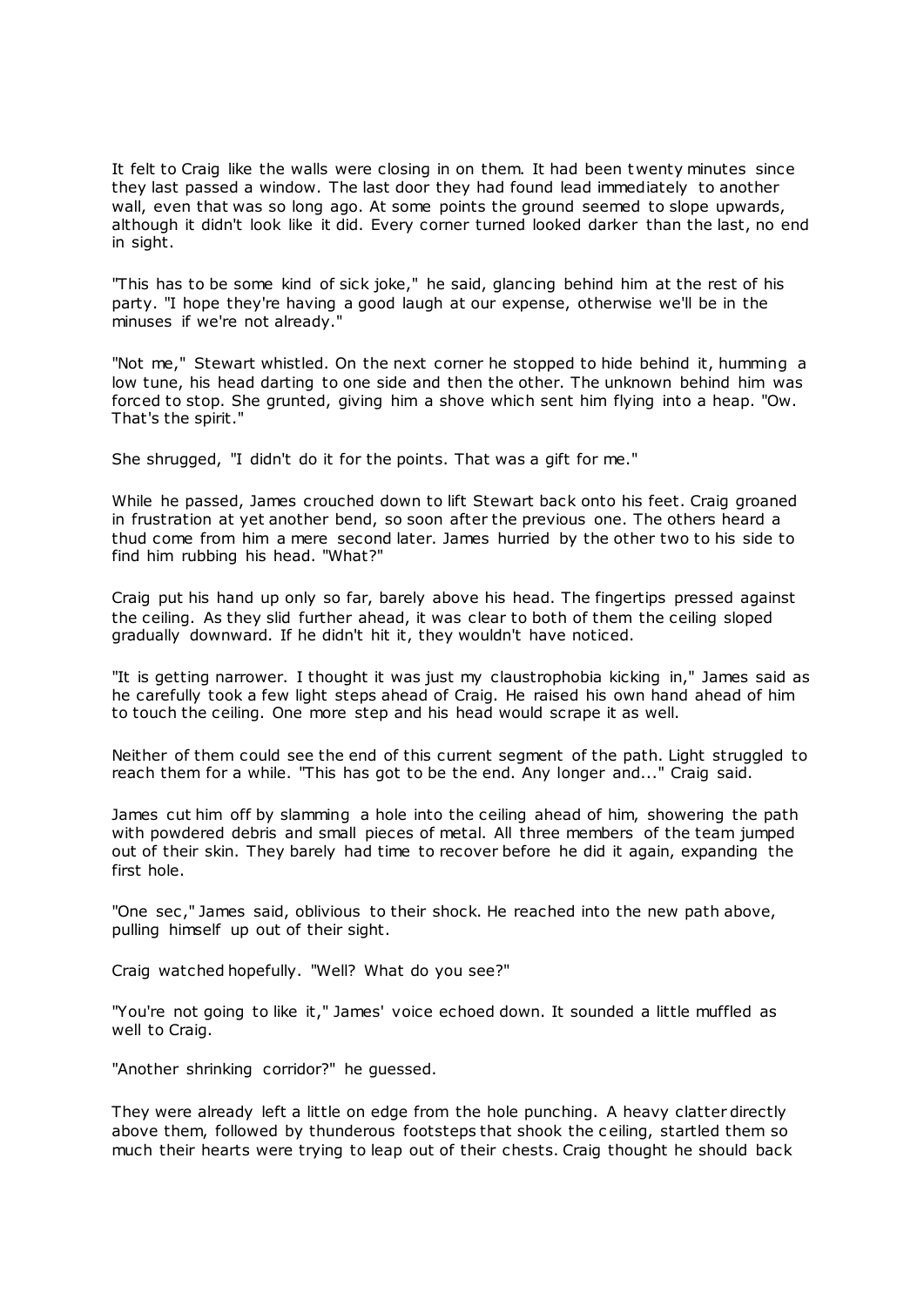away from the hole, but the noise seemed to him like the activity was above Stewart and the unknown. He hurried forward instead, forgetting about the low ceiling.

The loud thumps followed him along, so his second head bump felt like it was for nothing. Slowly he crept backwards back to his team. He had no sooner done that when the low ceiling ahead collapsed. The roar of metal tearing flew passed them, assaulting their ear drums. Then silence. As the cloud settled a large figure raised upward, slowly turning its attention to them. It was difficult to make out exactly what it was, its skin covered in powdered grey, red oozing from a few cuts, its face swollen. All the trio knew was that it was large and was coming for them in an eery silence.

Craig shakily crouched down to pick up the largest piece of the earlier debris, keeping a close eye on the approaching beast. The silence turned into a low pit ched hum. His left arm stretched out beside him, hinting to the other two to stay behind him, while his right hand tightened around the metal.

He saw the thing smile as it licked its lips. Craig raised the new weapon, ready to strike. His body trembled more with every step it took. It towered over him by a foot, easily. If it had been here before, it would have had to crawl to get to them. At the very least it would have smacked more than its head against the ceiling. The thought irritated him a little. Not enough to wipe away the realisation that he'd never be able to hurt this creature. He had no idea what happened to James other than it got him out of the way to get here. If it had done that and judging by its imposing size, it would probably only have to flick its finger to kill them. Running away would definitely lose them what little points they had. He hesitated for a flicker of a second. One option still had a survival chance, that was the one.

"Go," he whispered, briefly turning his head behind him.

The pair seemed to hesitate as well. They backed away, not keen on the idea of turning their back on the monster. A blur from above pounced on it, knocked it clean to the ground. The floor groaned and shook on impact. The new arrival straightened up, raising a thin and sharp object about as long as he was tall. It plunged deep into its throat, twisting it once the beast was pinned. It meekly struggled for a few seconds before succumbing. All of this, still with no sound.

All three were more than relieved when the new arrival turned around, they could see his familiar face, now sporting a bleeding slash on his cheek. He took one step forward, the second brought him to his knees. Craig was the first to run to him. He heard a low mumble over the top of the hum. He used his free hand to rub his ear, regretting it immediately as it ached in protest. Sound and air rushed into it. Then he could hear a voice, "...okay?" was all he got in the end.

"Are *you* okay?" Craig asked, crouching down beside him.

James looked at him as he leaned back, pushing his legs out so he was sitting instead. "It was a shrinking corridor, to answer your first question."

Craig tried not to laugh, the state of him and the image of the beast in the background helped with that. "And my second."

"Yeah, ankle's just sprained. We should keep moving," James replied, pointing up at the hole. "There's light up there."

"Light at the end of the tunnel? Comforting," Stewart commented.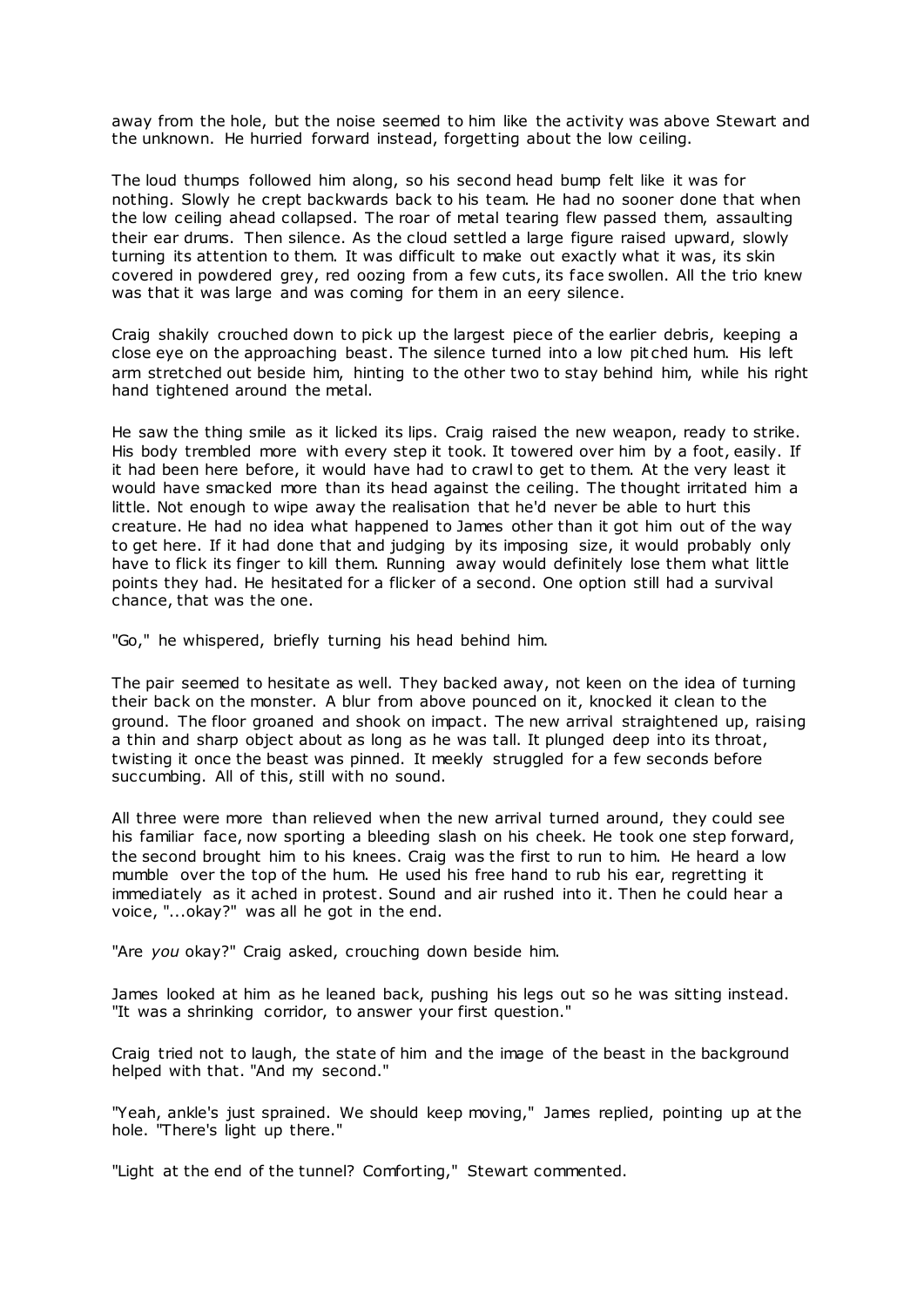"I wouldn't call it a tunnel, now," James said. He tried to get back to his feet, as soon as he put any weight on the left one he fell back down. "Great," he grunted, "I'm no use like this."

Anger flushed through Craig as he tried once more. His hand flew out to his shoulder, "no use? You're injured. You're a Human not a fricking weapon. Sit down for five bloody seconds and it may settle down!" The anger faded, he had no idea what came over him. The others didn't either. Stewart and the unknown widened their eyes as they stared at one another. James seemed more bemused than anything else. "I'm sorry."

"Why? You're right," James said with a half smile. He rested his back against the wall, all while bringing his left leg back. "Five bloody seconds."

Craig's head fell, his cheeks burned from shame more than embarrassment. "Did you know it was up there when you opened a *door*?"

"No, for a big guy he was pretty light footed," James replied, smirking slightly. His hand lightly touched the ankle giving him trouble, he winced a little at the touch. "At first."

"Oh," Craig mumbled as he had a feeling James' *at first* remark had a double meaning. He grew even more uncomfortable when James looked like he was going to try getting up again. "You weren't picked, were you?" That stopped him for the time being. "Another guy was here, he disappeared and you took his place."

"Tom was right about the Game excluding Slayers. Apparently Lena was more interesting," James said.

Craig nodded, "yeah." He didn't notice he was doing it, he only did when he saw James' eyebrow raising. Eyes widening he forced himself to stop it. "Oh god, dodgy ankle won't stop me getting a beating."

"I'd be more worried if you thought I was more interesting than the girl you like," James lightly laughed at his response. Still Craig looked very nervous, he cleared his throat and turned his head away. The laughter faded quickly, it left James with a sense of sinking dread. "Mum's gone, Lena was showing it more than me. Of course the Game picked her."

A growing lump in Craig's throat tried to stop him from replying. He soldiered through it regardless, leaving his voice a little rough. "Lena's tougher than the Softmicron give her credit for. Us too."

"Speak for yourself. I've always known Lena was the better one out of us two," James smiled while his hand lightly wrapped around his ankle.

"If the Soft think that her being upset is an opportunity to mess with her, then they're going to find out the opposite is true the hard way," Craig said with pride. He grew a little worried when he spotted James' hand sliding back and forth around his ankle. He thought the worst, he shuddered at the image. "Oh don't do that."

"What?" James asked.

"You don't know what's wrong with it, don't mess with it," Craig muttered. Despite his words, James didn't change what he was doing. "How did you get in then?"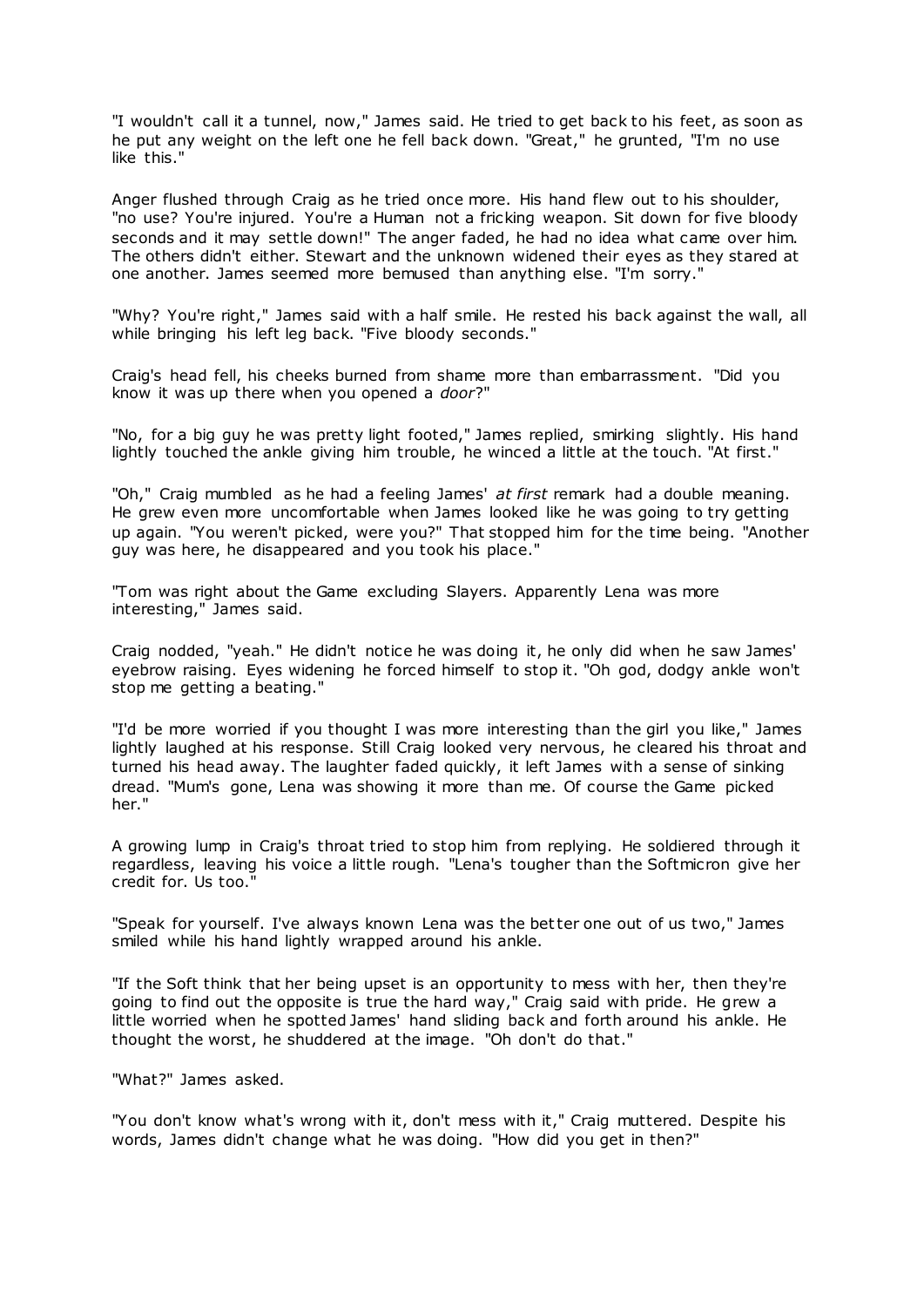Thankfully that stopped him for the moment. "Remember when Lena said that Chosens develop an ability to control the Games?" James said.

"Yeah?" Craig's eyebrow raised with interest.

James couldn't help but laugh, "I cheated."

The trio were all tempted to ask how when he brought out a familiar device in the palm of his hand. One adjustment brought the Doctor shimmering into the field. He smiled smugly. "Please state the nature of the..." Their environment caught his eye, he sighed and glanced toward James. "We can't take you anywhere, can we?"

"What the...?" Stewart stuttered.

Craig nodded, "yeah. How?"

"The Games tend to block out any technology or weapons that can be of use. A hologram with medical expertise for example," James replied.

The Doctor nodded, only then noticing his predicament. He knelt down to inspect his ankle. "Yes, it is rather rude of them to think of me as mere technology. It's to be expected, I suppose," he mumbled.

"But the emitter? That's got to count too," Craig questioned.

"It was a minor risk. Either it would appear or it wouldn't. I suppose the Game had no idea what it was," the Doctor said.

"As long as it wasn't a weapon, I guess," James said.

The Doctor smiled over confidently, "oh I don't know about that. Now, hold still."

Craig grimaced and looked away, just in case. He spotted the unknown sighing, worried about something. "They score you on your actions. Minus points for running away, doing nothing. Get points for killing and with flair."

Stewart wasn't sure why she was reminding them. Craig understood immediately, he groaned quietly. "How many points do you lose for sneaking in and cheating?"

"Oh," Stewart said when he understood. "He's killed three so far. Won't that be enough?"

"Hopefully," Craig sighed.

Back outside in the hall, four people stepped out of a door left ajar. One of which was scrunching up her nose, another waved the air in front of their face.

"Why would that six legged freak stab itself with pins? It doesn't make sense," Jessie asked through her disgust.

Lena stopped hand waving, "two seconds in that room and I was half tempted myself."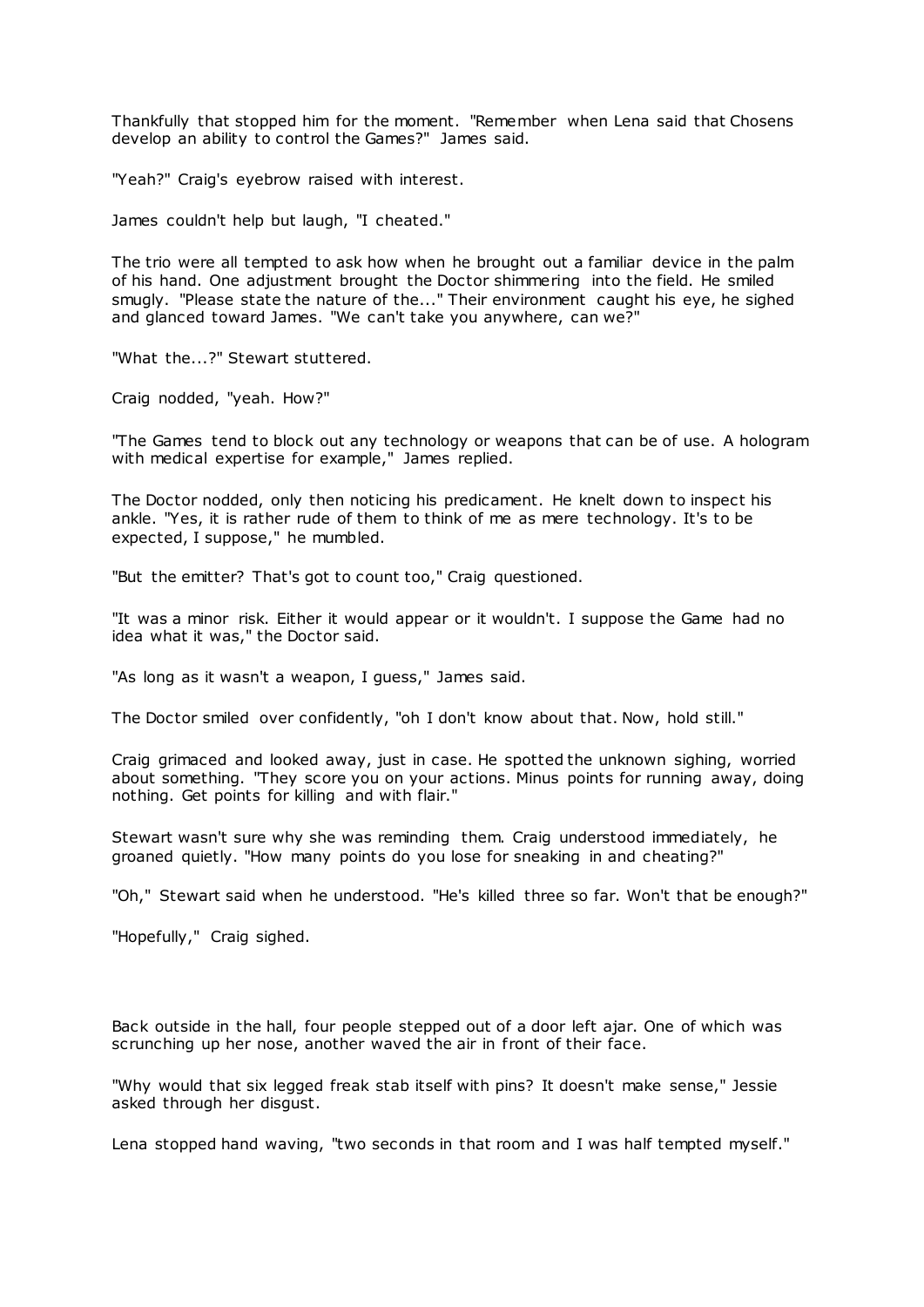Their unknown crewmember coughed and spluttered. "I wish I hadn't chose the moment you opened the cabinet to breathe in."

"Yoohoo!" a familiar voice screeched from far above.

Everyone's heads jerked up to see where it came from. Six floors away they spotted a body dangling over the edge, they desperately kicked their feet against the metal barrier behind them. All that was stopping the person from falling appeared to be an arm wrapped around their shoulders, while the other leaned casually across the surface of the barrier. That hand was raised slightly to press against the dangler's mouth.

"Oh my god..." Jessie could barely get out, her throat closed up immediately after.

"What do you think? Shall I let it go?" a cackle echoed down to them.

Fists clenched so tightly her own nails pierced the skin, her eyes burned with intensity, Daniel worried that they'd turn red any second. Lena stomped forward, her cheek bones flexed from the fury about to erupt from her. "Do it, and I'll toss you from the top floor! Head first, then I may think of throwing the rest of you down you piece of sh..."

"Oh!" Annika faked a gasp, she shook her victim's head. "The perfect girl in quite a bind." The motion made her victim's eyes wider, they glistened from the tears building up. Even six floors up the group could hear her squeak in terror.

"This is between you and me you bimbo!" Lena shouted back in such anger the two men in the group moved a few steps away.

Jessie meanwhile looked to the stairs, then across that floor to find the quickest way up to where Annika was.

"At least I have a character arc that doesn't rely on getting knocked up, like all *interesting* female characters," Annika laughed.

"What?" Lena snapped.

Jessie's head snapped back up, her face a mix of disbelief and disgust. "Come down here and say that to our faces!" She muttered angrily, "I had more character development in Hunters than she ever had."

"Put her down, on your level. I'm warning you!" Lena growled.

Annika giggled. "Oh you want her around now? It's hard to keep up with your little malfunctions." She gasped, her hand moved from the victim's face to her own. "That is what we're calling retcons, isn't it? From one Mary Sue to another."

"Oh boy," Daniel stuttered.

"Let her go safely, and I'll make it a tad quicker!" Lena yelled.

"I stole your daughter," Annika sang and giggled. Her face quickly turned serious, she scowled down. "Who's gonna hold you back? No going back," she still sang, only far more maliciously than before.

Daniel carefully stepped back towards Lena, "she's only trying to get attention."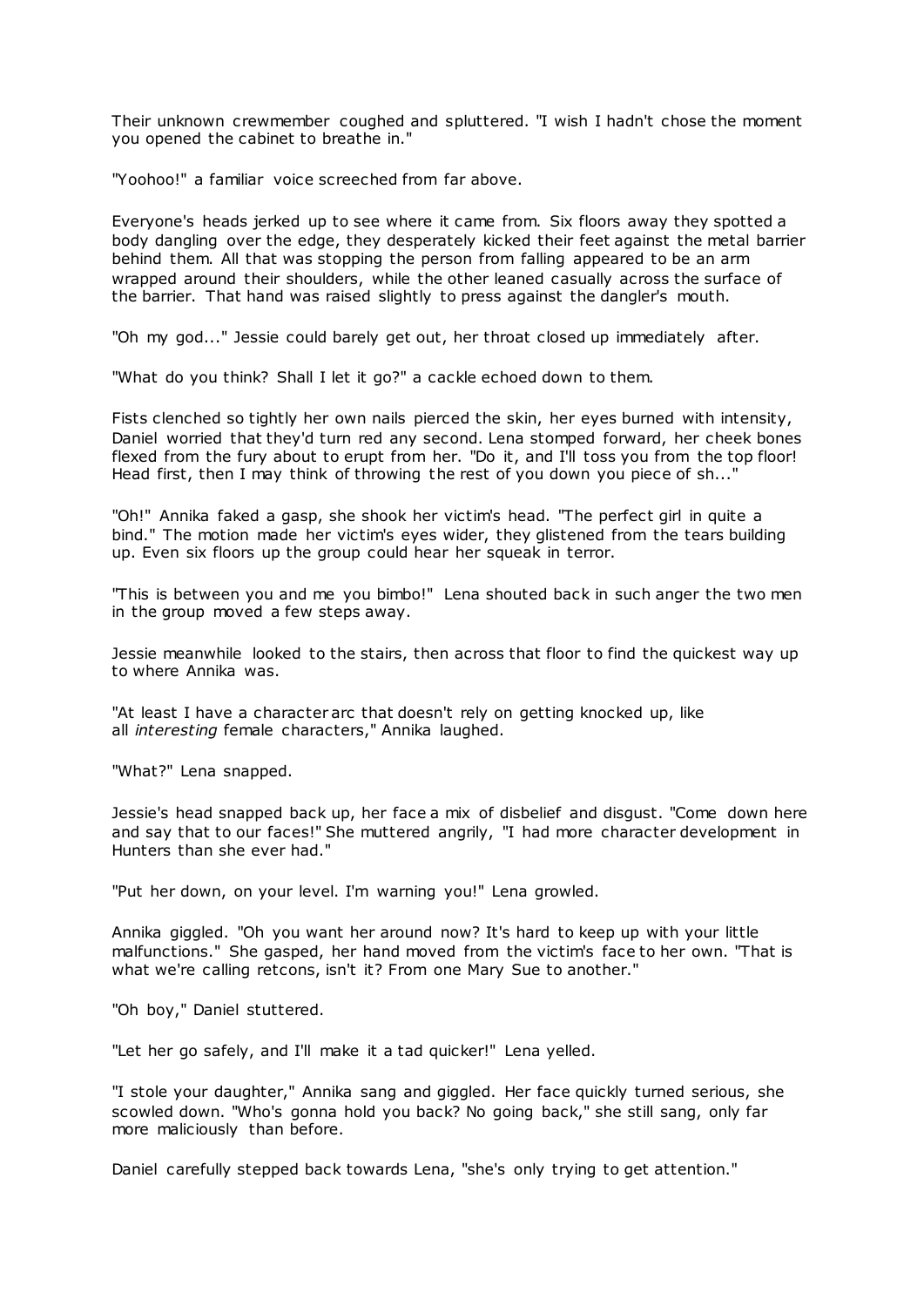Annika laughed, "wrong Eye Candy."

"So I should ignore her and she'll go poof?" Lena turned her head to hiss at him.

Daniel winced, stepping back once more. "You getting mad is what she wants. She wants you on her level."

"Oh I'll go to her damn level," Lena grumbled angrily. She ran forward towards the stairs full speed.

"That's it. Come and get her," Annika cackled while dragging her hostage back over the rails. "Your death will be funny to me *anyway*," she whispered softly to herself.

The others had no choice but to follow Lena up the stairs. Daniel raced ahead until he was at the top of the first level. He looked over his shoulder, grumbling as Jessie and the unknown's pace wasn't to his liking. "Hurry, we have to stop her."

"Why? Kiara's in danger, and Annika..." Jessie said, her eyes rolled. "One of these days it'll stick."

The unknown started skipping steps to get up faster. "Oh, that I'd like to witness."

Daniel ignored him, "Annika's still on our side, technically. We don't know how the Game will score her for this."

Jessie reached the top of the stairs. "You heard the host; switching sides will curry favour with the opposing audience. Annika will be flying up the ranks if she hasn't topped it already."

"You're not helping," Daniel muttered. He ran off to the right without her. He'd stop Lena on his own.

Tom and the unknown stared at what lay before them, their will to live slowly fading away to mulch. They both felt they had it bad when they ran into a hallway filled with many doors. The first one lead them to an identical room to the one they started in. The second to a seemingly never ending flight of stairs into this basement from decision hell.

Everywhere they looked there were glass tubes, each with a platform moving up and back down randomly at different times to each other. Looking up gave the unknown an overwhelming feeling of vertigo. The ceiling so high they could barely see it. The glass tubes didn't remain straight all the way up, they twisted together, going off in different directions. Even when platforms rushed up they still couldn't see where they lead, as so many would be up in the air at the same time and they flew by so fast. Tom wondered if the number painted faintly on the glass doors leading to them were a clue to where they went.

"Shall we dip?" the unknown suggested to lighten the mood.

"Sure, maybe we should split up too," Tom said sarcastically.

They both heard a tap coming from the tube closest to them, just ahead. Tom assumed it was the platform arriving at their floor, so he brought his attention back down to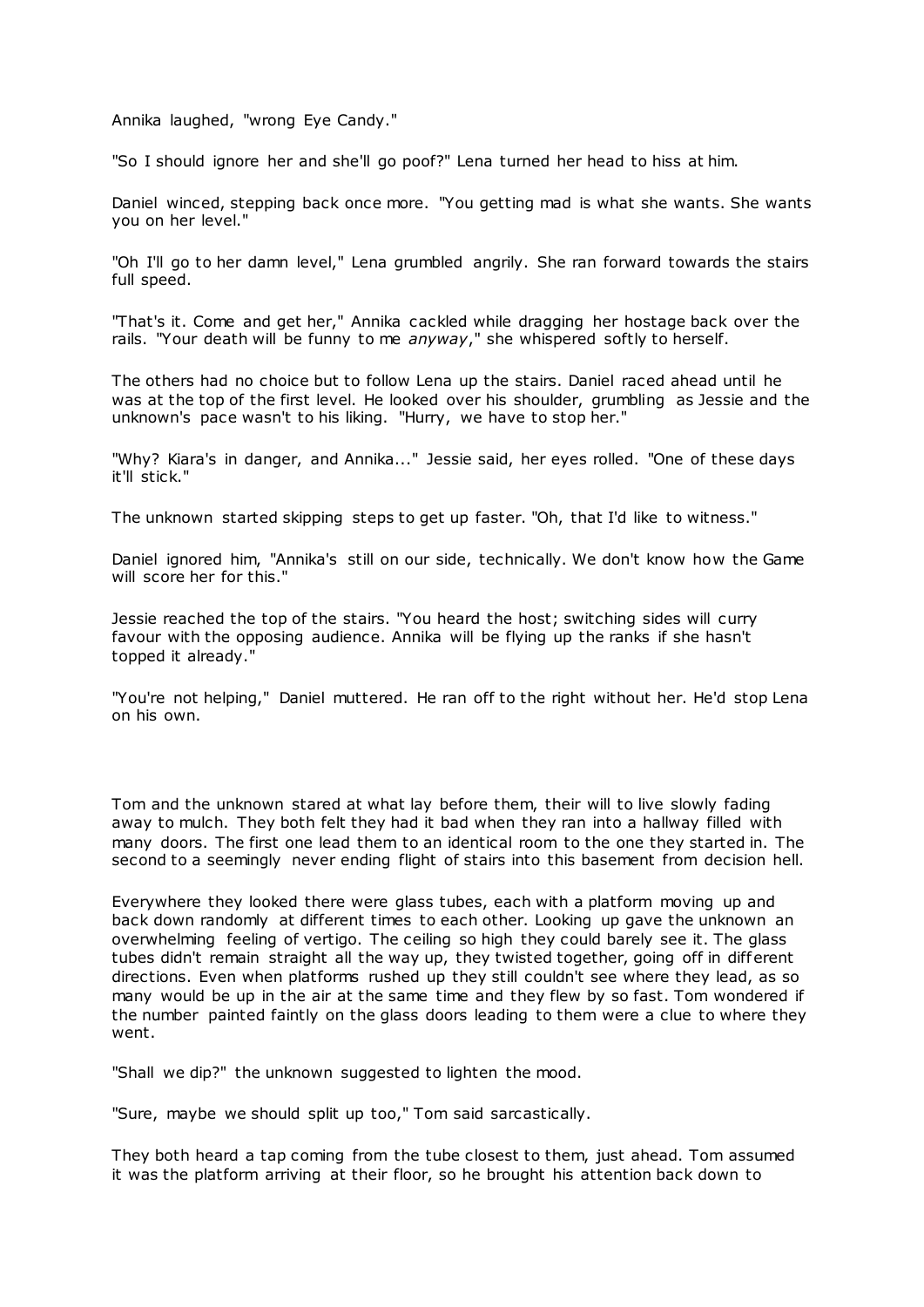earth. He quickly determined he was wrong. It was clear, something else caused the sound. Movement in the right corner of his eye froze him on the spot. Only his eyes moved to get a better look. His first impression was a giant bat, folding its sharp wings onto its back. Muddy brown, webbed feet. Its head looked like the jaw had been stretched down, its mouth permanently open, locked in place. How deep it was, he figured it'd swallow him whole. His entire being shuddered.

It ran at them both, making him yelp. The unknown had been blissfully unaware until then, only looking when he heard him. Tom pushed him into a run. With the only objects in this basement being see through, there was nowhere to hide.

A platform landed in a nearby tube. Tom grabbed the unknown by the arm, "here!" They ran toward it, it shot away before they could reach the doors. The creature approached them from the other side of the tube. The glass making its form seem even more distorted. It ran straight at them, undeterred by the tube. Tom edged to one side, its course altered slightly. His first impression of a bat flooded back to him. An idea popped into his head. He quickly whispered it to his teammate. They hurried away together.

"This one?" the unknown said, pointing at a different tube while staring upwards. Hurried footsteps squelched behind them, louder and more rapidly. He didn't wait for an answer, he rushed to the closed door and swung around to watch it coming. A squeak escaped from him, its proximity to them both turned his legs to jelly.

Tom ran around behind the tube, stopping directly behind the unknown. He worried that his idea had doomed the crewman as the creature stood a few feet away. It leapt forward, gunning for him. The unknown threw himself to one side when it was almost on him. It kept going, aiming for Tom instead. He cringed, expecting it to smash straight through the glass and grab him. He backed away slowly. A blur from above got in the way.

The unknown looked over his shoulder to see the monster fly through the open door, into the tube. The platform dropped like a stone on top of it. It was too quick to look away in time. The end result left him gagging.

B'Elanna caught her breath. The room she and Shar found herself in looked far too alike it couldn't be a coincidence. It felt like she was trapped in the underground structure all over again. Lining every inch of the wall were pods protruding from the ground, all the way up to the ceiling. Each one with a clouded window head height. A round computer station sat in the centre, black and unresponsive.

"What the hell is this place?" Shar muttered anxiously.

"We should go. He's not here," B'Elanna said, stepping backwards to go back through the door. Instead she slammed into it. Swinging around she realised that it had shut on its own, or someone did it from the other side. She tried to pull it open, to no avail.

"Oh, are you looking for someone?" a familiar voice gloated.

Shar stepped forward, her head darting around looking for the source. "Show yourself creep."

B'Elanna turned back, her face stiffened in anger. "How did you get in here?"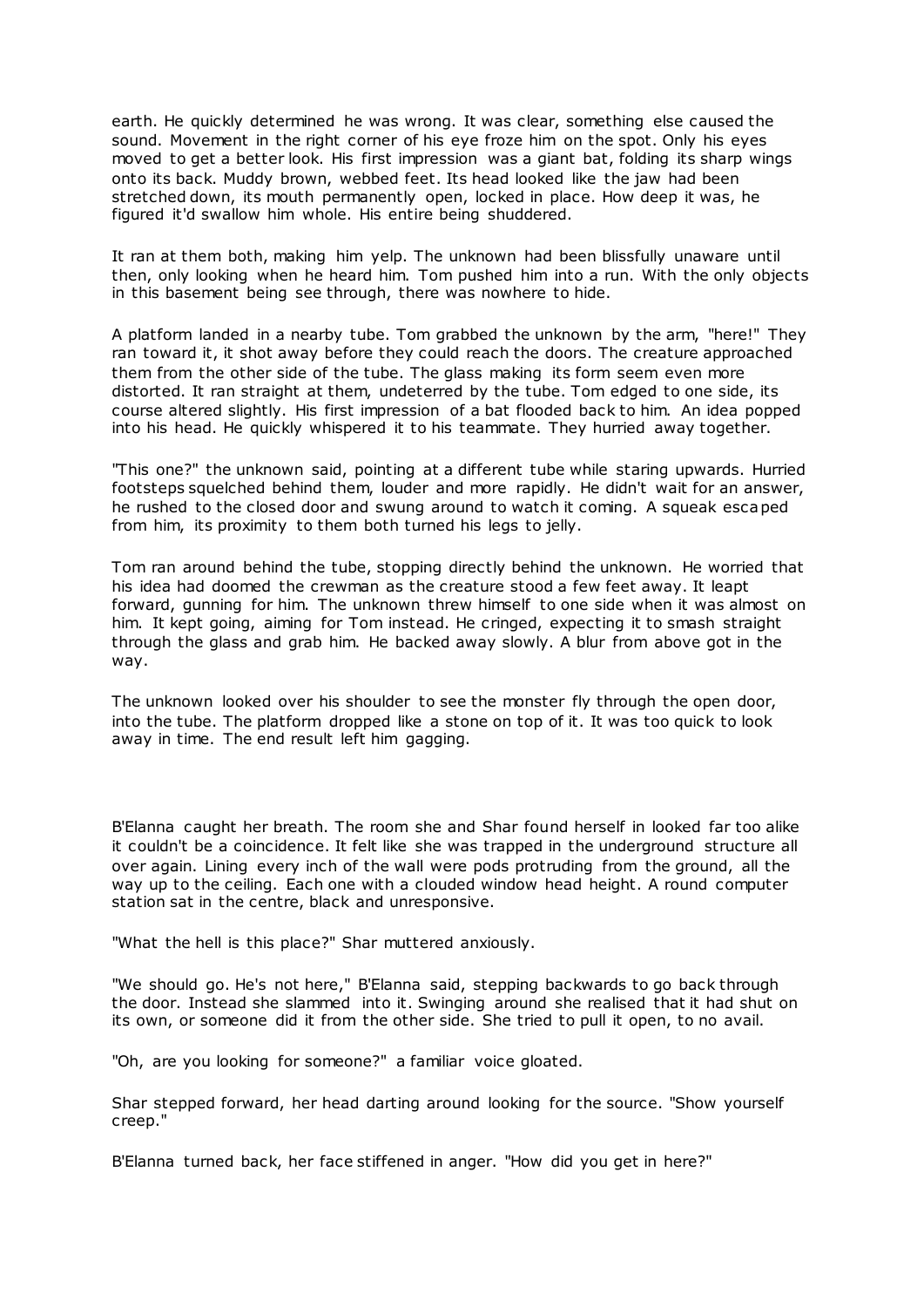"Like you did," the voice laughed. Movement from one of the pods caught both women's eye. Damien slinked out from behind it, leaning on it with a smug look on his face. "I walked in."

"I meant the Game," B'Elanna grumbled. She tried to compose herself. "Honestly. You pick now of all time to mess around. If we lose, you die."

Damien faked a shocked expression. "Really? How about this? Most of you die trying to win. The one or two left do win. I take the Enterprise as my trophy."

B'Elanna waltsed over so she could laugh in his face despite her anger. "You think whoever can win this Game will let you do that? Also only twenty of us are in here."

"Yes, and most of you are senior staff. What's left outside? Oh, Harry, the EMH. Be still my quaking boots," Damien sniggered.

Shar looked on in disgust, "you're wearing shoes."

"Boots sounds better," Damien said simply.

B'Elanna was so mad at him she shook horribly. "Before I smash your face in, why don't we make a list of possible snags in your plan. Two Slayers, a crazy vampire, one witch, Chakotay who I imagine would love an excuse to kill you..." Shar cleared her throat. "Shar apparently. And me, who you're trapped in the room with."

Damien smacked his lips together, shoulders raising with indifference. "Who do you think closed the door?" The two women scowled at him. "I'm not the one who's trapped in this room." He sidestepped back the way he came, knocking on the pod as he did. Before either could respond it opened, steam poured out obscuring their view of whatever was in there. All they could make out was the contents moving forward.

"I'll distract it, you get the door open," Shar said.

"That's not happening," B'Elanna snapped. They heard Damien yawning mockingly. She snatched the fire axe from Shar's hands, using it immediately to smash the handle from the door. It creaked open slightly to Damien's dismay. The pair hurried out of it, Shar stopped to give him a wave before she slammed it shut once more.

"Why didn't I think of that?" she asked, her hands hinting for the axe back.

B'Elanna ignored the gesture, she slipped the axe instead in through what was left of the handle on the other side. The blade pressed against the wall and the frame. "A few seconds of panic may make all the difference. Let's go." The engineer ran off. Shar sighed, disappointed at being empty handed once more, she soon followed.

Inside Damien remained hidden behind the pod, his face scrunched up in anger, lips mumbling but no sound coming from them. A renewed hatred building in his chest. Footsteps behind him kept him frozen on the spot. All he could do now was wait it out, one way or another.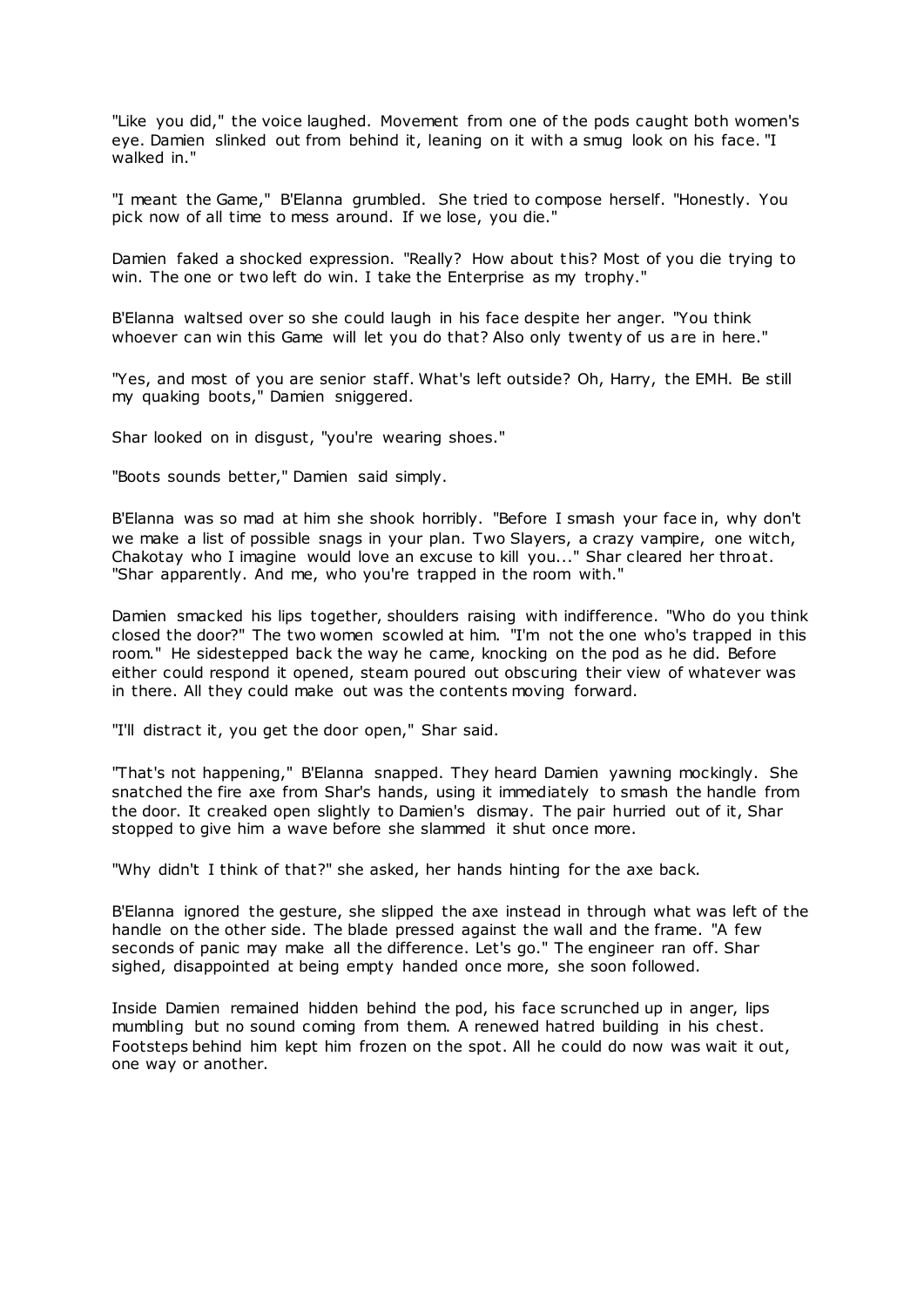Fifth floor. Lena reached the top of another set of stairs, swung herself around the corner, determined not to lose any speed doing so. All it got her was a near collision with a four armed beast ready to pounce.

"Out..." Lena snarled, swinging her fist into its chest. "Of my..." Another fist flew up into its chin. "Way!" With both hands she grabbed it by the shoulder and tossed it to her right, sending it flying over the railings. It had barely flew over it when she continued on her way.

Two floors down Jessie saw it flying passed her, flapping its many arms to break its fall. The two men with her didn't even flinch, she assumed they missed it. She peered over the railing to watch it slam onto the floor. Even that high up she heard its bones crunch.

It felt to Neelix like they were walking in the air. The corridor made completely out of glass wasn't as fun for the other two members of his team. Marlene had her head turned to the right, she was treated to a harmless night sky view, taking her out of the Deat h Match and the strange building. Chakotay kept his attention directly ahead at the exit only a few metres away. There had been no deviations in their path so far, he was certain B'Elanna and Shar would have gone down here too. Still, he remained on guard for anything in this corridor. It was made like this for a reason. He didn't need experience to tell him that.

"Hmm, maybe we should go down there. It looks far safer," Neelix commented.

Chakotay's curiosity got the better of him. He glanced briefly to the left and down. All he could see in that moment were baron walls and a few boxes. "Yes, I'm sure we'll be a big hit with the audience who already hate us if we hide..."

The doors ahead slammed open. A figure emerged from it, staring them down. Compared to everything else they encountered, this one looked Human. What gave it away as not were its penetrating black eyes.

"Great idea Neelix," Chakotay said. His arm swung out to the left, breaking the glass. The figure ran after them so fast, they turned into a blur. "Go, go..." Chakotay stuttered, pulling Marlene first towards the opening, then Neelix. The two didn't need convincing, they weren't put off by the fall waiting for them. It was either that or what was running for them. They leapt from the glass, each aiming for a container beneath them to break their fall slightly.

Chakotay was next to jump when the thing caught up, slamming its body into his, knocking them both to the floor. The glass beneath them cracked. He raised his arms, hoping it would deflect any of its incoming swipes and punches. His right one instead was swiped away during the onslaught, twisting it, leaving shooting pains from his wrist to his neck. It punched, scratched at him. What he managed to block felt insignificant compared to how many times he didn't. He struggled to move, its weight pinned him.

There was only thing left to do.

Everyone that were in the right angle to see the screen, watched in a stunned silence as Chakotay suffered two, sometimes three attacks after another. His left elbow edged out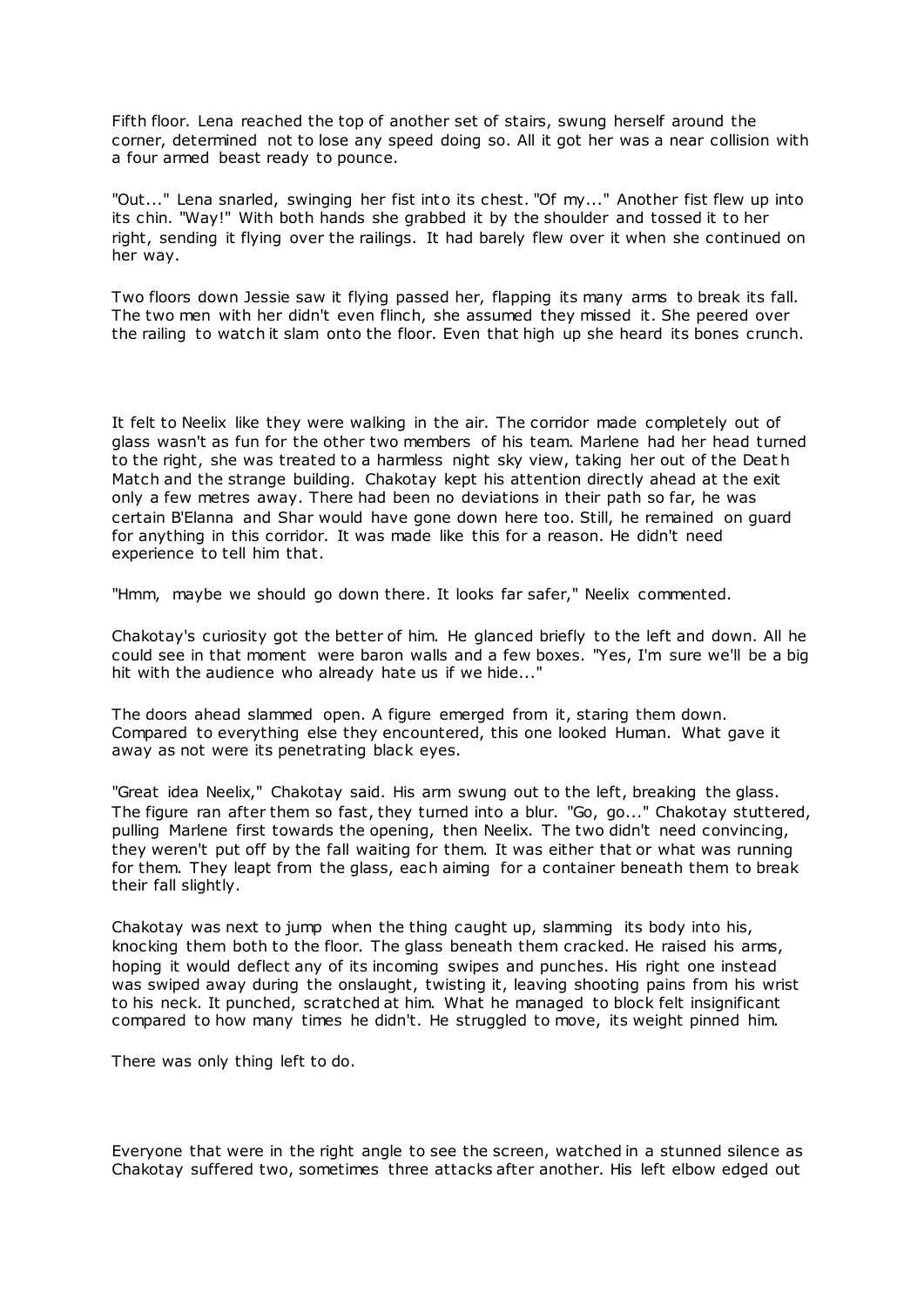of the way. Harry shook his head, worried that he was giving up. "Don't..." The Commander's elbow lifted then dropped into the already strained glass next to him. There was a collective gasp across the room as the glass gave away, the pair fell through it.

If that wasn't bad enough the image faded away, as well as others on the rest of the screens, to show the hologram sitting on the edge of his chair. "Phew, I dunno about you, but I wanted to see the end of that first," he said.

"We didn't," Foster commented.

The screen split into two. Harry shared an annoyed look with Tira, she bit her lip firmly. It wasn't just him, he thought. It hadn't felt like an hour since the last time it did this. He was starting to think the Game was only doing it to make sure the ones outside the Death Match suffered too. "It was quite the busy hour for our players. Let's take a look at our losers." Silence overwhelmed the crew, the first image to come up was one of their own. The man cruelly electrocuted just for having the lowest amount of points. Many looked away when they replayed it, while many simply bowed their heads afterwards as a mark of respect.

Harry chose to stare with quiet hatred at the host instead. He was helpless, it was the only way he felt he could hurt them. Further images followed, all of them AI mug shots, the replays of their deaths was little comfort after the first one. At least Lena's recent kill helped bring a smile to a few people's faces.

The tables replaced the so called losers side of the screen. "Now that we're in the meat of the competition, we start to see the real competitors rising into the higher ranks." A few noticed the grid was a lot shorter. "In joint tenth..." Two images flew onto the screen. Both of them surprised the audience. "The dark horses of the competition gave us a hilarious chase sequence and a shared kill, so rightfully deserved. Tom and Kristopher, nine points."

"If we knew the starting points everyone gets, we could work out how many points you get for kills," Tira said. She frowned, "though, I forgot about the entertainment element."

"What does it matter? We can't do anything with it, other than eliminating the surprise every hour," Harry said grimly.

Wesley turned to him with a strangely sympathetic look on his face. "They're only doing this segment to hurt us."

Tira nodded, "he's right. I've only see one loss so far, whereas they've lost many. We're winning."

During their conversation the ninth place face appeared on the screen. A lot of the crew were unnerved by its appearance. "Eleven points," the host announced.

"Yes, sure. We have two traitors. Lena's daughter, who I'm sure we denied entry to this thing, has been kidnapped. Our other Slayer looks like he's broken an ankle. Yay team," Harry grumbled.

"We were told we could help out here, it was a lie. You can't beat yourself up over it," Tira whispered to him. She clutched his hand tightly. He looked at her, his eyes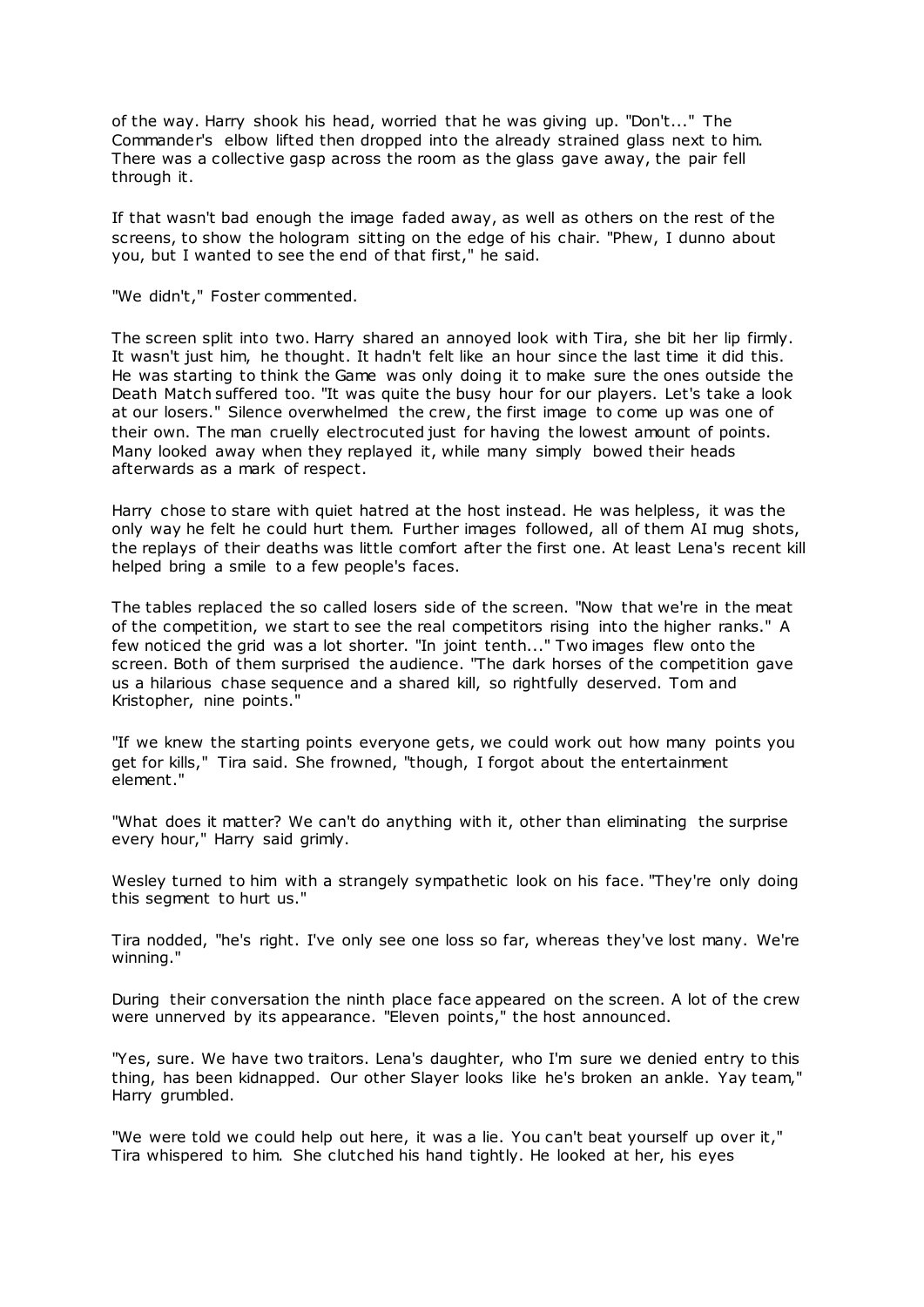glistening. "We've already defeated them. They're just trying at one last chance to break us. Don't let them."

"In joint eighth, well probably not for long, we have our glass breaking high flyer," the host chuckled darkly. Chakotay's picture appeared over the top of the scoreboard beside him. "Hanging there with him, not literally..." Too many people rolled their eyes at his obvious attempts to aggravate the crew. "Is the one you love to hate. We have no idea what he'll do next and that's why we love him." The next mug shot to appear left a bad taste in everyone's mouths. "Damien and Chakotay, twelve points."

Wesley stared at the screen intently, a frown formed on his face. "He survived. Apart from getting in the top ten without kills, what is the endgame here? There's no point."

"Oh there's a point which he's already shared, probably two. He won't get killed for having little or zero points. As usual Damien will do what he has to, to save his own skin. To hell with anyone else," Harry said. The seventh place mug shot appeared. Its striking green eyes, the leathery red skin and its horned head. He remembered it as being quite high up the last time. It was one to keep an eye on, he thought. Then it came to him, "has anyone seen this guy at all?"

"Now that you mention it, no. How do these things earn points when they don't do anything?" Tira asked.

"They probably just earn points for being alive. The Game so far seems heavily skewed in their favour, which we know from the lack of voting influence," Jach replied. Harry and Tira turned to him, expecting more from him. "I'm actually surprised they give James and Lena any points at all."

Wesley agreed, "yes, the points system hasn't been consistently shown throughout the Game. I would bet that they both don't earn as much as anyone else, so they hide it. While anyone hurting them would be greatly rewarded for doing so."

"Explains Annika in the last hour. Should we expect James' latest kill in here too?" Harry said, forcing a laugh out of himself.

Their conversation made them miss the announcement of sixth place all together. The host muttered the fifth place's score with very little interest in his voice. "Still fifteen points. Maybe we should *minus one* the both of them for being so boring, hmm?"

None of them knew who he was talking about. There were a few claps in the audience, someone blew a raspberry at the host for some reason. Harry thought about who had fifteen points last time. "Jessie and Lena," he said, checking the board to see if he was right. "Couldn't be Lena," he said before spotting only Jessie's name sitting in fifth place. Kiara sat just below her. Hers made sense he thought, being used as a taunt to lure Lena, her fear at being kidnapped. He was more surprised she didn't have extra points just because of that, than less for doing nothing.

"Fourth are a pair of eccentric souls we can't help but root for. Presented as underdogs, almost fodder in the beginning," the host smirked. Shar's picture appeared next to him, the previously unknown girl Marlene faded in next to her. "Shar and Marlene, sixteen points."

Harry felt a little better seeing them there. He wasn't the only one. Three more placements to go, four empty slots remaining. He knew from what he'd seen since the last rankings who they'd be. It was the lower scores he was more concerned about.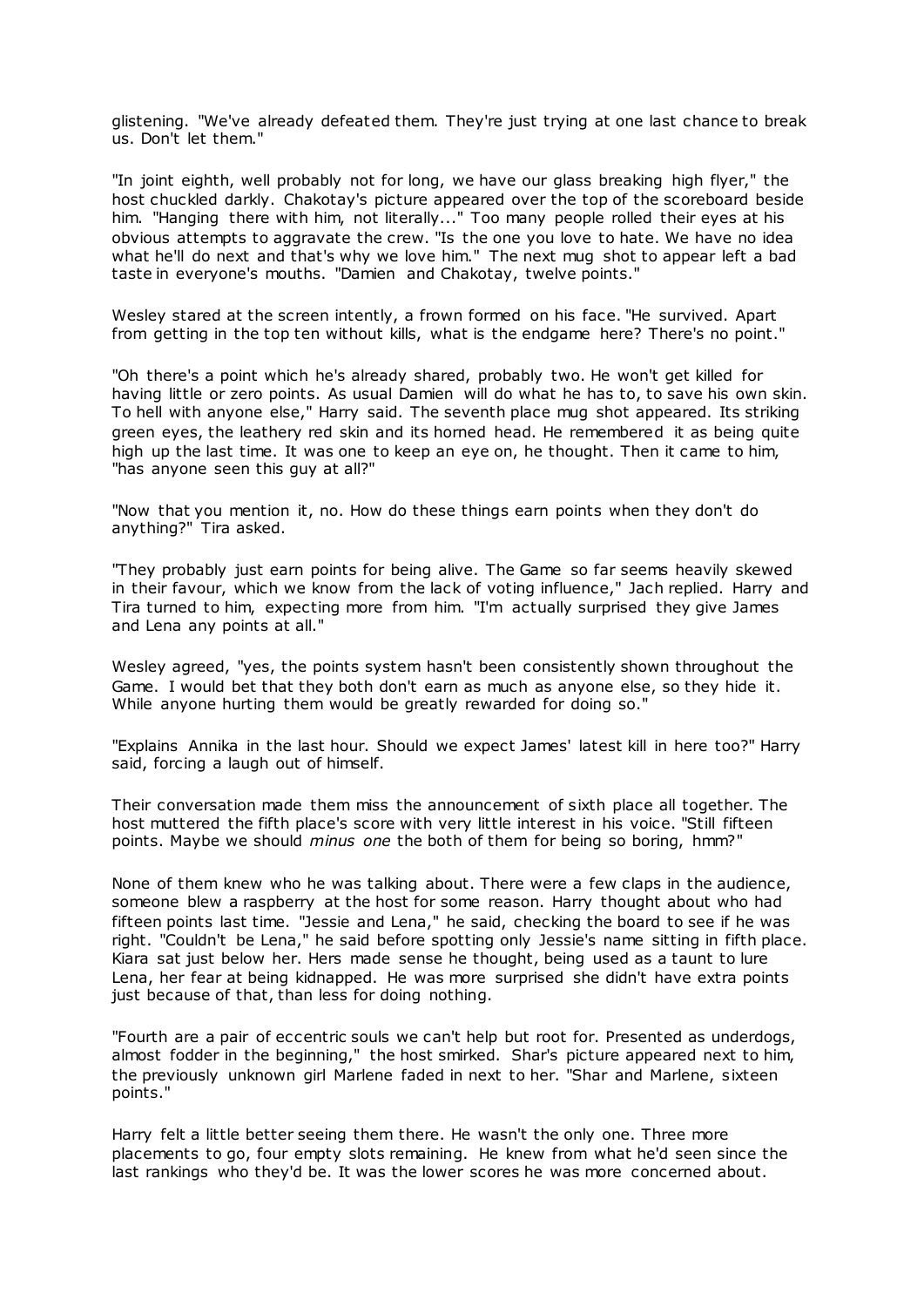While he was thinking he partially missed B'Elanna's demotion from second to third place. What he didn't expect was her score only growing by one point since the last time. She deserved more, he thought. "Seventeen? What the...'

"Indeed," Wesley said, not surprised in the slightest. "Helping someone else out, not being the one to kill the scaled demon. I imagine the point was only for her attempt to lock Mr Damien in that pod room."

"Ridiculous, meanwhile the AI are gaining points for not doing a damn thing," Tira grumbled in distaste.

"Skewed in their favour," Jach repeated nervously.

The host grinned directly at his audience, shuffling to the edge of his seat once more. "I can't be the only one who's waiting for the endgame to this." The invisible audience's cheers and claps roared, their approval spurned him on further. "In second we have the rivalry of the century. Two women vying for the title of true heroine."

"I can't believe they're buying this. Lena doesn't give a rat's ass about being the star of anything. Nobody on our side cares about..." Harry groaned. A lot of the crew's voices picked up, excited chatter echoed around. "Okay, I suppose Annika getting a pummeling is what we all want to see."

Lena's picture appeared first. Everyone squinted so the impact of the second picture wouldn't be as bad. Annika's flew in to sit beside her. "Lena and Annika, twenty five points."

"First James, no zero hour deaths. Get on with it," Harry muttered.

Tira chuckled to herself, "if only."

The host sighed as if he heard him. His spirit fallen, like it was painful to read out the next part. "In first. We can't wait to be rid of him. We were so close too. The cheater, the real monster of the game. He's so good at killing we hope he'll kill himself next." As everyone already knew to expect, James' mug shot appeared to temporarily cover the image of the host.

"Yeah you're not biased at all," Danny grumbled as she sat with his children. Three of them clapped anyway despite the rude words from the host. The youngest made another attempt to reach for his picture. Danny smiled as Duncan waited for his dad's picture to turn back to the host before flipping his finger toward it.

"Twenty six points," the host grumbled.

"What a load of crap!" Duncan spat. "Dad's kicked so much more ass, that's not fair."

Jodie, who was sitting closely behind them with a baby in one arm, leaned forward to put a hand on his shoulder. She hoped he'd settle down. "Hey, he's still at the top. Your mum's in the top five. They're fine. That's what matters."

Duncan sat back, folding his arms tightly. "They're cheating. It's not fine."

Harry stared in disbelief as well. He looked to the others with him for an explanation. "One more kill equals one point?"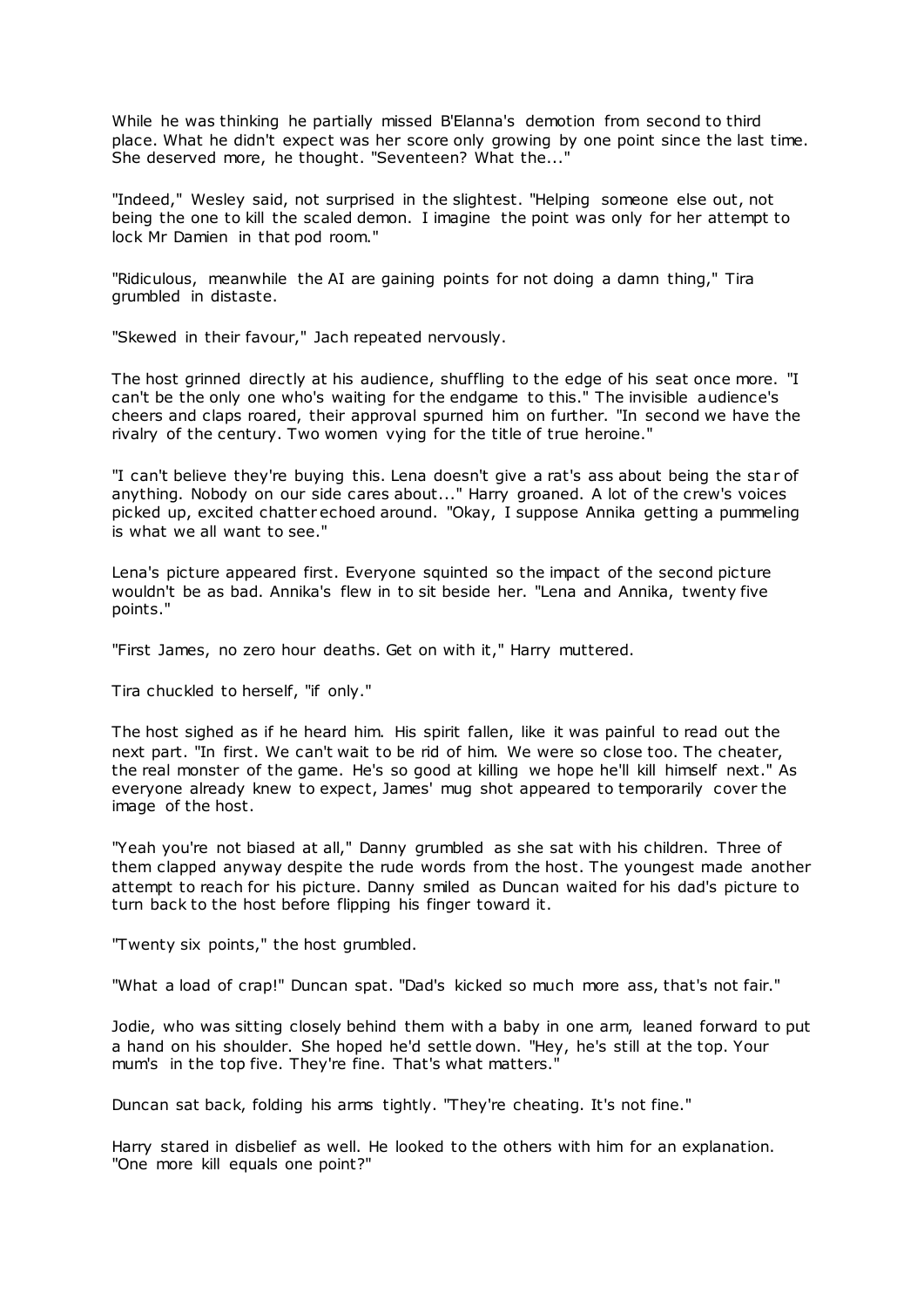"He cheated his way in. It makes sense," Tira said softly. "Doesn't matter."

"It's not him I'm angry about," Harry snapped. He emphasised his point by gesturing to the screen when it refreshed. "We've seen AI fly up the board despite never seeing them. How do we know that our people aren't being penalised for little things like getting lost or walking around, so they stay low in the board? We've already lost one to this low score rule. We may lose another."

The host grinned as he swung his chair around to the rankings, the grid quickly filled up. His eyes lit up once it was done. "Oh, please scoreboard, you're too good to me," he cackled. Harry's blood ran cold, that couldn't be good. "Last place we have a tie," the host said, answering his question before he could ask.

The screens flickered as they changed to show something else. Wherever it was, was dark and cramped. Wesley recognised it immediately, "the narrowing corridors."

"Two birds one stone comes to mind," the host grinned as the camera focused on the people making their way through the location. One of the figures shimmered out of existence, the object he had on his arm gently placed into another's pocket. The remaining team of four continued climbing through the Jeffries tube like corridors, getting closer to the light in the distance. "Maybe we'll get lucky folks. Cheaters always get what they deserve."

Harry's face was whiter than a sheet by the time he finished talking. He shakily looked at the others, they were frozen, faces similar to him. The feeling of helplessness washed over him once more. If only he could warn them. He knew he couldn't. The feeling he had before that they were definitely not okay, that they could have victory snatched away from them, wasn't mere paranoia. It was about to become very real.

James lead the way down the cramped corridors. The team reduc ed to hands and knees now. The light they were heading for he could clearly see was coming from a wider area, a small room at least. He picked up the pace to get to it and check if it was safe, dragging his spear-like weapon with him. Once he reached the end he carefully swung his legs forward to lower them to the ground. His ankle tried to give in once more, pain shot up his leg, it wobbled, weakened from the damage. Still he stood defiantly to take a look around.

The light he had seen as far back as the fight with the large beast came from a hatch above him. It had been left partly open. The only other way out of this room was the same narrow tubes on the parallel side.

Stewart joined him, extra eager to get out of the cramped tunnels. Craig sat at the edge, waiting for him to move out the way. The unknown girl lingered right behind him, huffing impatiently.

James reached for the hatch, it was far too high for him to do so. He had to jump, which he knew would aggravate his injury. They had to get out of there, they would be sitting ducks if something attacked them. He was about to jump when Stewart appeared at his side with his hands reached out, at the ready for something. James wasn't sure what he was hinting at. "I'll help you up," he explained.

"Okay," James said uneasily. He raised his good foot, using Stewart's hands as leverage he pushed up to swipe the hatch aside. Poor Stewart groaned, his shoulders trembled in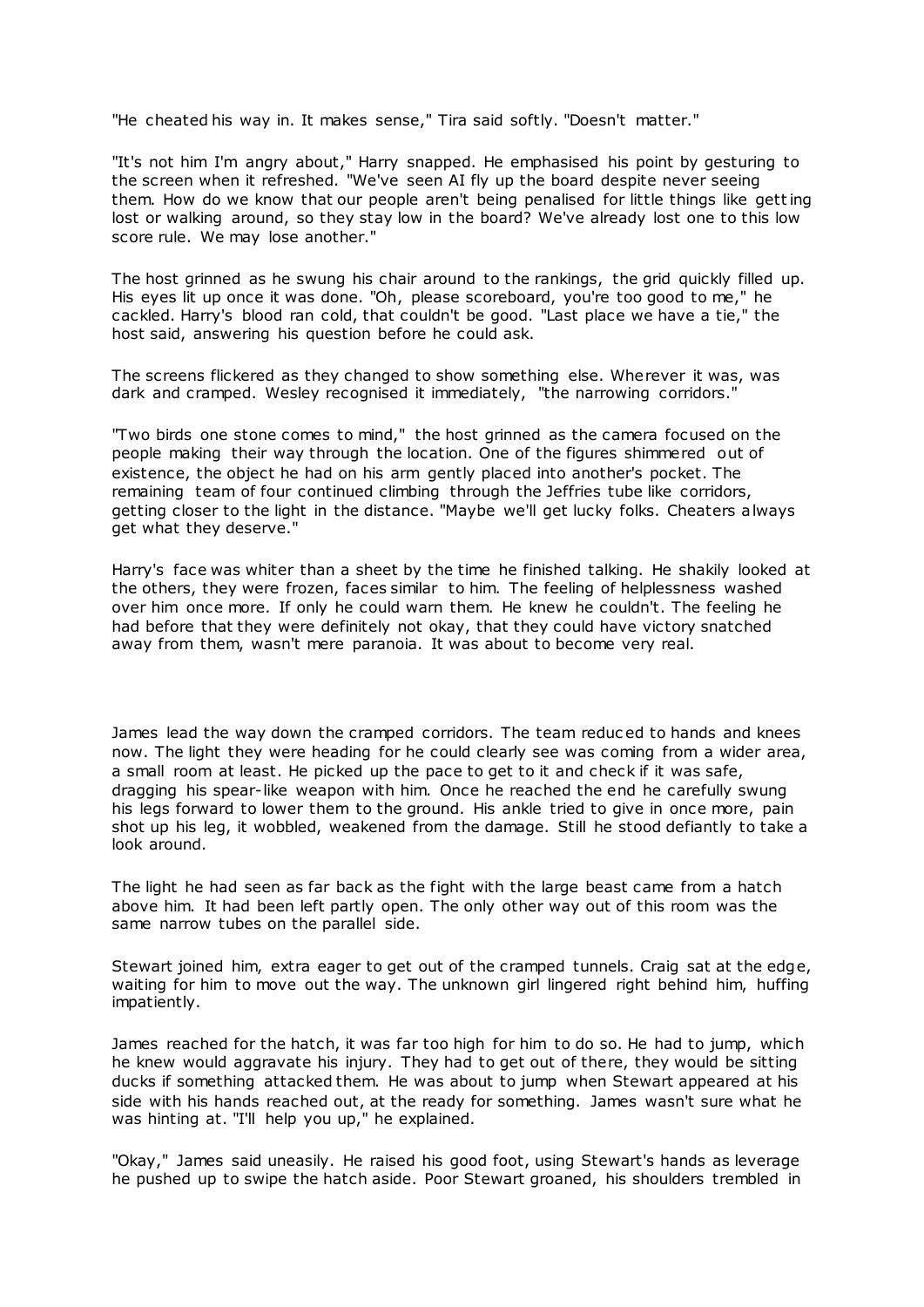those few seconds. He couldn't hold him, hands slipped and James was forced to drop down onto his feet anyway. Guilt and a little fear slapped Stewart in the face as the sudden weight to his ankle brought James back to his knees.

"I'm sorry," Stewart stuttered.

"It's okay, I'm fine," James mumbled. Stewart and Craig were by his side, offering to help him up. The unknown hurriedly climbed out of the tunnels now that she could. He took both of the offered hands to get back to his feet, albeit a little shakily.

"I thought you had lost weight," Craig said in jest to lighten the tension.

It seemed to work for James at least, he laughed a little, but Stewart was drowning in his own forehead sweat. "Too many cakes stolen from Lena. I need to check to see if it's clear. Wait until I tell you."

"I'll go with you this time," Craig said stubbornly.

James shook his head, "no." Craig's face fell. "I need someone to make sure it's safe here while I'm gone."

"Oh," Craig seemed relieved at the explanation. He smirked afterward, "you're just trying to make me feel useful."

"Don't be stupid, I wouldn't do that," James smirked at him. Red light flooded the passage, setting everyone on edge. James felt the floor lightly tremble, he looked up to the hatch which shone as it did before. "Up, now."

The closest to him, Stewart, he grabbed by the waist, lifting him up through the hole. The man yelped the entire time, caught completely off guard. He scrambled onto the next floor as soon as he could reach.

Craig moved back before he was next, he gestured for the woman first. She reluctantly hurried over, uneasy at being picked before someone else. James didn't give her time to change her mind, he did the same thing to her as he did for Stewart. Before her feet left the ground, all three felt the ground's temperature rapidly rising. Stewart reached over the edge to help pull her up onto his level. They both lingered to do the same for Craig.

"What the hell's happ... does one of us have zero points?" Craig stammered once it was his turn. The temperature of the ground continued to rise, he could feel it scalding his feet. The room began to fill with smoke. James barely had time to place a hand on him when flames roared up beside them, they both stumbled to one side to get away from it. It seemed to follow them, blocking any escape on their level.

"Hurry!" Stewart and the unknown shouted at them, one of their hands hovered over the edge, the other across their mouths.

"Get back!" James shouted back, smoke filled his lungs as he did, sending him into a coughing fit. The pair reluctantly listened, disappearing out of sight. He looked at Craig, his eyes watering, struggling as well to breathe. "Sorry, this'll probably hurt."

Craig tried to get his breath back just to say, "what?"

James grabbed him by his sides, instead of lifting him, he threw him through the hole. Stewart and the unknown were scrambling back against a far away wall when they saw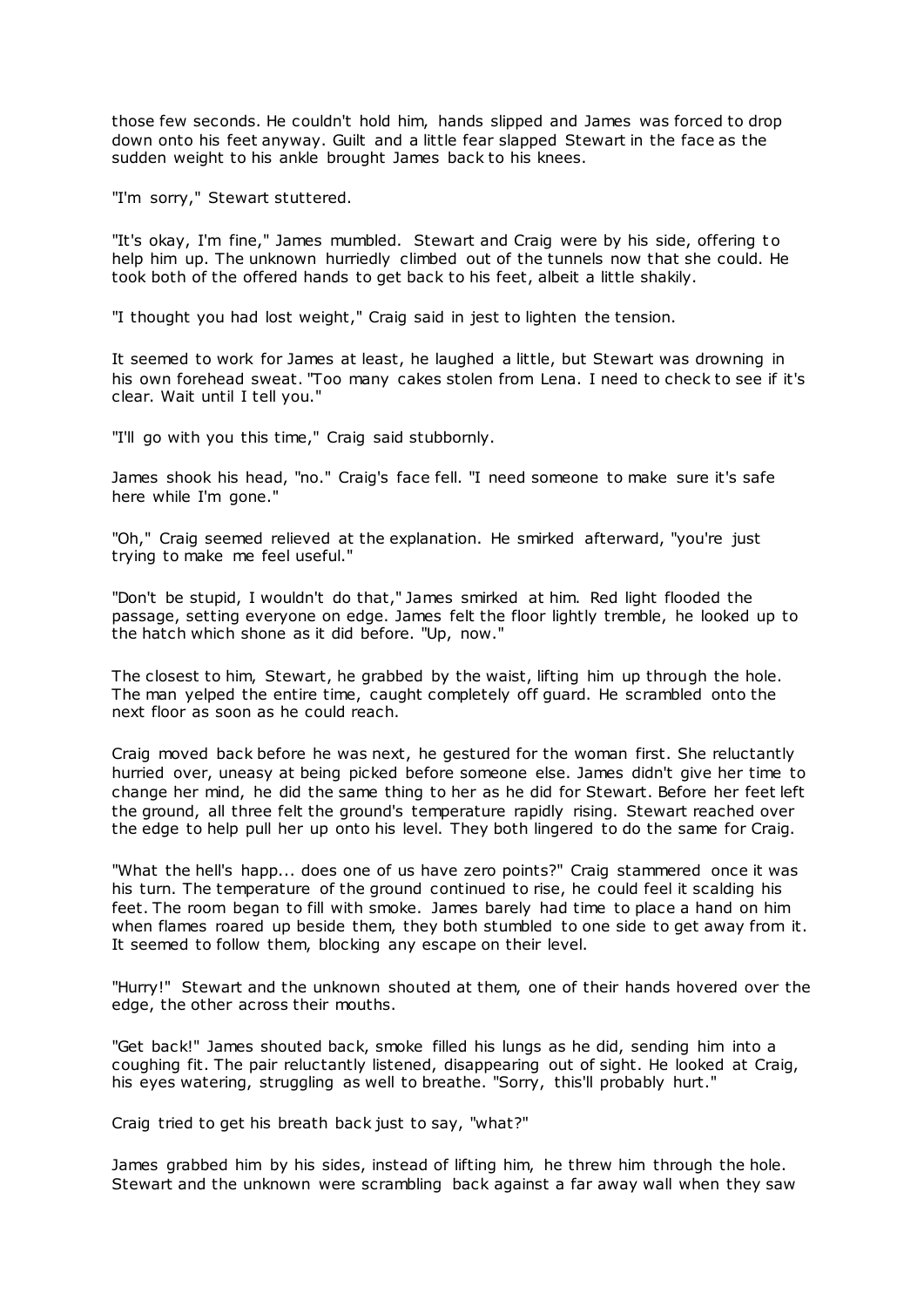him emerge. His body rolled harshly across the floor, then slammed into the wall. He slumped face first onto the ground. The pair hurried over to his side as the black smoke billowed out from the hole. His eyes closed, but still breathing raggedly. They each took a side, lifting him up by his arms. With only one door they had little choice at where to go, they ran for it.

Back on the previous level the flames had backed James into the wall. He had his back to them, his left arm slammed into the wall. The smoke already draining his energy, his attempts left only cracks. He kept trying, unaware that the cracks were at his feet as well. One last swing helped the floor gave way first, dragging him down. He had no idea how far he fell, landing pushed all of the air left in his lungs out, leaving him gasping. His hands pressed out in front of him, he pushed on them to lift his body up.

Little did he know he wasn't alone. Two figures approached him, both of them armed and smirking maliciously.

The black eyed, unfeeling killing machine screamed hysterically. She ran away so fast she may as well have vanished on the spot.

Chakotay and Marlene sniggered from behind one of the large containers. Neelix was left utterly confused at what just happened. He thought he was a goner. He knew it was terrible timing to do it, but he trusted Chakotay enough to listen anyway. Now he knew he was right he turned to face them. "See, what did I..." he noticed the pair laughing so much tears streamed from their eyes. "What?"

"Oh, I was just whipping some sandwiches up. Would you like one?" Chakotay mimicked his voice badly. Marlene laughed harder. "Oh that went better than I hoped."

Neelix stared at them blankly. "What's so funny about sandwiches? I panicked when I saw her, I wasn't really going to offer her one.'

Marlene fell to her knees, trying desperately to stop. "Oh god, even people without souls fear Neelix's cooking." Another thought left her gasping for breath. "And he wasn't even cooking." Chakotay snorted into much louder hysterics.

Neelix huffed, folding his arms. "You know what. You're not getting anything."

At the other side of the large area they were in, the poor girl ran to the huge bay doors. She reached for the panel to open them when a figure lunged out from the shadows, aiming a sharp implement at her chest. She collapsed seconds later with a gaping wound near her heart. The attacker stood, trembling so much his hood fell to his shoulders. He ran from her in a blind panic .

Jessie had to stop at the top of the fifth level to catch her breath. Daniel was already at the base of the next array of stairs on the opposite side of the building. The unknown meanwhile started his jog along the walkway, until he spotted her. He stopped to wait for her.

She took in another deep breath while gesturing for him to go on. He shook his head. "Daniel will be with Lena soon, I'm not leaving anyone alone," he said.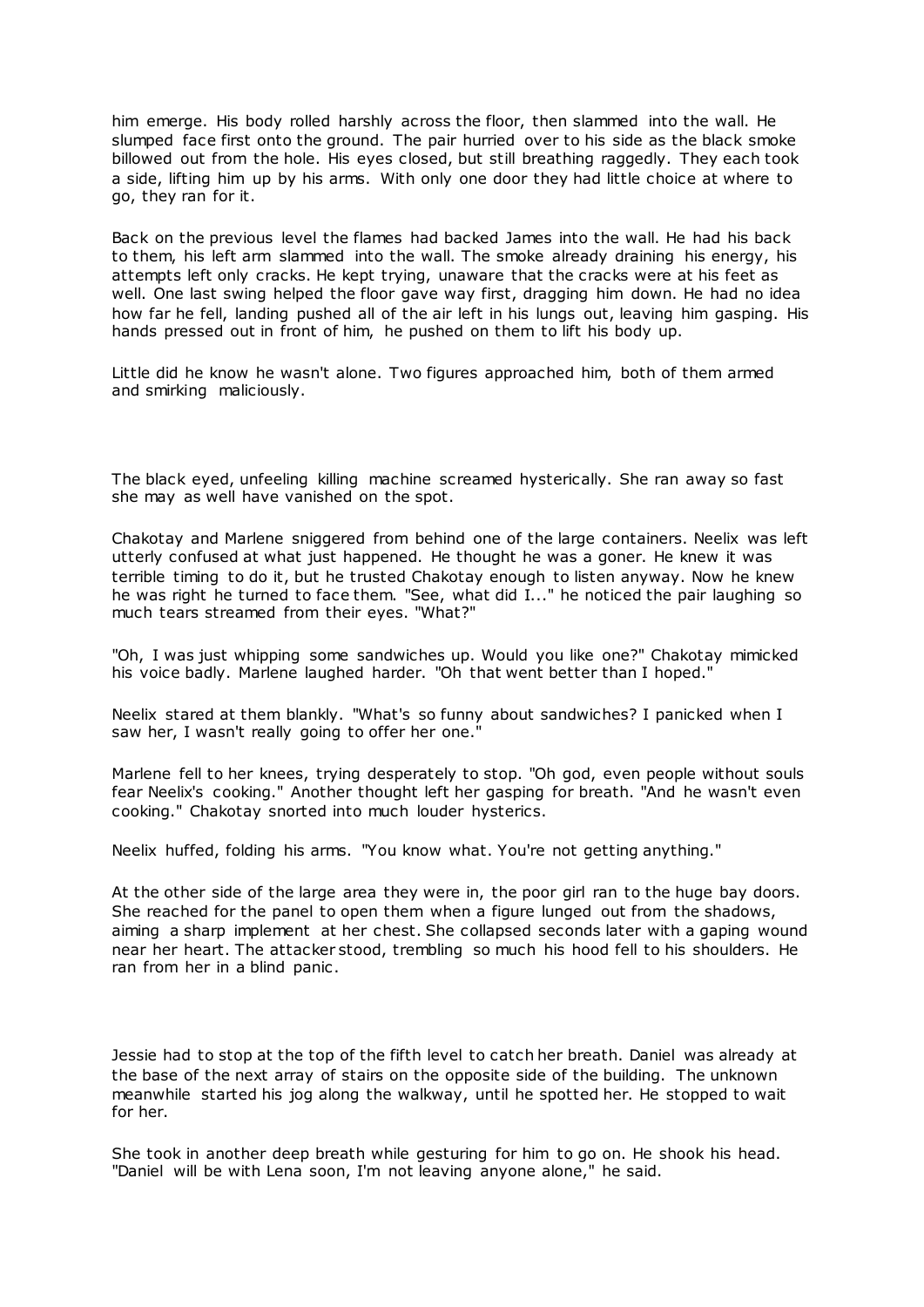"Don't, I'll just bore you down," she tried to say while taking a few steps forward.

The man chuckled, "it's okay, I'm already preparing my commentary for the big fight. I can't wait."

Jessie smiled, she wanted to see the long overdue Lena and Annika fight as much as anyone. Her only lung ached at her, but she wasn't missing this, so she continued on. The man hadn't noticed, he was too busy thinking of an opening slogan. A door next to him slammed open right in the side of his face. It hit him so hard he stumbled into the barrier. He would have been fine if that hadn't decided to lower into the ground.

Jessie ran forward to try and grab his arm, she just managed to catch his hand as his foot slipped off the edge. He fell, pulling her with him. She slammed hard into the ground, her hand kept a tight hold of his until she was hanging half over the edge herself. Still gravity tried to pull her further. The man stared up at her, his eyes wide with fear. He shook his head as he yanked his hand away. He fell the five steep floors to his death as Jessie looked on in horror.

With only her legs keeping her there, she felt her body slipping still. Her hands grabbed the vertical part of the floor to push her body backwards. Once she was safe she crawled to the side, away from any doors that may open as well. Then she climbed to her feet, all the while gasping for breath and trying to get the image of the man's body splayed on the ground.

*"One loser down. Thanks for not playing Zero Hour,"* the host's voice cackled all around her.

The voice filled her with rage, she clenched her jaw, eyes flashing. "Son of a... bitch!" she yelled the final word. Her exhaustion no longer a fact, her anger drowning it out. She ran for the stairs, hoping that she'd find something to beat on the way up.

After a much shorter corridor than the last, Craig and the rest of his team emerged on one of the walkways above the main hall. Stewart and the unknown woman looked relieved to be in a large open space, they hurried to the barriers to take it all in. Craig remained fixed to the spot. The pair's relief was broken by his shouting and wall kicking. He didn't care that it hurt or that shouting made his smoke charred throat worse. He had to vent.

"Craig?" Stewart approached him carefully.

Craig covered his face with a trembling hand. Tears threatened to fall. "I killed him. If I kept my mouth shut..."

"You don't know that he's dead," the unknown said.

Craig scoffed, turning his back on them. "Of course he is. He had more to live for, kids and a wife. What do I have? The girl I love who's going to hate me for leaving her brother behind."

Stewart placed a hand on his shoulder, which he immediately shrugged off. "That's not true. Everyone's equal in their right to live. Besides I think you're not giving him enough credit." Craig looked over his shoulder, narrowing his eyes. "If anyone can survive a near death experience it's James. God, he's a pro by now."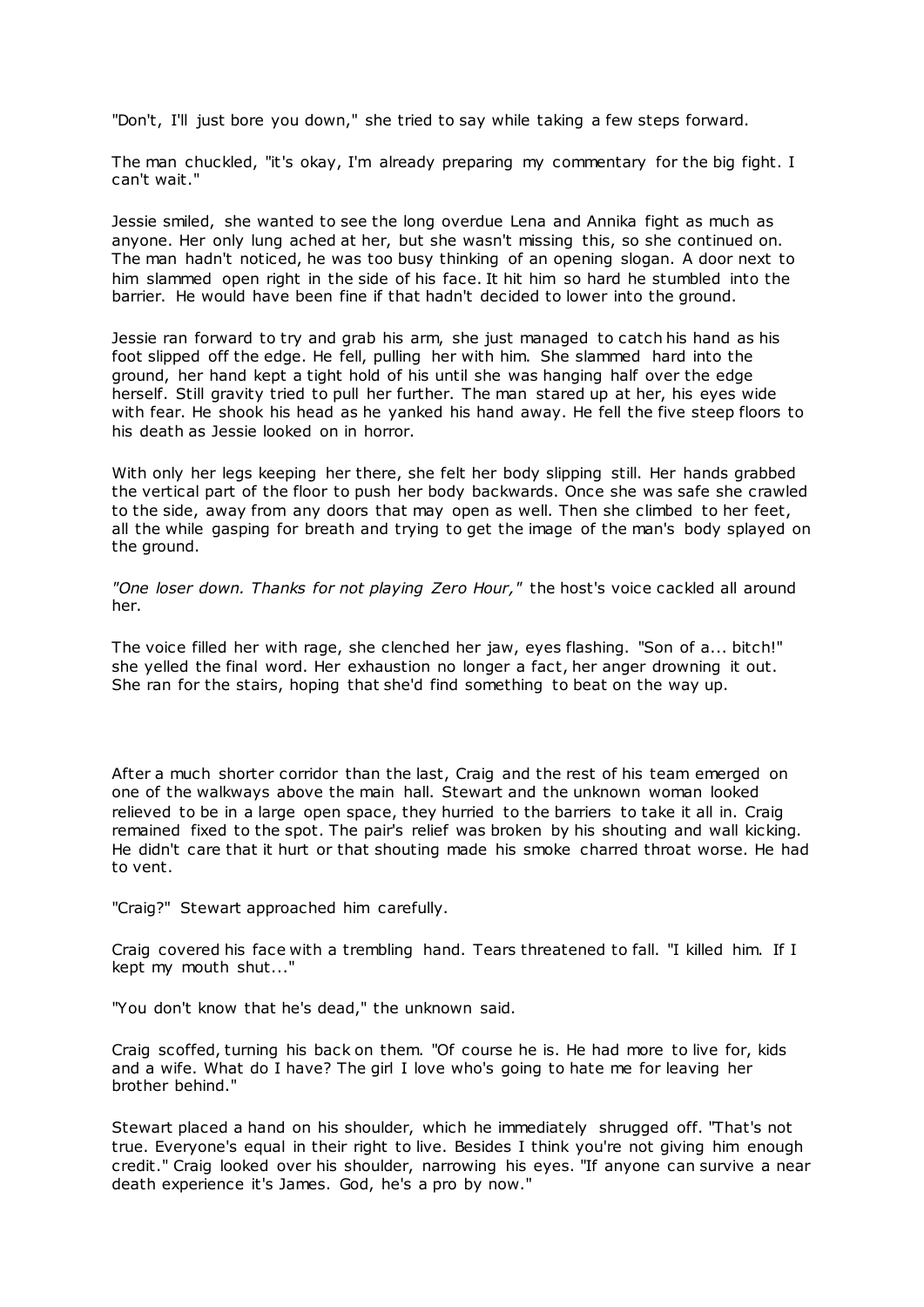"Yes," the unknown nodded. "That's probably why he chose you over himself. Or maybe, he did it for your girl."

Craig turned completely, his watery eyes focused solely on her. "What?"

"Hmm, ok maybe not. Her brother, her boyfriend... right? Losing either would be bad. I dunno," she stuttered.

"I'm not..." Craig mumbled.

Stewart laughed awkwardly, "she's just going off what you said, dude. James's always doing stuff like this. You're not responsible for his stupid bravado acts." Craig's eye drifted away, lost in his thoughts. "Don't tell him I said that, kay?"

"We should..." Craig said quietly, "find something to kill, or what James did will be for nothing." The pair gave him a firm nod of approval. The three headed along the walkway.

James rolled out of the way of a sword slamming down, half of it impaled the ground. The other figure swung a metal beam into his stomach while the owner of the sword pulled its weapon back out. After the hit, the leathery red creature leaned over to grab him by the shoulders, dragging him up only to deliver a punch to the face.

The sword carrier raised it to one side, ready to swing it at his head. Someone behind grabbed its wrist before he got the chance, all while delivering a punch to the back.

James saw none of this as he kicked the other attacker away, forcing it stumbling backwards. He hurried to his feet as it launched itself right back at him, throwing punches. James struggled to dodge them in his weaker state, they flew so fast. He grabbed its right arm mid flight, his knee swung up to strike its ribs. It fell forward slightly, allowing him to reach for its throat with his other hand. It lifted into the air as he raised his hand, then he pushed it while throwing his arm back. His other hand let go at the same time. The creature flew over his head, its collision with the ground caused tremors.

He swung around to deal with the other attacker, only to find it grappling with someone else with its back on him. It was bigger than him or her, so he couldn't see who or what it was. Both of them seemed equal in strength to him. James' head turned to the red demon, which merely brushed itself off as if his attack was nothing. It extended his fingers, claws twice the length shot from its knuckles.

"Ookay," James could only say in response. It didn't move, its eyes daring him to make the first move. James smirked at it, he crouched down to pick up the metal beam it dropped. Its green eyes glowed, anticipating him to advance.

The swordsman backhanded his own attacker to the ground. In that moment James recognised him, his eyes flickered wide open. The man crawled backwards quickly so he had space to get up and evade, the swordsman kept its weapon trained on him, converging far too fast for him to do so. It lunged the sword back, ready to impale him.

James looked back to the clawed one, waiting patiently for him to break the gap. James shrugged meekly, then threw the beam but not towards it. It shot across the room, plunging straight through the swordsman's chest. The man on the ground wasn't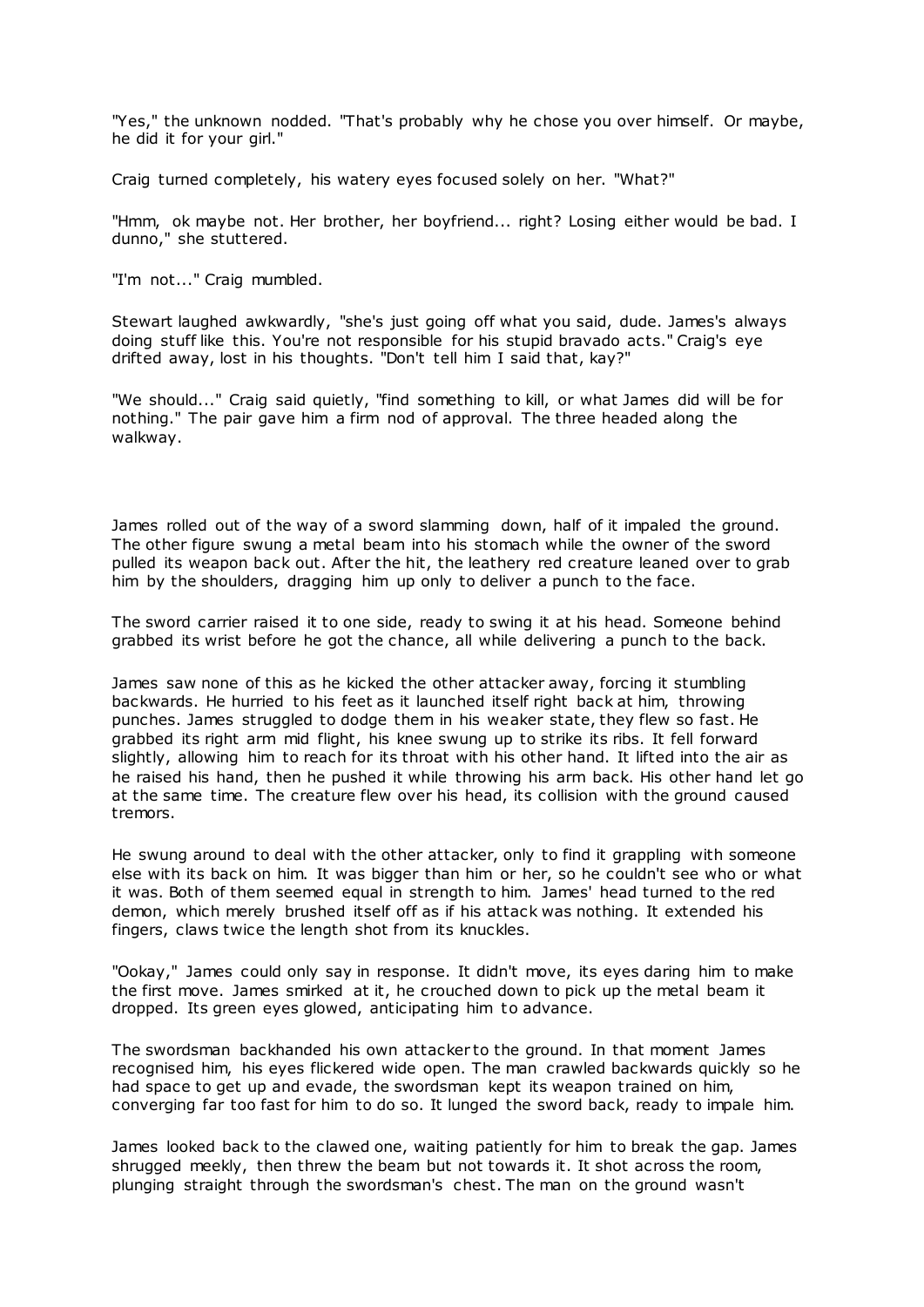expecting it, he stared open mouthed as it collapsed to the floor with blood pooling underneath it.

It took the other creature by surprise too. He quickly recovered, charging forward to take advantage of James' change of focus and lack of weapon. In his peripheral vision he saw him coming anyway. It swiped at him, he ducked down to one side, then rolled away completely avoiding the other hand's claws. The maneuver re-ignited his fall injuries, they pulled him down everytime he tried to get back up. The aches he could handle, the sharp pain pushing into his right side left him gasping for breath once more.

He heard the creature snigger at him, footsteps approached. A glint of metal to his side caught James' eye. The sword he thought, he tried to reach for it. It was out of his reach. He tried to drag himself forward so he could, the creature slammed its foot down on his arm, pinning it to the floor. It crouched down, one arm pressed against his shoulder, knee dug into his back. It raised its right arm, ready to deliver a deadly slash.

It only saw the same glint of metal when it was too late. It blurred into its sight, plunging into its neck leaving him gagging on his own blood. James had no idea, still pinned to the floor he could only hear what was happening. The creature pushed its hand towards its attacker, as it couldn't see too well, its neck unable to move, it almost missed. Only one claw found its target, penetrating his side, bringing a painful yelp out of him.

The demon was the first to fall, it slumped to the left, leaving the bloody sword dripping over James' back. He was free to climb up onto his knees. He turned around just in time to see his rescuer begin his fall. He hurried over to catch him, clasping his shoulders with one arm, the other tried to cover his wound.

"You weren't supposed... to save me," he spluttered.

James shook his head, his eyes went even wider as he stared down at him. "What are you talking about?"

The man smiled weakly, laughing until the pain made him stop. "Idiot. I just wanted... to fulfill my promise. I still owe you.'

"No you don't. I don't blame you," James said as firmly as possible. The man's eyes drifted closed for a while. James put further pressure on his wound, bringing him back with a gasp. "Hold on, just one..." He then moved it, reaching for one of his pockets.

"I saw her," the man said.

James' hand stalled, the item he was after lay flat in his palm. "You saw who?"

"She told me, my greatest weapon, against it... was me," he wheezed. The smile on his face was back, it looked almost smug. "It's stuck with me. It'll die with me."

"Nathan," James said, his jaw quivering. His eye fell to the object in his hand. His fingers tightly encircled it.

"Give Jessie my best. Look after her for me," the man said weakly. He chuckled painfully, "you hurt her, I'm haunting you."

James tried to blink the tears in his eyes away, he shook his head stubbornly. "No, you're not dying here." He didn't listen, his eyes shut, never to open again.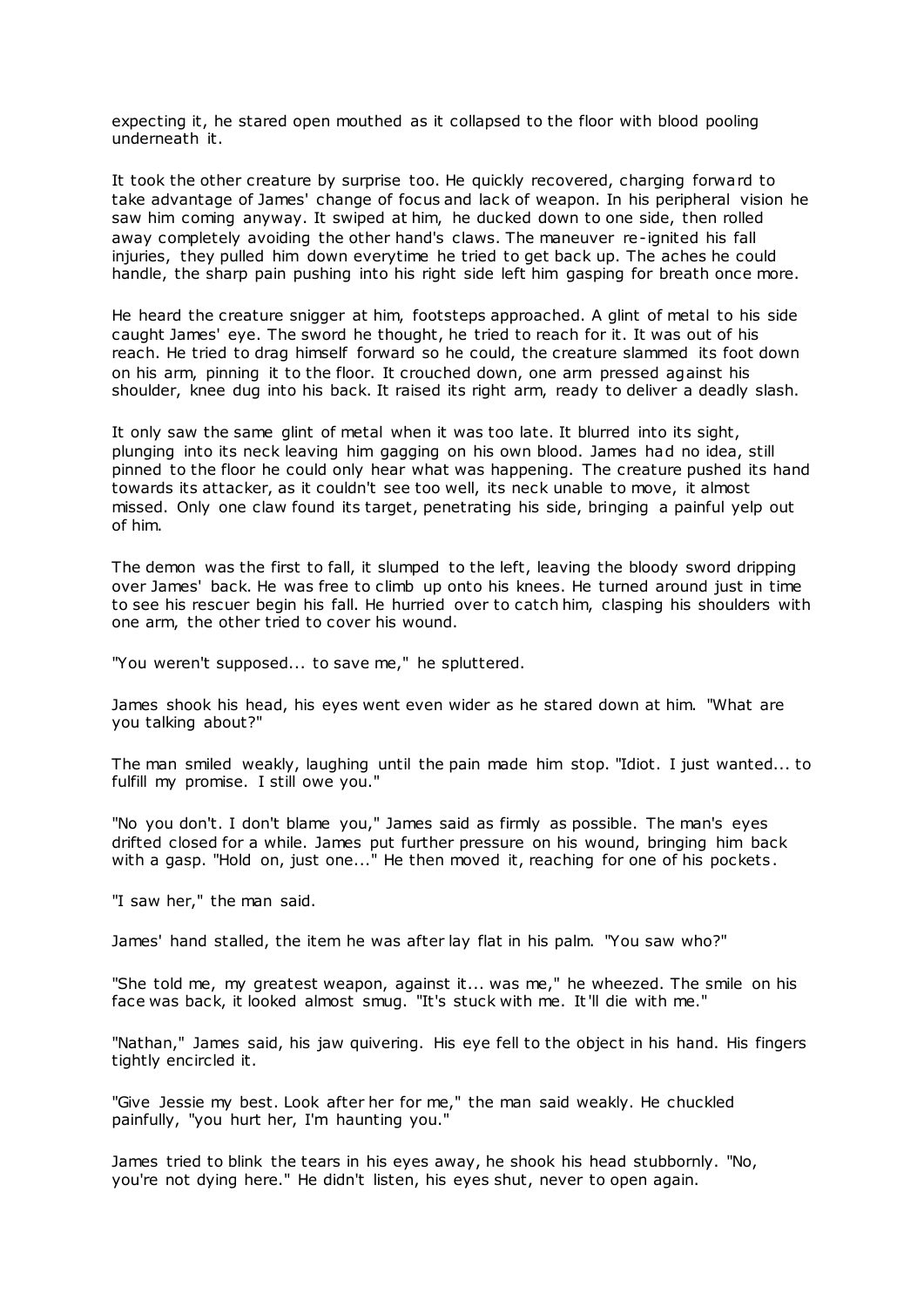B'Elanna and Shar ran, the sound of violence up ahead encouraged them to pick up the pace. They were temporarily stalled by the broken patch of glass in their way. They carefully walked by it and continued to run.

They reached the hall to find Chakotay struggling with a creature on his back, trying to choke hold him to death. On its back was Neelix, whacking it over the head with his boot. Marlene lay on the ground nearby, face down. The two women weren't sure if she was dead, injured or just laughing at the fight nearby. The shaking shoulders told them it was likely the latter.

"Neelix," Chakotay croaked, rolling his eyes. "Not helping. Move."

"I got it Commander!" Neelix shouted just before it swiped him aside with a different arm. Chakotay was free to do what he planned; push himself backwards until he hit the door. It did the trick, the creature loosened its grip and fell to the floor when he stepped forward.

"Now," he ordered.

Marlene looked up, her face bright red, tears streaming down her face. "Oh right," she scrambled up to rush at it. He did the same thing. Neelix was too busy trying to put his boot back on. They managed to push it so far into one of the opening labs. B'Elanna and Shar understood what they were trying to do, they hurried forward to do the same thing before it recovered. It could do nothing but let the four people slam it into the window. It screeched as it fell endlessly into the digital abyss.

"That..." Chakotay breathed. "Would have worked much better without the shoes."

"Boots were better," Shar commented to B'Elanna, she smirked in response. Naturally the others didn't understand the reference.

"Next time Neelix is the bait," Marlene remarked.

Neelix joined them, limping. "That went well, didn't it?" They stared at him blankly.

Harry walked through the aisle, glancing occasionally at the screen behind him. There was an optimistic feeling in the air, he was unable to feel it himself. A lot of the crew watched the screens a little too eagerly, he knew why. After all he'd seen, he doubted he could enjoy it without feeling rotten.

When he reached the top he turned around, opting for watching for a short while before walking along to the other aisle. The camera lingered on a creature hanging limp over a barrier, with a nasty head wound. Its mug shot appeared beside it with the label Defeated. The view followed the back of Stewart running away from it. Something offscreen pushed it over the edge. The unknown girl ran into the shot after Stewart.

The neighbouring screen he could only see the edge of. He just made out Lena darting around, looking around desperately. The one on the opposite side he knew had images of the remaining opponents, as he had walked down that aisle ten minutes earlier. A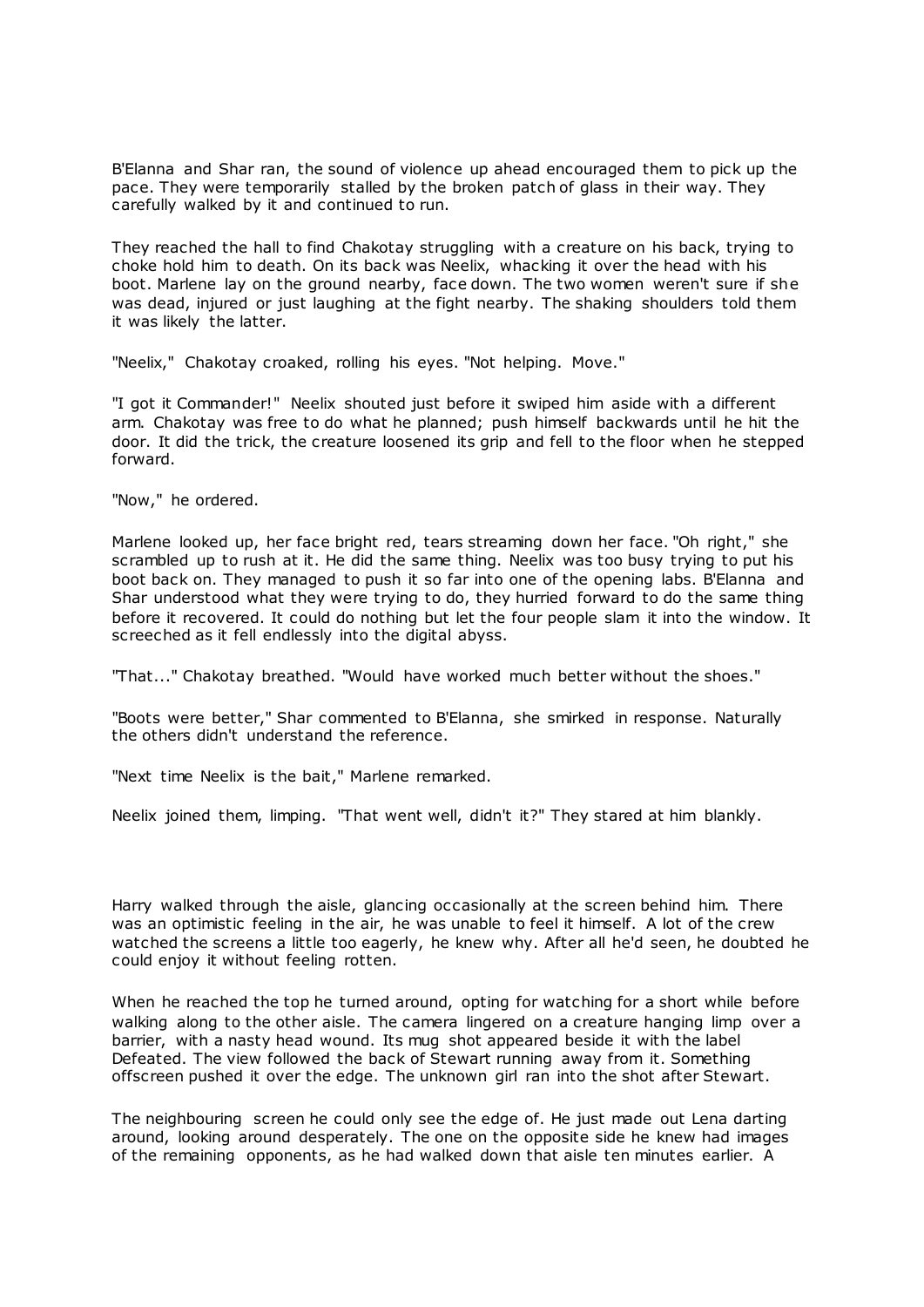quick glance told him he was mistaken. What looked like the scoreboard was on it instead, names filled it. He couldn't make any of them out from where he was.

He found himself staring back at the screen directly ahead of him. He just missed Tom and Kristopher stumble out of one of the platforms, which lead to one of the walkways. They looked dizzy, that was as much information he got from the brief image. It changed back to Stewart and the girl running to the other side of the one they were on.

He was surprised by what he could see in the background. Craig had one of the opponents pinned to the wall, his left arm pressed against its neck. The screen focused on them as it pushed back, knocking him into the railing. He moved his arm around to grab its neck instead as it pushed down on him. He rolled his body a little, the right grabbed the railing at the same time. One shove forward, he let go, allowing gravity to take care of the rest.

His two teammates got to him in time to stop him from falling as well. They pulled him to safety.

Harry sighed in relief. He didn't realise how metaphorically on the edge of his seat he was. He made his way to the left to see if he could see the scoreboard. It looked very different. Shorter, with two columns instead of one. He noticed Craig's name near the bottom of the second one highlight blue. Another one at the top of the same one did the same but in a red. It flew off screen while Craig's rose to the top of his table, taking its place.

He recalled four were left when it still displayed the opponents only. He witnessed three in the last few minutes. One remained. "Obviously," he muttered. The Game wasn't over yet.

He studied the scoreboard to see if he could see where this final enemy stood against his friends. It faded away before he could find it, instead showing Annika standing with Kiara, still with her mouth covered. The drone tortured her with more of her singing, while rocking her side to side.

"Rock-a-bye Slayer's baby, on the top floor," she tried to sound sweet but instead sounded nasally. "When the mummy comes, the Q girl will cry." Kiara whined, trying to mumble something in protest. Annika shushed her like a baby. "The same as her mummy, Lena will fall." Kiara's eyes widened as they drifted over to her. "And timeline will reset, Annika the hero." The drone sighed happily, "what do you think?"

"I think it needs a lot of work," Lena grumbled from afar, now armed with a small metal pole and a knife.

Annika giggled cutely. "Well, we never bother with rhymes around here."

Lena took a few steps closer, not breaking her furious gaze on the ex-drone. "You've got what you wanted. I'm here. Let her go."

"But, she's part of the problem," Annika whined. Lena's right eye twitched, a small symptom of repressed anger. "She's how you're here. Same with that crybaby brother of yours. Hmm."

"If you deal with me, neither will be necessary. You've wanted this for years, Seven. So have I. Let's stop wasting time," Lena said.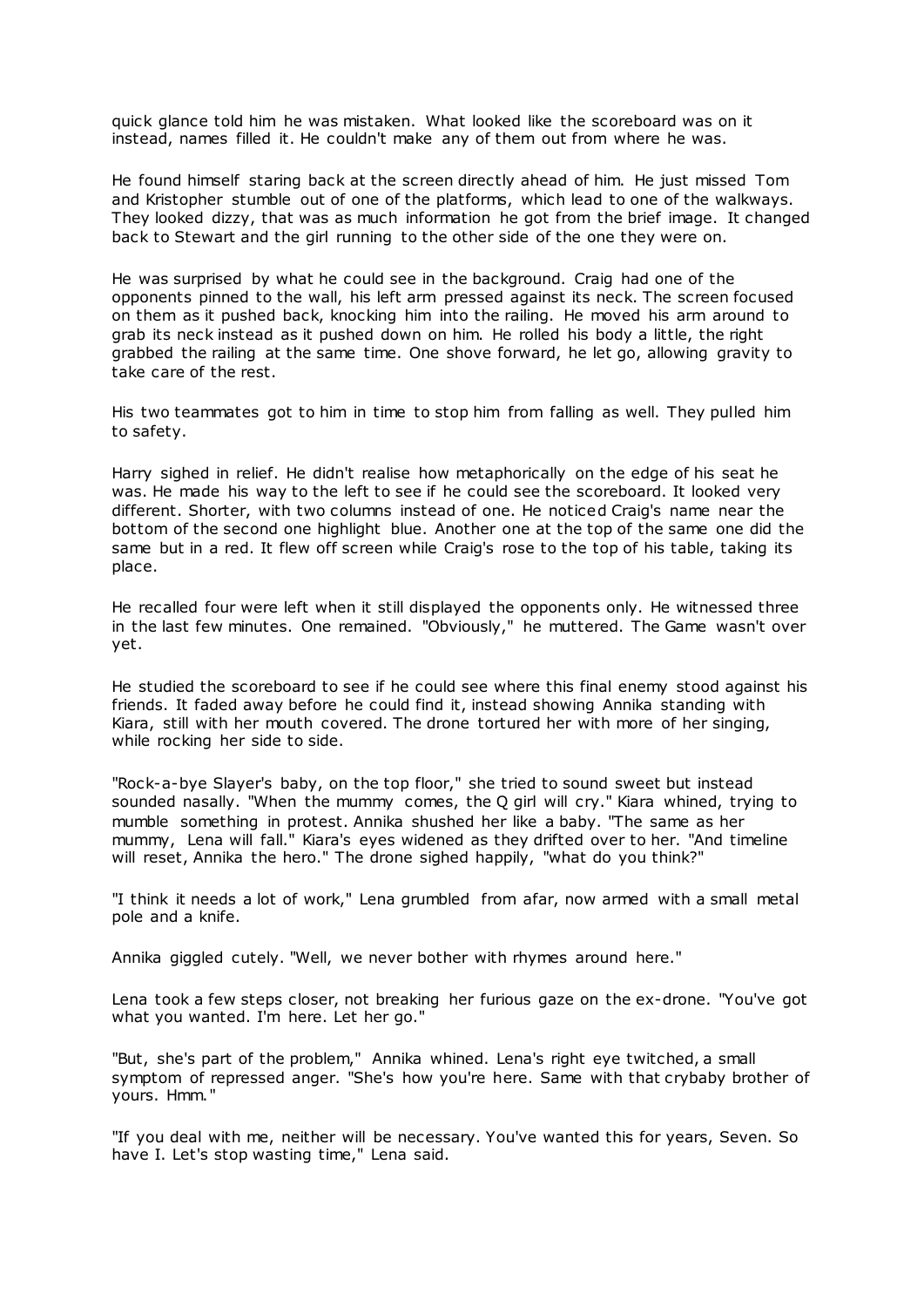Annika chuckled without moving her lips, it sounded so forcefully evil, tough to take seriously. "You're right. Your words are wasteful. Everything you are, you stand for, what you represent, it's..."

"Better," Lena spoke for her, taking a further step forward.

Annika's eyes narrowed. "Such fanfiction. You're nothing more than a pretentious fifteen year old nutcase's vision of me. A child's naive idea of a better character." Lena and Kiara rolled their own eyes in perfect unison. "News flash sweetheart; it didn't work. No one knows who you are. Anyone who does, know that all you are is just another Janeway and Chakotay shipper's fantasy child."

"Can you kill me sometime today?" Kiara's voice mumbled from under her hand.

"Special super hero, perfect in every way, except when she's the teenage drama queen. First choice to take command of the flagship of the Federation, please!" Annika continued ranting. Lena sighed impatiently, absent -mindedly chewing on her cheek. "It's time to set everything back to the way it was. No silly fights to the death, no time travelling, no paradoxes, no shapeshifters, no Slayers, witches and monsters..."

"Oh my," Kiara mumbled.

Annika shook her once more. "No Q hybrid babies and most of all, no Lena Morgan Janeway."

Lena's expression seemed blank. Her shoulders raised and lowered slowly as she loudly sighed, eyes flickering back and forth. Annika scowled at her, waiting for a snappy comeback she could use against her. Instead all the girl did was polish the knife against her trouser leg, then raise the same hand up to inspect her finger nail. She made a little curious hmm sound while her thumb flipped upwards to brush a bit of dried blood from it.

"You... you're the know it all, solution to everything, just like what you accused me of. You're..." Annika hissed at her.

Lena glanced at her in surprise. "I'm sorry, what? I think I dozed off for a sec."

Annika silently fumed, making her body shudder. Kiara felt it though, underneath the hand she smirked. "I said you're the Mary Sue, not me. Just a little brat..."

Lena yawned over the top of her, then pretended to look apologetic about it. "You're sorry too? Well okay, if you insist."

"You... you did..." Annika stuttered, her eyebrow twitching. The last straw was Lena passing the pole to her knife hand, so she could scratch an itch on her back, all while staring at the ceiling. "This was supposed to be my show! My ship, my crew. You all humiliated me!"

Lena passed the weapon back to her other hand. "You haven't seen a demon running around, have you, One of Two... whatever?" she asked with little interest.

"Bitch, I'll kill you!" Annika screeched. She roughly threw Kiara to the floor. Lena's attention flew to her, in those couple of seconds Annika sped toward her. Lena quickly swiped both weapons to put her off. The drone now vampire dove over her head with an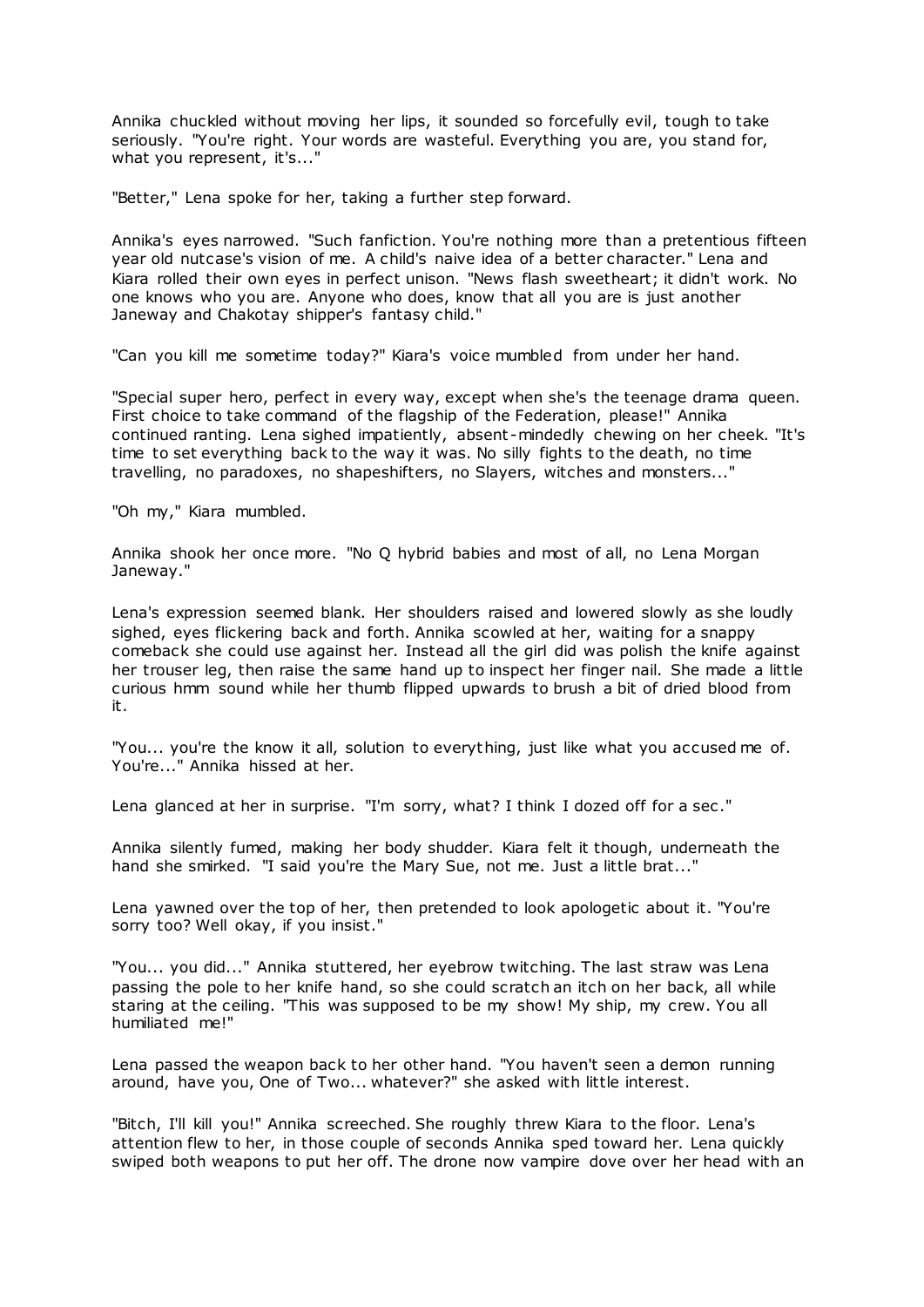over the top somersault. A bemused look on her face as she followed every spin with her eyes. Before she landed, Lena swung her leg toward her, sending her flying to the floor.

"Oooph," Annika complained when she raised to her knees. Her hand pressed against her chest. "Landed right on my boobs."

Lena pulled a disgusted face, while Kiara struggled not to laugh. She dragged herself up to a sitting position. Someone behind her helped lift her up to her feet. She was about to turn to thank them when they threw her across the room, much further than Annika did. The landing forced her into an uncontrollable roll, only stopping when she slammed into the wall.

"Kiara!" Lena shouted after her in a panic. Annika took advantage, charging at her again. Lena had little time to retaliate. The force the drone used pushed them straight through the wall and partially into the next one. Annika's hand reached for her throat, digging her nails into her flesh. Lena responded by plunging the knife into her heart. Remembering Damien's earlier warning that it wouldn't be enough, she followed it up with a foot stamp and a swipe with the pole to the ribs.

Annika stumbled back from the onslaught, giving Lena a bit more room to breathe. She swung her knife holding fist at her, which Annika grabbed easily. She cackled as she swung that arm out toward the wall. Lena made sure to toss the pole at her head before she was flung through the same wall. She landed face down on the floor, her bones aching as much as the ground beneath her.

Kiara scrambled to get up. A pale white and greasy looking monster crept toward her, stroking its pointed teeth with its tongue. She looked around for anything she could use to defend herself, but there was nothing around her.

Lena pushed on her hands to lift herself up, she could see the thing clearly as Kiara slid across the wall. Lena reached her knees when Annika stomped up behind her, grabbing her by the shoulders, only to throw her to one side.

"Look what you did!" Annika snarled while her opponent was still rolling, then landing with her back to her. She pointed at the chest wound closely resembling a chip in a glitterball.

"Hang on," Lena muttered as casually as she could, rolling on to her back. Annika's anger grew, steam rose from her as the girl laughed at her instead.

"You think you're clever? This is my favourite suit," Annika growled. The laught er only got louder. She pointed at her face, which to Lena looked like a crack in an ugly porcelain doll. "This is my favourite face."

"Shocking," Lena sniggered.

While Annika had her tantrum, Lena stretched the arm with the knife away from her. She let go of it, then gave it a hard tap with her toe. It shot over, spinning towards where Kiara was trapped. It lightly tapped the wall on arrival, gliding next to her feet. Her hand reached for it as the creature lunged for her. All she had time to do while she was still stuck on the floor, was stab it in the foot. It screeched, hissed while it stumbled backwards. Kiara quickly scrambled forward to reclaim the knife, then crawled into a crouched run to make her escape.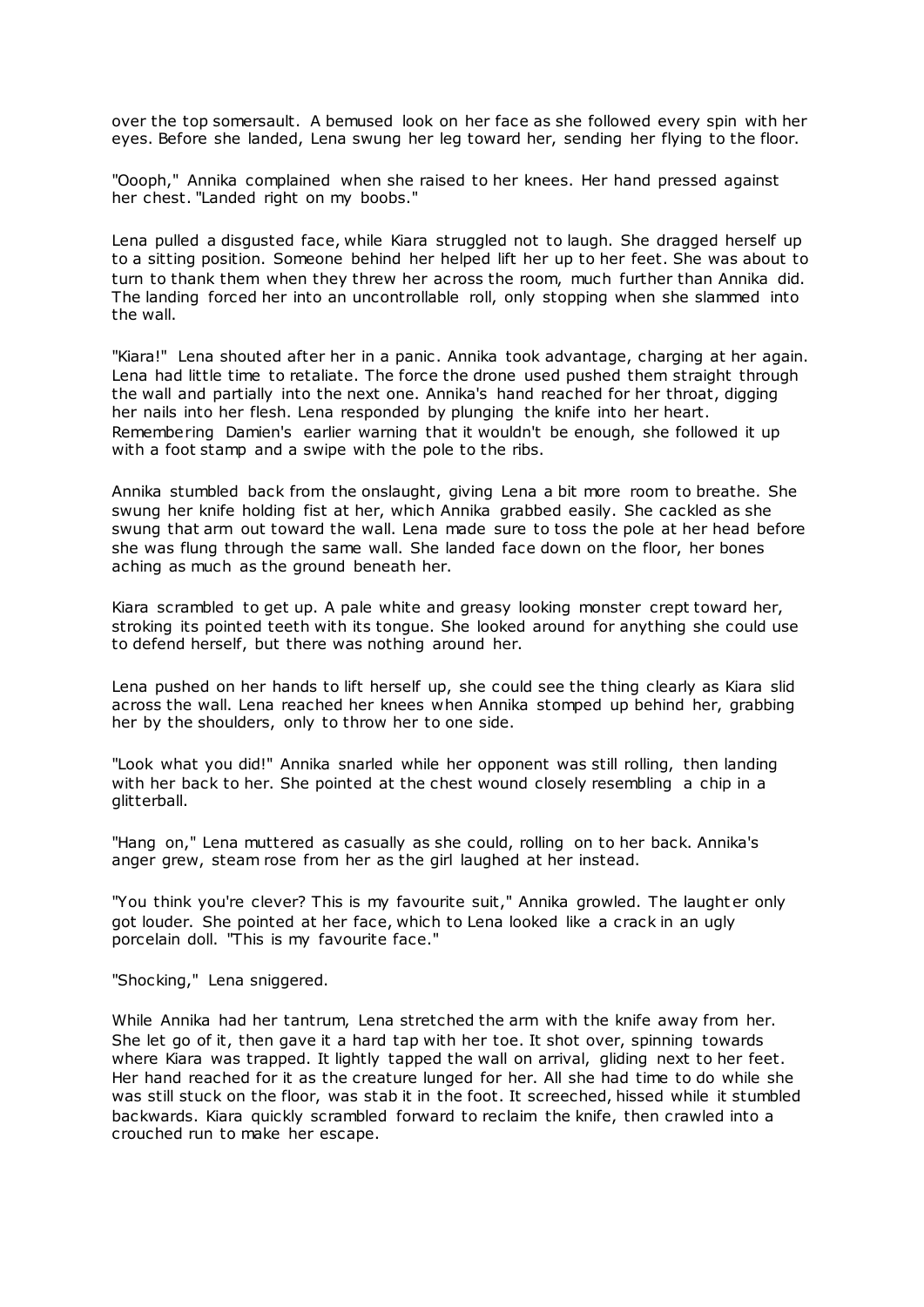Its head snapped to the right before giving chase. Despite her head start, it was much faster than her and caught up too quickly. They passed by an opening to a corridor, the creature about to grab her when another figure leapt out from the side. He jumped onto its back, his one good arm wrapped around its neck, pulling it away from her. Kiara didn't notice right away. When she did her eyes widened. "Daniel?"

"Don't worry kid, I've got it," Daniel smirked confidently at her. To prove it his foot slammed into the back of the creature's knee, bringing them both down to the ground.

Lena stood while Annika badly tried to fix her outfit to her liking. She almost gagged as the drone's solution seemed to be ripping the chest part away, showing off her cleavage. Annika sighed happily, "better."

"That's a matter of opinion. All sane ones disagree," Lena said, standing back up.

Annika slowly circled her, all while keeping eye contact. "You're only jealous."

"I'm confused. I thought we were doing this because *wah she stole my scenes*," Lena mocked her.

"So you admit it!" Annika shouted at her. "You stole everything from me. My family, my dignity, my man." Lena tried desperately not to laugh once more, biting her lip helped a little. "You're not even hot. Look at that hair, it's so boring and lifeless."

"Funny you should mention boring and lifeless," Lena smiled. She ran forward to attack, raising her fist.

Annika pitied her in a way. All muscle and no brains. This would be easy. She raised her own arm to deflect, the other pulled back ready. At the last second Lena ducked down, grabbing her by the waist. Annika had no idea what hit her, until the wall did. One fist flew into her cheek, spreading the open wound further. The other she moved her head to the side to dodge, Lena's hand went straight through the wall instead.

"You look like a plainer version of your mother," Annika spat at her.

Lena's other hand hung, frozen in the air mid punch. Mentioning her mother brought what she'd been keeping in the back of her mind, all back in a rush. It took everything she had not to break down in tears.

Annika knew this, she had a good smirk at her expense. She readied a punch of her own. The knife flew at her, piercing straight through her hand and into the wall, dragging her with it. Annika whimpered as she gently tried to pull away from it. She noticed Kiara standing not far away, her arm lowering to her side. The slightest hint of a smile on her face gave Annika the inspiration to put her second on her to do list.

The distraction gave Lena the time she needed to snap out of it. Her anger renewed. Annika was not a mere annoyance anymore, her recent actions and her condition confirmed to her what she needed to do. Play time was over. She snatched the knife back roughly, making the vampire screech in pain. Instead of blood trickling from an open wound, the knife had left a chiselled hole in her hand, sparkling under the light. The knife itself covered in glitter.

Before she had any time to recover from it, Lena swiped the knife at her face. Tufts of Annika's blonde hair fell to her shoulder, sliced in the second it took to deeply cut through her eyelid and across her eyebrow. Her head recoiled into the wall from the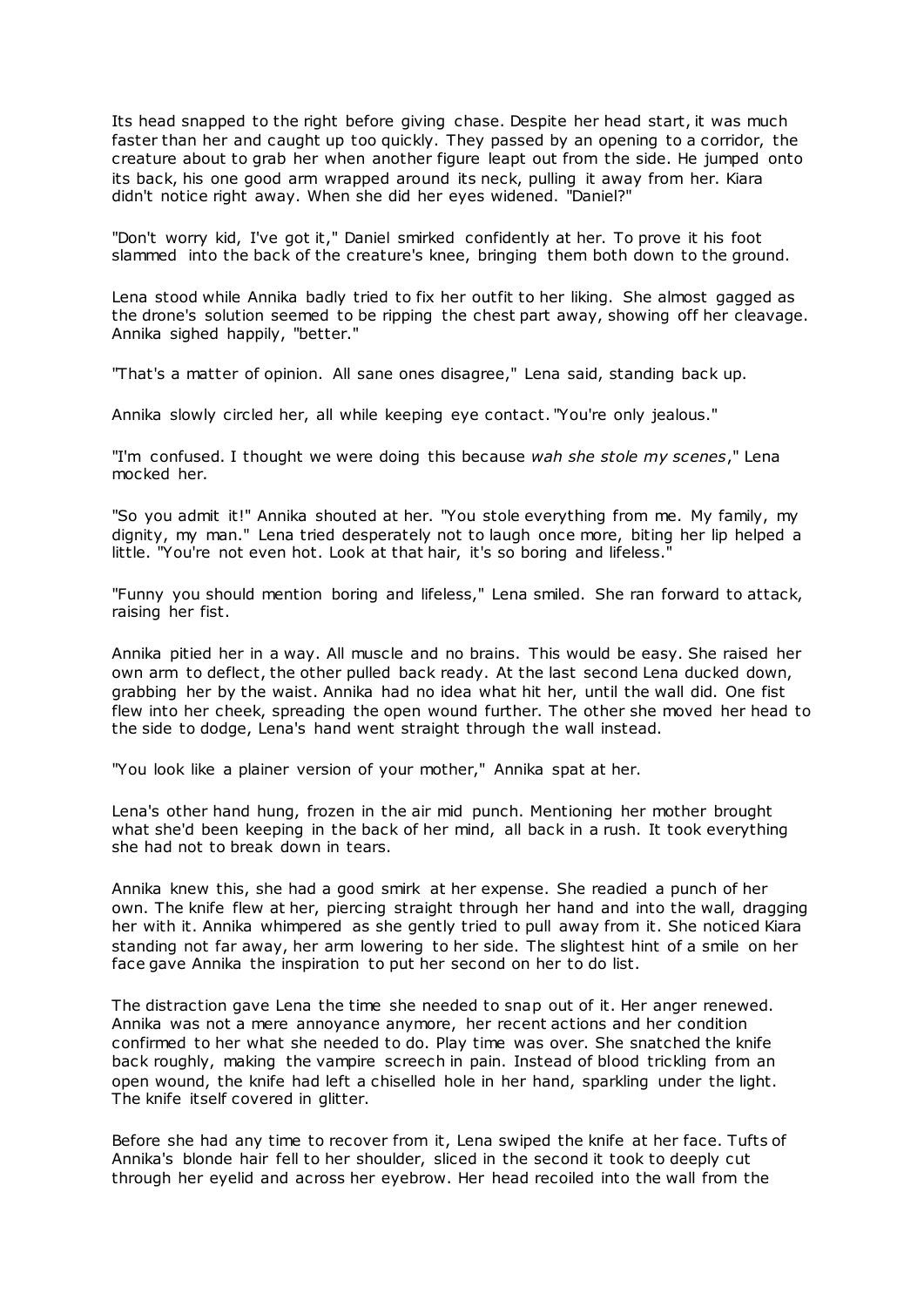attack, doing so she noticed her precious hair slipping from her shoulder to the floor. She screamed, seeming to Lena like she was more bothered about that than anything else.

Kiara figured that her mother didn't need anymore help, so she looked towards Daniel and the AI. The two struggled on the floor, each trying to pin the other. Daniel momentarily gained the upper hand, he balled his fist to punch it while his injured arm remained limp at his side. The beast noticed the vulnerability, shooting its own hand forward to grab his throat while he couldn't defend himself. He still managed to get the hit in, but it was weakened by the shock of the attack. It kicked upward, all while pushing him away.

"Oh god..." Kiara gasped as she heard the sound of bones cracking while his body tumbled aside.

Annika pushed her opponent away with all the strength she had. Lena stood her ground, only being forced to stumble back a couple steps. Annika's lop sided hair style was the least of her worries, what with her eye forced shut, the ripped catsuit and her chiselled cheek. Lena sniggered at her, she could see the fire burning in her opponent's one eye. "You look fantastic . I hear *five year old with scissors Barbie* is the new favourite toy with kids this year."

"Just... die," Annika growled in pure fury. She pounced, Lena knew she would. Once she was close enough, Lena grabbed her, using Annika's own momentum against her to toss her, head first, over her shoulder. The ex-drone landed right on her back. She rolled onto her arm, then she noticed the floor had a shiny look to it. Annika could see herself so clearly. Her hand shakily reached for the cheek wound, then the half circle around her eye.

Lena stared, unsure what she was doing. Her face turned into a light grimace as the undead woman began caressing her own reflection.

Kiara shivered as she looked over to where Daniel lay still. The demon turned its attention to her, it slowly climbed back up. It was injured from the fight, it approached her with a limp. She desperately tried to think of a way to prey on that. She couldn't run. There was no way she'd run out on Lena. She thought about ducking, rolling away, knowing that it wouldn't easily be able to follow her. Maybe tripping it over. She stepped backwards while thinking these options over. Everytime she pictured it going wrong.

"I'm..." Annika said softly. "I'm Seven of Nine."

"Okay," Lena muttered.

Kiara decided on the duck option. It made more sense to her, she wasn't a fighter like her mother. It was almost on her, so she threw herself to the floor, ready to roll away. Lena and James had made it look so easy. Hitting the ground hurt more than she expected, her roll didn't last long. She was left in a compromising position, lying on her side a few feet away. It turned around, sniggering at her.

"Hey," another voice snapped. Kiara frowned, it came from above and behind her. She looked up, so did the creature. Black hair tumbling to her shoulders, a fierce scowl on her face, a green glint in her eye Kiara recognised as trouble. The woman held something in her arms, something thick and heavy looking. Typical of Jessie to arm herself with something too big for her, she thought.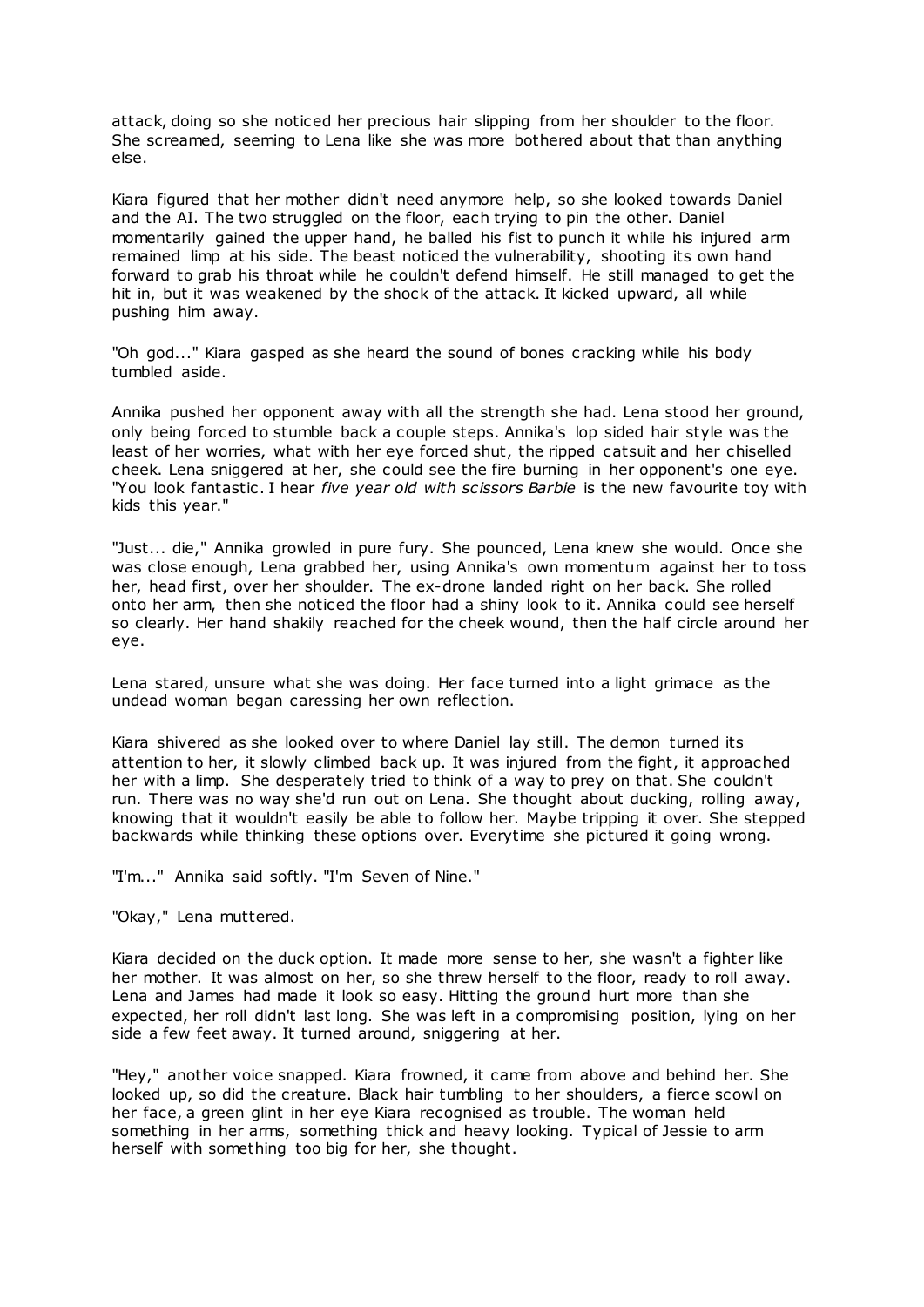"Tertiary adjunct of Unimatrix Zero One," Annika mumbled. Lena rolled her eyes, leaning over her while she stared at herself. Annika smiled, "but you may call me Seven of Ni...' her words were cut off by Lena's arm wrapping around her neck. Her other hand pressed against her cheek. Lena pulled with all her strength. She heard something shatter, the resistance she felt snapped away. A cloud of glittery dust flew into her face as she stumbled back.

She sighed in relief, it was over. The body slumped to the ground, parts of it smashing on impact like it was made of glass.

Jessie swung the large object at the creature's face. The blow sent it crashing down, twitching in pain. Kiara watched her walk by, re-aiming it so the thinner side was in front. "Game over," she said, plunging it into the AI's chest.

*"Game Over,"* the computerised voice echoed all around them.

The environment faded away, taken over by a bright light.

Anyone close to a window rushed to it, catching a glimpse of the gigantic purple cube rise up, leaving them behind. They watched as it brushed through the cloud free sky. Its texture fluctuated the further it flew. Its colour faded to a dull grey once it looked no bigger than the moon in the horizon. Some winced while others looked away as light pierced through it, enveloping the cube so they could no longer see it. Seconds later it was gone, leaving no trace behind.

Tom waited with baited breath. Even though it looked calm on the viewscreen, he didn't want to get his hopes up yet.

"No subspace readings. The Game had nowhere to go," B'Elanna reported. "It worked. It's gone."

Harry sensed that his friend wasn't eager to question further, he was curious though. "Where are we?"

Faye quickly checked, she wanted to know too. She checked twice, not believing it. "Alpha Quadrant. Federation Space."

"No way," Craig mumbled, his face blank.

Wesley shook his head, "the odds were ridiculous, but we still found it. My senses, they were clouded so I wasn't sure."

"Um... we didn't land on anyone, did we?" Harry stuttered.

"No. The planet's uninhabited," Faye answered.

Chakotay's head drifted in her direction, "the Games Matrix was failing. I doubt that the cube was working correctly when it picked a landing spot."

Tom looked at him, his face painted with uncertainty. He shook it off for now, there was plenty of time to think about it later. "Helm, take us up." Danny nodded, she immediately got to work. "How long back to Earth?"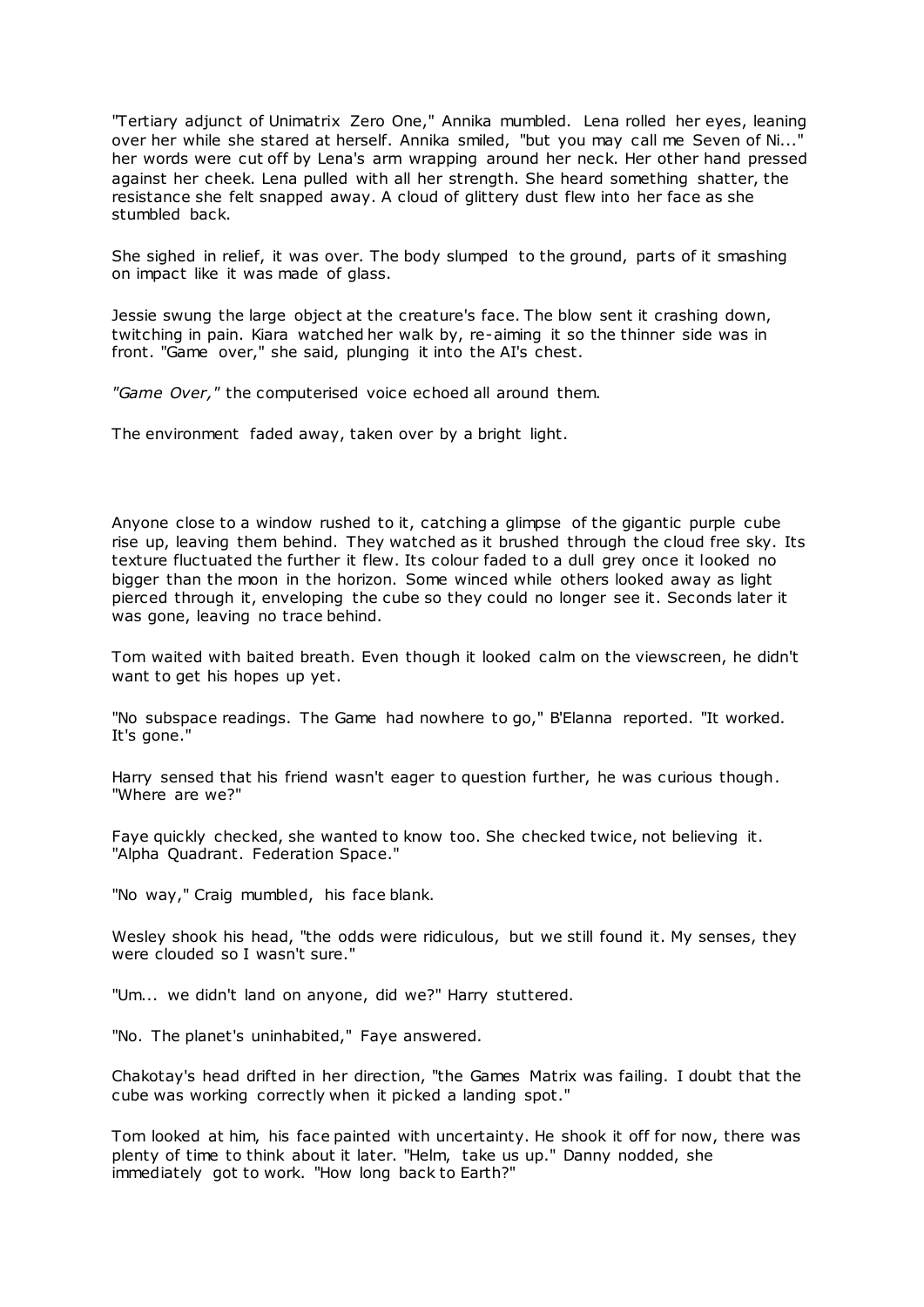"At maximum warp, fifteen days," Faye answered.

Harry and Tom glanced at one another, both sighing in relief. Chakotay stared ahead at the viewscreen, its image lowering as they all felt the ship gently lifted up from the ground.

*Lieutenant Commander Paris' Log Supplemental: I don't even know where to begin. Voyager's journey is over, the Softmicron's greatest weapon has been destroyed. The odds were against us, there were times we felt helpless, overwhelmed by a power greater than us. We have survived, we're almost home. Our struggle ends today. Fifteen days remain between insanity and calm.*

The Enterprise emerged from the surface, back into the normality of space. The nacelles flashed, it shot away into a blast of light.

*We've had longer journey's than this. We'll be fine.*

Lena stared glumly ahead of her, chin nestled in the palm of her hand. The computer screen sitting beside her on the sofa filled with text only. A small data chip inserted into its side. Something inside her nagged her to read it once more. Her head turned slowly toward it, her throat throbbed at the thought alone. Nevertheless her eyes fell onto it.

*Sometime long ago, in another life I made the decision that lead us here. I was told that I'd make a great sacrifice for the sake of the time space continuum. I agreed, likely knowing it was not my life alone that would be at stake. I couldn't have known what it would be. That much I do know for certain.*

They pulled his arms behind his back, restraining his hands together. Damien laughed as fiendishly as possible to unnerve the Security officers surrounding him. Craig shook his head, eyes rolled as he gestured for them to lead him away.

*Don't misunderstand. Both of you belong in this universe as much as anybody does. I know personally that I wouldn't have it any other way. If it were merely a choice of bringing you into this world, I'd do it all over again. My regret is the pressure, the weight I placed on your shoulders that day.*

*Know for the rest of your days how much I love you. How proud I am.*

Tom smiled awkwardly, his arm stretched to behind his back. The man standing ahead of him shook his head, a curl in his lips. He patted his other arm approvingly, all while holding his right hand for him to shake. Tom relaxed his shoulders, bringing his arm back down. He accepted the hand shake. The gesture extended to the man pulling him in for a brief hug, the hand on his arm reaching for his back.

"Well done, son," the man whispered to him. His gaze blank. Tom thought for a second that his father had finally changed, the stare told him otherwise. A part of him was relieved though. He couldn't handle anymore change. His father was proud of him, that was enough.